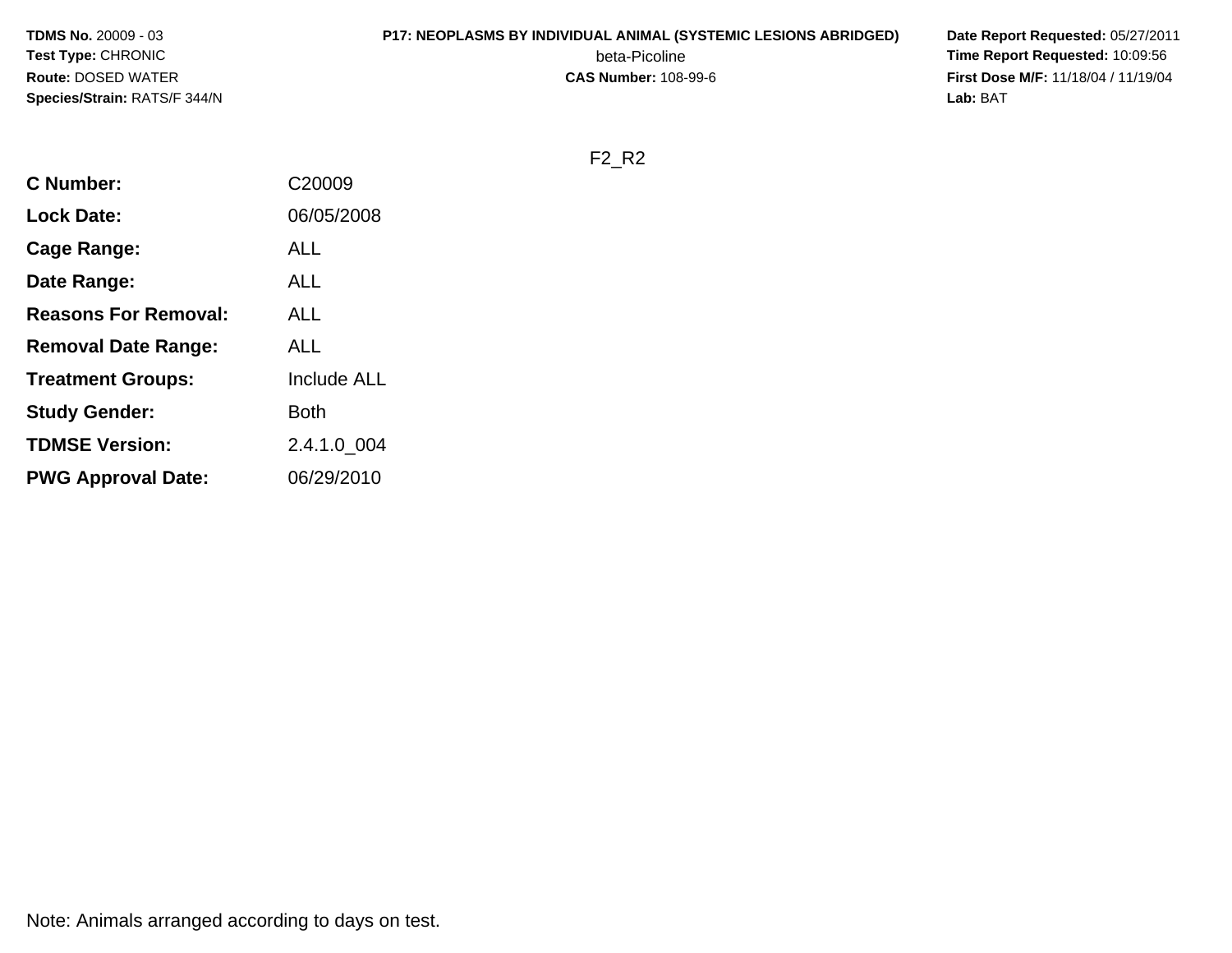#### **P17: NEOPLASMS BY INDIVIDUAL ANIMAL (SYSTEMIC LESIONS ABRIDGED) Date Report Requested:** 05/27/2011 beta-Picoline<br>CAS Number: 108-99-6

 **Time Report Requested:** 10:09:56 **First Dose M/F:** 11/18/04 / 11/19/04<br>**Lab:** BAT **Lab:** BAT

| DAY ON TEST<br><b>FISCHER 344 RATS MALE</b>                         | $\begin{smallmatrix}0\0\0\end{smallmatrix}$<br>$\begin{array}{c} 1 \\ 6 \end{array}$ | $\begin{array}{c} 0 \\ 2 \\ 7 \end{array}$<br>3                                                    | 0<br>$\mathsf 3$<br>9                  | $\begin{array}{c} 0 \\ 4 \\ 6 \end{array}$<br>$\overline{7}$                           | 0<br>$\begin{array}{c} 4 \\ 9 \end{array}$<br>9                                | $\begin{array}{c} 0 \\ 5 \end{array}$<br>$\mathbf 0$<br>$\overline{4}$ | $\begin{smallmatrix}0\0\5\end{smallmatrix}$<br>$\boldsymbol{9}$<br>3 | $_{6}^{\rm 0}$<br>$\mathbf 0$<br>$\Omega$                    | $\begin{array}{c} 0 \\ 6 \\ 5 \end{array}$<br>$\overline{4}$                         | $\begin{array}{c} 0 \\ 6 \\ 5 \end{array}$<br>8          | $\begin{array}{c} 0 \\ 6 \end{array}$<br>$\,6\,$<br>$\overline{4}$ | 0<br>$\,6\,$<br>$\overline{7}$<br>$\,6\,$           | 0<br>6<br>$\overline{7}$<br>6                                               | $\begin{array}{c} 0 \\ 6 \\ 7 \end{array}$<br>$\overline{7}$ | $\begin{array}{c} 0 \\ 6 \end{array}$<br>8<br>3                                       | $\begin{array}{c} 0 \\ 6 \end{array}$<br>$\bf 8$<br>5       | $\frac{0}{7}$<br>$\frac{1}{3}$                                                | $\frac{0}{7}$<br>$\begin{array}{c} 2 \\ 6 \end{array}$                 | $\begin{array}{c} 0 \\ 7 \end{array}$<br>$\frac{2}{6}$           | $\frac{0}{7}$<br>$\frac{2}{6}$                                                          | $\frac{0}{7}$<br>$\frac{2}{6}$                       | $\frac{0}{7}$<br>$\frac{2}{6}$                                    | $\frac{0}{7}$<br>$\frac{2}{6}$                                                   | $\begin{array}{c} 0 \\ 7 \end{array}$<br>$\frac{2}{6}$                                | $\begin{array}{c} 0 \\ 7 \end{array}$<br>$\overline{2}$<br>6 |                       |
|---------------------------------------------------------------------|--------------------------------------------------------------------------------------|----------------------------------------------------------------------------------------------------|----------------------------------------|----------------------------------------------------------------------------------------|--------------------------------------------------------------------------------|------------------------------------------------------------------------|----------------------------------------------------------------------|--------------------------------------------------------------|--------------------------------------------------------------------------------------|----------------------------------------------------------|--------------------------------------------------------------------|-----------------------------------------------------|-----------------------------------------------------------------------------|--------------------------------------------------------------|---------------------------------------------------------------------------------------|-------------------------------------------------------------|-------------------------------------------------------------------------------|------------------------------------------------------------------------|------------------------------------------------------------------|-----------------------------------------------------------------------------------------|------------------------------------------------------|-------------------------------------------------------------------|----------------------------------------------------------------------------------|---------------------------------------------------------------------------------------|--------------------------------------------------------------|-----------------------|
| $0$ mg/l<br><b>ANIMAL ID</b>                                        | $\pmb{0}$<br>$\begin{smallmatrix}0\0\0\end{smallmatrix}$<br>$\frac{3}{9}$            | $\mathsf{O}\xspace$<br>$\mathsf{O}\xspace$<br>$\ddot{\mathbf{0}}$<br>$\overline{c}$<br>$\mathbf 0$ | 0<br>0<br>$\mathbf 0$<br>$\frac{2}{5}$ | $\mathsf 0$<br>$\mathsf{O}\xspace$<br>$\overline{0}$<br>$\mathbf{1}$<br>$\overline{7}$ | $\mathbf 0$<br>$\mathbf 0$<br>$\mathsf{O}\xspace$<br>$\pmb{0}$<br>$\mathbf{3}$ | $\pmb{0}$<br>$\mathbf 0$<br>$\ddot{\mathbf{0}}$<br>$\frac{2}{8}$       | $\mathbf 0$<br>$\mathbf 0$<br>$\mathbf 0$<br>1<br>$\boldsymbol{9}$   | 0<br>$\mathbf 0$<br>$\mathbf 0$<br>$\sqrt{5}$<br>$\mathbf 0$ | 0<br>$\mathsf{O}\xspace$<br>$\pmb{0}$<br>$\ensuremath{\mathsf{3}}$<br>$\overline{5}$ | 0<br>0<br>$\overline{0}$<br>$\overline{4}$<br>$\sqrt{2}$ | $\pmb{0}$<br>$\overline{0}$<br>$\mathsf{O}\xspace$<br>4            | $\mathbf 0$<br>$\mathbf 0$<br>$\mathbf 0$<br>0<br>6 | $\mathbf 0$<br>$\mathbf 0$<br>$\mathbf 0$<br>$\mathbf{3}$<br>$\overline{2}$ | 0<br>$\mathbf 0$<br>$\mathbf 0$<br>4<br>$\mathbf 0$          | $\pmb{0}$<br>$\mathbf 0$<br>$\ddot{\mathbf{0}}$<br>$\overline{\mathbf{4}}$<br>$\bf 8$ | $\pmb{0}$<br>$\pmb{0}$<br>$\ddot{\mathbf{0}}$<br>$\sqrt{3}$ | $\mathbf 0$<br>$\mathbf 0$<br>$\mathbf 0$<br>$\overline{4}$<br>$\overline{4}$ | $\pmb{0}$<br>$\mathbf 0$<br>$\mathbf 0$<br>$\pmb{0}$<br>$\overline{2}$ | 0<br>$\mathbf 0$<br>$\mathbf 0$<br>$\mathbf 0$<br>$\overline{5}$ | $\pmb{0}$<br>$\boldsymbol{0}$<br>$\ddot{\mathbf{0}}$<br>$\mathsf 0$<br>$\boldsymbol{9}$ | 0<br>$\mathbf 0$<br>$\mathbf 0$<br>$\mathbf{1}$<br>0 | $\pmb{0}$<br>0<br>$\mathbf 0$<br>$\overline{1}$<br>$\overline{2}$ | $\mathsf{O}\xspace$<br>$\mathbf 0$<br>$\ddot{\mathbf{0}}$<br>1<br>$\overline{5}$ | $\mathbf 0$<br>$\mathbf 0$<br>$\ddot{\mathbf{0}}$<br>$\overline{2}$<br>$\overline{1}$ | 0<br>$\mathbf 0$<br>$\mathbf 0$<br>$\frac{2}{2}$             | males<br>$($ cont $)$ |
| <b>ALIMENTARY SYSTEM</b>                                            |                                                                                      |                                                                                                    |                                        |                                                                                        |                                                                                |                                                                        |                                                                      |                                                              |                                                                                      |                                                          |                                                                    |                                                     |                                                                             |                                                              |                                                                                       |                                                             |                                                                               |                                                                        |                                                                  |                                                                                         |                                                      |                                                                   |                                                                                  |                                                                                       |                                                              |                       |
| Esophagus                                                           |                                                                                      |                                                                                                    |                                        |                                                                                        |                                                                                |                                                                        |                                                                      |                                                              |                                                                                      |                                                          |                                                                    |                                                     |                                                                             |                                                              |                                                                                       |                                                             |                                                                               |                                                                        |                                                                  |                                                                                         |                                                      |                                                                   |                                                                                  |                                                                                       | $+$                                                          |                       |
| Intestine Large, Cecum                                              |                                                                                      |                                                                                                    |                                        |                                                                                        |                                                                                |                                                                        |                                                                      |                                                              |                                                                                      | A                                                        |                                                                    |                                                     |                                                                             |                                                              |                                                                                       |                                                             |                                                                               |                                                                        |                                                                  |                                                                                         |                                                      |                                                                   |                                                                                  |                                                                                       |                                                              |                       |
| Intestine Large, Colon<br>Adenoma                                   |                                                                                      |                                                                                                    |                                        |                                                                                        |                                                                                |                                                                        |                                                                      |                                                              |                                                                                      |                                                          | A                                                                  |                                                     |                                                                             |                                                              |                                                                                       |                                                             |                                                                               |                                                                        |                                                                  |                                                                                         |                                                      |                                                                   | X                                                                                | $\pm$                                                                                 | $+$                                                          |                       |
| Intestine Large, Rectum                                             |                                                                                      |                                                                                                    |                                        |                                                                                        |                                                                                |                                                                        |                                                                      |                                                              | Α                                                                                    | A                                                        | A                                                                  |                                                     |                                                                             |                                                              |                                                                                       |                                                             |                                                                               |                                                                        |                                                                  |                                                                                         |                                                      |                                                                   |                                                                                  |                                                                                       |                                                              |                       |
| Intestine Small, Duodenum                                           |                                                                                      |                                                                                                    |                                        |                                                                                        |                                                                                |                                                                        |                                                                      |                                                              |                                                                                      | A                                                        |                                                                    |                                                     |                                                                             |                                                              |                                                                                       |                                                             |                                                                               |                                                                        |                                                                  |                                                                                         |                                                      |                                                                   |                                                                                  |                                                                                       | $\overline{+}$                                               |                       |
| Intestine Small, Ileum                                              |                                                                                      |                                                                                                    |                                        |                                                                                        |                                                                                |                                                                        |                                                                      |                                                              |                                                                                      | A                                                        | A                                                                  | $\ddot{}$                                           |                                                                             |                                                              |                                                                                       |                                                             |                                                                               |                                                                        |                                                                  |                                                                                         |                                                      |                                                                   |                                                                                  |                                                                                       | $+$                                                          |                       |
| Intestine Small, Jejunum                                            |                                                                                      |                                                                                                    |                                        |                                                                                        |                                                                                |                                                                        |                                                                      |                                                              | A                                                                                    | A                                                        | A                                                                  | $+$                                                 |                                                                             |                                                              |                                                                                       |                                                             |                                                                               |                                                                        |                                                                  |                                                                                         |                                                      |                                                                   |                                                                                  |                                                                                       | $+$                                                          |                       |
| Liver<br>Hepatocellular Adenoma<br>Hepatocellular Adenoma, Multiple |                                                                                      |                                                                                                    |                                        |                                                                                        |                                                                                |                                                                        |                                                                      |                                                              |                                                                                      |                                                          |                                                                    |                                                     |                                                                             |                                                              |                                                                                       |                                                             |                                                                               |                                                                        |                                                                  |                                                                                         |                                                      | X                                                                 |                                                                                  |                                                                                       |                                                              |                       |
| Mesentery                                                           |                                                                                      | $\ddot{}$                                                                                          |                                        |                                                                                        |                                                                                |                                                                        |                                                                      |                                                              |                                                                                      | $\ddot{}$                                                |                                                                    | $\ddot{}$                                           |                                                                             |                                                              |                                                                                       |                                                             |                                                                               |                                                                        |                                                                  |                                                                                         |                                                      |                                                                   |                                                                                  |                                                                                       |                                                              |                       |
| Pancreas<br>Adenoma, Mixed Cell                                     |                                                                                      |                                                                                                    |                                        |                                                                                        |                                                                                |                                                                        |                                                                      |                                                              |                                                                                      |                                                          |                                                                    |                                                     |                                                                             |                                                              |                                                                                       |                                                             |                                                                               |                                                                        |                                                                  |                                                                                         |                                                      |                                                                   |                                                                                  |                                                                                       | $\ddot{}$                                                    |                       |
| Salivary Glands                                                     |                                                                                      |                                                                                                    |                                        |                                                                                        |                                                                                |                                                                        |                                                                      |                                                              |                                                                                      |                                                          |                                                                    |                                                     |                                                                             |                                                              |                                                                                       |                                                             |                                                                               |                                                                        |                                                                  |                                                                                         |                                                      |                                                                   |                                                                                  |                                                                                       | $+$                                                          |                       |
| Stomach, Forestomach                                                |                                                                                      |                                                                                                    |                                        |                                                                                        |                                                                                |                                                                        |                                                                      |                                                              |                                                                                      |                                                          |                                                                    |                                                     |                                                                             |                                                              |                                                                                       |                                                             |                                                                               |                                                                        |                                                                  |                                                                                         |                                                      |                                                                   |                                                                                  |                                                                                       |                                                              |                       |
| Stomach, Glandular                                                  |                                                                                      |                                                                                                    |                                        |                                                                                        |                                                                                |                                                                        |                                                                      |                                                              |                                                                                      |                                                          |                                                                    |                                                     |                                                                             |                                                              |                                                                                       |                                                             |                                                                               |                                                                        |                                                                  |                                                                                         |                                                      |                                                                   |                                                                                  |                                                                                       | $^{+}$                                                       |                       |

\* .. Total animals with tissue examined microscopically; Total animals with tumor

+ .. Tissue examined microscopically

 Lesion present BLANK .. Not examined microscopicallyX .. Lesion present

I .. Insufficient tissue

M .. Missing tissue y the contract of the contract of the contract of the contract of the contract of  $\mathsf A$  . Autolysis precludes evaluation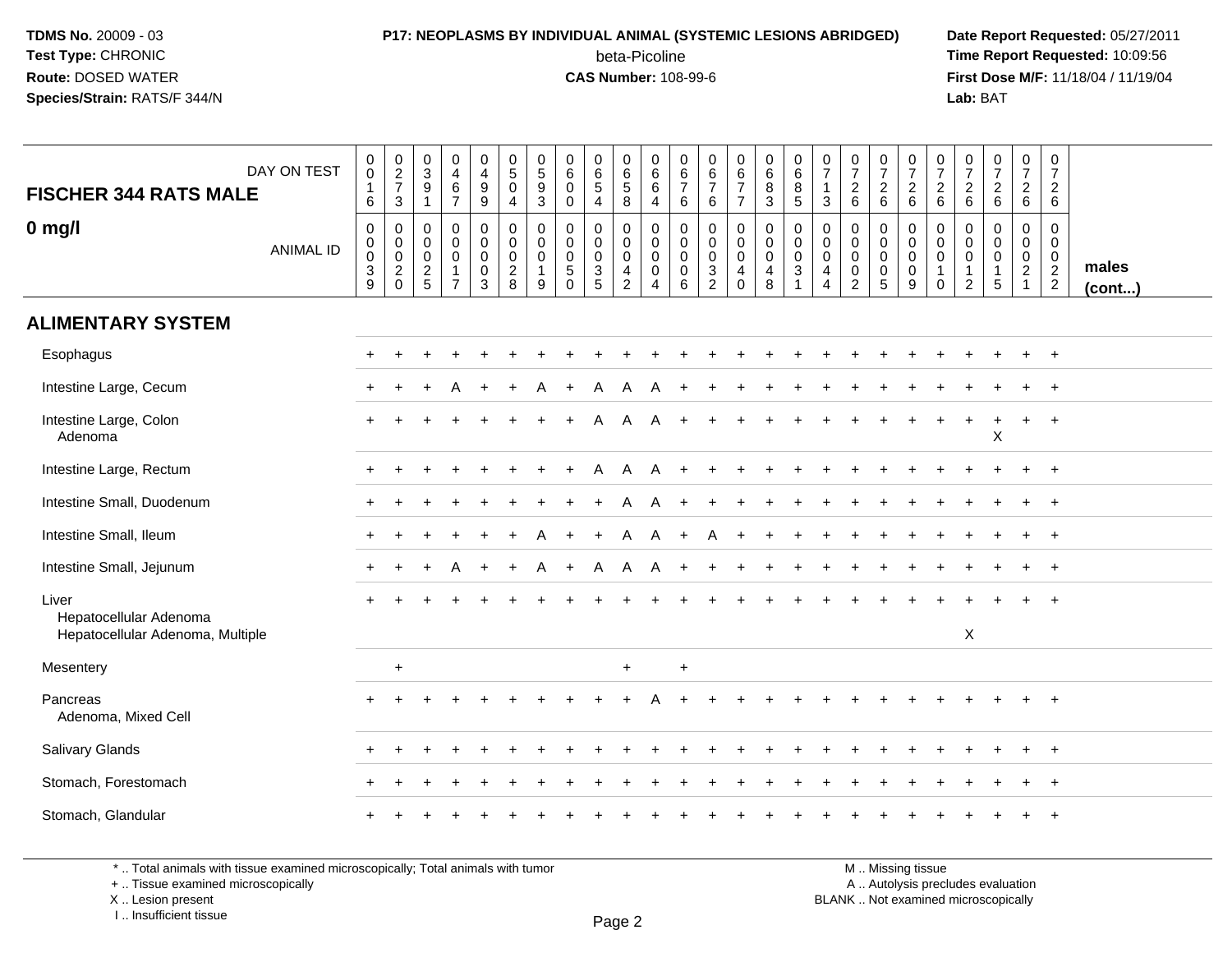### **P17: NEOPLASMS BY INDIVIDUAL ANIMAL (SYSTEMIC LESIONS ABRIDGED) Date Report Requested:** 05/27/2011 beta-Picoline<br>CAS Number: 108-99-6

 **Time Report Requested:** 10:09:56 **First Dose M/F:** 11/18/04 / 11/19/04<br>**Lab:** BAT **Lab:** BAT

| DAY ON TEST<br><b>FISCHER 344 RATS MALE</b>                                                                  | $\pmb{0}$<br>$\tilde{0}$<br>1<br>$\,6\,$                                    | $\begin{array}{c} 0 \\ 2 \\ 7 \end{array}$<br>$\mathbf{3}$       | $\begin{smallmatrix}0\3\9\end{smallmatrix}$<br>$\mathbf{1}$ | $\mathsf 0$<br>$\tilde{4}$<br>$\,6\,$<br>$\overline{7}$                 | $\pmb{0}$<br>$\overline{4}$<br>$\boldsymbol{9}$<br>$\boldsymbol{9}$ | $\begin{array}{c} 0 \\ 5 \end{array}$<br>$\overline{0}$<br>$\overline{4}$ | 0<br>$\overline{5}$<br>$\boldsymbol{9}$<br>$\mathbf{3}$ | 0<br>$\,6$<br>$\Omega$<br>0                                        | 0<br>$\overline{6}$<br>$\overline{5}$<br>$\overline{4}$            | $\mathbf 0$<br>$\overline{6}$<br>$\overline{5}$<br>8                          | 0<br>$6\overline{6}$<br>$\,6\,$<br>4                   | $\mathbf 0$<br>$\,6\,$<br>$\boldsymbol{7}$<br>6     | $\pmb{0}$<br>$rac{6}{7}$<br>6                            | $\begin{array}{c} 0 \\ 6 \\ 7 \end{array}$<br>$\overline{7}$             | $0\over 6$<br>$\overline{8}$<br>3            | $\begin{array}{c} 0 \\ 6 \end{array}$<br>$\overline{8}$<br>5                                | $\mathbf 0$<br>$\overline{7}$<br>$\mathbf{1}$<br>3                  | $\begin{array}{c} 0 \\ 7 \end{array}$<br>$\begin{array}{c} 2 \\ 6 \end{array}$ | $\frac{0}{7}$<br>$\overline{\mathbf{c}}$<br>$6\phantom{1}$       | $\begin{smallmatrix}0\\7\end{smallmatrix}$<br>$\frac{2}{6}$  | $\begin{array}{c} 0 \\ 7 \end{array}$<br>$\begin{array}{c} 2 \\ 6 \end{array}$ | 0<br>$\overline{7}$<br>$\begin{array}{c} 2 \\ 6 \end{array}$         | $\begin{array}{c} 0 \\ 7 \end{array}$<br>$\frac{2}{6}$                   | $\frac{0}{7}$<br>$\frac{2}{6}$                       | $\begin{smallmatrix}0\\7\end{smallmatrix}$<br>$\sqrt{2}$<br>6 |                       |
|--------------------------------------------------------------------------------------------------------------|-----------------------------------------------------------------------------|------------------------------------------------------------------|-------------------------------------------------------------|-------------------------------------------------------------------------|---------------------------------------------------------------------|---------------------------------------------------------------------------|---------------------------------------------------------|--------------------------------------------------------------------|--------------------------------------------------------------------|-------------------------------------------------------------------------------|--------------------------------------------------------|-----------------------------------------------------|----------------------------------------------------------|--------------------------------------------------------------------------|----------------------------------------------|---------------------------------------------------------------------------------------------|---------------------------------------------------------------------|--------------------------------------------------------------------------------|------------------------------------------------------------------|--------------------------------------------------------------|--------------------------------------------------------------------------------|----------------------------------------------------------------------|--------------------------------------------------------------------------|------------------------------------------------------|---------------------------------------------------------------|-----------------------|
| $0$ mg/l<br><b>ANIMAL ID</b>                                                                                 | $\mathbf 0$<br>$\mathbf 0$<br>$\mathbf 0$<br>$\ensuremath{\mathsf{3}}$<br>9 | 0<br>$\mathsf{O}\xspace$<br>$\mathsf{O}\xspace$<br>$\frac{2}{0}$ | 0<br>0<br>$\mathbf 0$<br>$\frac{2}{5}$                      | 0<br>$\mathsf{O}\xspace$<br>$\pmb{0}$<br>$\mathbf{1}$<br>$\overline{7}$ | 0<br>$\mathbf 0$<br>$\pmb{0}$<br>$\pmb{0}$<br>3                     | $\pmb{0}$<br>$\overline{0}$<br>$\mathbf 0$<br>$\frac{2}{8}$               | 0<br>$\Omega$<br>$\mathbf 0$<br>$\mathbf{1}$<br>9       | $\mathbf 0$<br>$\Omega$<br>$\Omega$<br>$5\phantom{.0}$<br>$\Omega$ | $\mathbf 0$<br>$\mathbf 0$<br>$\mathsf{O}\xspace$<br>$\frac{3}{5}$ | $\mathbf 0$<br>$\mathbf 0$<br>$\mathbf 0$<br>$\overline{4}$<br>$\overline{2}$ | 0<br>$\mathbf 0$<br>$\mathbf 0$<br>0<br>$\overline{4}$ | 0<br>$\mathbf 0$<br>$\mathbf 0$<br>$\mathbf 0$<br>6 | $\mathbf 0$<br>$\mathsf 0$<br>$\pmb{0}$<br>$\frac{3}{2}$ | $\pmb{0}$<br>$\overline{0}$<br>$\mathsf 0$<br>$\overline{4}$<br>$\Omega$ | 0<br>$\overline{0}$<br>$\mathbf 0$<br>4<br>8 | $\mathbf 0$<br>$\pmb{0}$<br>$\boldsymbol{0}$<br>$\ensuremath{\mathsf{3}}$<br>$\overline{1}$ | 0<br>$\mathbf 0$<br>$\mathbf 0$<br>$\overline{4}$<br>$\overline{4}$ | $\mathbf 0$<br>$\mathbf 0$<br>$\mathbf 0$<br>$\mathbf 0$<br>$\overline{2}$     | 0<br>$\mathbf 0$<br>$\mathbf 0$<br>$\mathbf 0$<br>$\overline{5}$ | 0<br>$\overline{0}$<br>$\mathsf{O}\xspace$<br>$_{9}^{\rm 0}$ | $\mathbf 0$<br>$\mathbf 0$<br>$\mathsf 0$<br>$\mathbf{1}$<br>$\mathbf 0$       | 0<br>$\mathbf{0}$<br>$\mathbf 0$<br>$\overline{1}$<br>$\overline{2}$ | $\mathbf 0$<br>$\Omega$<br>$\mathbf 0$<br>$\mathbf{1}$<br>$5\phantom{1}$ | 0<br>$\Omega$<br>0<br>$\overline{2}$<br>$\mathbf{1}$ | 0<br>$\mathbf 0$<br>$\mathbf 0$<br>$\frac{2}{2}$              | males<br>$($ cont $)$ |
| <b>CARDIOVASCULAR SYSTEM</b>                                                                                 |                                                                             |                                                                  |                                                             |                                                                         |                                                                     |                                                                           |                                                         |                                                                    |                                                                    |                                                                               |                                                        |                                                     |                                                          |                                                                          |                                              |                                                                                             |                                                                     |                                                                                |                                                                  |                                                              |                                                                                |                                                                      |                                                                          |                                                      |                                                               |                       |
| <b>Blood Vessel</b>                                                                                          |                                                                             |                                                                  |                                                             |                                                                         |                                                                     |                                                                           |                                                         |                                                                    |                                                                    |                                                                               |                                                        |                                                     |                                                          |                                                                          |                                              |                                                                                             |                                                                     |                                                                                |                                                                  |                                                              |                                                                                |                                                                      |                                                                          |                                                      | $+$                                                           |                       |
| Heart                                                                                                        |                                                                             |                                                                  |                                                             |                                                                         |                                                                     |                                                                           |                                                         |                                                                    |                                                                    |                                                                               |                                                        |                                                     |                                                          |                                                                          |                                              |                                                                                             |                                                                     |                                                                                |                                                                  |                                                              |                                                                                |                                                                      |                                                                          | $\div$                                               | $+$                                                           |                       |
| <b>ENDOCRINE SYSTEM</b>                                                                                      |                                                                             |                                                                  |                                                             |                                                                         |                                                                     |                                                                           |                                                         |                                                                    |                                                                    |                                                                               |                                                        |                                                     |                                                          |                                                                          |                                              |                                                                                             |                                                                     |                                                                                |                                                                  |                                                              |                                                                                |                                                                      |                                                                          |                                                      |                                                               |                       |
| <b>Adrenal Cortex</b><br>Adenoma                                                                             |                                                                             |                                                                  |                                                             |                                                                         |                                                                     |                                                                           |                                                         |                                                                    |                                                                    |                                                                               |                                                        |                                                     |                                                          |                                                                          |                                              |                                                                                             |                                                                     |                                                                                |                                                                  |                                                              |                                                                                |                                                                      |                                                                          |                                                      | $+$                                                           |                       |
| Adrenal Medulla<br>Pheochromocytoma Benign<br>Pheochromocytoma Complex<br>Bilateral, Pheochromocytoma Benign |                                                                             |                                                                  |                                                             |                                                                         |                                                                     |                                                                           |                                                         | $\boldsymbol{\mathsf{X}}$                                          |                                                                    |                                                                               |                                                        |                                                     |                                                          |                                                                          |                                              |                                                                                             |                                                                     |                                                                                |                                                                  |                                                              | X                                                                              | $\times$                                                             |                                                                          | $+$                                                  | $+$                                                           |                       |
| Islets, Pancreatic<br>Adenoma                                                                                |                                                                             |                                                                  |                                                             |                                                                         |                                                                     |                                                                           |                                                         |                                                                    |                                                                    |                                                                               |                                                        |                                                     |                                                          |                                                                          |                                              |                                                                                             |                                                                     |                                                                                |                                                                  |                                                              |                                                                                |                                                                      |                                                                          | $+$<br>$\pmb{\times}$                                | $+$                                                           |                       |
| Parathyroid Gland                                                                                            |                                                                             |                                                                  |                                                             |                                                                         |                                                                     |                                                                           |                                                         |                                                                    |                                                                    |                                                                               |                                                        |                                                     |                                                          |                                                                          |                                              |                                                                                             |                                                                     |                                                                                |                                                                  |                                                              |                                                                                |                                                                      |                                                                          |                                                      | $\ddot{}$                                                     |                       |
| <b>Pituitary Gland</b><br>Pars Distalis, Adenoma                                                             |                                                                             |                                                                  |                                                             | $\overline{1}$                                                          | $\ddot{}$<br>$\pmb{\times}$                                         | X                                                                         |                                                         | X                                                                  | $\mathsf{X}$                                                       | $\mathsf X$                                                                   | $\mathsf{X}$                                           |                                                     | X                                                        |                                                                          | $\mathsf{X}$                                 | $\times$                                                                                    |                                                                     |                                                                                | X                                                                |                                                              | X                                                                              | $\mathsf{X}$                                                         | $X$ $X$                                                                  | $\ddot{}$                                            | $+$                                                           |                       |
| <b>Thyroid Gland</b><br>C-cell, Adenoma<br>C-cell, Carcinoma<br>Follicular Cell, Carcinoma                   |                                                                             |                                                                  |                                                             |                                                                         |                                                                     |                                                                           |                                                         |                                                                    |                                                                    |                                                                               |                                                        |                                                     | X                                                        | $\ddot{}$                                                                | ÷<br>X                                       |                                                                                             | X                                                                   |                                                                                | X                                                                |                                                              |                                                                                | $\mathsf{X}$                                                         | $\boldsymbol{\mathsf{X}}$                                                | $\ddot{}$                                            | $+$                                                           |                       |
| <b>GENERAL BODY SYSTEM</b>                                                                                   |                                                                             |                                                                  |                                                             |                                                                         |                                                                     |                                                                           |                                                         |                                                                    |                                                                    |                                                                               |                                                        |                                                     |                                                          |                                                                          |                                              |                                                                                             |                                                                     |                                                                                |                                                                  |                                                              |                                                                                |                                                                      |                                                                          |                                                      |                                                               |                       |
| Peritoneum                                                                                                   |                                                                             |                                                                  |                                                             |                                                                         |                                                                     |                                                                           |                                                         |                                                                    |                                                                    | $\ddot{}$                                                                     |                                                        |                                                     |                                                          |                                                                          |                                              |                                                                                             |                                                                     |                                                                                |                                                                  |                                                              |                                                                                |                                                                      |                                                                          |                                                      |                                                               |                       |
| *  Total animals with tissue examined microscopically; Total animals with tumor                              |                                                                             |                                                                  |                                                             |                                                                         |                                                                     |                                                                           |                                                         |                                                                    |                                                                    |                                                                               |                                                        |                                                     |                                                          |                                                                          |                                              |                                                                                             |                                                                     |                                                                                |                                                                  | M  Missing tissue                                            |                                                                                |                                                                      |                                                                          |                                                      |                                                               |                       |

+ .. Tissue examined microscopically

X .. Lesion present

I .. Insufficient tissue

y the contract of the contract of the contract of the contract of the contract of  $\mathsf A$  . Autolysis precludes evaluation Lesion present BLANK .. Not examined microscopically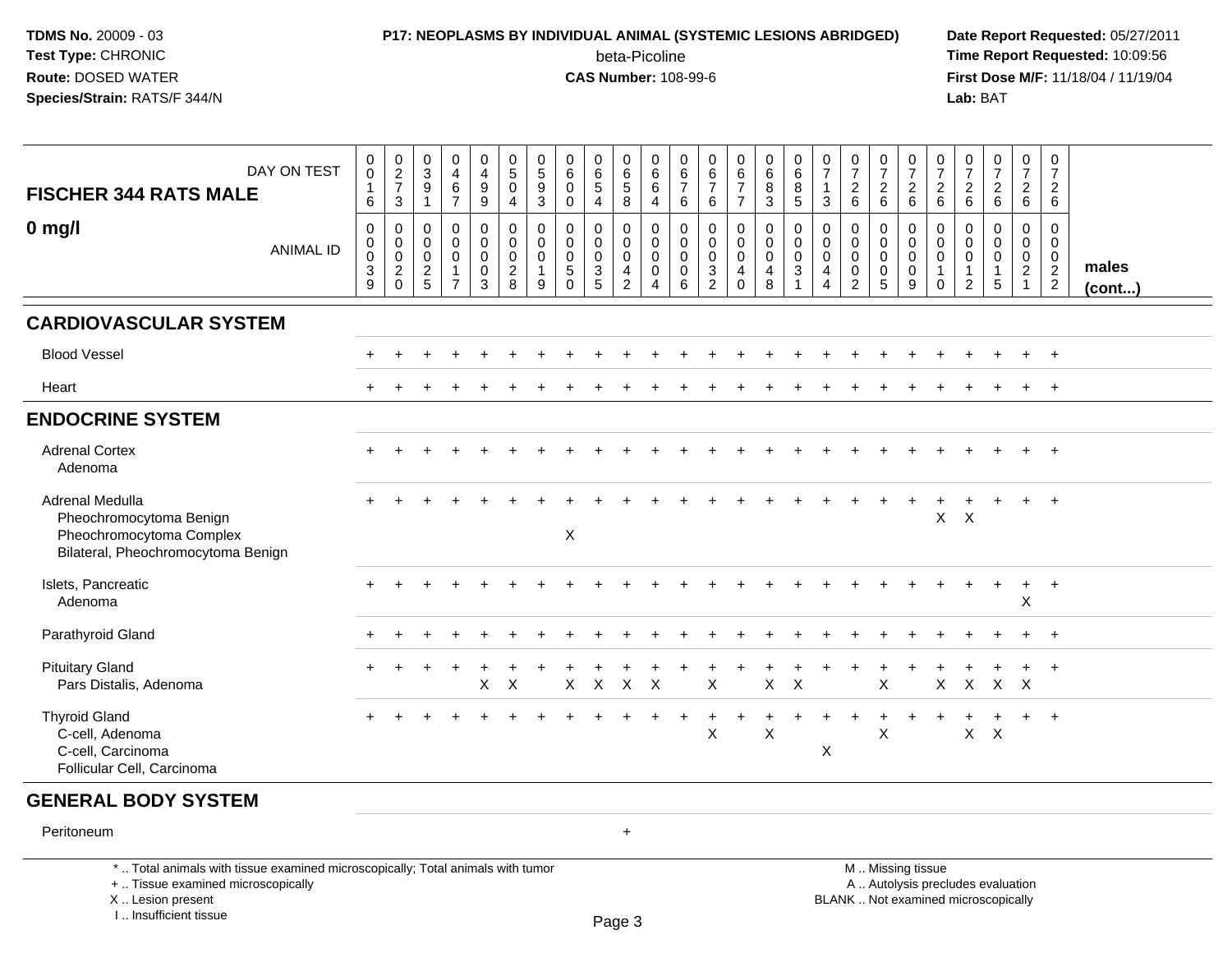# **P17: NEOPLASMS BY INDIVIDUAL ANIMAL (SYSTEMIC LESIONS ABRIDGED) Date Report Requested:** 05/27/2011

beta-Picoline<br>CAS Number: 108-99-6

 **Time Report Requested:** 10:09:56 **First Dose M/F:** 11/18/04 / 11/19/04<br>**Lab:** BAT **Lab:** BAT

| DAY ON TEST<br><b>FISCHER 344 RATS MALE</b>                                          | $\pmb{0}$<br>$\mathsf{O}$<br>$\mathbf{1}$<br>6                                 | $\begin{array}{c} 0 \\ 2 \\ 7 \end{array}$<br>$\mathbf{3}$        | 0<br>3<br>9<br>$\mathbf 1$                       | 0<br>$\overline{4}$<br>$\,6\,$<br>$\overline{7}$                  | 0<br>$\overline{4}$<br>$\overline{9}$<br>9 | $\begin{array}{c} 0 \\ 5 \end{array}$<br>$\mathbf 0$<br>4 | $^{\rm 0}_{\rm 5}$<br>$\boldsymbol{9}$<br>$\mathfrak{Z}$ | 0<br>6<br>0<br>0                                      | 0<br>$\,6\,$<br>$\sqrt{5}$<br>$\overline{4}$  | 0<br>6<br>$\overline{5}$<br>8                          | 0<br>6<br>$\,6$<br>4                                | $\mathbf 0$<br>6<br>$\overline{7}$<br>6             | 0<br>6<br>$\overline{7}$<br>6                              | $\begin{array}{c} 0 \\ 6 \\ 7 \end{array}$<br>$\overline{7}$ | 0<br>$\,6\,$<br>$\frac{8}{3}$                                  | $\begin{array}{c} 0 \\ 6 \end{array}$<br>$\,8\,$<br>$\overline{5}$ | 0<br>$\overline{7}$<br>$\overline{1}$<br>3                         | $\frac{0}{7}$<br>$\begin{array}{c} 2 \\ 6 \end{array}$                   | $\frac{0}{7}$<br>$\begin{array}{c} 2 \\ 6 \end{array}$ | $\frac{0}{7}$<br>$\frac{2}{6}$                                        | 0<br>$\overline{7}$<br>$^2\phantom{1}6$                        | 0<br>$\overline{7}$<br>$^2$ 6             | $\begin{smallmatrix}0\\7\end{smallmatrix}$<br>$\frac{2}{6}$ | $\frac{0}{7}$<br>$\frac{2}{6}$                                    | $\pmb{0}$<br>$\overline{7}$<br>$\overline{2}$<br>6                            |                 |
|--------------------------------------------------------------------------------------|--------------------------------------------------------------------------------|-------------------------------------------------------------------|--------------------------------------------------|-------------------------------------------------------------------|--------------------------------------------|-----------------------------------------------------------|----------------------------------------------------------|-------------------------------------------------------|-----------------------------------------------|--------------------------------------------------------|-----------------------------------------------------|-----------------------------------------------------|------------------------------------------------------------|--------------------------------------------------------------|----------------------------------------------------------------|--------------------------------------------------------------------|--------------------------------------------------------------------|--------------------------------------------------------------------------|--------------------------------------------------------|-----------------------------------------------------------------------|----------------------------------------------------------------|-------------------------------------------|-------------------------------------------------------------|-------------------------------------------------------------------|-------------------------------------------------------------------------------|-----------------|
| $0$ mg/l<br><b>ANIMAL ID</b>                                                         | 0<br>$\mathsf{O}$<br>$\mathsf{O}\xspace$<br>$\ensuremath{\mathsf{3}}$<br>$9\,$ | 0<br>$\boldsymbol{0}$<br>$\mathbf 0$<br>$\sqrt{2}$<br>$\mathbf 0$ | 0<br>$\mathbf 0$<br>$\mathbf 0$<br>$\frac{2}{5}$ | 0<br>$\mathbf 0$<br>$\mathbf 0$<br>$\mathbf{1}$<br>$\overline{7}$ | 0<br>0<br>$\mathbf 0$<br>$\pmb{0}$<br>3    | 0<br>$\mathbf 0$<br>0<br>$\sqrt{2}$<br>8                  | 0<br>0<br>0<br>1<br>9                                    | 0<br>$\mathbf{0}$<br>$\mathbf{0}$<br>5<br>$\mathbf 0$ | 0<br>0<br>0<br>$\ensuremath{\mathsf{3}}$<br>5 | 0<br>$\mathbf 0$<br>$\mathbf 0$<br>$\overline{4}$<br>2 | 0<br>$\mathbf 0$<br>$\mathbf 0$<br>$\mathbf 0$<br>4 | 0<br>$\mathbf 0$<br>$\mathbf 0$<br>$\mathbf 0$<br>6 | 0<br>0<br>0<br>$\ensuremath{\mathsf{3}}$<br>$\overline{c}$ | 0<br>0<br>$\mathbf 0$<br>4<br>0                              | 0<br>$\mathbf 0$<br>$\mathsf{O}\xspace$<br>$\overline{4}$<br>8 | 0<br>$\mathbf 0$<br>$\mathbf 0$<br>$\sqrt{3}$<br>$\mathbf{1}$      | 0<br>$\mathbf 0$<br>0<br>$\overline{\mathbf{4}}$<br>$\overline{4}$ | $\mathbf 0$<br>$\mathbf 0$<br>$\mathbf 0$<br>$\pmb{0}$<br>$\overline{2}$ | 0<br>0<br>$\mathbf 0$<br>$\pmb{0}$<br>5                | 0<br>$\boldsymbol{0}$<br>$\mathbf 0$<br>$\pmb{0}$<br>$\boldsymbol{9}$ | 0<br>$\mathbf 0$<br>$\mathbf 0$<br>$\mathbf{1}$<br>$\mathbf 0$ | 0<br>0<br>0<br>$\mathbf{1}$<br>$\sqrt{2}$ | 0<br>0<br>0<br>$\mathbf{1}$<br>5                            | 0<br>$\mathbf 0$<br>$\mathbf 0$<br>$\overline{c}$<br>$\mathbf{1}$ | $\mathbf 0$<br>$\mathbf 0$<br>$\mathbf 0$<br>$\overline{2}$<br>$\overline{2}$ | males<br>(cont) |
| <b>GENITAL SYSTEM</b>                                                                |                                                                                |                                                                   |                                                  |                                                                   |                                            |                                                           |                                                          |                                                       |                                               |                                                        |                                                     |                                                     |                                                            |                                                              |                                                                |                                                                    |                                                                    |                                                                          |                                                        |                                                                       |                                                                |                                           |                                                             |                                                                   |                                                                               |                 |
| Epididymis                                                                           |                                                                                |                                                                   |                                                  |                                                                   |                                            |                                                           |                                                          |                                                       |                                               |                                                        |                                                     |                                                     |                                                            |                                                              |                                                                |                                                                    |                                                                    |                                                                          |                                                        |                                                                       |                                                                |                                           |                                                             |                                                                   | $\overline{+}$                                                                |                 |
| <b>Preputial Gland</b><br>Carcinoma                                                  |                                                                                |                                                                   |                                                  |                                                                   |                                            |                                                           |                                                          | ÷<br>X                                                |                                               |                                                        |                                                     |                                                     |                                                            |                                                              | $\ddot{}$<br>X                                                 |                                                                    |                                                                    |                                                                          |                                                        |                                                                       |                                                                |                                           |                                                             |                                                                   |                                                                               |                 |
| Prostate                                                                             |                                                                                | $\ddot{}$                                                         |                                                  |                                                                   |                                            |                                                           |                                                          |                                                       |                                               |                                                        |                                                     |                                                     |                                                            |                                                              |                                                                |                                                                    |                                                                    |                                                                          |                                                        |                                                                       |                                                                |                                           |                                                             | $\ddot{}$                                                         | $+$                                                                           |                 |
| Seminal Vesicle                                                                      |                                                                                |                                                                   |                                                  |                                                                   |                                            |                                                           |                                                          |                                                       |                                               |                                                        |                                                     |                                                     |                                                            |                                                              |                                                                |                                                                    |                                                                    |                                                                          |                                                        |                                                                       |                                                                |                                           |                                                             |                                                                   | $\overline{ }$                                                                |                 |
| <b>Testes</b><br>Bilateral, Interstitial Cell, Adenoma<br>Interstitial Cell, Adenoma |                                                                                |                                                                   |                                                  |                                                                   |                                            | $\mathsf{X}$                                              | Χ                                                        | X                                                     | X                                             | $\mathsf X$                                            |                                                     | X                                                   | $\boldsymbol{\mathsf{X}}$                                  |                                                              |                                                                |                                                                    | $\mathsf X$                                                        | $\times$                                                                 | X                                                      | $\mathsf{X}$                                                          | $\boldsymbol{\mathsf{X}}$                                      | X                                         | $\mathsf{X}$                                                | $\ddot{}$<br>$\times$                                             | $\overline{+}$<br>Χ                                                           |                 |
| <b>HEMATOPOIETIC SYSTEM</b>                                                          |                                                                                |                                                                   |                                                  |                                                                   |                                            |                                                           |                                                          |                                                       |                                               |                                                        |                                                     |                                                     |                                                            |                                                              |                                                                |                                                                    |                                                                    |                                                                          |                                                        |                                                                       |                                                                |                                           |                                                             |                                                                   |                                                                               |                 |
| <b>Bone Marrow</b>                                                                   |                                                                                |                                                                   |                                                  |                                                                   |                                            |                                                           |                                                          |                                                       |                                               |                                                        |                                                     |                                                     |                                                            |                                                              |                                                                |                                                                    |                                                                    |                                                                          |                                                        |                                                                       |                                                                |                                           |                                                             | $\ddot{}$                                                         | $+$                                                                           |                 |
| Lymph Node<br>Deep Cervical, Carcinoma, Metastatic,<br>Harderian Gland               |                                                                                |                                                                   | $\ddot{}$                                        | $\ddot{}$                                                         | $\ddot{}$                                  |                                                           |                                                          |                                                       |                                               |                                                        | $\ddot{}$                                           |                                                     |                                                            |                                                              |                                                                |                                                                    | $+$<br>$\times$                                                    |                                                                          |                                                        |                                                                       |                                                                |                                           | $\ddot{}$                                                   |                                                                   |                                                                               |                 |
| Lymph Node, Mandibular                                                               | M                                                                              | M                                                                 | м                                                | м                                                                 | M                                          | M                                                         | M                                                        | M                                                     | M                                             | м                                                      | м                                                   | M                                                   | M                                                          | M                                                            | M                                                              | M                                                                  | M                                                                  | M                                                                        | м                                                      | M                                                                     | M                                                              | М                                         | M                                                           | M M                                                               |                                                                               |                 |
| Lymph Node, Mesenteric                                                               |                                                                                |                                                                   |                                                  |                                                                   |                                            |                                                           |                                                          |                                                       |                                               |                                                        |                                                     |                                                     |                                                            |                                                              |                                                                |                                                                    |                                                                    |                                                                          |                                                        |                                                                       |                                                                |                                           |                                                             |                                                                   | $+$                                                                           |                 |
| Spleen                                                                               |                                                                                |                                                                   |                                                  |                                                                   |                                            |                                                           |                                                          |                                                       |                                               |                                                        |                                                     |                                                     |                                                            |                                                              |                                                                |                                                                    |                                                                    |                                                                          |                                                        |                                                                       |                                                                |                                           |                                                             | $\ddot{}$                                                         | $+$                                                                           |                 |
| Thymus<br>Carcinoma, Metastatic, Harderian Gland                                     |                                                                                |                                                                   |                                                  |                                                                   |                                            |                                                           |                                                          |                                                       |                                               |                                                        |                                                     |                                                     |                                                            |                                                              |                                                                |                                                                    | $\sf X$                                                            |                                                                          |                                                        |                                                                       |                                                                |                                           |                                                             | $\ddot{}$                                                         | $^{+}$                                                                        |                 |
| <b>INTEGUMENTARY SYSTEM</b>                                                          |                                                                                |                                                                   |                                                  |                                                                   |                                            |                                                           |                                                          |                                                       |                                               |                                                        |                                                     |                                                     |                                                            |                                                              |                                                                |                                                                    |                                                                    |                                                                          |                                                        |                                                                       |                                                                |                                           |                                                             |                                                                   |                                                                               |                 |

\* .. Total animals with tissue examined microscopically; Total animals with tumor

+ .. Tissue examined microscopically

X .. Lesion present

I .. Insufficient tissue

 M .. Missing tissuey the contract of the contract of the contract of the contract of the contract of  $\mathsf A$  . Autolysis precludes evaluation Lesion present BLANK .. Not examined microscopically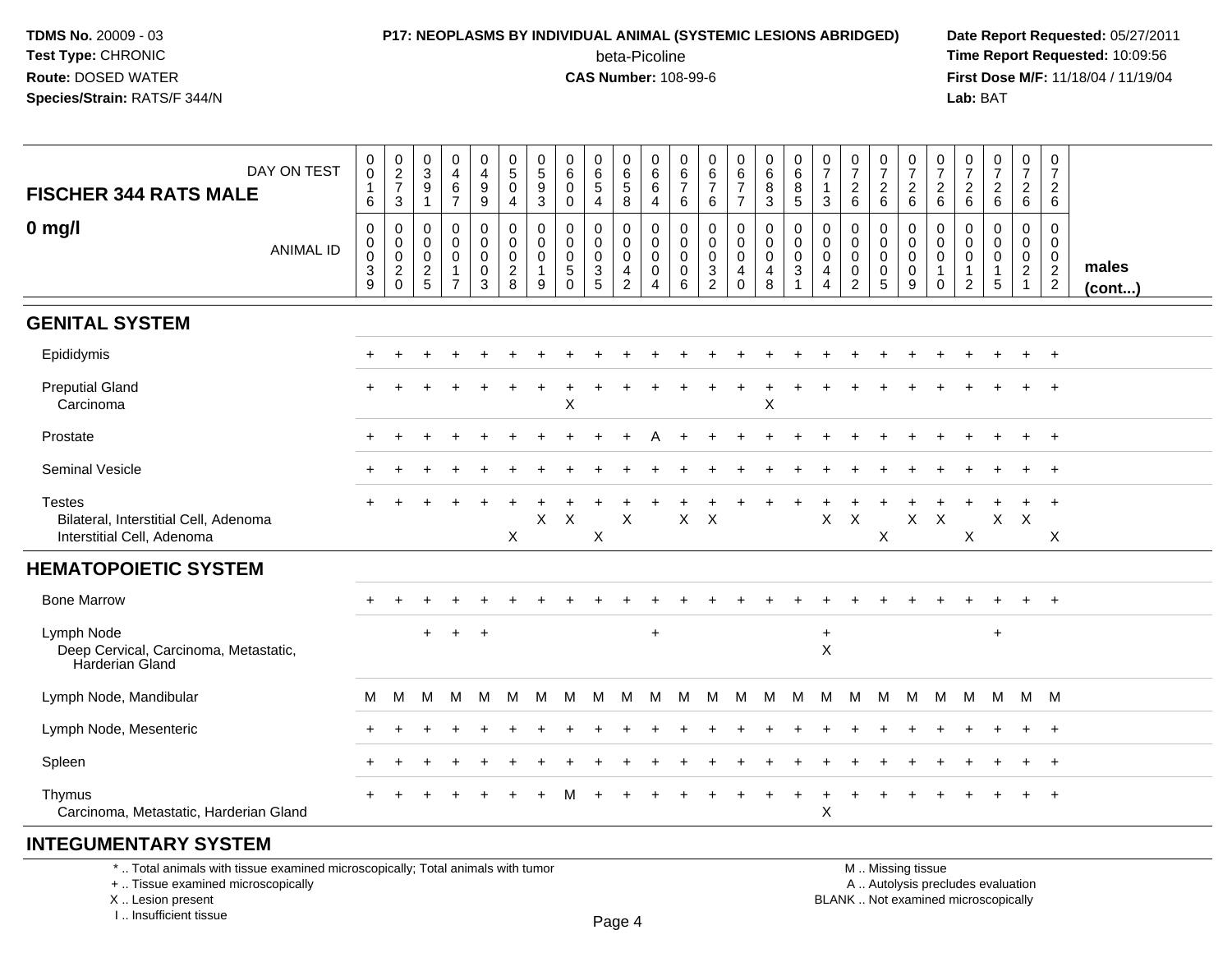### **P17: NEOPLASMS BY INDIVIDUAL ANIMAL (SYSTEMIC LESIONS ABRIDGED) Date Report Requested:** 05/27/2011 beta-Picoline<br>CAS Number: 108-99-6

 **Time Report Requested:** 10:09:56 **First Dose M/F:** 11/18/04 / 11/19/04<br>**Lab:** BAT **Lab:** BAT

| DAY ON TEST<br><b>FISCHER 344 RATS MALE</b>                                                                                                                                         | 0<br>0<br>$\mathbf{1}$<br>6                  | $_2^0$<br>$\boldsymbol{7}$<br>3        | $\pmb{0}$<br>$\overline{3}$<br>$\boldsymbol{9}$<br>$\mathbf{1}$ | 0<br>$\overline{4}$<br>$\,6\,$<br>$\overline{7}$            | $\mathbf 0$<br>$\overline{4}$<br>$\boldsymbol{9}$<br>$\boldsymbol{9}$      | $\begin{array}{c} 0 \\ 5 \end{array}$<br>$\mathbf 0$<br>$\overline{4}$ | 0<br>$\overline{5}$<br>$\boldsymbol{9}$<br>3 | 0<br>$6\phantom{a}$<br>$\pmb{0}$<br>$\mathbf 0$                     | 0<br>$\overline{6}$<br>5<br>$\overline{4}$                       | 0<br>$\,6\,$<br>$\,$ 5 $\,$<br>8 | $\mathbf 0$<br>$6\phantom{1}6$<br>$\,6\,$<br>$\overline{4}$                | 0<br>6<br>$\overline{7}$<br>6          | 0<br>$\,6$<br>$\overline{7}$<br>6                          | 0<br>$\overline{6}$<br>7<br>$\overline{7}$       | 0<br>$\overline{6}$<br>8<br>3                       | 0<br>$\overline{6}$<br>$\,8\,$<br>5            | 0<br>$\overline{7}$<br>3                                                    | $\frac{0}{7}$<br>$\boldsymbol{2}$<br>6                     | 0<br>$\overline{7}$<br>$^2\phantom{1}6$                | 0<br>$\overline{7}$<br>$\boldsymbol{2}$<br>$\,6\,$ | 0<br>$\overline{7}$<br>$\boldsymbol{2}$<br>6 | 0<br>$\overline{7}$<br>$\overline{c}$<br>6                           | $\begin{array}{c} 0 \\ 7 \end{array}$<br>$\frac{2}{6}$ | $\mathbf 0$<br>$\overline{7}$<br>$\begin{array}{c} 2 \\ 6 \end{array}$    | 0<br>$\overline{7}$<br>$\sqrt{2}$<br>6                     |                 |
|-------------------------------------------------------------------------------------------------------------------------------------------------------------------------------------|----------------------------------------------|----------------------------------------|-----------------------------------------------------------------|-------------------------------------------------------------|----------------------------------------------------------------------------|------------------------------------------------------------------------|----------------------------------------------|---------------------------------------------------------------------|------------------------------------------------------------------|----------------------------------|----------------------------------------------------------------------------|----------------------------------------|------------------------------------------------------------|--------------------------------------------------|-----------------------------------------------------|------------------------------------------------|-----------------------------------------------------------------------------|------------------------------------------------------------|--------------------------------------------------------|----------------------------------------------------|----------------------------------------------|----------------------------------------------------------------------|--------------------------------------------------------|---------------------------------------------------------------------------|------------------------------------------------------------|-----------------|
| $0$ mg/l<br><b>ANIMAL ID</b>                                                                                                                                                        | $\mathbf 0$<br>0<br>0<br>3<br>$\overline{9}$ | $\mathbf 0$<br>0<br>0<br>$\frac{2}{0}$ | $\mathbf 0$<br>0<br>$\mathbf 0$<br>$\frac{2}{5}$                | $\mathbf 0$<br>$\mathbf 0$<br>$\mathbf 0$<br>$\overline{7}$ | $\mathbf 0$<br>$\mathbf 0$<br>$\mathbf 0$<br>$\mathbf 0$<br>$\overline{3}$ | $\mathbf 0$<br>$\mathbf 0$<br>$\mathbf 0$<br>$\frac{2}{8}$             | 0<br>$\Omega$<br>$\Omega$<br>1<br>9          | $\mathbf 0$<br>$\mathbf 0$<br>$\mathbf 0$<br>$\sqrt{5}$<br>$\Omega$ | $\mathbf 0$<br>$\mathbf 0$<br>$\mathbf 0$<br>3<br>$\overline{5}$ | 0<br>0<br>0<br>$\frac{4}{2}$     | $\mathbf 0$<br>$\mathbf 0$<br>$\mathbf 0$<br>$\mathbf 0$<br>$\overline{4}$ | 0<br>$\Omega$<br>$\mathbf 0$<br>0<br>6 | $\Omega$<br>$\Omega$<br>$\mathbf 0$<br>3<br>$\overline{2}$ | 0<br>$\mathbf 0$<br>$\mathbf 0$<br>4<br>$\Omega$ | $\mathbf 0$<br>$\mathbf 0$<br>$\mathbf 0$<br>4<br>8 | $\mathbf 0$<br>$\mathbf 0$<br>$\mathbf 0$<br>3 | $\mathbf{0}$<br>$\mathbf 0$<br>$\mathbf 0$<br>$\overline{4}$<br>$\mathbf 4$ | $\Omega$<br>$\Omega$<br>$\mathbf 0$<br>0<br>$\overline{2}$ | 0<br>0<br>$\mathbf 0$<br>$\mathbf 0$<br>$\overline{5}$ | 0<br>$\mathbf 0$<br>$\mathbf 0$<br>0<br>9          | $\mathbf 0$<br>$\mathbf 0$<br>0<br>$\Omega$  | $\Omega$<br>$\Omega$<br>$\mathbf 0$<br>$\mathbf 1$<br>$\overline{2}$ | $\mathbf 0$<br>$\mathbf 0$<br>$\mathbf 0$<br>5         | $\mathbf 0$<br>$\mathbf 0$<br>$\mathbf 0$<br>$\sqrt{2}$<br>$\overline{1}$ | $\mathbf 0$<br>$\mathbf 0$<br>$\mathbf 0$<br>$\frac{2}{2}$ | males<br>(cont) |
| Mammary Gland<br>Fibroadenoma                                                                                                                                                       |                                              |                                        |                                                                 |                                                             |                                                                            |                                                                        |                                              |                                                                     |                                                                  |                                  |                                                                            |                                        |                                                            |                                                  |                                                     |                                                |                                                                             |                                                            |                                                        |                                                    |                                              |                                                                      |                                                        |                                                                           |                                                            |                 |
| Skin<br>Basal Cell Adenoma<br>Carcinoma, Metastatic, Harderian Gland<br>Keratoacanthoma<br>Subcutaneous Tissue, Fibroma<br>Subcutaneous Tissue, Fibrosarcoma                        |                                              |                                        | X                                                               |                                                             |                                                                            |                                                                        |                                              | X                                                                   |                                                                  |                                  |                                                                            |                                        |                                                            |                                                  | $\mathsf X$                                         |                                                | $\boldsymbol{\mathsf{X}}$                                                   |                                                            | X                                                      |                                                    |                                              |                                                                      |                                                        |                                                                           |                                                            |                 |
| <b>MUSCULOSKELETAL SYSTEM</b>                                                                                                                                                       |                                              |                                        |                                                                 |                                                             |                                                                            |                                                                        |                                              |                                                                     |                                                                  |                                  |                                                                            |                                        |                                                            |                                                  |                                                     |                                                |                                                                             |                                                            |                                                        |                                                    |                                              |                                                                      |                                                        |                                                                           |                                                            |                 |
| <b>Bone</b><br>Carcinoma, Metastatic, Harderian Gland                                                                                                                               |                                              |                                        |                                                                 |                                                             |                                                                            |                                                                        |                                              |                                                                     |                                                                  |                                  |                                                                            |                                        |                                                            |                                                  |                                                     |                                                | X                                                                           |                                                            |                                                        |                                                    |                                              |                                                                      |                                                        |                                                                           |                                                            |                 |
| <b>NERVOUS SYSTEM</b>                                                                                                                                                               |                                              |                                        |                                                                 |                                                             |                                                                            |                                                                        |                                              |                                                                     |                                                                  |                                  |                                                                            |                                        |                                                            |                                                  |                                                     |                                                |                                                                             |                                                            |                                                        |                                                    |                                              |                                                                      |                                                        |                                                                           |                                                            |                 |
| <b>Brain</b>                                                                                                                                                                        |                                              |                                        |                                                                 |                                                             |                                                                            |                                                                        |                                              |                                                                     |                                                                  |                                  |                                                                            |                                        |                                                            |                                                  |                                                     |                                                |                                                                             |                                                            |                                                        |                                                    |                                              |                                                                      |                                                        |                                                                           | $\ddot{}$                                                  |                 |
| <b>RESPIRATORY SYSTEM</b>                                                                                                                                                           |                                              |                                        |                                                                 |                                                             |                                                                            |                                                                        |                                              |                                                                     |                                                                  |                                  |                                                                            |                                        |                                                            |                                                  |                                                     |                                                |                                                                             |                                                            |                                                        |                                                    |                                              |                                                                      |                                                        |                                                                           |                                                            |                 |
| Lung<br>Alveolar/Bronchiolar Adenoma<br>Carcinoma, Metastatic, Harderian Gland<br>Carcinoma, Metastatic, Preputial Gland<br>Rhabdomyosarcoma, Metastatic, Uncertain<br>Primary Site |                                              |                                        |                                                                 |                                                             |                                                                            |                                                                        |                                              | X<br>X                                                              |                                                                  |                                  |                                                                            |                                        |                                                            |                                                  |                                                     |                                                | X                                                                           |                                                            |                                                        | $\mathsf{X}$                                       |                                              |                                                                      |                                                        |                                                                           | $\ddot{}$                                                  |                 |
| Nose<br>Carcinoma, Metastatic, Harderian Gland                                                                                                                                      |                                              |                                        |                                                                 |                                                             |                                                                            |                                                                        |                                              |                                                                     |                                                                  |                                  |                                                                            |                                        |                                                            |                                                  |                                                     |                                                | Х                                                                           |                                                            |                                                        |                                                    |                                              |                                                                      |                                                        |                                                                           | $\ddot{}$                                                  |                 |
| Trachea                                                                                                                                                                             |                                              |                                        |                                                                 |                                                             |                                                                            |                                                                        |                                              |                                                                     |                                                                  |                                  |                                                                            |                                        |                                                            |                                                  |                                                     |                                                |                                                                             |                                                            |                                                        |                                                    |                                              |                                                                      |                                                        |                                                                           | $^{+}$                                                     |                 |
| *  Total animals with tissue examined microscopically; Total animals with tumor<br>+  Tissue examined microscopically                                                               |                                              |                                        |                                                                 |                                                             |                                                                            |                                                                        |                                              |                                                                     |                                                                  |                                  |                                                                            |                                        |                                                            |                                                  |                                                     |                                                |                                                                             |                                                            |                                                        | M  Missing tissue                                  |                                              |                                                                      | A  Autolysis precludes evaluation                      |                                                                           |                                                            |                 |

X .. Lesion present

I .. Insufficient tissue

Page 5

Lesion present BLANK .. Not examined microscopically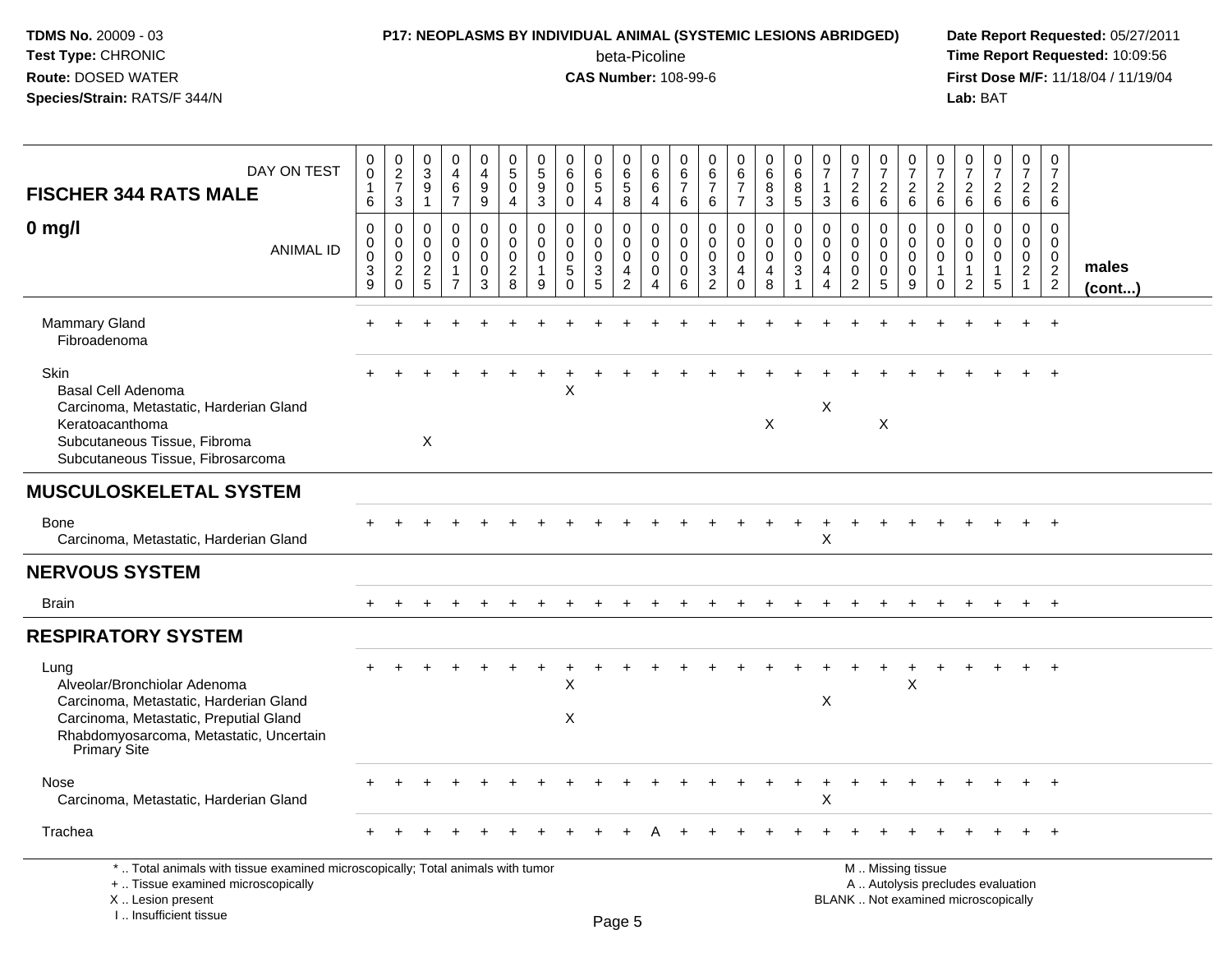#### **P17: NEOPLASMS BY INDIVIDUAL ANIMAL (SYSTEMIC LESIONS ABRIDGED) Date Report Requested:** 05/27/2011

beta-Picoline<br>CAS Number: 108-99-6

 **Time Report Requested:** 10:09:56 **First Dose M/F:** 11/18/04 / 11/19/04<br>**Lab:** BAT **Lab:** BAT

| <b>FISCHER 344 RATS MALE</b>                                     | DAY ON TEST      | $\mathbf 0$<br>$\mathsf 0$<br>6                         | $\begin{array}{c} 0 \\ 2 \\ 7 \end{array}$<br>3          | $_{3}^{\rm 0}$<br>$\boldsymbol{9}$<br>$\mathbf{1}$           | $\pmb{0}$<br>$\overline{\mathbf{4}}$<br>6<br>$\overline{7}$ | $\begin{smallmatrix}0\\4\end{smallmatrix}$<br>$\boldsymbol{9}$<br>$\boldsymbol{9}$ | $\begin{array}{c} 0 \\ 5 \end{array}$<br>$\mathbf 0$<br>$\overline{4}$ | $\begin{array}{c} 0 \\ 5 \end{array}$<br>$\boldsymbol{9}$<br>$\mathbf{3}$ | $\pmb{0}$<br>$\,6$<br>$\mathbf 0$<br>$\mathbf 0$           | $\pmb{0}$<br>$\frac{6}{5}$<br>4                | $\pmb{0}$<br>$\,6$<br>$5\,$<br>8                                | 0<br>$\,6\,$<br>6<br>4          | 0<br>6<br>$\overline{7}$<br>6         | $\begin{array}{c} 0 \\ 6 \end{array}$<br>$\overline{7}$<br>6    | $\begin{array}{c} 0 \\ 6 \end{array}$<br>$\overline{7}$<br>$\overline{7}$ | $\pmb{0}$<br>$\,6\,$<br>$\, 8$<br>$\mathbf{3}$ | $_{6}^{\rm 0}$<br>$\bf 8$<br>5             | $\frac{0}{7}$<br>$\mathbf{1}$<br>3 | $\frac{0}{7}$<br>$\overline{c}$<br>$\,6\,$                 | $\frac{0}{7}$<br>$\begin{array}{c} 2 \\ 6 \end{array}$                        | $\frac{0}{7}$<br>$\sqrt{2}$<br>6                    | $\frac{0}{7}$<br>$\overline{c}$<br>6 | $\frac{0}{7}$<br>$\overline{c}$<br>$\,6$ | $\frac{0}{7}$<br>$\overline{c}$<br>6 | 0<br>$\boldsymbol{7}$<br>$\overline{c}$<br>6              | $\mathbf 0$<br>$\overline{7}$<br>$\overline{c}$<br>6 |                 |
|------------------------------------------------------------------|------------------|---------------------------------------------------------|----------------------------------------------------------|--------------------------------------------------------------|-------------------------------------------------------------|------------------------------------------------------------------------------------|------------------------------------------------------------------------|---------------------------------------------------------------------------|------------------------------------------------------------|------------------------------------------------|-----------------------------------------------------------------|---------------------------------|---------------------------------------|-----------------------------------------------------------------|---------------------------------------------------------------------------|------------------------------------------------|--------------------------------------------|------------------------------------|------------------------------------------------------------|-------------------------------------------------------------------------------|-----------------------------------------------------|--------------------------------------|------------------------------------------|--------------------------------------|-----------------------------------------------------------|------------------------------------------------------|-----------------|
| $0$ mg/l                                                         | <b>ANIMAL ID</b> | 0<br>0<br>$\mathsf 0$<br>$\sqrt{3}$<br>$\boldsymbol{9}$ | 0<br>$\pmb{0}$<br>$\pmb{0}$<br>$\sqrt{2}$<br>$\mathbf 0$ | $\mathbf 0$<br>$\mathbf 0$<br>$\mathbf 0$<br>$\sqrt{2}$<br>5 | 0<br>$\mathsf 0$<br>$\mathbf 0$<br>1<br>$\overline{7}$      | 0<br>$\mathsf{O}\xspace$<br>$\mathbf 0$<br>0<br>3                                  | 0<br>$\pmb{0}$<br>$\pmb{0}$<br>$\boldsymbol{2}$<br>8                   | 0<br>0<br>$\mathbf 0$<br>$\mathbf{1}$<br>9                                | 0<br>$\mathbf 0$<br>$\mathbf 0$<br>$\,$ 5 $\,$<br>$\Omega$ | 0<br>$\pmb{0}$<br>$\pmb{0}$<br>$\sqrt{3}$<br>5 | 0<br>$\,0\,$<br>$\mathsf 0$<br>$\overline{4}$<br>$\overline{2}$ | 0<br>0<br>$\mathbf 0$<br>0<br>4 | 0<br>0<br>$\pmb{0}$<br>$\pmb{0}$<br>6 | 0<br>$\mathbf 0$<br>$\mathbf 0$<br>$\sqrt{3}$<br>$\overline{2}$ | 0<br>$\pmb{0}$<br>$\mathsf{O}$<br>$\overline{\mathbf{4}}$<br>$\Omega$     | 0<br>$\pmb{0}$<br>$\mathbf 0$<br>4<br>8        | 0<br>$\pmb{0}$<br>$\mathsf{O}\xspace$<br>3 | 0<br>0<br>$\mathbf 0$<br>4<br>4    | 0<br>$\pmb{0}$<br>$\pmb{0}$<br>$\pmb{0}$<br>$\overline{2}$ | $\mathbf 0$<br>$\pmb{0}$<br>$\mathbf 0$<br>$\boldsymbol{0}$<br>$\overline{5}$ | 0<br>$\mathbf 0$<br>$\mathsf 0$<br>$\mathbf 0$<br>9 | 0<br>0<br>$\mathbf 0$<br>$\Omega$    | 0<br>0<br>$\mathbf 0$<br>$\overline{2}$  | 0<br>0<br>0<br>5                     | 0<br>$\boldsymbol{0}$<br>$\overline{0}$<br>$\overline{2}$ | 0<br>$\mathbf 0$<br>$\mathbf 0$<br>$\frac{2}{2}$     | males<br>(cont) |
| <b>SPECIAL SENSES SYSTEM</b>                                     |                  |                                                         |                                                          |                                                              |                                                             |                                                                                    |                                                                        |                                                                           |                                                            |                                                |                                                                 |                                 |                                       |                                                                 |                                                                           |                                                |                                            |                                    |                                                            |                                                                               |                                                     |                                      |                                          |                                      |                                                           |                                                      |                 |
| Ear<br><b>Neural Crest Tumor</b>                                 |                  |                                                         |                                                          |                                                              |                                                             |                                                                                    |                                                                        |                                                                           |                                                            |                                                |                                                                 |                                 |                                       |                                                                 |                                                                           |                                                |                                            |                                    |                                                            |                                                                               |                                                     |                                      |                                          |                                      |                                                           |                                                      |                 |
| Eye<br>Carcinoma, Metastatic, Harderian Gland                    |                  |                                                         |                                                          |                                                              |                                                             |                                                                                    |                                                                        |                                                                           |                                                            |                                                |                                                                 |                                 |                                       |                                                                 |                                                                           |                                                |                                            | $\mathsf X$                        |                                                            |                                                                               |                                                     |                                      |                                          |                                      |                                                           | $+$                                                  |                 |
| Harderian Gland<br>Carcinoma                                     |                  | $\div$                                                  |                                                          |                                                              |                                                             |                                                                                    |                                                                        |                                                                           |                                                            |                                                |                                                                 |                                 |                                       |                                                                 |                                                                           |                                                |                                            | $\div$<br>X                        |                                                            | $\ddot{}$                                                                     |                                                     |                                      |                                          |                                      | $+$                                                       | $+$                                                  |                 |
| Zymbal's Gland<br>Carcinoma                                      |                  |                                                         |                                                          |                                                              |                                                             |                                                                                    |                                                                        |                                                                           |                                                            |                                                |                                                                 |                                 |                                       |                                                                 |                                                                           |                                                |                                            |                                    |                                                            |                                                                               |                                                     |                                      |                                          |                                      |                                                           |                                                      |                 |
| <b>URINARY SYSTEM</b>                                            |                  |                                                         |                                                          |                                                              |                                                             |                                                                                    |                                                                        |                                                                           |                                                            |                                                |                                                                 |                                 |                                       |                                                                 |                                                                           |                                                |                                            |                                    |                                                            |                                                                               |                                                     |                                      |                                          |                                      |                                                           |                                                      |                 |
| Kidney                                                           |                  |                                                         |                                                          |                                                              |                                                             |                                                                                    |                                                                        |                                                                           |                                                            |                                                |                                                                 |                                 |                                       |                                                                 |                                                                           |                                                |                                            |                                    |                                                            |                                                                               |                                                     |                                      |                                          |                                      | $+$                                                       | $+$                                                  |                 |
| <b>Urinary Bladder</b>                                           |                  |                                                         |                                                          |                                                              |                                                             |                                                                                    |                                                                        |                                                                           |                                                            |                                                |                                                                 |                                 |                                       |                                                                 |                                                                           |                                                |                                            |                                    |                                                            |                                                                               |                                                     |                                      |                                          |                                      | $\pm$                                                     | $+$                                                  |                 |
| <b>SYSTEMIC LESIONS</b>                                          |                  |                                                         |                                                          |                                                              |                                                             |                                                                                    |                                                                        |                                                                           |                                                            |                                                |                                                                 |                                 |                                       |                                                                 |                                                                           |                                                |                                            |                                    |                                                            |                                                                               |                                                     |                                      |                                          |                                      |                                                           |                                                      |                 |
| Multiple Organ<br>Leukemia Mononuclear<br>Mesothelioma Malignant |                  |                                                         | $\boldsymbol{\mathsf{X}}$                                |                                                              | X                                                           |                                                                                    | $\pmb{\times}$                                                         | $\boldsymbol{\mathsf{X}}$                                                 | X                                                          |                                                | X                                                               |                                 | X                                     |                                                                 | X                                                                         |                                                |                                            | X                                  |                                                            |                                                                               |                                                     | X                                    | $X$ $X$                                  |                                      | $\ddot{}$                                                 | $+$                                                  |                 |

\* .. Total animals with tissue examined microscopically; Total animals with tumor

+ .. Tissue examined microscopically

X .. Lesion present

I .. Insufficient tissue

M .. Missing tissue y the contract of the contract of the contract of the contract of the contract of  $\mathsf A$  . Autolysis precludes evaluation Lesion present BLANK .. Not examined microscopically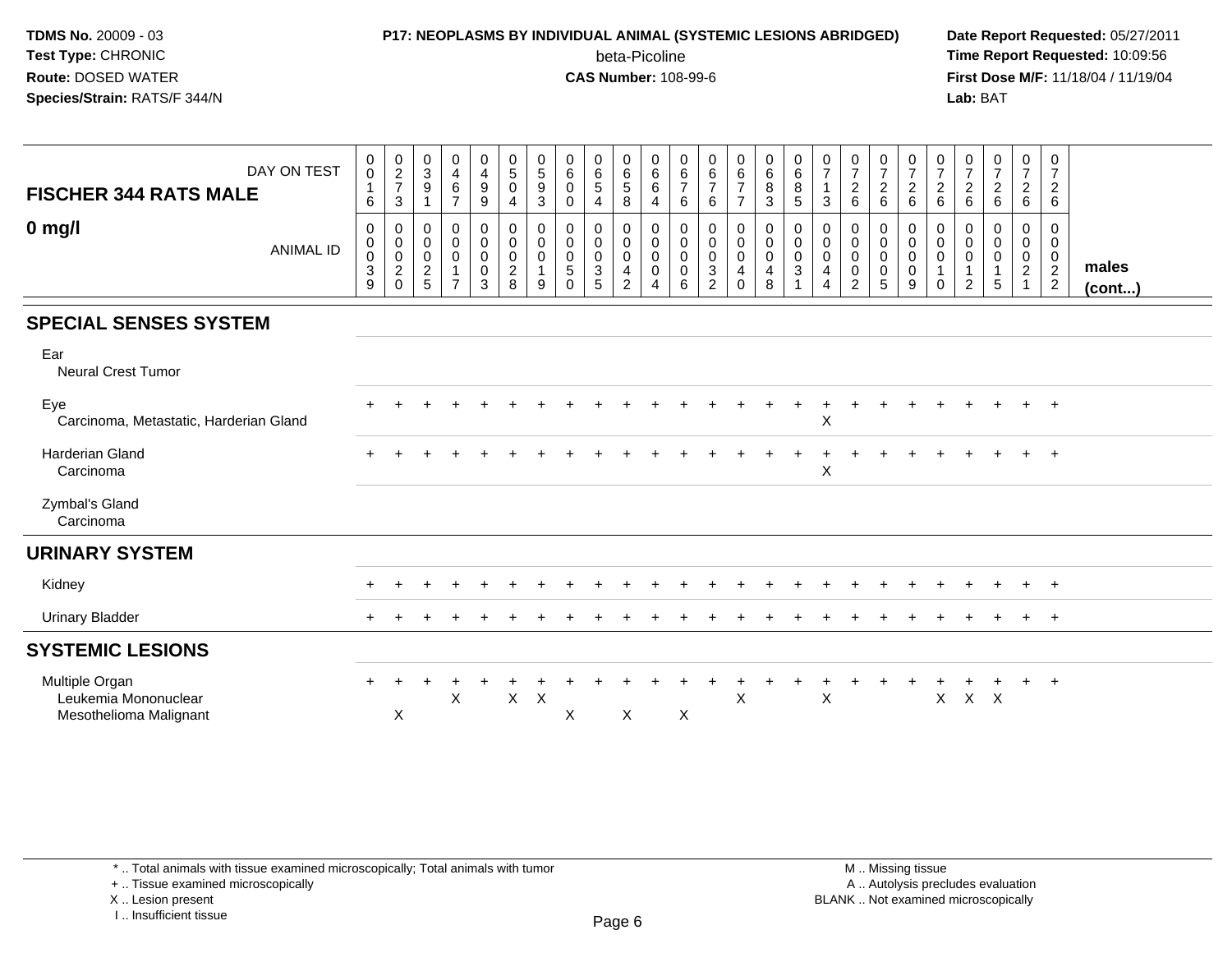#### **P17: NEOPLASMS BY INDIVIDUAL ANIMAL (SYSTEMIC LESIONS ABRIDGED) Date Report Requested:** 05/27/2011 beta-Picoline<br>CAS Number: 108-99-6

 **Time Report Requested:** 10:09:56 **First Dose M/F:** 11/18/04 / 11/19/04<br>**Lab:** BAT **Lab:** BAT

| DAY ON TEST<br><b>FISCHER 344 RATS MALE</b>                         | $\frac{0}{7}$<br>6                                      | $\begin{smallmatrix} 0\\7 \end{smallmatrix}$<br>$^2\phantom{1}6$                                | $\frac{0}{7}$<br>$\overline{c}$<br>6                                            | $\begin{array}{c} 0 \\ 7 \end{array}$<br>$\overline{c}$<br>6                | $\begin{array}{c} 0 \\ 7 \end{array}$<br>$\begin{array}{c} 2 \\ 6 \end{array}$ | $\frac{0}{7}$<br>$\overline{2}$<br>6            | $\frac{0}{7}$<br>$\overline{c}$<br>$6\phantom{1}$    | $\frac{0}{7}$<br>$\overline{c}$<br>$\overline{7}$ | $\frac{0}{7}$<br>$\frac{2}{7}$                                         | $\frac{0}{7}$<br>$\frac{2}{7}$                      | $\frac{0}{7}$<br>$\frac{2}{7}$                                                | $\frac{0}{7}$<br>$\overline{c}$<br>$\overline{7}$ | $\frac{0}{7}$<br>$\sqrt{2}$<br>$\overline{7}$        | $\frac{0}{7}$<br>$\frac{2}{7}$           | $\frac{0}{7}$<br>$\frac{2}{7}$                         | $\frac{0}{7}$<br>$\frac{2}{7}$                               | $\frac{0}{7}$<br>$\overline{c}$<br>$\overline{7}$ | $\frac{0}{7}$<br>$\frac{2}{7}$                         | $\frac{0}{7}$<br>$\sqrt{2}$<br>$\overline{7}$      | 0728                                                   | $\frac{0}{7}$<br>8                                                 | $\frac{0}{7}$<br>$\overline{c}$<br>8                                     | $\begin{array}{c} 0 \\ 7 \end{array}$<br>$\sqrt{2}$<br>8 | $\frac{0}{7}$<br>$\overline{a}$<br>8                            | $\begin{array}{c} 0 \\ 7 \end{array}$<br>$\overline{a}$<br>8 |                                        |
|---------------------------------------------------------------------|---------------------------------------------------------|-------------------------------------------------------------------------------------------------|---------------------------------------------------------------------------------|-----------------------------------------------------------------------------|--------------------------------------------------------------------------------|-------------------------------------------------|------------------------------------------------------|---------------------------------------------------|------------------------------------------------------------------------|-----------------------------------------------------|-------------------------------------------------------------------------------|---------------------------------------------------|------------------------------------------------------|------------------------------------------|--------------------------------------------------------|--------------------------------------------------------------|---------------------------------------------------|--------------------------------------------------------|----------------------------------------------------|--------------------------------------------------------|--------------------------------------------------------------------|--------------------------------------------------------------------------|----------------------------------------------------------|-----------------------------------------------------------------|--------------------------------------------------------------|----------------------------------------|
| $0$ mg/l<br><b>ANIMAL ID</b>                                        | $\,0\,$<br>$\pmb{0}$<br>$\overline{0}$<br>$\frac{2}{3}$ | $\mathbf 0$<br>$\begin{smallmatrix} 0\\0 \end{smallmatrix}$<br>$\overline{2}$<br>$\overline{4}$ | $\mathbf 0$<br>$\mathbf 0$<br>$\mathbf 0$<br>$\boldsymbol{2}$<br>$\overline{7}$ | $\pmb{0}$<br>$\mathsf{O}\xspace$<br>$\pmb{0}$<br>$\sqrt{3}$<br>$\mathbf{3}$ | $\mathbf 0$<br>$\mathbf 0$<br>$\pmb{0}$<br>$\overline{4}$<br>$\overline{1}$    | $\pmb{0}$<br>$\mathbf 0$<br>$\pmb{0}$<br>4<br>5 | 0<br>$\pmb{0}$<br>$\mathbf 0$<br>4<br>$\overline{7}$ | 0<br>0<br>$\mathbf 0$<br>0                        | $\mathbf 0$<br>$\mathbf 0$<br>$\pmb{0}$<br>$\pmb{0}$<br>$\overline{7}$ | 0<br>$\mathbf 0$<br>$\mathbf 0$<br>$\mathsf 0$<br>8 | $\mathbf 0$<br>$\mathbf 0$<br>$\overline{0}$<br>$\overline{1}$<br>$\mathbf 1$ | 0<br>0<br>$\mathbf 0$<br>$\mathbf{1}$<br>3        | 0<br>$\pmb{0}$<br>$\mathbf 0$<br>$\overline{1}$<br>4 | $\pmb{0}$<br>$\pmb{0}$<br>$\pmb{0}$<br>6 | $\mathbf 0$<br>$\pmb{0}$<br>$\pmb{0}$<br>$\frac{2}{9}$ | $\mathbf 0$<br>$\mathbf 0$<br>$\mathbf 0$<br>$\sqrt{3}$<br>6 | 0<br>0<br>$\mathbf 0$<br>3<br>$\overline{7}$      | 0<br>$\mathbf 0$<br>$\mathbf 0$<br>4<br>$\mathfrak{Z}$ | 0<br>$\pmb{0}$<br>$\pmb{0}$<br>$\overline{4}$<br>6 | 0<br>$\mathbf 0$<br>$\mathbf 0$<br>$\overline{1}$<br>8 | $\mathbf 0$<br>$\mathsf{O}\xspace$<br>$\mathbf 0$<br>$\frac{2}{6}$ | $\mathbf 0$<br>$\mathbf 0$<br>$\mathbf 0$<br>$\mathbf{3}$<br>$\mathbf 0$ | 0<br>0<br>$\Omega$<br>$\sqrt{3}$<br>4                    | $\mathsf{O}$<br>$\mathbf 0$<br>$\mathbf 0$<br>$\mathbf{3}$<br>8 | $\mathbf 0$<br>0<br>$\mathbf 0$<br>$\overline{4}$<br>$9\,$   | * TOTALS                               |
| <b>ALIMENTARY SYSTEM</b>                                            |                                                         |                                                                                                 |                                                                                 |                                                                             |                                                                                |                                                 |                                                      |                                                   |                                                                        |                                                     |                                                                               |                                                   |                                                      |                                          |                                                        |                                                              |                                                   |                                                        |                                                    |                                                        |                                                                    |                                                                          |                                                          |                                                                 |                                                              |                                        |
| Esophagus                                                           |                                                         |                                                                                                 |                                                                                 |                                                                             |                                                                                |                                                 |                                                      |                                                   |                                                                        |                                                     |                                                                               |                                                   |                                                      |                                          |                                                        |                                                              |                                                   |                                                        |                                                    |                                                        |                                                                    |                                                                          |                                                          |                                                                 |                                                              | 50                                     |
| Intestine Large, Cecum                                              |                                                         |                                                                                                 |                                                                                 |                                                                             |                                                                                |                                                 |                                                      |                                                   |                                                                        |                                                     |                                                                               |                                                   |                                                      |                                          |                                                        |                                                              |                                                   |                                                        |                                                    |                                                        |                                                                    |                                                                          |                                                          |                                                                 |                                                              | 45                                     |
| Intestine Large, Colon<br>Adenoma                                   |                                                         |                                                                                                 |                                                                                 |                                                                             |                                                                                |                                                 |                                                      |                                                   |                                                                        |                                                     |                                                                               |                                                   |                                                      |                                          |                                                        |                                                              |                                                   |                                                        |                                                    |                                                        |                                                                    |                                                                          |                                                          |                                                                 |                                                              | 47<br>$\mathbf{1}$                     |
| Intestine Large, Rectum                                             |                                                         |                                                                                                 |                                                                                 |                                                                             |                                                                                |                                                 |                                                      |                                                   |                                                                        |                                                     |                                                                               |                                                   |                                                      |                                          |                                                        |                                                              |                                                   |                                                        |                                                    |                                                        |                                                                    |                                                                          |                                                          |                                                                 | $\ddot{+}$                                                   | 47                                     |
| Intestine Small, Duodenum                                           |                                                         |                                                                                                 |                                                                                 |                                                                             |                                                                                |                                                 |                                                      |                                                   |                                                                        |                                                     |                                                                               |                                                   |                                                      |                                          |                                                        |                                                              |                                                   |                                                        |                                                    |                                                        |                                                                    |                                                                          |                                                          |                                                                 |                                                              | 48                                     |
| Intestine Small, Ileum                                              |                                                         |                                                                                                 |                                                                                 |                                                                             |                                                                                |                                                 |                                                      |                                                   |                                                                        |                                                     |                                                                               |                                                   |                                                      |                                          |                                                        |                                                              |                                                   |                                                        |                                                    |                                                        |                                                                    |                                                                          |                                                          |                                                                 | $\ddot{}$                                                    | 46                                     |
| Intestine Small, Jejunum                                            |                                                         |                                                                                                 |                                                                                 |                                                                             |                                                                                |                                                 |                                                      |                                                   |                                                                        |                                                     |                                                                               |                                                   |                                                      |                                          |                                                        |                                                              |                                                   |                                                        |                                                    |                                                        |                                                                    |                                                                          |                                                          |                                                                 |                                                              | 45                                     |
| Liver<br>Hepatocellular Adenoma<br>Hepatocellular Adenoma, Multiple |                                                         |                                                                                                 |                                                                                 |                                                                             |                                                                                |                                                 |                                                      |                                                   |                                                                        |                                                     |                                                                               | X                                                 |                                                      |                                          | X                                                      |                                                              |                                                   |                                                        |                                                    |                                                        |                                                                    |                                                                          |                                                          |                                                                 |                                                              | 50<br>$\boldsymbol{2}$<br>$\mathbf{1}$ |
| Mesentery                                                           |                                                         |                                                                                                 |                                                                                 |                                                                             |                                                                                |                                                 |                                                      |                                                   |                                                                        | $\ddot{}$                                           |                                                                               |                                                   |                                                      |                                          |                                                        |                                                              |                                                   |                                                        |                                                    |                                                        |                                                                    |                                                                          |                                                          |                                                                 |                                                              | 4                                      |
| Pancreas<br>Adenoma, Mixed Cell                                     |                                                         |                                                                                                 |                                                                                 |                                                                             |                                                                                |                                                 |                                                      |                                                   |                                                                        |                                                     |                                                                               |                                                   |                                                      | $\boldsymbol{\mathsf{X}}$                |                                                        |                                                              |                                                   |                                                        |                                                    |                                                        |                                                                    |                                                                          |                                                          |                                                                 | $\overline{ }$                                               | 49<br>$\mathbf{1}$                     |
| Salivary Glands                                                     |                                                         |                                                                                                 |                                                                                 |                                                                             |                                                                                |                                                 |                                                      |                                                   |                                                                        |                                                     |                                                                               |                                                   |                                                      |                                          |                                                        |                                                              |                                                   |                                                        |                                                    |                                                        |                                                                    |                                                                          |                                                          |                                                                 | $\ddot{}$                                                    | 50                                     |
| Stomach, Forestomach                                                |                                                         |                                                                                                 |                                                                                 |                                                                             |                                                                                |                                                 |                                                      |                                                   |                                                                        |                                                     |                                                                               |                                                   |                                                      |                                          |                                                        |                                                              |                                                   |                                                        |                                                    |                                                        |                                                                    |                                                                          |                                                          |                                                                 |                                                              | 50                                     |
| Stomach, Glandular                                                  |                                                         |                                                                                                 |                                                                                 |                                                                             |                                                                                |                                                 |                                                      |                                                   |                                                                        |                                                     |                                                                               |                                                   |                                                      |                                          |                                                        |                                                              |                                                   |                                                        |                                                    |                                                        |                                                                    |                                                                          |                                                          |                                                                 |                                                              | 50                                     |

\* .. Total animals with tissue examined microscopically; Total animals with tumor

+ .. Tissue examined microscopically

X .. Lesion present

I .. Insufficient tissue

M .. Missing tissue

y the contract of the contract of the contract of the contract of the contract of  $\mathsf A$  . Autolysis precludes evaluation

Lesion present BLANK .. Not examined microscopically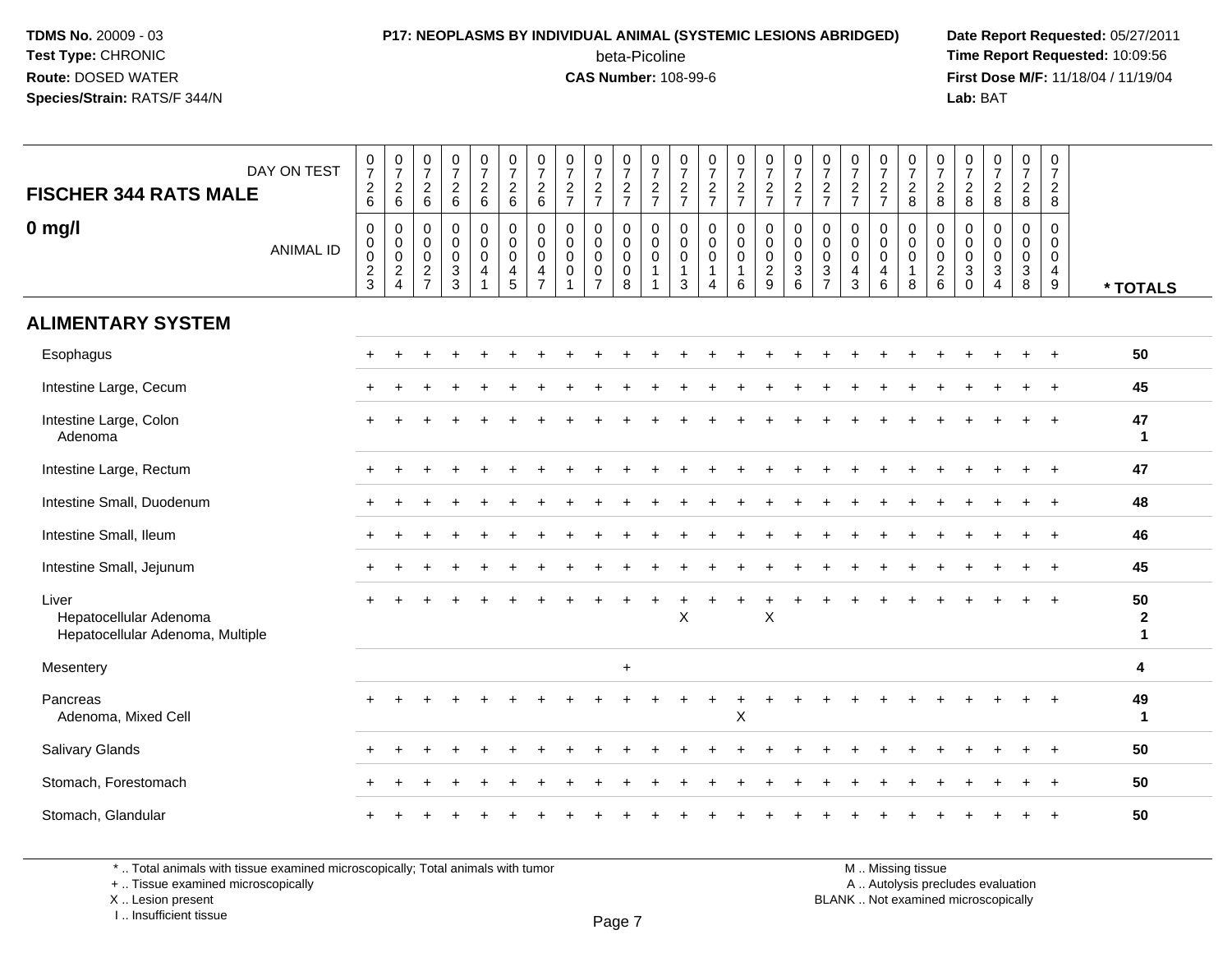# **P17: NEOPLASMS BY INDIVIDUAL ANIMAL (SYSTEMIC LESIONS ABRIDGED) Date Report Requested:** 05/27/2011

beta-Picoline<br>CAS Number: 108-99-6

 **Time Report Requested:** 10:09:56 **First Dose M/F:** 11/18/04 / 11/19/04<br>Lab: BAT **Lab:** BAT

| DAY ON TEST<br><b>FISCHER 344 RATS MALE</b>                                                                  | $\frac{0}{7}$<br>$\overline{c}$<br>6                         | $\frac{0}{7}$<br>$^2\phantom{1}6$                                           | $\frac{0}{7}$<br>$\overline{2}$<br>$6\phantom{1}6$                        | $\frac{0}{7}$<br>$\overline{c}$<br>$\,6\,$       | 0<br>$\overline{7}$<br>$\frac{2}{6}$                | $\frac{0}{7}$<br>$\overline{a}$<br>$\,6\,$          | $\frac{0}{7}$<br>$\boldsymbol{2}$<br>$\,6\,$                        | $\frac{0}{7}$<br>$rac{2}{7}$                             | $\frac{0}{7}$<br>$\frac{2}{7}$                                 | $\frac{0}{7}$<br>$\frac{2}{7}$                                | $\frac{0}{7}$<br>$\frac{2}{7}$       | $\frac{0}{7}$<br>$rac{2}{7}$                         | $\frac{0}{7}$<br>$\frac{2}{7}$                                 | $\frac{0}{7}$<br>$\frac{2}{7}$                                 | $\frac{0}{7}$<br>$\frac{2}{7}$                                         | $\frac{0}{7}$<br>$\frac{2}{7}$                       | $\frac{0}{7}$<br>$\frac{2}{7}$                                            | $\frac{0}{7}$<br>$\frac{2}{7}$  | $\frac{0}{7}$<br>$\frac{2}{7}$                                | $\frac{0}{7}$<br>$\frac{2}{8}$                       | $\frac{0}{7}$<br>8                                              | $\frac{0}{7}$<br>$\boldsymbol{2}$<br>$\,8\,$              | $\frac{0}{7}$<br>$\frac{2}{8}$             | $\frac{0}{7}$<br>$\frac{2}{8}$                                 | 0<br>$\overline{7}$<br>$\overline{2}$<br>8 |                   |
|--------------------------------------------------------------------------------------------------------------|--------------------------------------------------------------|-----------------------------------------------------------------------------|---------------------------------------------------------------------------|--------------------------------------------------|-----------------------------------------------------|-----------------------------------------------------|---------------------------------------------------------------------|----------------------------------------------------------|----------------------------------------------------------------|---------------------------------------------------------------|--------------------------------------|------------------------------------------------------|----------------------------------------------------------------|----------------------------------------------------------------|------------------------------------------------------------------------|------------------------------------------------------|---------------------------------------------------------------------------|---------------------------------|---------------------------------------------------------------|------------------------------------------------------|-----------------------------------------------------------------|-----------------------------------------------------------|--------------------------------------------|----------------------------------------------------------------|--------------------------------------------|-------------------|
| $0$ mg/l<br><b>ANIMAL ID</b>                                                                                 | $\mathbf 0$<br>$\pmb{0}$<br>$\pmb{0}$<br>$\overline{2}$<br>3 | $\mathbf 0$<br>0<br>$\mathsf{O}\xspace$<br>$\overline{2}$<br>$\overline{4}$ | $\mathbf 0$<br>$\mathbf 0$<br>$\mathbf 0$<br>$\sqrt{2}$<br>$\overline{7}$ | 0<br>$\mathbf 0$<br>$\pmb{0}$<br>$\sqrt{3}$<br>3 | $\mathbf 0$<br>$\mathbf 0$<br>$\mathbf 0$<br>4<br>1 | $\mathbf 0$<br>$\mathbf 0$<br>$\mathbf 0$<br>4<br>5 | $\mathbf 0$<br>0<br>$\mathbf 0$<br>$\overline{4}$<br>$\overline{7}$ | $\mathbf 0$<br>$\mathbf 0$<br>$\mathbf 0$<br>$\mathbf 0$ | 0<br>0<br>$\mathbf 0$<br>$\mathsf{O}\xspace$<br>$\overline{7}$ | $\mathbf 0$<br>$\mathbf 0$<br>$\mathbf 0$<br>$\mathbf 0$<br>8 | $\mathbf 0$<br>0<br>$\mathbf 0$<br>1 | 0<br>$\mathbf 0$<br>$\mathbf 0$<br>$\mathbf{1}$<br>3 | 0<br>$\boldsymbol{0}$<br>$\pmb{0}$<br>$\mathbf{1}$<br>$\Delta$ | $\mathbf 0$<br>$\mathbf 0$<br>$\mathbf 0$<br>$\mathbf{1}$<br>6 | $\mathbf 0$<br>$\pmb{0}$<br>$\mathsf{O}\xspace$<br>$\overline{c}$<br>9 | 0<br>$\mathbf 0$<br>$\mathbf 0$<br>$\mathbf{3}$<br>6 | $\mathbf 0$<br>$\mathbf 0$<br>$\mathbf 0$<br>$\sqrt{3}$<br>$\overline{7}$ | 0<br>0<br>$\mathbf 0$<br>4<br>3 | 0<br>$\mathbf 0$<br>$\pmb{0}$<br>$\overline{\mathbf{4}}$<br>6 | $\mathbf 0$<br>0<br>$\mathsf 0$<br>$\mathbf{1}$<br>8 | $\mathbf 0$<br>$\boldsymbol{0}$<br>$\mathbf 0$<br>$\frac{2}{6}$ | $\mathbf 0$<br>0<br>$\mathbf 0$<br>$\sqrt{3}$<br>$\Omega$ | 0<br>0<br>$\mathbf 0$<br>$\mathbf{3}$<br>4 | $\mathbf 0$<br>$\mathbf 0$<br>$\pmb{0}$<br>$\overline{3}$<br>8 | $\mathbf 0$<br>$\Omega$<br>0<br>4<br>9     | * TOTALS          |
| <b>CARDIOVASCULAR SYSTEM</b>                                                                                 |                                                              |                                                                             |                                                                           |                                                  |                                                     |                                                     |                                                                     |                                                          |                                                                |                                                               |                                      |                                                      |                                                                |                                                                |                                                                        |                                                      |                                                                           |                                 |                                                               |                                                      |                                                                 |                                                           |                                            |                                                                |                                            |                   |
| <b>Blood Vessel</b>                                                                                          |                                                              |                                                                             |                                                                           |                                                  |                                                     |                                                     |                                                                     |                                                          |                                                                |                                                               |                                      |                                                      |                                                                |                                                                |                                                                        |                                                      |                                                                           |                                 |                                                               |                                                      |                                                                 |                                                           |                                            |                                                                |                                            | 50                |
| Heart                                                                                                        |                                                              |                                                                             |                                                                           |                                                  |                                                     |                                                     |                                                                     |                                                          |                                                                |                                                               |                                      |                                                      |                                                                |                                                                |                                                                        |                                                      |                                                                           |                                 |                                                               |                                                      |                                                                 |                                                           |                                            |                                                                | $\overline{+}$                             | 50                |
| <b>ENDOCRINE SYSTEM</b>                                                                                      |                                                              |                                                                             |                                                                           |                                                  |                                                     |                                                     |                                                                     |                                                          |                                                                |                                                               |                                      |                                                      |                                                                |                                                                |                                                                        |                                                      |                                                                           |                                 |                                                               |                                                      |                                                                 |                                                           |                                            |                                                                |                                            |                   |
| <b>Adrenal Cortex</b><br>Adenoma                                                                             |                                                              |                                                                             |                                                                           |                                                  |                                                     |                                                     |                                                                     |                                                          |                                                                |                                                               |                                      |                                                      |                                                                |                                                                | $\mathsf X$                                                            |                                                      |                                                                           |                                 |                                                               |                                                      |                                                                 |                                                           |                                            |                                                                |                                            | 50<br>$\mathbf 1$ |
| Adrenal Medulla<br>Pheochromocytoma Benign<br>Pheochromocytoma Complex<br>Bilateral, Pheochromocytoma Benign |                                                              |                                                                             |                                                                           |                                                  |                                                     |                                                     |                                                                     |                                                          |                                                                |                                                               | X                                    | X                                                    | X                                                              |                                                                |                                                                        |                                                      |                                                                           |                                 |                                                               |                                                      |                                                                 |                                                           |                                            |                                                                |                                            | 50<br>4           |
| Islets, Pancreatic<br>Adenoma                                                                                |                                                              |                                                                             |                                                                           |                                                  |                                                     |                                                     |                                                                     |                                                          |                                                                |                                                               |                                      |                                                      |                                                                |                                                                | $\pmb{\times}$                                                         | $\times$                                             |                                                                           |                                 |                                                               | $\div$                                               | Χ                                                               |                                                           |                                            |                                                                | $\overline{+}$                             | 50<br>4           |
| Parathyroid Gland                                                                                            |                                                              |                                                                             |                                                                           |                                                  |                                                     |                                                     |                                                                     |                                                          |                                                                |                                                               |                                      |                                                      |                                                                |                                                                |                                                                        |                                                      |                                                                           |                                 |                                                               |                                                      |                                                                 |                                                           |                                            |                                                                |                                            | 50                |
| <b>Pituitary Gland</b><br>Pars Distalis, Adenoma                                                             | X                                                            |                                                                             | $\mathsf{X}$                                                              | $\boldsymbol{\mathsf{X}}$                        | $\mathsf{X}$                                        |                                                     | $\mathsf{X}$                                                        | $\boldsymbol{\mathsf{X}}$                                |                                                                | $\mathsf{X}$                                                  | $\mathsf{X}$                         | $\mathsf{X}$                                         |                                                                |                                                                | $\mathsf X$                                                            | $\times$                                             |                                                                           |                                 |                                                               | $\boldsymbol{\mathsf{X}}$                            |                                                                 |                                                           |                                            | $\mathsf{X}$                                                   | $\ddot{}$<br>$\mathsf{X}$                  | 50<br>28          |
| <b>Thyroid Gland</b><br>C-cell, Adenoma<br>C-cell, Carcinoma<br>Follicular Cell, Carcinoma                   | $\ddot{}$<br>$\boldsymbol{\mathsf{X}}$                       |                                                                             |                                                                           |                                                  | X                                                   |                                                     |                                                                     |                                                          |                                                                | X                                                             |                                      |                                                      | $\sf X$                                                        |                                                                |                                                                        |                                                      | X                                                                         |                                 |                                                               |                                                      |                                                                 | X                                                         | $\sf X$                                    |                                                                | $\overline{+}$<br>X                        | 50<br>12<br>1     |

#### **GENERAL BODY SYSTEM**

Peritoneum<sup>+</sup> **<sup>2</sup>**

\* .. Total animals with tissue examined microscopically; Total animals with tumor

+ .. Tissue examined microscopically

X .. Lesion present

I .. Insufficient tissue

 M .. Missing tissuey the contract of the contract of the contract of the contract of the contract of  $\mathsf A$  . Autolysis precludes evaluation Lesion present BLANK .. Not examined microscopically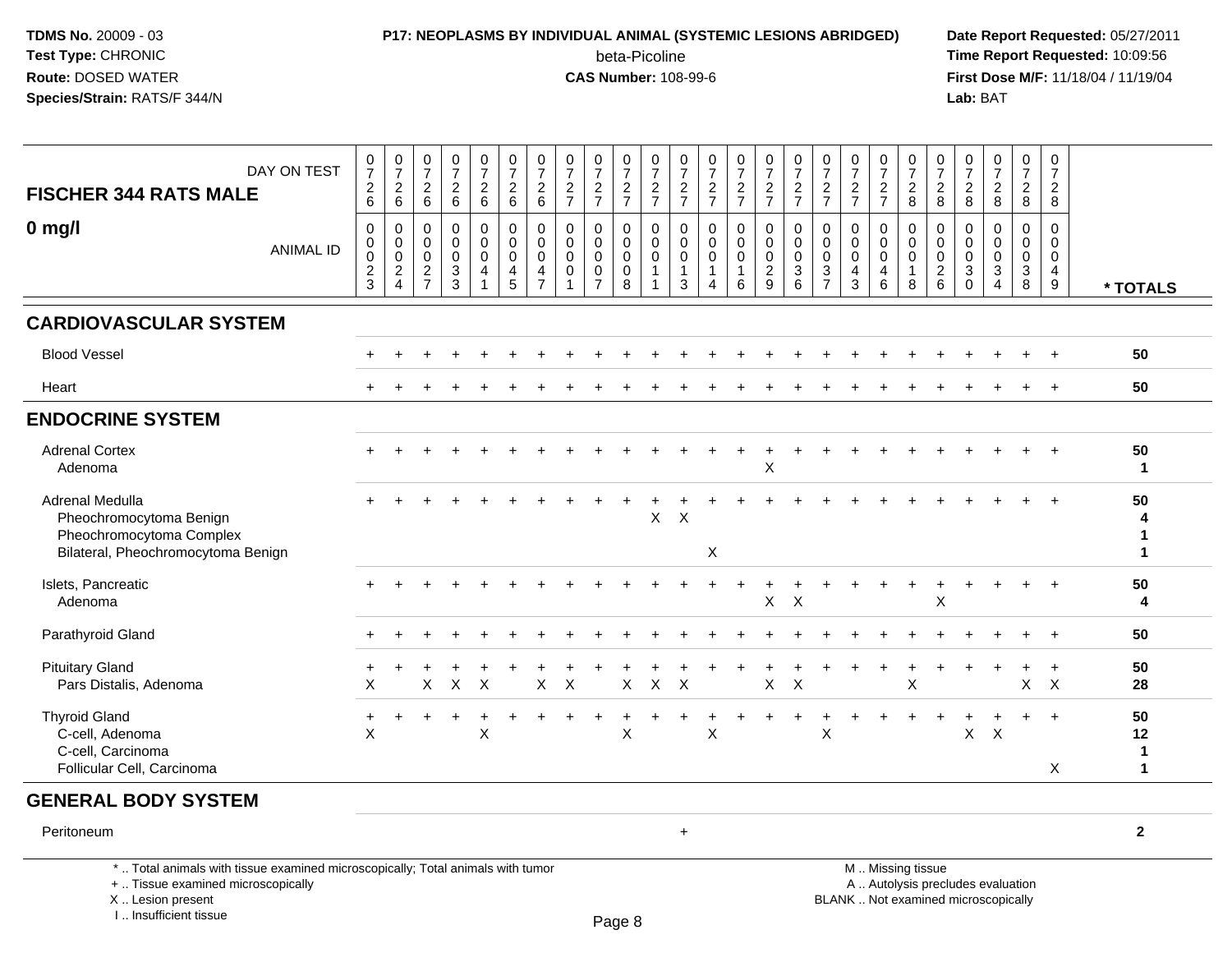# **P17: NEOPLASMS BY INDIVIDUAL ANIMAL (SYSTEMIC LESIONS ABRIDGED) Date Report Requested:** 05/27/2011

beta-Picoline<br>CAS Number: 108-99-6

 **Time Report Requested:** 10:09:56 **First Dose M/F:** 11/18/04 / 11/19/04<br>**Lab:** BAT **Lab:** BAT

| DAY ON TEST<br><b>FISCHER 344 RATS MALE</b>                                          | 0<br>$\boldsymbol{7}$<br>$\overline{c}$<br>6          | $\frac{0}{7}$<br>$^2$ 6                                          | $\begin{smallmatrix}0\\7\end{smallmatrix}$<br>$\overline{c}$<br>$6\phantom{1}$ | $\frac{0}{7}$<br>$\overline{c}$<br>$\,6\,$                    | $\frac{0}{7}$<br>$\overline{c}$<br>$\,6\,$ | $\frac{0}{7}$<br>$\overline{c}$<br>$\,6\,$                       | 0<br>$\overline{7}$<br>$\overline{c}$<br>6             | 0<br>$\overline{7}$<br>$\overline{2}$<br>$\overline{7}$ | $\frac{0}{7}$<br>$\overline{c}$<br>$\overline{7}$ | 0<br>$\boldsymbol{7}$<br>$\frac{2}{7}$              | 0<br>$\overline{7}$<br>$\frac{2}{7}$                                      | 0<br>$\overline{7}$<br>$\boldsymbol{2}$<br>$\overline{7}$ | $\frac{0}{7}$<br>$\frac{2}{7}$                         | $\frac{0}{7}$<br>$\frac{2}{7}$           | $\begin{smallmatrix}0\\7\end{smallmatrix}$<br>$\overline{c}$<br>$\overline{7}$ | $\frac{0}{7}$<br>$\frac{2}{7}$                                 | 0<br>$\overline{7}$<br>$\overline{c}$<br>$\overline{7}$           | 0<br>$\overline{\mathcal{I}}$<br>$\boldsymbol{2}$<br>$\overline{7}$ | 0<br>$\overline{7}$<br>$\frac{2}{7}$ | $\frac{0}{7}$<br>$_{8}^{\rm 2}$                    | 0<br>$\overline{7}$<br>$\boldsymbol{2}$<br>$\,8\,$                    | 0<br>$\overline{7}$<br>$\overline{c}$<br>$\,8\,$ | $\frac{0}{7}$<br>$\overline{c}$<br>8                        | 0<br>$\overline{7}$<br>$\overline{c}$<br>8           | 0<br>$\overline{7}$<br>$\overline{c}$<br>$\bf 8$ |                    |
|--------------------------------------------------------------------------------------|-------------------------------------------------------|------------------------------------------------------------------|--------------------------------------------------------------------------------|---------------------------------------------------------------|--------------------------------------------|------------------------------------------------------------------|--------------------------------------------------------|---------------------------------------------------------|---------------------------------------------------|-----------------------------------------------------|---------------------------------------------------------------------------|-----------------------------------------------------------|--------------------------------------------------------|------------------------------------------|--------------------------------------------------------------------------------|----------------------------------------------------------------|-------------------------------------------------------------------|---------------------------------------------------------------------|--------------------------------------|----------------------------------------------------|-----------------------------------------------------------------------|--------------------------------------------------|-------------------------------------------------------------|------------------------------------------------------|--------------------------------------------------|--------------------|
| $0$ mg/l<br><b>ANIMAL ID</b>                                                         | 0<br>0<br>$\mathbf 0$<br>$\overline{\mathbf{c}}$<br>3 | 0<br>0<br>$\pmb{0}$<br>$\overline{\mathbf{c}}$<br>$\overline{4}$ | 0<br>0<br>$\mathbf 0$<br>$rac{2}{7}$                                           | $\pmb{0}$<br>0<br>$\pmb{0}$<br>$\ensuremath{\mathsf{3}}$<br>3 | 0<br>0<br>$\mathbf 0$<br>$\overline{4}$    | $\mathbf 0$<br>$\mathbf 0$<br>$\mathbf 0$<br>$\overline{a}$<br>5 | 0<br>$\mathbf 0$<br>$\mathbf 0$<br>4<br>$\overline{7}$ | $\mathbf 0$<br>$\mathbf 0$<br>$\mathbf 0$<br>0          | 0<br>$\mathbf 0$<br>$\mathbf 0$<br>0              | 0<br>$\mathbf 0$<br>$\mathbf 0$<br>$\mathbf 0$<br>8 | $\mathbf 0$<br>$\mathbf 0$<br>$\mathbf 0$<br>$\mathbf{1}$<br>$\mathbf{1}$ | $\mathbf 0$<br>0<br>$\mathbf 0$<br>-1<br>3                | $\mathbf 0$<br>0<br>$\mathbf 0$<br>1<br>$\overline{4}$ | $\pmb{0}$<br>0<br>0<br>$\mathbf{1}$<br>6 | 0<br>0<br>0<br>$\overline{c}$<br>9                                             | $\mathbf 0$<br>$\mathbf 0$<br>$\mathbf 0$<br>$\mathbf{3}$<br>6 | 0<br>$\mathbf 0$<br>$\mathbf 0$<br>$\mathbf{3}$<br>$\overline{7}$ | 0<br>$\mathbf 0$<br>$\mathbf 0$<br>4<br>3                           | 0<br>0<br>$\mathbf 0$<br>4<br>6      | 0<br>$\pmb{0}$<br>$\mathbf 0$<br>$\mathbf{1}$<br>8 | 0<br>$\mathbf 0$<br>$\mathbf 0$<br>$\overline{\mathbf{c}}$<br>$\,6\,$ | 0<br>$\Omega$<br>$\Omega$<br>3<br>$\mathbf 0$    | 0<br>$\Omega$<br>$\Omega$<br>$\mathbf{3}$<br>$\overline{4}$ | 0<br>$\mathbf 0$<br>$\mathbf 0$<br>$\mathbf{3}$<br>8 | $\mathbf 0$<br>$\mathbf 0$<br>0<br>4<br>9        | * TOTALS           |
| <b>GENITAL SYSTEM</b>                                                                |                                                       |                                                                  |                                                                                |                                                               |                                            |                                                                  |                                                        |                                                         |                                                   |                                                     |                                                                           |                                                           |                                                        |                                          |                                                                                |                                                                |                                                                   |                                                                     |                                      |                                                    |                                                                       |                                                  |                                                             |                                                      |                                                  |                    |
| Epididymis                                                                           |                                                       |                                                                  |                                                                                |                                                               |                                            |                                                                  |                                                        |                                                         |                                                   |                                                     |                                                                           |                                                           |                                                        |                                          |                                                                                |                                                                |                                                                   |                                                                     |                                      |                                                    |                                                                       |                                                  |                                                             |                                                      |                                                  | 50                 |
| <b>Preputial Gland</b><br>Carcinoma                                                  |                                                       |                                                                  |                                                                                |                                                               |                                            |                                                                  |                                                        |                                                         |                                                   |                                                     |                                                                           |                                                           |                                                        |                                          |                                                                                |                                                                |                                                                   |                                                                     |                                      |                                                    |                                                                       |                                                  |                                                             |                                                      | $\overline{+}$                                   | 50<br>$\mathbf{2}$ |
| Prostate                                                                             |                                                       |                                                                  |                                                                                |                                                               |                                            |                                                                  |                                                        |                                                         |                                                   |                                                     |                                                                           |                                                           |                                                        |                                          |                                                                                |                                                                |                                                                   |                                                                     |                                      |                                                    |                                                                       |                                                  |                                                             |                                                      | $\overline{ }$                                   | 49                 |
| <b>Seminal Vesicle</b>                                                               |                                                       |                                                                  |                                                                                |                                                               |                                            |                                                                  |                                                        |                                                         |                                                   |                                                     |                                                                           |                                                           |                                                        |                                          |                                                                                |                                                                |                                                                   |                                                                     |                                      |                                                    |                                                                       |                                                  |                                                             |                                                      | $^{+}$                                           | 50                 |
| <b>Testes</b><br>Bilateral, Interstitial Cell, Adenoma<br>Interstitial Cell, Adenoma |                                                       | X                                                                | X                                                                              | X                                                             | $\pmb{\times}$                             |                                                                  | $X$ $X$                                                |                                                         | X                                                 |                                                     | X                                                                         | X                                                         | X                                                      | X                                        |                                                                                | $X$ $X$                                                        | X                                                                 | X                                                                   |                                      |                                                    | X                                                                     | $\mathsf{X}$                                     | $X$ $X$                                                     |                                                      | $\ddot{}$                                        | 50<br>22<br>13     |
| <b>HEMATOPOIETIC SYSTEM</b>                                                          |                                                       |                                                                  |                                                                                |                                                               |                                            |                                                                  |                                                        |                                                         |                                                   |                                                     |                                                                           |                                                           |                                                        |                                          |                                                                                |                                                                |                                                                   |                                                                     |                                      |                                                    |                                                                       |                                                  |                                                             |                                                      |                                                  |                    |
| <b>Bone Marrow</b>                                                                   |                                                       |                                                                  |                                                                                |                                                               |                                            |                                                                  |                                                        |                                                         |                                                   |                                                     |                                                                           |                                                           |                                                        |                                          |                                                                                |                                                                |                                                                   |                                                                     |                                      |                                                    |                                                                       |                                                  |                                                             |                                                      |                                                  | 50                 |
| Lymph Node<br>Deep Cervical, Carcinoma, Metastatic,<br><b>Harderian Gland</b>        |                                                       |                                                                  |                                                                                |                                                               |                                            |                                                                  |                                                        |                                                         |                                                   |                                                     |                                                                           | $\ddot{}$                                                 |                                                        |                                          |                                                                                |                                                                |                                                                   | $\ddot{}$                                                           |                                      |                                                    |                                                                       |                                                  | $\ddot{}$                                                   |                                                      |                                                  | 9<br>$\mathbf 1$   |
| Lymph Node, Mandibular                                                               | M                                                     | M                                                                | M                                                                              | M                                                             | м                                          | M                                                                | M                                                      | м                                                       | M                                                 | м                                                   | м                                                                         | М                                                         | м                                                      | M                                        | M                                                                              | м                                                              | M                                                                 | M                                                                   | M                                    | M                                                  | M                                                                     | м                                                | M                                                           |                                                      | M M                                              | $\mathbf 0$        |
| Lymph Node, Mesenteric                                                               |                                                       |                                                                  |                                                                                |                                                               |                                            |                                                                  |                                                        |                                                         |                                                   |                                                     |                                                                           |                                                           |                                                        |                                          |                                                                                |                                                                |                                                                   |                                                                     |                                      |                                                    |                                                                       |                                                  |                                                             |                                                      | $\ddot{}$                                        | 50                 |
| Spleen                                                                               |                                                       |                                                                  |                                                                                |                                                               |                                            |                                                                  |                                                        |                                                         |                                                   |                                                     |                                                                           |                                                           |                                                        |                                          |                                                                                |                                                                |                                                                   |                                                                     |                                      |                                                    |                                                                       |                                                  |                                                             |                                                      |                                                  | 50                 |
| Thymus<br>Carcinoma, Metastatic, Harderian Gland                                     |                                                       |                                                                  |                                                                                |                                                               |                                            |                                                                  |                                                        |                                                         |                                                   |                                                     |                                                                           |                                                           |                                                        |                                          |                                                                                |                                                                |                                                                   |                                                                     |                                      |                                                    |                                                                       |                                                  |                                                             |                                                      | $\overline{+}$                                   | 49<br>$\mathbf{1}$ |
|                                                                                      |                                                       |                                                                  |                                                                                |                                                               |                                            |                                                                  |                                                        |                                                         |                                                   |                                                     |                                                                           |                                                           |                                                        |                                          |                                                                                |                                                                |                                                                   |                                                                     |                                      |                                                    |                                                                       |                                                  |                                                             |                                                      |                                                  |                    |

#### **INTEGUMENTARY SYSTEM**

\* .. Total animals with tissue examined microscopically; Total animals with tumor

+ .. Tissue examined microscopically

X .. Lesion present

I .. Insufficient tissue

M .. Missing tissue

y the contract of the contract of the contract of the contract of the contract of  $\mathsf A$  . Autolysis precludes evaluation

Lesion present BLANK .. Not examined microscopically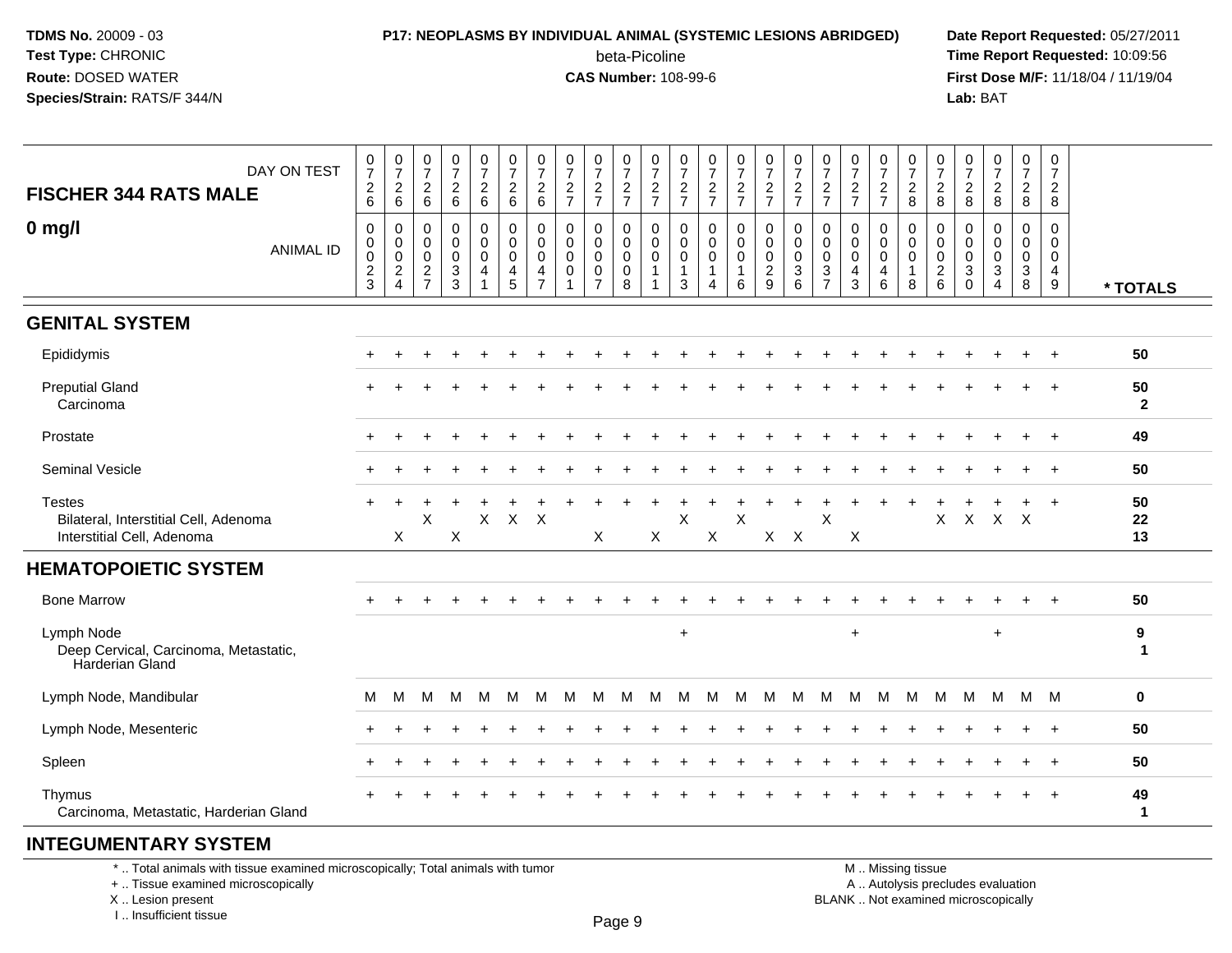# **P17: NEOPLASMS BY INDIVIDUAL ANIMAL (SYSTEMIC LESIONS ABRIDGED) Date Report Requested:** 05/27/2011

beta-Picoline<br>CAS Number: 108-99-6

 **Time Report Requested:** 10:09:56 **First Dose M/F:** 11/18/04 / 11/19/04<br>**Lab:** BAT **Lab:** BAT

| DAY ON TEST<br><b>FISCHER 344 RATS MALE</b>                                                                                                                                         | $\frac{0}{7}$<br>$\boldsymbol{2}$<br>6        | $\frac{0}{7}$<br>$\boldsymbol{2}$<br>6                              | $\frac{0}{7}$<br>$\sqrt{2}$<br>6                     | $\begin{array}{c} 0 \\ 7 \end{array}$<br>$\sqrt{2}$<br>$6\phantom{1}$ | $\begin{smallmatrix}0\\7\end{smallmatrix}$<br>$\begin{array}{c} 2 \\ 6 \end{array}$ | $\frac{0}{7}$<br>$\sqrt{2}$<br>6                           | $\frac{0}{7}$<br>$\mathbf 2$<br>6                       | $\frac{0}{7}$<br>$\frac{2}{7}$                        | $\frac{0}{7}$<br>$\frac{2}{7}$                                    | $\frac{0}{7}$<br>$\frac{2}{7}$                    | $\frac{0}{7}$<br>$\frac{2}{7}$                           | 0<br>$\overline{7}$<br>$\frac{2}{7}$               | $\frac{0}{7}$<br>$\frac{2}{7}$                                  | $\frac{0}{7}$<br>$\frac{2}{7}$    | $\frac{0}{7}$<br>$\frac{2}{7}$                                | $\frac{0}{7}$<br>$\frac{2}{7}$                  | $\frac{0}{7}$<br>$\frac{2}{7}$                    | $\frac{0}{7}$<br>$\frac{2}{7}$                                 | $\frac{0}{7}$<br>$\frac{2}{7}$                   | $\frac{0}{7}$<br>$_{8}^2$                            | 0<br>$\overline{7}$<br>$\overline{a}$<br>8    | 0<br>$\overline{7}$<br>$_{\rm 8}^2$                         | $\begin{smallmatrix}0\\7\end{smallmatrix}$<br>$\frac{2}{8}$              | 0<br>$\frac{5}{7}$<br>$\overline{c}$<br>8 | $\mathbf 0$<br>$\overline{7}$<br>$\sqrt{2}$<br>8                  |                    |
|-------------------------------------------------------------------------------------------------------------------------------------------------------------------------------------|-----------------------------------------------|---------------------------------------------------------------------|------------------------------------------------------|-----------------------------------------------------------------------|-------------------------------------------------------------------------------------|------------------------------------------------------------|---------------------------------------------------------|-------------------------------------------------------|-------------------------------------------------------------------|---------------------------------------------------|----------------------------------------------------------|----------------------------------------------------|-----------------------------------------------------------------|-----------------------------------|---------------------------------------------------------------|-------------------------------------------------|---------------------------------------------------|----------------------------------------------------------------|--------------------------------------------------|------------------------------------------------------|-----------------------------------------------|-------------------------------------------------------------|--------------------------------------------------------------------------|-------------------------------------------|-------------------------------------------------------------------|--------------------|
| $0$ mg/l<br><b>ANIMAL ID</b>                                                                                                                                                        | $\Omega$<br>$\mathbf 0$<br>0<br>$\frac{2}{3}$ | 0<br>0<br>$\mathsf{O}\xspace$<br>$\boldsymbol{2}$<br>$\overline{4}$ | $\Omega$<br>$\mathbf 0$<br>$\Omega$<br>$\frac{2}{7}$ | 0<br>$\mathbf 0$<br>0<br>$\frac{3}{3}$                                | 0<br>$\mathsf{O}\xspace$<br>$\mathsf{O}\xspace$<br>$\overline{a}$                   | $\mathbf 0$<br>$\mathbf 0$<br>$\mathbf 0$<br>$\frac{4}{5}$ | $\Omega$<br>$\Omega$<br>$\Omega$<br>4<br>$\overline{7}$ | $\Omega$<br>$\mathbf 0$<br>$\mathbf 0$<br>$\mathbf 0$ | $\mathbf{0}$<br>$\mathbf 0$<br>0<br>$\mathbf 0$<br>$\overline{7}$ | $\Omega$<br>0<br>$\mathbf 0$<br>$\mathsf{O}$<br>8 | $\Omega$<br>$\mathbf 0$<br>$\mathbf 0$<br>$\overline{1}$ | $\Omega$<br>$\mathbf{0}$<br>0<br>$\mathbf{1}$<br>3 | $\Omega$<br>$\Omega$<br>$\Omega$<br>1<br>$\boldsymbol{\Lambda}$ | $\Omega$<br>$\mathbf 0$<br>0<br>6 | $\Omega$<br>$\mathbf 0$<br>$\mathbf 0$<br>$\overline{c}$<br>9 | $\Omega$<br>$\mathbf 0$<br>0<br>$\sqrt{3}$<br>6 | $\mathbf{0}$<br>$\mathbf 0$<br>0<br>$\frac{3}{7}$ | $\Omega$<br>$\mathbf{0}$<br>$\mathbf 0$<br>$\overline{4}$<br>3 | $\Omega$<br>$\mathbf 0$<br>$\mathbf 0$<br>4<br>6 | 0<br>$\mathbf 0$<br>$\mathbf 0$<br>$\mathbf{1}$<br>8 | $\Omega$<br>0<br>$\mathbf 0$<br>$\frac{2}{6}$ | $\Omega$<br>0<br>0<br>$\ensuremath{\mathsf{3}}$<br>$\Omega$ | $\Omega$<br>$\Omega$<br>0<br>$\ensuremath{\mathsf{3}}$<br>$\overline{4}$ | 0<br>$\mathbf 0$<br>0<br>$\sqrt{3}$<br>8  | $\Omega$<br>$\mathbf 0$<br>$\mathbf 0$<br>$\overline{4}$<br>$9\,$ | * TOTALS           |
| Mammary Gland<br>Fibroadenoma                                                                                                                                                       |                                               |                                                                     |                                                      |                                                                       |                                                                                     |                                                            |                                                         |                                                       |                                                                   |                                                   |                                                          |                                                    |                                                                 |                                   |                                                               |                                                 |                                                   |                                                                |                                                  |                                                      |                                               |                                                             | X                                                                        |                                           | $\overline{+}$                                                    | 50<br>1            |
| Skin<br><b>Basal Cell Adenoma</b><br>Carcinoma, Metastatic, Harderian Gland<br>Keratoacanthoma<br>Subcutaneous Tissue, Fibroma<br>Subcutaneous Tissue, Fibrosarcoma                 |                                               |                                                                     |                                                      | $\times$                                                              |                                                                                     |                                                            |                                                         |                                                       |                                                                   | X                                                 | X                                                        | X                                                  |                                                                 |                                   |                                                               |                                                 | X                                                 |                                                                |                                                  |                                                      |                                               |                                                             | X                                                                        |                                           |                                                                   | 50<br>5<br>3<br>1  |
| <b>MUSCULOSKELETAL SYSTEM</b>                                                                                                                                                       |                                               |                                                                     |                                                      |                                                                       |                                                                                     |                                                            |                                                         |                                                       |                                                                   |                                                   |                                                          |                                                    |                                                                 |                                   |                                                               |                                                 |                                                   |                                                                |                                                  |                                                      |                                               |                                                             |                                                                          |                                           |                                                                   |                    |
| <b>Bone</b><br>Carcinoma, Metastatic, Harderian Gland                                                                                                                               |                                               |                                                                     |                                                      |                                                                       |                                                                                     |                                                            |                                                         |                                                       |                                                                   |                                                   |                                                          |                                                    |                                                                 |                                   |                                                               |                                                 |                                                   |                                                                |                                                  |                                                      |                                               |                                                             |                                                                          |                                           |                                                                   | 50<br>$\mathbf{1}$ |
| <b>NERVOUS SYSTEM</b>                                                                                                                                                               |                                               |                                                                     |                                                      |                                                                       |                                                                                     |                                                            |                                                         |                                                       |                                                                   |                                                   |                                                          |                                                    |                                                                 |                                   |                                                               |                                                 |                                                   |                                                                |                                                  |                                                      |                                               |                                                             |                                                                          |                                           |                                                                   |                    |
| <b>Brain</b>                                                                                                                                                                        |                                               |                                                                     |                                                      |                                                                       |                                                                                     |                                                            |                                                         |                                                       |                                                                   |                                                   |                                                          |                                                    |                                                                 |                                   |                                                               |                                                 |                                                   |                                                                |                                                  |                                                      |                                               |                                                             |                                                                          |                                           |                                                                   | 50                 |
| <b>RESPIRATORY SYSTEM</b>                                                                                                                                                           |                                               |                                                                     |                                                      |                                                                       |                                                                                     |                                                            |                                                         |                                                       |                                                                   |                                                   |                                                          |                                                    |                                                                 |                                   |                                                               |                                                 |                                                   |                                                                |                                                  |                                                      |                                               |                                                             |                                                                          |                                           |                                                                   |                    |
| Lung<br>Alveolar/Bronchiolar Adenoma<br>Carcinoma, Metastatic, Harderian Gland<br>Carcinoma, Metastatic, Preputial Gland<br>Rhabdomyosarcoma, Metastatic, Uncertain<br>Primary Site | $\sf X$                                       |                                                                     |                                                      |                                                                       |                                                                                     |                                                            |                                                         |                                                       | X                                                                 |                                                   |                                                          |                                                    |                                                                 |                                   |                                                               |                                                 |                                                   |                                                                |                                                  |                                                      |                                               |                                                             |                                                                          |                                           |                                                                   | 50<br>3            |
| <b>Nose</b><br>Carcinoma, Metastatic, Harderian Gland                                                                                                                               |                                               |                                                                     |                                                      |                                                                       |                                                                                     |                                                            |                                                         |                                                       |                                                                   |                                                   |                                                          |                                                    |                                                                 |                                   |                                                               |                                                 |                                                   |                                                                |                                                  |                                                      |                                               |                                                             |                                                                          |                                           |                                                                   | 50<br>$\mathbf 1$  |
| Trachea                                                                                                                                                                             |                                               |                                                                     |                                                      |                                                                       |                                                                                     |                                                            |                                                         |                                                       |                                                                   |                                                   |                                                          |                                                    |                                                                 |                                   |                                                               |                                                 |                                                   |                                                                |                                                  |                                                      |                                               |                                                             |                                                                          |                                           |                                                                   | 49                 |
| *  Total animals with tissue examined microscopically; Total animals with tumor<br>+  Tissue examined microscopically                                                               |                                               |                                                                     |                                                      |                                                                       |                                                                                     |                                                            |                                                         |                                                       |                                                                   |                                                   |                                                          |                                                    |                                                                 |                                   |                                                               |                                                 |                                                   |                                                                |                                                  | M  Missing tissue                                    |                                               |                                                             | A  Autolysis precludes evaluation                                        |                                           |                                                                   |                    |

X .. Lesion present

I .. Insufficient tissue

Lesion present BLANK .. Not examined microscopically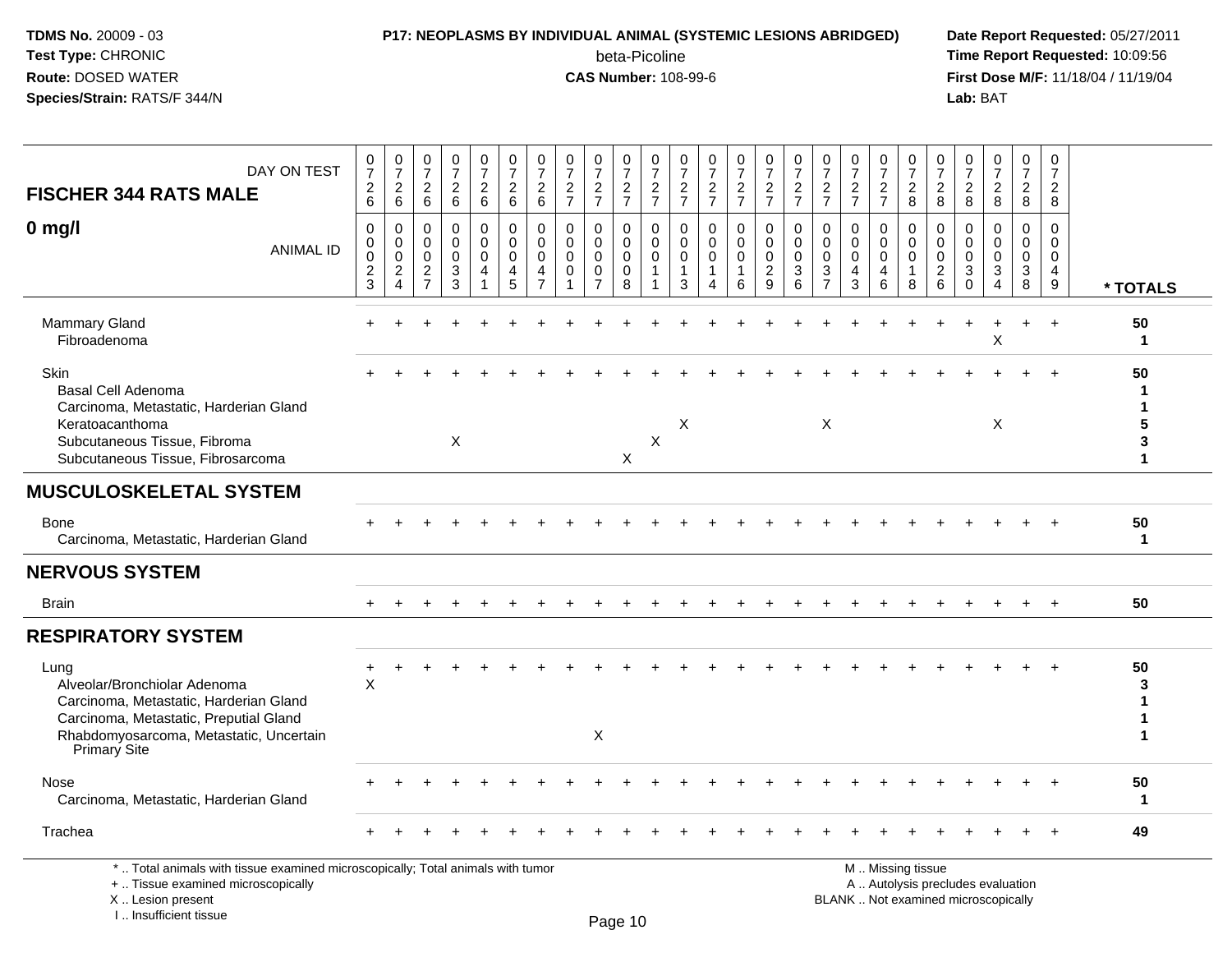#### **P17: NEOPLASMS BY INDIVIDUAL ANIMAL (SYSTEMIC LESIONS ABRIDGED) Date Report Requested:** 05/27/2011

beta-Picoline<br>CAS Number: 108-99-6

 **Time Report Requested:** 10:09:56 **First Dose M/F:** 11/18/04 / 11/19/04<br>**Lab:** BAT **Lab:** BAT

| DAY ON TEST<br><b>FISCHER 344 RATS MALE</b>                      | $\frac{0}{7}$<br>$\sqrt{2}$<br>$6\phantom{1}$                                       | $\frac{0}{7}$<br>$\overline{2}$<br>6 | $\frac{0}{7}$<br>$\sqrt{2}$<br>6                          | $\frac{0}{7}$<br>$\overline{a}$<br>$\,6\,$                  | $\frac{0}{7}$<br>$\overline{2}$<br>$\,6\,$                      | $\frac{0}{7}$<br>$\sqrt{2}$<br>6                    | $\frac{0}{7}$<br>$\overline{2}$<br>6                | $\frac{0}{7}$<br>$\sqrt{2}$<br>$\overline{7}$ | $\frac{0}{7}$<br>$\overline{c}$<br>$\overline{7}$ | $\frac{0}{7}$<br>$\overline{c}$<br>$\overline{7}$ | $\frac{0}{7}$<br>$\sqrt{2}$<br>$\overline{7}$ | $\frac{0}{7}$<br>$\frac{2}{7}$ | $\frac{0}{7}$<br>$\boldsymbol{2}$<br>$\overline{7}$          | $\frac{0}{7}$<br>$\frac{2}{7}$       | $\frac{0}{7}$<br>$rac{2}{7}$                           | $\frac{0}{7}$<br>$\overline{c}$<br>$\overline{7}$ | $\frac{0}{7}$<br>$\frac{2}{7}$                        | $\frac{0}{7}$<br>$\sqrt{2}$<br>$\overline{7}$ | $\frac{0}{7}$<br>$\overline{c}$<br>$\overline{7}$ | $\frac{0}{7}$<br>$\boldsymbol{2}$<br>8 | $\frac{0}{7}$<br>$\overline{c}$<br>8                                     | 0<br>$\overline{7}$<br>$\overline{2}$<br>8 | $\frac{0}{7}$<br>$\boldsymbol{2}$<br>8                          | $\frac{0}{7}$<br>$\overline{a}$<br>8 | 0<br>$\overline{7}$<br>$\overline{a}$<br>8 |                                     |
|------------------------------------------------------------------|-------------------------------------------------------------------------------------|--------------------------------------|-----------------------------------------------------------|-------------------------------------------------------------|-----------------------------------------------------------------|-----------------------------------------------------|-----------------------------------------------------|-----------------------------------------------|---------------------------------------------------|---------------------------------------------------|-----------------------------------------------|--------------------------------|--------------------------------------------------------------|--------------------------------------|--------------------------------------------------------|---------------------------------------------------|-------------------------------------------------------|-----------------------------------------------|---------------------------------------------------|----------------------------------------|--------------------------------------------------------------------------|--------------------------------------------|-----------------------------------------------------------------|--------------------------------------|--------------------------------------------|-------------------------------------|
| $0$ mg/l<br><b>ANIMAL ID</b>                                     | $\mathbf 0$<br>$\mathsf{O}\xspace$<br>$\,0\,$<br>$\boldsymbol{2}$<br>$\overline{3}$ | 0<br>0<br>0<br>$\sqrt{2}$<br>4       | 0<br>0<br>$\mathbf 0$<br>$\overline{c}$<br>$\overline{7}$ | 0<br>$\boldsymbol{0}$<br>$\mathbf 0$<br>3<br>$\overline{3}$ | 0<br>$\mathbf 0$<br>$\mathbf 0$<br>4<br>$\overline{\mathbf{A}}$ | $\mathbf 0$<br>$\mathbf 0$<br>$\mathbf 0$<br>4<br>5 | 0<br>$\mathbf 0$<br>$\Omega$<br>4<br>$\overline{z}$ | 0<br>$\mathbf 0$<br>$\mathbf 0$<br>0          | 0<br>0<br>0<br>0<br>$\overline{ }$                | 0<br>$\pmb{0}$<br>$\pmb{0}$<br>0<br>8             | 0<br>$\mathsf 0$<br>$\mathsf 0$               | 0<br>0<br>0<br>-1<br>3         | 0<br>$\pmb{0}$<br>$\mathbf 0$<br>1<br>$\boldsymbol{\Lambda}$ | 0<br>$\mathbf 0$<br>$\mathbf 0$<br>6 | 0<br>$\mathbf 0$<br>$\mathbf 0$<br>$\overline{c}$<br>9 | 0<br>$\pmb{0}$<br>$\pmb{0}$<br>$\sqrt{3}$<br>6    | 0<br>$\mathbf 0$<br>0<br>$\sqrt{3}$<br>$\overline{7}$ | 0<br>$\mathbf 0$<br>$\mathbf 0$<br>4<br>3     | 0<br>$\mathbf 0$<br>0<br>4<br>6                   | 0<br>$\mathbf 0$<br>$\mathbf 0$<br>8   | 0<br>$\boldsymbol{0}$<br>$\mathbf 0$<br>$\overline{c}$<br>$6\phantom{a}$ | 0<br>0<br>0<br>$\sqrt{3}$<br>$\Omega$      | $\mathbf 0$<br>$\mathbf 0$<br>0<br>$\sqrt{3}$<br>$\overline{4}$ | 0<br>0<br>$\mathbf 0$<br>3<br>8      | 0<br>$\mathbf 0$<br>0<br>4<br>$9\,$        | * TOTALS                            |
| <b>SPECIAL SENSES SYSTEM</b>                                     |                                                                                     |                                      |                                                           |                                                             |                                                                 |                                                     |                                                     |                                               |                                                   |                                                   |                                               |                                |                                                              |                                      |                                                        |                                                   |                                                       |                                               |                                                   |                                        |                                                                          |                                            |                                                                 |                                      |                                            |                                     |
| Ear<br><b>Neural Crest Tumor</b>                                 |                                                                                     |                                      |                                                           |                                                             |                                                                 |                                                     |                                                     |                                               |                                                   |                                                   |                                               |                                |                                                              |                                      |                                                        |                                                   |                                                       | $\ddot{}$<br>$\mathsf X$                      |                                                   |                                        |                                                                          |                                            |                                                                 | $\ddot{}$                            |                                            | $\boldsymbol{2}$                    |
| Eye<br>Carcinoma, Metastatic, Harderian Gland                    |                                                                                     |                                      |                                                           |                                                             |                                                                 |                                                     |                                                     |                                               |                                                   |                                                   |                                               |                                |                                                              |                                      |                                                        |                                                   |                                                       |                                               |                                                   |                                        |                                                                          |                                            |                                                                 |                                      |                                            | 50<br>-1                            |
| <b>Harderian Gland</b><br>Carcinoma                              |                                                                                     |                                      |                                                           |                                                             |                                                                 |                                                     |                                                     |                                               |                                                   |                                                   |                                               |                                |                                                              |                                      |                                                        |                                                   |                                                       |                                               |                                                   |                                        |                                                                          |                                            |                                                                 |                                      |                                            | 50<br>-1                            |
| Zymbal's Gland<br>Carcinoma                                      |                                                                                     |                                      |                                                           |                                                             |                                                                 | $\ddot{}$<br>$\pmb{\times}$                         |                                                     |                                               |                                                   |                                                   |                                               |                                |                                                              |                                      |                                                        |                                                   |                                                       |                                               |                                                   |                                        |                                                                          |                                            |                                                                 |                                      |                                            |                                     |
| <b>URINARY SYSTEM</b>                                            |                                                                                     |                                      |                                                           |                                                             |                                                                 |                                                     |                                                     |                                               |                                                   |                                                   |                                               |                                |                                                              |                                      |                                                        |                                                   |                                                       |                                               |                                                   |                                        |                                                                          |                                            |                                                                 |                                      |                                            |                                     |
| Kidney                                                           |                                                                                     |                                      |                                                           |                                                             |                                                                 |                                                     |                                                     |                                               |                                                   |                                                   |                                               |                                |                                                              |                                      |                                                        |                                                   |                                                       |                                               |                                                   |                                        |                                                                          |                                            |                                                                 |                                      | $+$                                        | 50                                  |
| <b>Urinary Bladder</b>                                           |                                                                                     |                                      |                                                           |                                                             |                                                                 |                                                     |                                                     |                                               |                                                   |                                                   |                                               |                                |                                                              |                                      |                                                        |                                                   |                                                       |                                               |                                                   |                                        |                                                                          |                                            |                                                                 |                                      |                                            | 50                                  |
| <b>SYSTEMIC LESIONS</b>                                          |                                                                                     |                                      |                                                           |                                                             |                                                                 |                                                     |                                                     |                                               |                                                   |                                                   |                                               |                                |                                                              |                                      |                                                        |                                                   |                                                       |                                               |                                                   |                                        |                                                                          |                                            |                                                                 |                                      |                                            |                                     |
| Multiple Organ<br>Leukemia Mononuclear<br>Mesothelioma Malignant | $\mathsf X$                                                                         |                                      |                                                           |                                                             | X                                                               |                                                     |                                                     | X                                             |                                                   |                                                   |                                               | X                              |                                                              |                                      |                                                        |                                                   |                                                       | X                                             |                                                   |                                        |                                                                          |                                            | X                                                               | $\ddot{}$                            | $\overline{+}$                             | 50<br>14<br>$\overline{\mathbf{4}}$ |

\* .. Total animals with tissue examined microscopically; Total animals with tumor

+ .. Tissue examined microscopically

X .. Lesion present

I .. Insufficient tissue

M .. Missing tissue y the contract of the contract of the contract of the contract of the contract of  $\mathsf A$  . Autolysis precludes evaluation Lesion present BLANK .. Not examined microscopically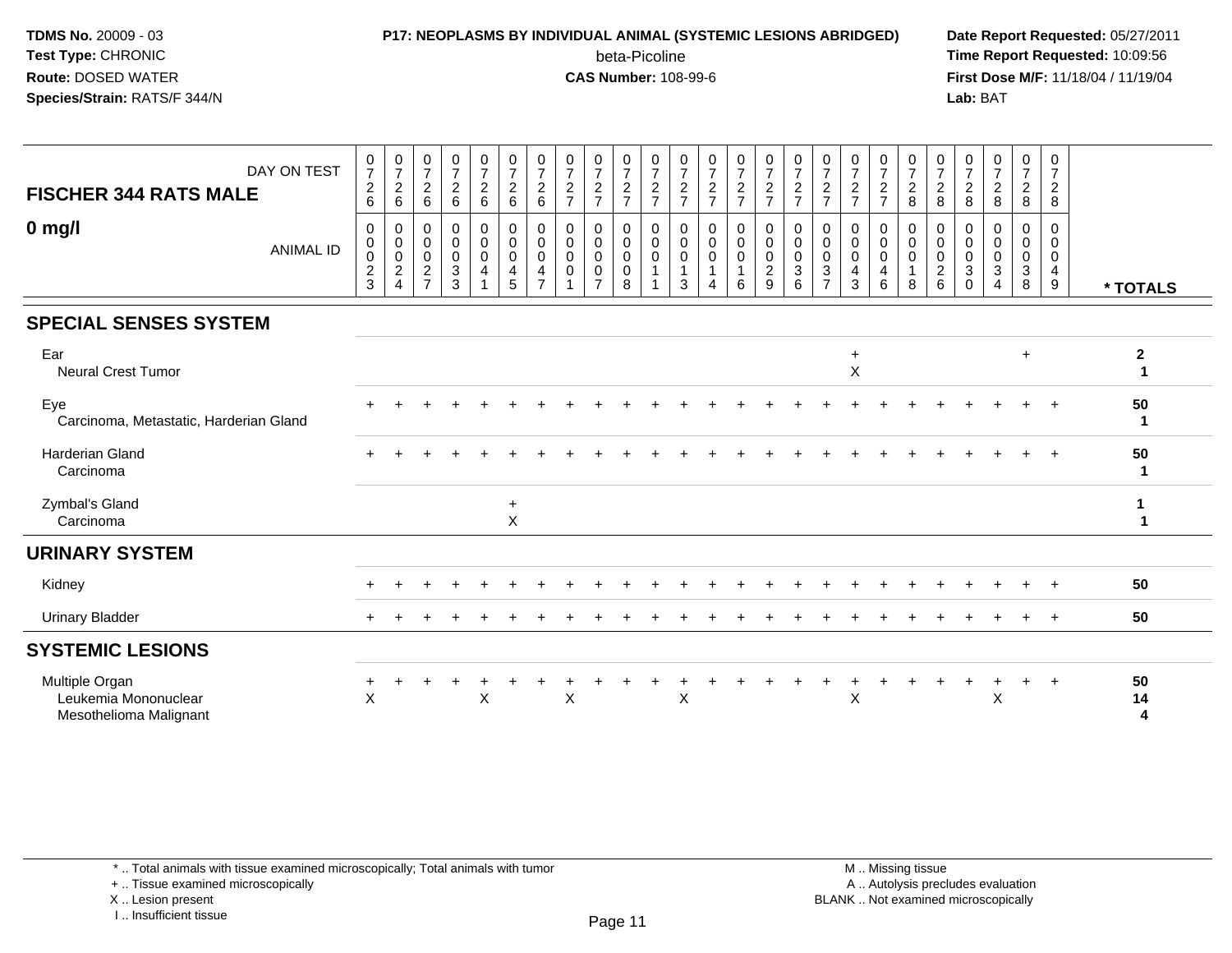### **P17: NEOPLASMS BY INDIVIDUAL ANIMAL (SYSTEMIC LESIONS ABRIDGED) Date Report Requested:** 05/27/2011 beta-Picoline<br>CAS Number: 108-99-6

 **Time Report Requested:** 10:09:56 **First Dose M/F:** 11/18/04 / 11/19/04<br>**Lab:** BAT **Lab:** BAT

| DAY ON TEST<br><b>FISCHER 344 RATS MALE</b>                                                                                                | 0<br>$\overline{4}$<br>$\boldsymbol{9}$<br>8                              | $\pmb{0}$<br>$\overline{5}$<br>$\overline{4}$<br>$\overline{a}$             | 0<br>$\sqrt{5}$<br>6<br>$\overline{7}$ | $\begin{array}{c} 0 \\ 5 \end{array}$<br>8<br>9  | $\pmb{0}$<br>$\,6\,$<br>3<br>8                          | $\mathbf 0$<br>6<br>$\overline{4}$<br>$\overline{5}$         | 0<br>$\,6\,$<br>6<br>4                            | $\Omega$<br>6<br>6<br>4                                 | 0<br>$\begin{matrix} 6 \\ 6 \end{matrix}$<br>6                | 0<br>$\,6$<br>$\overline{7}$<br>3         | $\mathbf 0$<br>$\,6\,$<br>8<br>$\overline{4}$             | 0<br>$\,6\,$<br>8<br>6                              | $\pmb{0}$<br>$\,6\,$<br>9<br>$\mathbf{3}$                     | $\pmb{0}$<br>$\frac{6}{9}$<br>4                                  | $\pmb{0}$<br>$\,6\,$<br>9<br>$\overline{7}$                      | $\pmb{0}$<br>$\overline{7}$<br>$\mathbf 1$<br>$\mathbf{3}$                    | 0<br>$\overline{7}$<br>$\overline{1}$<br>$\overline{7}$ | 0<br>$\overline{7}$<br>$\mathbf 1$<br>9                 | $\pmb{0}$<br>$\overline{7}$<br>$\overline{c}$<br>$\mathbf{0}$ | 0<br>$\overline{7}$<br>$\overline{2}$<br>$6\phantom{1}$       | 0<br>$\overline{7}$<br>$\overline{a}$<br>6 | 0<br>$\overline{7}$<br>$\overline{2}$<br>$\,6\,$ | $\begin{array}{c} 0 \\ 7 \end{array}$<br>$\overline{c}$<br>$\,6\,$       | $\pmb{0}$<br>$\overline{7}$<br>$\overline{2}$<br>6                 | $\mathbf 0$<br>$\overline{7}$<br>$\overline{2}$<br>$6\phantom{1}$    |                       |
|--------------------------------------------------------------------------------------------------------------------------------------------|---------------------------------------------------------------------------|-----------------------------------------------------------------------------|----------------------------------------|--------------------------------------------------|---------------------------------------------------------|--------------------------------------------------------------|---------------------------------------------------|---------------------------------------------------------|---------------------------------------------------------------|-------------------------------------------|-----------------------------------------------------------|-----------------------------------------------------|---------------------------------------------------------------|------------------------------------------------------------------|------------------------------------------------------------------|-------------------------------------------------------------------------------|---------------------------------------------------------|---------------------------------------------------------|---------------------------------------------------------------|---------------------------------------------------------------|--------------------------------------------|--------------------------------------------------|--------------------------------------------------------------------------|--------------------------------------------------------------------|----------------------------------------------------------------------|-----------------------|
| 156.25 mg/l<br><b>ANIMAL ID</b>                                                                                                            | $\mathbf 0$<br>$\mathbf 0$<br>$\pmb{0}$<br>$\overline{7}$<br>$\mathbf{0}$ | $\overline{0}$<br>$\mathbf 0$<br>$\mathbf 0$<br>$6\phantom{1}6$<br>$\Omega$ | 0<br>0<br>$\mathbf 0$<br>8<br>3        | $\Omega$<br>$\mathbf 0$<br>$\mathbf 0$<br>5<br>8 | $\mathbf 0$<br>$\mathbf 0$<br>$\mathbf 0$<br>$\sqrt{5}$ | $\mathbf 0$<br>$\mathbf 0$<br>0<br>$\,6\,$<br>$\overline{2}$ | $\Omega$<br>$\mathbf{0}$<br>$\mathbf 0$<br>6<br>6 | $\Omega$<br>$\Omega$<br>$\Omega$<br>9<br>$\overline{7}$ | $\Omega$<br>$\mathbf 0$<br>$\mathbf 0$<br>$\overline{7}$<br>8 | 0<br>$\mathbf 0$<br>$\mathbf 0$<br>8<br>6 | $\mathbf 0$<br>$\mathbf 0$<br>$\mathbf 0$<br>$\bf 8$<br>8 | $\mathbf 0$<br>$\mathbf 0$<br>0<br>9<br>$\mathbf 0$ | $\Omega$<br>$\mathbf 0$<br>$\mathbf 0$<br>8<br>$\overline{7}$ | $\mathbf 0$<br>$\mathbf 0$<br>$\mathbf 0$<br>8<br>$\overline{A}$ | $\mathbf 0$<br>$\mathbf 0$<br>$\mathbf 0$<br>5<br>$\overline{7}$ | $\mathbf 0$<br>$\mathbf 0$<br>$\pmb{0}$<br>$\boldsymbol{9}$<br>$\overline{5}$ | $\mathbf{0}$<br>$\mathbf{0}$<br>$\mathbf 0$<br>6        | $\Omega$<br>$\Omega$<br>$\mathbf 0$<br>9<br>$\mathbf 4$ | $\Omega$<br>$\mathbf 0$<br>$\mathbf 0$<br>$\overline{5}$<br>9 | $\mathbf 0$<br>$\mathbf 0$<br>$\mathbf 0$<br>$\,$ 5 $\,$<br>4 | $\Omega$<br>0<br>0<br>5<br>6               | $\Omega$<br>$\Omega$<br>$\mathbf 0$<br>6<br>3    | $\mathbf 0$<br>$\mathbf 0$<br>$\pmb{0}$<br>$\,6\,$<br>4                  | $\mathbf{0}$<br>$\mathbf 0$<br>$\mathbf 0$<br>6<br>$5\phantom{.0}$ | $\Omega$<br>$\Omega$<br>$\Omega$<br>$\overline{7}$<br>$\overline{1}$ | males<br>$($ cont $)$ |
| <b>ALIMENTARY SYSTEM</b>                                                                                                                   |                                                                           |                                                                             |                                        |                                                  |                                                         |                                                              |                                                   |                                                         |                                                               |                                           |                                                           |                                                     |                                                               |                                                                  |                                                                  |                                                                               |                                                         |                                                         |                                                               |                                                               |                                            |                                                  |                                                                          |                                                                    |                                                                      |                       |
| Esophagus                                                                                                                                  |                                                                           |                                                                             |                                        |                                                  |                                                         |                                                              |                                                   |                                                         |                                                               |                                           |                                                           |                                                     |                                                               |                                                                  |                                                                  |                                                                               |                                                         |                                                         |                                                               |                                                               |                                            |                                                  |                                                                          |                                                                    | $^{+}$                                                               |                       |
| Intestine Large, Cecum                                                                                                                     |                                                                           |                                                                             |                                        |                                                  |                                                         |                                                              |                                                   |                                                         |                                                               |                                           |                                                           |                                                     |                                                               |                                                                  |                                                                  |                                                                               |                                                         |                                                         |                                                               |                                                               |                                            |                                                  |                                                                          |                                                                    | $^{+}$                                                               |                       |
| Intestine Large, Colon                                                                                                                     |                                                                           |                                                                             |                                        |                                                  |                                                         |                                                              |                                                   |                                                         |                                                               |                                           |                                                           |                                                     |                                                               |                                                                  |                                                                  |                                                                               |                                                         |                                                         |                                                               |                                                               |                                            |                                                  |                                                                          |                                                                    | $\ddot{}$                                                            |                       |
| Intestine Large, Rectum                                                                                                                    |                                                                           |                                                                             |                                        |                                                  |                                                         |                                                              |                                                   |                                                         |                                                               |                                           |                                                           |                                                     |                                                               |                                                                  |                                                                  |                                                                               |                                                         |                                                         |                                                               |                                                               |                                            |                                                  |                                                                          |                                                                    |                                                                      |                       |
| Intestine Small, Duodenum                                                                                                                  |                                                                           |                                                                             |                                        |                                                  |                                                         |                                                              |                                                   |                                                         |                                                               |                                           |                                                           |                                                     |                                                               |                                                                  |                                                                  |                                                                               |                                                         |                                                         |                                                               |                                                               |                                            |                                                  |                                                                          |                                                                    |                                                                      |                       |
| Intestine Small, Ileum                                                                                                                     |                                                                           |                                                                             |                                        |                                                  |                                                         |                                                              |                                                   |                                                         |                                                               |                                           |                                                           | А                                                   |                                                               |                                                                  |                                                                  |                                                                               |                                                         |                                                         |                                                               |                                                               |                                            |                                                  |                                                                          |                                                                    | $\ddot{}$                                                            |                       |
| Intestine Small, Jejunum                                                                                                                   |                                                                           |                                                                             |                                        |                                                  |                                                         |                                                              |                                                   |                                                         |                                                               |                                           |                                                           | A                                                   |                                                               |                                                                  |                                                                  |                                                                               |                                                         |                                                         |                                                               |                                                               |                                            |                                                  |                                                                          |                                                                    | $^{+}$                                                               |                       |
| Liver<br>Hepatocellular Adenoma<br>Osteosarcoma, Metastatic, Uncertain Primary<br><b>Site</b>                                              |                                                                           |                                                                             |                                        |                                                  |                                                         |                                                              |                                                   |                                                         |                                                               |                                           |                                                           | X                                                   |                                                               |                                                                  |                                                                  |                                                                               | X                                                       |                                                         |                                                               |                                                               |                                            |                                                  |                                                                          |                                                                    | $+$                                                                  |                       |
| Mesentery<br>Osteosarcoma, Metastatic, Uncertain Primary<br><b>Site</b>                                                                    |                                                                           |                                                                             |                                        |                                                  |                                                         |                                                              |                                                   | $\ddot{}$                                               |                                                               |                                           |                                                           | $+$<br>$\boldsymbol{\mathsf{X}}$                    | $+$                                                           |                                                                  |                                                                  | $\ddot{}$                                                                     |                                                         |                                                         |                                                               |                                                               |                                            |                                                  |                                                                          |                                                                    |                                                                      |                       |
| Pancreas<br>Adenoma, Mixed Cell<br>Osteosarcoma, Metastatic, Uncertain Primary<br>Site                                                     |                                                                           |                                                                             |                                        |                                                  |                                                         |                                                              |                                                   |                                                         |                                                               |                                           |                                                           | X                                                   |                                                               |                                                                  | X                                                                |                                                                               |                                                         |                                                         |                                                               |                                                               |                                            |                                                  |                                                                          |                                                                    |                                                                      |                       |
| <b>Salivary Glands</b>                                                                                                                     |                                                                           |                                                                             |                                        |                                                  |                                                         |                                                              |                                                   |                                                         |                                                               |                                           |                                                           |                                                     |                                                               |                                                                  |                                                                  |                                                                               |                                                         |                                                         |                                                               |                                                               |                                            |                                                  |                                                                          |                                                                    |                                                                      |                       |
| Stomach, Forestomach                                                                                                                       |                                                                           |                                                                             |                                        |                                                  |                                                         |                                                              |                                                   |                                                         |                                                               |                                           |                                                           |                                                     |                                                               |                                                                  |                                                                  |                                                                               |                                                         |                                                         |                                                               |                                                               |                                            |                                                  |                                                                          |                                                                    | $+$                                                                  |                       |
| *  Total animals with tissue examined microscopically; Total animals with tumor<br>+  Tissue examined microscopically<br>X  Lesion present |                                                                           |                                                                             |                                        |                                                  |                                                         |                                                              |                                                   |                                                         |                                                               |                                           |                                                           |                                                     |                                                               |                                                                  |                                                                  |                                                                               |                                                         |                                                         |                                                               | M  Missing tissue                                             |                                            |                                                  | A  Autolysis precludes evaluation<br>BLANK  Not examined microscopically |                                                                    |                                                                      |                       |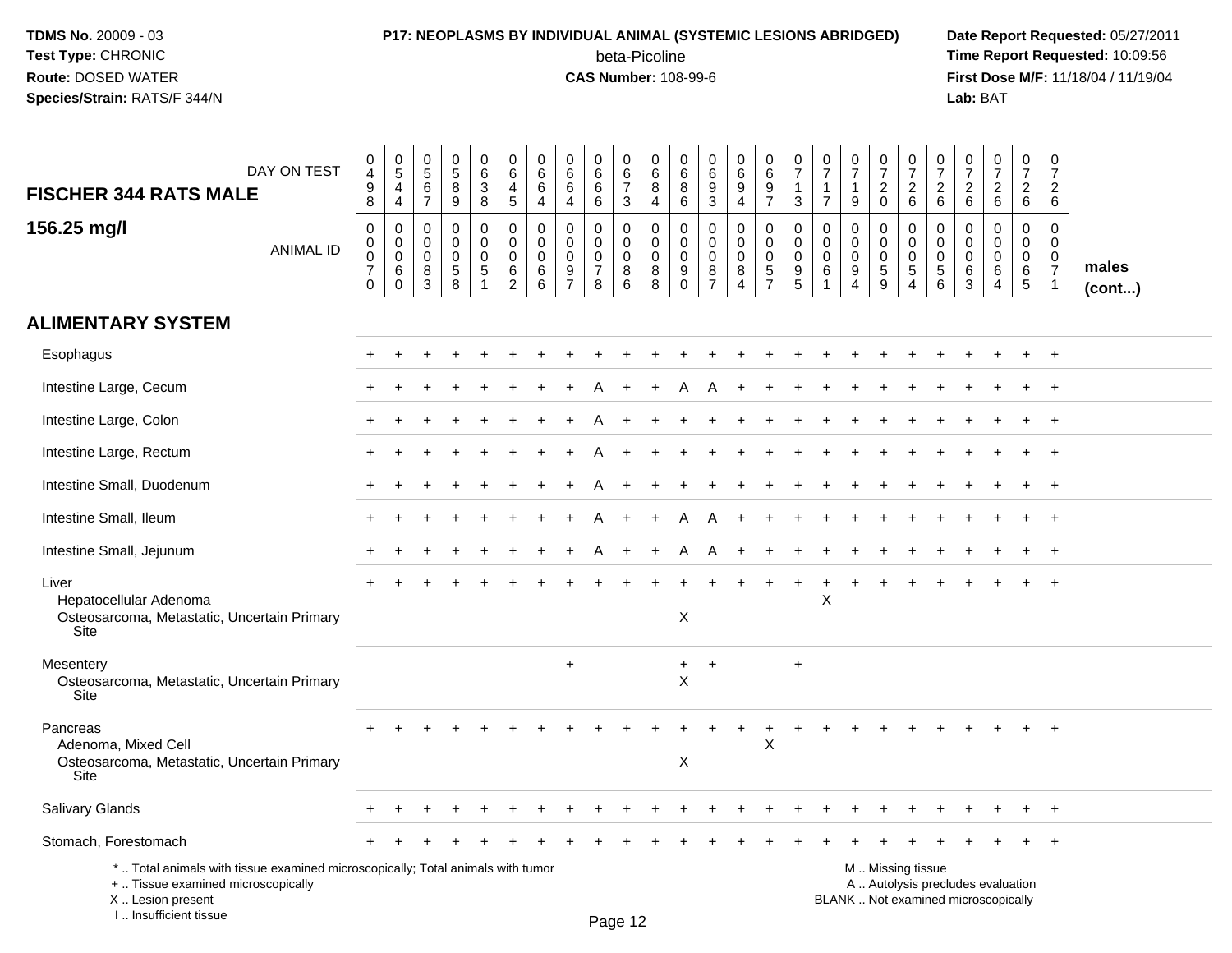# **P17: NEOPLASMS BY INDIVIDUAL ANIMAL (SYSTEMIC LESIONS ABRIDGED) Date Report Requested:** 05/27/2011

beta-Picoline<br>CAS Number: 108-99-6

 **Time Report Requested:** 10:09:56 **First Dose M/F:** 11/18/04 / 11/19/04<br>**Lab:** BAT **Lab:** BAT

| DAY ON TEST<br><b>FISCHER 344 RATS MALE</b>                                                       | 0<br>$\overline{4}$<br>$\boldsymbol{9}$<br>8                | 0<br>$\sqrt{5}$<br>$\overline{4}$<br>$\overline{4}$    | 0<br>$\overline{5}$<br>$\,6$<br>$\overline{7}$ | $\begin{array}{c} 0 \\ 5 \\ 8 \end{array}$<br>$\boldsymbol{9}$ | $\pmb{0}$<br>6<br>$\mathbf{3}$<br>8      | $\mathbf 0$<br>$\,6\,$<br>4<br>$\overline{5}$                          | 0<br>6<br>6<br>4                          | 0<br>$6\phantom{1}6$<br>6<br>$\overline{4}$                                     | 0<br>$\overline{6}$<br>6<br>6                | $\begin{array}{c} 0 \\ 6 \\ 7 \end{array}$<br>$\mathbf{3}$ | $\mathbf 0$<br>6<br>8<br>4                      | 0<br>6<br>8<br>6                              | 0<br>6<br>9<br>3                                              | $\begin{array}{c} 0 \\ 6 \end{array}$<br>$\boldsymbol{9}$<br>$\overline{4}$ | $\begin{array}{c} 0 \\ 6 \\ 9 \end{array}$<br>$\overline{7}$ | $\frac{0}{7}$<br>$\mathbf{1}$<br>3                               | 0<br>$\overline{7}$<br>$\mathbf{1}$<br>$\overline{7}$ | 0<br>$\overline{7}$<br>$\mathbf{1}$<br>9         | $\begin{array}{c} 0 \\ 7 \end{array}$<br>$\overline{2}$<br>$\mathbf 0$ | $\frac{0}{7}$<br>$\frac{2}{6}$           | $\frac{0}{7}$<br>$^2$ 6                                          | $\frac{0}{7}$<br>$\frac{2}{6}$                     | $\begin{array}{c} 0 \\ 7 \end{array}$<br>$\overline{c}$<br>$6\,$ | $\frac{0}{7}$<br>$\overline{c}$<br>$\,6\,$          | $\frac{0}{7}$<br>$\overline{a}$<br>$6\phantom{a}$         |                       |
|---------------------------------------------------------------------------------------------------|-------------------------------------------------------------|--------------------------------------------------------|------------------------------------------------|----------------------------------------------------------------|------------------------------------------|------------------------------------------------------------------------|-------------------------------------------|---------------------------------------------------------------------------------|----------------------------------------------|------------------------------------------------------------|-------------------------------------------------|-----------------------------------------------|---------------------------------------------------------------|-----------------------------------------------------------------------------|--------------------------------------------------------------|------------------------------------------------------------------|-------------------------------------------------------|--------------------------------------------------|------------------------------------------------------------------------|------------------------------------------|------------------------------------------------------------------|----------------------------------------------------|------------------------------------------------------------------|-----------------------------------------------------|-----------------------------------------------------------|-----------------------|
| 156.25 mg/l<br><b>ANIMAL ID</b>                                                                   | 0<br>$\mathbf 0$<br>$\pmb{0}$<br>$\overline{7}$<br>$\Omega$ | 0<br>$\mathbf 0$<br>$\mathbf 0$<br>$\,6\,$<br>$\Omega$ | 0<br>0<br>$\mathbf 0$<br>8<br>3                | 0<br>0<br>0<br>$\sqrt{5}$<br>8                                 | $\mathbf 0$<br>$\mathbf 0$<br>0<br>$5\,$ | $\mathbf 0$<br>$\mathbf 0$<br>$\mathbf 0$<br>$\,6\,$<br>$\overline{2}$ | 0<br>$\mathbf 0$<br>$\mathbf 0$<br>6<br>6 | $\mathbf 0$<br>$\mathbf 0$<br>$\mathbf 0$<br>$\boldsymbol{9}$<br>$\overline{7}$ | 0<br>$\mathbf 0$<br>0<br>$\overline{7}$<br>8 | 0<br>0<br>0<br>8<br>$\,6\,$                                | 0<br>$\mathbf 0$<br>$\mathsf 0$<br>$\bf 8$<br>8 | 0<br>$\mathbf 0$<br>$\Omega$<br>9<br>$\Omega$ | $\mathbf 0$<br>$\mathbf 0$<br>$\Omega$<br>8<br>$\overline{7}$ | 0<br>$\mathbf 0$<br>0<br>$\bf 8$<br>4                                       | $\pmb{0}$<br>$\mathbf 0$<br>$\mathbf 0$<br>$\frac{5}{7}$     | $\pmb{0}$<br>$\mathbf 0$<br>$\mathbf 0$<br>$\boldsymbol{9}$<br>5 | 0<br>$\Omega$<br>$\mathbf{0}$<br>6                    | $\mathbf 0$<br>$\mathbf 0$<br>$\Omega$<br>9<br>Δ | 0<br>$\mathbf 0$<br>$\mathbf 0$<br>$\sqrt{5}$<br>9                     | 0<br>0<br>$\mathbf 0$<br>$\sqrt{5}$<br>4 | 0<br>$\mathbf 0$<br>$\mathsf 0$<br>$\,$ 5 $\,$<br>$6\phantom{1}$ | 0<br>$\mathbf{0}$<br>$\Omega$<br>6<br>$\mathbf{3}$ | $\mathbf 0$<br>$\mathbf 0$<br>$\Omega$<br>6<br>$\overline{4}$    | 0<br>$\mathbf 0$<br>0<br>$\,6\,$<br>$5\phantom{.0}$ | 0<br>0<br>$\mathbf 0$<br>$\overline{7}$<br>$\overline{1}$ | males<br>$($ cont $)$ |
| Squamous Cell Papilloma                                                                           |                                                             |                                                        |                                                |                                                                |                                          |                                                                        |                                           |                                                                                 |                                              | X                                                          |                                                 |                                               |                                                               |                                                                             |                                                              |                                                                  |                                                       |                                                  |                                                                        |                                          |                                                                  |                                                    |                                                                  |                                                     |                                                           |                       |
| Stomach, Glandular                                                                                |                                                             |                                                        |                                                |                                                                |                                          |                                                                        |                                           |                                                                                 |                                              |                                                            |                                                 |                                               |                                                               |                                                                             |                                                              |                                                                  |                                                       |                                                  |                                                                        |                                          |                                                                  |                                                    |                                                                  | $\pm$                                               | $+$                                                       |                       |
| <b>CARDIOVASCULAR SYSTEM</b>                                                                      |                                                             |                                                        |                                                |                                                                |                                          |                                                                        |                                           |                                                                                 |                                              |                                                            |                                                 |                                               |                                                               |                                                                             |                                                              |                                                                  |                                                       |                                                  |                                                                        |                                          |                                                                  |                                                    |                                                                  |                                                     |                                                           |                       |
| <b>Blood Vessel</b>                                                                               |                                                             |                                                        |                                                |                                                                |                                          |                                                                        |                                           |                                                                                 |                                              |                                                            |                                                 |                                               |                                                               |                                                                             |                                                              |                                                                  |                                                       |                                                  |                                                                        |                                          |                                                                  |                                                    |                                                                  |                                                     | $\div$                                                    |                       |
| Heart                                                                                             |                                                             |                                                        |                                                |                                                                |                                          |                                                                        |                                           |                                                                                 |                                              |                                                            |                                                 |                                               |                                                               |                                                                             |                                                              |                                                                  |                                                       |                                                  |                                                                        |                                          |                                                                  |                                                    |                                                                  |                                                     | $^{+}$                                                    |                       |
| <b>ENDOCRINE SYSTEM</b>                                                                           |                                                             |                                                        |                                                |                                                                |                                          |                                                                        |                                           |                                                                                 |                                              |                                                            |                                                 |                                               |                                                               |                                                                             |                                                              |                                                                  |                                                       |                                                  |                                                                        |                                          |                                                                  |                                                    |                                                                  |                                                     |                                                           |                       |
| <b>Adrenal Cortex</b><br>Osteosarcoma, Metastatic, Uncertain Primary<br>Site                      |                                                             |                                                        |                                                |                                                                |                                          |                                                                        |                                           |                                                                                 |                                              |                                                            |                                                 | X                                             |                                                               |                                                                             |                                                              |                                                                  |                                                       |                                                  |                                                                        |                                          |                                                                  |                                                    |                                                                  |                                                     |                                                           |                       |
| Adrenal Medulla<br>Osteosarcoma, Metastatic, Uncertain Primary<br>Site<br>Pheochromocytoma Benign |                                                             |                                                        |                                                |                                                                |                                          |                                                                        |                                           |                                                                                 |                                              |                                                            |                                                 | X                                             |                                                               |                                                                             |                                                              |                                                                  |                                                       |                                                  |                                                                        |                                          |                                                                  |                                                    |                                                                  |                                                     | $\ddot{}$                                                 |                       |
| Islets, Pancreatic<br>Adenoma                                                                     |                                                             | $\ddot{}$                                              | X                                              |                                                                |                                          |                                                                        |                                           |                                                                                 |                                              |                                                            |                                                 |                                               |                                                               |                                                                             |                                                              |                                                                  |                                                       |                                                  |                                                                        |                                          |                                                                  |                                                    |                                                                  |                                                     |                                                           |                       |
| Parathyroid Gland                                                                                 |                                                             |                                                        | M                                              |                                                                |                                          |                                                                        |                                           |                                                                                 |                                              |                                                            |                                                 |                                               |                                                               |                                                                             |                                                              |                                                                  |                                                       |                                                  |                                                                        |                                          |                                                                  |                                                    |                                                                  |                                                     | $\ddot{}$                                                 |                       |
| <b>Pituitary Gland</b><br>Pars Distalis, Adenoma                                                  | X                                                           | $\sf X$                                                | $\times$                                       |                                                                | X                                        | $\mathsf{X}$                                                           |                                           |                                                                                 |                                              | $\mathsf{X}$                                               | $\mathsf{X}$                                    | $X -$                                         | $\mathsf{X}$                                                  |                                                                             |                                                              |                                                                  |                                                       |                                                  | X                                                                      |                                          | X                                                                |                                                    | $\mathsf{X}$                                                     | $\boldsymbol{\mathsf{X}}$                           |                                                           |                       |
| <b>Thyroid Gland</b><br>C-cell, Adenoma<br>C-cell, Carcinoma<br>Follicular Cell, Carcinoma        |                                                             |                                                        | X<br>X                                         | $\ddot{}$                                                      | X                                        |                                                                        | $X$ $X$                                   |                                                                                 |                                              |                                                            |                                                 |                                               |                                                               |                                                                             |                                                              |                                                                  |                                                       |                                                  |                                                                        | +<br>$\mathsf{X}$                        |                                                                  |                                                    | X                                                                | $\ddot{}$                                           | $+$                                                       |                       |

\* .. Total animals with tissue examined microscopically; Total animals with tumor

+ .. Tissue examined microscopically

 Lesion present BLANK .. Not examined microscopicallyX .. Lesion present

I .. Insufficient tissue

M .. Missing tissue y the contract of the contract of the contract of the contract of the contract of  $\mathsf A$  . Autolysis precludes evaluation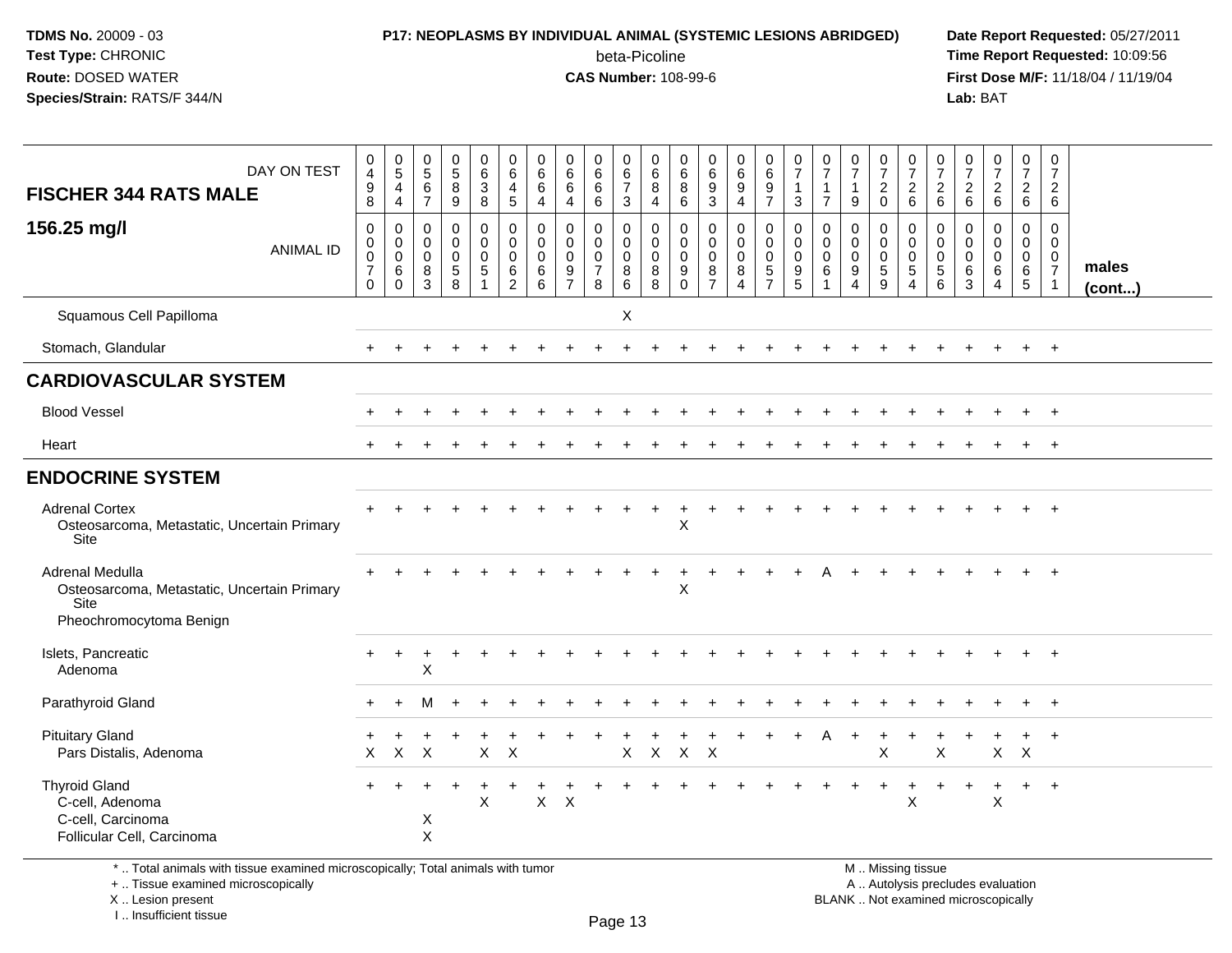#### **P17: NEOPLASMS BY INDIVIDUAL ANIMAL (SYSTEMIC LESIONS ABRIDGED) Date Report Requested:** 05/27/2011

beta-Picoline<br>CAS Number: 108-99-6

 **Time Report Requested:** 10:09:56 **First Dose M/F:** 11/18/04 / 11/19/04<br>**Lab:** BAT **Lab:** BAT

| DAY ON TEST<br><b>FISCHER 344 RATS MALE</b>                                                                                                | 0<br>$\overline{4}$<br>9<br>8                                  | $\mathbf 0$<br>$\sqrt{5}$<br>$\overline{4}$<br>$\overline{4}$     | 0<br>$\overline{5}$<br>6<br>$\overline{7}$       | $\pmb{0}$<br>$\sqrt{5}$<br>8<br>9                            | $\mathbf 0$<br>6<br>$\mathbf{3}$<br>8                         | 0<br>$\,6\,$<br>$\overline{4}$<br>5                          | $\mathbf 0$<br>6<br>6<br>$\overline{4}$    | $\mathbf 0$<br>6<br>6<br>4                                       | $\mathbf 0$<br>$\,6\,$<br>6<br>6                                 | 0<br>6<br>$\overline{7}$<br>3                    | 0<br>6<br>8<br>4      | 0<br>6<br>8<br>$\,6$                      | $\pmb{0}$<br>$\,6\,$<br>$\boldsymbol{9}$<br>$\mathfrak{Z}$           | $\pmb{0}$<br>$\,6\,$<br>9<br>$\overline{4}$                         | 0<br>6<br>9<br>$\overline{7}$                              | 0<br>$\overline{7}$<br>-1<br>3         | 0<br>$\overline{7}$<br>$\mathbf{1}$<br>$\overline{7}$                  | $\frac{0}{7}$<br>1<br>9             | 0<br>$\overline{7}$<br>$\overline{c}$<br>$\mathbf 0$ | $\mathbf 0$<br>$\overline{7}$<br>$\overline{2}$<br>6                         | 0<br>$\overline{7}$<br>$\overline{2}$<br>$\,6\,$ | 0<br>$\overline{7}$<br>$\overline{2}$<br>$6\phantom{1}6$ | $\pmb{0}$<br>$\overline{7}$<br>$\overline{2}$<br>6 | $\mathbf 0$<br>$\overline{7}$<br>$\overline{2}$<br>6    | 0<br>$\overline{7}$<br>$\overline{2}$<br>6        |                       |
|--------------------------------------------------------------------------------------------------------------------------------------------|----------------------------------------------------------------|-------------------------------------------------------------------|--------------------------------------------------|--------------------------------------------------------------|---------------------------------------------------------------|--------------------------------------------------------------|--------------------------------------------|------------------------------------------------------------------|------------------------------------------------------------------|--------------------------------------------------|-----------------------|-------------------------------------------|----------------------------------------------------------------------|---------------------------------------------------------------------|------------------------------------------------------------|----------------------------------------|------------------------------------------------------------------------|-------------------------------------|------------------------------------------------------|------------------------------------------------------------------------------|--------------------------------------------------|----------------------------------------------------------|----------------------------------------------------|---------------------------------------------------------|---------------------------------------------------|-----------------------|
| 156.25 mg/l<br><b>ANIMAL ID</b>                                                                                                            | 0<br>$\mathsf 0$<br>$\pmb{0}$<br>$\overline{7}$<br>$\mathbf 0$ | $\mathbf 0$<br>$\mathbf 0$<br>$\mathbf 0$<br>$\,6$<br>$\mathbf 0$ | $\Omega$<br>$\mathbf 0$<br>$\mathbf 0$<br>8<br>3 | $\mathbf 0$<br>$\mathbf 0$<br>$\mathbf 0$<br>$\sqrt{5}$<br>8 | 0<br>$\pmb{0}$<br>$\mathbf 0$<br>$\sqrt{5}$<br>$\overline{1}$ | $\mathbf 0$<br>$\pmb{0}$<br>$\pmb{0}$<br>6<br>$\overline{c}$ | $\mathbf{0}$<br>$\mathbf 0$<br>0<br>6<br>6 | $\mathbf 0$<br>$\mathbf 0$<br>$\mathbf 0$<br>9<br>$\overline{7}$ | $\mathbf 0$<br>$\mathbf 0$<br>$\mathbf 0$<br>$\overline{7}$<br>8 | $\Omega$<br>$\mathbf 0$<br>$\mathbf 0$<br>8<br>6 | 0<br>0<br>0<br>8<br>8 | 0<br>$\mathbf 0$<br>0<br>9<br>$\mathbf 0$ | $\mathbf 0$<br>$\mathbf 0$<br>$\pmb{0}$<br>$\bf 8$<br>$\overline{7}$ | 0<br>$\mathsf{O}\xspace$<br>$\mathbf 0$<br>$\bf8$<br>$\overline{4}$ | $\mathbf 0$<br>$\mathsf 0$<br>$\mathbf 0$<br>$\frac{5}{7}$ | $\Omega$<br>0<br>$\mathbf 0$<br>9<br>5 | $\mathbf 0$<br>$\mathbf 0$<br>$\mathbf 0$<br>$\,6\,$<br>$\overline{1}$ | $\Omega$<br>0<br>0<br>9<br>4        | 0<br>$\mathbf 0$<br>$\mathbf 0$<br>$\sqrt{5}$<br>9   | $\mathbf 0$<br>$\boldsymbol{0}$<br>$\pmb{0}$<br>$\sqrt{5}$<br>$\overline{4}$ | $\Omega$<br>0<br>$\mathbf 0$<br>$\sqrt{5}$<br>6  | $\Omega$<br>$\Omega$<br>$\Omega$<br>6<br>3               | 0<br>0<br>0<br>6<br>4                              | $\mathbf 0$<br>$\mathbf 0$<br>0<br>6<br>$5\phantom{.0}$ | $\mathbf 0$<br>$\mathbf 0$<br>0<br>$\overline{7}$ | males<br>$($ cont $)$ |
| <b>GENERAL BODY SYSTEM</b>                                                                                                                 |                                                                |                                                                   |                                                  |                                                              |                                                               |                                                              |                                            |                                                                  |                                                                  |                                                  |                       |                                           |                                                                      |                                                                     |                                                            |                                        |                                                                        |                                     |                                                      |                                                                              |                                                  |                                                          |                                                    |                                                         |                                                   |                       |
| Peritoneum<br>Osteosarcoma, Metastatic, Uncertain Primary<br>Site                                                                          |                                                                |                                                                   |                                                  |                                                              |                                                               |                                                              |                                            |                                                                  |                                                                  |                                                  |                       | $\ddot{}$<br>$\boldsymbol{\mathsf{X}}$    |                                                                      |                                                                     |                                                            |                                        |                                                                        |                                     |                                                      |                                                                              |                                                  |                                                          |                                                    |                                                         |                                                   |                       |
| <b>GENITAL SYSTEM</b>                                                                                                                      |                                                                |                                                                   |                                                  |                                                              |                                                               |                                                              |                                            |                                                                  |                                                                  |                                                  |                       |                                           |                                                                      |                                                                     |                                                            |                                        |                                                                        |                                     |                                                      |                                                                              |                                                  |                                                          |                                                    |                                                         |                                                   |                       |
| Epididymis<br>Osteosarcoma, Metastatic, Uncertain Primary<br>Site                                                                          |                                                                |                                                                   |                                                  |                                                              |                                                               |                                                              |                                            |                                                                  |                                                                  |                                                  |                       | X                                         |                                                                      |                                                                     |                                                            |                                        |                                                                        |                                     |                                                      |                                                                              |                                                  |                                                          |                                                    |                                                         | $+$                                               |                       |
| <b>Preputial Gland</b><br>Adenoma<br>Carcinoma                                                                                             |                                                                |                                                                   |                                                  |                                                              |                                                               |                                                              |                                            |                                                                  |                                                                  |                                                  |                       |                                           |                                                                      |                                                                     |                                                            |                                        |                                                                        |                                     |                                                      |                                                                              |                                                  | X                                                        |                                                    | $+$                                                     | $+$                                               |                       |
| Prostate<br>Osteosarcoma, Metastatic, Uncertain Primary<br>Site                                                                            |                                                                |                                                                   |                                                  |                                                              |                                                               |                                                              |                                            |                                                                  |                                                                  |                                                  |                       | Χ                                         |                                                                      |                                                                     |                                                            |                                        |                                                                        |                                     |                                                      |                                                                              |                                                  |                                                          |                                                    | $\ddot{}$                                               | $+$                                               |                       |
| Seminal Vesicle                                                                                                                            |                                                                |                                                                   |                                                  |                                                              |                                                               |                                                              |                                            |                                                                  |                                                                  |                                                  |                       |                                           |                                                                      |                                                                     |                                                            |                                        |                                                                        |                                     |                                                      |                                                                              |                                                  |                                                          |                                                    |                                                         | $+$                                               |                       |
| <b>Testes</b><br>Bilateral, Interstitial Cell, Adenoma<br>Interstitial Cell, Adenoma                                                       |                                                                |                                                                   |                                                  | X                                                            | X                                                             | $\boldsymbol{\mathsf{X}}$                                    | $X$ $X$                                    |                                                                  | $\mathsf X$                                                      |                                                  |                       | X                                         | X                                                                    | $\mathsf{X}$                                                        | $\mathsf{X}$                                               | $\times$                               | X                                                                      |                                     | X                                                    | X                                                                            | $\mathsf{X}$                                     | $\mathsf{X}$                                             |                                                    | X X X                                                   |                                                   |                       |
| <b>HEMATOPOIETIC SYSTEM</b>                                                                                                                |                                                                |                                                                   |                                                  |                                                              |                                                               |                                                              |                                            |                                                                  |                                                                  |                                                  |                       |                                           |                                                                      |                                                                     |                                                            |                                        |                                                                        |                                     |                                                      |                                                                              |                                                  |                                                          |                                                    |                                                         |                                                   |                       |
| <b>Bone Marrow</b>                                                                                                                         |                                                                |                                                                   |                                                  |                                                              |                                                               |                                                              |                                            |                                                                  |                                                                  |                                                  |                       |                                           |                                                                      |                                                                     |                                                            |                                        |                                                                        |                                     |                                                      |                                                                              |                                                  |                                                          |                                                    | $\pm$                                                   | $+$                                               |                       |
| Lymph Node                                                                                                                                 |                                                                | $\pm$                                                             |                                                  |                                                              |                                                               |                                                              |                                            |                                                                  |                                                                  |                                                  |                       |                                           |                                                                      |                                                                     | $+$                                                        | $\ddot{}$                              |                                                                        |                                     |                                                      |                                                                              |                                                  |                                                          |                                                    |                                                         |                                                   |                       |
| Lymph Node, Mandibular                                                                                                                     | м                                                              | M                                                                 | M                                                | M                                                            | M                                                             | M                                                            | M                                          | M                                                                | M                                                                |                                                  |                       |                                           | M M M M M M M M M M M M M M M                                        |                                                                     |                                                            |                                        |                                                                        |                                     |                                                      |                                                                              |                                                  |                                                          |                                                    |                                                         |                                                   |                       |
| *  Total animals with tissue examined microscopically; Total animals with tumor<br>+  Tissue examined microscopically<br>X  Lesion present |                                                                |                                                                   |                                                  |                                                              |                                                               |                                                              |                                            |                                                                  |                                                                  |                                                  |                       |                                           |                                                                      |                                                                     |                                                            |                                        |                                                                        | BLANK  Not examined microscopically |                                                      | M  Missing tissue                                                            |                                                  |                                                          | A  Autolysis precludes evaluation                  |                                                         |                                                   |                       |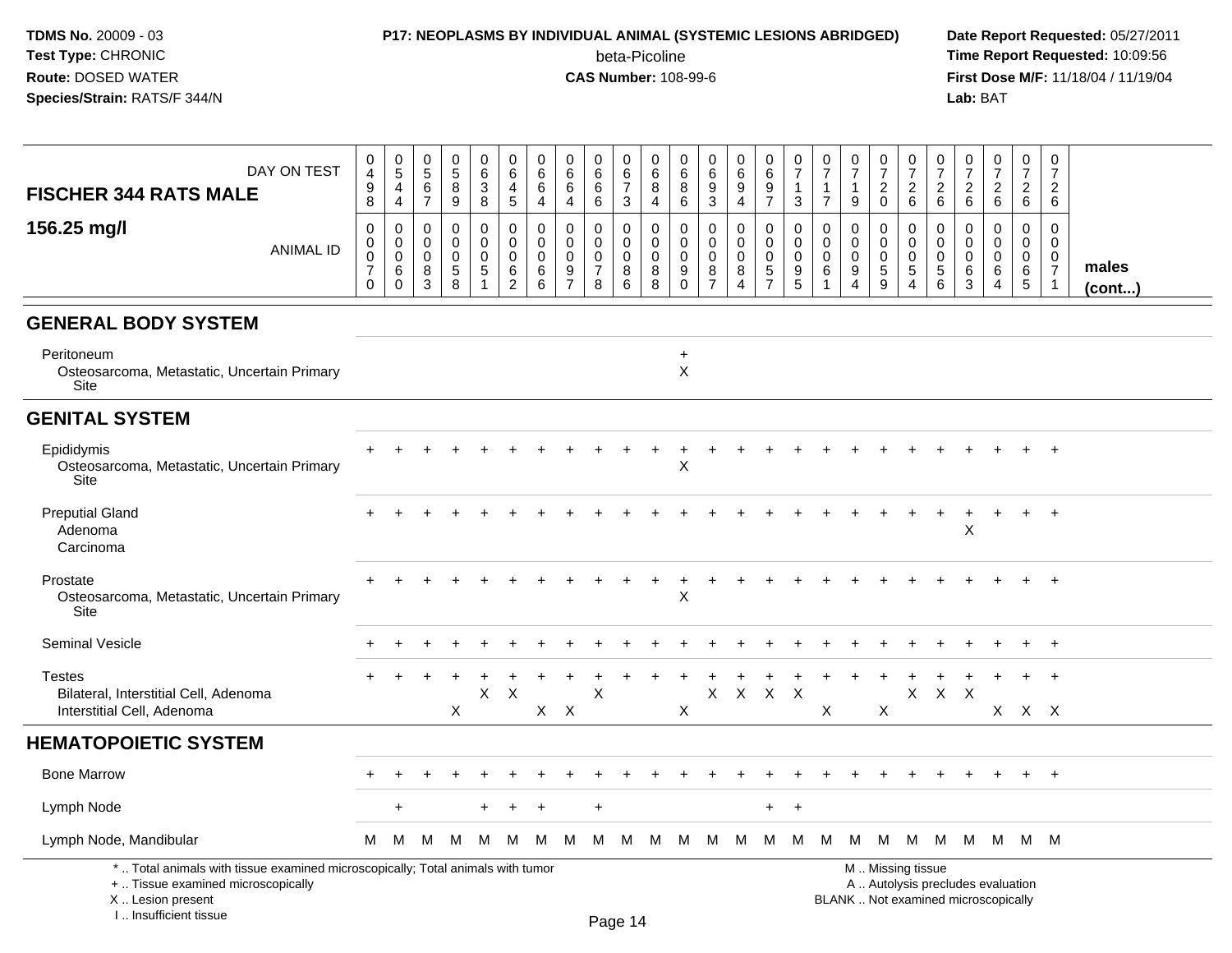# **P17: NEOPLASMS BY INDIVIDUAL ANIMAL (SYSTEMIC LESIONS ABRIDGED) Date Report Requested:** 05/27/2011

beta-Picoline<br>CAS Number: 108-99-6

| DAY ON TEST<br><b>FISCHER 344 RATS MALE</b>                                                                                                                         | $_4^{\rm 0}$<br>9<br>8                                                  | $\begin{array}{c} 0 \\ 5 \end{array}$<br>$\overline{a}$<br>$\overline{4}$ | $\begin{array}{c} 0 \\ 5 \end{array}$<br>6<br>$\overline{7}$ | 0<br>$\overline{5}$<br>8<br>$\boldsymbol{9}$                 | 0<br>$6\overline{6}$<br>3<br>8                   | $\pmb{0}$<br>6<br>4<br>$5\phantom{.0}$                           | 0<br>6<br>6<br>4                       | 0<br>6<br>6<br>$\overline{4}$               | 0<br>$\,6\,$<br>6<br>$\,6\,$                           | 0<br>$\,6\,$<br>$\overline{7}$<br>3       | 0<br>6<br>8<br>4                       | 0<br>6<br>8<br>6                       | $\pmb{0}$<br>$6\overline{6}$<br>9<br>$\mathfrak{Z}$            | 0<br>$6\phantom{a}$<br>9<br>$\overline{4}$ | $\pmb{0}$<br>$\,6\,$<br>9<br>$\overline{7}$                               | 0<br>$\overline{7}$<br>1<br>3   | 0<br>$\overline{7}$<br>-1<br>$\overline{7}$ | $\frac{0}{7}$<br>9                                       | 0<br>$\overline{7}$<br>$^2_{\rm 0}$                          | 0<br>$\overline{7}$<br>$\overline{c}$<br>6      | 0<br>$\overline{7}$<br>$\overline{c}$<br>$\,6\,$ | 0<br>$\overline{7}$<br>$\overline{c}$<br>$6\phantom{1}$ | $\frac{0}{7}$<br>$\overline{c}$<br>$6\phantom{a}$ | 0<br>$\overline{7}$<br>$\overline{c}$<br>$6\overline{6}$ | $\boldsymbol{0}$<br>$\overline{7}$<br>$\overline{c}$<br>6                      |                 |
|---------------------------------------------------------------------------------------------------------------------------------------------------------------------|-------------------------------------------------------------------------|---------------------------------------------------------------------------|--------------------------------------------------------------|--------------------------------------------------------------|--------------------------------------------------|------------------------------------------------------------------|----------------------------------------|---------------------------------------------|--------------------------------------------------------|-------------------------------------------|----------------------------------------|----------------------------------------|----------------------------------------------------------------|--------------------------------------------|---------------------------------------------------------------------------|---------------------------------|---------------------------------------------|----------------------------------------------------------|--------------------------------------------------------------|-------------------------------------------------|--------------------------------------------------|---------------------------------------------------------|---------------------------------------------------|----------------------------------------------------------|--------------------------------------------------------------------------------|-----------------|
| 156.25 mg/l<br><b>ANIMAL ID</b>                                                                                                                                     | $\mathbf 0$<br>$\mathbf 0$<br>$\mathbf 0$<br>$\overline{7}$<br>$\Omega$ | $\mathbf 0$<br>$\mathbf 0$<br>$\mathbf 0$<br>6<br>$\mathbf 0$             | $\mathbf 0$<br>$\Omega$<br>$\mathbf 0$<br>8<br>3             | $\mathbf 0$<br>$\mathbf 0$<br>$\mathbf 0$<br>$\sqrt{5}$<br>8 | 0<br>0<br>$\pmb{0}$<br>$\sqrt{5}$<br>$\mathbf 1$ | $\mathbf 0$<br>$\mathbf 0$<br>$\mathbf 0$<br>6<br>$\overline{c}$ | 0<br>$\Omega$<br>$\mathbf 0$<br>6<br>6 | $\mathbf 0$<br>$\Omega$<br>$\mathbf 0$<br>9 | 0<br>$\mathbf 0$<br>$\mathbf 0$<br>$\overline{7}$<br>8 | $\mathbf 0$<br>$\mathbf 0$<br>0<br>8<br>6 | 0<br>$\Omega$<br>$\mathbf 0$<br>8<br>8 | 0<br>$\mathbf 0$<br>0<br>9<br>$\Omega$ | $\mathbf 0$<br>$\mathbf 0$<br>$\pmb{0}$<br>8<br>$\overline{7}$ | 0<br>$\mathbf 0$<br>0<br>8<br>4            | $\mathbf 0$<br>$\mathbf 0$<br>$\mathbf 0$<br>$\sqrt{5}$<br>$\overline{7}$ | 0<br>0<br>$\mathbf 0$<br>9<br>5 | 0<br>$\Omega$<br>$\mathbf 0$<br>6           | $\Omega$<br>$\Omega$<br>0<br>9<br>$\Lambda$              | $\mathbf 0$<br>$\mathbf 0$<br>$\mathbf 0$<br>$\sqrt{5}$<br>9 | 0<br>$\Omega$<br>$\mathbf 0$<br>$\sqrt{5}$<br>4 | 0<br>$\Omega$<br>$\mathbf 0$<br>5<br>6           | 0<br>$\Omega$<br>$\mathbf 0$<br>6<br>3                  | $\mathbf 0$<br>$\Omega$<br>$\mathbf 0$<br>6<br>4  | 0<br>$\overline{0}$<br>0<br>6<br>5                       | $\mathbf 0$<br>$\mathbf{0}$<br>$\mathbf 0$<br>$\overline{7}$<br>$\overline{1}$ | males<br>(cont) |
| Lymph Node, Mesenteric                                                                                                                                              |                                                                         |                                                                           |                                                              |                                                              |                                                  |                                                                  |                                        |                                             |                                                        |                                           |                                        |                                        |                                                                |                                            |                                                                           |                                 |                                             |                                                          |                                                              |                                                 |                                                  |                                                         |                                                   |                                                          | $\ddot{}$                                                                      |                 |
| Spleen<br>Osteosarcoma, Metastatic, Uncertain Primary<br>Site                                                                                                       |                                                                         |                                                                           |                                                              |                                                              |                                                  |                                                                  |                                        |                                             |                                                        |                                           |                                        | Х                                      |                                                                |                                            |                                                                           |                                 |                                             |                                                          |                                                              |                                                 |                                                  |                                                         |                                                   | $\ddot{}$                                                | $+$                                                                            |                 |
| Thymus                                                                                                                                                              | $+$                                                                     | $+$                                                                       | $\div$                                                       | $\ddot{}$                                                    |                                                  | $\ddot{}$                                                        |                                        |                                             | $\ddot{}$                                              |                                           |                                        |                                        | $\overline{1}$                                                 | $+$                                        | $+$                                                                       | $\ddot{}$                       | $+$                                         | M                                                        | $+$                                                          | $+$                                             | $\ddot{}$                                        | $+$                                                     | $\ddot{}$                                         | $+$                                                      | $+$                                                                            |                 |
| <b>INTEGUMENTARY SYSTEM</b>                                                                                                                                         |                                                                         |                                                                           |                                                              |                                                              |                                                  |                                                                  |                                        |                                             |                                                        |                                           |                                        |                                        |                                                                |                                            |                                                                           |                                 |                                             |                                                          |                                                              |                                                 |                                                  |                                                         |                                                   |                                                          |                                                                                |                 |
| <b>Mammary Gland</b><br>Carcinoma<br>Fibroadenoma                                                                                                                   |                                                                         |                                                                           |                                                              |                                                              |                                                  |                                                                  |                                        |                                             |                                                        |                                           | X                                      |                                        |                                                                |                                            |                                                                           |                                 |                                             |                                                          |                                                              |                                                 |                                                  |                                                         |                                                   |                                                          | $+$                                                                            |                 |
| <b>Skin</b><br>Basal Cell Adenoma<br>Keratoacanthoma<br>Squamous Cell Carcinoma<br>Subcutaneous Tissue, Fibroma<br>Subcutaneous Tissue, Hemangioma                  |                                                                         | $\boldsymbol{\mathsf{X}}$                                                 |                                                              |                                                              |                                                  |                                                                  |                                        |                                             |                                                        |                                           | $\boldsymbol{\mathsf{X}}$              |                                        |                                                                | $\times$                                   |                                                                           |                                 |                                             |                                                          |                                                              | $\times$                                        | $X$ $X$                                          |                                                         |                                                   |                                                          |                                                                                |                 |
| <b>MUSCULOSKELETAL SYSTEM</b>                                                                                                                                       |                                                                         |                                                                           |                                                              |                                                              |                                                  |                                                                  |                                        |                                             |                                                        |                                           |                                        |                                        |                                                                |                                            |                                                                           |                                 |                                             |                                                          |                                                              |                                                 |                                                  |                                                         |                                                   |                                                          |                                                                                |                 |
| <b>Bone</b>                                                                                                                                                         | $+$                                                                     |                                                                           |                                                              |                                                              |                                                  |                                                                  |                                        |                                             |                                                        |                                           |                                        |                                        |                                                                |                                            |                                                                           |                                 |                                             |                                                          |                                                              |                                                 |                                                  |                                                         | $+$                                               | $+$                                                      | $+$                                                                            |                 |
| <b>NERVOUS SYSTEM</b>                                                                                                                                               |                                                                         |                                                                           |                                                              |                                                              |                                                  |                                                                  |                                        |                                             |                                                        |                                           |                                        |                                        |                                                                |                                            |                                                                           |                                 |                                             |                                                          |                                                              |                                                 |                                                  |                                                         |                                                   |                                                          |                                                                                |                 |
| <b>Brain</b>                                                                                                                                                        | $+$                                                                     | $\pm$                                                                     |                                                              |                                                              |                                                  |                                                                  |                                        |                                             |                                                        |                                           |                                        |                                        |                                                                |                                            |                                                                           |                                 |                                             |                                                          | $\pm$                                                        |                                                 |                                                  |                                                         | $\pm$                                             | $+$                                                      | $+$                                                                            |                 |
| <b>RESPIRATORY SYSTEM</b>                                                                                                                                           |                                                                         |                                                                           |                                                              |                                                              |                                                  |                                                                  |                                        |                                             |                                                        |                                           |                                        |                                        |                                                                |                                            |                                                                           |                                 |                                             |                                                          |                                                              |                                                 |                                                  |                                                         |                                                   |                                                          |                                                                                |                 |
| Lung<br>Alveolar/Bronchiolar Adenoma                                                                                                                                |                                                                         |                                                                           |                                                              |                                                              |                                                  |                                                                  |                                        |                                             |                                                        |                                           |                                        |                                        |                                                                |                                            |                                                                           |                                 |                                             |                                                          |                                                              |                                                 |                                                  |                                                         |                                                   | $\ddot{}$                                                | $+$<br>$X$ $X$                                                                 |                 |
| *  Total animals with tissue examined microscopically; Total animals with tumor<br>+  Tissue examined microscopically<br>X  Lesion present<br>I Insufficient tissue |                                                                         |                                                                           |                                                              |                                                              |                                                  |                                                                  |                                        |                                             |                                                        | $D_{200}$ $4F$                            |                                        |                                        |                                                                |                                            |                                                                           |                                 |                                             | M  Missing tissue<br>BLANK  Not examined microscopically |                                                              |                                                 |                                                  |                                                         | A  Autolysis precludes evaluation                 |                                                          |                                                                                |                 |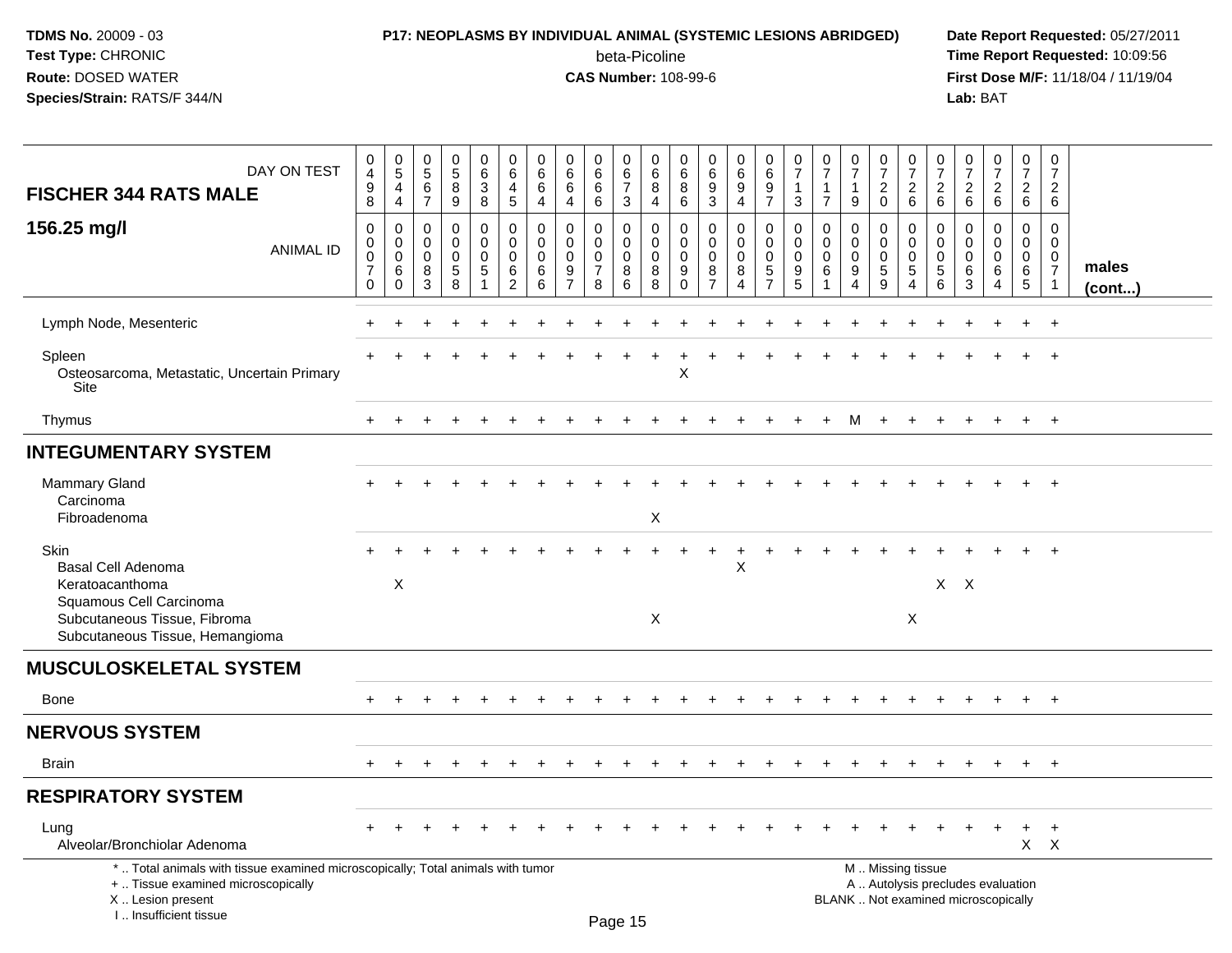#### **P17: NEOPLASMS BY INDIVIDUAL ANIMAL (SYSTEMIC LESIONS ABRIDGED) Date Report Requested:** 05/27/2011 beta-Picoline<br>CAS Number: 108-99-6

 **Time Report Requested:** 10:09:56 **First Dose M/F:** 11/18/04 / 11/19/04<br>**Lab:** BAT **Lab:** BAT

| DAY ON TEST<br><b>FISCHER 344 RATS MALE</b><br>156.25 mg/l<br><b>ANIMAL ID</b>                                     | $\pmb{0}$<br>$\overline{\mathbf{4}}$<br>$\boldsymbol{9}$<br>8<br>$\mathbf 0$<br>$\mathbf 0$<br>$\pmb{0}$<br>$\overline{7}$<br>$\mathbf 0$ | $\begin{array}{c} 0 \\ 5 \end{array}$<br>$\overline{4}$<br>4<br>0<br>$\mathbf 0$<br>$\mathbf 0$<br>$\,6\,$<br>$\Omega$ | $\begin{array}{c} 0 \\ 5 \end{array}$<br>$\,6\,$<br>$\overline{7}$<br>$\pmb{0}$<br>$\mathbf 0$<br>$\mathbf 0$<br>8<br>3 | $\begin{smallmatrix} 0\\5 \end{smallmatrix}$<br>$\bf 8$<br>$\boldsymbol{9}$<br>$\pmb{0}$<br>$\mathbf 0$<br>$\pmb{0}$<br>$\sqrt{5}$<br>8 | $\begin{array}{c} 0 \\ 6 \end{array}$<br>$\ensuremath{\mathsf{3}}$<br>$\bf 8$<br>$\mathbf 0$<br>$\ddot{\mathbf{0}}$<br>$\mathbf 0$<br>$\sqrt{5}$ | $\begin{array}{c} 0 \\ 6 \end{array}$<br>$\overline{4}$<br>$\overline{5}$<br>$\pmb{0}$<br>$\overline{0}$<br>$\mathbf 0$<br>6<br>$\overline{2}$ | $\begin{array}{c} 0 \\ 6 \end{array}$<br>6<br>4<br>0<br>$\mathbf 0$<br>$\mathbf 0$<br>6<br>6 | $_{6}^{\rm 0}$<br>$\,6\,$<br>4<br>$\pmb{0}$<br>$\ddot{\mathbf{0}}$<br>$\mathbf 0$<br>$\boldsymbol{9}$<br>$\overline{7}$ | $_{6}^{\rm 0}$<br>$\,6\,$<br>6<br>$\mathsf{O}\xspace$<br>$\bar{0}$<br>$\mathsf{O}$<br>$\overline{7}$<br>8 | $\begin{array}{c} 0 \\ 6 \\ 7 \end{array}$<br>$\ensuremath{\mathsf{3}}$<br>$\mathsf{O}$<br>$\ddot{\mathbf{0}}$<br>$\mathbf 0$<br>8<br>$6\phantom{a}$ | $\begin{array}{c} 0 \\ 6 \end{array}$<br>$\bf 8$<br>$\overline{4}$<br>$\mathbf 0$<br>$\ddot{\mathbf{0}}$<br>$\mathsf{O}$<br>8<br>8 | 0<br>$\,6\,$<br>8<br>6<br>0<br>$\mathbf 0$<br>$\mathbf 0$<br>9<br>$\Omega$ | 0<br>6<br>$\boldsymbol{9}$<br>$\mathbf{3}$<br>$\pmb{0}$<br>$\mathbf 0$<br>$\mathbf 0$<br>8<br>$\overline{7}$ | $_{6}^{\rm 0}$<br>$\boldsymbol{9}$<br>4<br>$\mathbf 0$<br>$\overline{0}$<br>$\mathbf 0$<br>8<br>$\boldsymbol{\Lambda}$ | $\begin{array}{c} 0 \\ 6 \\ 9 \end{array}$<br>$\overline{7}$<br>$\pmb{0}$<br>$\overline{0}$<br>$\mathbf 0$<br>$\sqrt{5}$<br>$\overline{7}$ | $\frac{0}{7}$<br>$\mathbf{1}$<br>$\mathbf{3}$<br>$\pmb{0}$<br>$\ddot{\mathbf{0}}$<br>$\mathbf 0$<br>$\boldsymbol{9}$<br>5 | $\begin{array}{c} 0 \\ 7 \end{array}$<br>$\mathbf{1}$<br>$\overline{7}$<br>$\mathbf 0$<br>$\ddot{\mathbf{0}}$<br>$\mathbf 0$<br>6 | $\frac{0}{7}$<br>$\mathbf{1}$<br>9<br>$\mathbf 0$<br>$\mathbf 0$<br>$\mathbf 0$<br>9<br>$\boldsymbol{\Delta}$ | $\frac{0}{7}$<br>$\overline{c}$<br>$\mathbf 0$<br>0<br>$\mathbf{0}$<br>$\mathbf 0$<br>5<br>9 | $\frac{0}{7}$<br>6<br>$\begin{smallmatrix}0\\0\\0\\0\end{smallmatrix}$<br>5<br>$\overline{4}$ | $\frac{0}{7}$<br>$^2\phantom{1}6$<br>$\pmb{0}$<br>$\mathsf{O}\xspace$<br>$\mathbf 0$<br>5<br>$6\phantom{a}$ | $\frac{0}{7}$<br>$^2\phantom{1}6$<br>0<br>0<br>$\mathbf 0$<br>6<br>3 | 0726<br>$\mathbf 0$<br>$\ddot{\mathbf{0}}$<br>$\mathbf 0$<br>6<br>$\boldsymbol{\Lambda}$ | $\begin{smallmatrix}0\\7\end{smallmatrix}$<br>$\frac{2}{6}$<br>0<br>$\mathbf 0$<br>$\overline{0}$<br>$6\phantom{1}6$<br>$5\phantom{.0}$ | $\mathbf 0$<br>$\overline{7}$<br>$\overline{2}$<br>$\,6\,$<br>0<br>$\mathbf 0$<br>$\mathbf 0$<br>$\overline{7}$<br>-1 | males<br>$($ cont $)$ |
|--------------------------------------------------------------------------------------------------------------------|-------------------------------------------------------------------------------------------------------------------------------------------|------------------------------------------------------------------------------------------------------------------------|-------------------------------------------------------------------------------------------------------------------------|-----------------------------------------------------------------------------------------------------------------------------------------|--------------------------------------------------------------------------------------------------------------------------------------------------|------------------------------------------------------------------------------------------------------------------------------------------------|----------------------------------------------------------------------------------------------|-------------------------------------------------------------------------------------------------------------------------|-----------------------------------------------------------------------------------------------------------|------------------------------------------------------------------------------------------------------------------------------------------------------|------------------------------------------------------------------------------------------------------------------------------------|----------------------------------------------------------------------------|--------------------------------------------------------------------------------------------------------------|------------------------------------------------------------------------------------------------------------------------|--------------------------------------------------------------------------------------------------------------------------------------------|---------------------------------------------------------------------------------------------------------------------------|-----------------------------------------------------------------------------------------------------------------------------------|---------------------------------------------------------------------------------------------------------------|----------------------------------------------------------------------------------------------|-----------------------------------------------------------------------------------------------|-------------------------------------------------------------------------------------------------------------|----------------------------------------------------------------------|------------------------------------------------------------------------------------------|-----------------------------------------------------------------------------------------------------------------------------------------|-----------------------------------------------------------------------------------------------------------------------|-----------------------|
| Carcinoma, Metastatic, Thyroid Gland<br>Osteosarcoma, Metastatic, Uncertain Primary<br>Site                        |                                                                                                                                           |                                                                                                                        |                                                                                                                         |                                                                                                                                         |                                                                                                                                                  |                                                                                                                                                |                                                                                              |                                                                                                                         |                                                                                                           |                                                                                                                                                      |                                                                                                                                    | $\boldsymbol{\mathsf{X}}$                                                  |                                                                                                              |                                                                                                                        |                                                                                                                                            |                                                                                                                           |                                                                                                                                   |                                                                                                               |                                                                                              |                                                                                               |                                                                                                             |                                                                      |                                                                                          |                                                                                                                                         |                                                                                                                       |                       |
| Nose<br>Respiratory Epithelium, Adenoma                                                                            |                                                                                                                                           |                                                                                                                        |                                                                                                                         | X                                                                                                                                       |                                                                                                                                                  |                                                                                                                                                |                                                                                              |                                                                                                                         |                                                                                                           |                                                                                                                                                      |                                                                                                                                    |                                                                            |                                                                                                              |                                                                                                                        |                                                                                                                                            |                                                                                                                           |                                                                                                                                   |                                                                                                               |                                                                                              |                                                                                               |                                                                                                             |                                                                      |                                                                                          |                                                                                                                                         |                                                                                                                       |                       |
| Trachea                                                                                                            |                                                                                                                                           |                                                                                                                        |                                                                                                                         |                                                                                                                                         |                                                                                                                                                  |                                                                                                                                                |                                                                                              |                                                                                                                         |                                                                                                           |                                                                                                                                                      |                                                                                                                                    |                                                                            |                                                                                                              |                                                                                                                        |                                                                                                                                            |                                                                                                                           |                                                                                                                                   |                                                                                                               |                                                                                              |                                                                                               |                                                                                                             |                                                                      |                                                                                          |                                                                                                                                         | $+$                                                                                                                   |                       |
| <b>SPECIAL SENSES SYSTEM</b>                                                                                       |                                                                                                                                           |                                                                                                                        |                                                                                                                         |                                                                                                                                         |                                                                                                                                                  |                                                                                                                                                |                                                                                              |                                                                                                                         |                                                                                                           |                                                                                                                                                      |                                                                                                                                    |                                                                            |                                                                                                              |                                                                                                                        |                                                                                                                                            |                                                                                                                           |                                                                                                                                   |                                                                                                               |                                                                                              |                                                                                               |                                                                                                             |                                                                      |                                                                                          |                                                                                                                                         |                                                                                                                       |                       |
| Eye                                                                                                                |                                                                                                                                           |                                                                                                                        |                                                                                                                         |                                                                                                                                         |                                                                                                                                                  |                                                                                                                                                |                                                                                              |                                                                                                                         |                                                                                                           |                                                                                                                                                      |                                                                                                                                    |                                                                            |                                                                                                              |                                                                                                                        |                                                                                                                                            |                                                                                                                           |                                                                                                                                   |                                                                                                               |                                                                                              |                                                                                               |                                                                                                             |                                                                      |                                                                                          |                                                                                                                                         | $^{+}$                                                                                                                |                       |
| <b>Harderian Gland</b>                                                                                             |                                                                                                                                           |                                                                                                                        |                                                                                                                         |                                                                                                                                         |                                                                                                                                                  |                                                                                                                                                |                                                                                              |                                                                                                                         |                                                                                                           |                                                                                                                                                      |                                                                                                                                    |                                                                            |                                                                                                              |                                                                                                                        |                                                                                                                                            |                                                                                                                           |                                                                                                                                   |                                                                                                               |                                                                                              |                                                                                               |                                                                                                             |                                                                      |                                                                                          |                                                                                                                                         |                                                                                                                       |                       |
| <b>URINARY SYSTEM</b>                                                                                              |                                                                                                                                           |                                                                                                                        |                                                                                                                         |                                                                                                                                         |                                                                                                                                                  |                                                                                                                                                |                                                                                              |                                                                                                                         |                                                                                                           |                                                                                                                                                      |                                                                                                                                    |                                                                            |                                                                                                              |                                                                                                                        |                                                                                                                                            |                                                                                                                           |                                                                                                                                   |                                                                                                               |                                                                                              |                                                                                               |                                                                                                             |                                                                      |                                                                                          |                                                                                                                                         |                                                                                                                       |                       |
| Kidney<br>Hemangiosarcoma<br>Capsule, Osteosarcoma, Metastatic, Uncertain<br>Primary Site<br>Renal Tubule, Adenoma |                                                                                                                                           |                                                                                                                        |                                                                                                                         |                                                                                                                                         |                                                                                                                                                  |                                                                                                                                                |                                                                                              | X                                                                                                                       |                                                                                                           | X                                                                                                                                                    |                                                                                                                                    | X                                                                          |                                                                                                              |                                                                                                                        |                                                                                                                                            |                                                                                                                           |                                                                                                                                   |                                                                                                               |                                                                                              |                                                                                               |                                                                                                             |                                                                      |                                                                                          |                                                                                                                                         |                                                                                                                       |                       |
| <b>Urinary Bladder</b>                                                                                             |                                                                                                                                           |                                                                                                                        |                                                                                                                         |                                                                                                                                         |                                                                                                                                                  |                                                                                                                                                |                                                                                              |                                                                                                                         |                                                                                                           |                                                                                                                                                      |                                                                                                                                    |                                                                            |                                                                                                              |                                                                                                                        |                                                                                                                                            |                                                                                                                           |                                                                                                                                   |                                                                                                               |                                                                                              |                                                                                               |                                                                                                             |                                                                      |                                                                                          | $\pm$                                                                                                                                   | $+$                                                                                                                   |                       |
| <b>SYSTEMIC LESIONS</b>                                                                                            |                                                                                                                                           |                                                                                                                        |                                                                                                                         |                                                                                                                                         |                                                                                                                                                  |                                                                                                                                                |                                                                                              |                                                                                                                         |                                                                                                           |                                                                                                                                                      |                                                                                                                                    |                                                                            |                                                                                                              |                                                                                                                        |                                                                                                                                            |                                                                                                                           |                                                                                                                                   |                                                                                                               |                                                                                              |                                                                                               |                                                                                                             |                                                                      |                                                                                          |                                                                                                                                         |                                                                                                                       |                       |
| Multiple Organ<br>Leukemia Mononuclear<br>Mesothelioma Malignant                                                   |                                                                                                                                           | X                                                                                                                      |                                                                                                                         | $X$ $X$ $X$                                                                                                                             |                                                                                                                                                  |                                                                                                                                                | X                                                                                            | $X$ $X$                                                                                                                 |                                                                                                           |                                                                                                                                                      |                                                                                                                                    |                                                                            | X                                                                                                            | X                                                                                                                      | $\mathsf{X}$                                                                                                                               | $\mathsf{X}$                                                                                                              |                                                                                                                                   | X                                                                                                             |                                                                                              | $\mathsf{X}$                                                                                  | $X$ $X$                                                                                                     |                                                                      |                                                                                          | +<br>$\sf X$                                                                                                                            | $^{+}$                                                                                                                |                       |

\* .. Total animals with tissue examined microscopically; Total animals with tumor

+ .. Tissue examined microscopically

X .. Lesion present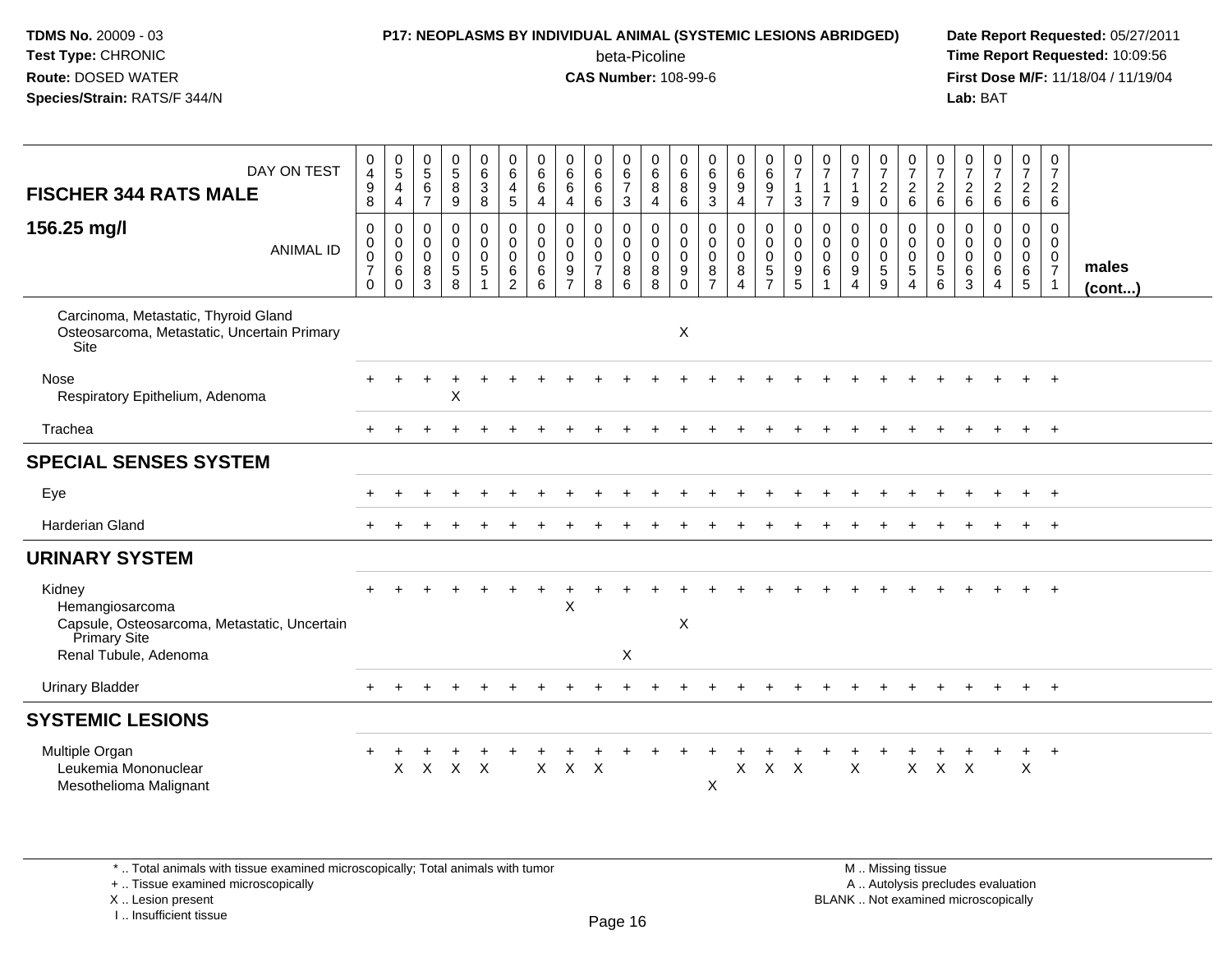I .. Insufficient tissue

### **P17: NEOPLASMS BY INDIVIDUAL ANIMAL (SYSTEMIC LESIONS ABRIDGED) Date Report Requested:** 05/27/2011 beta-Picoline<br>CAS Number: 108-99-6

| DAY ON TEST<br><b>FISCHER 344 RATS MALE</b>                                                                                                | $\frac{0}{7}$<br>$\overline{c}$<br>6                      | $\frac{0}{7}$<br>$\overline{c}$<br>$\,6\,$          | $\frac{0}{7}$<br>$\overline{c}$<br>$\,6\,$                              | 0<br>$\overline{7}$<br>$\overline{2}$<br>$6\phantom{1}$ | 0<br>$\overline{7}$<br>$\overline{c}$<br>6                                    | $\pmb{0}$<br>$\overline{7}$<br>$\overline{2}$<br>$\,6\,$ | 0<br>$\overline{7}$<br>$\overline{2}$<br>$6\phantom{1}6$ | $\frac{0}{7}$<br>$\overline{c}$<br>6      | 0<br>$\overline{7}$<br>$\overline{c}$<br>$6\phantom{1}$ | $\frac{0}{7}$<br>$\overline{c}$<br>$6\phantom{a}$          | 0<br>$\overline{7}$<br>$\overline{2}$<br>$6\phantom{1}$          | $\begin{smallmatrix}0\\7\end{smallmatrix}$<br>$\begin{array}{c} 2 \\ 6 \end{array}$ | $\frac{0}{7}$<br>$rac{2}{7}$                                             | $\frac{0}{7}$<br>$\frac{2}{7}$                                   | $\frac{0}{7}$<br>$\overline{c}$<br>$\overline{7}$ | 0<br>$\overline{7}$<br>$rac{2}{7}$                                | $\frac{0}{7}$<br>$rac{2}{7}$                      | $\frac{0}{7}$<br>$\frac{2}{7}$                                           | $\mathbf 0$<br>$\overline{7}$<br>$\frac{2}{7}$                   | $\frac{0}{7}$<br>$_{\rm 8}^2$                              | $\frac{0}{7}$<br>$\overline{c}$<br>8                           | $\frac{0}{7}$<br>$\overline{c}$<br>8                                     | $\frac{0}{7}$<br>$\overline{2}$<br>8                             | $\frac{0}{7}$<br>$\overline{2}$<br>8                             | 0<br>$\overline{7}$<br>$\overline{2}$<br>8                 |                                  |
|--------------------------------------------------------------------------------------------------------------------------------------------|-----------------------------------------------------------|-----------------------------------------------------|-------------------------------------------------------------------------|---------------------------------------------------------|-------------------------------------------------------------------------------|----------------------------------------------------------|----------------------------------------------------------|-------------------------------------------|---------------------------------------------------------|------------------------------------------------------------|------------------------------------------------------------------|-------------------------------------------------------------------------------------|--------------------------------------------------------------------------|------------------------------------------------------------------|---------------------------------------------------|-------------------------------------------------------------------|---------------------------------------------------|--------------------------------------------------------------------------|------------------------------------------------------------------|------------------------------------------------------------|----------------------------------------------------------------|--------------------------------------------------------------------------|------------------------------------------------------------------|------------------------------------------------------------------|------------------------------------------------------------|----------------------------------|
| 156.25 mg/l<br><b>ANIMAL ID</b>                                                                                                            | $\mathbf 0$<br>0<br>0<br>$\overline{7}$<br>$\overline{2}$ | $\mathbf 0$<br>$\mathbf 0$<br>$\mathbf 0$<br>7<br>3 | $\mathbf 0$<br>$\mathbf 0$<br>$\mathbf 0$<br>$\overline{7}$<br>$\Delta$ | 0<br>$\mathbf 0$<br>$\mathbf 0$<br>7<br>5               | $\mathbf 0$<br>$\mathbf 0$<br>$\mathbf 0$<br>$\overline{7}$<br>$\overline{7}$ | $\mathbf 0$<br>$\Omega$<br>$\Omega$<br>8<br>1            | $\mathbf 0$<br>$\Omega$<br>$\mathbf 0$<br>8<br>5         | 0<br>$\mathbf 0$<br>$\mathbf 0$<br>8<br>9 | $\mathbf 0$<br>$\mathbf 0$<br>$\mathbf 0$<br>9          | $\mathbf 0$<br>$\mathbf 0$<br>$\mathbf 0$<br>$\frac{9}{3}$ | $\mathbf 0$<br>$\mathbf 0$<br>$\mathbf 0$<br>9<br>$\overline{8}$ | $\mathbf 0$<br>$\mathbf 0$<br>$\mathbf 0$<br>$\frac{9}{9}$                          | 0<br>$\mathbf 0$<br>$\mathbf 0$<br>$\begin{array}{c} 5 \\ 5 \end{array}$ | $\mathbf 0$<br>$\mathbf 0$<br>$\mathbf 0$<br>6<br>$\overline{8}$ | $\mathbf 0$<br>$\Omega$<br>$\mathbf 0$<br>6<br>9  | $\mathbf 0$<br>$\mathbf{0}$<br>$\mathbf 0$<br>$\overline{7}$<br>9 | $\Omega$<br>$\Omega$<br>$\Omega$<br>8<br>$\Omega$ | $\mathbf 0$<br>0<br>$\mathbf 0$<br>$\begin{array}{c} 9 \\ 6 \end{array}$ | $\mathbf 0$<br>$\mathbf 0$<br>$\overline{1}$<br>0<br>$\mathbf 0$ | $\mathbf 0$<br>$\mathbf 0$<br>$\mathbf 0$<br>$\frac{5}{2}$ | $\mathbf 0$<br>$\Omega$<br>$\mathbf{0}$<br>5<br>$\overline{3}$ | $\mathbf 0$<br>$\mathbf 0$<br>$\mathbf 0$<br>$\,6\,$<br>$\overline{7}$   | $\mathbf 0$<br>$\mathbf 0$<br>$\mathbf 0$<br>$\overline{7}$<br>6 | $\mathbf 0$<br>$\mathbf 0$<br>$\mathbf 0$<br>8<br>$\overline{2}$ | $\mathbf 0$<br>$\Omega$<br>$\Omega$<br>9<br>$\overline{2}$ | * TOTALS                         |
| <b>ALIMENTARY SYSTEM</b>                                                                                                                   |                                                           |                                                     |                                                                         |                                                         |                                                                               |                                                          |                                                          |                                           |                                                         |                                                            |                                                                  |                                                                                     |                                                                          |                                                                  |                                                   |                                                                   |                                                   |                                                                          |                                                                  |                                                            |                                                                |                                                                          |                                                                  |                                                                  |                                                            |                                  |
| Esophagus                                                                                                                                  |                                                           |                                                     |                                                                         |                                                         |                                                                               |                                                          |                                                          |                                           |                                                         |                                                            |                                                                  |                                                                                     |                                                                          |                                                                  |                                                   |                                                                   |                                                   |                                                                          |                                                                  |                                                            |                                                                |                                                                          |                                                                  |                                                                  |                                                            | 50                               |
| Intestine Large, Cecum                                                                                                                     |                                                           |                                                     |                                                                         |                                                         |                                                                               |                                                          |                                                          |                                           |                                                         |                                                            |                                                                  |                                                                                     |                                                                          |                                                                  |                                                   |                                                                   |                                                   |                                                                          |                                                                  |                                                            |                                                                |                                                                          |                                                                  |                                                                  |                                                            | 47                               |
| Intestine Large, Colon                                                                                                                     |                                                           |                                                     |                                                                         |                                                         |                                                                               |                                                          |                                                          |                                           |                                                         |                                                            |                                                                  |                                                                                     |                                                                          |                                                                  |                                                   |                                                                   |                                                   |                                                                          |                                                                  |                                                            |                                                                |                                                                          |                                                                  |                                                                  |                                                            | 49                               |
| Intestine Large, Rectum                                                                                                                    |                                                           |                                                     |                                                                         |                                                         |                                                                               |                                                          |                                                          |                                           |                                                         |                                                            |                                                                  |                                                                                     |                                                                          |                                                                  |                                                   |                                                                   |                                                   |                                                                          |                                                                  |                                                            |                                                                |                                                                          |                                                                  |                                                                  | $\ddot{}$                                                  | 49                               |
| Intestine Small, Duodenum                                                                                                                  |                                                           |                                                     |                                                                         |                                                         |                                                                               |                                                          |                                                          |                                           |                                                         |                                                            |                                                                  |                                                                                     |                                                                          |                                                                  |                                                   |                                                                   |                                                   |                                                                          |                                                                  |                                                            |                                                                |                                                                          |                                                                  |                                                                  |                                                            | 49                               |
| Intestine Small, Ileum                                                                                                                     |                                                           |                                                     |                                                                         |                                                         |                                                                               |                                                          |                                                          |                                           |                                                         |                                                            |                                                                  |                                                                                     |                                                                          |                                                                  |                                                   |                                                                   |                                                   |                                                                          |                                                                  |                                                            |                                                                |                                                                          |                                                                  |                                                                  | $\div$                                                     | 47                               |
| Intestine Small, Jejunum                                                                                                                   |                                                           |                                                     |                                                                         |                                                         |                                                                               |                                                          |                                                          |                                           |                                                         |                                                            |                                                                  |                                                                                     |                                                                          |                                                                  |                                                   |                                                                   |                                                   |                                                                          |                                                                  |                                                            |                                                                |                                                                          |                                                                  |                                                                  |                                                            | 47                               |
| Liver<br>Hepatocellular Adenoma<br>Osteosarcoma, Metastatic, Uncertain Primary<br>Site                                                     |                                                           |                                                     |                                                                         |                                                         |                                                                               |                                                          |                                                          |                                           |                                                         |                                                            |                                                                  |                                                                                     |                                                                          |                                                                  |                                                   |                                                                   |                                                   |                                                                          |                                                                  |                                                            |                                                                |                                                                          |                                                                  |                                                                  |                                                            | 50<br>1<br>1                     |
| Mesentery<br>Osteosarcoma, Metastatic, Uncertain Primary<br><b>Site</b>                                                                    | $\ddot{}$                                                 |                                                     |                                                                         |                                                         |                                                                               | $+$                                                      |                                                          |                                           |                                                         |                                                            |                                                                  |                                                                                     | $+$                                                                      |                                                                  | $\ddot{}$                                         |                                                                   |                                                   |                                                                          |                                                                  |                                                            |                                                                |                                                                          |                                                                  |                                                                  |                                                            | 8<br>$\mathbf 1$                 |
| Pancreas<br>Adenoma, Mixed Cell<br>Osteosarcoma, Metastatic, Uncertain Primary<br>Site                                                     |                                                           |                                                     |                                                                         |                                                         |                                                                               |                                                          |                                                          |                                           |                                                         |                                                            |                                                                  |                                                                                     |                                                                          |                                                                  |                                                   |                                                                   |                                                   |                                                                          |                                                                  |                                                            |                                                                |                                                                          |                                                                  |                                                                  |                                                            | 50<br>$\mathbf 1$<br>$\mathbf 1$ |
| Salivary Glands                                                                                                                            |                                                           |                                                     |                                                                         |                                                         |                                                                               |                                                          |                                                          |                                           |                                                         |                                                            |                                                                  |                                                                                     |                                                                          |                                                                  |                                                   |                                                                   |                                                   |                                                                          |                                                                  |                                                            |                                                                |                                                                          |                                                                  |                                                                  |                                                            | 50                               |
| Stomach, Forestomach                                                                                                                       |                                                           |                                                     |                                                                         |                                                         |                                                                               |                                                          |                                                          |                                           |                                                         |                                                            |                                                                  |                                                                                     |                                                                          |                                                                  |                                                   |                                                                   |                                                   |                                                                          |                                                                  |                                                            |                                                                |                                                                          |                                                                  |                                                                  |                                                            | 50                               |
| *  Total animals with tissue examined microscopically; Total animals with tumor<br>+  Tissue examined microscopically<br>X  Lesion present |                                                           |                                                     |                                                                         |                                                         |                                                                               |                                                          |                                                          |                                           |                                                         |                                                            |                                                                  |                                                                                     |                                                                          |                                                                  |                                                   |                                                                   |                                                   |                                                                          |                                                                  | M  Missing tissue                                          |                                                                | A  Autolysis precludes evaluation<br>BLANK  Not examined microscopically |                                                                  |                                                                  |                                                            |                                  |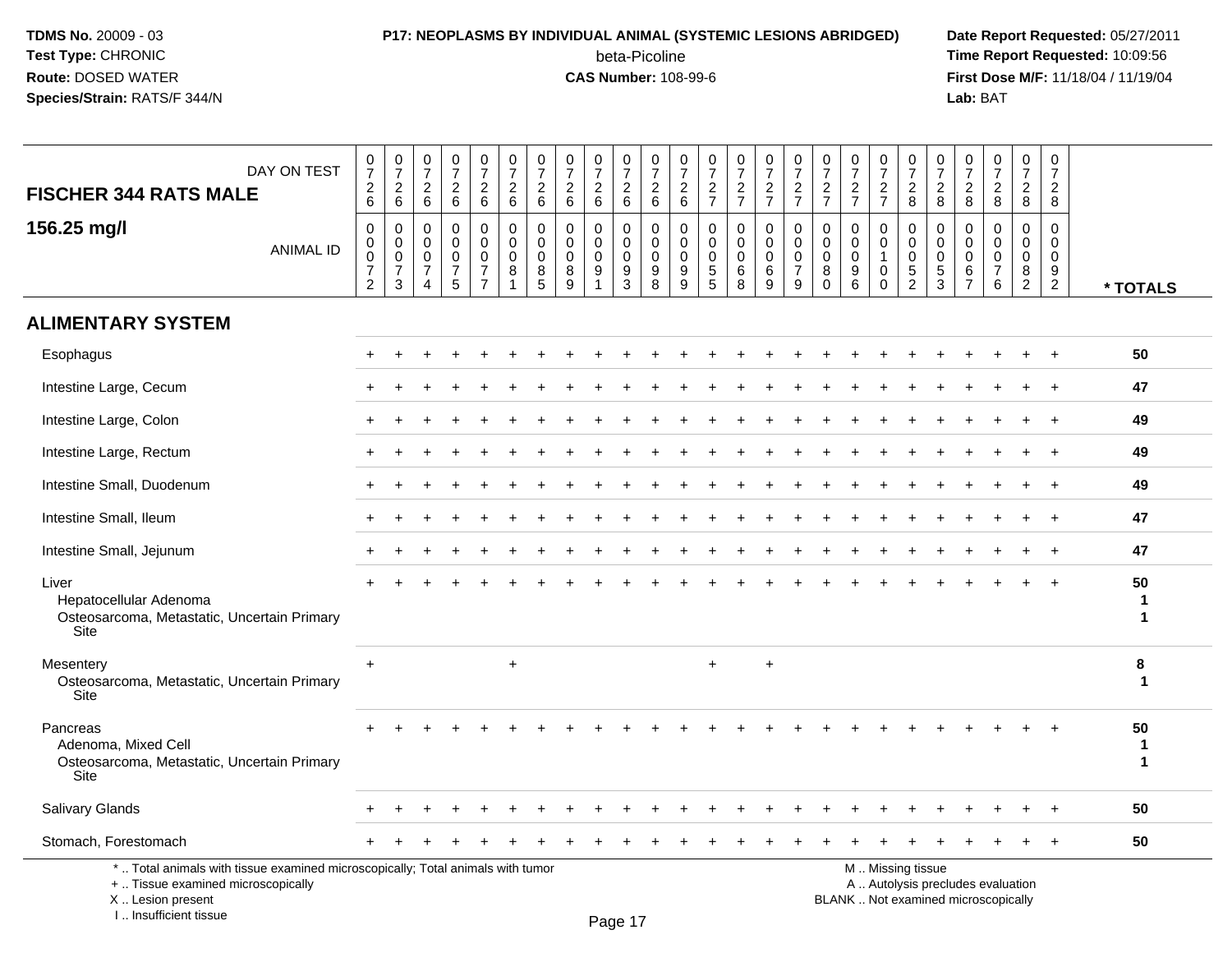# **P17: NEOPLASMS BY INDIVIDUAL ANIMAL (SYSTEMIC LESIONS ABRIDGED) Date Report Requested:** 05/27/2011

beta-Picoline<br>CAS Number: 108-99-6

 **Time Report Requested:** 10:09:56 **First Dose M/F:** 11/18/04 / 11/19/04<br>**Lab:** BAT **Lab:** BAT

| DAY ON TEST<br><b>FISCHER 344 RATS MALE</b><br>156.25 mg/l<br><b>ANIMAL ID</b>             | $\frac{0}{7}$<br>$\frac{2}{6}$<br>0<br>$\mathsf{O}$<br>$\mathbf 0$ | $\begin{smallmatrix}0\\7\end{smallmatrix}$<br>$\frac{2}{6}$<br>$\,0\,$<br>$\mathbf 0$<br>$\mathbf 0$ | $\frac{0}{7}$<br>$\begin{array}{c} 2 \\ 6 \end{array}$<br>$\mathbf 0$<br>$\mathbf 0$<br>$\mathbf 0$ | $\frac{0}{7}$<br>$\overline{c}$<br>6<br>$\mathbf 0$<br>$\mathbf 0$<br>$\mathbf 0$ | $\frac{0}{7}$<br>$\overline{a}$<br>$\,6\,$<br>0<br>$\mathbf 0$<br>$\mathbf 0$ | $\frac{0}{7}$<br>$\begin{array}{c} 2 \\ 6 \end{array}$<br>$\mathbf 0$<br>$\mathbf 0$<br>$\mathbf 0$ | $\frac{0}{7}$<br>$\overline{c}$<br>$6\phantom{1}$<br>$\mathbf 0$<br>$\mathbf 0$<br>$\mathbf 0$ | $\frac{0}{7}$<br>$\sqrt{2}$<br>$6\phantom{1}$<br>0<br>$\mathbf 0$<br>0 | $\frac{0}{7}$<br>$\frac{2}{6}$<br>0<br>$\mathbf 0$<br>$\mathbf 0$ | $\begin{smallmatrix}0\\7\end{smallmatrix}$<br>$\sqrt{2}$<br>$\,6\,$<br>0<br>$\mathbf 0$<br>$\mathbf 0$ | $\frac{0}{7}$<br>$\overline{a}$<br>$6\phantom{1}$<br>0<br>$\mathbf 0$<br>$\mathbf 0$ | $\frac{0}{7}$<br>$\begin{array}{c} 2 \\ 6 \end{array}$<br>0<br>$\mathbf 0$<br>$\mathbf 0$ | $\begin{smallmatrix}0\\7\end{smallmatrix}$<br>$rac{2}{7}$<br>0<br>0<br>$\mathbf 0$ | $\frac{0}{7}$<br>$\frac{2}{7}$<br>$\pmb{0}$<br>$\mathbf 0$<br>$\pmb{0}$ | $\frac{0}{7}$<br>$\frac{2}{7}$<br>0<br>0<br>$\pmb{0}$ | $\frac{0}{7}$<br>$rac{2}{7}$<br>$\mathbf 0$<br>$\overline{0}$<br>$\overline{0}$ | $\frac{0}{7}$<br>$\frac{2}{7}$<br>0<br>$\mathbf 0$<br>$\mathbf 0$ | $\frac{0}{7}$<br>$\frac{2}{7}$<br>$\mathbf 0$<br>$\mathbf 0$<br>$\mathbf 0$ | $\frac{0}{7}$<br>$\frac{2}{7}$<br>0<br>$\mathbf 0$ | $\begin{smallmatrix}0\\7\end{smallmatrix}$<br>$\frac{2}{8}$<br>0<br>$\mathbf 0$<br>$\mathbf 0$ | $\frac{0}{7}$<br>$\overline{c}$<br>8<br>0<br>$\mathbf 0$<br>$\mathbf 0$ | $\frac{0}{7}$<br>$\overline{c}$<br>8<br>0<br>$\mathbf 0$<br>$\mathbf 0$ | $\frac{0}{7}$<br>$\frac{2}{8}$<br>$\mathbf 0$<br>$\Omega$<br>$\mathbf 0$ | $\frac{0}{7}$<br>$\overline{c}$<br>8<br>0<br>$\mathbf 0$<br>$\mathbf 0$ | $\begin{smallmatrix}0\\7\end{smallmatrix}$<br>$\sqrt{2}$<br>8<br>$\mathbf 0$<br>$\mathbf 0$<br>$\mathbf 0$ |                               |
|--------------------------------------------------------------------------------------------|--------------------------------------------------------------------|------------------------------------------------------------------------------------------------------|-----------------------------------------------------------------------------------------------------|-----------------------------------------------------------------------------------|-------------------------------------------------------------------------------|-----------------------------------------------------------------------------------------------------|------------------------------------------------------------------------------------------------|------------------------------------------------------------------------|-------------------------------------------------------------------|--------------------------------------------------------------------------------------------------------|--------------------------------------------------------------------------------------|-------------------------------------------------------------------------------------------|------------------------------------------------------------------------------------|-------------------------------------------------------------------------|-------------------------------------------------------|---------------------------------------------------------------------------------|-------------------------------------------------------------------|-----------------------------------------------------------------------------|----------------------------------------------------|------------------------------------------------------------------------------------------------|-------------------------------------------------------------------------|-------------------------------------------------------------------------|--------------------------------------------------------------------------|-------------------------------------------------------------------------|------------------------------------------------------------------------------------------------------------|-------------------------------|
|                                                                                            | $\overline{7}$<br>$\overline{2}$                                   | $\overline{7}$<br>$\mathbf{3}$                                                                       | $\overline{7}$<br>$\overline{4}$                                                                    | $\overline{7}$<br>5                                                               | $\overline{7}$<br>$\overline{7}$                                              | 8<br>$\mathbf{1}$                                                                                   | 8<br>5                                                                                         | $\bf 8$<br>9                                                           | $9\,$<br>$\overline{\mathbf{1}}$                                  | $\boldsymbol{9}$<br>3                                                                                  | $\boldsymbol{9}$<br>8                                                                | $\boldsymbol{9}$<br>9                                                                     | $\frac{5}{5}$                                                                      | $\,6$<br>8                                                              | $\,6$<br>9                                            | $\overline{7}$<br>9                                                             | $\bf8$<br>$\mathbf 0$                                             | $\boldsymbol{9}$<br>6                                                       | 0<br>$\Omega$                                      | $\sqrt{5}$<br>2                                                                                | $\sqrt{5}$<br>3                                                         | $\,6\,$<br>$\overline{7}$                                               | $\boldsymbol{7}$<br>6                                                    | $\bf 8$<br>$\overline{2}$                                               | 9<br>$\overline{2}$                                                                                        | * TOTALS                      |
| Squamous Cell Papilloma                                                                    |                                                                    |                                                                                                      |                                                                                                     |                                                                                   |                                                                               |                                                                                                     |                                                                                                |                                                                        |                                                                   |                                                                                                        |                                                                                      |                                                                                           |                                                                                    |                                                                         |                                                       |                                                                                 |                                                                   |                                                                             |                                                    |                                                                                                |                                                                         |                                                                         |                                                                          |                                                                         |                                                                                                            | $\mathbf{1}$                  |
| Stomach, Glandular                                                                         | $+$                                                                |                                                                                                      |                                                                                                     |                                                                                   |                                                                               |                                                                                                     |                                                                                                |                                                                        |                                                                   |                                                                                                        |                                                                                      |                                                                                           |                                                                                    |                                                                         |                                                       |                                                                                 |                                                                   |                                                                             |                                                    |                                                                                                |                                                                         |                                                                         |                                                                          |                                                                         | $+$                                                                                                        | 50                            |
| <b>CARDIOVASCULAR SYSTEM</b>                                                               |                                                                    |                                                                                                      |                                                                                                     |                                                                                   |                                                                               |                                                                                                     |                                                                                                |                                                                        |                                                                   |                                                                                                        |                                                                                      |                                                                                           |                                                                                    |                                                                         |                                                       |                                                                                 |                                                                   |                                                                             |                                                    |                                                                                                |                                                                         |                                                                         |                                                                          |                                                                         |                                                                                                            |                               |
| <b>Blood Vessel</b>                                                                        |                                                                    |                                                                                                      |                                                                                                     |                                                                                   |                                                                               |                                                                                                     |                                                                                                |                                                                        |                                                                   |                                                                                                        |                                                                                      |                                                                                           |                                                                                    |                                                                         |                                                       |                                                                                 |                                                                   |                                                                             |                                                    |                                                                                                |                                                                         |                                                                         |                                                                          |                                                                         |                                                                                                            | 50                            |
| Heart                                                                                      |                                                                    |                                                                                                      |                                                                                                     |                                                                                   |                                                                               |                                                                                                     |                                                                                                |                                                                        |                                                                   |                                                                                                        |                                                                                      |                                                                                           |                                                                                    |                                                                         |                                                       |                                                                                 |                                                                   |                                                                             |                                                    |                                                                                                |                                                                         |                                                                         |                                                                          |                                                                         | $\ddot{}$                                                                                                  | 50                            |
| <b>ENDOCRINE SYSTEM</b>                                                                    |                                                                    |                                                                                                      |                                                                                                     |                                                                                   |                                                                               |                                                                                                     |                                                                                                |                                                                        |                                                                   |                                                                                                        |                                                                                      |                                                                                           |                                                                                    |                                                                         |                                                       |                                                                                 |                                                                   |                                                                             |                                                    |                                                                                                |                                                                         |                                                                         |                                                                          |                                                                         |                                                                                                            |                               |
| <b>Adrenal Cortex</b><br>Osteosarcoma, Metastatic, Uncertain Primary<br>Site               |                                                                    |                                                                                                      |                                                                                                     |                                                                                   |                                                                               |                                                                                                     |                                                                                                |                                                                        |                                                                   |                                                                                                        |                                                                                      |                                                                                           |                                                                                    |                                                                         |                                                       |                                                                                 |                                                                   |                                                                             |                                                    |                                                                                                |                                                                         |                                                                         |                                                                          |                                                                         |                                                                                                            | 50<br>$\mathbf 1$             |
| Adrenal Medulla<br>Osteosarcoma, Metastatic, Uncertain Primary<br>Site                     |                                                                    |                                                                                                      |                                                                                                     |                                                                                   |                                                                               |                                                                                                     |                                                                                                |                                                                        |                                                                   |                                                                                                        |                                                                                      |                                                                                           |                                                                                    |                                                                         |                                                       |                                                                                 |                                                                   |                                                                             |                                                    |                                                                                                |                                                                         |                                                                         |                                                                          |                                                                         |                                                                                                            | 49<br>$\mathbf 1$             |
| Pheochromocytoma Benign                                                                    |                                                                    |                                                                                                      | X                                                                                                   |                                                                                   |                                                                               |                                                                                                     | X                                                                                              |                                                                        |                                                                   |                                                                                                        |                                                                                      |                                                                                           |                                                                                    |                                                                         | X                                                     |                                                                                 |                                                                   |                                                                             |                                                    |                                                                                                |                                                                         | $\sf X$                                                                 |                                                                          | X                                                                       |                                                                                                            | 5                             |
| Islets, Pancreatic<br>Adenoma                                                              |                                                                    |                                                                                                      |                                                                                                     |                                                                                   |                                                                               |                                                                                                     |                                                                                                |                                                                        |                                                                   |                                                                                                        |                                                                                      |                                                                                           |                                                                                    |                                                                         |                                                       |                                                                                 |                                                                   |                                                                             |                                                    |                                                                                                |                                                                         |                                                                         |                                                                          |                                                                         |                                                                                                            | 50<br>$\mathbf 1$             |
| Parathyroid Gland                                                                          |                                                                    |                                                                                                      |                                                                                                     |                                                                                   |                                                                               |                                                                                                     |                                                                                                |                                                                        |                                                                   |                                                                                                        |                                                                                      |                                                                                           |                                                                                    |                                                                         |                                                       |                                                                                 |                                                                   |                                                                             |                                                    |                                                                                                | м                                                                       | м                                                                       |                                                                          |                                                                         |                                                                                                            | 47                            |
| <b>Pituitary Gland</b><br>Pars Distalis, Adenoma                                           | $\times$                                                           | $\mathsf{X}$                                                                                         | $\mathsf{X}$                                                                                        | $\mathsf{X}$                                                                      | $\boldsymbol{X}$                                                              | $\boldsymbol{\mathsf{X}}$                                                                           | $\mathsf{X}$                                                                                   | X                                                                      | $\times$                                                          | $\times$                                                                                               |                                                                                      | X                                                                                         | X                                                                                  | $\boldsymbol{\mathsf{X}}$                                               | $\mathsf{X}$                                          | $\mathsf{X}$                                                                    |                                                                   | X                                                                           | $\mathsf{X}$                                       | $\mathsf{X}$                                                                                   | $\mathsf{X}$                                                            | $\boldsymbol{\mathsf{X}}$                                               |                                                                          | $X$ $X$                                                                 |                                                                                                            | 49<br>35                      |
| <b>Thyroid Gland</b><br>C-cell, Adenoma<br>C-cell, Carcinoma<br>Follicular Cell, Carcinoma | $+$                                                                | X<br>X                                                                                               |                                                                                                     | Χ                                                                                 |                                                                               |                                                                                                     |                                                                                                |                                                                        |                                                                   | X                                                                                                      |                                                                                      |                                                                                           |                                                                                    |                                                                         |                                                       |                                                                                 |                                                                   |                                                                             | X                                                  |                                                                                                | $\times$                                                                |                                                                         |                                                                          | $\ddot{}$<br>X                                                          | $\ddot{}$                                                                                                  | 50<br>10<br>3<br>$\mathbf{1}$ |

\* .. Total animals with tissue examined microscopically; Total animals with tumor

+ .. Tissue examined microscopically

X .. Lesion present

I .. Insufficient tissue

 M .. Missing tissuey the contract of the contract of the contract of the contract of the contract of  $\mathsf A$  . Autolysis precludes evaluation

Lesion present BLANK .. Not examined microscopically

Page 18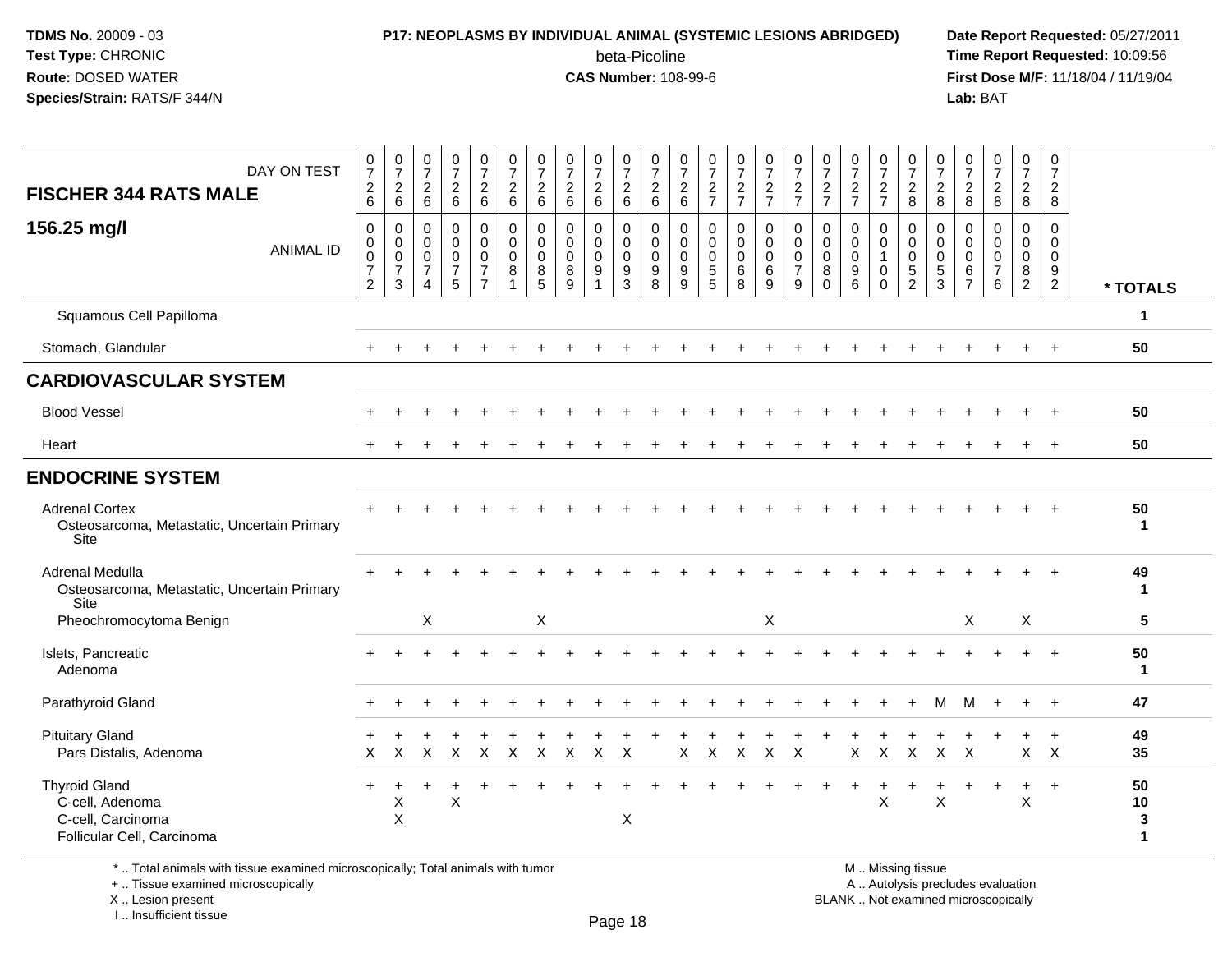### **P17: NEOPLASMS BY INDIVIDUAL ANIMAL (SYSTEMIC LESIONS ABRIDGED) Date Report Requested:** 05/27/2011

beta-Picoline<br>CAS Number: 108-99-6

 **Time Report Requested:** 10:09:56 **First Dose M/F:** 11/18/04 / 11/19/04<br>**Lab:** BAT **Lab:** BAT

| DAY ON TEST<br><b>FISCHER 344 RATS MALE</b>                                                                           | $\frac{0}{7}$<br>$\begin{array}{c} 2 \\ 6 \end{array}$              | $\frac{0}{7}$<br>$^2\phantom{0}6$                                | $\frac{0}{7}$<br>$\frac{2}{6}$                                                | $\frac{0}{7}$<br>$\frac{2}{6}$                         | 0<br>$\overline{7}$<br>$\frac{2}{6}$                      | $\begin{array}{c} 0 \\ 7 \end{array}$<br>$\overline{2}$<br>$\,6\,$ | 0<br>$\overline{7}$<br>$\overline{2}$<br>$\overline{6}$ | $\frac{0}{7}$<br>$\sqrt{2}$<br>$\overline{6}$    | $\frac{0}{7}$<br>$\frac{2}{6}$             | 0<br>$\overline{7}$<br>$\frac{2}{6}$           | 0<br>$\overline{7}$<br>$\frac{2}{6}$ | 0<br>$\overline{7}$<br>$^2\phantom{1}6$       | $\frac{0}{7}$<br>$\frac{2}{7}$               | $\frac{0}{7}$<br>$rac{2}{7}$    | $\begin{array}{c} 0 \\ 7 \end{array}$<br>$\frac{2}{7}$                 | $\frac{0}{7}$<br>$\frac{2}{7}$         | 0<br>$\overline{7}$<br>$\frac{2}{7}$                  | $\frac{0}{7}$<br>$\frac{2}{7}$                         | 0<br>$\overline{7}$<br>$rac{2}{7}$                   | 0<br>$\overline{7}$<br>$_{8}^2$           | 0<br>$\overline{7}$<br>$_{8}^{\rm 2}$                    | $\begin{array}{c} 0 \\ 7 \end{array}$<br>$_{\rm 8}^2$             | $\mathbf 0$<br>$\overline{7}$<br>$\frac{2}{8}$                    | $\pmb{0}$<br>$\overline{7}$<br>$\overline{2}$<br>8            | $\pmb{0}$<br>$\overline{7}$<br>$\overline{2}$<br>8         |                   |
|-----------------------------------------------------------------------------------------------------------------------|---------------------------------------------------------------------|------------------------------------------------------------------|-------------------------------------------------------------------------------|--------------------------------------------------------|-----------------------------------------------------------|--------------------------------------------------------------------|---------------------------------------------------------|--------------------------------------------------|--------------------------------------------|------------------------------------------------|--------------------------------------|-----------------------------------------------|----------------------------------------------|---------------------------------|------------------------------------------------------------------------|----------------------------------------|-------------------------------------------------------|--------------------------------------------------------|------------------------------------------------------|-------------------------------------------|----------------------------------------------------------|-------------------------------------------------------------------|-------------------------------------------------------------------|---------------------------------------------------------------|------------------------------------------------------------|-------------------|
| 156.25 mg/l<br><b>ANIMAL ID</b>                                                                                       | $\mathbf 0$<br>0<br>$\mathsf 0$<br>$\overline{7}$<br>$\overline{2}$ | $\mathbf 0$<br>$\mathbf 0$<br>$\mathbf 0$<br>$\overline{7}$<br>3 | $\mathbf 0$<br>$\mathbf 0$<br>$\mathbf 0$<br>$\overline{7}$<br>$\overline{4}$ | 0<br>$\mathbf 0$<br>$\mathbf 0$<br>$\overline{7}$<br>5 | 0<br>0<br>$\mathbf 0$<br>$\overline{7}$<br>$\overline{7}$ | $\mathbf 0$<br>$\Omega$<br>$\Omega$<br>8                           | $\mathbf 0$<br>$\Omega$<br>0<br>8<br>$\overline{5}$     | $\mathbf 0$<br>$\Omega$<br>$\mathbf 0$<br>8<br>9 | 0<br>$\mathbf 0$<br>$\mathbf 0$<br>9<br>-1 | 0<br>$\Omega$<br>$\Omega$<br>9<br>$\mathbf{3}$ | 0<br>$\Omega$<br>$\Omega$<br>9<br>8  | $\mathbf 0$<br>$\Omega$<br>$\Omega$<br>9<br>9 | 0<br>$\mathbf 0$<br>0<br>5<br>$\overline{5}$ | 0<br>0<br>$\mathbf 0$<br>6<br>8 | $\mathbf 0$<br>$\mathbf 0$<br>$\mathbf 0$<br>$\,6\,$<br>$\overline{9}$ | $\mathbf 0$<br>$\Omega$<br>0<br>7<br>9 | $\Omega$<br>$\mathbf{0}$<br>$\Omega$<br>8<br>$\Omega$ | 0<br>$\mathbf 0$<br>$\mathbf 0$<br>9<br>$6\phantom{1}$ | 0<br>$\mathbf 0$<br>$\mathbf{1}$<br>0<br>$\mathbf 0$ | 0<br>$\Omega$<br>0<br>5<br>$\overline{2}$ | $\mathbf 0$<br>$\Omega$<br>$\Omega$<br>5<br>$\mathbf{3}$ | $\mathbf 0$<br>$\Omega$<br>$\mathbf 0$<br>$\,6$<br>$\overline{7}$ | $\mathbf 0$<br>$\mathbf{0}$<br>$\mathbf 0$<br>$\overline{7}$<br>6 | $\mathbf 0$<br>$\Omega$<br>$\mathbf 0$<br>8<br>$\overline{2}$ | $\mathbf 0$<br>$\Omega$<br>$\Omega$<br>9<br>$\overline{2}$ | * TOTALS          |
| <b>GENERAL BODY SYSTEM</b>                                                                                            |                                                                     |                                                                  |                                                                               |                                                        |                                                           |                                                                    |                                                         |                                                  |                                            |                                                |                                      |                                               |                                              |                                 |                                                                        |                                        |                                                       |                                                        |                                                      |                                           |                                                          |                                                                   |                                                                   |                                                               |                                                            |                   |
| Peritoneum<br>Osteosarcoma, Metastatic, Uncertain Primary<br>Site                                                     |                                                                     |                                                                  |                                                                               |                                                        |                                                           |                                                                    |                                                         |                                                  |                                            |                                                |                                      |                                               |                                              |                                 |                                                                        |                                        |                                                       |                                                        |                                                      |                                           |                                                          |                                                                   |                                                                   |                                                               |                                                            | 1<br>$\mathbf{1}$ |
| <b>GENITAL SYSTEM</b>                                                                                                 |                                                                     |                                                                  |                                                                               |                                                        |                                                           |                                                                    |                                                         |                                                  |                                            |                                                |                                      |                                               |                                              |                                 |                                                                        |                                        |                                                       |                                                        |                                                      |                                           |                                                          |                                                                   |                                                                   |                                                               |                                                            |                   |
| Epididymis<br>Osteosarcoma, Metastatic, Uncertain Primary<br>Site                                                     |                                                                     |                                                                  |                                                                               |                                                        |                                                           |                                                                    |                                                         |                                                  |                                            |                                                |                                      |                                               |                                              |                                 |                                                                        |                                        |                                                       |                                                        |                                                      |                                           |                                                          |                                                                   |                                                                   |                                                               |                                                            | 50<br>1           |
| <b>Preputial Gland</b><br>Adenoma<br>Carcinoma                                                                        |                                                                     |                                                                  |                                                                               |                                                        |                                                           |                                                                    |                                                         |                                                  |                                            |                                                |                                      |                                               |                                              |                                 |                                                                        |                                        |                                                       |                                                        |                                                      |                                           |                                                          |                                                                   |                                                                   |                                                               | X                                                          | 50<br>1<br>1      |
| Prostate<br>Osteosarcoma, Metastatic, Uncertain Primary<br>Site                                                       |                                                                     |                                                                  |                                                                               |                                                        |                                                           |                                                                    |                                                         |                                                  |                                            |                                                |                                      |                                               |                                              |                                 |                                                                        |                                        |                                                       |                                                        |                                                      |                                           |                                                          |                                                                   |                                                                   |                                                               | $\ddot{}$                                                  | 50<br>$\mathbf 1$ |
| <b>Seminal Vesicle</b>                                                                                                |                                                                     |                                                                  |                                                                               |                                                        |                                                           |                                                                    |                                                         |                                                  |                                            |                                                |                                      |                                               |                                              |                                 |                                                                        |                                        |                                                       |                                                        |                                                      |                                           |                                                          |                                                                   |                                                                   |                                                               |                                                            | 50                |
| <b>Testes</b><br>Bilateral, Interstitial Cell, Adenoma<br>Interstitial Cell, Adenoma                                  | X                                                                   |                                                                  | X                                                                             | $\mathsf X$                                            | $\times$                                                  | $\boldsymbol{\mathsf{X}}$                                          |                                                         |                                                  | $\boldsymbol{\mathsf{X}}$                  | X                                              |                                      | X                                             | X                                            | $\mathsf{X}$                    | $\sf X$                                                                |                                        | $\mathsf{X}$                                          | $\times$                                               |                                                      | X                                         |                                                          | X X                                                               | $\pmb{\times}$                                                    | $\boldsymbol{\mathsf{X}}$                                     | $+$<br>X                                                   | 50<br>20<br>18    |
| <b>HEMATOPOIETIC SYSTEM</b>                                                                                           |                                                                     |                                                                  |                                                                               |                                                        |                                                           |                                                                    |                                                         |                                                  |                                            |                                                |                                      |                                               |                                              |                                 |                                                                        |                                        |                                                       |                                                        |                                                      |                                           |                                                          |                                                                   |                                                                   |                                                               |                                                            |                   |
| <b>Bone Marrow</b>                                                                                                    |                                                                     |                                                                  |                                                                               |                                                        |                                                           |                                                                    |                                                         |                                                  |                                            |                                                |                                      |                                               |                                              |                                 |                                                                        |                                        |                                                       |                                                        |                                                      |                                           |                                                          |                                                                   |                                                                   |                                                               |                                                            | 50                |
| Lymph Node                                                                                                            | $\div$                                                              | $+$                                                              |                                                                               |                                                        |                                                           |                                                                    |                                                         |                                                  |                                            | $\ddot{}$                                      |                                      |                                               |                                              |                                 |                                                                        |                                        |                                                       |                                                        |                                                      |                                           |                                                          |                                                                   |                                                                   |                                                               | $\ddot{}$                                                  | 11                |
| Lymph Node, Mandibular                                                                                                | М                                                                   | м                                                                | м                                                                             | м                                                      | M                                                         | м                                                                  | M                                                       | м                                                | м                                          | М                                              | M                                    | M                                             | M                                            | M                               | M                                                                      | M                                      | м                                                     | м                                                      | M                                                    | M                                         | M                                                        |                                                                   | M M                                                               | M                                                             | M                                                          | $\mathbf 0$       |
| *  Total animals with tissue examined microscopically; Total animals with tumor<br>+  Tissue examined microscopically |                                                                     |                                                                  |                                                                               |                                                        |                                                           |                                                                    |                                                         |                                                  |                                            |                                                |                                      |                                               |                                              |                                 |                                                                        |                                        |                                                       |                                                        | M  Missing tissue                                    |                                           |                                                          |                                                                   |                                                                   | A  Autolysis precludes evaluation                             |                                                            |                   |

 Lesion present BLANK .. Not examined microscopicallyX .. Lesion present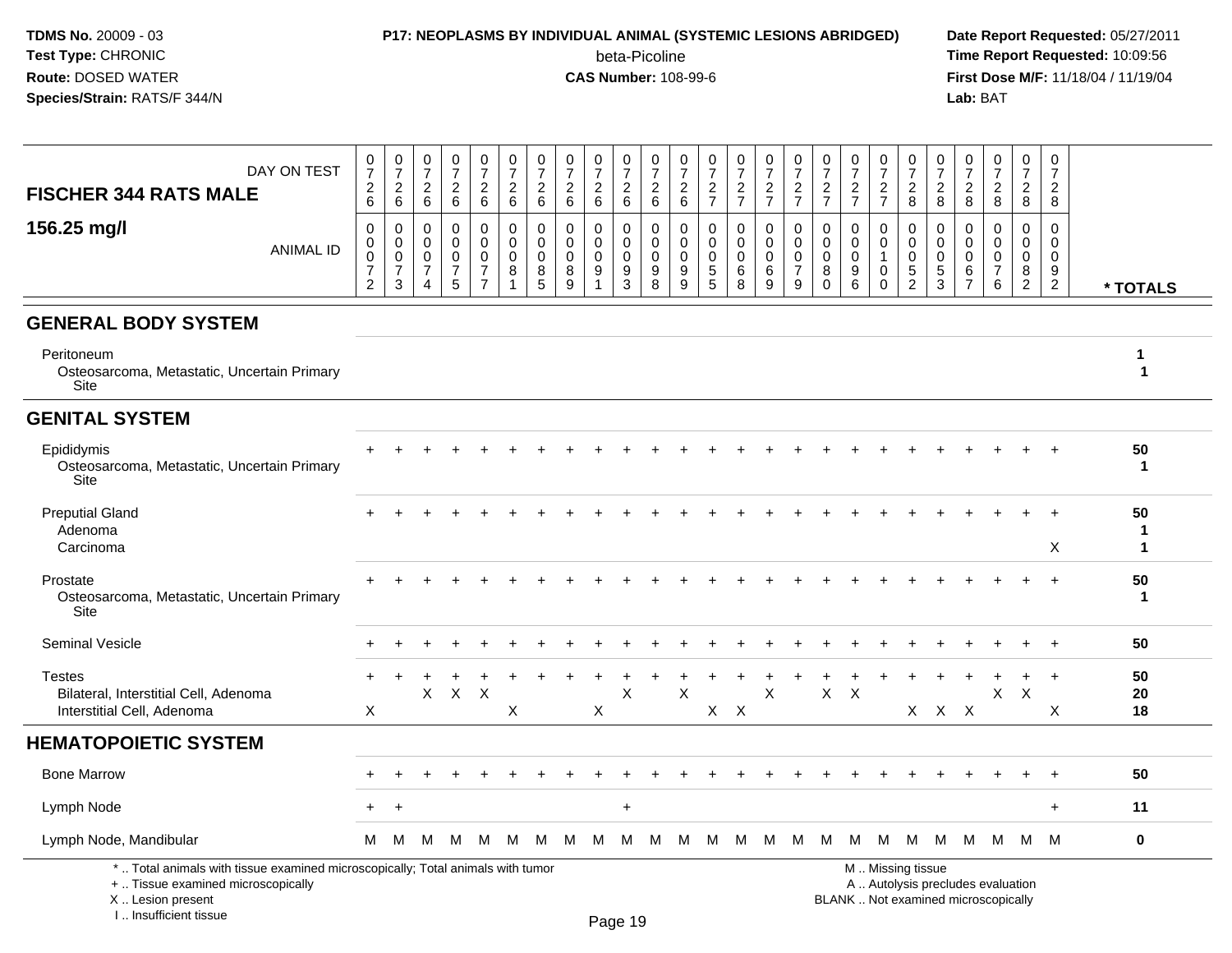# **P17: NEOPLASMS BY INDIVIDUAL ANIMAL (SYSTEMIC LESIONS ABRIDGED) Date Report Requested:** 05/27/2011

beta-Picoline<br>CAS Number: 108-99-6

| DAY ON TEST<br><b>FISCHER 344 RATS MALE</b>                                                                                                                           | $\begin{smallmatrix}0\\7\end{smallmatrix}$<br>$\boldsymbol{2}$<br>6         | $\frac{0}{7}$<br>$\overline{c}$<br>6                       | $\begin{array}{c} 0 \\ 7 \end{array}$<br>$\sqrt{2}$<br>6 | $\frac{0}{7}$<br>$\frac{2}{6}$                      | $\begin{smallmatrix}0\\7\end{smallmatrix}$<br>$\overline{c}$<br>$\,6\,$       | $\frac{0}{7}$<br>$\boldsymbol{2}$<br>$6\phantom{1}6$    | $\pmb{0}$<br>$\overline{7}$<br>$\boldsymbol{2}$<br>6 | $\begin{array}{c} 0 \\ 7 \end{array}$<br>$\sqrt{2}$<br>6 | $\frac{0}{7}$<br>$\overline{c}$<br>6                    | $\begin{smallmatrix} 0\\7 \end{smallmatrix}$<br>$\frac{2}{6}$ | $\begin{array}{c} 0 \\ 7 \end{array}$<br>$\frac{2}{6}$          | $\pmb{0}$<br>$\overline{7}$<br>$\begin{array}{c} 2 \\ 6 \end{array}$ | $\frac{0}{7}$<br>$\frac{2}{7}$                                      | $\frac{0}{7}$<br>$\frac{2}{7}$                   | $\begin{smallmatrix}0\\7\end{smallmatrix}$<br>$\frac{2}{7}$ | $\begin{array}{c} 0 \\ 7 \end{array}$<br>$\frac{2}{7}$        | $\frac{0}{7}$<br>$\frac{2}{7}$                                  | $\begin{array}{c} 0 \\ 7 \end{array}$<br>$\frac{2}{7}$          | $\frac{0}{7}$<br>$\frac{2}{7}$                                     | $\frac{0}{7}$<br>$\overline{c}$<br>8                            | $\frac{0}{7}$<br>$\overline{c}$<br>8                  | $\begin{array}{c} 0 \\ 7 \end{array}$<br>$\frac{2}{8}$           | $\begin{array}{c} 0 \\ 7 \end{array}$<br>$\overline{c}$<br>8             | $\frac{0}{7}$<br>$\overline{a}$<br>8                          | $\frac{0}{7}$<br>$\overline{a}$<br>8                                            |                                        |
|-----------------------------------------------------------------------------------------------------------------------------------------------------------------------|-----------------------------------------------------------------------------|------------------------------------------------------------|----------------------------------------------------------|-----------------------------------------------------|-------------------------------------------------------------------------------|---------------------------------------------------------|------------------------------------------------------|----------------------------------------------------------|---------------------------------------------------------|---------------------------------------------------------------|-----------------------------------------------------------------|----------------------------------------------------------------------|---------------------------------------------------------------------|--------------------------------------------------|-------------------------------------------------------------|---------------------------------------------------------------|-----------------------------------------------------------------|-----------------------------------------------------------------|--------------------------------------------------------------------|-----------------------------------------------------------------|-------------------------------------------------------|------------------------------------------------------------------|--------------------------------------------------------------------------|---------------------------------------------------------------|---------------------------------------------------------------------------------|----------------------------------------|
| 156.25 mg/l<br><b>ANIMAL ID</b>                                                                                                                                       | $\pmb{0}$<br>$\mathbf 0$<br>$\mathbf 0$<br>$\overline{7}$<br>$\overline{c}$ | $\Omega$<br>$\mathbf 0$<br>$\Omega$<br>$\overline{7}$<br>3 | $\Omega$<br>$\Omega$<br>$\Omega$<br>7<br>Δ               | 0<br>$\Omega$<br>$\mathbf 0$<br>$\overline{7}$<br>5 | $\mathsf 0$<br>$\mathbf 0$<br>$\mathbf 0$<br>$\overline{7}$<br>$\overline{7}$ | $\pmb{0}$<br>$\mathbf 0$<br>$\mathbf 0$<br>$\,8\,$<br>1 | $\Omega$<br>$\Omega$<br>$\mathbf 0$<br>8<br>5        | $\Omega$<br>$\Omega$<br>$\Omega$<br>8<br>$\mathbf{Q}$    | $\Omega$<br>$\Omega$<br>$\mathbf 0$<br>$\boldsymbol{9}$ | 0<br>$\mathbf 0$<br>$\mathbf 0$<br>$\boldsymbol{9}$<br>3      | $\Omega$<br>$\mathbf 0$<br>$\mathbf 0$<br>$\boldsymbol{9}$<br>8 | $\Omega$<br>$\mathbf 0$<br>$\mathbf 0$<br>9<br>9                     | $\Omega$<br>$\mathbf 0$<br>$\Omega$<br>$\sqrt{5}$<br>$\overline{5}$ | $\Omega$<br>$\mathbf 0$<br>$\mathbf 0$<br>6<br>8 | $\mathsf 0$<br>$\mathbf 0$<br>$\mathbf 0$<br>6<br>9         | $\Omega$<br>$\mathbf 0$<br>$\mathbf 0$<br>$\overline{7}$<br>9 | $\mathbf 0$<br>$\mathbf 0$<br>$\mathbf 0$<br>$\bf8$<br>$\Omega$ | $\Omega$<br>$\mathbf 0$<br>$\mathbf 0$<br>$\boldsymbol{9}$<br>6 | $\Omega$<br>$\mathbf 0$<br>$\mathbf{1}$<br>$\mathbf 0$<br>$\Omega$ | 0<br>$\mathbf 0$<br>$\mathbf 0$<br>$\sqrt{5}$<br>$\overline{2}$ | $\pmb{0}$<br>$\mathbf 0$<br>$\mathbf 0$<br>$5\,$<br>3 | $\Omega$<br>$\Omega$<br>$\mathbf 0$<br>$\,6\,$<br>$\overline{7}$ | $\Omega$<br>$\Omega$<br>$\Omega$<br>$\overline{7}$<br>6                  | $\Omega$<br>$\mathbf 0$<br>$\mathbf 0$<br>8<br>$\overline{2}$ | $\mathbf 0$<br>$\mathbf 0$<br>$\mathbf 0$<br>$\boldsymbol{9}$<br>$\overline{2}$ | * TOTALS                               |
| Lymph Node, Mesenteric                                                                                                                                                |                                                                             |                                                            |                                                          |                                                     |                                                                               |                                                         |                                                      |                                                          |                                                         |                                                               |                                                                 |                                                                      |                                                                     |                                                  |                                                             |                                                               |                                                                 |                                                                 |                                                                    |                                                                 |                                                       |                                                                  |                                                                          |                                                               |                                                                                 | 50                                     |
| Spleen<br>Osteosarcoma, Metastatic, Uncertain Primary<br>Site                                                                                                         |                                                                             |                                                            |                                                          |                                                     |                                                                               |                                                         |                                                      |                                                          |                                                         |                                                               |                                                                 |                                                                      |                                                                     |                                                  |                                                             |                                                               |                                                                 |                                                                 |                                                                    |                                                                 |                                                       |                                                                  |                                                                          |                                                               | $\ddot{}$                                                                       | 50<br>$\mathbf 1$                      |
| Thymus                                                                                                                                                                | $\div$                                                                      | $\div$                                                     |                                                          |                                                     | $\ddot{}$                                                                     |                                                         |                                                      |                                                          | $\ddot{}$                                               | $+$                                                           | $\ddot{}$                                                       | $\pm$                                                                | $\ddot{}$                                                           | $\overline{+}$                                   | $+$                                                         | $\ddot{}$                                                     | $\pm$                                                           | $\ddot{}$                                                       | $\overline{+}$                                                     | $\pm$                                                           | $\pm$                                                 |                                                                  | $\ddot{}$                                                                | $+$                                                           | $+$                                                                             | 49                                     |
| <b>INTEGUMENTARY SYSTEM</b>                                                                                                                                           |                                                                             |                                                            |                                                          |                                                     |                                                                               |                                                         |                                                      |                                                          |                                                         |                                                               |                                                                 |                                                                      |                                                                     |                                                  |                                                             |                                                               |                                                                 |                                                                 |                                                                    |                                                                 |                                                       |                                                                  |                                                                          |                                                               |                                                                                 |                                        |
| Mammary Gland<br>Carcinoma<br>Fibroadenoma                                                                                                                            |                                                                             |                                                            |                                                          | м                                                   |                                                                               |                                                         |                                                      |                                                          |                                                         |                                                               |                                                                 |                                                                      |                                                                     |                                                  |                                                             |                                                               |                                                                 |                                                                 |                                                                    | $\mathsf X$                                                     |                                                       |                                                                  |                                                                          |                                                               | $\div$                                                                          | 49<br>-1<br>1                          |
| Skin<br>Basal Cell Adenoma<br>Keratoacanthoma<br>Squamous Cell Carcinoma<br>Subcutaneous Tissue, Fibroma<br>Subcutaneous Tissue, Hemangioma                           | X                                                                           |                                                            |                                                          |                                                     | X                                                                             |                                                         |                                                      | $\mathsf{X}$                                             | X                                                       |                                                               |                                                                 |                                                                      |                                                                     |                                                  |                                                             |                                                               |                                                                 |                                                                 |                                                                    |                                                                 |                                                       |                                                                  | X<br>X                                                                   | X                                                             |                                                                                 | 50<br>$\mathbf{2}$<br>5<br>1<br>4<br>1 |
| <b>MUSCULOSKELETAL SYSTEM</b>                                                                                                                                         |                                                                             |                                                            |                                                          |                                                     |                                                                               |                                                         |                                                      |                                                          |                                                         |                                                               |                                                                 |                                                                      |                                                                     |                                                  |                                                             |                                                               |                                                                 |                                                                 |                                                                    |                                                                 |                                                       |                                                                  |                                                                          |                                                               |                                                                                 |                                        |
| Bone                                                                                                                                                                  |                                                                             |                                                            |                                                          |                                                     |                                                                               |                                                         |                                                      |                                                          |                                                         |                                                               |                                                                 |                                                                      |                                                                     |                                                  |                                                             |                                                               |                                                                 |                                                                 |                                                                    |                                                                 |                                                       |                                                                  |                                                                          |                                                               |                                                                                 | 50                                     |
| <b>NERVOUS SYSTEM</b>                                                                                                                                                 |                                                                             |                                                            |                                                          |                                                     |                                                                               |                                                         |                                                      |                                                          |                                                         |                                                               |                                                                 |                                                                      |                                                                     |                                                  |                                                             |                                                               |                                                                 |                                                                 |                                                                    |                                                                 |                                                       |                                                                  |                                                                          |                                                               |                                                                                 |                                        |
| <b>Brain</b>                                                                                                                                                          |                                                                             |                                                            |                                                          |                                                     |                                                                               |                                                         |                                                      |                                                          |                                                         |                                                               |                                                                 |                                                                      |                                                                     |                                                  |                                                             |                                                               |                                                                 |                                                                 |                                                                    |                                                                 |                                                       |                                                                  |                                                                          |                                                               |                                                                                 | 50                                     |
| <b>RESPIRATORY SYSTEM</b>                                                                                                                                             |                                                                             |                                                            |                                                          |                                                     |                                                                               |                                                         |                                                      |                                                          |                                                         |                                                               |                                                                 |                                                                      |                                                                     |                                                  |                                                             |                                                               |                                                                 |                                                                 |                                                                    |                                                                 |                                                       |                                                                  |                                                                          |                                                               |                                                                                 |                                        |
| Lung<br>Alveolar/Bronchiolar Adenoma                                                                                                                                  |                                                                             |                                                            |                                                          |                                                     |                                                                               |                                                         |                                                      | X                                                        |                                                         |                                                               |                                                                 |                                                                      |                                                                     |                                                  |                                                             |                                                               | X                                                               |                                                                 |                                                                    |                                                                 |                                                       |                                                                  | $\boldsymbol{\mathsf{X}}$                                                | $\ddot{}$                                                     | $+$                                                                             | 50<br>$5\phantom{1}$                   |
| *  Total animals with tissue examined microscopically; Total animals with tumor<br>+  Tissue examined microscopically<br>X  Lesion present<br>I., Insufficient tissue |                                                                             |                                                            |                                                          |                                                     |                                                                               |                                                         |                                                      |                                                          |                                                         | Page 20                                                       |                                                                 |                                                                      |                                                                     |                                                  |                                                             |                                                               |                                                                 | M  Missing tissue                                               |                                                                    |                                                                 |                                                       |                                                                  | A  Autolysis precludes evaluation<br>BLANK  Not examined microscopically |                                                               |                                                                                 |                                        |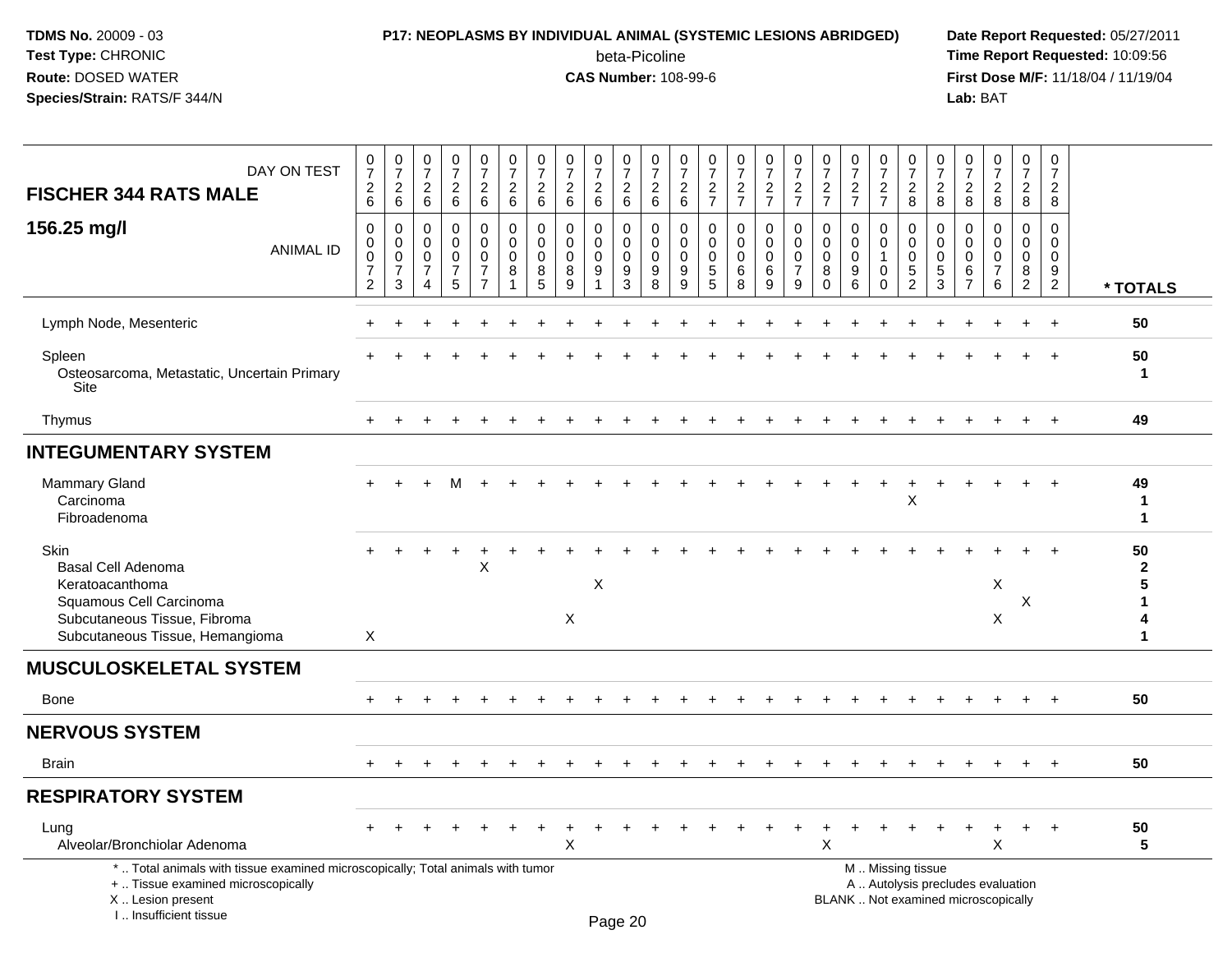# **P17: NEOPLASMS BY INDIVIDUAL ANIMAL (SYSTEMIC LESIONS ABRIDGED) Date Report Requested:** 05/27/2011

beta-Picoline<br>CAS Number: 108-99-6

 **Time Report Requested:** 10:09:56 **First Dose M/F:** 11/18/04 / 11/19/04<br>**Lab:** BAT **Lab:** BAT

| DAY ON TEST<br><b>FISCHER 344 RATS MALE</b>                                                                        | $\frac{0}{7}$<br>$\boldsymbol{2}$<br>$6\phantom{1}$  | $\frac{0}{7}$<br>$\boldsymbol{2}$<br>$\,6\,$        | $\frac{0}{7}$<br>$\frac{2}{6}$                                                | $\frac{0}{7}$<br>$\overline{c}$<br>$6\phantom{1}$ | $\frac{0}{7}$<br>$\begin{array}{c} 2 \\ 6 \end{array}$    | $\frac{0}{7}$<br>$\overline{2}$<br>$6\phantom{1}6$  | $\frac{0}{7}$<br>$\overline{2}$<br>$6\phantom{1}$   | $\frac{0}{7}$<br>$^2\phantom{1}6$                   | $\frac{0}{7}$<br>$\overline{c}$<br>$6\phantom{1}$ | $\frac{0}{7}$<br>$^2\phantom{1}6$                      | $\frac{0}{7}$<br>$^2\phantom{1}6$                   | $\frac{0}{7}$<br>$\begin{array}{c} 2 \\ 6 \end{array}$ | $\frac{0}{7}$<br>$\frac{2}{7}$                               | $\frac{0}{7}$<br>$\frac{2}{7}$            | $\frac{0}{7}$<br>$rac{2}{7}$                      | $\frac{0}{7}$<br>$\frac{2}{7}$                       | $\frac{0}{7}$<br>$\frac{2}{7}$                 | $\frac{0}{7}$<br>$\frac{2}{7}$                      | $\frac{0}{7}$<br>$\frac{2}{7}$                              | $\frac{0}{7}$<br>$\frac{2}{8}$                                         | $\frac{0}{7}$<br>$\overline{c}$<br>8      | 0<br>$\overline{7}$<br>$_{8}^2$                            | $\frac{0}{7}$<br>$\frac{2}{8}$                                   | $\begin{array}{c} 0 \\ 7 \end{array}$<br>$\overline{c}$<br>8 | 0<br>$\overline{7}$<br>$\overline{c}$<br>8                    |                              |
|--------------------------------------------------------------------------------------------------------------------|------------------------------------------------------|-----------------------------------------------------|-------------------------------------------------------------------------------|---------------------------------------------------|-----------------------------------------------------------|-----------------------------------------------------|-----------------------------------------------------|-----------------------------------------------------|---------------------------------------------------|--------------------------------------------------------|-----------------------------------------------------|--------------------------------------------------------|--------------------------------------------------------------|-------------------------------------------|---------------------------------------------------|------------------------------------------------------|------------------------------------------------|-----------------------------------------------------|-------------------------------------------------------------|------------------------------------------------------------------------|-------------------------------------------|------------------------------------------------------------|------------------------------------------------------------------|--------------------------------------------------------------|---------------------------------------------------------------|------------------------------|
| 156.25 mg/l<br><b>ANIMAL ID</b>                                                                                    | $\mathbf 0$<br>0<br>$\pmb{0}$<br>$\overline{7}$<br>2 | $\mathbf 0$<br>$\mathbf 0$<br>$\mathsf 0$<br>7<br>3 | $\mathbf 0$<br>$\mathbf 0$<br>$\mathbf 0$<br>$\overline{7}$<br>$\overline{4}$ | 0<br>0<br>$\mathbf 0$<br>$\overline{7}$<br>5      | 0<br>$\mathbf 0$<br>0<br>$\overline{7}$<br>$\overline{7}$ | $\mathbf 0$<br>$\mathbf 0$<br>$\mathbf 0$<br>8<br>1 | $\mathbf 0$<br>$\mathbf 0$<br>$\mathbf 0$<br>8<br>5 | $\mathbf 0$<br>$\mathbf 0$<br>$\mathbf 0$<br>8<br>9 | 0<br>$\Omega$<br>$\mathbf 0$<br>9                 | 0<br>$\mathsf{O}\xspace$<br>$\pmb{0}$<br>$\frac{9}{3}$ | $\mathbf 0$<br>$\mathbf 0$<br>$\mathsf 0$<br>9<br>8 | 0<br>$\mathbf 0$<br>$\mathbf 0$<br>9<br>9              | $\mathbf 0$<br>$\mathbf 0$<br>$\mathbf 0$<br>$\sqrt{5}$<br>5 | 0<br>$\mathbf 0$<br>$\mathbf 0$<br>6<br>8 | 0<br>$\mathbf 0$<br>$\mathsf{O}\xspace$<br>6<br>9 | 0<br>$\pmb{0}$<br>$\mathbf 0$<br>$\overline{7}$<br>9 | $\mathbf 0$<br>$\pmb{0}$<br>0<br>8<br>$\Omega$ | $\mathbf 0$<br>$\mathbf 0$<br>$\mathbf 0$<br>9<br>6 | 0<br>$\mathbf 0$<br>$\mathbf{1}$<br>$\mathbf 0$<br>$\Omega$ | 0<br>$\pmb{0}$<br>$\mathsf{O}\xspace$<br>$\,$ 5 $\,$<br>$\overline{2}$ | 0<br>$\mathbf 0$<br>$\mathbf 0$<br>5<br>3 | $\Omega$<br>$\Omega$<br>$\mathbf 0$<br>6<br>$\overline{7}$ | $\mathbf 0$<br>$\mathbf 0$<br>$\mathbf 0$<br>$\overline{7}$<br>6 | 0<br>$\mathbf 0$<br>$\mathbf 0$<br>$\frac{8}{2}$             | $\mathbf 0$<br>$\Omega$<br>$\mathbf 0$<br>9<br>$\overline{2}$ | * TOTALS                     |
| Carcinoma, Metastatic, Thyroid Gland<br>Osteosarcoma, Metastatic, Uncertain Primary<br>Site                        |                                                      |                                                     |                                                                               |                                                   |                                                           |                                                     |                                                     |                                                     |                                                   | Χ                                                      |                                                     |                                                        |                                                              |                                           |                                                   |                                                      |                                                |                                                     |                                                             |                                                                        |                                           |                                                            |                                                                  |                                                              |                                                               | 1                            |
| <b>Nose</b><br>Respiratory Epithelium, Adenoma                                                                     |                                                      |                                                     |                                                                               |                                                   |                                                           |                                                     |                                                     |                                                     |                                                   |                                                        |                                                     |                                                        |                                                              |                                           |                                                   |                                                      |                                                |                                                     |                                                             |                                                                        |                                           |                                                            |                                                                  |                                                              |                                                               | 50<br>-1                     |
| Trachea                                                                                                            |                                                      |                                                     |                                                                               |                                                   |                                                           |                                                     |                                                     |                                                     |                                                   |                                                        |                                                     |                                                        |                                                              |                                           |                                                   |                                                      |                                                |                                                     |                                                             |                                                                        |                                           |                                                            |                                                                  |                                                              | $\ddot{}$                                                     | 50                           |
| <b>SPECIAL SENSES SYSTEM</b>                                                                                       |                                                      |                                                     |                                                                               |                                                   |                                                           |                                                     |                                                     |                                                     |                                                   |                                                        |                                                     |                                                        |                                                              |                                           |                                                   |                                                      |                                                |                                                     |                                                             |                                                                        |                                           |                                                            |                                                                  |                                                              |                                                               |                              |
| Eye                                                                                                                |                                                      |                                                     |                                                                               |                                                   |                                                           |                                                     |                                                     |                                                     |                                                   |                                                        |                                                     |                                                        |                                                              |                                           |                                                   |                                                      |                                                |                                                     |                                                             |                                                                        |                                           |                                                            |                                                                  |                                                              |                                                               | 50                           |
| <b>Harderian Gland</b>                                                                                             |                                                      |                                                     |                                                                               |                                                   |                                                           |                                                     |                                                     |                                                     |                                                   |                                                        |                                                     |                                                        |                                                              |                                           |                                                   |                                                      |                                                |                                                     |                                                             |                                                                        |                                           |                                                            |                                                                  |                                                              |                                                               | 50                           |
| <b>URINARY SYSTEM</b>                                                                                              |                                                      |                                                     |                                                                               |                                                   |                                                           |                                                     |                                                     |                                                     |                                                   |                                                        |                                                     |                                                        |                                                              |                                           |                                                   |                                                      |                                                |                                                     |                                                             |                                                                        |                                           |                                                            |                                                                  |                                                              |                                                               |                              |
| Kidney<br>Hemangiosarcoma<br>Capsule, Osteosarcoma, Metastatic, Uncertain<br>Primary Site<br>Renal Tubule, Adenoma |                                                      |                                                     |                                                                               |                                                   |                                                           |                                                     |                                                     |                                                     |                                                   |                                                        |                                                     |                                                        |                                                              |                                           |                                                   |                                                      |                                                |                                                     |                                                             |                                                                        |                                           |                                                            |                                                                  |                                                              |                                                               | 50<br>-1<br>1<br>$\mathbf 1$ |
| <b>Urinary Bladder</b>                                                                                             |                                                      |                                                     |                                                                               |                                                   |                                                           |                                                     |                                                     |                                                     |                                                   |                                                        |                                                     |                                                        |                                                              |                                           |                                                   |                                                      |                                                |                                                     |                                                             |                                                                        |                                           |                                                            |                                                                  |                                                              |                                                               | 50                           |
| <b>SYSTEMIC LESIONS</b>                                                                                            |                                                      |                                                     |                                                                               |                                                   |                                                           |                                                     |                                                     |                                                     |                                                   |                                                        |                                                     |                                                        |                                                              |                                           |                                                   |                                                      |                                                |                                                     |                                                             |                                                                        |                                           |                                                            |                                                                  |                                                              |                                                               |                              |
| Multiple Organ<br>Leukemia Mononuclear<br>Mesothelioma Malignant                                                   | $\times$                                             |                                                     |                                                                               |                                                   |                                                           |                                                     | $\pmb{\times}$                                      |                                                     |                                                   |                                                        | X                                                   |                                                        |                                                              | X                                         |                                                   |                                                      |                                                |                                                     |                                                             |                                                                        |                                           |                                                            |                                                                  |                                                              | $\ddot{}$<br>X                                                | 50<br>19<br>$\mathbf{2}$     |

\* .. Total animals with tissue examined microscopically; Total animals with tumor

+ .. Tissue examined microscopically

X .. Lesion present

I .. Insufficient tissue

 M .. Missing tissuey the contract of the contract of the contract of the contract of the contract of  $\mathsf A$  . Autolysis precludes evaluation Lesion present BLANK .. Not examined microscopically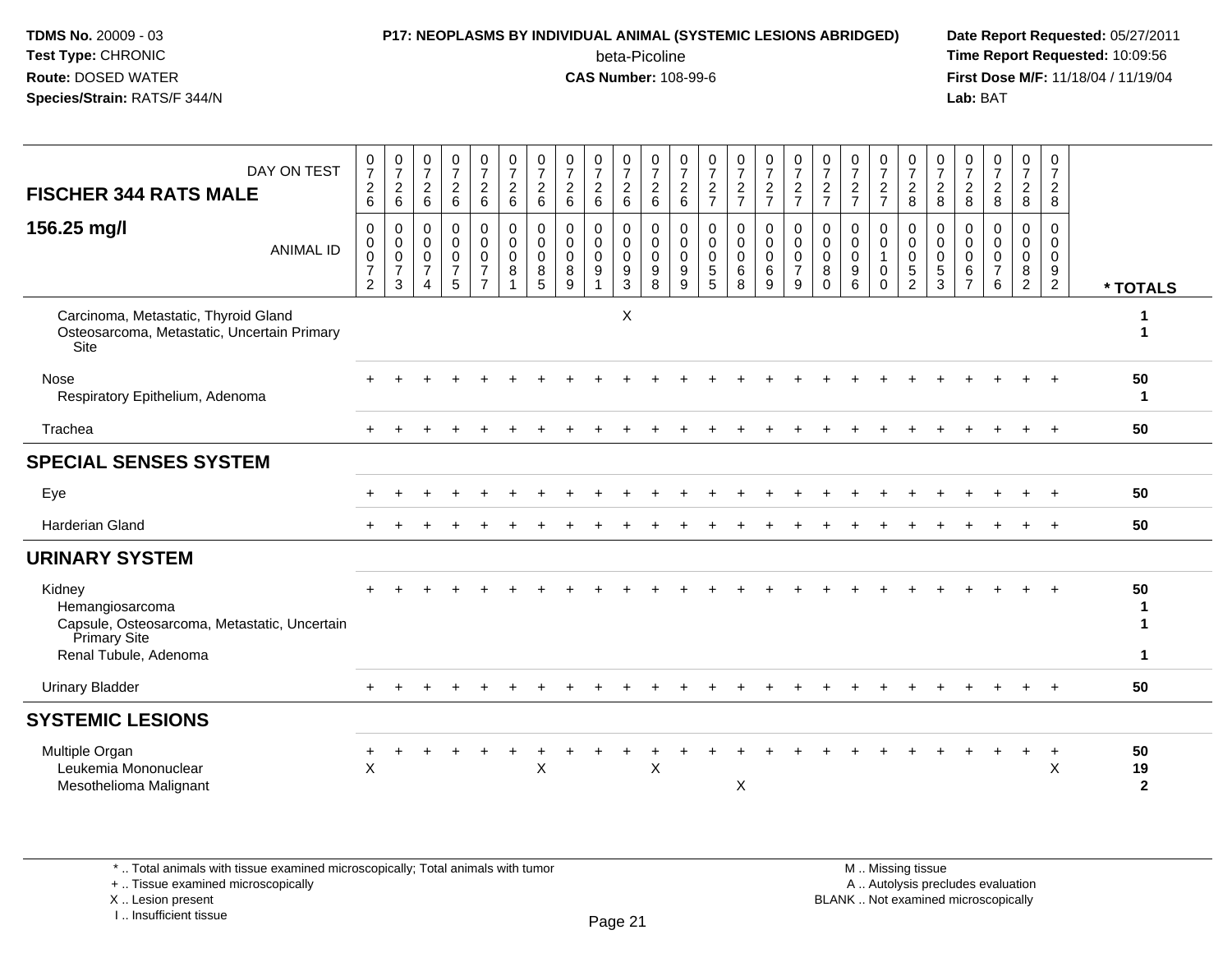I .. Insufficient tissue

### **P17: NEOPLASMS BY INDIVIDUAL ANIMAL (SYSTEMIC LESIONS ABRIDGED) Date Report Requested:** 05/27/2011 beta-Picoline<br>CAS Number: 108-99-6

| DAY ON TEST<br><b>FISCHER 344 RATS MALE</b>                                                                                                | $\pmb{0}$<br>$\sqrt{3}$<br>9<br>$\overline{3}$                                                             | $\pmb{0}$<br>$\sqrt{5}$<br>6<br>9                                         | 0<br>$\sqrt{5}$<br>8<br>6                  | 0<br>$\,6\,$<br>$\mathbf{1}$<br>5                 | $\mathbf 0$<br>$6\phantom{1}$<br>$\mathbf{1}$<br>8                | 0<br>$\,6\,$<br>$\overline{4}$<br>$\mathbf{3}$              | 0<br>6<br>$\overline{4}$<br>$6\phantom{1}$                                  | 0<br>6<br>$\overline{4}$<br>$6\phantom{1}$               | 0<br>6<br>$\overline{4}$<br>$\,6\,$           | 0<br>$\,6\,$<br>5<br>$\overline{7}$                  | 0<br>$\,6$<br>$\overline{7}$<br>3                               | 0<br>$\,6\,$<br>8<br>$\overline{1}$                              | $\mathbf 0$<br>$\,6\,$<br>9<br>$\overline{2}$                                | $\begin{smallmatrix}0\\7\end{smallmatrix}$<br>$\mathbf 0$<br>$\mathbf{1}$ | $\pmb{0}$<br>$\overline{7}$<br>0<br>$\mathbf{1}$        | $\frac{0}{7}$<br>$\mathbf{1}$<br>$\mathfrak{S}$    | 0<br>$\overline{7}$<br>$\overline{2}$<br>$\overline{1}$               | $\pmb{0}$<br>$\overline{7}$<br>$\overline{2}$<br>$\overline{2}$ | $\begin{array}{c} 0 \\ 7 \end{array}$<br>$\overline{2}$<br>$\,6\,$     | $\pmb{0}$<br>$\overline{7}$<br>$\overline{2}$<br>$\,6\,$          | $\frac{0}{7}$<br>$\overline{2}$<br>6    | $\pmb{0}$<br>$\overline{7}$<br>$\overline{2}$<br>$\,6\,$ | $\begin{smallmatrix}0\\7\end{smallmatrix}$<br>$\overline{2}$<br>$6\phantom{a}$      | $\pmb{0}$<br>$\overline{7}$<br>$\overline{2}$<br>$6\phantom{1}$     | $\mathbf 0$<br>$\overline{7}$<br>$\overline{2}$<br>$6\phantom{1}$ |                       |
|--------------------------------------------------------------------------------------------------------------------------------------------|------------------------------------------------------------------------------------------------------------|---------------------------------------------------------------------------|--------------------------------------------|---------------------------------------------------|-------------------------------------------------------------------|-------------------------------------------------------------|-----------------------------------------------------------------------------|----------------------------------------------------------|-----------------------------------------------|------------------------------------------------------|-----------------------------------------------------------------|------------------------------------------------------------------|------------------------------------------------------------------------------|---------------------------------------------------------------------------|---------------------------------------------------------|----------------------------------------------------|-----------------------------------------------------------------------|-----------------------------------------------------------------|------------------------------------------------------------------------|-------------------------------------------------------------------|-----------------------------------------|----------------------------------------------------------|-------------------------------------------------------------------------------------|---------------------------------------------------------------------|-------------------------------------------------------------------|-----------------------|
| 312.5 mg/l<br><b>ANIMAL ID</b>                                                                                                             | $\mathsf{O}\xspace$<br>$\begin{smallmatrix}0\\1\end{smallmatrix}$<br>$\mathsf{O}\xspace$<br>$\overline{4}$ | $\mathbf 0$<br>$\mathbf 0$<br>$\mathbf{1}$<br>$\mathbf 0$<br>$\mathbf{3}$ | $\mathbf 0$<br>0<br>$\mathbf{1}$<br>3<br>2 | 0<br>$\mathbf 0$<br>$\mathbf{1}$<br>$\frac{2}{2}$ | $\pmb{0}$<br>$\mathsf{O}\xspace$<br>$\mathbf{1}$<br>$\frac{2}{8}$ | $\mathbf 0$<br>$\pmb{0}$<br>$\mathbf{1}$<br>$\sqrt{3}$<br>6 | $\mathbf{0}$<br>$\mathbf 0$<br>$\overline{1}$<br>$\overline{2}$<br>$\Omega$ | $\Omega$<br>$\mathbf 0$<br>$\mathbf{1}$<br>4<br>$\Omega$ | 0<br>0<br>$\mathbf{1}$<br>4<br>$\overline{2}$ | 0<br>$\mathbf 0$<br>$\mathbf{1}$<br>$\mathbf 0$<br>9 | $\mathbf 0$<br>$\mathsf 0$<br>$\mathbf{1}$<br>$\mathbf{1}$<br>8 | $\mathbf 0$<br>$\mathbf 0$<br>$\overline{1}$<br>$\mathbf 0$<br>6 | $\mathbf 0$<br>$\mathbf 0$<br>$\mathbf{1}$<br>$\overline{4}$<br>$\mathbf{3}$ | 0<br>$\mathbf 0$<br>1<br>1<br>$\mathbf{3}$                                | 0<br>$\mathbf 0$<br>$\mathbf{1}$<br>4<br>$\overline{7}$ | $\mathbf 0$<br>$\pmb{0}$<br>$\mathbf{1}$<br>4<br>5 | $\mathbf{0}$<br>$\mathbf 0$<br>$\mathbf{1}$<br>$\sqrt{5}$<br>$\Omega$ | $\mathbf 0$<br>$\mathsf{O}\xspace$<br>$\mathbf{1}$<br>4<br>6    | $\mathbf 0$<br>0<br>$\mathbf{1}$<br>$\boldsymbol{0}$<br>$\overline{2}$ | 0<br>$\mathbf 0$<br>$\mathbf{1}$<br>$\mathsf 0$<br>$\overline{7}$ | $\Omega$<br>0<br>$\mathbf{1}$<br>0<br>8 | $\Omega$<br>$\mathbf 0$<br>$\mathbf{1}$<br>$\frac{2}{5}$ | $\mathbf 0$<br>$\mathbf 0$<br>$\mathbf{1}$<br>$\begin{array}{c} 2 \\ 6 \end{array}$ | $\mathbf 0$<br>$\mathbf 0$<br>$\overline{1}$<br>3<br>$\overline{1}$ | $\mathbf 0$<br>$\mathbf 0$<br>$\overline{1}$<br>$\mathbf{3}$<br>9 | males<br>$($ cont $)$ |
| <b>ALIMENTARY SYSTEM</b>                                                                                                                   |                                                                                                            |                                                                           |                                            |                                                   |                                                                   |                                                             |                                                                             |                                                          |                                               |                                                      |                                                                 |                                                                  |                                                                              |                                                                           |                                                         |                                                    |                                                                       |                                                                 |                                                                        |                                                                   |                                         |                                                          |                                                                                     |                                                                     |                                                                   |                       |
| Esophagus                                                                                                                                  |                                                                                                            |                                                                           |                                            |                                                   |                                                                   |                                                             |                                                                             |                                                          |                                               |                                                      |                                                                 |                                                                  |                                                                              |                                                                           |                                                         |                                                    |                                                                       |                                                                 |                                                                        |                                                                   |                                         |                                                          |                                                                                     | $\ddot{}$                                                           | $^{+}$                                                            |                       |
| Intestine Large, Cecum                                                                                                                     |                                                                                                            |                                                                           |                                            |                                                   |                                                                   |                                                             |                                                                             |                                                          |                                               |                                                      |                                                                 |                                                                  |                                                                              |                                                                           |                                                         |                                                    |                                                                       |                                                                 |                                                                        |                                                                   |                                         |                                                          |                                                                                     |                                                                     | $+$                                                               |                       |
| Intestine Large, Colon                                                                                                                     |                                                                                                            |                                                                           |                                            |                                                   |                                                                   |                                                             |                                                                             |                                                          |                                               |                                                      |                                                                 |                                                                  |                                                                              |                                                                           |                                                         |                                                    |                                                                       |                                                                 |                                                                        |                                                                   |                                         |                                                          |                                                                                     |                                                                     |                                                                   |                       |
| Intestine Large, Rectum                                                                                                                    |                                                                                                            |                                                                           |                                            |                                                   |                                                                   |                                                             |                                                                             |                                                          |                                               |                                                      |                                                                 |                                                                  |                                                                              |                                                                           |                                                         |                                                    |                                                                       |                                                                 |                                                                        |                                                                   |                                         |                                                          |                                                                                     |                                                                     | $\ddot{}$                                                         |                       |
| Intestine Small, Duodenum                                                                                                                  | ÷                                                                                                          | А                                                                         |                                            |                                                   |                                                                   |                                                             |                                                                             |                                                          |                                               |                                                      |                                                                 |                                                                  |                                                                              |                                                                           |                                                         |                                                    |                                                                       |                                                                 |                                                                        |                                                                   |                                         |                                                          |                                                                                     |                                                                     | $+$                                                               |                       |
| Intestine Small, Ileum                                                                                                                     | $\ddot{}$                                                                                                  | A                                                                         |                                            | $\div$                                            |                                                                   |                                                             |                                                                             |                                                          |                                               |                                                      |                                                                 |                                                                  |                                                                              |                                                                           |                                                         |                                                    |                                                                       |                                                                 |                                                                        |                                                                   |                                         |                                                          |                                                                                     | $\ddot{}$                                                           | $^{+}$                                                            |                       |
| Intestine Small, Jejunum                                                                                                                   |                                                                                                            | Α                                                                         |                                            |                                                   |                                                                   |                                                             |                                                                             |                                                          |                                               |                                                      |                                                                 |                                                                  |                                                                              |                                                                           |                                                         |                                                    |                                                                       |                                                                 |                                                                        |                                                                   |                                         |                                                          |                                                                                     |                                                                     | $^+$                                                              |                       |
| Liver<br>Carcinoma, Metastatic, Uncertain Primary Site<br>Hepatocellular Carcinoma                                                         |                                                                                                            |                                                                           |                                            |                                                   |                                                                   |                                                             |                                                                             |                                                          |                                               |                                                      |                                                                 |                                                                  |                                                                              |                                                                           |                                                         |                                                    |                                                                       |                                                                 |                                                                        |                                                                   |                                         |                                                          |                                                                                     |                                                                     |                                                                   |                       |
| Mesentery                                                                                                                                  |                                                                                                            |                                                                           | $\ddot{}$                                  |                                                   |                                                                   |                                                             |                                                                             |                                                          |                                               |                                                      |                                                                 |                                                                  |                                                                              |                                                                           |                                                         |                                                    |                                                                       |                                                                 |                                                                        |                                                                   |                                         |                                                          |                                                                                     |                                                                     |                                                                   |                       |
| Pancreas                                                                                                                                   |                                                                                                            |                                                                           |                                            |                                                   |                                                                   |                                                             |                                                                             |                                                          |                                               |                                                      |                                                                 |                                                                  |                                                                              |                                                                           |                                                         |                                                    |                                                                       |                                                                 |                                                                        |                                                                   |                                         |                                                          |                                                                                     |                                                                     | $+$                                                               |                       |
| Salivary Glands                                                                                                                            |                                                                                                            |                                                                           |                                            |                                                   |                                                                   |                                                             |                                                                             |                                                          |                                               |                                                      |                                                                 |                                                                  |                                                                              |                                                                           |                                                         |                                                    |                                                                       |                                                                 |                                                                        |                                                                   |                                         |                                                          |                                                                                     |                                                                     |                                                                   |                       |
| Stomach, Forestomach<br>Squamous Cell Papilloma                                                                                            |                                                                                                            |                                                                           |                                            |                                                   |                                                                   |                                                             |                                                                             |                                                          |                                               |                                                      |                                                                 |                                                                  |                                                                              |                                                                           |                                                         |                                                    |                                                                       |                                                                 |                                                                        |                                                                   |                                         |                                                          |                                                                                     |                                                                     |                                                                   |                       |
| Stomach, Glandular                                                                                                                         |                                                                                                            |                                                                           |                                            |                                                   |                                                                   |                                                             |                                                                             |                                                          |                                               |                                                      |                                                                 |                                                                  |                                                                              |                                                                           |                                                         |                                                    |                                                                       |                                                                 |                                                                        |                                                                   |                                         |                                                          |                                                                                     |                                                                     | $\ddot{}$                                                         |                       |
| Tongue<br>Squamous Cell Carcinoma                                                                                                          | $\ddot{}$<br>$\sf X$                                                                                       |                                                                           |                                            |                                                   |                                                                   |                                                             |                                                                             |                                                          |                                               |                                                      |                                                                 |                                                                  |                                                                              |                                                                           |                                                         |                                                    |                                                                       |                                                                 |                                                                        |                                                                   |                                         |                                                          |                                                                                     |                                                                     |                                                                   |                       |
| *  Total animals with tissue examined microscopically; Total animals with tumor<br>+  Tissue examined microscopically<br>X  Lesion present |                                                                                                            |                                                                           |                                            |                                                   |                                                                   |                                                             |                                                                             |                                                          |                                               |                                                      |                                                                 |                                                                  |                                                                              |                                                                           |                                                         |                                                    |                                                                       |                                                                 |                                                                        | M  Missing tissue                                                 |                                         |                                                          | A  Autolysis precludes evaluation<br>BLANK  Not examined microscopically            |                                                                     |                                                                   |                       |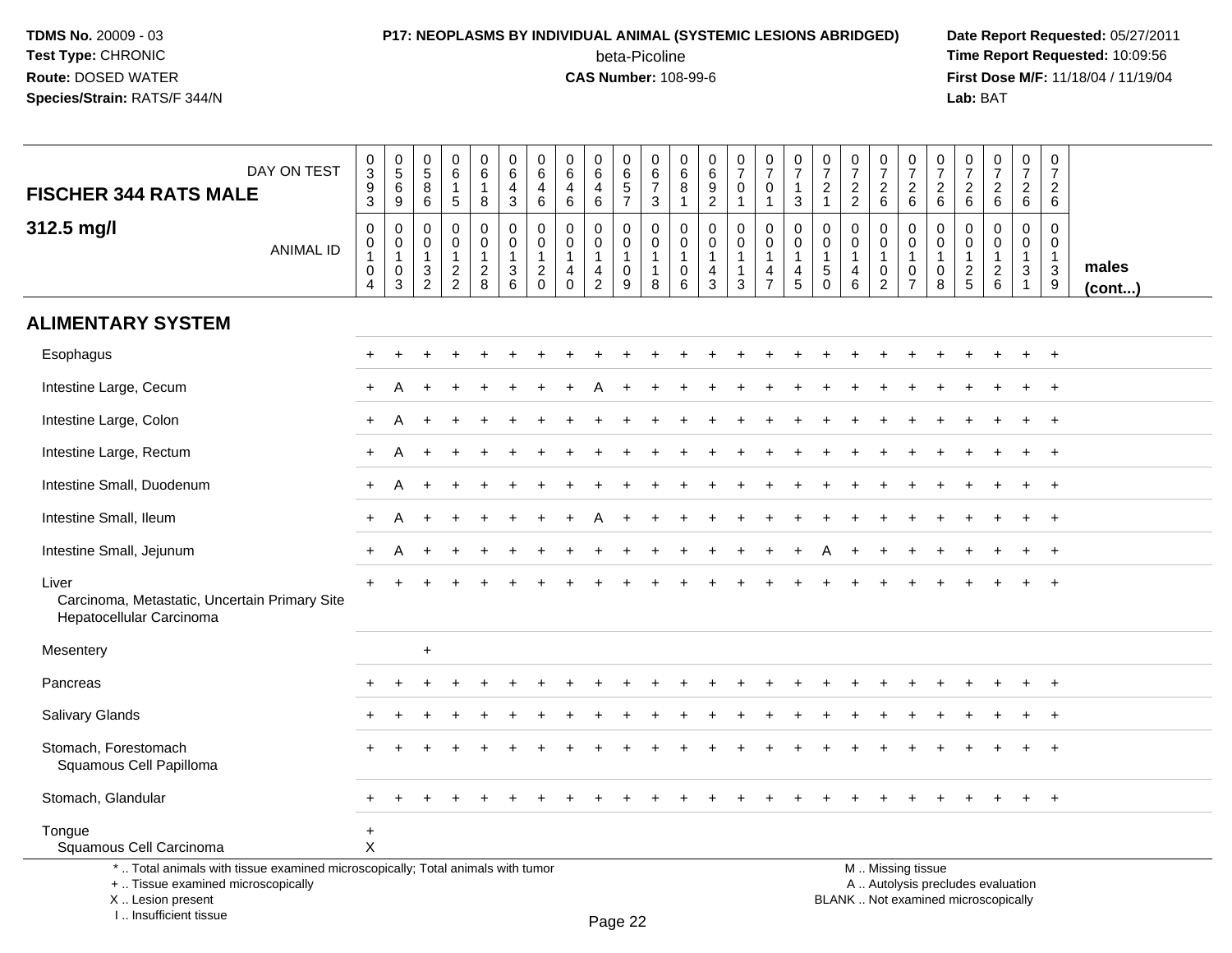### **P17: NEOPLASMS BY INDIVIDUAL ANIMAL (SYSTEMIC LESIONS ABRIDGED) Date Report Requested:** 05/27/2011

beta-Picoline<br>CAS Number: 108-99-6

 **Time Report Requested:** 10:09:56 **First Dose M/F:** 11/18/04 / 11/19/04<br>**Lab:** BAT **Lab:** BAT

| <b>FISCHER 344 RATS MALE</b>                                                                                      | DAY ON TEST      | $_{3}^{\rm 0}$<br>$\frac{9}{3}$                                         | $\begin{array}{c} 0 \\ 5 \end{array}$<br>6<br>9      | 0<br>$\,$ 5 $\,$<br>$\bf 8$<br>$6\phantom{1}$                         | $\begin{array}{c} 0 \\ 6 \end{array}$<br>$\mathbf{1}$<br>$\sqrt{5}$ | $\begin{array}{c} 0 \\ 6 \end{array}$<br>$\mathbf{1}$<br>8    | $\begin{array}{c} 0 \\ 6 \end{array}$<br>$\frac{4}{3}$                      | 0<br>6<br>4<br>$\,6\,$                                             | 0<br>$\,6\,$<br>$\overline{\mathbf{4}}$<br>$\,6\,$                 | $_6^0$<br>$\overline{4}$<br>6                                        | 0<br>$\frac{6}{5}$                       | 0<br>$\,6\,$<br>$\overline{7}$<br>$\mathbf{3}$        | 0<br>$\,6$<br>8<br>$\overline{1}$            | $\pmb{0}$<br>$\,6\,$<br>$\boldsymbol{9}$<br>$\overline{2}$        | $\frac{0}{7}$<br>$\mathbf 0$<br>$\mathbf{1}$ | $\frac{0}{7}$<br>$\mathsf{O}\xspace$<br>$\mathbf{1}$                         | $\begin{array}{c} 0 \\ 7 \end{array}$<br>$\mathbf{1}$<br>$\mathbf{3}$    | $\frac{0}{7}$<br>$\overline{c}$<br>$\mathbf{1}$  | $\frac{0}{7}$<br>$\frac{2}{2}$                          | $\frac{0}{7}$<br>$\boldsymbol{2}$<br>$\,6\,$            | $\frac{0}{7}$<br>$\overline{c}$<br>$6\phantom{1}6$                        | 0<br>$\overline{7}$<br>$\overline{c}$<br>$\,6\,$ | $\begin{smallmatrix}0\\7\end{smallmatrix}$<br>$^2\phantom{1}6$ | $\frac{0}{7}$<br>$\overline{c}$<br>6                            | $\begin{array}{c} 0 \\ 7 \end{array}$<br>$\frac{2}{6}$ | $\mathbf 0$<br>$\overline{7}$<br>$\overline{c}$<br>6       |                       |
|-------------------------------------------------------------------------------------------------------------------|------------------|-------------------------------------------------------------------------|------------------------------------------------------|-----------------------------------------------------------------------|---------------------------------------------------------------------|---------------------------------------------------------------|-----------------------------------------------------------------------------|--------------------------------------------------------------------|--------------------------------------------------------------------|----------------------------------------------------------------------|------------------------------------------|-------------------------------------------------------|----------------------------------------------|-------------------------------------------------------------------|----------------------------------------------|------------------------------------------------------------------------------|--------------------------------------------------------------------------|--------------------------------------------------|---------------------------------------------------------|---------------------------------------------------------|---------------------------------------------------------------------------|--------------------------------------------------|----------------------------------------------------------------|-----------------------------------------------------------------|--------------------------------------------------------|------------------------------------------------------------|-----------------------|
| 312.5 mg/l                                                                                                        | <b>ANIMAL ID</b> | $\pmb{0}$<br>$\mathbf 0$<br>$\mathbf{1}$<br>$\pmb{0}$<br>$\overline{4}$ | $\mathbf 0$<br>$\mathbf 0$<br>$\mathbf{1}$<br>0<br>3 | 0<br>0<br>$\mathbf{1}$<br>$\ensuremath{\mathsf{3}}$<br>$\overline{2}$ | $\mathbf 0$<br>$\pmb{0}$<br>$\mathbf{1}$<br>$\frac{2}{2}$           | $\mathbf 0$<br>$\mathbf 0$<br>$\overline{1}$<br>$\frac{2}{8}$ | $\pmb{0}$<br>$\mathbf 0$<br>$\mathbf{1}$<br>$\mathbf{3}$<br>$6\phantom{1}6$ | 0<br>$\mathbf 0$<br>$\mathbf{1}$<br>$\overline{c}$<br>$\mathbf{0}$ | 0<br>$\mathbf 0$<br>$\mathbf{1}$<br>$\overline{4}$<br>$\mathbf{0}$ | 0<br>$\mathsf 0$<br>$\mathbf{1}$<br>$\overline{4}$<br>$\overline{2}$ | 0<br>0<br>$\mathbf{1}$<br>$\pmb{0}$<br>9 | 0<br>$\pmb{0}$<br>$\overline{1}$<br>$\mathbf{1}$<br>8 | 0<br>$\mathbf 0$<br>$\overline{1}$<br>0<br>6 | $\mathbf 0$<br>$\mathbf 0$<br>$\mathbf{1}$<br>$\overline{4}$<br>3 | 0<br>$\mathbf 0$<br>$\mathbf{1}$<br>3        | $\pmb{0}$<br>$\mathbf 0$<br>$\mathbf{1}$<br>$\overline{4}$<br>$\overline{7}$ | $\pmb{0}$<br>$\mathbf 0$<br>$\mathbf{1}$<br>$\overline{\mathbf{4}}$<br>5 | 0<br>0<br>$\mathbf{1}$<br>$\sqrt{5}$<br>$\Omega$ | 0<br>$\mathbf 0$<br>$\mathbf{1}$<br>$\overline{4}$<br>6 | 0<br>$\mathbf 0$<br>$\mathbf{1}$<br>0<br>$\overline{2}$ | $\pmb{0}$<br>$\mathbf 0$<br>$\mathbf{1}$<br>$\mathbf 0$<br>$\overline{7}$ | 0<br>$\mathbf 0$<br>$\mathbf{1}$<br>0<br>8       | 0<br>$\mathbf 0$<br>$\mathbf{1}$<br>$\frac{2}{5}$              | $\pmb{0}$<br>$\mathsf 0$<br>$\mathbf{1}$<br>$\overline{c}$<br>6 | 0<br>$\mathbf 0$<br>$\mathbf{1}$<br>3<br>$\mathbf{1}$  | 0<br>0<br>$\overline{1}$<br>$\ensuremath{\mathsf{3}}$<br>9 | males<br>$($ cont $)$ |
| Squamous Cell Papilloma                                                                                           |                  |                                                                         |                                                      |                                                                       |                                                                     |                                                               |                                                                             |                                                                    |                                                                    |                                                                      |                                          |                                                       |                                              |                                                                   |                                              |                                                                              |                                                                          |                                                  |                                                         |                                                         |                                                                           |                                                  |                                                                |                                                                 |                                                        |                                                            |                       |
| <b>CARDIOVASCULAR SYSTEM</b>                                                                                      |                  |                                                                         |                                                      |                                                                       |                                                                     |                                                               |                                                                             |                                                                    |                                                                    |                                                                      |                                          |                                                       |                                              |                                                                   |                                              |                                                                              |                                                                          |                                                  |                                                         |                                                         |                                                                           |                                                  |                                                                |                                                                 |                                                        |                                                            |                       |
| <b>Blood Vessel</b>                                                                                               |                  |                                                                         |                                                      |                                                                       |                                                                     |                                                               |                                                                             |                                                                    |                                                                    |                                                                      |                                          |                                                       |                                              |                                                                   |                                              |                                                                              |                                                                          |                                                  |                                                         |                                                         |                                                                           |                                                  |                                                                |                                                                 |                                                        | $+$                                                        |                       |
| Heart                                                                                                             |                  |                                                                         |                                                      |                                                                       |                                                                     |                                                               |                                                                             |                                                                    |                                                                    |                                                                      |                                          |                                                       |                                              |                                                                   |                                              |                                                                              |                                                                          |                                                  |                                                         |                                                         |                                                                           |                                                  |                                                                |                                                                 |                                                        | $+$                                                        |                       |
| <b>ENDOCRINE SYSTEM</b>                                                                                           |                  |                                                                         |                                                      |                                                                       |                                                                     |                                                               |                                                                             |                                                                    |                                                                    |                                                                      |                                          |                                                       |                                              |                                                                   |                                              |                                                                              |                                                                          |                                                  |                                                         |                                                         |                                                                           |                                                  |                                                                |                                                                 |                                                        |                                                            |                       |
| <b>Adrenal Cortex</b><br>Adenoma                                                                                  |                  | $+$                                                                     | $\ddot{}$<br>X                                       |                                                                       |                                                                     |                                                               |                                                                             |                                                                    |                                                                    |                                                                      |                                          |                                                       |                                              |                                                                   |                                              |                                                                              |                                                                          |                                                  |                                                         |                                                         |                                                                           |                                                  |                                                                |                                                                 |                                                        | $+$                                                        |                       |
| Adrenal Medulla<br>Pheochromocytoma Benign<br>Pheochromocytoma Malignant<br>Bilateral, Pheochromocytoma Malignant |                  |                                                                         |                                                      |                                                                       |                                                                     |                                                               |                                                                             |                                                                    |                                                                    | X                                                                    | X                                        |                                                       |                                              |                                                                   |                                              |                                                                              |                                                                          | X                                                |                                                         |                                                         | $\boldsymbol{\mathsf{X}}$                                                 |                                                  |                                                                |                                                                 |                                                        | $+$                                                        |                       |
| Islets, Pancreatic<br>Adenoma                                                                                     |                  |                                                                         | $\ddot{}$                                            | $\ddot{}$                                                             | $\overline{1}$<br>X                                                 |                                                               |                                                                             |                                                                    |                                                                    |                                                                      |                                          |                                                       |                                              |                                                                   |                                              |                                                                              |                                                                          |                                                  |                                                         |                                                         |                                                                           |                                                  |                                                                |                                                                 |                                                        |                                                            |                       |
| Parathyroid Gland                                                                                                 |                  |                                                                         |                                                      |                                                                       |                                                                     |                                                               |                                                                             |                                                                    |                                                                    |                                                                      |                                          |                                                       |                                              |                                                                   |                                              |                                                                              |                                                                          |                                                  |                                                         |                                                         |                                                                           |                                                  |                                                                |                                                                 |                                                        | $+$                                                        |                       |
| <b>Pituitary Gland</b><br>Pars Distalis, Adenoma<br>Pars Intermedia, Adenoma                                      |                  |                                                                         |                                                      |                                                                       | X                                                                   |                                                               | $\times$                                                                    |                                                                    | X                                                                  | $\times$                                                             |                                          | X                                                     |                                              | X                                                                 | $\mathsf{X}$                                 | $\mathsf{X}$                                                                 |                                                                          |                                                  | X                                                       | $\times$                                                |                                                                           | X                                                | X                                                              | $\boldsymbol{\mathsf{X}}$                                       |                                                        | $\ddot{}$<br>X                                             |                       |
| <b>Thyroid Gland</b><br>C-cell, Adenoma<br>C-cell, Carcinoma<br>Follicular Cell, Adenoma                          |                  |                                                                         |                                                      |                                                                       |                                                                     |                                                               |                                                                             |                                                                    |                                                                    |                                                                      |                                          | $\pm$                                                 | $\ddot{}$<br>$\mathsf{X}$                    |                                                                   |                                              |                                                                              |                                                                          |                                                  | X                                                       |                                                         |                                                                           |                                                  |                                                                |                                                                 |                                                        | $+$                                                        |                       |
| <b>GENERAL BODY SYSTEM</b>                                                                                        |                  |                                                                         |                                                      |                                                                       |                                                                     |                                                               |                                                                             |                                                                    |                                                                    |                                                                      |                                          |                                                       |                                              |                                                                   |                                              |                                                                              |                                                                          |                                                  |                                                         |                                                         |                                                                           |                                                  |                                                                |                                                                 |                                                        |                                                            |                       |

\* .. Total animals with tissue examined microscopically; Total animals with tumor

+ .. Tissue examined microscopically

X .. Lesion present

I .. Insufficient tissue

 M .. Missing tissuey the contract of the contract of the contract of the contract of the contract of  $\mathsf A$  . Autolysis precludes evaluation

Lesion present BLANK .. Not examined microscopically

Page 23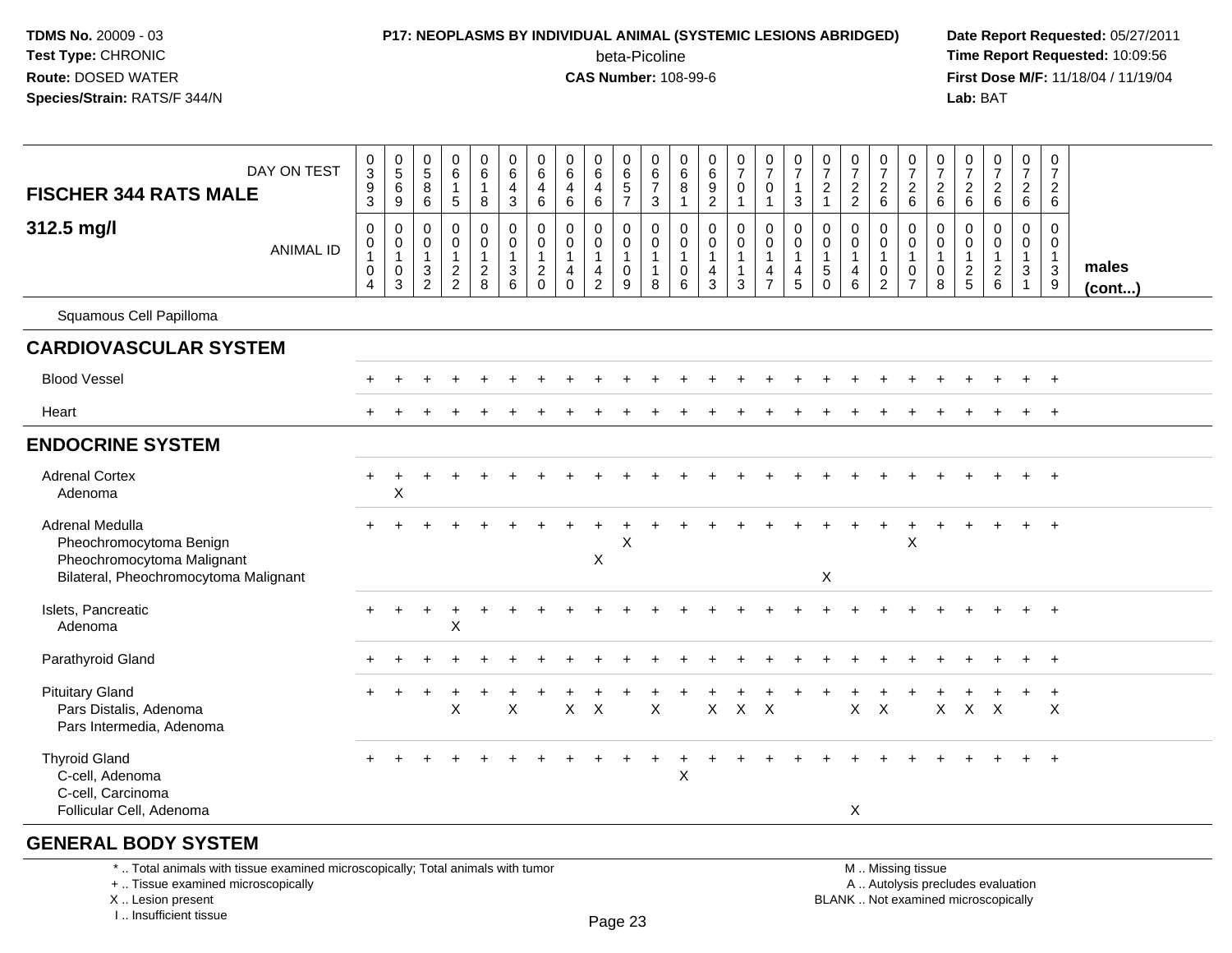#### **P17: NEOPLASMS BY INDIVIDUAL ANIMAL (SYSTEMIC LESIONS ABRIDGED) Date Report Requested:** 05/27/2011

beta-Picoline<br>CAS Number: 108-99-6

 **Time Report Requested:** 10:09:56 **First Dose M/F:** 11/18/04 / 11/19/04<br>**Lab:** BAT **Lab:** BAT

| DAY ON TEST<br><b>FISCHER 344 RATS MALE</b>                                                                   | $_{3}^{\rm 0}$<br>$\overline{9}$<br>$\mathbf{3}$              | $\begin{array}{c} 0 \\ 5 \end{array}$<br>$\,6\,$<br>$\boldsymbol{9}$ | $\pmb{0}$<br>$5\phantom{.0}$<br>8<br>6                           | $\,0\,$<br>$6\overline{6}$<br>5 | 0<br>$6^{\circ}$<br>$\mathbf{1}$<br>8               | $\begin{array}{c} 0 \\ 6 \end{array}$<br>$\overline{4}$<br>$\mathbf{3}$    | $\mathbf 0$<br>6<br>$\overline{4}$<br>$\,6\,$           | $\pmb{0}$<br>6<br>$\overline{4}$<br>$6\phantom{1}6$                      | $\pmb{0}$<br>$6\phantom{a}$<br>$\overline{4}$<br>$\,6\,$             | 0<br>$\,6$<br>5<br>$\overline{7}$                                 | 0<br>6<br>$\overline{7}$<br>3               | $\pmb{0}$<br>6<br>$\overline{8}$<br>$\mathbf{1}$   | $_{6}^{\rm 0}$<br>$\overline{9}$<br>$\boldsymbol{2}$ | $\begin{array}{c} 0 \\ 7 \end{array}$<br>$\mathbf 0$<br>$\overline{1}$ | $\begin{array}{c} 0 \\ 7 \end{array}$<br>$\mathbf 0$<br>$\mathbf{1}$           | 0<br>$\overline{7}$<br>$\mathbf{3}$                | $\begin{array}{c} 0 \\ 7 \end{array}$<br>$\boldsymbol{2}$<br>$\mathbf{1}$ | $\frac{0}{7}$<br>$\overline{c}$<br>$\overline{2}$ | $\frac{0}{7}$<br>$\overline{c}$<br>6            | $\frac{0}{7}$<br>$\overline{c}$<br>$\,6\,$                                | 0<br>$\overline{7}$<br>$\overline{c}$<br>$\,6\,$ | $\,0\,$<br>$\overline{7}$<br>$\sqrt{2}$<br>6                                | $\frac{0}{7}$<br>$\overline{a}$<br>6 | $\begin{smallmatrix}0\\7\end{smallmatrix}$<br>$\overline{2}$<br>6 | $\pmb{0}$<br>$\overline{7}$<br>$\boldsymbol{2}$<br>$\,6\,$          |                 |
|---------------------------------------------------------------------------------------------------------------|---------------------------------------------------------------|----------------------------------------------------------------------|------------------------------------------------------------------|---------------------------------|-----------------------------------------------------|----------------------------------------------------------------------------|---------------------------------------------------------|--------------------------------------------------------------------------|----------------------------------------------------------------------|-------------------------------------------------------------------|---------------------------------------------|----------------------------------------------------|------------------------------------------------------|------------------------------------------------------------------------|--------------------------------------------------------------------------------|----------------------------------------------------|---------------------------------------------------------------------------|---------------------------------------------------|-------------------------------------------------|---------------------------------------------------------------------------|--------------------------------------------------|-----------------------------------------------------------------------------|--------------------------------------|-------------------------------------------------------------------|---------------------------------------------------------------------|-----------------|
| 312.5 mg/l<br><b>ANIMAL ID</b>                                                                                | 0<br>$\pmb{0}$<br>$\mathbf{1}$<br>$\pmb{0}$<br>$\overline{4}$ | $\mathbf 0$<br>0<br>$\mathbf{1}$<br>$\mathbf 0$<br>3                 | $\mathbf 0$<br>0<br>$\mathbf{1}$<br>$\sqrt{3}$<br>$\overline{2}$ | 0<br>0<br>$\frac{2}{2}$         | 0<br>$\mathbf 0$<br>$\mathbf{1}$<br>$\sqrt{2}$<br>8 | $\mathbf 0$<br>$\pmb{0}$<br>$\mathbf{1}$<br>$\ensuremath{\mathsf{3}}$<br>6 | $\mathbf 0$<br>$\mathbf 0$<br>$\sqrt{2}$<br>$\mathbf 0$ | $\mathbf 0$<br>$\mathbf 0$<br>$\mathbf{1}$<br>$\overline{4}$<br>$\Omega$ | 0<br>$\mathbf 0$<br>$\mathbf{1}$<br>$\overline{4}$<br>$\overline{2}$ | $\mathbf 0$<br>0<br>$\mathbf{1}$<br>$\pmb{0}$<br>$\boldsymbol{9}$ | 0<br>0<br>$\mathbf{1}$<br>$\mathbf{1}$<br>8 | $\mathbf 0$<br>0<br>$\mathbf{1}$<br>$\pmb{0}$<br>6 | 0<br>0<br>$\overline{4}$<br>$\mathbf{3}$             | $\mathbf 0$<br>$\pmb{0}$<br>$\overline{1}$<br>$\mathbf{1}$<br>3        | $\mathbf 0$<br>$\mathbf 0$<br>$\mathbf{1}$<br>$\overline{4}$<br>$\overline{7}$ | $\mathbf 0$<br>$\mathbf 0$<br>4<br>$5\phantom{.0}$ | $\mathbf 0$<br>0<br>$\mathbf{1}$<br>$\sqrt{5}$<br>$\mathbf 0$             | 0<br>0<br>$\mathbf{1}$<br>$\overline{4}$<br>6     | 0<br>$\mathbf 0$<br>$\pmb{0}$<br>$\overline{2}$ | $\mathbf 0$<br>$\pmb{0}$<br>$\mathbf{1}$<br>$\mathbf 0$<br>$\overline{7}$ | 0<br>$\mathbf 0$<br>$\mathbf{1}$<br>0<br>8       | $\mathbf 0$<br>$\mathbf 0$<br>$\mathbf 1$<br>$\boldsymbol{2}$<br>$\sqrt{5}$ | 0<br>0<br>$\frac{2}{6}$              | 0<br>0<br>$\mathbf{1}$<br>$\mathbf{3}$<br>$\mathbf{1}$            | $\mathbf 0$<br>0<br>$\mathbf{1}$<br>$\mathbf 3$<br>$\boldsymbol{9}$ | males<br>(cont) |
| Peritoneum                                                                                                    |                                                               |                                                                      |                                                                  |                                 |                                                     |                                                                            |                                                         |                                                                          |                                                                      |                                                                   |                                             |                                                    |                                                      |                                                                        |                                                                                |                                                    |                                                                           |                                                   |                                                 |                                                                           |                                                  |                                                                             |                                      |                                                                   |                                                                     |                 |
| <b>GENITAL SYSTEM</b>                                                                                         |                                                               |                                                                      |                                                                  |                                 |                                                     |                                                                            |                                                         |                                                                          |                                                                      |                                                                   |                                             |                                                    |                                                      |                                                                        |                                                                                |                                                    |                                                                           |                                                   |                                                 |                                                                           |                                                  |                                                                             |                                      |                                                                   |                                                                     |                 |
| Epididymis                                                                                                    |                                                               |                                                                      |                                                                  |                                 |                                                     |                                                                            |                                                         |                                                                          |                                                                      |                                                                   |                                             |                                                    |                                                      |                                                                        |                                                                                |                                                    |                                                                           |                                                   |                                                 |                                                                           |                                                  |                                                                             |                                      | $\ddot{}$                                                         | $+$                                                                 |                 |
| <b>Preputial Gland</b><br>Adenoma<br>Carcinoma                                                                |                                                               |                                                                      |                                                                  |                                 |                                                     |                                                                            |                                                         |                                                                          |                                                                      |                                                                   |                                             |                                                    | X                                                    |                                                                        |                                                                                |                                                    |                                                                           |                                                   |                                                 |                                                                           |                                                  |                                                                             |                                      |                                                                   | $\ddot{}$                                                           |                 |
| Prostate                                                                                                      |                                                               |                                                                      |                                                                  |                                 |                                                     |                                                                            |                                                         |                                                                          |                                                                      |                                                                   |                                             |                                                    |                                                      |                                                                        |                                                                                |                                                    |                                                                           |                                                   |                                                 |                                                                           |                                                  |                                                                             |                                      |                                                                   | $+$                                                                 |                 |
| Seminal Vesicle                                                                                               |                                                               |                                                                      |                                                                  |                                 |                                                     |                                                                            |                                                         |                                                                          |                                                                      |                                                                   |                                             |                                                    |                                                      |                                                                        |                                                                                |                                                    |                                                                           |                                                   |                                                 |                                                                           |                                                  |                                                                             |                                      | $\ddot{}$                                                         | $+$                                                                 |                 |
| <b>Testes</b><br>Bilateral, Interstitial Cell, Adenoma<br>Interstitial Cell, Adenoma<br>Tunic, Leiomyosarcoma | $+$                                                           | $\pm$<br>$\mathsf X$                                                 | X                                                                |                                 | $\mathsf X$                                         | X                                                                          | Χ                                                       | X                                                                        |                                                                      | $\boldsymbol{\mathsf{X}}$                                         |                                             | $\boldsymbol{X}$                                   |                                                      |                                                                        | X                                                                              | Χ                                                  | X                                                                         |                                                   | $\pm$<br>X                                      | X                                                                         | $\boldsymbol{\mathsf{X}}$                        |                                                                             | $X$ $X$                              | $+$<br>X                                                          | $+$<br>$\mathsf{X}$                                                 |                 |
| <b>HEMATOPOIETIC SYSTEM</b>                                                                                   |                                                               |                                                                      |                                                                  |                                 |                                                     |                                                                            |                                                         |                                                                          |                                                                      |                                                                   |                                             |                                                    |                                                      |                                                                        |                                                                                |                                                    |                                                                           |                                                   |                                                 |                                                                           |                                                  |                                                                             |                                      |                                                                   |                                                                     |                 |
| <b>Bone Marrow</b>                                                                                            |                                                               |                                                                      |                                                                  |                                 |                                                     |                                                                            |                                                         |                                                                          |                                                                      |                                                                   |                                             |                                                    |                                                      |                                                                        |                                                                                |                                                    |                                                                           |                                                   |                                                 |                                                                           |                                                  |                                                                             |                                      |                                                                   | $+$                                                                 |                 |
| Lymph Node                                                                                                    | $\ddot{}$                                                     |                                                                      |                                                                  |                                 | $+$                                                 |                                                                            |                                                         |                                                                          |                                                                      |                                                                   |                                             | $+$                                                | $+$                                                  |                                                                        |                                                                                |                                                    |                                                                           |                                                   | $+$                                             |                                                                           |                                                  |                                                                             | $+$                                  |                                                                   | $\ddot{}$                                                           |                 |
| Lymph Node, Mandibular                                                                                        | м                                                             | м                                                                    | M                                                                | M                               | M                                                   | M                                                                          | м                                                       | M                                                                        | M                                                                    | M                                                                 | M                                           | M                                                  | м                                                    | м                                                                      | м                                                                              | M                                                  | M                                                                         | M                                                 | М                                               | M                                                                         | M                                                | M                                                                           | M                                    | M M                                                               |                                                                     |                 |
| Lymph Node, Mesenteric<br>Carcinoma, Metastatic, Uncertain Primary Site                                       |                                                               |                                                                      |                                                                  |                                 |                                                     |                                                                            |                                                         |                                                                          |                                                                      |                                                                   | $\ddot{}$                                   | $\ddot{}$<br>X                                     |                                                      |                                                                        |                                                                                |                                                    |                                                                           |                                                   |                                                 |                                                                           |                                                  |                                                                             |                                      | $+$                                                               | $+$                                                                 |                 |
| Spleen                                                                                                        | $\ddot{}$                                                     |                                                                      |                                                                  |                                 |                                                     |                                                                            |                                                         |                                                                          |                                                                      |                                                                   |                                             |                                                    |                                                      |                                                                        |                                                                                |                                                    |                                                                           |                                                   |                                                 |                                                                           |                                                  |                                                                             |                                      | $\ddot{}$                                                         | $+$                                                                 |                 |
| *  Total animals with tissue examined microscopically; Total animals with tumor                               |                                                               |                                                                      |                                                                  |                                 |                                                     |                                                                            |                                                         |                                                                          |                                                                      |                                                                   |                                             |                                                    |                                                      |                                                                        |                                                                                |                                                    |                                                                           |                                                   |                                                 | M  Missing tissue                                                         |                                                  |                                                                             |                                      |                                                                   |                                                                     |                 |

+ .. Tissue examined microscopically

X .. Lesion present

I .. Insufficient tissue

 M .. Missing tissuey the contract of the contract of the contract of the contract of the contract of  $\mathsf A$  . Autolysis precludes evaluation Lesion present BLANK .. Not examined microscopically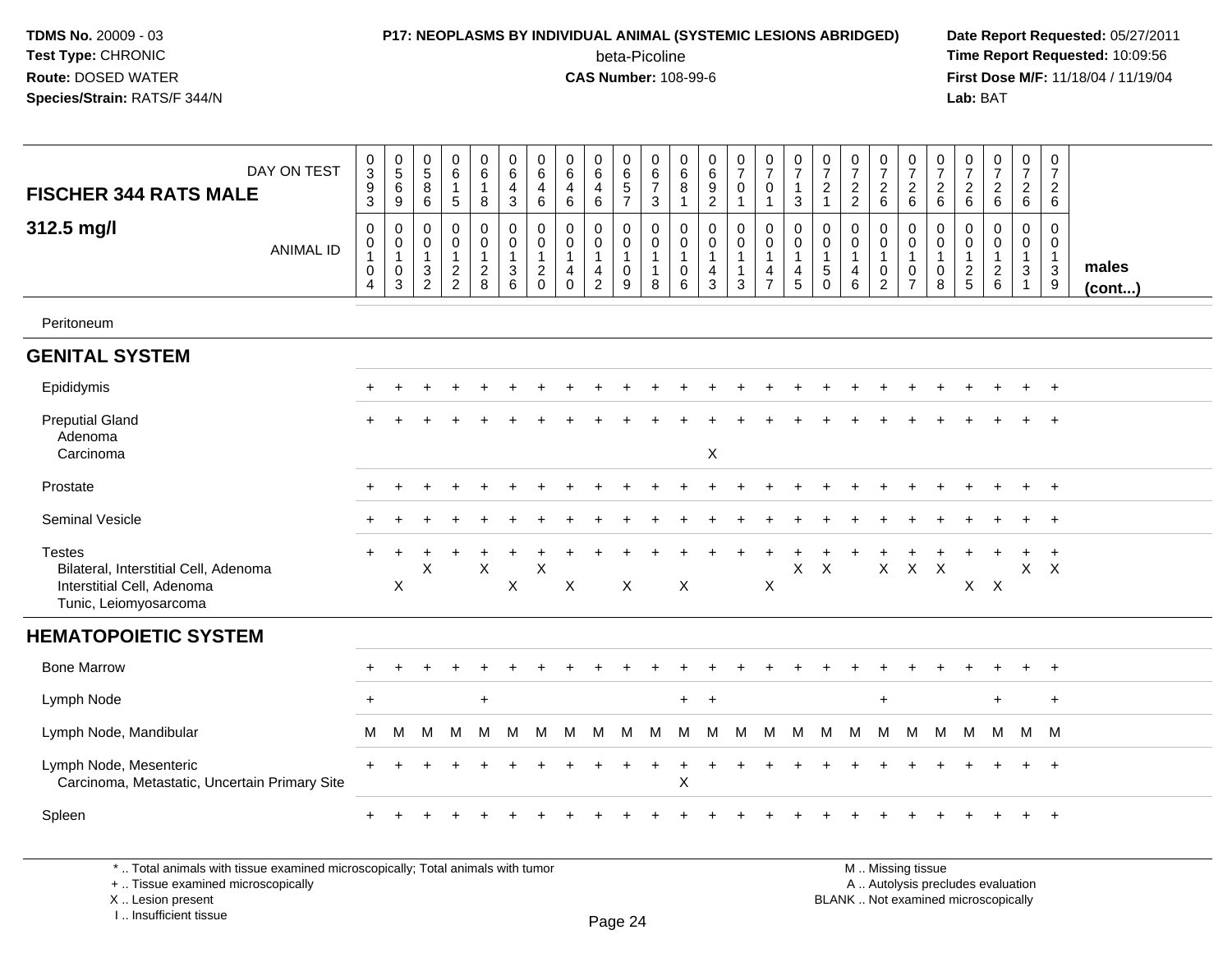# **P17: NEOPLASMS BY INDIVIDUAL ANIMAL (SYSTEMIC LESIONS ABRIDGED) Date Report Requested:** 05/27/2011

beta-Picoline<br>CAS Number: 108-99-6

| DAY ON TEST<br><b>FISCHER 344 RATS MALE</b>                                                                                                                                                         | $\pmb{0}$<br>3<br>$\boldsymbol{9}$<br>$\mathbf{3}$      | $\pmb{0}$<br>$\sqrt{5}$<br>6<br>9                            | $\pmb{0}$<br>$\,$ 5 $\,$<br>8<br>6                            | $\mathbf 0$<br>$\,6\,$<br>$\mathbf{1}$<br>5                                    | $\boldsymbol{0}$<br>6<br>$\overline{1}$<br>8        | $\pmb{0}$<br>$\,6\,$<br>$\overline{4}$<br>$\sqrt{3}$        | $\mathbf 0$<br>$\,6\,$<br>$\overline{4}$<br>$\,6\,$                | $\mathbf 0$<br>6<br>$\overline{4}$<br>6                               | 0<br>6<br>$\overline{4}$<br>6                           | $\pmb{0}$<br>$\,6\,$<br>$\overline{5}$<br>$\overline{7}$       | $\Omega$<br>6<br>$\overline{7}$<br>3               | $\pmb{0}$<br>6<br>$\overline{8}$<br>$\mathbf 1$      | $_{6}^{\rm 0}$<br>$\overline{9}$<br>$\overline{2}$ | $\pmb{0}$<br>$\overline{7}$<br>$\mathsf{O}\xspace$<br>$\mathbf{1}$ | $\pmb{0}$<br>$\overline{7}$<br>$\mathbf 0$<br>$\mathbf{1}$                       | 0<br>$\overline{7}$<br>1<br>3          | 0<br>$\overline{7}$<br>$\overline{2}$<br>$\mathbf{1}$                 | $\pmb{0}$<br>$\overline{7}$<br>$\overline{2}$<br>$\overline{2}$ | $\pmb{0}$<br>$\overline{7}$<br>$\mathbf 2$<br>$\,6\,$                   | $\pmb{0}$<br>$\overline{7}$<br>$\boldsymbol{2}$<br>$\,6\,$                                    | $\boldsymbol{0}$<br>$\overline{7}$<br>$\boldsymbol{2}$<br>6 | $\,0\,$<br>$\overline{7}$<br>$\overline{2}$<br>6                   | $\pmb{0}$<br>$\overline{7}$<br>$\overline{2}$<br>$\,6\,$ | $\pmb{0}$<br>$\overline{7}$<br>$\begin{array}{c} 2 \\ 6 \end{array}$ | $\mathbf 0$<br>$\overline{7}$<br>$\overline{2}$<br>6 |                       |
|-----------------------------------------------------------------------------------------------------------------------------------------------------------------------------------------------------|---------------------------------------------------------|--------------------------------------------------------------|---------------------------------------------------------------|--------------------------------------------------------------------------------|-----------------------------------------------------|-------------------------------------------------------------|--------------------------------------------------------------------|-----------------------------------------------------------------------|---------------------------------------------------------|----------------------------------------------------------------|----------------------------------------------------|------------------------------------------------------|----------------------------------------------------|--------------------------------------------------------------------|----------------------------------------------------------------------------------|----------------------------------------|-----------------------------------------------------------------------|-----------------------------------------------------------------|-------------------------------------------------------------------------|-----------------------------------------------------------------------------------------------|-------------------------------------------------------------|--------------------------------------------------------------------|----------------------------------------------------------|----------------------------------------------------------------------|------------------------------------------------------|-----------------------|
| 312.5 mg/l<br><b>ANIMAL ID</b>                                                                                                                                                                      | $\mathbf 0$<br>0<br>$\mathbf{1}$<br>0<br>$\overline{4}$ | $\boldsymbol{0}$<br>$\overline{0}$<br>$\mathbf{1}$<br>0<br>3 | $\mathbf 0$<br>$\mathbf 0$<br>$\mathbf{1}$<br>$\sqrt{3}$<br>2 | $\mathbf 0$<br>$\mathbf 0$<br>$\mathbf{1}$<br>$\overline{a}$<br>$\overline{c}$ | 0<br>$\mathbf 0$<br>$\mathbf{1}$<br>$\sqrt{2}$<br>8 | $\pmb{0}$<br>$\mathbf 0$<br>$\mathbf{1}$<br>$\sqrt{3}$<br>6 | 0<br>$\mathbf 0$<br>$\mathbf{1}$<br>$\overline{c}$<br>$\mathbf{0}$ | $\mathbf 0$<br>$\Omega$<br>$\mathbf{1}$<br>$\overline{4}$<br>$\Omega$ | 0<br>$\mathbf 0$<br>$\mathbf{1}$<br>4<br>$\overline{c}$ | $\mathbf 0$<br>$\mathbf 0$<br>$\mathbf{1}$<br>$\mathbf 0$<br>9 | 0<br>$\Omega$<br>$\mathbf{1}$<br>$\mathbf{1}$<br>8 | $\mathbf 0$<br>$\pmb{0}$<br>$\overline{1}$<br>0<br>6 | $\pmb{0}$<br>$\mathbf 0$<br>1<br>4<br>3            | 0<br>$\pmb{0}$<br>$\overline{1}$<br>$\mathbf{1}$<br>3              | $\mathbf 0$<br>$\mathbf 0$<br>$\overline{1}$<br>$\overline{4}$<br>$\overline{7}$ | $\mathbf 0$<br>$\Omega$<br>1<br>4<br>5 | $\mathbf 0$<br>$\mathbf 0$<br>$\mathbf{1}$<br>$\,$ 5 $\,$<br>$\Omega$ | $\mathbf 0$<br>$\Omega$<br>$\mathbf{1}$<br>$\overline{4}$<br>6  | $\mathbf 0$<br>$\pmb{0}$<br>$\mathbf{1}$<br>$\pmb{0}$<br>$\overline{c}$ | $\mathbf 0$<br>$\Omega$<br>$\overline{1}$<br>0<br>$\overline{7}$                              | $\mathbf 0$<br>$\mathbf 0$<br>$\overline{1}$<br>0<br>8      | $\mathbf 0$<br>$\mathbf{0}$<br>$\mathbf{1}$<br>$\overline{c}$<br>5 | 0<br>$\mathbf 0$<br>$\mathbf{1}$<br>$\sqrt{2}$<br>6      | 0<br>$\mathsf 0$<br>$\mathbf{1}$<br>$\mathbf{3}$<br>$\mathbf{1}$     | $\mathbf 0$<br>$\Omega$<br>$\mathbf{1}$<br>3<br>9    | males<br>$($ cont $)$ |
| Thymus                                                                                                                                                                                              | M                                                       | $+$                                                          | ÷                                                             | $\div$                                                                         |                                                     |                                                             |                                                                    |                                                                       |                                                         |                                                                |                                                    |                                                      |                                                    |                                                                    |                                                                                  |                                        |                                                                       | $\div$                                                          | $\pm$                                                                   | $\ddot{}$                                                                                     | $+$                                                         | M                                                                  | $+$                                                      | $+$                                                                  | $+$                                                  |                       |
| <b>INTEGUMENTARY SYSTEM</b>                                                                                                                                                                         |                                                         |                                                              |                                                               |                                                                                |                                                     |                                                             |                                                                    |                                                                       |                                                         |                                                                |                                                    |                                                      |                                                    |                                                                    |                                                                                  |                                        |                                                                       |                                                                 |                                                                         |                                                                                               |                                                             |                                                                    |                                                          |                                                                      |                                                      |                       |
| <b>Mammary Gland</b><br>Adenoma<br>Fibroadenoma                                                                                                                                                     |                                                         |                                                              |                                                               |                                                                                |                                                     |                                                             |                                                                    |                                                                       |                                                         |                                                                |                                                    |                                                      |                                                    |                                                                    |                                                                                  |                                        |                                                                       |                                                                 |                                                                         |                                                                                               |                                                             |                                                                    |                                                          |                                                                      | $+$                                                  |                       |
| <b>Skin</b><br><b>Basal Cell Adenoma</b><br>Keratoacanthoma                                                                                                                                         |                                                         |                                                              |                                                               |                                                                                |                                                     |                                                             |                                                                    | $\pmb{\times}$                                                        |                                                         |                                                                |                                                    |                                                      |                                                    |                                                                    |                                                                                  |                                        |                                                                       | X X X                                                           |                                                                         |                                                                                               |                                                             |                                                                    |                                                          |                                                                      | $\overline{1}$                                       |                       |
| Squamous Cell Papilloma<br>Subcutaneous Tissue, Fibroma<br>Subcutaneous Tissue, Lipoma<br>Subcutaneous Tissue, Sarcoma                                                                              |                                                         |                                                              |                                                               |                                                                                |                                                     |                                                             |                                                                    |                                                                       | X                                                       |                                                                | X                                                  |                                                      |                                                    |                                                                    |                                                                                  | X                                      |                                                                       |                                                                 |                                                                         |                                                                                               |                                                             |                                                                    |                                                          |                                                                      |                                                      |                       |
| <b>MUSCULOSKELETAL SYSTEM</b>                                                                                                                                                                       |                                                         |                                                              |                                                               |                                                                                |                                                     |                                                             |                                                                    |                                                                       |                                                         |                                                                |                                                    |                                                      |                                                    |                                                                    |                                                                                  |                                        |                                                                       |                                                                 |                                                                         |                                                                                               |                                                             |                                                                    |                                                          |                                                                      |                                                      |                       |
| <b>Bone</b><br>Sarcoma                                                                                                                                                                              |                                                         |                                                              |                                                               |                                                                                |                                                     |                                                             |                                                                    |                                                                       |                                                         |                                                                |                                                    |                                                      |                                                    |                                                                    |                                                                                  |                                        |                                                                       |                                                                 |                                                                         |                                                                                               |                                                             |                                                                    |                                                          |                                                                      |                                                      |                       |
| <b>NERVOUS SYSTEM</b>                                                                                                                                                                               |                                                         |                                                              |                                                               |                                                                                |                                                     |                                                             |                                                                    |                                                                       |                                                         |                                                                |                                                    |                                                      |                                                    |                                                                    |                                                                                  |                                        |                                                                       |                                                                 |                                                                         |                                                                                               |                                                             |                                                                    |                                                          |                                                                      |                                                      |                       |
| <b>Brain</b>                                                                                                                                                                                        |                                                         |                                                              |                                                               |                                                                                |                                                     |                                                             |                                                                    |                                                                       |                                                         |                                                                |                                                    |                                                      |                                                    |                                                                    |                                                                                  |                                        |                                                                       |                                                                 |                                                                         |                                                                                               |                                                             |                                                                    | $\div$                                                   | $+$                                                                  | $+$                                                  |                       |
| <b>RESPIRATORY SYSTEM</b>                                                                                                                                                                           |                                                         |                                                              |                                                               |                                                                                |                                                     |                                                             |                                                                    |                                                                       |                                                         |                                                                |                                                    |                                                      |                                                    |                                                                    |                                                                                  |                                        |                                                                       |                                                                 |                                                                         |                                                                                               |                                                             |                                                                    |                                                          |                                                                      |                                                      |                       |
| Lung<br>Alveolar/Bronchiolar Adenoma<br>Alveolar/Bronchiolar Carcinoma<br>Alveolar/Bronchiolar Carcinoma, Multiple<br>Carcinoma, Metastatic, Thyroid Gland<br>Carcinoma, Metastatic, Zymbal'S Gland |                                                         |                                                              |                                                               | $\mathsf X$                                                                    |                                                     |                                                             |                                                                    |                                                                       |                                                         | X                                                              |                                                    |                                                      |                                                    |                                                                    |                                                                                  |                                        |                                                                       |                                                                 |                                                                         |                                                                                               | X                                                           |                                                                    | $\pmb{\times}$                                           | X                                                                    | $+$                                                  |                       |
| *  Total animals with tissue examined microscopically; Total animals with tumor<br>+  Tissue examined microscopically<br>X  Lesion present<br>I Insufficient tissue                                 |                                                         |                                                              |                                                               |                                                                                |                                                     |                                                             |                                                                    |                                                                       |                                                         | Page 25                                                        |                                                    |                                                      |                                                    |                                                                    |                                                                                  |                                        |                                                                       |                                                                 |                                                                         | M  Missing tissue<br>A  Autolysis precludes evaluation<br>BLANK  Not examined microscopically |                                                             |                                                                    |                                                          |                                                                      |                                                      |                       |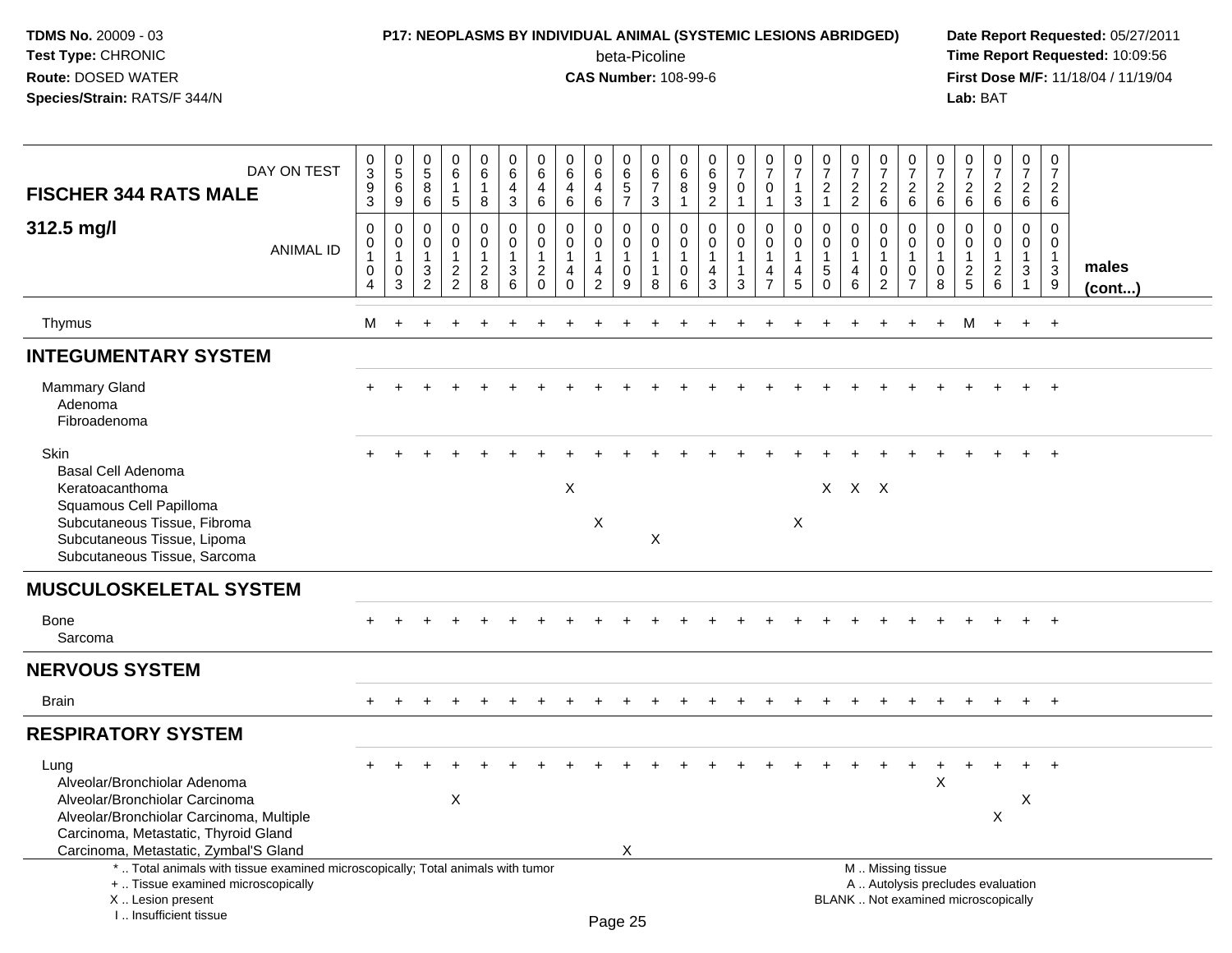#### **P17: NEOPLASMS BY INDIVIDUAL ANIMAL (SYSTEMIC LESIONS ABRIDGED) Date Report Requested:** 05/27/2011

beta-Picoline<br>CAS Number: 108-99-6

 **Time Report Requested:** 10:09:56 **First Dose M/F:** 11/18/04 / 11/19/04<br>**Lab:** BAT **Lab:** BAT

| DAY ON TEST<br><b>FISCHER 344 RATS MALE</b><br>312.5 mg/l<br><b>ANIMAL ID</b>          | $_{3}^{\rm 0}$<br>$\boldsymbol{9}$<br>3<br>$\mathbf 0$<br>0<br>$\mathbf{1}$<br>$\pmb{0}$<br>$\overline{4}$ | $\begin{array}{c} 0 \\ 5 \end{array}$<br>$6\phantom{a}$<br>9<br>0<br>$\pmb{0}$<br>$\mathbf{1}$<br>$\mathbf 0$<br>3 | $\begin{array}{c} 0 \\ 5 \end{array}$<br>$\overline{8}$<br>6<br>0<br>$\pmb{0}$<br>$\overline{1}$<br>$\ensuremath{\mathsf{3}}$<br>$\overline{2}$ | $_{6}^{\rm 0}$<br>$\mathbf{1}$<br>5<br>0<br>$\mathbf 0$<br>$\mathbf{1}$<br>$\frac{2}{2}$ | $0\over 6$<br>8<br>0<br>0<br>$\mathbf{1}$<br>$\frac{2}{8}$ | $\begin{array}{c} 0 \\ 6 \end{array}$<br>$\overline{4}$<br>$\sqrt{3}$<br>$\pmb{0}$<br>$\pmb{0}$<br>$\mathbf{1}$<br>$\sqrt{3}$<br>$\,6\,$ | $\pmb{0}$<br>$\,6\,$<br>$\overline{4}$<br>$\,6$<br>0<br>$\mathbf 0$<br>$\mathbf{1}$<br>$\sqrt{2}$<br>$\mathbf{0}$ | $\pmb{0}$<br>$\,6\,$<br>4<br>6<br>$\mathbf 0$<br>$\mathbf 0$<br>$\mathbf{1}$<br>$\overline{4}$<br>$\mathbf 0$ | 0<br>$\,6\,$<br>4<br>$\,6\,$<br>0<br>0<br>$\mathbf{1}$<br>4<br>$\overline{2}$ | $\begin{array}{c} 0 \\ 6 \\ 5 \end{array}$<br>$\overline{7}$<br>0<br>0<br>$\mathbf{1}$<br>$\mathbf 0$<br>9 | $\pmb{0}$<br>$\frac{6}{7}$<br>$\mathbf{3}$<br>0<br>$\pmb{0}$<br>$\mathbf{1}$<br>8 | $\begin{matrix} 0 \\ 6 \\ 8 \end{matrix}$<br>$\mathbf{1}$<br>$\mathbf 0$<br>$\pmb{0}$<br>$\overline{1}$<br>$\mathbf 0$<br>$6\phantom{1}6$ | $\begin{array}{c} 0 \\ 6 \end{array}$<br>$\boldsymbol{9}$<br>$\overline{2}$<br>$\pmb{0}$<br>$\mathbf 0$<br>$\mathbf{1}$<br>$\overline{4}$<br>$\mathbf{3}$ | $\frac{0}{7}$<br>$\mathbf 0$<br>$\mathbf{1}$<br>0<br>$\mathsf{O}\xspace$<br>$\mathbf{1}$<br>1<br>3 | $\frac{0}{7}$<br>$\mathbf 0$<br>$\mathbf{1}$<br>$\mathbf 0$<br>$\mathsf 0$<br>$\mathbf{1}$<br>$\frac{4}{7}$ | $\frac{0}{7}$<br>$\mathbf{1}$<br>3<br>$\mathbf 0$<br>$\mathbf 0$<br>$\mathbf{1}$<br>$\overline{4}$<br>5 | $\frac{0}{7}$<br>$\overline{c}$<br>$\mathbf{1}$<br>0<br>0<br>$\mathbf{1}$<br>$\sqrt{5}$<br>$\Omega$ | $\frac{0}{7}$<br>$\frac{2}{2}$<br>$\mathbf 0$<br>$\pmb{0}$<br>$\mathbf{1}$<br>$\overline{4}$<br>6 | $\frac{0}{7}$<br>$\sqrt{2}$<br>$\,6\,$<br>0<br>0<br>$\mathbf{1}$<br>$\pmb{0}$<br>$\overline{2}$ | $\frac{0}{7}$<br>$\sqrt{2}$<br>6<br>$\pmb{0}$<br>$\mathbf 0$<br>$\overline{1}$<br>$\boldsymbol{0}$<br>$\overline{7}$ | 0<br>$\overline{7}$<br>$\overline{c}$<br>6<br>0<br>$\mathbf 0$<br>$\mathbf{1}$<br>$\mathbf 0$<br>8 | $\frac{0}{7}$<br>$\boldsymbol{2}$<br>$\,6\,$<br>0<br>0<br>$\mathbf{1}$<br>$\frac{2}{5}$ | $\frac{0}{7}$<br>$\boldsymbol{2}$<br>6<br>$\pmb{0}$<br>$\pmb{0}$<br>$\mathbf{1}$<br>$\boldsymbol{2}$<br>$6\phantom{a}$ | $\mathbf 0$<br>$\overline{7}$<br>$\begin{array}{c} 2 \\ 6 \end{array}$<br>0<br>$\mathbf 0$<br>$\mathbf{1}$<br>$\mathsf 3$<br>$\overline{1}$ | 0<br>$\overline{7}$<br>$\overline{c}$<br>6<br>$\mathbf 0$<br>$\mathbf 0$<br>$\mathbf{1}$<br>$\sqrt{3}$<br>9 | males<br>$($ cont $)$ |
|----------------------------------------------------------------------------------------|------------------------------------------------------------------------------------------------------------|--------------------------------------------------------------------------------------------------------------------|-------------------------------------------------------------------------------------------------------------------------------------------------|------------------------------------------------------------------------------------------|------------------------------------------------------------|------------------------------------------------------------------------------------------------------------------------------------------|-------------------------------------------------------------------------------------------------------------------|---------------------------------------------------------------------------------------------------------------|-------------------------------------------------------------------------------|------------------------------------------------------------------------------------------------------------|-----------------------------------------------------------------------------------|-------------------------------------------------------------------------------------------------------------------------------------------|-----------------------------------------------------------------------------------------------------------------------------------------------------------|----------------------------------------------------------------------------------------------------|-------------------------------------------------------------------------------------------------------------|---------------------------------------------------------------------------------------------------------|-----------------------------------------------------------------------------------------------------|---------------------------------------------------------------------------------------------------|-------------------------------------------------------------------------------------------------|----------------------------------------------------------------------------------------------------------------------|----------------------------------------------------------------------------------------------------|-----------------------------------------------------------------------------------------|------------------------------------------------------------------------------------------------------------------------|---------------------------------------------------------------------------------------------------------------------------------------------|-------------------------------------------------------------------------------------------------------------|-----------------------|
| Pheochromocytoma Malignant, Metastatic,<br>Adrenal Medulla                             |                                                                                                            |                                                                                                                    |                                                                                                                                                 |                                                                                          |                                                            |                                                                                                                                          |                                                                                                                   |                                                                                                               | X                                                                             |                                                                                                            |                                                                                   |                                                                                                                                           |                                                                                                                                                           |                                                                                                    |                                                                                                             |                                                                                                         |                                                                                                     |                                                                                                   |                                                                                                 |                                                                                                                      |                                                                                                    |                                                                                         |                                                                                                                        |                                                                                                                                             |                                                                                                             |                       |
| Nose                                                                                   |                                                                                                            |                                                                                                                    |                                                                                                                                                 |                                                                                          |                                                            |                                                                                                                                          |                                                                                                                   |                                                                                                               |                                                                               |                                                                                                            |                                                                                   |                                                                                                                                           |                                                                                                                                                           |                                                                                                    |                                                                                                             |                                                                                                         |                                                                                                     |                                                                                                   |                                                                                                 |                                                                                                                      |                                                                                                    |                                                                                         |                                                                                                                        | $\div$                                                                                                                                      | $+$                                                                                                         |                       |
| Trachea                                                                                |                                                                                                            |                                                                                                                    |                                                                                                                                                 |                                                                                          |                                                            |                                                                                                                                          |                                                                                                                   |                                                                                                               |                                                                               |                                                                                                            |                                                                                   |                                                                                                                                           |                                                                                                                                                           |                                                                                                    |                                                                                                             |                                                                                                         |                                                                                                     |                                                                                                   |                                                                                                 |                                                                                                                      |                                                                                                    |                                                                                         |                                                                                                                        |                                                                                                                                             | $+$                                                                                                         |                       |
| <b>SPECIAL SENSES SYSTEM</b>                                                           |                                                                                                            |                                                                                                                    |                                                                                                                                                 |                                                                                          |                                                            |                                                                                                                                          |                                                                                                                   |                                                                                                               |                                                                               |                                                                                                            |                                                                                   |                                                                                                                                           |                                                                                                                                                           |                                                                                                    |                                                                                                             |                                                                                                         |                                                                                                     |                                                                                                   |                                                                                                 |                                                                                                                      |                                                                                                    |                                                                                         |                                                                                                                        |                                                                                                                                             |                                                                                                             |                       |
| Eye                                                                                    |                                                                                                            |                                                                                                                    |                                                                                                                                                 |                                                                                          |                                                            |                                                                                                                                          |                                                                                                                   |                                                                                                               |                                                                               |                                                                                                            |                                                                                   |                                                                                                                                           |                                                                                                                                                           |                                                                                                    |                                                                                                             |                                                                                                         |                                                                                                     |                                                                                                   |                                                                                                 |                                                                                                                      |                                                                                                    |                                                                                         |                                                                                                                        | $\ddot{}$                                                                                                                                   | $+$                                                                                                         |                       |
| <b>Harderian Gland</b>                                                                 |                                                                                                            |                                                                                                                    |                                                                                                                                                 |                                                                                          |                                                            |                                                                                                                                          |                                                                                                                   |                                                                                                               |                                                                               |                                                                                                            |                                                                                   |                                                                                                                                           |                                                                                                                                                           |                                                                                                    |                                                                                                             |                                                                                                         |                                                                                                     |                                                                                                   |                                                                                                 |                                                                                                                      |                                                                                                    |                                                                                         |                                                                                                                        | $\ddot{}$                                                                                                                                   | $+$                                                                                                         |                       |
| Zymbal's Gland<br>Carcinoma                                                            |                                                                                                            |                                                                                                                    |                                                                                                                                                 |                                                                                          |                                                            |                                                                                                                                          |                                                                                                                   |                                                                                                               |                                                                               | $\ddot{}$<br>X                                                                                             |                                                                                   |                                                                                                                                           |                                                                                                                                                           |                                                                                                    |                                                                                                             |                                                                                                         |                                                                                                     |                                                                                                   |                                                                                                 |                                                                                                                      |                                                                                                    |                                                                                         |                                                                                                                        |                                                                                                                                             |                                                                                                             |                       |
| <b>URINARY SYSTEM</b>                                                                  |                                                                                                            |                                                                                                                    |                                                                                                                                                 |                                                                                          |                                                            |                                                                                                                                          |                                                                                                                   |                                                                                                               |                                                                               |                                                                                                            |                                                                                   |                                                                                                                                           |                                                                                                                                                           |                                                                                                    |                                                                                                             |                                                                                                         |                                                                                                     |                                                                                                   |                                                                                                 |                                                                                                                      |                                                                                                    |                                                                                         |                                                                                                                        |                                                                                                                                             |                                                                                                             |                       |
| Kidney<br>Renal Tubule, Adenoma, Multiple                                              |                                                                                                            |                                                                                                                    |                                                                                                                                                 |                                                                                          |                                                            |                                                                                                                                          |                                                                                                                   |                                                                                                               |                                                                               |                                                                                                            |                                                                                   |                                                                                                                                           |                                                                                                                                                           |                                                                                                    |                                                                                                             |                                                                                                         |                                                                                                     |                                                                                                   |                                                                                                 |                                                                                                                      |                                                                                                    |                                                                                         |                                                                                                                        |                                                                                                                                             | $+$                                                                                                         |                       |
| <b>Urinary Bladder</b><br>Leiomyoma                                                    |                                                                                                            |                                                                                                                    |                                                                                                                                                 |                                                                                          |                                                            |                                                                                                                                          |                                                                                                                   |                                                                                                               |                                                                               |                                                                                                            |                                                                                   |                                                                                                                                           |                                                                                                                                                           |                                                                                                    |                                                                                                             |                                                                                                         | X                                                                                                   |                                                                                                   |                                                                                                 |                                                                                                                      |                                                                                                    |                                                                                         |                                                                                                                        |                                                                                                                                             | $+$                                                                                                         |                       |
| <b>SYSTEMIC LESIONS</b>                                                                |                                                                                                            |                                                                                                                    |                                                                                                                                                 |                                                                                          |                                                            |                                                                                                                                          |                                                                                                                   |                                                                                                               |                                                                               |                                                                                                            |                                                                                   |                                                                                                                                           |                                                                                                                                                           |                                                                                                    |                                                                                                             |                                                                                                         |                                                                                                     |                                                                                                   |                                                                                                 |                                                                                                                      |                                                                                                    |                                                                                         |                                                                                                                        |                                                                                                                                             |                                                                                                             |                       |
| Multiple Organ<br>Leukemia Mononuclear<br>Lymphoma Malignant<br>Mesothelioma Malignant | $\ddot{}$                                                                                                  | Χ                                                                                                                  | $\times$                                                                                                                                        |                                                                                          | $\mathsf{X}$                                               |                                                                                                                                          | $\mathsf X$                                                                                                       | $\times$                                                                                                      |                                                                               |                                                                                                            |                                                                                   | X                                                                                                                                         | $\boldsymbol{\mathsf{X}}$                                                                                                                                 |                                                                                                    |                                                                                                             |                                                                                                         |                                                                                                     | X                                                                                                 | +                                                                                               | $\sf X$                                                                                                              |                                                                                                    |                                                                                         | $\ddot{}$                                                                                                              | $\ddot{}$                                                                                                                                   | $+$<br>$\boldsymbol{\mathsf{X}}$                                                                            |                       |

\* .. Total animals with tissue examined microscopically; Total animals with tumor

+ .. Tissue examined microscopically

X .. Lesion present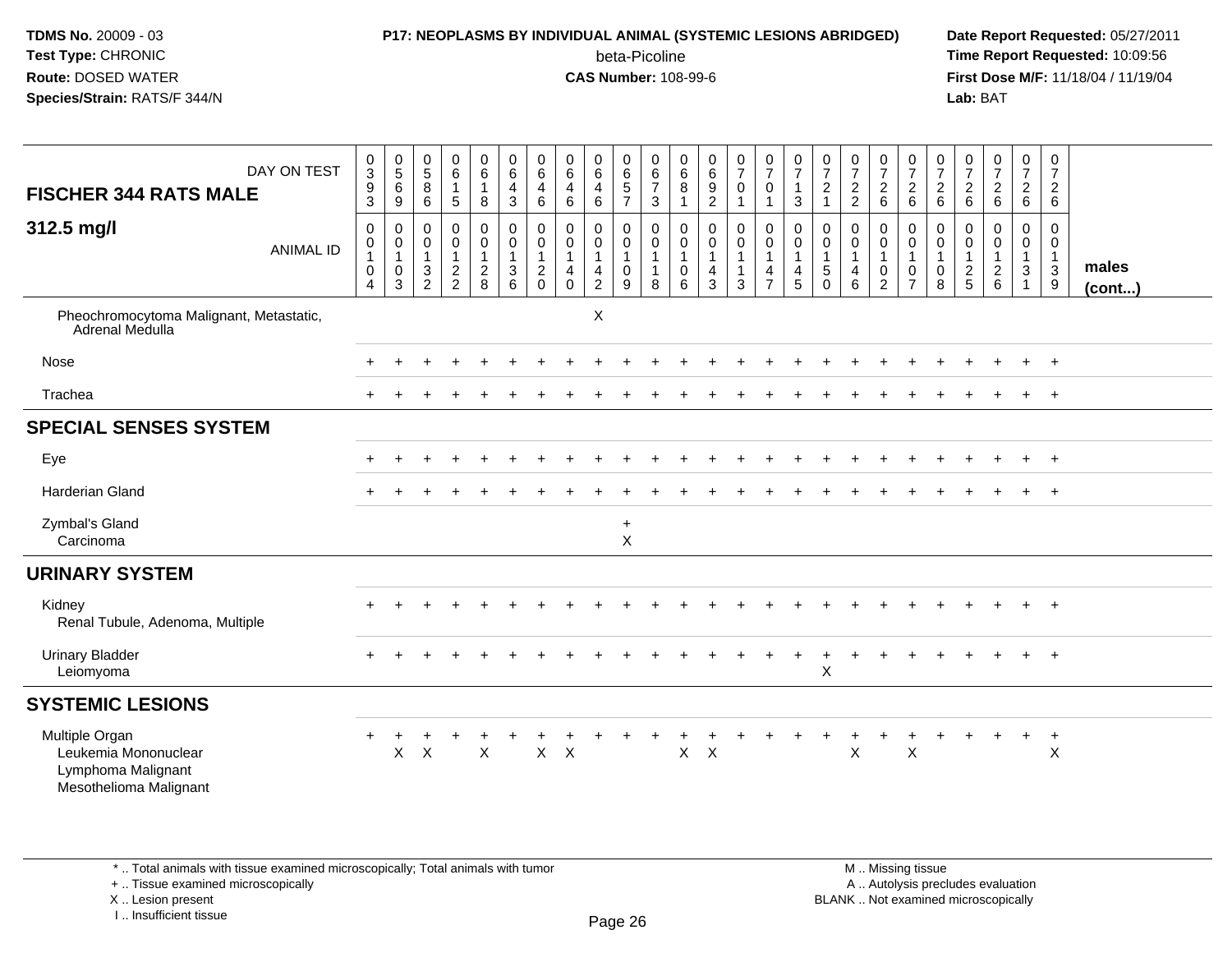# **P17: NEOPLASMS BY INDIVIDUAL ANIMAL (SYSTEMIC LESIONS ABRIDGED) Date Report Requested:** 05/27/2011

beta-Picoline<br>CAS Number: 108-99-6

 **Time Report Requested:** 10:09:56 **First Dose M/F:** 11/18/04 / 11/19/04<br>**Lab:** BAT **Lab:** BAT

| DAY ON TEST<br><b>FISCHER 344 RATS MALE</b>                                                                           | $\frac{0}{7}$<br>$\sqrt{2}$<br>6                                                    | $\begin{array}{c} 0 \\ 7 \end{array}$<br>$\frac{2}{7}$ | $\frac{0}{7}$<br>$\frac{2}{7}$                                  | $\frac{0}{7}$<br>$\frac{2}{7}$            | $\frac{0}{7}$<br>$\frac{2}{7}$                                 | $\begin{array}{c} 0 \\ 7 \end{array}$<br>$\frac{2}{7}$              | $\begin{array}{c} 0 \\ 7 \end{array}$<br>$\frac{2}{7}$ | $\frac{0}{7}$<br>$\frac{2}{7}$                                                        | $\frac{0}{7}$<br>$\frac{2}{7}$                              | $\frac{0}{7}$<br>$\frac{2}{7}$                           | $\frac{0}{7}$<br>$\frac{2}{7}$                                | $\frac{0}{7}$<br>$\frac{2}{7}$                                                      | $\frac{0}{7}$<br>$\frac{2}{7}$                   | $\frac{0}{7}$<br>$\frac{2}{7}$                    | $\begin{array}{c} 0 \\ 7 \end{array}$<br>$\frac{2}{7}$      | $\frac{0}{7}$<br>$\frac{2}{7}$                                | $\frac{0}{7}$<br>$\sqrt{2}$<br>8                         | $\frac{0}{7}$<br>$\overline{c}$<br>8                                             | $\frac{0}{7}$<br>$\overline{\mathbf{c}}$<br>8 | $\frac{0}{7}$<br>$\overline{c}$<br>8                               | $\frac{0}{7}$<br>$\sqrt{2}$<br>$\,8\,$                    | $\frac{0}{7}$<br>$\frac{2}{8}$                                                              | $\begin{array}{c} 0 \\ 7 \end{array}$<br>$\frac{2}{8}$   | $\frac{0}{7}$<br>$_{\rm 8}^2$ | $\begin{smallmatrix}0\\7\end{smallmatrix}$<br>$\overline{a}$<br>8           |                             |
|-----------------------------------------------------------------------------------------------------------------------|-------------------------------------------------------------------------------------|--------------------------------------------------------|-----------------------------------------------------------------|-------------------------------------------|----------------------------------------------------------------|---------------------------------------------------------------------|--------------------------------------------------------|---------------------------------------------------------------------------------------|-------------------------------------------------------------|----------------------------------------------------------|---------------------------------------------------------------|-------------------------------------------------------------------------------------|--------------------------------------------------|---------------------------------------------------|-------------------------------------------------------------|---------------------------------------------------------------|----------------------------------------------------------|----------------------------------------------------------------------------------|-----------------------------------------------|--------------------------------------------------------------------|-----------------------------------------------------------|---------------------------------------------------------------------------------------------|----------------------------------------------------------|-------------------------------|-----------------------------------------------------------------------------|-----------------------------|
| 312.5 mg/l<br><b>ANIMAL ID</b>                                                                                        | $\mathbf 0$<br>$\mathbf 0$<br>$\mathbf{1}$<br>$\begin{array}{c} 4 \\ 9 \end{array}$ | $\mathbf 0$<br>$\pmb{0}$<br>$\mathbf 0$                | $\mathbf 0$<br>$\Omega$<br>$\mathbf{1}$<br>-1<br>$\overline{1}$ | $\mathsf 0$<br>$\mathbf 0$<br>1<br>1<br>4 | 0<br>$\mathbf 0$<br>$\mathbf{1}$<br>$\mathbf{1}$<br>$\sqrt{5}$ | $\mathbf 0$<br>$\mathbf 0$<br>$\overline{1}$<br>$\overline{1}$<br>6 | 0<br>$\mathbf 0$<br>$\mathbf{1}$<br>1<br>9             | $\pmb{0}$<br>$\mathbf 0$<br>$\mathbf{1}$<br>$\overline{\mathbf{c}}$<br>$\overline{1}$ | $\mathbf 0$<br>$\mathbf 0$<br>$\mathbf{1}$<br>$\frac{2}{3}$ | 0<br>$\mathsf{O}\xspace$<br>$\mathbf 1$<br>$\frac{2}{7}$ | $\mathbf 0$<br>$\mathbf 0$<br>$\overline{1}$<br>$\frac{2}{9}$ | $\mathbf 0$<br>$\mathbf 0$<br>$\mathbf{1}$<br>$\ensuremath{\mathsf{3}}$<br>$\Omega$ | $\mathbf 0$<br>$\mathbf 0$<br>1<br>$\frac{3}{3}$ | 0<br>$\mathbf 0$<br>$\mathbf{1}$<br>$\frac{3}{5}$ | $\pmb{0}$<br>$\mathbf 0$<br>$\overline{1}$<br>$\frac{3}{7}$ | $\pmb{0}$<br>$\pmb{0}$<br>$\mathbf{1}$<br>4<br>$\overline{8}$ | $\mathbf 0$<br>$\Omega$<br>$\overline{1}$<br>$\mathbf 0$ | $\mathbf 0$<br>$\mathbf 0$<br>$\mathbf{1}$<br>$\boldsymbol{0}$<br>$\overline{5}$ | 0<br>$\Omega$<br>1<br>2                       | 0<br>$\mathbf 0$<br>$\mathbf{1}$<br>$\mathbf{1}$<br>$\overline{7}$ | $\mathbf 0$<br>$\pmb{0}$<br>$\mathbf{1}$<br>$\frac{2}{4}$ | $\mathbf 0$<br>$\mathbf 0$<br>$\overline{1}$<br>$\ensuremath{\mathsf{3}}$<br>$\overline{4}$ | $\mathbf 0$<br>$\Omega$<br>$\mathbf{1}$<br>$\frac{3}{8}$ | $\mathbf 0$<br>$\Omega$<br>4  | $\mathbf 0$<br>$\Omega$<br>$\mathbf{1}$<br>$\overline{4}$<br>$\overline{4}$ | * TOTALS                    |
| <b>ALIMENTARY SYSTEM</b>                                                                                              |                                                                                     |                                                        |                                                                 |                                           |                                                                |                                                                     |                                                        |                                                                                       |                                                             |                                                          |                                                               |                                                                                     |                                                  |                                                   |                                                             |                                                               |                                                          |                                                                                  |                                               |                                                                    |                                                           |                                                                                             |                                                          |                               |                                                                             |                             |
| Esophagus                                                                                                             |                                                                                     |                                                        |                                                                 |                                           |                                                                |                                                                     |                                                        |                                                                                       |                                                             |                                                          |                                                               |                                                                                     |                                                  |                                                   |                                                             |                                                               |                                                          |                                                                                  |                                               |                                                                    |                                                           |                                                                                             |                                                          |                               |                                                                             | 50                          |
| Intestine Large, Cecum                                                                                                |                                                                                     |                                                        |                                                                 |                                           |                                                                |                                                                     |                                                        |                                                                                       |                                                             |                                                          |                                                               |                                                                                     |                                                  |                                                   |                                                             |                                                               |                                                          |                                                                                  |                                               |                                                                    |                                                           |                                                                                             |                                                          |                               |                                                                             | 48                          |
| Intestine Large, Colon                                                                                                |                                                                                     |                                                        |                                                                 |                                           |                                                                |                                                                     |                                                        |                                                                                       |                                                             |                                                          |                                                               |                                                                                     |                                                  |                                                   |                                                             |                                                               |                                                          |                                                                                  |                                               |                                                                    |                                                           |                                                                                             |                                                          |                               |                                                                             | 49                          |
| Intestine Large, Rectum                                                                                               |                                                                                     |                                                        |                                                                 |                                           |                                                                |                                                                     |                                                        |                                                                                       |                                                             |                                                          |                                                               |                                                                                     |                                                  |                                                   |                                                             |                                                               |                                                          |                                                                                  |                                               |                                                                    |                                                           |                                                                                             |                                                          |                               |                                                                             | 49                          |
| Intestine Small, Duodenum                                                                                             |                                                                                     |                                                        |                                                                 |                                           |                                                                |                                                                     |                                                        |                                                                                       |                                                             |                                                          |                                                               |                                                                                     |                                                  |                                                   |                                                             |                                                               |                                                          |                                                                                  |                                               |                                                                    |                                                           |                                                                                             |                                                          |                               |                                                                             | 49                          |
| Intestine Small, Ileum                                                                                                |                                                                                     |                                                        |                                                                 |                                           |                                                                |                                                                     |                                                        |                                                                                       |                                                             |                                                          |                                                               |                                                                                     |                                                  |                                                   |                                                             |                                                               |                                                          |                                                                                  |                                               |                                                                    |                                                           |                                                                                             |                                                          |                               |                                                                             | 48                          |
| Intestine Small, Jejunum                                                                                              |                                                                                     |                                                        |                                                                 |                                           |                                                                |                                                                     |                                                        |                                                                                       |                                                             |                                                          |                                                               |                                                                                     |                                                  |                                                   |                                                             |                                                               |                                                          |                                                                                  |                                               |                                                                    |                                                           |                                                                                             |                                                          |                               | $\ddot{}$                                                                   | 48                          |
| Liver<br>Carcinoma, Metastatic, Uncertain Primary Site<br>Hepatocellular Carcinoma                                    |                                                                                     |                                                        |                                                                 |                                           |                                                                |                                                                     |                                                        |                                                                                       |                                                             |                                                          |                                                               |                                                                                     |                                                  |                                                   |                                                             |                                                               |                                                          |                                                                                  |                                               |                                                                    |                                                           |                                                                                             |                                                          | X                             | $\ddot{}$<br>$\times$                                                       | 50<br>-1<br>$\mathbf 1$     |
| Mesentery                                                                                                             | $+$                                                                                 |                                                        |                                                                 |                                           |                                                                |                                                                     |                                                        |                                                                                       |                                                             |                                                          |                                                               |                                                                                     | $\ddot{}$                                        |                                                   |                                                             |                                                               |                                                          |                                                                                  |                                               |                                                                    |                                                           | $\ddot{}$                                                                                   |                                                          |                               |                                                                             | 4                           |
| Pancreas                                                                                                              |                                                                                     |                                                        |                                                                 |                                           |                                                                |                                                                     |                                                        |                                                                                       |                                                             |                                                          |                                                               |                                                                                     |                                                  |                                                   |                                                             |                                                               |                                                          |                                                                                  |                                               |                                                                    |                                                           |                                                                                             |                                                          |                               |                                                                             | 50                          |
| Salivary Glands                                                                                                       |                                                                                     |                                                        |                                                                 |                                           |                                                                |                                                                     |                                                        |                                                                                       |                                                             |                                                          |                                                               |                                                                                     |                                                  |                                                   |                                                             |                                                               |                                                          |                                                                                  |                                               |                                                                    |                                                           |                                                                                             |                                                          |                               |                                                                             | 50                          |
| Stomach, Forestomach<br>Squamous Cell Papilloma                                                                       |                                                                                     |                                                        |                                                                 |                                           |                                                                |                                                                     |                                                        |                                                                                       |                                                             |                                                          |                                                               |                                                                                     |                                                  |                                                   |                                                             |                                                               | $\mathsf{X}$                                             |                                                                                  |                                               |                                                                    |                                                           |                                                                                             |                                                          |                               |                                                                             | 50<br>$\mathbf{1}$          |
| Stomach, Glandular                                                                                                    |                                                                                     |                                                        |                                                                 |                                           |                                                                |                                                                     |                                                        |                                                                                       |                                                             |                                                          |                                                               |                                                                                     |                                                  |                                                   |                                                             |                                                               |                                                          |                                                                                  |                                               |                                                                    |                                                           |                                                                                             |                                                          |                               |                                                                             | 50                          |
| Tongue<br>Squamous Cell Carcinoma                                                                                     |                                                                                     |                                                        |                                                                 |                                           |                                                                |                                                                     |                                                        |                                                                                       |                                                             |                                                          |                                                               |                                                                                     |                                                  | $\ddot{}$                                         |                                                             |                                                               |                                                          |                                                                                  |                                               |                                                                    |                                                           |                                                                                             |                                                          |                               |                                                                             | $\mathbf{2}$<br>$\mathbf 1$ |
| *  Total animals with tissue examined microscopically; Total animals with tumor<br>+  Tissue examined microscopically |                                                                                     |                                                        |                                                                 |                                           |                                                                |                                                                     |                                                        |                                                                                       |                                                             |                                                          |                                                               |                                                                                     |                                                  |                                                   |                                                             |                                                               |                                                          |                                                                                  |                                               | M  Missing tissue                                                  |                                                           |                                                                                             | A  Autolysis precludes evaluation                        |                               |                                                                             |                             |

 Lesion present BLANK .. Not examined microscopicallyX .. Lesion present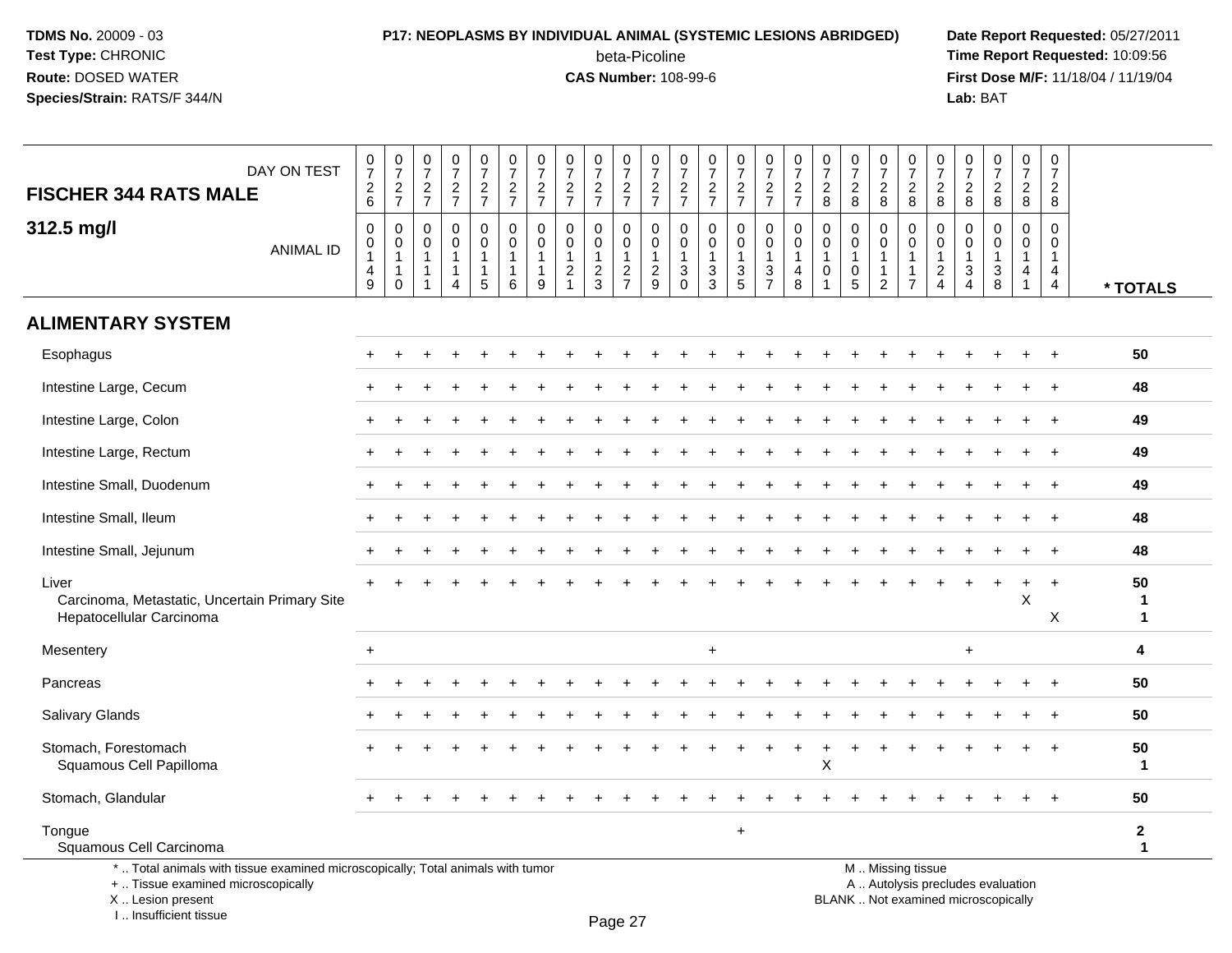## **P17: NEOPLASMS BY INDIVIDUAL ANIMAL (SYSTEMIC LESIONS ABRIDGED) Date Report Requested:** 05/27/2011

beta-Picoline<br>CAS Number: 108-99-6

 **Time Report Requested:** 10:09:56 **First Dose M/F:** 11/18/04 / 11/19/04<br>**Lab: BAT Lab:** BAT

| DAY ON TEST<br><b>FISCHER 344 RATS MALE</b><br>312.5 mg/l<br><b>ANIMAL ID</b>                                     | $\frac{0}{7}$<br>$^2\phantom{1}6$<br>$\pmb{0}$<br>$\pmb{0}$<br>$\mathbf{1}$<br>4<br>9 | $\frac{0}{7}$<br>$\frac{2}{7}$<br>$\mathbf 0$<br>$\pmb{0}$<br>$\mathbf{1}$<br>$\mathbf{1}$<br>$\mathbf 0$ | $\begin{smallmatrix}0\\7\end{smallmatrix}$<br>$\frac{2}{7}$<br>$\mathbf 0$<br>0<br>$\overline{1}$<br>$\overline{1}$<br>$\overline{1}$ | $\begin{array}{c} 0 \\ 7 \end{array}$<br>$\frac{2}{7}$<br>$\pmb{0}$<br>$\mathbf 0$<br>$\mathbf{1}$<br>$\mathbf{1}$<br>$\overline{4}$ | $\frac{0}{7}$<br>$\frac{2}{7}$<br>0<br>0<br>1<br>$\mathbf{1}$<br>5 | $\frac{0}{7}$<br>$\frac{2}{7}$<br>$_{\rm 0}^{\rm 0}$<br>$\mathbf{1}$<br>$\mathbf{1}$<br>6 | $\begin{array}{c} 0 \\ 7 \end{array}$<br>$\frac{2}{7}$<br>$\mathsf 0$<br>$\mathbf 0$<br>$\mathbf{1}$<br>$\mathbf{1}$<br>9 | $\frac{0}{7}$<br>$\overline{a}$<br>$\overline{7}$<br>0<br>0<br>$\mathbf{1}$<br>$\overline{2}$ | $\frac{0}{7}$<br>$\frac{2}{7}$<br>$\mathbf 0$<br>$\mathbf 0$<br>$\mathbf{1}$<br>$\boldsymbol{2}$<br>$\mathbf{3}$ | $\frac{0}{7}$<br>$\frac{2}{7}$<br>0<br>$\mathbf 0$<br>$\overline{1}$<br>$\sqrt{2}$<br>$\overline{7}$ | $\frac{0}{7}$<br>$\frac{2}{7}$<br>$\boldsymbol{0}$<br>$\mathbf 0$<br>$\mathbf{1}$<br>$\overline{2}$<br>$\overline{9}$ | $\frac{0}{7}$<br>$\boldsymbol{2}$<br>$\overline{7}$<br>$\mathbf 0$<br>0<br>$\mathbf{1}$<br>3<br>$\Omega$ | $\frac{0}{7}$<br>$\frac{2}{7}$<br>$\mathbf 0$<br>$\mathbf 0$<br>$\mathbf{1}$<br>$\sqrt{3}$<br>3 | $\frac{0}{7}$<br>$\frac{2}{7}$<br>$\mathbf 0$<br>0<br>$\mathbf{1}$<br>$\frac{3}{5}$ | $\frac{0}{7}$<br>$\overline{c}$<br>$\overline{7}$<br>0<br>$\mathbf 0$<br>$\mathbf{1}$<br>$\mathbf{3}$<br>$\overline{7}$ | $\frac{0}{7}$<br>$\frac{2}{7}$<br>$\mathbf 0$<br>$\mathbf 0$<br>$\overline{1}$<br>$\overline{4}$<br>8 | $\frac{0}{7}$<br>$\overline{c}$<br>8<br>$\mathbf 0$<br>$\mathbf 0$<br>$\mathbf{1}$<br>$\mathbf 0$<br>$\overline{1}$ | $\begin{array}{c} 0 \\ 7 \end{array}$<br>$\sqrt{2}$<br>8<br>$\mathbf 0$<br>$\mathbf 0$<br>$\mathbf{1}$<br>$\boldsymbol{0}$<br>5 | $\frac{0}{7}$<br>$_{8}^{2}$<br>0<br>$\mathbf 0$<br>1<br>$\overline{2}$ | $\begin{smallmatrix}0\\7\end{smallmatrix}$<br>$\overline{2}$<br>8<br>0<br>$\mathbf 0$<br>$\mathbf{1}$<br>$\mathbf{1}$<br>$\overline{7}$ | $\frac{0}{7}$<br>$\boldsymbol{2}$<br>8<br>$\mathbf 0$<br>$\mathbf 0$<br>$\mathbf{1}$<br>$\sqrt{2}$<br>$\overline{4}$ | $\frac{0}{7}$<br>$\frac{2}{8}$<br>$\mathbf 0$<br>0<br>$\overline{1}$<br>3<br>$\boldsymbol{\Lambda}$ | $\frac{0}{7}$<br>$\overline{c}$<br>8<br>0<br>$\mathbf 0$<br>$\mathbf{1}$<br>$\mathbf{3}$<br>8 | $\frac{0}{7}$<br>$\frac{2}{8}$<br>0<br>$\mathbf 0$<br>$\mathbf{1}$<br>$\overline{4}$<br>$\mathbf{1}$ | $\begin{smallmatrix} 0\\7 \end{smallmatrix}$<br>$\overline{2}$<br>8<br>$\mathbf 0$<br>$\mathbf 0$<br>$\mathbf{1}$<br>$\overline{4}$<br>$\overline{4}$ |                                              |
|-------------------------------------------------------------------------------------------------------------------|---------------------------------------------------------------------------------------|-----------------------------------------------------------------------------------------------------------|---------------------------------------------------------------------------------------------------------------------------------------|--------------------------------------------------------------------------------------------------------------------------------------|--------------------------------------------------------------------|-------------------------------------------------------------------------------------------|---------------------------------------------------------------------------------------------------------------------------|-----------------------------------------------------------------------------------------------|------------------------------------------------------------------------------------------------------------------|------------------------------------------------------------------------------------------------------|-----------------------------------------------------------------------------------------------------------------------|----------------------------------------------------------------------------------------------------------|-------------------------------------------------------------------------------------------------|-------------------------------------------------------------------------------------|-------------------------------------------------------------------------------------------------------------------------|-------------------------------------------------------------------------------------------------------|---------------------------------------------------------------------------------------------------------------------|---------------------------------------------------------------------------------------------------------------------------------|------------------------------------------------------------------------|-----------------------------------------------------------------------------------------------------------------------------------------|----------------------------------------------------------------------------------------------------------------------|-----------------------------------------------------------------------------------------------------|-----------------------------------------------------------------------------------------------|------------------------------------------------------------------------------------------------------|-------------------------------------------------------------------------------------------------------------------------------------------------------|----------------------------------------------|
| Squamous Cell Papilloma                                                                                           |                                                                                       |                                                                                                           |                                                                                                                                       |                                                                                                                                      |                                                                    |                                                                                           |                                                                                                                           |                                                                                               |                                                                                                                  |                                                                                                      |                                                                                                                       |                                                                                                          |                                                                                                 | X                                                                                   |                                                                                                                         |                                                                                                       |                                                                                                                     |                                                                                                                                 |                                                                        |                                                                                                                                         |                                                                                                                      |                                                                                                     |                                                                                               |                                                                                                      |                                                                                                                                                       | * TOTALS<br>$\mathbf 1$                      |
| <b>CARDIOVASCULAR SYSTEM</b>                                                                                      |                                                                                       |                                                                                                           |                                                                                                                                       |                                                                                                                                      |                                                                    |                                                                                           |                                                                                                                           |                                                                                               |                                                                                                                  |                                                                                                      |                                                                                                                       |                                                                                                          |                                                                                                 |                                                                                     |                                                                                                                         |                                                                                                       |                                                                                                                     |                                                                                                                                 |                                                                        |                                                                                                                                         |                                                                                                                      |                                                                                                     |                                                                                               |                                                                                                      |                                                                                                                                                       |                                              |
| <b>Blood Vessel</b>                                                                                               |                                                                                       |                                                                                                           |                                                                                                                                       |                                                                                                                                      |                                                                    |                                                                                           |                                                                                                                           |                                                                                               |                                                                                                                  |                                                                                                      |                                                                                                                       |                                                                                                          |                                                                                                 |                                                                                     |                                                                                                                         |                                                                                                       |                                                                                                                     |                                                                                                                                 |                                                                        |                                                                                                                                         |                                                                                                                      |                                                                                                     |                                                                                               |                                                                                                      |                                                                                                                                                       | 50                                           |
| Heart                                                                                                             |                                                                                       |                                                                                                           |                                                                                                                                       |                                                                                                                                      |                                                                    |                                                                                           |                                                                                                                           |                                                                                               |                                                                                                                  |                                                                                                      |                                                                                                                       |                                                                                                          |                                                                                                 |                                                                                     |                                                                                                                         |                                                                                                       |                                                                                                                     |                                                                                                                                 |                                                                        |                                                                                                                                         |                                                                                                                      |                                                                                                     |                                                                                               |                                                                                                      |                                                                                                                                                       | 50                                           |
| <b>ENDOCRINE SYSTEM</b>                                                                                           |                                                                                       |                                                                                                           |                                                                                                                                       |                                                                                                                                      |                                                                    |                                                                                           |                                                                                                                           |                                                                                               |                                                                                                                  |                                                                                                      |                                                                                                                       |                                                                                                          |                                                                                                 |                                                                                     |                                                                                                                         |                                                                                                       |                                                                                                                     |                                                                                                                                 |                                                                        |                                                                                                                                         |                                                                                                                      |                                                                                                     |                                                                                               |                                                                                                      |                                                                                                                                                       |                                              |
| <b>Adrenal Cortex</b><br>Adenoma                                                                                  |                                                                                       |                                                                                                           |                                                                                                                                       |                                                                                                                                      |                                                                    |                                                                                           |                                                                                                                           |                                                                                               |                                                                                                                  |                                                                                                      |                                                                                                                       |                                                                                                          |                                                                                                 |                                                                                     |                                                                                                                         |                                                                                                       |                                                                                                                     |                                                                                                                                 |                                                                        |                                                                                                                                         |                                                                                                                      |                                                                                                     |                                                                                               |                                                                                                      |                                                                                                                                                       | 50<br>$\mathbf 1$                            |
| Adrenal Medulla<br>Pheochromocytoma Benign<br>Pheochromocytoma Malignant<br>Bilateral, Pheochromocytoma Malignant |                                                                                       |                                                                                                           |                                                                                                                                       |                                                                                                                                      | X                                                                  |                                                                                           |                                                                                                                           | X                                                                                             |                                                                                                                  |                                                                                                      | X                                                                                                                     |                                                                                                          |                                                                                                 | X                                                                                   |                                                                                                                         |                                                                                                       |                                                                                                                     | X                                                                                                                               |                                                                        |                                                                                                                                         |                                                                                                                      |                                                                                                     |                                                                                               |                                                                                                      |                                                                                                                                                       | 49<br>$\bf 6$<br>$\mathbf{2}$<br>$\mathbf 1$ |
| Islets, Pancreatic<br>Adenoma                                                                                     |                                                                                       |                                                                                                           |                                                                                                                                       |                                                                                                                                      |                                                                    |                                                                                           | X                                                                                                                         |                                                                                               |                                                                                                                  |                                                                                                      |                                                                                                                       |                                                                                                          |                                                                                                 |                                                                                     | X                                                                                                                       |                                                                                                       |                                                                                                                     |                                                                                                                                 |                                                                        |                                                                                                                                         |                                                                                                                      |                                                                                                     |                                                                                               |                                                                                                      |                                                                                                                                                       | 50<br>3                                      |
| Parathyroid Gland                                                                                                 |                                                                                       |                                                                                                           |                                                                                                                                       |                                                                                                                                      |                                                                    |                                                                                           |                                                                                                                           |                                                                                               |                                                                                                                  |                                                                                                      |                                                                                                                       |                                                                                                          |                                                                                                 |                                                                                     |                                                                                                                         |                                                                                                       |                                                                                                                     |                                                                                                                                 |                                                                        |                                                                                                                                         |                                                                                                                      |                                                                                                     |                                                                                               |                                                                                                      |                                                                                                                                                       | 48                                           |
| <b>Pituitary Gland</b><br>Pars Distalis, Adenoma<br>Pars Intermedia, Adenoma                                      | X                                                                                     |                                                                                                           |                                                                                                                                       |                                                                                                                                      | $\pmb{\times}$                                                     |                                                                                           | $\mathsf X$                                                                                                               | $\pmb{\times}$                                                                                |                                                                                                                  |                                                                                                      | $\boldsymbol{\mathsf{X}}$                                                                                             |                                                                                                          | X                                                                                               | $\mathsf{X}$                                                                        | $\mathsf{X}$                                                                                                            |                                                                                                       |                                                                                                                     |                                                                                                                                 | $\mathsf X$                                                            | $\boldsymbol{X}$                                                                                                                        | $\mathsf{X}$                                                                                                         | $\boldsymbol{\mathsf{X}}$                                                                           |                                                                                               | X<br>$\sf X$                                                                                         | $\boldsymbol{\mathsf{X}}$                                                                                                                             | 50<br>28<br>$\mathbf{1}$                     |
| <b>Thyroid Gland</b><br>C-cell, Adenoma<br>C-cell, Carcinoma<br>Follicular Cell, Adenoma                          |                                                                                       |                                                                                                           |                                                                                                                                       |                                                                                                                                      |                                                                    |                                                                                           |                                                                                                                           | X                                                                                             |                                                                                                                  |                                                                                                      |                                                                                                                       |                                                                                                          |                                                                                                 | X                                                                                   |                                                                                                                         |                                                                                                       |                                                                                                                     |                                                                                                                                 |                                                                        | $\ddot{}$                                                                                                                               | $\mathsf X$                                                                                                          |                                                                                                     |                                                                                               | $+$                                                                                                  | $\ddot{}$<br>$\sf X$                                                                                                                                  | 50                                           |

#### **GENERAL BODY SYSTEM**

\* .. Total animals with tissue examined microscopically; Total animals with tumor

+ .. Tissue examined microscopically

X .. Lesion present

I .. Insufficient tissue

M .. Missing tissue

y the contract of the contract of the contract of the contract of the contract of  $\mathsf A$  . Autolysis precludes evaluation Lesion present BLANK .. Not examined microscopically

Page 28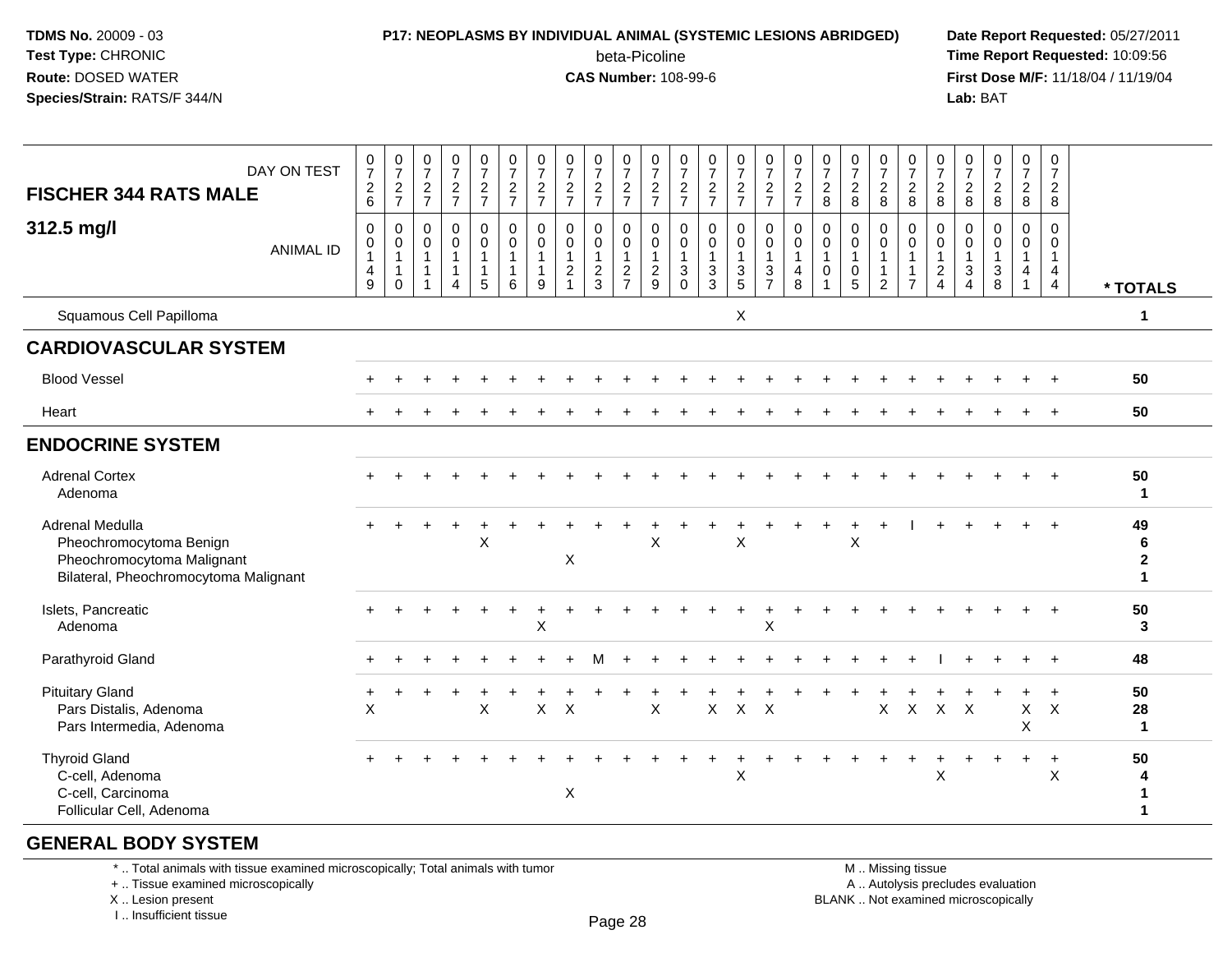#### **P17: NEOPLASMS BY INDIVIDUAL ANIMAL (SYSTEMIC LESIONS ABRIDGED) Date Report Requested:** 05/27/2011

beta-Picoline<br>CAS Number: 108-99-6

 **Time Report Requested:** 10:09:56 **First Dose M/F:** 11/18/04 / 11/19/04<br>**Lab:** BAT **Lab:** BAT

| DAY ON TEST<br><b>FISCHER 344 RATS MALE</b>                                                                   | $\frac{0}{7}$<br>$\frac{2}{6}$                          | $\frac{0}{7}$<br>$\frac{2}{7}$                                         | $\begin{array}{c} 0 \\ 7 \end{array}$<br>$\frac{2}{7}$ | $\frac{0}{7}$<br>$\frac{2}{7}$              | $\frac{0}{7}$<br>$\frac{2}{7}$                                    | $\frac{0}{7}$<br>$\frac{2}{7}$                                  | $\frac{0}{7}$<br>$\frac{2}{7}$                                      | $\frac{0}{7}$<br>$rac{2}{7}$                                        | $\frac{0}{7}$<br>$\frac{2}{7}$                    | $\frac{0}{7}$<br>$\frac{2}{7}$          | $\frac{0}{7}$<br>$\frac{2}{7}$          | $\frac{0}{7}$<br>$\frac{2}{7}$                                | $\frac{0}{7}$<br>$rac{2}{7}$                      | $\frac{0}{7}$<br>$\frac{2}{7}$                             | $\frac{0}{7}$<br>$\frac{2}{7}$                    | $\frac{0}{7}$<br>$\frac{2}{7}$                     | $\frac{0}{7}$<br>$\frac{2}{8}$        | $\frac{0}{7}$<br>$\overline{c}$<br>8       | $\frac{0}{7}$<br>$_{8}^{\rm 2}$                                    | $\frac{0}{7}$<br>$_{8}^2$                                | 0<br>$\overline{7}$<br>$\overline{a}$<br>8                 | $\frac{0}{7}$<br>$\overline{a}$<br>8                                  | $\begin{smallmatrix} 0\\7 \end{smallmatrix}$<br>$\frac{2}{8}$ | $\frac{0}{7}$<br>$_{\rm 8}^2$                         | 0<br>$\overline{7}$<br>$\overline{2}$<br>8                                     |                                      |
|---------------------------------------------------------------------------------------------------------------|---------------------------------------------------------|------------------------------------------------------------------------|--------------------------------------------------------|---------------------------------------------|-------------------------------------------------------------------|-----------------------------------------------------------------|---------------------------------------------------------------------|---------------------------------------------------------------------|---------------------------------------------------|-----------------------------------------|-----------------------------------------|---------------------------------------------------------------|---------------------------------------------------|------------------------------------------------------------|---------------------------------------------------|----------------------------------------------------|---------------------------------------|--------------------------------------------|--------------------------------------------------------------------|----------------------------------------------------------|------------------------------------------------------------|-----------------------------------------------------------------------|---------------------------------------------------------------|-------------------------------------------------------|--------------------------------------------------------------------------------|--------------------------------------|
| 312.5 mg/l<br><b>ANIMAL ID</b>                                                                                | $\mathbf 0$<br>0<br>$\mathbf{1}$<br>$\overline{4}$<br>9 | $\mathbf 0$<br>$\mathbf 0$<br>$\mathbf{1}$<br>$\mathbf{1}$<br>$\Omega$ | 0<br>$\mathbf 0$<br>$\mathbf{1}$<br>$\mathbf{1}$<br>1  | 0<br>0<br>$\mathbf{1}$<br>$\mathbf{1}$<br>4 | 0<br>$\mathbf 0$<br>$\mathbf{1}$<br>$\mathbf 1$<br>$\overline{5}$ | $\mathbf 0$<br>$\mathbf 0$<br>$\mathbf{1}$<br>$\mathbf{1}$<br>6 | $\mathbf 0$<br>$\mathbf 0$<br>$\overline{1}$<br>$\overline{1}$<br>9 | $\mathbf 0$<br>$\mathbf 0$<br>$\overline{1}$<br>$\overline{2}$<br>1 | 0<br>$\mathbf 0$<br>$\mathbf{1}$<br>$\frac{2}{3}$ | 0<br>0<br>$\mathbf{1}$<br>$\frac{2}{7}$ | 0<br>0<br>$\mathbf{1}$<br>$\frac{2}{9}$ | $\mathbf 0$<br>$\mathbf 0$<br>$\overline{1}$<br>$\frac{3}{0}$ | 0<br>$\mathbf 0$<br>$\mathbf{1}$<br>$\frac{3}{3}$ | 0<br>0<br>1<br>$\ensuremath{\mathsf{3}}$<br>$\overline{5}$ | $\mathbf 0$<br>0<br>$\mathbf{1}$<br>$\frac{3}{7}$ | $\mathbf 0$<br>$\pmb{0}$<br>$\mathbf{1}$<br>4<br>8 | $\mathbf 0$<br>0<br>$\mathbf{1}$<br>0 | 0<br>$\mathbf 0$<br>$\mathbf{1}$<br>0<br>5 | 0<br>$\mathbf 0$<br>$\mathbf{1}$<br>$\mathbf{1}$<br>$\overline{c}$ | 0<br>0<br>$\mathbf{1}$<br>$\mathbf{1}$<br>$\overline{7}$ | 0<br>0<br>$\mathbf{1}$<br>$\overline{c}$<br>$\overline{4}$ | 0<br>0<br>$\mathbf{1}$<br>$\ensuremath{\mathsf{3}}$<br>$\overline{4}$ | $\mathbf 0$<br>$\mathbf 0$<br>$\mathbf{1}$<br>$\frac{3}{8}$   | 0<br>$\mathbf 0$<br>$\mathbf{1}$<br>4<br>$\mathbf{1}$ | $\mathbf 0$<br>$\mathbf 0$<br>$\mathbf{1}$<br>$\overline{4}$<br>$\overline{4}$ | * TOTALS                             |
| Peritoneum                                                                                                    | $+$                                                     |                                                                        |                                                        |                                             |                                                                   |                                                                 |                                                                     |                                                                     |                                                   |                                         |                                         |                                                               |                                                   |                                                            |                                                   |                                                    |                                       |                                            |                                                                    |                                                          |                                                            |                                                                       |                                                               |                                                       |                                                                                | $\mathbf{1}$                         |
| <b>GENITAL SYSTEM</b>                                                                                         |                                                         |                                                                        |                                                        |                                             |                                                                   |                                                                 |                                                                     |                                                                     |                                                   |                                         |                                         |                                                               |                                                   |                                                            |                                                   |                                                    |                                       |                                            |                                                                    |                                                          |                                                            |                                                                       |                                                               |                                                       |                                                                                |                                      |
| Epididymis                                                                                                    |                                                         |                                                                        |                                                        |                                             |                                                                   |                                                                 |                                                                     |                                                                     |                                                   |                                         |                                         |                                                               |                                                   |                                                            |                                                   |                                                    |                                       |                                            |                                                                    |                                                          |                                                            |                                                                       |                                                               |                                                       |                                                                                | 50                                   |
| <b>Preputial Gland</b><br>Adenoma<br>Carcinoma                                                                |                                                         |                                                                        |                                                        |                                             |                                                                   |                                                                 |                                                                     |                                                                     |                                                   |                                         |                                         |                                                               | X                                                 |                                                            |                                                   |                                                    |                                       |                                            |                                                                    |                                                          |                                                            | X                                                                     |                                                               | $\ddot{}$                                             | $\ddot{}$<br>X                                                                 | 50<br>$\mathbf{2}$<br>$\overline{2}$ |
| Prostate                                                                                                      |                                                         |                                                                        |                                                        |                                             |                                                                   |                                                                 |                                                                     |                                                                     |                                                   |                                         |                                         |                                                               |                                                   |                                                            |                                                   |                                                    |                                       |                                            |                                                                    |                                                          |                                                            |                                                                       |                                                               | $\div$                                                | $\ddot{}$                                                                      | 50                                   |
| Seminal Vesicle                                                                                               |                                                         |                                                                        |                                                        |                                             |                                                                   |                                                                 |                                                                     |                                                                     |                                                   |                                         |                                         |                                                               |                                                   |                                                            |                                                   |                                                    |                                       |                                            |                                                                    |                                                          |                                                            |                                                                       |                                                               |                                                       | $\ddot{}$                                                                      | 50                                   |
| <b>Testes</b><br>Bilateral, Interstitial Cell, Adenoma<br>Interstitial Cell, Adenoma<br>Tunic, Leiomyosarcoma | $\overline{ }$<br>X                                     | X                                                                      | $\times$                                               | $\boldsymbol{\mathsf{X}}$                   | X                                                                 | X                                                               | $\mathsf X$                                                         | X                                                                   | X                                                 | $\mathsf X$                             | $\mathsf{X}$                            | X                                                             | $\times$                                          |                                                            | $\boldsymbol{\mathsf{X}}$                         | $\sf X$                                            | X                                     | $\times$<br>X                              | $\boldsymbol{\mathsf{X}}$                                          | $\sf X$                                                  | $\mathsf{X}$                                               | X                                                                     | $\mathsf{X}$                                                  | $\times$                                              | $\ddot{}$<br>X                                                                 | 50<br>26<br>16<br>$\mathbf{1}$       |
| <b>HEMATOPOIETIC SYSTEM</b>                                                                                   |                                                         |                                                                        |                                                        |                                             |                                                                   |                                                                 |                                                                     |                                                                     |                                                   |                                         |                                         |                                                               |                                                   |                                                            |                                                   |                                                    |                                       |                                            |                                                                    |                                                          |                                                            |                                                                       |                                                               |                                                       |                                                                                |                                      |
| <b>Bone Marrow</b>                                                                                            |                                                         |                                                                        |                                                        |                                             |                                                                   |                                                                 |                                                                     |                                                                     |                                                   |                                         |                                         |                                                               |                                                   |                                                            |                                                   |                                                    |                                       |                                            |                                                                    |                                                          |                                                            |                                                                       |                                                               |                                                       |                                                                                | 50                                   |
| Lymph Node                                                                                                    |                                                         |                                                                        |                                                        |                                             |                                                                   |                                                                 |                                                                     |                                                                     |                                                   |                                         |                                         |                                                               |                                                   | $\overline{1}$                                             | $\ddot{}$                                         |                                                    |                                       |                                            |                                                                    |                                                          | $\ddot{}$                                                  |                                                                       |                                                               |                                                       |                                                                                | 11                                   |
| Lymph Node, Mandibular                                                                                        | м                                                       | М                                                                      | M                                                      | M                                           | M                                                                 | м                                                               | M                                                                   | M                                                                   | M                                                 | M                                       | М                                       | м                                                             | м                                                 | м                                                          | M                                                 | M                                                  | м                                     | M                                          | M                                                                  | M                                                        | м                                                          | M                                                                     | M                                                             | M M                                                   |                                                                                | $\mathbf 0$                          |
| Lymph Node, Mesenteric<br>Carcinoma, Metastatic, Uncertain Primary Site                                       |                                                         |                                                                        |                                                        |                                             |                                                                   |                                                                 |                                                                     |                                                                     |                                                   |                                         |                                         |                                                               |                                                   |                                                            |                                                   |                                                    |                                       |                                            |                                                                    |                                                          |                                                            |                                                                       |                                                               |                                                       | $\ddot{}$                                                                      | 50<br>$\mathbf{1}$                   |
| Spleen                                                                                                        |                                                         |                                                                        |                                                        |                                             |                                                                   |                                                                 |                                                                     |                                                                     |                                                   |                                         |                                         |                                                               |                                                   |                                                            |                                                   |                                                    |                                       |                                            |                                                                    |                                                          |                                                            |                                                                       |                                                               |                                                       |                                                                                | 50                                   |

\* .. Total animals with tissue examined microscopically; Total animals with tumor

+ .. Tissue examined microscopically

X .. Lesion present

I .. Insufficient tissue

 M .. Missing tissuey the contract of the contract of the contract of the contract of the contract of  $\mathsf A$  . Autolysis precludes evaluation Lesion present BLANK .. Not examined microscopically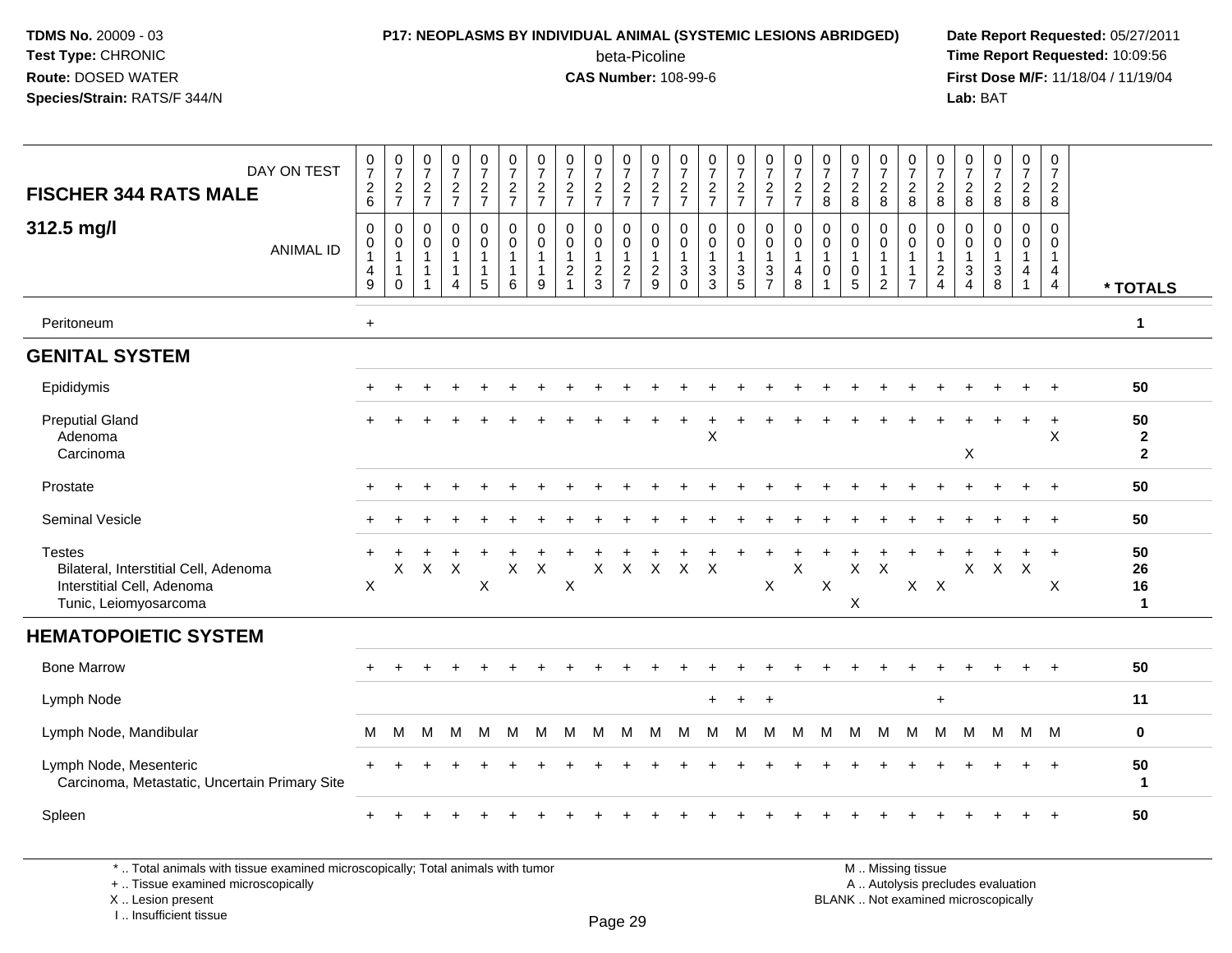#### **P17: NEOPLASMS BY INDIVIDUAL ANIMAL (SYSTEMIC LESIONS ABRIDGED) Date Report Requested:** 05/27/2011

beta-Picoline<br>CAS Number: 108-99-6

| DAY ON TEST<br><b>FISCHER 344 RATS MALE</b>                                                                                                                                                         | $\frac{0}{7}$<br>$\sqrt{2}$<br>$6\phantom{a}$ | $\frac{0}{7}$<br>$\overline{2}$<br>$\overline{7}$     | $\begin{smallmatrix} 0\\7 \end{smallmatrix}$<br>$\frac{2}{7}$ | $\frac{0}{7}$<br>$\frac{2}{7}$                         | $\begin{array}{c} 0 \\ 7 \end{array}$<br>$\frac{2}{7}$            | $\frac{0}{7}$<br>$rac{2}{7}$                          | 0<br>$\overline{7}$<br>$\overline{c}$<br>$\overline{7}$ | $\begin{array}{c} 0 \\ 7 \end{array}$<br>$\overline{c}$<br>$\overline{7}$      | $\frac{0}{7}$<br>$\frac{2}{7}$                                    | $\frac{0}{7}$<br>$\frac{2}{7}$                                       | $\frac{0}{7}$<br>$\frac{2}{7}$                                     | 0<br>$\overline{7}$<br>$\frac{2}{7}$                     | 0<br>$\overline{7}$<br>$\frac{2}{7}$              | $\frac{0}{7}$<br>$\frac{2}{7}$                     | $\begin{smallmatrix}0\\7\end{smallmatrix}$<br>$rac{2}{7}$                    | $\begin{array}{c} 0 \\ 7 \end{array}$<br>$\frac{2}{7}$ | $\frac{0}{7}$<br>$\sqrt{2}$<br>8                                    | $\frac{0}{7}$<br>$\sqrt{2}$<br>8           | $\frac{0}{7}$<br>$\overline{c}$<br>8 | $\frac{0}{7}$<br>$\overline{c}$<br>8                                         | $\frac{0}{7}$<br>$\overline{2}$<br>8                              | 0<br>$\overline{7}$<br>$\overline{2}$<br>$\bf 8$ | $\begin{array}{c} 0 \\ 7 \end{array}$<br>$\sqrt{2}$<br>$\bf 8$           | $\mathbf 0$<br>$\overline{7}$<br>$\overline{2}$<br>$\bf{8}$ | 0<br>$\overline{7}$<br>$\overline{2}$<br>8                                  |                                                                                      |
|-----------------------------------------------------------------------------------------------------------------------------------------------------------------------------------------------------|-----------------------------------------------|-------------------------------------------------------|---------------------------------------------------------------|--------------------------------------------------------|-------------------------------------------------------------------|-------------------------------------------------------|---------------------------------------------------------|--------------------------------------------------------------------------------|-------------------------------------------------------------------|----------------------------------------------------------------------|--------------------------------------------------------------------|----------------------------------------------------------|---------------------------------------------------|----------------------------------------------------|------------------------------------------------------------------------------|--------------------------------------------------------|---------------------------------------------------------------------|--------------------------------------------|--------------------------------------|------------------------------------------------------------------------------|-------------------------------------------------------------------|--------------------------------------------------|--------------------------------------------------------------------------|-------------------------------------------------------------|-----------------------------------------------------------------------------|--------------------------------------------------------------------------------------|
| 312.5 mg/l<br><b>ANIMAL ID</b>                                                                                                                                                                      | $\mathbf 0$<br>0<br>$\mathbf{1}$<br>4<br>9    | 0<br>0<br>$\mathbf{1}$<br>$\mathbf{1}$<br>$\mathbf 0$ | 0<br>0<br>$\mathbf{1}$<br>$\mathbf{1}$                        | $\mathbf 0$<br>$\mathbf 0$<br>1<br>1<br>$\overline{A}$ | $\mathbf 0$<br>$\mathbf 0$<br>$\overline{1}$<br>$\mathbf{1}$<br>5 | $\mathbf 0$<br>0<br>$\mathbf{1}$<br>$\mathbf{1}$<br>6 | $\mathbf 0$<br>0<br>$\mathbf{1}$<br>1<br>9              | $\mathbf 0$<br>$\mathbf 0$<br>$\mathbf{1}$<br>$\boldsymbol{2}$<br>$\mathbf{1}$ | $\mathbf{0}$<br>0<br>$\mathbf{1}$<br>$\overline{\mathbf{c}}$<br>3 | 0<br>$\mathbf 0$<br>$\mathbf{1}$<br>$\overline{c}$<br>$\overline{7}$ | $\Omega$<br>$\mathbf 0$<br>$\overline{1}$<br>$\boldsymbol{2}$<br>9 | $\Omega$<br>$\mathbf 0$<br>$\mathbf{1}$<br>3<br>$\Omega$ | $\Omega$<br>$\mathbf 0$<br>$\mathbf{1}$<br>3<br>3 | $\mathbf 0$<br>0<br>$\mathbf 1$<br>$\sqrt{3}$<br>5 | $\mathbf 0$<br>$\mathbf 0$<br>$\mathbf{1}$<br>$\mathbf{3}$<br>$\overline{7}$ | $\Omega$<br>0<br>1<br>4<br>8                           | $\mathbf 0$<br>0<br>$\overline{1}$<br>$\mathbf 0$<br>$\overline{1}$ | 0<br>0<br>$\mathbf{1}$<br>$\mathbf 0$<br>5 | 0<br>0<br>1<br>$\overline{c}$        | $\mathbf 0$<br>$\mathbf 0$<br>$\mathbf{1}$<br>$\mathbf{1}$<br>$\overline{7}$ | $\Omega$<br>0<br>$\mathbf{1}$<br>$\overline{2}$<br>$\overline{4}$ | $\Omega$<br>0<br>3<br>$\overline{4}$             | $\mathbf 0$<br>$\mathbf 0$<br>$\mathbf{1}$<br>$\sqrt{3}$<br>8            | 0<br>0<br>$\mathbf{1}$<br>4<br>$\mathbf{1}$                 | $\Omega$<br>$\mathbf 0$<br>$\mathbf{1}$<br>$\overline{4}$<br>$\overline{4}$ | * TOTALS                                                                             |
| Thymus                                                                                                                                                                                              | $+$                                           |                                                       |                                                               |                                                        |                                                                   |                                                       |                                                         |                                                                                | M                                                                 | $\div$                                                               |                                                                    |                                                          |                                                   |                                                    |                                                                              |                                                        |                                                                     |                                            |                                      |                                                                              | м                                                                 | $+$                                              | $+$                                                                      | M +                                                         |                                                                             | 45                                                                                   |
| <b>INTEGUMENTARY SYSTEM</b>                                                                                                                                                                         |                                               |                                                       |                                                               |                                                        |                                                                   |                                                       |                                                         |                                                                                |                                                                   |                                                                      |                                                                    |                                                          |                                                   |                                                    |                                                                              |                                                        |                                                                     |                                            |                                      |                                                                              |                                                                   |                                                  |                                                                          |                                                             |                                                                             |                                                                                      |
| <b>Mammary Gland</b><br>Adenoma<br>Fibroadenoma                                                                                                                                                     |                                               |                                                       |                                                               | ٠<br>X                                                 |                                                                   |                                                       |                                                         |                                                                                |                                                                   |                                                                      |                                                                    |                                                          |                                                   |                                                    |                                                                              |                                                        | X                                                                   |                                            |                                      |                                                                              |                                                                   |                                                  |                                                                          | X                                                           |                                                                             | 50<br>1<br>$\mathbf{2}$                                                              |
| Skin<br><b>Basal Cell Adenoma</b><br>Keratoacanthoma<br>Squamous Cell Papilloma<br>Subcutaneous Tissue, Fibroma<br>Subcutaneous Tissue, Lipoma<br>Subcutaneous Tissue, Sarcoma                      |                                               |                                                       |                                                               | X<br>$\times$                                          |                                                                   |                                                       |                                                         |                                                                                |                                                                   |                                                                      |                                                                    |                                                          | X                                                 | X                                                  | X                                                                            |                                                        | X                                                                   |                                            | х<br>X                               |                                                                              |                                                                   |                                                  |                                                                          |                                                             |                                                                             | 50<br>$\mathbf{2}$<br>$\overline{7}$<br>$\mathbf{2}$<br>$\mathbf{2}$<br>$\mathbf{1}$ |
| <b>MUSCULOSKELETAL SYSTEM</b>                                                                                                                                                                       |                                               |                                                       |                                                               |                                                        |                                                                   |                                                       |                                                         |                                                                                |                                                                   |                                                                      |                                                                    |                                                          |                                                   |                                                    |                                                                              |                                                        |                                                                     |                                            |                                      |                                                                              |                                                                   |                                                  |                                                                          |                                                             |                                                                             |                                                                                      |
| Bone<br>Sarcoma                                                                                                                                                                                     |                                               |                                                       |                                                               |                                                        |                                                                   |                                                       |                                                         |                                                                                |                                                                   |                                                                      |                                                                    |                                                          | Х                                                 |                                                    |                                                                              |                                                        |                                                                     |                                            |                                      |                                                                              |                                                                   |                                                  |                                                                          |                                                             |                                                                             | 50<br>$\mathbf{1}$                                                                   |
| <b>NERVOUS SYSTEM</b>                                                                                                                                                                               |                                               |                                                       |                                                               |                                                        |                                                                   |                                                       |                                                         |                                                                                |                                                                   |                                                                      |                                                                    |                                                          |                                                   |                                                    |                                                                              |                                                        |                                                                     |                                            |                                      |                                                                              |                                                                   |                                                  |                                                                          |                                                             |                                                                             |                                                                                      |
| <b>Brain</b>                                                                                                                                                                                        |                                               |                                                       |                                                               |                                                        |                                                                   |                                                       |                                                         |                                                                                |                                                                   |                                                                      |                                                                    |                                                          |                                                   |                                                    |                                                                              |                                                        |                                                                     |                                            |                                      |                                                                              | ÷                                                                 |                                                  |                                                                          | $\ddot{}$                                                   | $+$                                                                         | 50                                                                                   |
| <b>RESPIRATORY SYSTEM</b>                                                                                                                                                                           |                                               |                                                       |                                                               |                                                        |                                                                   |                                                       |                                                         |                                                                                |                                                                   |                                                                      |                                                                    |                                                          |                                                   |                                                    |                                                                              |                                                        |                                                                     |                                            |                                      |                                                                              |                                                                   |                                                  |                                                                          |                                                             |                                                                             |                                                                                      |
| Lung<br>Alveolar/Bronchiolar Adenoma<br>Alveolar/Bronchiolar Carcinoma<br>Alveolar/Bronchiolar Carcinoma, Multiple<br>Carcinoma, Metastatic, Thyroid Gland<br>Carcinoma, Metastatic, Zymbal'S Gland |                                               |                                                       |                                                               |                                                        |                                                                   |                                                       | X                                                       | X                                                                              |                                                                   |                                                                      |                                                                    |                                                          |                                                   |                                                    |                                                                              |                                                        |                                                                     |                                            |                                      |                                                                              |                                                                   |                                                  |                                                                          |                                                             |                                                                             | 50<br>1<br>3                                                                         |
| *  Total animals with tissue examined microscopically; Total animals with tumor<br>+  Tissue examined microscopically<br>X  Lesion present<br>I., Insufficient tissue                               |                                               |                                                       |                                                               |                                                        |                                                                   |                                                       |                                                         |                                                                                |                                                                   | $D_{200}$ 30                                                         |                                                                    |                                                          |                                                   |                                                    |                                                                              |                                                        |                                                                     |                                            |                                      | M  Missing tissue                                                            |                                                                   |                                                  | A  Autolysis precludes evaluation<br>BLANK  Not examined microscopically |                                                             |                                                                             |                                                                                      |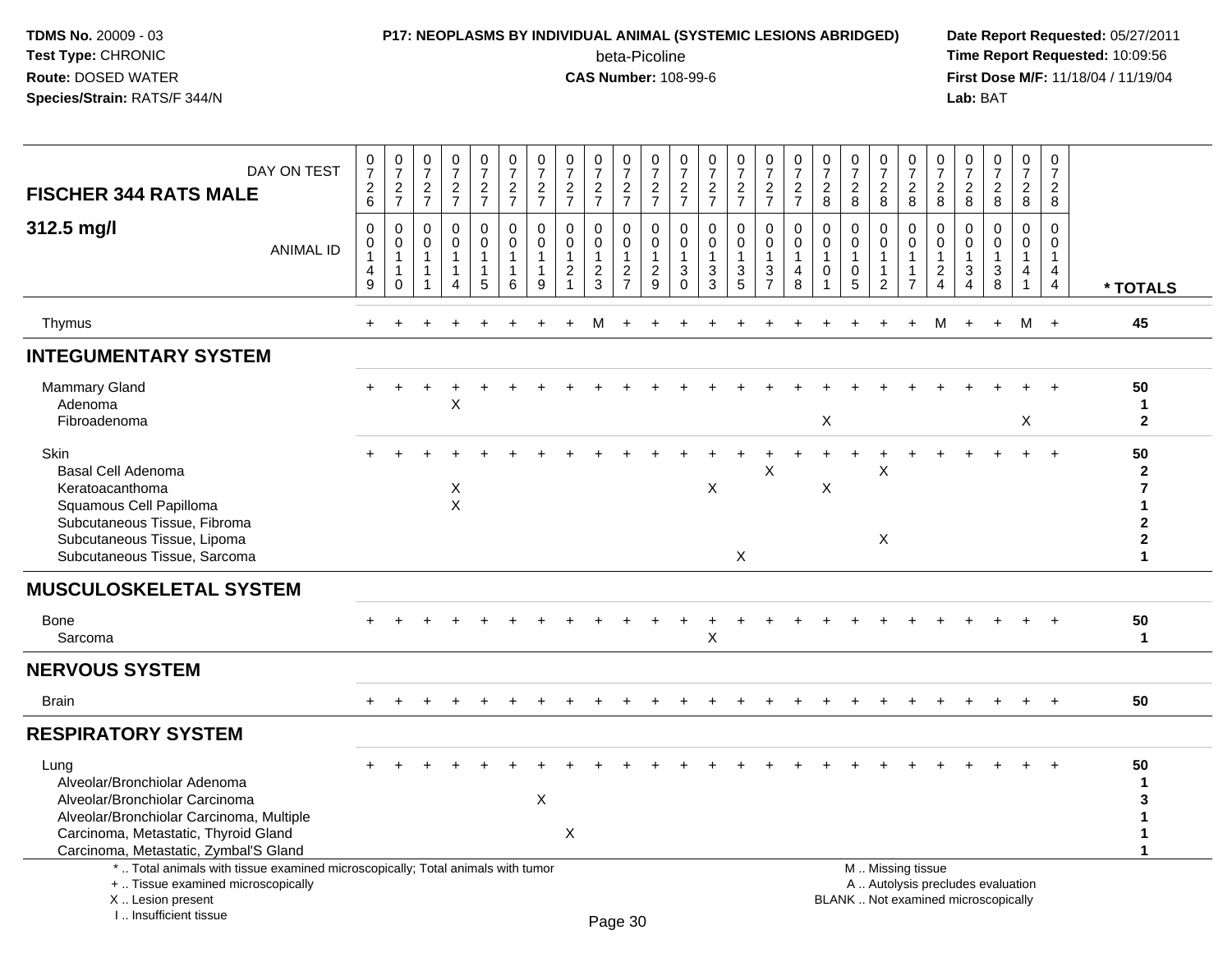## **P17: NEOPLASMS BY INDIVIDUAL ANIMAL (SYSTEMIC LESIONS ABRIDGED) Date Report Requested:** 05/27/2011

beta-Picoline<br>CAS Number: 108-99-6

 **Time Report Requested:** 10:09:56 **First Dose M/F:** 11/18/04 / 11/19/04<br>**Lab:** BAT **Lab:** BAT

| DAY ON TEST<br><b>FISCHER 344 RATS MALE</b><br>312.5 mg/l                              |                  | $\frac{0}{7}$<br>$\overline{c}$<br>6<br>0<br>0 | $\frac{0}{7}$<br>$\frac{2}{7}$<br>0<br>$\pmb{0}$ | $\frac{0}{7}$<br>$\frac{2}{7}$<br>$\mathbf 0$<br>$\pmb{0}$ | $\frac{0}{7}$<br>$\frac{2}{7}$<br>0<br>$\pmb{0}$ | $\frac{0}{7}$<br>$\frac{2}{7}$<br>0<br>$\pmb{0}$ | $\frac{0}{7}$<br>$\frac{2}{7}$<br>$\mathbf 0$<br>$\mathbf 0$ | $\frac{0}{7}$<br>$\frac{2}{7}$<br>0<br>$\mathbf 0$ | $\frac{0}{7}$<br>$\frac{2}{7}$<br>0<br>$\mathbf 0$ | $\frac{0}{7}$<br>$\frac{2}{7}$<br>$\mathbf 0$<br>$\mathbf 0$ | $\frac{0}{7}$<br>$\frac{2}{7}$<br>0<br>$\mathbf 0$ | $\frac{0}{7}$<br>$\frac{2}{7}$<br>0<br>$\mathsf{O}\xspace$ | $\frac{0}{7}$<br>$\frac{2}{7}$<br>0<br>$\mathbf 0$ | $\frac{0}{7}$<br>$\frac{2}{7}$<br>$\pmb{0}$<br>$\pmb{0}$ | $\frac{0}{7}$<br>$\frac{2}{7}$<br>$\mathbf 0$<br>$\mathsf{O}$ | $\frac{0}{7}$<br>$\frac{2}{7}$<br>0<br>0 | $\frac{0}{7}$<br>$\frac{2}{7}$<br>$\pmb{0}$<br>$\pmb{0}$ | 0<br>$\overline{7}$<br>$\overline{c}$<br>8<br>0<br>0 | $\begin{array}{c} 0 \\ 7 \end{array}$<br>$\sqrt{2}$<br>8<br>$\mathbf 0$<br>$\mathbf 0$ | 0<br>$\overline{7}$<br>$\overline{c}$<br>8<br>0<br>$\mathbf 0$ | $\begin{array}{c} 0 \\ 7 \\ 2 \end{array}$<br>8<br>0<br>$\mathsf{O}\xspace$ | $\frac{0}{7}$<br>$\overline{c}$<br>8<br>0<br>$\pmb{0}$ | 0<br>$\overline{7}$<br>$\overline{a}$<br>8<br>0<br>$\mathbf 0$ | $\begin{smallmatrix}0\\7\end{smallmatrix}$<br>$\sqrt{2}$<br>$\, 8$<br>0<br>$\mathbf 0$ | 0<br>$\overline{7}$<br>$\sqrt{2}$<br>8<br>0<br>$\mathbf 0$ | 0<br>$\overline{7}$<br>$\overline{2}$<br>8<br>$\mathbf 0$<br>$\mathbf 0$ |                                         |
|----------------------------------------------------------------------------------------|------------------|------------------------------------------------|--------------------------------------------------|------------------------------------------------------------|--------------------------------------------------|--------------------------------------------------|--------------------------------------------------------------|----------------------------------------------------|----------------------------------------------------|--------------------------------------------------------------|----------------------------------------------------|------------------------------------------------------------|----------------------------------------------------|----------------------------------------------------------|---------------------------------------------------------------|------------------------------------------|----------------------------------------------------------|------------------------------------------------------|----------------------------------------------------------------------------------------|----------------------------------------------------------------|-----------------------------------------------------------------------------|--------------------------------------------------------|----------------------------------------------------------------|----------------------------------------------------------------------------------------|------------------------------------------------------------|--------------------------------------------------------------------------|-----------------------------------------|
|                                                                                        | <b>ANIMAL ID</b> | $\mathbf{1}$<br>4<br>9                         | $\mathbf{1}$<br>$\mathbf 0$                      | $\overline{1}$<br>$\overline{\mathbf{1}}$                  | $\overline{1}$<br>$\mathbf{1}$<br>$\Delta$       | $\mathbf{1}$<br>1<br>5                           | $\mathbf{1}$<br>$\mathbf{1}$<br>6                            | $\mathbf{1}$<br>9                                  | $\mathbf{1}$<br>$\boldsymbol{2}$<br>$\overline{1}$ | $\mathbf{1}$<br>$\frac{2}{3}$                                | $\overline{1}$<br>$\frac{2}{7}$                    | $\mathbf{1}$<br>$\frac{2}{9}$                              | $\mathbf{1}$<br>3<br>$\Omega$                      | $\mathbf{1}$<br>$\frac{3}{3}$                            | $\mathbf{1}$<br>$\frac{3}{5}$                                 | $\mathbf{1}$<br>$\frac{3}{7}$            | $\mathbf{1}$<br>$\overline{4}$<br>8                      | $\overline{1}$<br>$\Omega$                           | $\mathbf{1}$<br>$\pmb{0}$<br>5                                                         | $\mathbf{1}$<br>$\overline{2}$                                 | $\mathbf{1}$<br>$\mathbf{1}$<br>$\overline{7}$                              | $\mathbf{1}$<br>$\overline{c}$<br>$\overline{4}$       | $\mathbf{1}$<br>$\mathbf{3}$<br>$\boldsymbol{\Lambda}$         | $\mathbf{1}$<br>$_{\rm 8}^3$                                                           | $\mathbf{1}$<br>4<br>$\overline{1}$                        | $\mathbf{1}$<br>4<br>$\overline{4}$                                      | * TOTALS                                |
| Pheochromocytoma Malignant, Metastatic,<br>Adrenal Medulla                             |                  |                                                |                                                  |                                                            |                                                  |                                                  |                                                              |                                                    |                                                    |                                                              |                                                    |                                                            |                                                    |                                                          |                                                               |                                          |                                                          |                                                      |                                                                                        |                                                                |                                                                             |                                                        |                                                                |                                                                                        |                                                            |                                                                          | 1                                       |
| Nose                                                                                   |                  |                                                |                                                  |                                                            |                                                  |                                                  |                                                              |                                                    |                                                    |                                                              |                                                    |                                                            |                                                    |                                                          |                                                               |                                          |                                                          |                                                      |                                                                                        |                                                                |                                                                             |                                                        |                                                                |                                                                                        |                                                            | $\ddot{}$                                                                | 50                                      |
| Trachea                                                                                |                  |                                                |                                                  |                                                            |                                                  |                                                  |                                                              |                                                    |                                                    |                                                              |                                                    |                                                            |                                                    |                                                          |                                                               |                                          |                                                          |                                                      |                                                                                        |                                                                |                                                                             |                                                        |                                                                |                                                                                        | $\ddot{}$                                                  | $+$                                                                      | 50                                      |
| <b>SPECIAL SENSES SYSTEM</b>                                                           |                  |                                                |                                                  |                                                            |                                                  |                                                  |                                                              |                                                    |                                                    |                                                              |                                                    |                                                            |                                                    |                                                          |                                                               |                                          |                                                          |                                                      |                                                                                        |                                                                |                                                                             |                                                        |                                                                |                                                                                        |                                                            |                                                                          |                                         |
| Eye                                                                                    |                  | $\ddot{}$                                      |                                                  |                                                            |                                                  |                                                  |                                                              |                                                    |                                                    |                                                              |                                                    |                                                            |                                                    |                                                          |                                                               |                                          |                                                          |                                                      |                                                                                        |                                                                |                                                                             |                                                        |                                                                |                                                                                        |                                                            | $\ddot{+}$                                                               | 50                                      |
| Harderian Gland                                                                        |                  |                                                |                                                  |                                                            |                                                  |                                                  |                                                              |                                                    |                                                    |                                                              |                                                    |                                                            |                                                    |                                                          |                                                               |                                          |                                                          |                                                      |                                                                                        |                                                                |                                                                             |                                                        |                                                                |                                                                                        |                                                            |                                                                          | 50                                      |
| Zymbal's Gland<br>Carcinoma                                                            |                  |                                                |                                                  |                                                            |                                                  |                                                  |                                                              |                                                    |                                                    |                                                              |                                                    |                                                            |                                                    |                                                          |                                                               |                                          |                                                          |                                                      |                                                                                        |                                                                |                                                                             |                                                        |                                                                |                                                                                        |                                                            |                                                                          | $\mathbf{1}$<br>$\mathbf 1$             |
| <b>URINARY SYSTEM</b>                                                                  |                  |                                                |                                                  |                                                            |                                                  |                                                  |                                                              |                                                    |                                                    |                                                              |                                                    |                                                            |                                                    |                                                          |                                                               |                                          |                                                          |                                                      |                                                                                        |                                                                |                                                                             |                                                        |                                                                |                                                                                        |                                                            |                                                                          |                                         |
| Kidney<br>Renal Tubule, Adenoma, Multiple                                              |                  |                                                |                                                  |                                                            |                                                  |                                                  |                                                              |                                                    |                                                    |                                                              |                                                    |                                                            |                                                    |                                                          |                                                               |                                          |                                                          |                                                      |                                                                                        |                                                                |                                                                             |                                                        |                                                                | $\sf X$                                                                                | +                                                          | $\div$                                                                   | 50<br>$\mathbf 1$                       |
| <b>Urinary Bladder</b><br>Leiomyoma                                                    |                  |                                                |                                                  |                                                            |                                                  |                                                  |                                                              |                                                    |                                                    |                                                              |                                                    |                                                            |                                                    |                                                          |                                                               |                                          |                                                          |                                                      |                                                                                        |                                                                |                                                                             |                                                        |                                                                |                                                                                        |                                                            |                                                                          | 50<br>$\mathbf{1}$                      |
| <b>SYSTEMIC LESIONS</b>                                                                |                  |                                                |                                                  |                                                            |                                                  |                                                  |                                                              |                                                    |                                                    |                                                              |                                                    |                                                            |                                                    |                                                          |                                                               |                                          |                                                          |                                                      |                                                                                        |                                                                |                                                                             |                                                        |                                                                |                                                                                        |                                                            |                                                                          |                                         |
| Multiple Organ<br>Leukemia Mononuclear<br>Lymphoma Malignant<br>Mesothelioma Malignant |                  | $\pm$<br>X                                     |                                                  | X                                                          | $\boldsymbol{\mathsf{X}}$                        |                                                  |                                                              | $\boldsymbol{\mathsf{X}}$                          |                                                    | $\times$                                                     |                                                    |                                                            |                                                    |                                                          | X                                                             |                                          | X                                                        |                                                      |                                                                                        |                                                                |                                                                             |                                                        |                                                                |                                                                                        | X                                                          | $\ddot{}$                                                                | 50<br>16<br>$\mathbf{1}$<br>$\mathbf 1$ |

\* .. Total animals with tissue examined microscopically; Total animals with tumor

+ .. Tissue examined microscopically

X .. Lesion present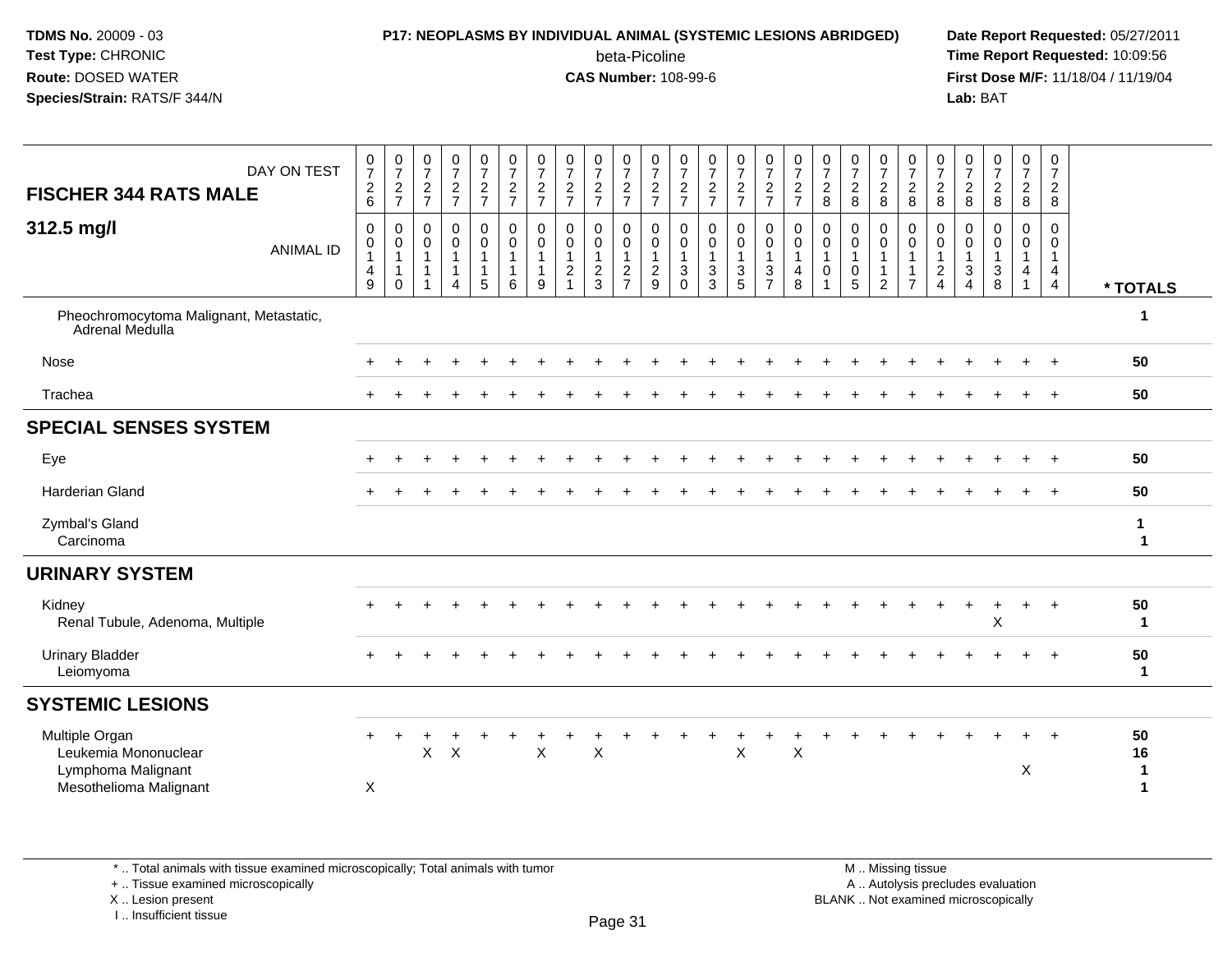### **P17: NEOPLASMS BY INDIVIDUAL ANIMAL (SYSTEMIC LESIONS ABRIDGED) Date Report Requested:** 05/27/2011 beta-Picoline<br>CAS Number: 108-99-6

 **Time Report Requested:** 10:09:56 **First Dose M/F:** 11/18/04 / 11/19/04<br>**Lab:** BAT **Lab:** BAT

|                                                                                     | $\pmb{0}$                                                 |                                                         |                                                     |                                                          | 0                                                | $\pmb{0}$                                                                 | 0                                                                              | 0                                                                  | 0                                                       | 0                                               | 0                                                         | $\overline{0}$                                                   | 0                                                                          | 0                                                         | 0                                                       | 0                                          | 0                                                    | $\boldsymbol{0}$                                              | 0                                                        | 0                                                        | 0                                                   | 0                                                    |                                                         | $\mathbf 0$                                             | 0                                                                        |                       |
|-------------------------------------------------------------------------------------|-----------------------------------------------------------|---------------------------------------------------------|-----------------------------------------------------|----------------------------------------------------------|--------------------------------------------------|---------------------------------------------------------------------------|--------------------------------------------------------------------------------|--------------------------------------------------------------------|---------------------------------------------------------|-------------------------------------------------|-----------------------------------------------------------|------------------------------------------------------------------|----------------------------------------------------------------------------|-----------------------------------------------------------|---------------------------------------------------------|--------------------------------------------|------------------------------------------------------|---------------------------------------------------------------|----------------------------------------------------------|----------------------------------------------------------|-----------------------------------------------------|------------------------------------------------------|---------------------------------------------------------|---------------------------------------------------------|--------------------------------------------------------------------------|-----------------------|
| DAY ON TEST                                                                         | $\overline{4}$<br>9                                       | $\begin{array}{c} 0 \\ 5 \end{array}$<br>$\overline{4}$ | $\frac{0}{5}$                                       | $\begin{array}{c} 0 \\ 5 \\ 5 \end{array}$               | $\sqrt{5}$<br>$\sqrt{5}$                         | $\sqrt{5}$<br>$\,6$                                                       | $\sqrt{5}$<br>8                                                                | 6<br>0                                                             | $\,6\,$<br>$\mathbf{1}$                                 | $\,6\,$<br>$\overline{c}$                       | $\,6\,$<br>$\boldsymbol{2}$                               | $\,6$<br>3                                                       | 6<br>4                                                                     | 6<br>$\sqrt{5}$                                           | 6<br>6                                                  | 6<br>$\overline{7}$                        | 6<br>8                                               | $\,6\,$<br>$9\,$                                              | $\,6\,$<br>9                                             | $\,6\,$<br>$9\,$                                         | $\overline{7}$<br>0                                 | $\overline{7}$<br>0                                  | $\frac{0}{7}$<br>$\mathbf{1}$                           | $\overline{7}$<br>$\mathbf{1}$                          | $\overline{7}$<br>$\overline{2}$                                         |                       |
| <b>FISCHER 344 RATS MALE</b>                                                        | $\boldsymbol{9}$                                          | 3                                                       | $\frac{4}{5}$                                       | $\mathbf{1}$                                             | $\overline{2}$                                   | 8                                                                         | 6                                                                              | $\overline{7}$                                                     | 8                                                       | $\overline{4}$                                  | $\,8\,$                                                   | $\overline{1}$                                                   | 9                                                                          | $\overline{7}$                                            | 4                                                       | $\mathbf{3}$                               | $\overline{1}$                                       | $\overline{1}$                                                | 4                                                        | $\,6\,$                                                  | $\mathbf{1}$                                        | $\overline{2}$                                       | $\sqrt{3}$                                              | $\mathbf{3}$                                            | $\mathbf 0$                                                              |                       |
| 625 mg/l<br><b>ANIMAL ID</b>                                                        | $\mathbf 0$<br>$\mathbf 0$<br>$\mathbf{1}$<br>$\, 8$<br>1 | 0<br>$\mathbf 0$<br>$\mathbf{1}$<br>9<br>8              | $\mathbf 0$<br>0<br>$\mathbf 1$<br>$\,$ 5 $\,$<br>8 | 0<br>$\mathsf 0$<br>$\mathbf{1}$<br>9<br>$5\phantom{.0}$ | 0<br>$\mathbf 0$<br>$\mathbf{1}$<br>$\,6\,$<br>3 | $\mathbf 0$<br>$\mathbf 0$<br>$\overline{1}$<br>$\,6\,$<br>$\overline{4}$ | $\mathbf 0$<br>$\mathbf 0$<br>$\mathbf{1}$<br>$\overline{7}$<br>$\overline{2}$ | $\mathbf 0$<br>$\mathbf 0$<br>$\mathbf 1$<br>$\bf 8$<br>$\sqrt{5}$ | 0<br>$\mathbf 0$<br>$\mathbf{1}$<br>$\overline{7}$<br>9 | 0<br>0<br>$\mathbf{1}$<br>$\boldsymbol{9}$<br>3 | 0<br>$\mathsf 0$<br>$\overline{1}$<br>9<br>$\overline{7}$ | $\mathbf 0$<br>$\mathbf 0$<br>$\overline{1}$<br>8<br>$\mathbf 0$ | $\pmb{0}$<br>$\mathbf 0$<br>$\boldsymbol{2}$<br>$\mathbf 0$<br>$\mathbf 0$ | 0<br>$\mathbf 0$<br>$\mathbf{1}$<br>$\boldsymbol{7}$<br>5 | 0<br>$\mathbf 0$<br>$\mathbf{1}$<br>6<br>$\overline{7}$ | 0<br>$\mathbf 0$<br>$\mathbf{1}$<br>6<br>8 | 0<br>$\mathbf 0$<br>$\mathbf 1$<br>8<br>$\mathbf{3}$ | 0<br>$\mathbf 0$<br>$\mathbf{1}$<br>$\bf 8$<br>$\overline{2}$ | 0<br>$\mathbf{0}$<br>$\mathbf{1}$<br>$\overline{7}$<br>0 | $\mathbf 0$<br>$\mathbf 0$<br>$\mathbf{1}$<br>$9\,$<br>9 | $\mathbf 0$<br>$\mathbf 0$<br>1<br>6<br>$\mathbf 0$ | 0<br>$\mathbf 0$<br>$\mathbf{1}$<br>$\sqrt{5}$<br>-1 | 0<br>$\mathbf 0$<br>$\mathbf{1}$<br>$\overline{7}$<br>3 | $\mathbf 0$<br>$\mathbf{0}$<br>$\overline{1}$<br>8<br>9 | $\mathbf 0$<br>$\mathbf{0}$<br>$\mathbf{1}$<br>$\bf 8$<br>$\overline{7}$ | males<br>$($ cont $)$ |
| <b>ALIMENTARY SYSTEM</b>                                                            |                                                           |                                                         |                                                     |                                                          |                                                  |                                                                           |                                                                                |                                                                    |                                                         |                                                 |                                                           |                                                                  |                                                                            |                                                           |                                                         |                                            |                                                      |                                                               |                                                          |                                                          |                                                     |                                                      |                                                         |                                                         |                                                                          |                       |
| Esophagus                                                                           |                                                           | ÷                                                       |                                                     | $\overline{ }$                                           |                                                  |                                                                           |                                                                                |                                                                    |                                                         |                                                 |                                                           |                                                                  |                                                                            |                                                           |                                                         |                                            |                                                      |                                                               |                                                          |                                                          |                                                     |                                                      | $\ddot{}$                                               | $\ddot{}$                                               | $+$                                                                      |                       |
| Intestine Large, Cecum                                                              |                                                           |                                                         |                                                     |                                                          |                                                  |                                                                           |                                                                                |                                                                    |                                                         |                                                 |                                                           |                                                                  |                                                                            |                                                           |                                                         |                                            |                                                      |                                                               |                                                          |                                                          |                                                     |                                                      |                                                         |                                                         |                                                                          |                       |
| Intestine Large, Colon                                                              |                                                           |                                                         |                                                     |                                                          |                                                  |                                                                           |                                                                                |                                                                    |                                                         |                                                 |                                                           |                                                                  |                                                                            |                                                           |                                                         |                                            |                                                      |                                                               |                                                          |                                                          |                                                     |                                                      |                                                         |                                                         | $^{+}$                                                                   |                       |
| Intestine Large, Rectum<br>Fibrous Histiocytoma, Metastatic, Skeletal<br>Muscle     |                                                           |                                                         |                                                     |                                                          |                                                  |                                                                           |                                                                                |                                                                    |                                                         |                                                 |                                                           |                                                                  |                                                                            |                                                           |                                                         | ÷                                          | $\pm$                                                | $\overline{+}$                                                | $\ddot{}$<br>$\mathsf X$                                 | $\div$                                                   | $\div$                                              |                                                      |                                                         | $\pm$                                                   | $+$                                                                      |                       |
| Intestine Small, Duodenum                                                           |                                                           |                                                         |                                                     |                                                          |                                                  |                                                                           |                                                                                |                                                                    |                                                         |                                                 |                                                           |                                                                  |                                                                            |                                                           |                                                         |                                            |                                                      |                                                               |                                                          |                                                          |                                                     |                                                      |                                                         | +                                                       | $+$                                                                      |                       |
| Intestine Small, Ileum                                                              |                                                           |                                                         |                                                     |                                                          |                                                  |                                                                           |                                                                                |                                                                    |                                                         |                                                 |                                                           |                                                                  |                                                                            |                                                           |                                                         |                                            |                                                      |                                                               |                                                          |                                                          |                                                     |                                                      |                                                         |                                                         | $\overline{ }$                                                           |                       |
| Intestine Small, Jejunum<br>Leiomyoma                                               |                                                           |                                                         |                                                     |                                                          |                                                  |                                                                           |                                                                                |                                                                    |                                                         |                                                 |                                                           |                                                                  |                                                                            |                                                           |                                                         |                                            |                                                      |                                                               |                                                          |                                                          |                                                     |                                                      |                                                         |                                                         | $^{+}$                                                                   |                       |
| Liver<br>Fibrous Histiocytoma, Metastatic, Skeletal<br>Muscle                       |                                                           |                                                         |                                                     |                                                          |                                                  |                                                                           |                                                                                |                                                                    |                                                         |                                                 |                                                           |                                                                  |                                                                            |                                                           |                                                         |                                            |                                                      |                                                               | $\pmb{\mathsf{X}}$                                       |                                                          |                                                     |                                                      |                                                         |                                                         | $\ddot{}$                                                                |                       |
| Hepatocellular Adenoma                                                              |                                                           |                                                         |                                                     |                                                          |                                                  |                                                                           |                                                                                |                                                                    |                                                         |                                                 |                                                           |                                                                  |                                                                            |                                                           |                                                         |                                            |                                                      |                                                               |                                                          |                                                          |                                                     |                                                      |                                                         |                                                         | X                                                                        |                       |
| Mesentery<br>Fibrous Histiocytoma, Metastatic, Skeletal<br>Muscle                   |                                                           |                                                         |                                                     | $\ddot{}$                                                |                                                  |                                                                           |                                                                                |                                                                    |                                                         |                                                 |                                                           |                                                                  |                                                                            |                                                           |                                                         |                                            |                                                      |                                                               | $\ddot{}$<br>X                                           |                                                          | +                                                   |                                                      | $\ddot{}$                                               |                                                         |                                                                          |                       |
| Pancreas<br>Fibrous Histiocytoma, Metastatic, Skeletal<br>Muscle<br>Acinus, Adenoma |                                                           | А                                                       |                                                     |                                                          |                                                  |                                                                           |                                                                                |                                                                    |                                                         |                                                 |                                                           |                                                                  |                                                                            |                                                           |                                                         |                                            |                                                      |                                                               | $\ddot{}$<br>$\times$                                    |                                                          |                                                     |                                                      |                                                         | $+$                                                     | $+$                                                                      |                       |
| *  Total animals with tissue examined microscopically; Total animals with tumor     |                                                           |                                                         |                                                     |                                                          |                                                  |                                                                           |                                                                                |                                                                    |                                                         |                                                 |                                                           |                                                                  |                                                                            |                                                           |                                                         |                                            |                                                      |                                                               |                                                          | M  Missing tissue                                        |                                                     |                                                      |                                                         |                                                         |                                                                          |                       |

+ .. Tissue examined microscopically

X .. Lesion present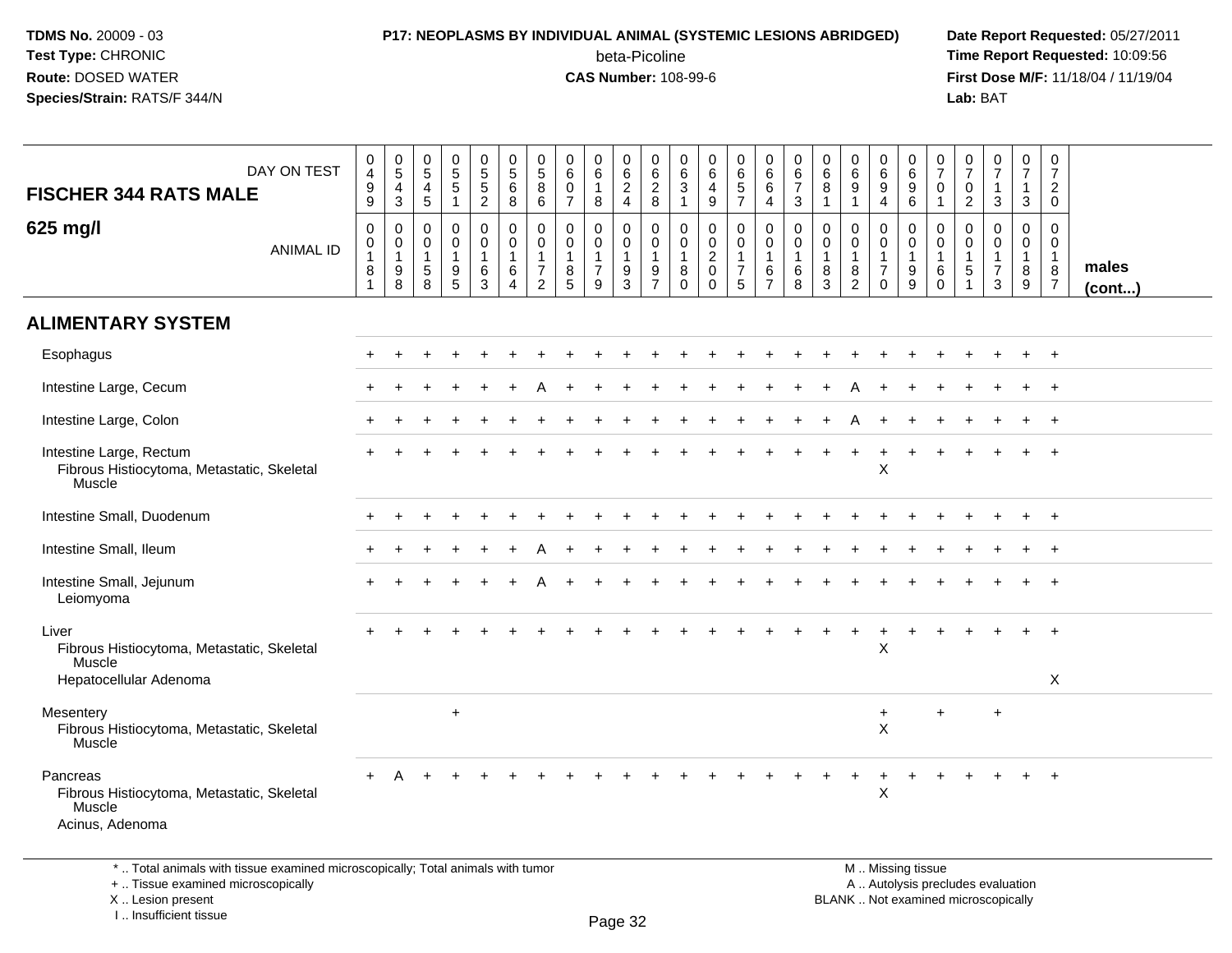### **P17: NEOPLASMS BY INDIVIDUAL ANIMAL (SYSTEMIC LESIONS ABRIDGED) Date Report Requested:** 05/27/2011

beta-Picoline<br>CAS Number: 108-99-6

| DAY ON TEST<br><b>FISCHER 344 RATS MALE</b>                                                                                                                         | $\pmb{0}$<br>$\overline{4}$<br>$9\,$<br>9          | $\pmb{0}$<br>$\overline{5}$<br>$\overline{4}$<br>$\mathbf{3}$ | $\mathbf 0$<br>$\sqrt{5}$<br>4<br>5     | 0<br>$\overline{5}$<br>1        | $\pmb{0}$<br>$\overline{5}$<br>$\overline{2}$              | $\pmb{0}$<br>$\overline{5}$<br>6<br>8     | $\pmb{0}$<br>$\overline{5}$<br>$\bf 8$<br>6                                    | 0<br>$\,6\,$<br>$\mathbf 0$<br>$\overline{7}$           | 0<br>$\,6\,$<br>$\mathbf{1}$<br>8                       | $\pmb{0}$<br>$\,6\,$<br>$\overline{c}$<br>$\overline{4}$ | 0<br>6<br>$\overline{2}$<br>8                           | 0<br>6<br>3<br>-1                              | $\pmb{0}$<br>$6\phantom{a}$<br>4<br>9                               | $\pmb{0}$<br>$6\phantom{a}$<br>$\sqrt{5}$<br>$\overline{7}$ | $\mathbf 0$<br>$\,6\,$<br>6<br>$\overline{4}$                           | $\mathbf 0$<br>$\,6\,$<br>$\overline{7}$<br>$\mathbf{3}$ | 0<br>6<br>8<br>1                          | $\pmb{0}$<br>$6\phantom{a}$<br>$\boldsymbol{9}$<br>1                    | $\pmb{0}$<br>$6\overline{6}$<br>9<br>4                             | $\mathbf 0$<br>$\,6\,$<br>$9\,$<br>6                 | $\mathbf 0$<br>$\overline{7}$<br>$\Omega$<br>-1 | 0<br>$\overline{7}$<br>$\mathbf 0$<br>$\overline{c}$ | 0<br>$\overline{7}$<br>$\mathbf 1$<br>3                | 0<br>$\overline{7}$<br>$\mathbf{1}$<br>$\mathbf{3}$ | 0<br>$\overline{7}$<br>$\overline{2}$<br>$\mathbf 0$              |                 |
|---------------------------------------------------------------------------------------------------------------------------------------------------------------------|----------------------------------------------------|---------------------------------------------------------------|-----------------------------------------|---------------------------------|------------------------------------------------------------|-------------------------------------------|--------------------------------------------------------------------------------|---------------------------------------------------------|---------------------------------------------------------|----------------------------------------------------------|---------------------------------------------------------|------------------------------------------------|---------------------------------------------------------------------|-------------------------------------------------------------|-------------------------------------------------------------------------|----------------------------------------------------------|-------------------------------------------|-------------------------------------------------------------------------|--------------------------------------------------------------------|------------------------------------------------------|-------------------------------------------------|------------------------------------------------------|--------------------------------------------------------|-----------------------------------------------------|-------------------------------------------------------------------|-----------------|
| 625 mg/l<br><b>ANIMAL ID</b>                                                                                                                                        | $\mathbf 0$<br>$\pmb{0}$<br>$\mathbf{1}$<br>8<br>1 | 0<br>$\mathbf 0$<br>$\mathbf{1}$<br>9<br>8                    | 0<br>$\Omega$<br>$\mathbf{1}$<br>5<br>8 | 0<br>$\mathbf 0$<br>1<br>9<br>5 | $\mathsf 0$<br>$\mathbf 0$<br>$\mathbf{1}$<br>$\,6\,$<br>3 | $\mathbf 0$<br>$\mathbf 0$<br>1<br>6<br>4 | $\mathbf 0$<br>$\mathbf 0$<br>$\mathbf{1}$<br>$\overline{7}$<br>$\overline{2}$ | $\mathbf 0$<br>0<br>$\mathbf{1}$<br>8<br>$\overline{5}$ | 0<br>$\mathbf 0$<br>$\mathbf{1}$<br>$\overline{7}$<br>9 | 0<br>0<br>$\mathbf{1}$<br>$\boldsymbol{9}$<br>3          | 0<br>$\mathbf 0$<br>$\mathbf{1}$<br>9<br>$\overline{7}$ | 0<br>$\Omega$<br>$\mathbf{1}$<br>8<br>$\Omega$ | $\mathbf 0$<br>$\mathbf 0$<br>$\sqrt{2}$<br>$\mathsf 0$<br>$\Omega$ | 0<br>$\mathbf 0$<br>$\mathbf{1}$<br>$\overline{7}$<br>5     | $\mathbf 0$<br>$\mathbf 0$<br>$\mathbf{1}$<br>$\,6\,$<br>$\overline{7}$ | 0<br>0<br>1<br>6<br>8                                    | 0<br>$\Omega$<br>$\overline{1}$<br>8<br>3 | $\mathbf 0$<br>$\mathbf 0$<br>$\mathbf{1}$<br>$\,8\,$<br>$\overline{2}$ | 0<br>$\mathbf 0$<br>$\mathbf{1}$<br>$\overline{7}$<br>$\mathbf{0}$ | $\mathbf 0$<br>$\mathbf 0$<br>$\mathbf{1}$<br>9<br>9 | 0<br>$\Omega$<br>$\mathbf{1}$<br>6<br>$\Omega$  | 0<br>$\Omega$<br>$\mathbf 1$<br>5                    | 0<br>$\mathbf 0$<br>$\mathbf 1$<br>$\overline{7}$<br>3 | 0<br>$\mathbf{0}$<br>$\mathbf{1}$<br>8<br>9         | $\mathbf 0$<br>$\mathbf 0$<br>$\mathbf{1}$<br>8<br>$\overline{7}$ | males<br>(cont) |
| <b>Salivary Glands</b><br>Carcinoma                                                                                                                                 | $\ddot{}$                                          | $\ddot{}$                                                     | X                                       |                                 |                                                            |                                           |                                                                                |                                                         |                                                         |                                                          |                                                         |                                                |                                                                     |                                                             |                                                                         |                                                          |                                           |                                                                         |                                                                    |                                                      |                                                 |                                                      |                                                        |                                                     | $+$                                                               |                 |
| Stomach, Forestomach<br>Squamous Cell Papilloma                                                                                                                     |                                                    |                                                               |                                         |                                 |                                                            |                                           |                                                                                |                                                         |                                                         |                                                          |                                                         |                                                |                                                                     |                                                             |                                                                         |                                                          |                                           |                                                                         |                                                                    |                                                      |                                                 |                                                      |                                                        |                                                     |                                                                   |                 |
| Stomach, Glandular                                                                                                                                                  |                                                    |                                                               |                                         |                                 |                                                            |                                           |                                                                                |                                                         |                                                         |                                                          |                                                         |                                                |                                                                     |                                                             |                                                                         |                                                          |                                           |                                                                         |                                                                    |                                                      |                                                 |                                                      |                                                        |                                                     | $+$                                                               |                 |
| Tongue<br>Squamous Cell Carcinoma                                                                                                                                   |                                                    |                                                               |                                         |                                 |                                                            |                                           |                                                                                |                                                         |                                                         |                                                          |                                                         | $\ddot{}$<br>X                                 |                                                                     |                                                             |                                                                         |                                                          |                                           |                                                                         |                                                                    |                                                      |                                                 |                                                      |                                                        |                                                     |                                                                   |                 |
| <b>CARDIOVASCULAR SYSTEM</b>                                                                                                                                        |                                                    |                                                               |                                         |                                 |                                                            |                                           |                                                                                |                                                         |                                                         |                                                          |                                                         |                                                |                                                                     |                                                             |                                                                         |                                                          |                                           |                                                                         |                                                                    |                                                      |                                                 |                                                      |                                                        |                                                     |                                                                   |                 |
| <b>Blood Vessel</b>                                                                                                                                                 |                                                    |                                                               |                                         |                                 |                                                            |                                           |                                                                                |                                                         |                                                         |                                                          |                                                         |                                                |                                                                     |                                                             |                                                                         |                                                          |                                           |                                                                         |                                                                    |                                                      |                                                 |                                                      |                                                        |                                                     | $\ddot{}$                                                         |                 |
| Heart<br>Alveolar/Bronchiolar Carcinoma, Metastatic,<br>Lung                                                                                                        |                                                    |                                                               |                                         |                                 |                                                            |                                           |                                                                                | X                                                       |                                                         |                                                          |                                                         |                                                |                                                                     |                                                             |                                                                         |                                                          |                                           |                                                                         |                                                                    |                                                      |                                                 |                                                      |                                                        |                                                     |                                                                   |                 |
| Carcinoma, Metastatic, Salivary Glands<br>Fibrous Histiocytoma, Metastatic, Skeletal<br>Muscle                                                                      |                                                    |                                                               | X                                       |                                 |                                                            |                                           |                                                                                |                                                         |                                                         |                                                          |                                                         |                                                |                                                                     |                                                             |                                                                         |                                                          |                                           |                                                                         | X                                                                  |                                                      |                                                 |                                                      |                                                        |                                                     |                                                                   |                 |
| <b>ENDOCRINE SYSTEM</b>                                                                                                                                             |                                                    |                                                               |                                         |                                 |                                                            |                                           |                                                                                |                                                         |                                                         |                                                          |                                                         |                                                |                                                                     |                                                             |                                                                         |                                                          |                                           |                                                                         |                                                                    |                                                      |                                                 |                                                      |                                                        |                                                     |                                                                   |                 |
| <b>Adrenal Cortex</b><br>Adenoma                                                                                                                                    |                                                    |                                                               |                                         |                                 |                                                            |                                           |                                                                                | X                                                       |                                                         |                                                          |                                                         |                                                |                                                                     |                                                             |                                                                         |                                                          |                                           |                                                                         |                                                                    |                                                      |                                                 |                                                      |                                                        | $\ddot{}$                                           | $+$                                                               |                 |
| Adrenal Medulla<br>Pheochromocytoma Benign                                                                                                                          |                                                    |                                                               |                                         |                                 |                                                            |                                           | х                                                                              |                                                         |                                                         |                                                          |                                                         |                                                |                                                                     |                                                             |                                                                         |                                                          | Χ                                         |                                                                         |                                                                    |                                                      |                                                 |                                                      |                                                        |                                                     | $\overline{+}$                                                    |                 |
| Islets, Pancreatic<br>Adenoma                                                                                                                                       |                                                    |                                                               |                                         |                                 |                                                            |                                           |                                                                                |                                                         |                                                         |                                                          |                                                         |                                                |                                                                     |                                                             |                                                                         |                                                          |                                           | $\sf X$                                                                 |                                                                    |                                                      |                                                 |                                                      |                                                        |                                                     |                                                                   |                 |
| *  Total animals with tissue examined microscopically; Total animals with tumor<br>+  Tissue examined microscopically<br>X  Lesion present<br>I Insufficient tissue |                                                    |                                                               |                                         |                                 |                                                            |                                           |                                                                                |                                                         | D <sub>22</sub> 22                                      |                                                          |                                                         |                                                |                                                                     |                                                             |                                                                         |                                                          |                                           | M  Missing tissue<br>BLANK  Not examined microscopically                |                                                                    | A  Autolysis precludes evaluation                    |                                                 |                                                      |                                                        |                                                     |                                                                   |                 |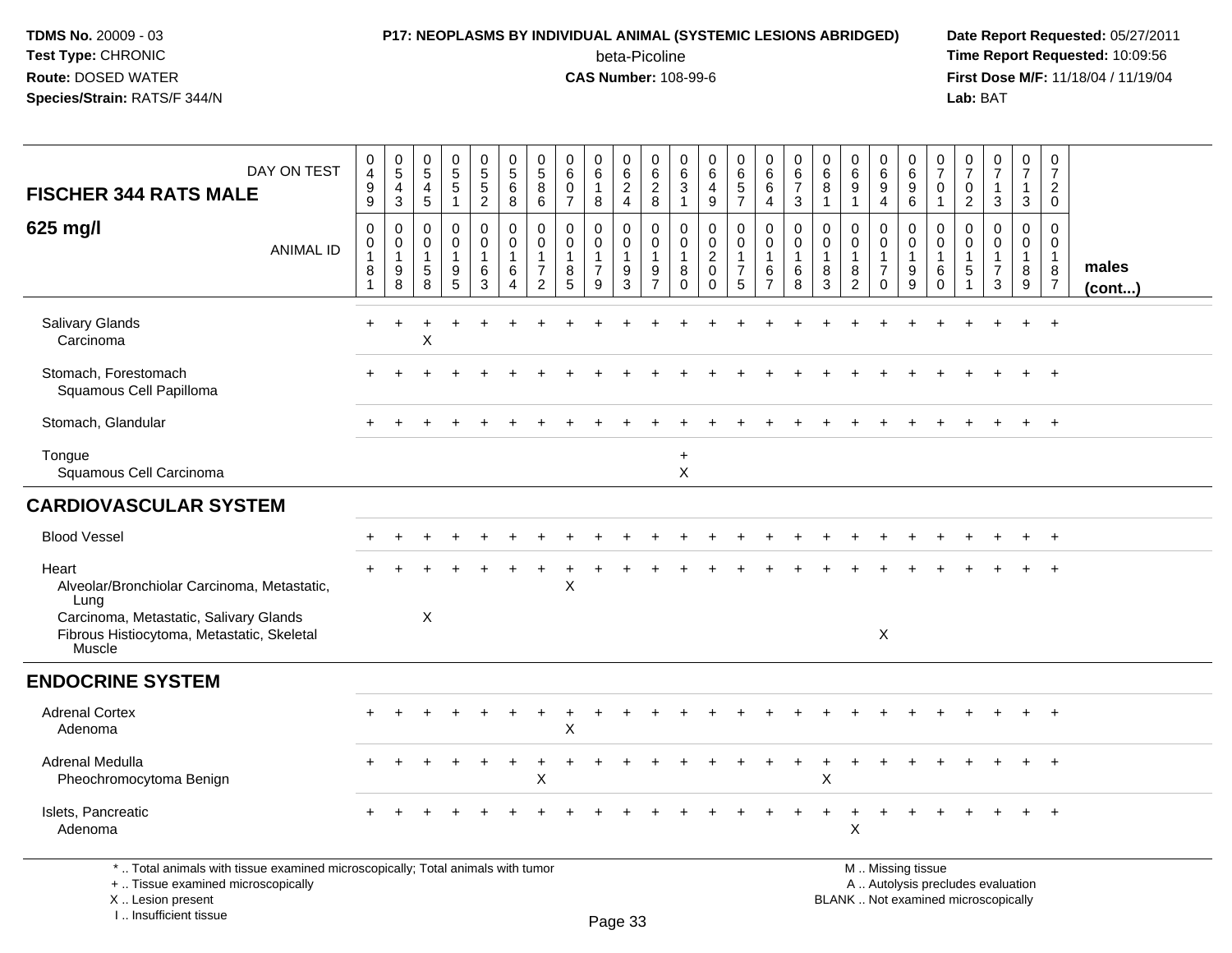I .. Insufficient tissue

# **P17: NEOPLASMS BY INDIVIDUAL ANIMAL (SYSTEMIC LESIONS ABRIDGED) Date Report Requested:** 05/27/2011

beta-Picoline<br>CAS Number: 108-99-6

| DAY ON TEST<br><b>FISCHER 344 RATS MALE</b>                                                                                                | $\,0\,$<br>$\overline{\mathbf{4}}$<br>$\boldsymbol{9}$<br>9 | $\pmb{0}$<br>$5\,$<br>4<br>3     | 0<br>$\overline{5}$<br>4<br>$\sqrt{5}$ | $\begin{array}{c} 0 \\ 5 \\ 5 \end{array}$<br>$\mathbf{1}$ | $\begin{array}{c} 0 \\ 5 \\ 5 \end{array}$<br>$\overline{2}$          | $\begin{array}{c} 0 \\ 5 \end{array}$<br>6<br>8                                   | $\mathbf 0$<br>$\sqrt{5}$<br>8<br>6                                  | $\mathbf 0$<br>$\,6$<br>$\Omega$<br>$\overline{7}$ | 0<br>6<br>$\mathbf{1}$<br>8                  | $\begin{array}{c} 0 \\ 6 \end{array}$<br>$\overline{2}$<br>$\overline{4}$ | $\pmb{0}$<br>$\,6\,$<br>$\overline{2}$<br>$\,8\,$           | $\boldsymbol{0}$<br>$\,6\,$<br>$\mathbf{3}$<br>$\overline{1}$ | $\pmb{0}$<br>$\,6\,$<br>4<br>9                            | 0<br>$\frac{6}{5}$<br>$\overline{7}$                              | $\pmb{0}$<br>6<br>6<br>4                                          | $\pmb{0}$<br>$\,6\,$<br>$\overline{7}$<br>$\mathbf{3}$ | $\pmb{0}$<br>$\,6$<br>8<br>$\mathbf{1}$ | $\begin{array}{c} 0 \\ 6 \end{array}$<br>$9\,$<br>1    | $\begin{array}{c} 0 \\ 6 \end{array}$<br>$9\,$<br>$\overline{4}$  | $\,0\,$<br>$6\phantom{1}6$<br>$\boldsymbol{9}$<br>$6\phantom{1}6$   | 0<br>$\overline{7}$<br>$\mathbf 0$<br>$\mathbf{1}$ | $\frac{0}{7}$<br>$\mathbf 0$<br>$\overline{c}$                    | $\frac{0}{7}$<br>1<br>$\mathbf{3}$                                            | $\frac{0}{7}$<br>1<br>$\mathbf{3}$                      | $\mathbf 0$<br>$\overline{7}$<br>$\overline{c}$<br>$\mathbf 0$ |                       |
|--------------------------------------------------------------------------------------------------------------------------------------------|-------------------------------------------------------------|----------------------------------|----------------------------------------|------------------------------------------------------------|-----------------------------------------------------------------------|-----------------------------------------------------------------------------------|----------------------------------------------------------------------|----------------------------------------------------|----------------------------------------------|---------------------------------------------------------------------------|-------------------------------------------------------------|---------------------------------------------------------------|-----------------------------------------------------------|-------------------------------------------------------------------|-------------------------------------------------------------------|--------------------------------------------------------|-----------------------------------------|--------------------------------------------------------|-------------------------------------------------------------------|---------------------------------------------------------------------|----------------------------------------------------|-------------------------------------------------------------------|-------------------------------------------------------------------------------|---------------------------------------------------------|----------------------------------------------------------------|-----------------------|
| 625 mg/l<br><b>ANIMAL ID</b>                                                                                                               | $\mathbf 0$<br>0<br>$\mathbf{1}$<br>8<br>$\mathbf{1}$       | 0<br>0<br>$\mathbf{1}$<br>9<br>8 | 0<br>0<br>$\overline{1}$<br>5<br>8     | $\mathbf 0$<br>$\mathsf 0$<br>$\mathbf{1}$<br>9<br>5       | $\mathbf 0$<br>$\mathbf 0$<br>$\mathbf{1}$<br>$\,6\,$<br>$\mathbf{3}$ | $\mathbf 0$<br>$\mathbf 0$<br>$\overline{1}$<br>$6\phantom{1}6$<br>$\overline{4}$ | $\mathbf 0$<br>0<br>$\mathbf{1}$<br>$\overline{7}$<br>$\overline{2}$ | $\mathbf 0$<br>0<br>$\mathbf{1}$<br>8<br>5         | 0<br>0<br>$\mathbf 1$<br>$\overline{7}$<br>9 | $\mathbf 0$<br>$\mathbf 0$<br>$\mathbf{1}$<br>9<br>3                      | $\mathbf 0$<br>$\mathsf 0$<br>$\mathbf{1}$<br>$\frac{9}{7}$ | 0<br>0<br>$\overline{1}$<br>8<br>$\Omega$                     | $\mathbf 0$<br>0<br>$\sqrt{2}$<br>$\mathbf 0$<br>$\Omega$ | $\mathbf 0$<br>$\mathbf 0$<br>$\mathbf{1}$<br>$\overline{7}$<br>5 | $\mathbf 0$<br>$\mathbf 0$<br>$\mathbf{1}$<br>6<br>$\overline{7}$ | 0<br>0<br>$\mathbf{1}$<br>6<br>8                       | 0<br>0<br>$\overline{1}$<br>8<br>3      | $\mathbf 0$<br>$\mathbf 0$<br>$\overline{1}$<br>8<br>2 | 0<br>0<br>$\overline{1}$<br>$\overline{7}$<br>$\mathsf{O}\xspace$ | $\mathbf 0$<br>$\mathbf 0$<br>$\mathbf{1}$<br>$\boldsymbol{9}$<br>9 | 0<br>$\mathbf 0$<br>$\mathbf{1}$<br>6<br>$\Omega$  | 0<br>$\mathbf 0$<br>$\mathbf{1}$<br>$\,$ 5 $\,$<br>$\overline{1}$ | $\mathbf 0$<br>$\mathsf{O}$<br>$\mathbf{1}$<br>$\overline{7}$<br>$\mathbf{3}$ | $\mathbf 0$<br>$\overline{0}$<br>$\mathbf{1}$<br>8<br>9 | $\mathbf 0$<br>0<br>$\mathbf 1$<br>8<br>$\overline{7}$         | males<br>$($ cont $)$ |
| Parathyroid Gland                                                                                                                          |                                                             |                                  |                                        |                                                            |                                                                       |                                                                                   |                                                                      |                                                    |                                              |                                                                           |                                                             |                                                               |                                                           |                                                                   |                                                                   |                                                        |                                         |                                                        |                                                                   |                                                                     |                                                    |                                                                   |                                                                               |                                                         | M                                                              |                       |
| <b>Pituitary Gland</b><br>Pars Distalis, Adenoma                                                                                           | X                                                           |                                  |                                        |                                                            |                                                                       |                                                                                   |                                                                      |                                                    | X                                            | $\times$                                                                  | $\mathsf{X}$                                                | $\sf X$                                                       | $\mathsf{X}$                                              | $\mathsf{X}$                                                      | $\mathsf{X}$                                                      |                                                        | X X X                                   |                                                        | $\mathsf{X}$                                                      | $\mathsf{X}$                                                        | $\mathsf{X}$                                       | $\mathsf{X}$                                                      | X X X                                                                         |                                                         | $\overline{+}$                                                 |                       |
| <b>Thyroid Gland</b><br>C-cell, Adenoma                                                                                                    | $+$                                                         |                                  |                                        |                                                            | $\ddot{}$                                                             | X                                                                                 |                                                                      |                                                    |                                              |                                                                           |                                                             |                                                               |                                                           |                                                                   |                                                                   |                                                        |                                         |                                                        |                                                                   |                                                                     |                                                    | $\ddot{}$                                                         | $\overline{+}$<br>X                                                           | $+$                                                     | $+$                                                            |                       |
| <b>GENERAL BODY SYSTEM</b>                                                                                                                 |                                                             |                                  |                                        |                                                            |                                                                       |                                                                                   |                                                                      |                                                    |                                              |                                                                           |                                                             |                                                               |                                                           |                                                                   |                                                                   |                                                        |                                         |                                                        |                                                                   |                                                                     |                                                    |                                                                   |                                                                               |                                                         |                                                                |                       |
| Peritoneum                                                                                                                                 |                                                             |                                  |                                        |                                                            |                                                                       |                                                                                   |                                                                      |                                                    |                                              |                                                                           |                                                             |                                                               |                                                           |                                                                   |                                                                   |                                                        | $+$                                     |                                                        |                                                                   |                                                                     | $\ddot{}$                                          |                                                                   |                                                                               |                                                         |                                                                |                       |
| <b>GENITAL SYSTEM</b>                                                                                                                      |                                                             |                                  |                                        |                                                            |                                                                       |                                                                                   |                                                                      |                                                    |                                              |                                                                           |                                                             |                                                               |                                                           |                                                                   |                                                                   |                                                        |                                         |                                                        |                                                                   |                                                                     |                                                    |                                                                   |                                                                               |                                                         |                                                                |                       |
| Epididymis                                                                                                                                 |                                                             |                                  |                                        |                                                            |                                                                       |                                                                                   |                                                                      |                                                    |                                              |                                                                           |                                                             |                                                               |                                                           |                                                                   |                                                                   |                                                        |                                         |                                                        |                                                                   |                                                                     |                                                    |                                                                   |                                                                               |                                                         |                                                                |                       |
| <b>Preputial Gland</b>                                                                                                                     |                                                             |                                  |                                        |                                                            |                                                                       |                                                                                   |                                                                      |                                                    |                                              |                                                                           |                                                             |                                                               |                                                           |                                                                   |                                                                   |                                                        |                                         |                                                        |                                                                   |                                                                     |                                                    |                                                                   |                                                                               |                                                         |                                                                |                       |
| Prostate<br>Fibrous Histiocytoma, Metastatic, Skeletal<br>Muscle                                                                           |                                                             |                                  |                                        |                                                            |                                                                       |                                                                                   |                                                                      |                                                    |                                              |                                                                           |                                                             |                                                               |                                                           |                                                                   |                                                                   |                                                        |                                         |                                                        | $\boldsymbol{\mathsf{X}}$                                         |                                                                     |                                                    |                                                                   |                                                                               | $\ddot{}$                                               | $\overline{+}$                                                 |                       |
| Seminal Vesicle                                                                                                                            |                                                             |                                  |                                        |                                                            |                                                                       |                                                                                   |                                                                      |                                                    |                                              |                                                                           |                                                             |                                                               |                                                           |                                                                   |                                                                   |                                                        |                                         |                                                        |                                                                   |                                                                     |                                                    |                                                                   |                                                                               | $\ddot{}$                                               | $+$                                                            |                       |
| <b>Testes</b><br>Bilateral, Interstitial Cell, Adenoma<br>Interstitial Cell, Adenoma                                                       |                                                             | X                                | X                                      |                                                            | $X$ $X$                                                               | $\times$                                                                          |                                                                      | $X$ $X$                                            |                                              | $\pmb{\times}$                                                            |                                                             | $\mathsf{X}$                                                  | $\times$                                                  | X                                                                 |                                                                   | $\mathsf X$                                            | X                                       | X                                                      | $\boldsymbol{\mathsf{X}}$                                         | X                                                                   |                                                    |                                                                   | $\ddot{}$                                                                     | $\ddot{}$<br>$\pmb{\times}$                             | $+$<br>X                                                       |                       |
| <b>HEMATOPOIETIC SYSTEM</b>                                                                                                                |                                                             |                                  |                                        |                                                            |                                                                       |                                                                                   |                                                                      |                                                    |                                              |                                                                           |                                                             |                                                               |                                                           |                                                                   |                                                                   |                                                        |                                         |                                                        |                                                                   |                                                                     |                                                    |                                                                   |                                                                               |                                                         |                                                                |                       |
| <b>Bone Marrow</b>                                                                                                                         |                                                             |                                  |                                        |                                                            |                                                                       |                                                                                   |                                                                      |                                                    |                                              |                                                                           |                                                             |                                                               |                                                           |                                                                   |                                                                   |                                                        |                                         |                                                        |                                                                   |                                                                     |                                                    |                                                                   |                                                                               |                                                         | $\overline{+}$                                                 |                       |
| Lymph Node                                                                                                                                 | $+$                                                         |                                  |                                        |                                                            |                                                                       |                                                                                   |                                                                      |                                                    |                                              |                                                                           |                                                             |                                                               | $\ddot{}$                                                 |                                                                   | $\ddot{}$                                                         |                                                        |                                         |                                                        |                                                                   |                                                                     |                                                    | $+$                                                               |                                                                               | $\ddot{}$                                               |                                                                |                       |
| *  Total animals with tissue examined microscopically; Total animals with tumor<br>+  Tissue examined microscopically<br>X  Lesion present |                                                             |                                  |                                        |                                                            |                                                                       |                                                                                   |                                                                      |                                                    |                                              |                                                                           |                                                             |                                                               |                                                           |                                                                   |                                                                   |                                                        |                                         |                                                        |                                                                   | M  Missing tissue                                                   |                                                    |                                                                   | A  Autolysis precludes evaluation<br>BLANK  Not examined microscopically      |                                                         |                                                                |                       |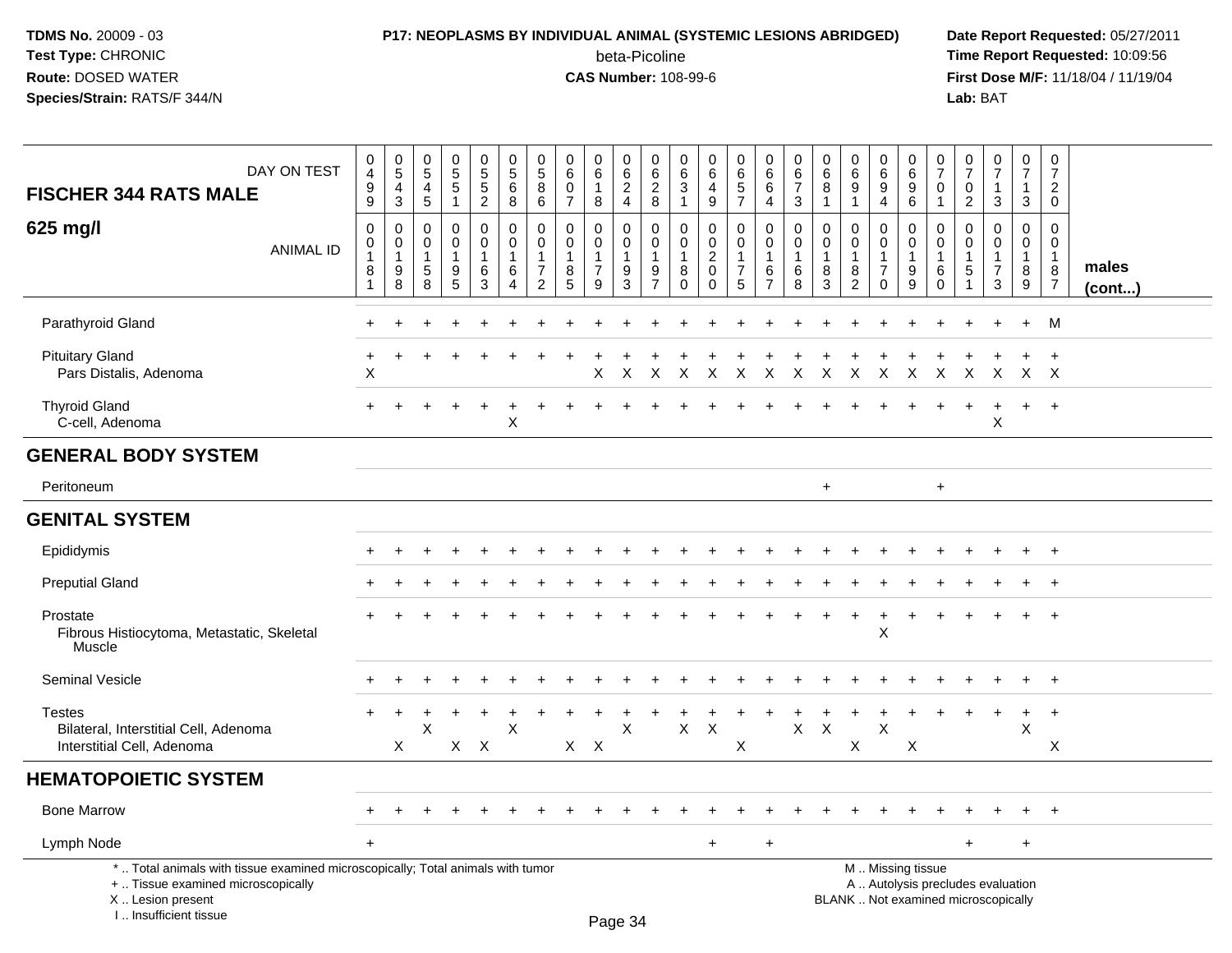## **P17: NEOPLASMS BY INDIVIDUAL ANIMAL (SYSTEMIC LESIONS ABRIDGED) Date Report Requested:** 05/27/2011

beta-Picoline<br>CAS Number: 108-99-6

 **Time Report Requested:** 10:09:56 **First Dose M/F:** 11/18/04 / 11/19/04<br>Lab: BAT **Lab:** BAT

| DAY ON TEST<br><b>FISCHER 344 RATS MALE</b>                                                                           | $\pmb{0}$<br>$\overline{4}$<br>$\boldsymbol{9}$<br>$9\,$ | $\pmb{0}$<br>$\overline{5}$<br>4<br>$\ensuremath{\mathsf{3}}$ | $\mathbf 0$<br>$\overline{5}$<br>4<br>5 | $\begin{array}{c} 0 \\ 5 \end{array}$<br>$\overline{5}$<br>$\mathbf{1}$ | $\begin{array}{c} 0 \\ 5 \\ 5 \end{array}$<br>$\overline{2}$ | $\begin{array}{c} 0 \\ 5 \end{array}$<br>$\,6$<br>8 | $\mathbf 0$<br>$\overline{5}$<br>$\overline{8}$<br>$\,6\,$ | 0<br>$\,6\,$<br>0<br>$\overline{7}$ | 0<br>$\,6\,$<br>$\mathbf{1}$<br>8             | $\pmb{0}$<br>$6\overline{6}$<br>$\frac{2}{4}$                        | 0<br>6<br>$\frac{2}{8}$                       | 0<br>6<br>$\ensuremath{\mathsf{3}}$<br>$\mathbf{1}$ | $\pmb{0}$<br>$\overline{6}$<br>4<br>$\boldsymbol{9}$               | $\pmb{0}$<br>6<br>$\frac{5}{7}$                        | $\mathbf 0$<br>6<br>6<br>$\overline{a}$                     | 0<br>6<br>$\overline{7}$<br>3    | 0<br>$\,6\,$<br>8<br>$\overline{1}$ | 0<br>$6\phantom{a}$<br>$\overline{9}$<br>$\mathbf 1$ | 0<br>6<br>$\boldsymbol{9}$<br>$\overline{4}$                      | $\mathbf 0$<br>6<br>$\boldsymbol{9}$<br>6        | 0<br>$\overline{7}$<br>0<br>$\mathbf{1}$                 | 0<br>$\overline{7}$<br>0<br>$\overline{c}$   | $\frac{0}{7}$<br>1<br>$\mathbf{3}$ | $\begin{smallmatrix}0\\7\end{smallmatrix}$<br>$\mathbf{1}$<br>$\mathbf{3}$ | $\pmb{0}$<br>$\overline{7}$<br>$\overline{2}$<br>$\mathbf 0$ |                       |
|-----------------------------------------------------------------------------------------------------------------------|----------------------------------------------------------|---------------------------------------------------------------|-----------------------------------------|-------------------------------------------------------------------------|--------------------------------------------------------------|-----------------------------------------------------|------------------------------------------------------------|-------------------------------------|-----------------------------------------------|----------------------------------------------------------------------|-----------------------------------------------|-----------------------------------------------------|--------------------------------------------------------------------|--------------------------------------------------------|-------------------------------------------------------------|----------------------------------|-------------------------------------|------------------------------------------------------|-------------------------------------------------------------------|--------------------------------------------------|----------------------------------------------------------|----------------------------------------------|------------------------------------|----------------------------------------------------------------------------|--------------------------------------------------------------|-----------------------|
| 625 mg/l<br><b>ANIMAL ID</b>                                                                                          | $\pmb{0}$<br>0<br>$\overline{1}$<br>8<br>1               | 0<br>0<br>$\mathbf{1}$<br>9<br>8                              | 0<br>0<br>1<br>$\sqrt{5}$<br>8          | 0<br>0<br>1<br>9<br>5                                                   | 0<br>0<br>$\mathbf{1}$<br>$\,6\,$<br>$\mathbf{3}$            | 0<br>$\mathbf 0$<br>1<br>$\,6\,$<br>$\overline{4}$  | 0<br>0<br>$\mathbf{1}$<br>$\overline{7}$<br>$\overline{2}$ | 0<br>0<br>$\mathbf{1}$<br>8<br>5    | 0<br>0<br>$\mathbf{1}$<br>$\overline{7}$<br>9 | 0<br>$\mathbf 0$<br>$\mathbf{1}$<br>$\boldsymbol{9}$<br>$\mathbf{3}$ | 0<br>0<br>$\mathbf{1}$<br>9<br>$\overline{7}$ | 0<br>0<br>$\mathbf 1$<br>8<br>$\mathbf 0$           | 0<br>$\mathsf{O}\xspace$<br>$\sqrt{2}$<br>$\pmb{0}$<br>$\mathbf 0$ | 0<br>0<br>$\mathbf{1}$<br>$\overline{7}$<br>$\sqrt{5}$ | 0<br>$\mathbf 0$<br>$\mathbf{1}$<br>$\,6$<br>$\overline{7}$ | 0<br>0<br>$\mathbf{1}$<br>6<br>8 | 0<br>0<br>$\mathbf{1}$<br>8<br>3    | 0<br>0<br>$\mathbf{1}$<br>8<br>$\overline{c}$        | 0<br>$\mathbf 0$<br>$\mathbf{1}$<br>$\overline{7}$<br>$\mathbf 0$ | 0<br>$\mathbf 0$<br>$\overline{1}$<br>$9\,$<br>9 | 0<br>$\mathbf 0$<br>$\mathbf{1}$<br>$\,6$<br>$\mathbf 0$ | 0<br>$\mathbf 0$<br>1<br>5<br>$\overline{1}$ | 0<br>0<br>1<br>$\overline{7}$<br>3 | 0<br>$\mathbf 0$<br>$\mathbf{1}$<br>8<br>9                                 | 0<br>0<br>$\mathbf{1}$<br>8<br>$\overline{7}$                | males<br>$($ cont $)$ |
| Iliac, Chordoma, Metastatic, Uncertain Primary<br>Site                                                                |                                                          |                                                               |                                         |                                                                         |                                                              |                                                     |                                                            |                                     |                                               |                                                                      |                                               |                                                     |                                                                    |                                                        |                                                             |                                  |                                     |                                                      |                                                                   |                                                  |                                                          |                                              |                                    |                                                                            |                                                              |                       |
| Lymph Node, Mandibular                                                                                                | M                                                        | M                                                             | M                                       | - M                                                                     | M                                                            | M                                                   | M                                                          | M                                   | - M                                           | - M                                                                  | M                                             |                                                     | M M M                                                              |                                                        | M M                                                         |                                  |                                     | M M M                                                |                                                                   | M N                                              | M                                                        |                                              | M M                                | M M                                                                        |                                                              |                       |
| Lymph Node, Mesenteric<br>Fibrous Histiocytoma, Metastatic, Skeletal<br>Muscle                                        |                                                          |                                                               |                                         |                                                                         |                                                              |                                                     |                                                            |                                     |                                               |                                                                      |                                               |                                                     |                                                                    |                                                        |                                                             |                                  |                                     |                                                      | ÷<br>$\mathsf X$                                                  |                                                  |                                                          |                                              |                                    | $+$                                                                        | $^{+}$                                                       |                       |
| Spleen                                                                                                                |                                                          |                                                               |                                         |                                                                         |                                                              |                                                     |                                                            |                                     |                                               |                                                                      |                                               |                                                     |                                                                    |                                                        |                                                             |                                  |                                     |                                                      |                                                                   |                                                  |                                                          |                                              |                                    |                                                                            | $^{+}$                                                       |                       |
| Thymus<br>Alveolar/Bronchiolar Carcinoma, Metastatic,<br>Lung<br>Fibrous Histiocytoma, Metastatic, Skeletal<br>Muscle |                                                          |                                                               |                                         |                                                                         |                                                              |                                                     |                                                            | X                                   |                                               |                                                                      |                                               |                                                     |                                                                    |                                                        |                                                             |                                  |                                     |                                                      | X                                                                 |                                                  |                                                          |                                              |                                    |                                                                            | $\overline{1}$                                               |                       |
| <b>INTEGUMENTARY SYSTEM</b>                                                                                           |                                                          |                                                               |                                         |                                                                         |                                                              |                                                     |                                                            |                                     |                                               |                                                                      |                                               |                                                     |                                                                    |                                                        |                                                             |                                  |                                     |                                                      |                                                                   |                                                  |                                                          |                                              |                                    |                                                                            |                                                              |                       |
| <b>Mammary Gland</b>                                                                                                  |                                                          |                                                               |                                         |                                                                         |                                                              |                                                     |                                                            |                                     |                                               |                                                                      |                                               |                                                     |                                                                    |                                                        |                                                             |                                  |                                     |                                                      |                                                                   |                                                  |                                                          |                                              |                                    |                                                                            | $\ddot{}$                                                    |                       |
| Skin<br>Keratoacanthoma<br>Subcutaneous Tissue, Fibroma                                                               |                                                          |                                                               |                                         |                                                                         |                                                              |                                                     |                                                            |                                     | X                                             |                                                                      |                                               |                                                     |                                                                    |                                                        | X                                                           |                                  |                                     |                                                      | X                                                                 |                                                  |                                                          |                                              |                                    |                                                                            | $\overline{1}$                                               |                       |
| <b>MUSCULOSKELETAL SYSTEM</b>                                                                                         |                                                          |                                                               |                                         |                                                                         |                                                              |                                                     |                                                            |                                     |                                               |                                                                      |                                               |                                                     |                                                                    |                                                        |                                                             |                                  |                                     |                                                      |                                                                   |                                                  |                                                          |                                              |                                    |                                                                            |                                                              |                       |
| <b>Bone</b>                                                                                                           |                                                          |                                                               |                                         |                                                                         |                                                              |                                                     |                                                            |                                     |                                               |                                                                      |                                               |                                                     |                                                                    |                                                        |                                                             |                                  |                                     |                                                      |                                                                   |                                                  |                                                          |                                              |                                    | $\pm$                                                                      | $^{+}$                                                       |                       |
| <b>Skeletal Muscle</b><br>Fibrous Histiocytoma                                                                        |                                                          |                                                               |                                         |                                                                         |                                                              |                                                     |                                                            |                                     |                                               |                                                                      |                                               |                                                     |                                                                    |                                                        |                                                             |                                  |                                     |                                                      | $\ddot{}$<br>X                                                    |                                                  |                                                          |                                              |                                    |                                                                            |                                                              |                       |
| <b>NERVOUS SYSTEM</b>                                                                                                 |                                                          |                                                               |                                         |                                                                         |                                                              |                                                     |                                                            |                                     |                                               |                                                                      |                                               |                                                     |                                                                    |                                                        |                                                             |                                  |                                     |                                                      |                                                                   |                                                  |                                                          |                                              |                                    |                                                                            |                                                              |                       |
| *  Total animals with tissue examined microscopically; Total animals with tumor                                       |                                                          |                                                               |                                         |                                                                         |                                                              |                                                     |                                                            |                                     |                                               |                                                                      |                                               |                                                     |                                                                    |                                                        |                                                             |                                  |                                     |                                                      |                                                                   | M  Missing tissue                                |                                                          |                                              |                                    |                                                                            |                                                              |                       |

+ .. Tissue examined microscopically

X .. Lesion present

I .. Insufficient tissue

M .. Missing tissue

y the contract of the contract of the contract of the contract of the contract of  $\mathsf A$  . Autolysis precludes evaluation Lesion present BLANK .. Not examined microscopically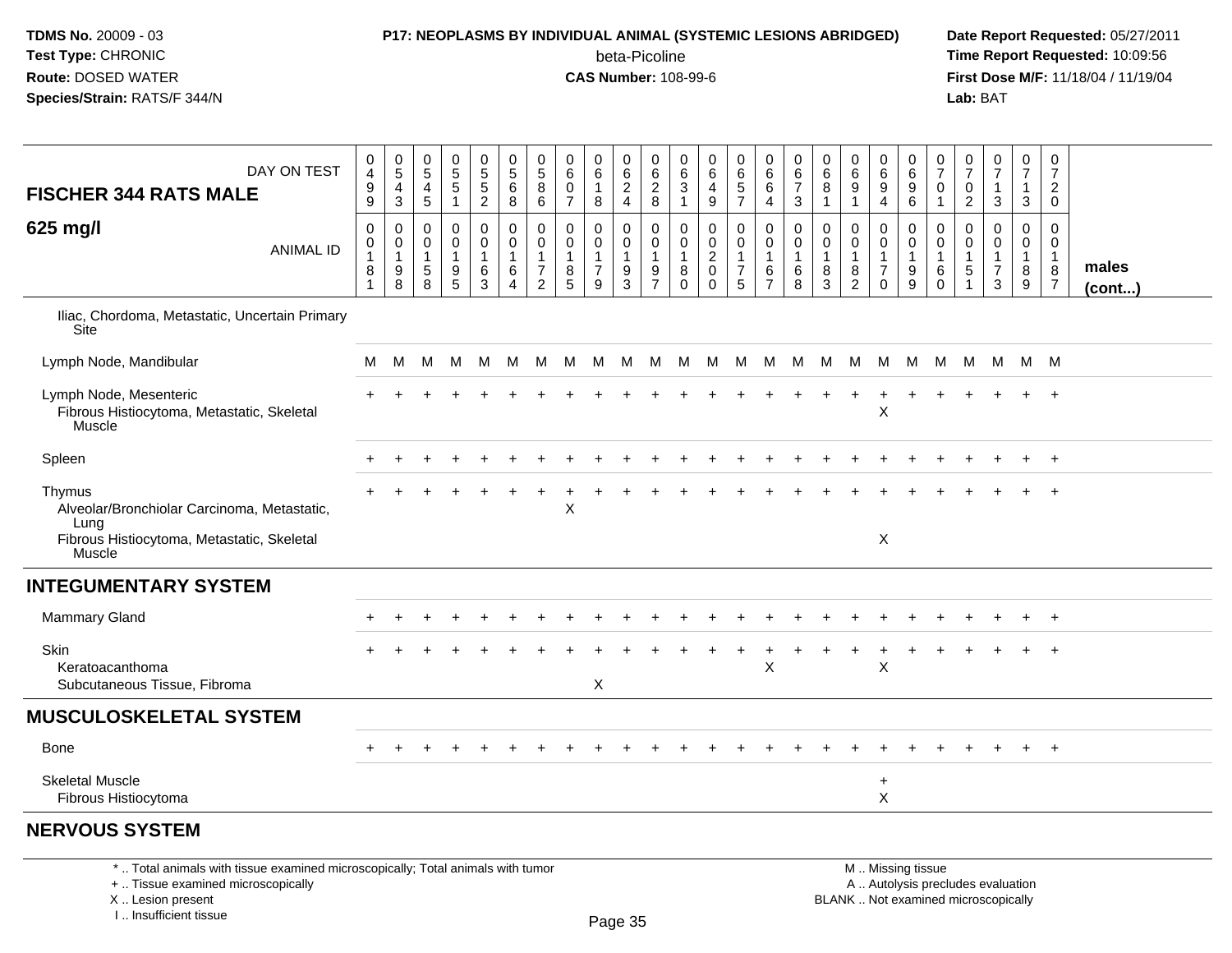# **P17: NEOPLASMS BY INDIVIDUAL ANIMAL (SYSTEMIC LESIONS ABRIDGED) Date Report Requested:** 05/27/2011

beta-Picoline<br>CAS Number: 108-99-6

| DAY ON TEST<br><b>FISCHER 344 RATS MALE</b>                                                                                                                         | $\mathbf 0$<br>$\overline{4}$<br>$9\,$<br>9  | 0<br>$\overline{5}$<br>$\overline{4}$<br>$\sqrt{3}$ | 0<br>$\overline{5}$<br>$\overline{4}$<br>5 | $\begin{array}{c} 0 \\ 5 \end{array}$<br>5<br>$\mathbf{1}$ | $\pmb{0}$<br>$\overline{5}$<br>$\sqrt{5}$<br>$\overline{2}$                   | $\mathbf 0$<br>$\overline{5}$<br>$\,6\,$<br>8 | $\mathbf 0$<br>$\,$ 5 $\,$<br>8<br>6                      | $\mathbf 0$<br>6<br>$\mathbf 0$<br>$\overline{7}$ | 0<br>6<br>1<br>8                                         | $\mathbf 0$<br>$\overline{6}$<br>$\overline{c}$<br>$\overline{4}$    | 0<br>$6\phantom{a}$<br>$\overline{c}$<br>8              | 0<br>6<br>3<br>1                                             | $\mathbf 0$<br>$\,6$<br>$\overline{4}$<br>$\boldsymbol{9}$              | 0<br>$6\phantom{1}$<br>$\sqrt{5}$<br>$\overline{7}$ | $\mathbf 0$<br>6<br>6<br>4                              | 0<br>$\overline{6}$<br>$\overline{7}$<br>3 | 0<br>$\,6$<br>$\bf8$<br>$\mathbf{1}$    | $\pmb{0}$<br>$6\phantom{a}$<br>9<br>1                   | 0<br>$6\phantom{a}$<br>9<br>$\overline{4}$                          | $\mathbf 0$<br>$\,6$<br>$\boldsymbol{9}$<br>$\,6\,$ | 0<br>$\overline{7}$<br>$\mathbf 0$<br>1   | 0<br>$\overline{7}$<br>$\mathbf 0$<br>$\overline{2}$ | $\frac{0}{7}$<br>$\mathbf{1}$<br>3                                       | $\mathbf 0$<br>$\overline{7}$<br>$\mathbf{1}$<br>3 | $\mathbf 0$<br>$\overline{7}$<br>$\overline{2}$<br>$\Omega$               |                       |
|---------------------------------------------------------------------------------------------------------------------------------------------------------------------|----------------------------------------------|-----------------------------------------------------|--------------------------------------------|------------------------------------------------------------|-------------------------------------------------------------------------------|-----------------------------------------------|-----------------------------------------------------------|---------------------------------------------------|----------------------------------------------------------|----------------------------------------------------------------------|---------------------------------------------------------|--------------------------------------------------------------|-------------------------------------------------------------------------|-----------------------------------------------------|---------------------------------------------------------|--------------------------------------------|-----------------------------------------|---------------------------------------------------------|---------------------------------------------------------------------|-----------------------------------------------------|-------------------------------------------|------------------------------------------------------|--------------------------------------------------------------------------|----------------------------------------------------|---------------------------------------------------------------------------|-----------------------|
| 625 mg/l<br><b>ANIMAL ID</b>                                                                                                                                        | $\mathbf 0$<br>0<br>$\overline{1}$<br>8<br>1 | $\mathbf 0$<br>0<br>$\mathbf{1}$<br>9<br>8          | 0<br>$\Omega$<br>$\mathbf{1}$<br>5<br>8    | 0<br>$\Omega$<br>$\mathbf 1$<br>9<br>5                     | $\mathbf 0$<br>$\mathbf 0$<br>$\mathbf{1}$<br>$6\phantom{1}6$<br>$\mathbf{3}$ | $\mathbf 0$<br>$\pmb{0}$<br>1<br>6<br>4       | $\mathbf 0$<br>0<br>$\overline{1}$<br>$\overline{7}$<br>2 | $\mathbf 0$<br>0<br>$\mathbf{1}$<br>8<br>5        | 0<br>$\mathbf{0}$<br>$\mathbf{1}$<br>$\overline{7}$<br>9 | 0<br>$\mathbf 0$<br>$\mathbf{1}$<br>$\boldsymbol{9}$<br>$\mathbf{3}$ | $\mathbf 0$<br>0<br>$\mathbf{1}$<br>9<br>$\overline{7}$ | $\mathbf 0$<br>$\mathbf{0}$<br>$\mathbf{1}$<br>8<br>$\Omega$ | $\mathbf 0$<br>$\mathbf 0$<br>$\overline{2}$<br>$\mathbf 0$<br>$\Omega$ | 0<br>0<br>$\mathbf{1}$<br>$\overline{7}$<br>5       | $\mathbf 0$<br>0<br>$\mathbf{1}$<br>6<br>$\overline{7}$ | $\mathbf 0$<br>0<br>$\mathbf{1}$<br>6<br>8 | $\Omega$<br>0<br>$\mathbf{1}$<br>8<br>3 | $\mathbf 0$<br>0<br>$\mathbf{1}$<br>8<br>$\overline{2}$ | $\mathbf 0$<br>0<br>$\overline{1}$<br>$\overline{7}$<br>$\mathbf 0$ | $\mathbf 0$<br>0<br>$\overline{1}$<br>9<br>9        | 0<br>0<br>$\mathbf 1$<br>6<br>$\mathbf 0$ | $\Omega$<br>$\Omega$<br>$\mathbf{1}$<br>5            | $\mathbf 0$<br>0<br>$\mathbf{1}$<br>$\overline{7}$<br>3                  | $\mathbf 0$<br>0<br>$\mathbf{1}$<br>8<br>9         | $\mathbf 0$<br>$\mathbf 0$<br>$\overline{1}$<br>$\bf 8$<br>$\overline{7}$ | males<br>$($ cont $)$ |
| <b>Brain</b>                                                                                                                                                        |                                              |                                                     |                                            |                                                            |                                                                               |                                               |                                                           |                                                   |                                                          |                                                                      |                                                         |                                                              |                                                                         |                                                     |                                                         |                                            |                                         |                                                         |                                                                     |                                                     |                                           |                                                      |                                                                          | $\ddot{}$                                          | $+$                                                                       |                       |
| <b>RESPIRATORY SYSTEM</b>                                                                                                                                           |                                              |                                                     |                                            |                                                            |                                                                               |                                               |                                                           |                                                   |                                                          |                                                                      |                                                         |                                                              |                                                                         |                                                     |                                                         |                                            |                                         |                                                         |                                                                     |                                                     |                                           |                                                      |                                                                          |                                                    |                                                                           |                       |
| Lung<br>Alveolar/Bronchiolar Adenoma<br>Alveolar/Bronchiolar Carcinoma<br>Fibrous Histiocytoma, Metastatic, Skeletal<br>Muscle                                      |                                              |                                                     |                                            |                                                            |                                                                               |                                               |                                                           | X                                                 |                                                          |                                                                      | X                                                       |                                                              |                                                                         |                                                     |                                                         |                                            |                                         |                                                         | $\mathsf{X}$                                                        |                                                     |                                           |                                                      |                                                                          |                                                    |                                                                           |                       |
| Nose                                                                                                                                                                |                                              |                                                     |                                            |                                                            |                                                                               |                                               |                                                           |                                                   |                                                          |                                                                      |                                                         |                                                              |                                                                         |                                                     |                                                         |                                            |                                         |                                                         |                                                                     |                                                     |                                           |                                                      |                                                                          |                                                    | $+$                                                                       |                       |
| Trachea                                                                                                                                                             |                                              |                                                     |                                            |                                                            |                                                                               |                                               |                                                           |                                                   |                                                          |                                                                      |                                                         |                                                              |                                                                         |                                                     |                                                         |                                            |                                         |                                                         |                                                                     |                                                     |                                           |                                                      |                                                                          | $\ddot{}$                                          | $+$                                                                       |                       |
| <b>SPECIAL SENSES SYSTEM</b>                                                                                                                                        |                                              |                                                     |                                            |                                                            |                                                                               |                                               |                                                           |                                                   |                                                          |                                                                      |                                                         |                                                              |                                                                         |                                                     |                                                         |                                            |                                         |                                                         |                                                                     |                                                     |                                           |                                                      |                                                                          |                                                    |                                                                           |                       |
| Eye                                                                                                                                                                 |                                              |                                                     |                                            |                                                            |                                                                               |                                               |                                                           |                                                   |                                                          |                                                                      |                                                         |                                                              |                                                                         |                                                     |                                                         |                                            |                                         |                                                         |                                                                     |                                                     |                                           |                                                      |                                                                          |                                                    |                                                                           |                       |
| Harderian Gland                                                                                                                                                     |                                              |                                                     |                                            |                                                            |                                                                               |                                               |                                                           |                                                   |                                                          |                                                                      |                                                         |                                                              |                                                                         |                                                     |                                                         |                                            |                                         |                                                         |                                                                     |                                                     |                                           |                                                      |                                                                          |                                                    | $\overline{+}$                                                            |                       |
| Zymbal's Gland<br>Adenoma                                                                                                                                           |                                              |                                                     |                                            |                                                            |                                                                               |                                               |                                                           |                                                   |                                                          |                                                                      | $\ddot{}$<br>$\sf X$                                    |                                                              |                                                                         |                                                     |                                                         |                                            |                                         |                                                         |                                                                     |                                                     |                                           |                                                      |                                                                          |                                                    |                                                                           |                       |
| <b>URINARY SYSTEM</b>                                                                                                                                               |                                              |                                                     |                                            |                                                            |                                                                               |                                               |                                                           |                                                   |                                                          |                                                                      |                                                         |                                                              |                                                                         |                                                     |                                                         |                                            |                                         |                                                         |                                                                     |                                                     |                                           |                                                      |                                                                          |                                                    |                                                                           |                       |
| Kidney<br>Fibrous Histiocytoma, Metastatic, Skeletal<br>Muscle<br>Renal Tubule, Adenoma                                                                             |                                              |                                                     |                                            |                                                            |                                                                               |                                               |                                                           |                                                   |                                                          |                                                                      |                                                         |                                                              |                                                                         |                                                     |                                                         |                                            |                                         |                                                         | $\boldsymbol{\mathsf{X}}$                                           |                                                     |                                           |                                                      |                                                                          |                                                    | $+$                                                                       |                       |
| <b>Urinary Bladder</b><br>Fibrous Histiocytoma, Metastatic, Skeletal<br>Muscle                                                                                      |                                              |                                                     |                                            |                                                            |                                                                               |                                               |                                                           |                                                   |                                                          |                                                                      |                                                         |                                                              |                                                                         |                                                     |                                                         |                                            |                                         |                                                         | $\boldsymbol{\mathsf{X}}$                                           |                                                     |                                           |                                                      |                                                                          |                                                    |                                                                           |                       |
| *  Total animals with tissue examined microscopically; Total animals with tumor<br>+  Tissue examined microscopically<br>X  Lesion present<br>I Insufficient tissue |                                              |                                                     |                                            |                                                            |                                                                               |                                               |                                                           |                                                   |                                                          | $D_{200}$ 26                                                         |                                                         |                                                              |                                                                         |                                                     |                                                         |                                            |                                         | M  Missing tissue                                       |                                                                     |                                                     |                                           |                                                      | A  Autolysis precludes evaluation<br>BLANK  Not examined microscopically |                                                    |                                                                           |                       |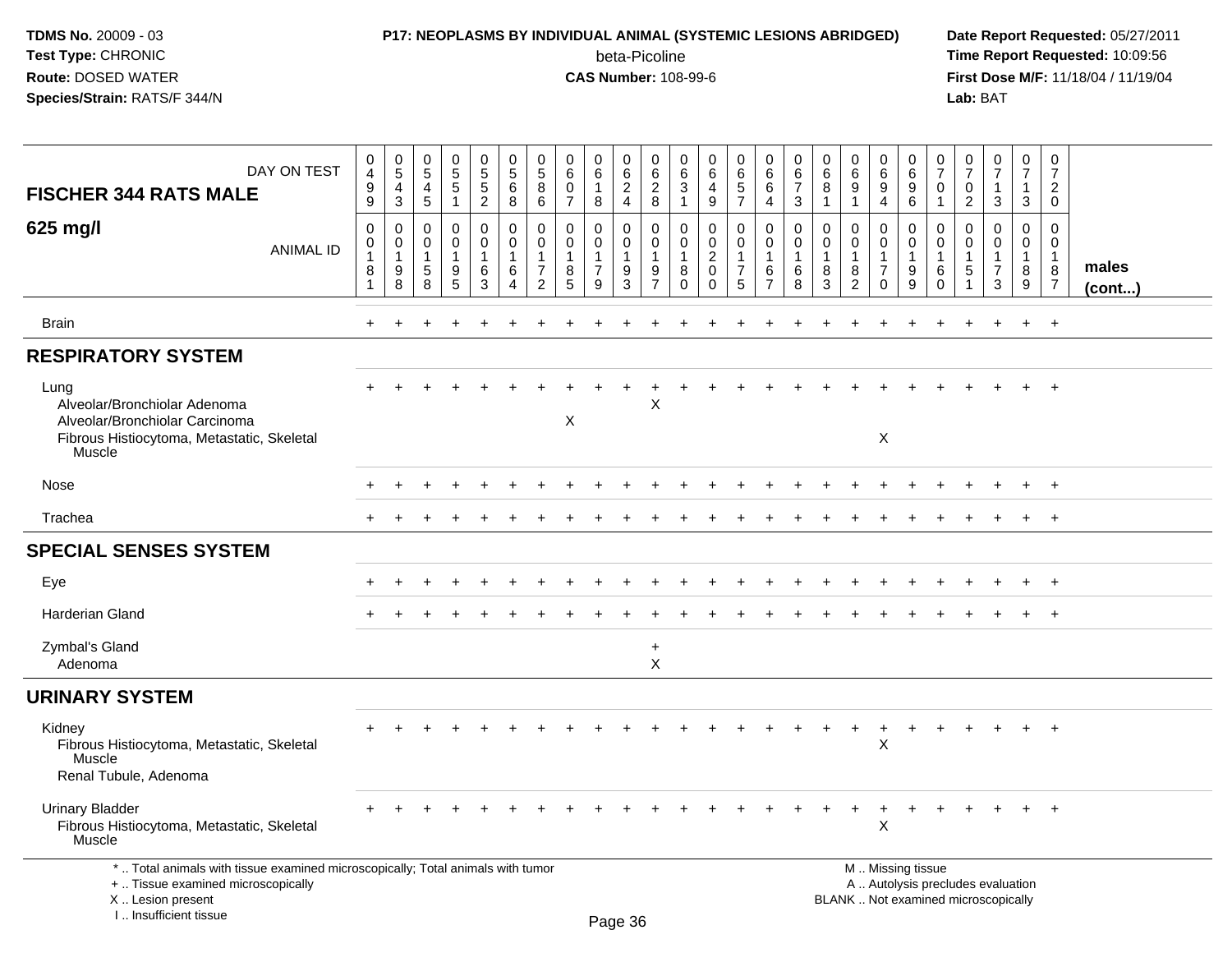# **P17: NEOPLASMS BY INDIVIDUAL ANIMAL (SYSTEMIC LESIONS ABRIDGED) Date Report Requested:** 05/27/2011

beta-Picoline

**beta-Picoline**<br> **CAS Number:** 108-99-6<br> **CAS Number:** 108-99-6<br> **CAS Number:** 108-99-6 **First Dose M/F:** 11/18/04 / 11/19/04<br>**Lab:** BAT **Lab:** BAT

| DAY ON TEST<br><b>FISCHER 344 RATS MALE</b> | 0<br>4<br>9<br>9      | $\mathbf 0$<br>$\sqrt{5}$<br>$\overline{4}$<br>3 | 0<br>5<br>4<br>5 | 0<br>5<br>5                | 5<br>5<br>ົ      | 5<br>6<br>8      | 0<br>5<br>8<br>6 | U<br>6<br>0 | 0<br>$\,6\,$<br>8             | 0<br>6<br>2<br>4 | 0<br>6<br>$\overline{2}$<br>8 | 6<br>◠<br>ۍ | $\,6\,$<br>4<br>9 | 0<br>6<br>5<br>– | 0<br>6<br>6<br>4         | 0<br>$\,6$<br>$\overline{ }$<br>-3 | U<br>6<br>8      | 0<br>$\,6$<br>9            | 6<br>9<br>4             | 6<br>9<br>6      | 0<br>$\rightarrow$<br>0     | U<br>∠ | $\mathbf{0}$<br>$\rightarrow$<br>3 | $\mathbf{0}$<br>$\overline{ }$<br>3 | $\mathbf 0$<br>$\overline{ }$<br>$\overline{2}$<br>0 |                 |  |
|---------------------------------------------|-----------------------|--------------------------------------------------|------------------|----------------------------|------------------|------------------|------------------|-------------|-------------------------------|------------------|-------------------------------|-------------|-------------------|------------------|--------------------------|------------------------------------|------------------|----------------------------|-------------------------|------------------|-----------------------------|--------|------------------------------------|-------------------------------------|------------------------------------------------------|-----------------|--|
| 625 mg/l<br><b>ANIMAL ID</b>                | 0<br>$\mathbf 0$<br>8 | 0<br>$\mathbf 0$<br>9<br>8                       | 0<br>0<br>5<br>8 | 0<br>$\mathbf 0$<br>9<br>5 | 0<br>∩<br>6<br>3 | 0<br>0<br>6<br>4 | 0<br>0<br>ົ<br>∠ | 8<br>5      | 0<br>0<br>$\overline{ }$<br>9 | 0<br>0<br>9<br>3 | 0<br>0<br>9<br>$\overline{ }$ | 8           | 0<br>0<br>0       | 0<br>0<br>5      | 0<br>6<br>$\overline{ }$ | 0<br>0<br>6<br>8                   | 0<br>0<br>8<br>3 | 0<br>$\mathbf 0$<br>8<br>2 | $\mathbf 0$<br>$\Omega$ | 0<br>0<br>9<br>9 | $\mathbf{0}$<br>0<br>6<br>0 | 0<br>5 | $\mathbf 0$<br>0<br>3              | $\mathbf{0}$<br>0<br>8<br>9         | 0<br>0<br>8<br>$\overline{ }$                        | males<br>(cont) |  |
| <b>SYSTEMIC LESIONS</b>                     |                       |                                                  |                  |                            |                  |                  |                  |             |                               |                  |                               |             |                   |                  |                          |                                    |                  |                            |                         |                  |                             |        |                                    |                                     |                                                      |                 |  |
| Multiple Organ<br>Leukemia Mononuclear      | $\times$              | X                                                |                  | X                          |                  | $X \times$       |                  |             |                               |                  |                               |             | X.                | X                |                          |                                    |                  |                            |                         |                  | ⌒                           |        |                                    | $+$<br>⋏                            | $+$                                                  |                 |  |

<sup>+ ..</sup> Tissue examined microscopically

X .. Lesion present

I .. Insufficient tissue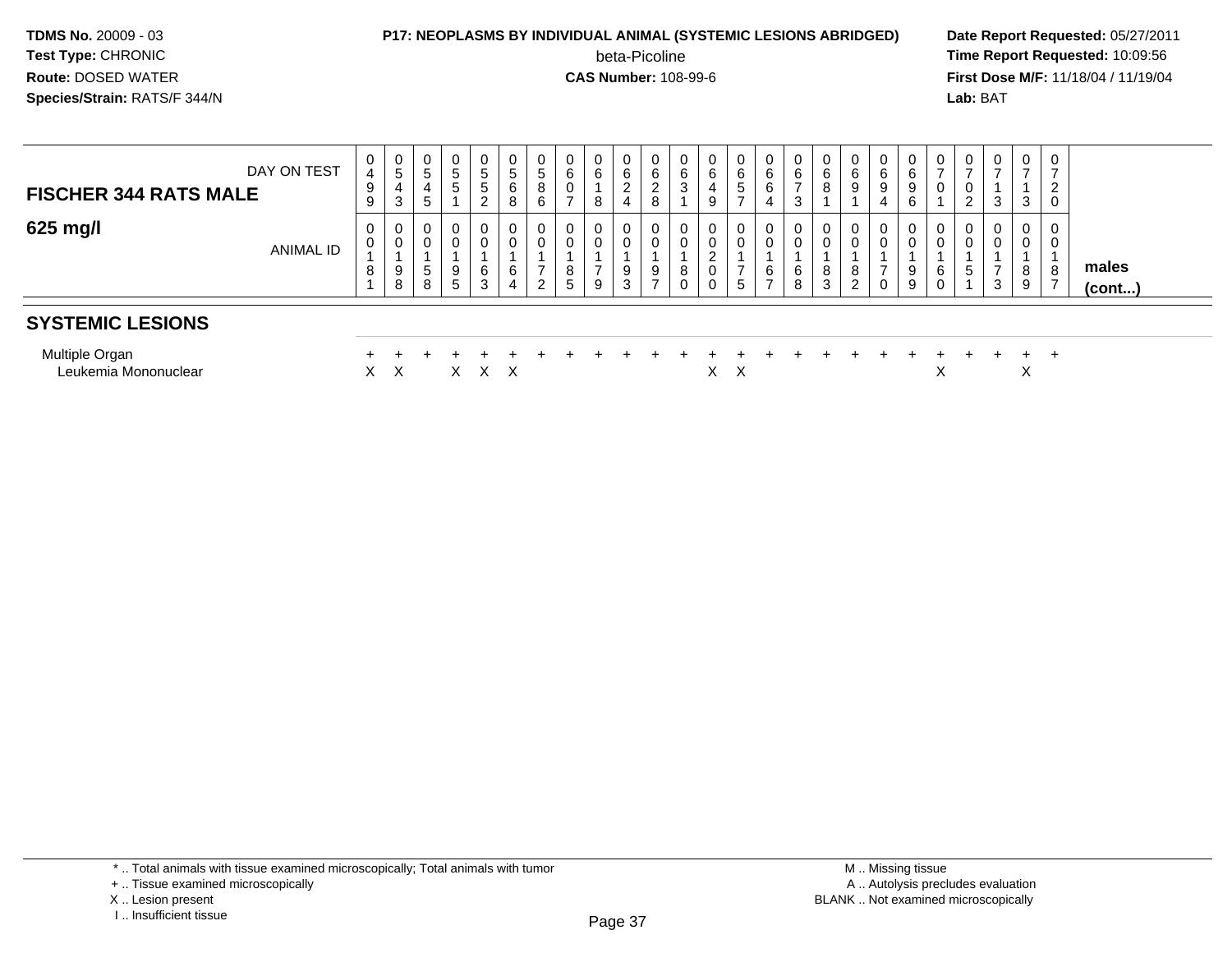## **P17: NEOPLASMS BY INDIVIDUAL ANIMAL (SYSTEMIC LESIONS ABRIDGED) Date Report Requested:** 05/27/2011

beta-Picoline<br>CAS Number: 108-99-6

 **Time Report Requested:** 10:09:56 **First Dose M/F:** 11/18/04 / 11/19/04<br>**Lab:** BAT **Lab:** BAT

| DAY ON TEST<br><b>FISCHER 344 RATS MALE</b>                                     | $\frac{0}{7}$<br>$\boldsymbol{2}$<br>3           | $\frac{0}{7}$<br>$\overline{c}$<br>6                          | $\frac{0}{7}$<br>$\overline{c}$<br>6                            | $\frac{0}{7}$<br>$\sqrt{2}$<br>6                 | 0<br>$\overline{7}$<br>$\overline{2}$<br>$6\phantom{1}$ | $\frac{0}{7}$<br>$\overline{a}$<br>6                            | 0<br>$\overline{7}$<br>$\boldsymbol{2}$<br>6                 | $\frac{0}{7}$<br>$\sqrt{2}$<br>6                  | 0<br>$\overline{7}$<br>$\sqrt{2}$<br>$\overline{7}$  | $\frac{0}{7}$<br>$\frac{2}{7}$                                | 0<br>$\overline{7}$<br>$\sqrt{2}$<br>$\overline{7}$ | $\frac{0}{7}$<br>$\frac{2}{7}$                                                | $\frac{0}{7}$<br>$\frac{2}{7}$                              | 0<br>$\overline{7}$<br>$\sqrt{2}$<br>$\overline{7}$ | $\frac{0}{7}$<br>$\frac{2}{7}$                           | $\mathbf 0$<br>$\overline{7}$<br>$\overline{c}$<br>$\overline{7}$             | 0<br>$\overline{7}$<br>$\frac{2}{7}$                                                 | $\frac{0}{7}$<br>$\frac{2}{7}$                                       | 0<br>$\overline{7}$<br>$\sqrt{2}$<br>$\overline{7}$                     | $\frac{0}{7}$<br>$\frac{2}{7}$                                  | $\frac{0}{7}$<br>$\frac{2}{7}$                                                       | $\frac{0}{7}$<br>$\frac{2}{7}$                                    | $\frac{0}{7}$<br>$\overline{a}$<br>$\overline{7}$ | 0<br>$\overline{7}$<br>$\overline{2}$<br>8                          | $\mathbf 0$<br>$\overline{7}$<br>$\overline{c}$<br>8           |                    |
|---------------------------------------------------------------------------------|--------------------------------------------------|---------------------------------------------------------------|-----------------------------------------------------------------|--------------------------------------------------|---------------------------------------------------------|-----------------------------------------------------------------|--------------------------------------------------------------|---------------------------------------------------|------------------------------------------------------|---------------------------------------------------------------|-----------------------------------------------------|-------------------------------------------------------------------------------|-------------------------------------------------------------|-----------------------------------------------------|----------------------------------------------------------|-------------------------------------------------------------------------------|--------------------------------------------------------------------------------------|----------------------------------------------------------------------|-------------------------------------------------------------------------|-----------------------------------------------------------------|--------------------------------------------------------------------------------------|-------------------------------------------------------------------|---------------------------------------------------|---------------------------------------------------------------------|----------------------------------------------------------------|--------------------|
| 625 mg/l<br><b>ANIMAL ID</b>                                                    | $\pmb{0}$<br>$\pmb{0}$<br>$\mathbf{1}$<br>8<br>8 | 0<br>$\mathsf{O}\xspace$<br>$\overline{1}$<br>$\sqrt{5}$<br>5 | $\mathbf 0$<br>$\mathbf 0$<br>$\overline{1}$<br>$\sqrt{5}$<br>6 | 0<br>$\mathbf 0$<br>1<br>$\,6$<br>$\overline{2}$ | 0<br>$\mathsf 0$<br>$\mathbf{1}$<br>6<br>6              | $\Omega$<br>$\mathsf{O}$<br>$\mathbf{1}$<br>$\overline{7}$<br>6 | $\mathbf 0$<br>$\mathsf{O}\xspace$<br>$\mathbf{1}$<br>8<br>6 | $\mathbf 0$<br>$\pmb{0}$<br>$\mathbf{1}$<br>$9\,$ | 0<br>$\pmb{0}$<br>-1<br>$\sqrt{5}$<br>$\overline{2}$ | $\mathbf 0$<br>$\mathbf 0$<br>$\mathbf{1}$<br>$\sqrt{5}$<br>3 | $\mathbf 0$<br>0<br>1<br>5<br>4                     | $\mathbf 0$<br>$\mathsf 0$<br>$\overline{1}$<br>$\,$ 5 $\,$<br>$\overline{7}$ | $\mathbf 0$<br>$\pmb{0}$<br>$\mathbf{1}$<br>$\sqrt{5}$<br>9 | 0<br>$\mathbf 0$<br>$\mathbf{1}$<br>$\,6\,$<br>5    | $\pmb{0}$<br>$\pmb{0}$<br>$\overline{1}$<br>$\,6\,$<br>9 | $\mathbf 0$<br>$\mathbf 0$<br>$\overline{1}$<br>$\overline{7}$<br>$\mathbf 1$ | $\mathbf 0$<br>$\pmb{0}$<br>$\mathbf{1}$<br>$\overline{7}$<br>$\boldsymbol{\Lambda}$ | 0<br>$\mathbf 0$<br>$\mathbf{1}$<br>$\overline{7}$<br>$\overline{7}$ | $\pmb{0}$<br>$\mathsf{O}\xspace$<br>$\mathbf{1}$<br>$\overline{7}$<br>8 | $\mathbf 0$<br>$\pmb{0}$<br>$\mathbf{1}$<br>8<br>$\overline{4}$ | $\mathbf 0$<br>$\boldsymbol{0}$<br>$\overline{1}$<br>$\boldsymbol{9}$<br>$\mathbf 0$ | $\mathbf 0$<br>$\mathbf 0$<br>$\mathbf{1}$<br>9<br>$\overline{4}$ | $\mathbf 0$<br>0<br>1<br>9<br>6                   | $\mathbf 0$<br>$\pmb{0}$<br>$\mathbf{1}$<br>$\,6\,$<br>$\mathbf{1}$ | $\Omega$<br>$\mathbf 0$<br>$\mathbf{1}$<br>9<br>$\overline{2}$ | * TOTALS           |
| <b>ALIMENTARY SYSTEM</b>                                                        |                                                  |                                                               |                                                                 |                                                  |                                                         |                                                                 |                                                              |                                                   |                                                      |                                                               |                                                     |                                                                               |                                                             |                                                     |                                                          |                                                                               |                                                                                      |                                                                      |                                                                         |                                                                 |                                                                                      |                                                                   |                                                   |                                                                     |                                                                |                    |
| Esophagus                                                                       |                                                  |                                                               |                                                                 |                                                  |                                                         |                                                                 |                                                              |                                                   |                                                      |                                                               |                                                     |                                                                               |                                                             |                                                     |                                                          |                                                                               |                                                                                      |                                                                      |                                                                         |                                                                 |                                                                                      |                                                                   |                                                   |                                                                     | $\overline{ }$                                                 | 50                 |
| Intestine Large, Cecum                                                          |                                                  |                                                               |                                                                 |                                                  |                                                         |                                                                 |                                                              |                                                   |                                                      |                                                               |                                                     |                                                                               |                                                             |                                                     |                                                          |                                                                               |                                                                                      |                                                                      |                                                                         |                                                                 |                                                                                      |                                                                   |                                                   |                                                                     | $+$                                                            | 48                 |
| Intestine Large, Colon                                                          |                                                  |                                                               |                                                                 |                                                  |                                                         |                                                                 |                                                              |                                                   |                                                      |                                                               |                                                     |                                                                               |                                                             |                                                     |                                                          |                                                                               |                                                                                      |                                                                      |                                                                         |                                                                 |                                                                                      |                                                                   |                                                   |                                                                     | $\overline{ }$                                                 | 49                 |
| Intestine Large, Rectum<br>Fibrous Histiocytoma, Metastatic, Skeletal<br>Muscle |                                                  |                                                               |                                                                 |                                                  |                                                         |                                                                 |                                                              |                                                   |                                                      |                                                               |                                                     |                                                                               |                                                             |                                                     |                                                          |                                                                               |                                                                                      |                                                                      |                                                                         |                                                                 |                                                                                      |                                                                   |                                                   |                                                                     | $\overline{+}$                                                 | 50<br>1            |
| Intestine Small, Duodenum                                                       |                                                  |                                                               |                                                                 |                                                  |                                                         |                                                                 |                                                              |                                                   |                                                      |                                                               |                                                     |                                                                               |                                                             |                                                     |                                                          |                                                                               |                                                                                      |                                                                      |                                                                         |                                                                 |                                                                                      |                                                                   |                                                   |                                                                     |                                                                | 50                 |
| Intestine Small, Ileum                                                          |                                                  |                                                               |                                                                 |                                                  |                                                         |                                                                 |                                                              |                                                   |                                                      |                                                               |                                                     |                                                                               |                                                             |                                                     |                                                          |                                                                               |                                                                                      |                                                                      |                                                                         |                                                                 |                                                                                      |                                                                   |                                                   |                                                                     |                                                                | 49                 |
| Intestine Small, Jejunum<br>Leiomyoma                                           | ÷<br>$\boldsymbol{\mathsf{X}}$                   |                                                               |                                                                 |                                                  |                                                         |                                                                 |                                                              |                                                   |                                                      |                                                               |                                                     |                                                                               |                                                             |                                                     |                                                          |                                                                               |                                                                                      |                                                                      |                                                                         |                                                                 |                                                                                      |                                                                   |                                                   |                                                                     |                                                                | 49<br>$\mathbf 1$  |
| Liver<br>Fibrous Histiocytoma, Metastatic, Skeletal<br>Muscle                   |                                                  |                                                               |                                                                 |                                                  |                                                         |                                                                 |                                                              |                                                   |                                                      |                                                               |                                                     |                                                                               |                                                             |                                                     |                                                          |                                                                               |                                                                                      |                                                                      |                                                                         |                                                                 |                                                                                      |                                                                   |                                                   |                                                                     |                                                                | 50<br>$\mathbf{1}$ |
| Hepatocellular Adenoma                                                          |                                                  |                                                               | X                                                               |                                                  |                                                         |                                                                 |                                                              |                                                   |                                                      |                                                               |                                                     |                                                                               |                                                             |                                                     |                                                          |                                                                               |                                                                                      |                                                                      |                                                                         |                                                                 |                                                                                      |                                                                   |                                                   |                                                                     |                                                                | $\overline{2}$     |
| Mesentery<br>Fibrous Histiocytoma, Metastatic, Skeletal<br>Muscle               | $\ddot{}$                                        |                                                               |                                                                 |                                                  |                                                         |                                                                 |                                                              |                                                   |                                                      |                                                               |                                                     |                                                                               | $\ddot{}$                                                   |                                                     |                                                          |                                                                               |                                                                                      |                                                                      |                                                                         |                                                                 |                                                                                      |                                                                   |                                                   |                                                                     |                                                                | 6<br>1             |
| Pancreas<br>Fibrous Histiocytoma, Metastatic, Skeletal<br>Muscle                | м                                                |                                                               |                                                                 |                                                  |                                                         |                                                                 |                                                              |                                                   |                                                      |                                                               |                                                     |                                                                               |                                                             |                                                     |                                                          |                                                                               |                                                                                      |                                                                      |                                                                         |                                                                 |                                                                                      |                                                                   |                                                   |                                                                     |                                                                | 48<br>$\mathbf 1$  |
| Acinus, Adenoma                                                                 |                                                  |                                                               |                                                                 |                                                  |                                                         |                                                                 |                                                              |                                                   |                                                      |                                                               |                                                     |                                                                               |                                                             |                                                     |                                                          |                                                                               |                                                                                      |                                                                      |                                                                         |                                                                 |                                                                                      |                                                                   |                                                   |                                                                     | X                                                              | 1                  |

\* .. Total animals with tissue examined microscopically; Total animals with tumor

+ .. Tissue examined microscopically

X .. Lesion present

I .. Insufficient tissue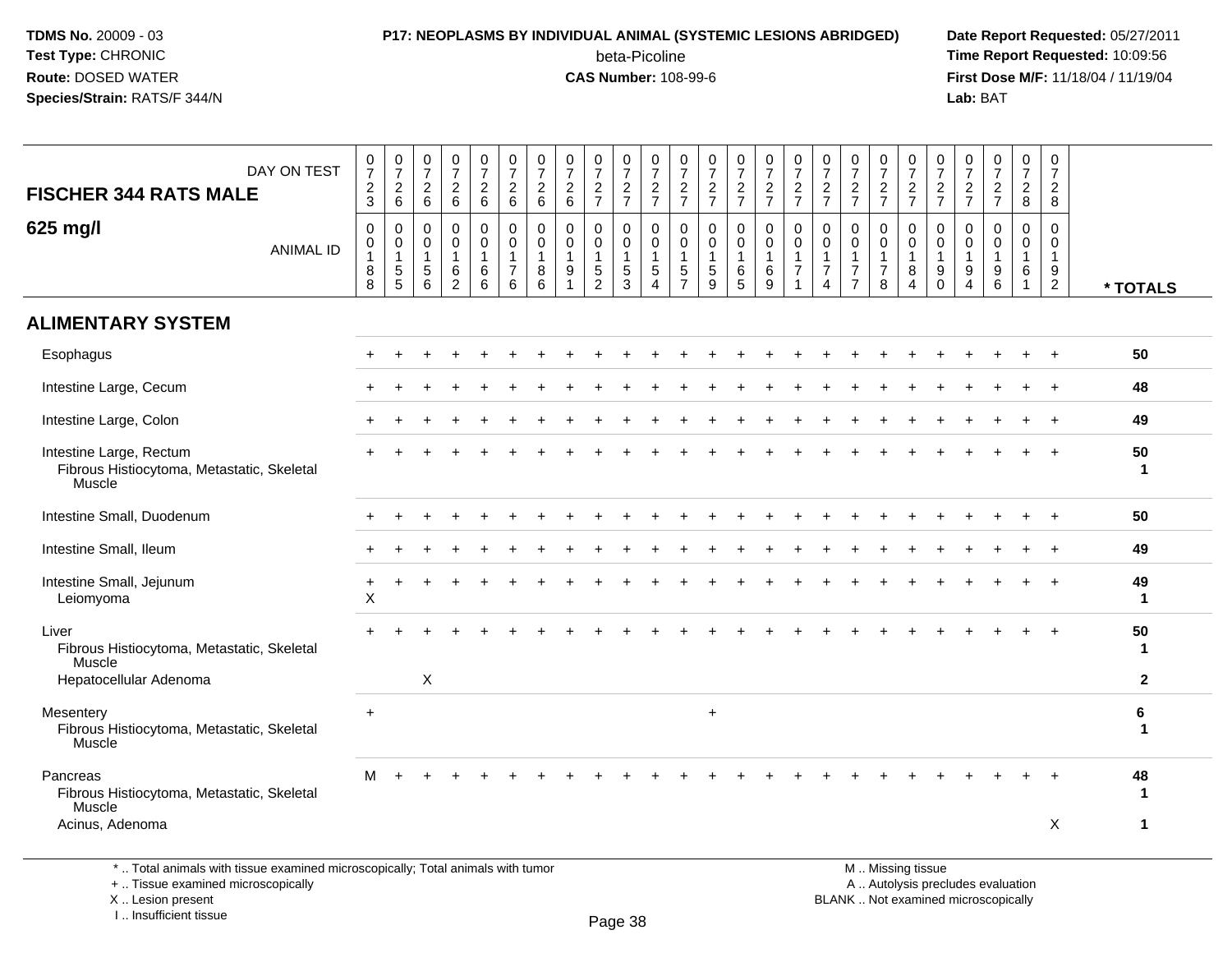#### **P17: NEOPLASMS BY INDIVIDUAL ANIMAL (SYSTEMIC LESIONS ABRIDGED) Date Report Requested:** 05/27/2011

beta-Picoline<br>CAS Number: 108-99-6

 **Time Report Requested:** 10:09:56 **First Dose M/F:** 11/18/04 / 11/19/04<br>**Lab:** BAT **Lab:** BAT

| DAY ON TEST<br><b>FISCHER 344 RATS MALE</b>                                                                                                          | 0<br>$\overline{7}$<br>$\boldsymbol{2}$<br>3 | $\frac{0}{7}$<br>$\overline{c}$<br>6                                      | 0<br>$\overline{7}$<br>$\sqrt{2}$<br>6                                    | $\frac{0}{7}$<br>$\sqrt{2}$<br>$\,6\,$       | $\boldsymbol{0}$<br>$\overline{7}$<br>$\frac{2}{6}$      | $\frac{0}{7}$<br>$\sqrt{2}$<br>6                                              | $\frac{0}{7}$<br>$\overline{\mathbf{c}}$<br>6 | $\frac{0}{7}$<br>$\begin{array}{c} 2 \\ 6 \end{array}$                 | $\frac{0}{7}$<br>$\overline{\mathbf{c}}$<br>$\overline{7}$ | 0<br>$\boldsymbol{7}$<br>$\frac{2}{7}$  | $\overline{0}$<br>$\overline{7}$<br>$\frac{2}{7}$                            | 0<br>$\overline{7}$<br>$\frac{2}{7}$                   | 0<br>$\overline{7}$<br>$\frac{2}{7}$                 | $\frac{0}{7}$<br>$\frac{2}{7}$ | 0<br>$\overline{7}$<br>$\frac{2}{7}$                                  | $\frac{0}{7}$<br>$\frac{2}{7}$                               | $\frac{0}{7}$<br>$rac{2}{7}$                                                 | $\frac{0}{7}$<br>$\frac{2}{7}$                                                 | $\frac{0}{7}$<br>$\frac{2}{7}$               | 0<br>$\overline{7}$<br>$\frac{2}{7}$          | 0<br>$\overline{7}$<br>$\overline{c}$<br>$\overline{7}$                  | 0<br>$\boldsymbol{7}$<br>$\frac{2}{7}$                            | $\frac{0}{7}$<br>$\frac{2}{7}$                          | 0<br>$\boldsymbol{7}$<br>$\overline{a}$<br>8            | 0<br>$\boldsymbol{7}$<br>$\sqrt{2}$<br>8                                         |                                      |
|------------------------------------------------------------------------------------------------------------------------------------------------------|----------------------------------------------|---------------------------------------------------------------------------|---------------------------------------------------------------------------|----------------------------------------------|----------------------------------------------------------|-------------------------------------------------------------------------------|-----------------------------------------------|------------------------------------------------------------------------|------------------------------------------------------------|-----------------------------------------|------------------------------------------------------------------------------|--------------------------------------------------------|------------------------------------------------------|--------------------------------|-----------------------------------------------------------------------|--------------------------------------------------------------|------------------------------------------------------------------------------|--------------------------------------------------------------------------------|----------------------------------------------|-----------------------------------------------|--------------------------------------------------------------------------|-------------------------------------------------------------------|---------------------------------------------------------|---------------------------------------------------------|----------------------------------------------------------------------------------|--------------------------------------|
| 625 mg/l<br><b>ANIMAL ID</b>                                                                                                                         | $\mathbf 0$<br>0<br>$\mathbf{1}$<br>8<br>8   | $\mathbf 0$<br>$\pmb{0}$<br>$\mathbf{1}$<br>$\mathbf 5$<br>$\overline{5}$ | $\pmb{0}$<br>$\mathbf 0$<br>$\mathbf{1}$<br>$\mathbf 5$<br>$6\phantom{1}$ | $\mathbf 0$<br>0<br>1<br>6<br>$\overline{2}$ | $\mathbf 0$<br>$\pmb{0}$<br>$\overline{1}$<br>$\,6$<br>6 | $\pmb{0}$<br>$\mathbf 0$<br>$\mathbf{1}$<br>$\overline{7}$<br>$6\phantom{1}6$ | 0<br>$\mathbf 0$<br>$\mathbf 1$<br>8<br>6     | 0<br>$\mathbf 0$<br>$\mathbf{1}$<br>$\boldsymbol{9}$<br>$\overline{1}$ | 0<br>0<br>$\mathbf{1}$<br>$\frac{5}{2}$                    | 0<br>0<br>$\mathbf{1}$<br>$\frac{5}{3}$ | $\mathbf 0$<br>$\mathbf 0$<br>$\overline{1}$<br>$\sqrt{5}$<br>$\overline{4}$ | 0<br>$\mathbf 0$<br>$\mathbf 1$<br>5<br>$\overline{7}$ | $\mathbf 0$<br>$\mathbf 0$<br>$\mathbf{1}$<br>5<br>9 | 0<br>$\mathbf 0$<br>6<br>5     | $\mathbf 0$<br>$\mathbf 0$<br>$\mathbf{1}$<br>$\,6$<br>$\overline{9}$ | $\mathbf 0$<br>$\mathbf 0$<br>$\mathbf{1}$<br>$\overline{7}$ | $\mathbf 0$<br>0<br>$\mathbf{1}$<br>$\overline{7}$<br>$\boldsymbol{\Lambda}$ | $\mathbf 0$<br>$\mathbf 0$<br>$\mathbf{1}$<br>$\overline{7}$<br>$\overline{7}$ | 0<br>$\mathbf 0$<br>1<br>$\overline{7}$<br>8 | 0<br>0<br>$\mathbf{1}$<br>8<br>$\overline{4}$ | 0<br>$\mathbf 0$<br>$\mathbf{1}$<br>9<br>$\mathbf 0$                     | $\mathbf 0$<br>$\mathbf 0$<br>$\mathbf{1}$<br>9<br>$\overline{4}$ | $\mathbf 0$<br>0<br>$\mathbf{1}$<br>9<br>$6\phantom{1}$ | 0<br>$\mathbf 0$<br>$\mathbf{1}$<br>6<br>$\overline{1}$ | $\mathbf 0$<br>$\mathbf 0$<br>$\mathbf{1}$<br>$\boldsymbol{9}$<br>$\overline{2}$ | * TOTALS                             |
| <b>Salivary Glands</b><br>Carcinoma                                                                                                                  |                                              |                                                                           |                                                                           |                                              |                                                          |                                                                               |                                               |                                                                        |                                                            |                                         |                                                                              |                                                        |                                                      |                                |                                                                       |                                                              |                                                                              |                                                                                |                                              |                                               |                                                                          |                                                                   |                                                         |                                                         |                                                                                  | 50<br>$\mathbf 1$                    |
| Stomach, Forestomach<br>Squamous Cell Papilloma                                                                                                      | X                                            |                                                                           |                                                                           |                                              |                                                          |                                                                               |                                               |                                                                        |                                                            |                                         |                                                                              |                                                        |                                                      |                                |                                                                       |                                                              |                                                                              |                                                                                |                                              |                                               |                                                                          |                                                                   |                                                         | $\div$                                                  | $+$                                                                              | 50<br>$\mathbf{1}$                   |
| Stomach, Glandular                                                                                                                                   |                                              |                                                                           |                                                                           |                                              |                                                          |                                                                               |                                               |                                                                        |                                                            |                                         |                                                                              |                                                        |                                                      |                                |                                                                       |                                                              |                                                                              |                                                                                |                                              |                                               |                                                                          |                                                                   |                                                         |                                                         |                                                                                  | 50                                   |
| Tongue<br>Squamous Cell Carcinoma                                                                                                                    |                                              |                                                                           |                                                                           |                                              |                                                          |                                                                               |                                               |                                                                        |                                                            |                                         |                                                                              |                                                        |                                                      |                                |                                                                       |                                                              |                                                                              |                                                                                |                                              |                                               |                                                                          |                                                                   |                                                         |                                                         |                                                                                  | $\mathbf{1}$<br>$\blacktriangleleft$ |
| <b>CARDIOVASCULAR SYSTEM</b>                                                                                                                         |                                              |                                                                           |                                                                           |                                              |                                                          |                                                                               |                                               |                                                                        |                                                            |                                         |                                                                              |                                                        |                                                      |                                |                                                                       |                                                              |                                                                              |                                                                                |                                              |                                               |                                                                          |                                                                   |                                                         |                                                         |                                                                                  |                                      |
| <b>Blood Vessel</b>                                                                                                                                  |                                              |                                                                           |                                                                           |                                              |                                                          |                                                                               |                                               |                                                                        |                                                            |                                         |                                                                              |                                                        |                                                      |                                |                                                                       |                                                              |                                                                              |                                                                                |                                              |                                               |                                                                          |                                                                   |                                                         |                                                         | $\overline{+}$                                                                   | 50                                   |
| Heart<br>Alveolar/Bronchiolar Carcinoma, Metastatic,<br>Lung<br>Carcinoma, Metastatic, Salivary Glands<br>Fibrous Histiocytoma, Metastatic, Skeletal |                                              |                                                                           |                                                                           |                                              |                                                          |                                                                               |                                               |                                                                        |                                                            |                                         |                                                                              |                                                        |                                                      |                                |                                                                       |                                                              |                                                                              |                                                                                |                                              |                                               |                                                                          |                                                                   |                                                         |                                                         |                                                                                  | 50<br>1                              |
| Muscle<br><b>ENDOCRINE SYSTEM</b>                                                                                                                    |                                              |                                                                           |                                                                           |                                              |                                                          |                                                                               |                                               |                                                                        |                                                            |                                         |                                                                              |                                                        |                                                      |                                |                                                                       |                                                              |                                                                              |                                                                                |                                              |                                               |                                                                          |                                                                   |                                                         |                                                         |                                                                                  |                                      |
| <b>Adrenal Cortex</b><br>Adenoma                                                                                                                     |                                              |                                                                           |                                                                           |                                              |                                                          |                                                                               |                                               |                                                                        |                                                            |                                         |                                                                              |                                                        |                                                      |                                |                                                                       |                                                              |                                                                              |                                                                                |                                              |                                               |                                                                          |                                                                   |                                                         |                                                         |                                                                                  | 50<br>$\mathbf{1}$                   |
| <b>Adrenal Medulla</b><br>Pheochromocytoma Benign                                                                                                    |                                              |                                                                           |                                                                           | $\div$                                       | $\ddot{}$<br>X                                           |                                                                               |                                               |                                                                        |                                                            | +<br>X                                  |                                                                              |                                                        |                                                      |                                |                                                                       |                                                              | ÷<br>X                                                                       |                                                                                |                                              |                                               |                                                                          |                                                                   |                                                         |                                                         | $+$                                                                              | 50<br>5                              |
| Islets, Pancreatic<br>Adenoma                                                                                                                        |                                              |                                                                           |                                                                           |                                              |                                                          |                                                                               |                                               |                                                                        |                                                            |                                         |                                                                              | X                                                      |                                                      |                                |                                                                       |                                                              |                                                                              |                                                                                |                                              |                                               |                                                                          |                                                                   |                                                         |                                                         |                                                                                  | 50<br>$\mathbf{2}$                   |
| *  Total animals with tissue examined microscopically; Total animals with tumor<br>+  Tissue examined microscopically<br>X  Lesion present           |                                              |                                                                           |                                                                           |                                              |                                                          |                                                                               |                                               |                                                                        |                                                            |                                         |                                                                              |                                                        |                                                      |                                |                                                                       |                                                              |                                                                              |                                                                                |                                              | M  Missing tissue                             | A  Autolysis precludes evaluation<br>BLANK  Not examined microscopically |                                                                   |                                                         |                                                         |                                                                                  |                                      |

I .. Insufficient tissue

Page 39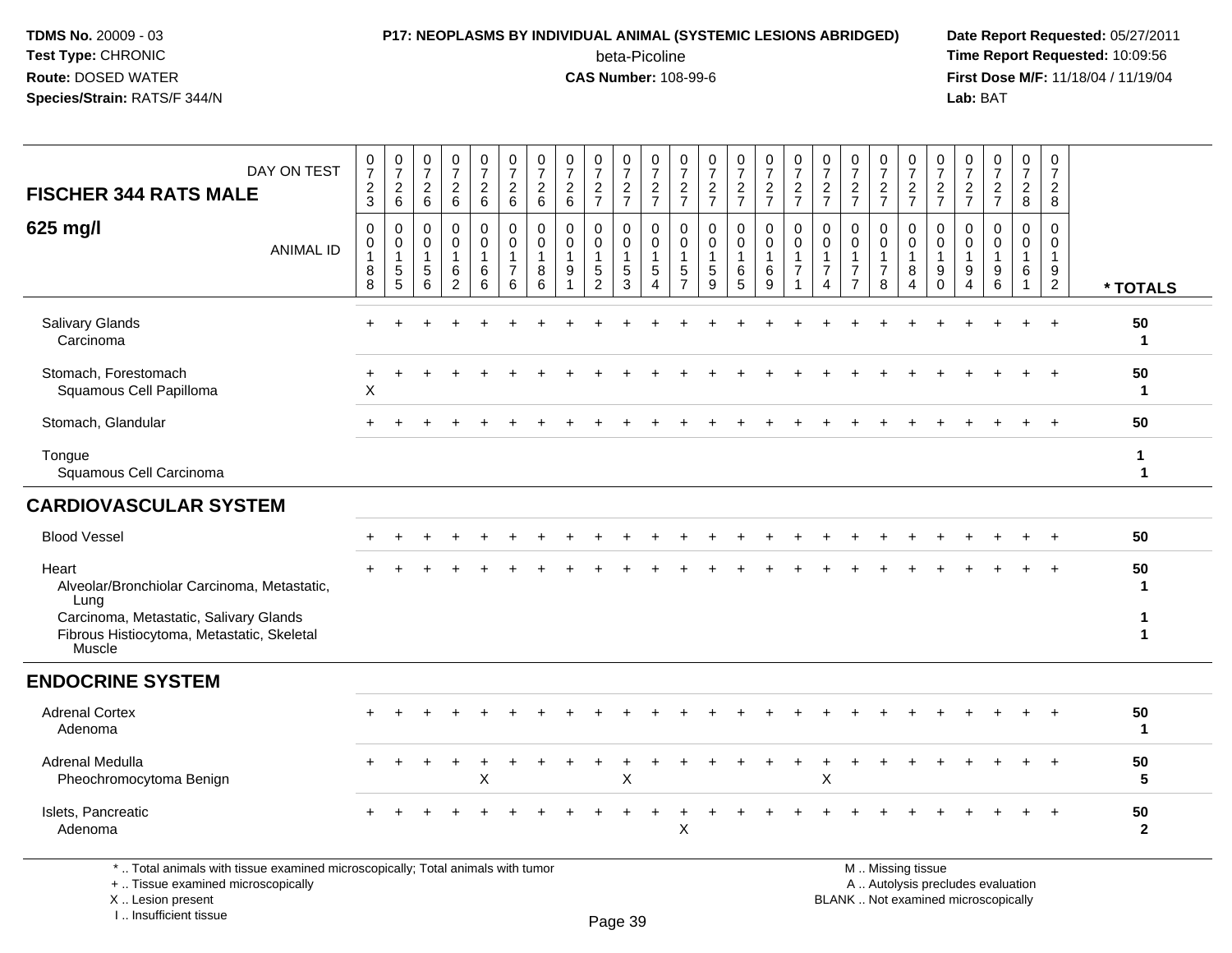I .. Insufficient tissue

## **P17: NEOPLASMS BY INDIVIDUAL ANIMAL (SYSTEMIC LESIONS ABRIDGED) Date Report Requested:** 05/27/2011

beta-Picoline<br>CAS Number: 108-99-6

| DAY ON TEST<br><b>FISCHER 344 RATS MALE</b>                                                                                                | $\frac{0}{7}$<br>$\frac{2}{3}$            | $\frac{0}{7}$<br>$^2\phantom{1}6$               | $\frac{0}{7}$<br>$^2\phantom{1}6$                   | $\begin{array}{c} 0 \\ 7 \end{array}$<br>$\frac{2}{6}$ | $\begin{smallmatrix} 0\\7 \end{smallmatrix}$<br>$\frac{2}{6}$ | $\frac{0}{7}$<br>$\frac{2}{6}$                                 | $\frac{0}{7}$<br>$^2\phantom{1}6$      | $\begin{array}{c} 0 \\ 7 \end{array}$<br>$^2\phantom{1}6$            | $\frac{0}{7}$<br>$\frac{2}{7}$                    | $\frac{0}{7}$<br>$\frac{2}{7}$                 | $\frac{0}{7}$<br>$\frac{2}{7}$                                               | $\begin{array}{c} 0 \\ 7 \end{array}$<br>$\frac{2}{7}$ | $\frac{0}{7}$<br>$\frac{2}{7}$                           | $\frac{0}{7}$<br>$\frac{2}{7}$                   | $\begin{array}{c} 0 \\ 7 \end{array}$<br>$rac{2}{7}$                 | $\begin{array}{c} 0 \\ 7 \end{array}$<br>$\frac{2}{7}$ | $\frac{0}{7}$<br>$\frac{2}{7}$                                       | $\begin{array}{c} 0 \\ 7 \end{array}$<br>$\frac{2}{7}$                      | $\frac{0}{7}$<br>$\frac{2}{7}$                               | $\frac{0}{7}$<br>$\frac{2}{7}$                      | $\frac{0}{7}$<br>$\frac{2}{7}$          | $\frac{0}{7}$<br>$\frac{2}{7}$                               | $\frac{0}{7}$<br>$\frac{2}{7}$                                                      | $\frac{0}{7}$<br>$\frac{2}{8}$                                       | $\pmb{0}$<br>$\overline{7}$<br>$\overline{c}$<br>$\, 8$        |                    |
|--------------------------------------------------------------------------------------------------------------------------------------------|-------------------------------------------|-------------------------------------------------|-----------------------------------------------------|--------------------------------------------------------|---------------------------------------------------------------|----------------------------------------------------------------|----------------------------------------|----------------------------------------------------------------------|---------------------------------------------------|------------------------------------------------|------------------------------------------------------------------------------|--------------------------------------------------------|----------------------------------------------------------|--------------------------------------------------|----------------------------------------------------------------------|--------------------------------------------------------|----------------------------------------------------------------------|-----------------------------------------------------------------------------|--------------------------------------------------------------|-----------------------------------------------------|-----------------------------------------|--------------------------------------------------------------|-------------------------------------------------------------------------------------|----------------------------------------------------------------------|----------------------------------------------------------------|--------------------|
| 625 mg/l<br><b>ANIMAL ID</b>                                                                                                               | $\Omega$<br>0<br>$\overline{1}$<br>8<br>8 | 0<br>$\pmb{0}$<br>$\mathbf{1}$<br>$\frac{5}{5}$ | 0<br>$\mathbf 0$<br>$\mathbf{1}$<br>$\sqrt{5}$<br>6 | 0<br>$\pmb{0}$<br>1<br>$\,6\,$<br>$\overline{2}$       | $\mathbf 0$<br>$\mathsf{O}\xspace$<br>$\mathbf 1$<br>$^6_6$   | $\Omega$<br>$\mathbf 0$<br>$\mathbf{1}$<br>$\overline{7}$<br>6 | $\Omega$<br>0<br>$\mathbf 1$<br>8<br>6 | 0<br>$\pmb{0}$<br>$\mathbf{1}$<br>$\boldsymbol{9}$<br>$\overline{1}$ | 0<br>$\mathbf 0$<br>$\mathbf{1}$<br>$\frac{5}{2}$ | $\Omega$<br>0<br>$\mathbf{1}$<br>$\frac{5}{3}$ | $\mathbf 0$<br>$\mathbf 0$<br>$\overline{1}$<br>$\sqrt{5}$<br>$\overline{4}$ | $\Omega$<br>0<br>$\mathbf{1}$<br>$\frac{5}{7}$         | $\Omega$<br>$\pmb{0}$<br>$\mathbf{1}$<br>$\sqrt{5}$<br>9 | 0<br>$\mathsf 0$<br>1<br>$\,6$<br>$\overline{5}$ | $\Omega$<br>$\mathbf 0$<br>$\mathbf{1}$<br>$\,6\,$<br>$\overline{9}$ | $\Omega$<br>$\pmb{0}$<br>1<br>$\overline{7}$           | 0<br>$\mathbf 0$<br>$\mathbf{1}$<br>$\overline{7}$<br>$\overline{4}$ | $\Omega$<br>$\mathbf 0$<br>$\mathbf{1}$<br>$\overline{7}$<br>$\overline{7}$ | $\Omega$<br>$\pmb{0}$<br>$\mathbf{1}$<br>$\overline{7}$<br>8 | 0<br>0<br>$\mathbf{1}$<br>$\bf 8$<br>$\overline{4}$ | 0<br>0<br>$\mathbf{1}$<br>9<br>$\Omega$ | 0<br>0<br>$\mathbf{1}$<br>$\boldsymbol{9}$<br>$\overline{4}$ | $\mathbf 0$<br>$\mathbf 0$<br>$\mathbf{1}$<br>$\begin{array}{c} 9 \\ 6 \end{array}$ | $\Omega$<br>$\mathbf 0$<br>$\mathbf{1}$<br>$\,6\,$<br>$\overline{1}$ | $\Omega$<br>$\mathbf 0$<br>$\mathbf{1}$<br>9<br>$\overline{2}$ | * TOTALS           |
| Parathyroid Gland                                                                                                                          |                                           |                                                 |                                                     |                                                        |                                                               |                                                                |                                        |                                                                      |                                                   |                                                |                                                                              |                                                        |                                                          |                                                  |                                                                      |                                                        |                                                                      |                                                                             |                                                              |                                                     |                                         |                                                              | $\overline{1}$                                                                      | M                                                                    | $+$                                                            | 48                 |
| <b>Pituitary Gland</b><br>Pars Distalis, Adenoma                                                                                           |                                           | X                                               |                                                     | X                                                      | X                                                             | $\times$                                                       |                                        | X                                                                    | X                                                 |                                                | X                                                                            | X                                                      |                                                          | X                                                | $\boldsymbol{\mathsf{X}}$                                            |                                                        | $\sf X$                                                              | $\mathsf{X}$                                                                | $\sf X$                                                      | $\mathsf{X}$                                        | $\times$                                |                                                              | X                                                                                   | +                                                                    | $\overline{+}$<br>$X$ $X$                                      | 49<br>36           |
| <b>Thyroid Gland</b><br>C-cell, Adenoma                                                                                                    |                                           |                                                 |                                                     |                                                        | $+$                                                           | $\ddot{}$<br>$\mathsf{X}$                                      | $\div$<br>$\mathsf{X}$                 | $\boldsymbol{\mathsf{X}}$                                            |                                                   |                                                |                                                                              |                                                        |                                                          |                                                  | $\ddot{}$                                                            | $\ddot{}$<br>X                                         |                                                                      |                                                                             |                                                              | $\ddot{}$                                           | $\ddot{}$<br>$\mathsf X$                | $\ddot{}$                                                    | $\overline{1}$                                                                      | $\ddot{}$                                                            | $\ddot{}$<br>X                                                 | 50<br>8            |
| <b>GENERAL BODY SYSTEM</b>                                                                                                                 |                                           |                                                 |                                                     |                                                        |                                                               |                                                                |                                        |                                                                      |                                                   |                                                |                                                                              |                                                        |                                                          |                                                  |                                                                      |                                                        |                                                                      |                                                                             |                                                              |                                                     |                                         |                                                              |                                                                                     |                                                                      |                                                                |                    |
| Peritoneum                                                                                                                                 |                                           |                                                 |                                                     |                                                        |                                                               |                                                                |                                        |                                                                      |                                                   |                                                |                                                                              |                                                        |                                                          |                                                  |                                                                      |                                                        |                                                                      |                                                                             |                                                              |                                                     |                                         |                                                              |                                                                                     |                                                                      |                                                                | $\mathbf{2}$       |
| <b>GENITAL SYSTEM</b>                                                                                                                      |                                           |                                                 |                                                     |                                                        |                                                               |                                                                |                                        |                                                                      |                                                   |                                                |                                                                              |                                                        |                                                          |                                                  |                                                                      |                                                        |                                                                      |                                                                             |                                                              |                                                     |                                         |                                                              |                                                                                     |                                                                      |                                                                |                    |
| Epididymis                                                                                                                                 |                                           |                                                 |                                                     |                                                        |                                                               |                                                                |                                        |                                                                      |                                                   |                                                |                                                                              |                                                        |                                                          |                                                  |                                                                      |                                                        |                                                                      |                                                                             |                                                              |                                                     |                                         |                                                              |                                                                                     |                                                                      |                                                                | 50                 |
| <b>Preputial Gland</b>                                                                                                                     |                                           |                                                 |                                                     |                                                        |                                                               |                                                                |                                        |                                                                      |                                                   |                                                |                                                                              |                                                        |                                                          |                                                  |                                                                      |                                                        |                                                                      |                                                                             |                                                              |                                                     |                                         |                                                              |                                                                                     |                                                                      |                                                                | 50                 |
| Prostate<br>Fibrous Histiocytoma, Metastatic, Skeletal<br>Muscle                                                                           |                                           |                                                 |                                                     |                                                        |                                                               |                                                                |                                        |                                                                      |                                                   |                                                |                                                                              |                                                        |                                                          |                                                  |                                                                      |                                                        |                                                                      |                                                                             |                                                              |                                                     |                                         |                                                              |                                                                                     |                                                                      |                                                                | 50<br>$\mathbf{1}$ |
| Seminal Vesicle                                                                                                                            |                                           |                                                 |                                                     |                                                        |                                                               |                                                                |                                        |                                                                      |                                                   |                                                |                                                                              |                                                        |                                                          |                                                  |                                                                      |                                                        |                                                                      |                                                                             |                                                              |                                                     |                                         |                                                              |                                                                                     |                                                                      | $\overline{+}$                                                 | 50                 |
| <b>Testes</b><br>Bilateral, Interstitial Cell, Adenoma<br>Interstitial Cell, Adenoma                                                       | $\times$                                  | $\sf X$                                         | X                                                   | X                                                      | $\boldsymbol{\mathsf{X}}$                                     | $\mathsf X$                                                    | $\pmb{\times}$                         | X                                                                    | $\mathsf X$                                       | Χ                                              | $\boldsymbol{\mathsf{X}}$                                                    | X                                                      | X                                                        | $\times$                                         | Χ                                                                    | $\mathsf{X}$                                           | X                                                                    | X                                                                           | X                                                            | X                                                   |                                         | X                                                            | $\mathsf{X}$                                                                        | +<br>$\mathsf{X}$                                                    | $\ddot{}$<br>X                                                 | 50<br>24<br>18     |
| <b>HEMATOPOIETIC SYSTEM</b>                                                                                                                |                                           |                                                 |                                                     |                                                        |                                                               |                                                                |                                        |                                                                      |                                                   |                                                |                                                                              |                                                        |                                                          |                                                  |                                                                      |                                                        |                                                                      |                                                                             |                                                              |                                                     |                                         |                                                              |                                                                                     |                                                                      |                                                                |                    |
| <b>Bone Marrow</b>                                                                                                                         |                                           |                                                 |                                                     |                                                        |                                                               |                                                                |                                        |                                                                      |                                                   |                                                |                                                                              |                                                        |                                                          |                                                  |                                                                      |                                                        |                                                                      |                                                                             |                                                              |                                                     |                                         |                                                              |                                                                                     |                                                                      |                                                                | 50                 |
| Lymph Node                                                                                                                                 | $\ddot{}$                                 |                                                 |                                                     | $\ddot{}$                                              |                                                               |                                                                |                                        |                                                                      |                                                   |                                                |                                                                              |                                                        |                                                          |                                                  |                                                                      |                                                        | $\ddot{}$                                                            |                                                                             |                                                              |                                                     |                                         |                                                              |                                                                                     |                                                                      |                                                                | 8                  |
| *  Total animals with tissue examined microscopically; Total animals with tumor<br>+  Tissue examined microscopically<br>X  Lesion present |                                           |                                                 |                                                     |                                                        |                                                               |                                                                |                                        |                                                                      |                                                   |                                                |                                                                              |                                                        |                                                          |                                                  |                                                                      |                                                        |                                                                      |                                                                             |                                                              | M  Missing tissue                                   |                                         |                                                              | A  Autolysis precludes evaluation<br>BLANK  Not examined microscopically            |                                                                      |                                                                |                    |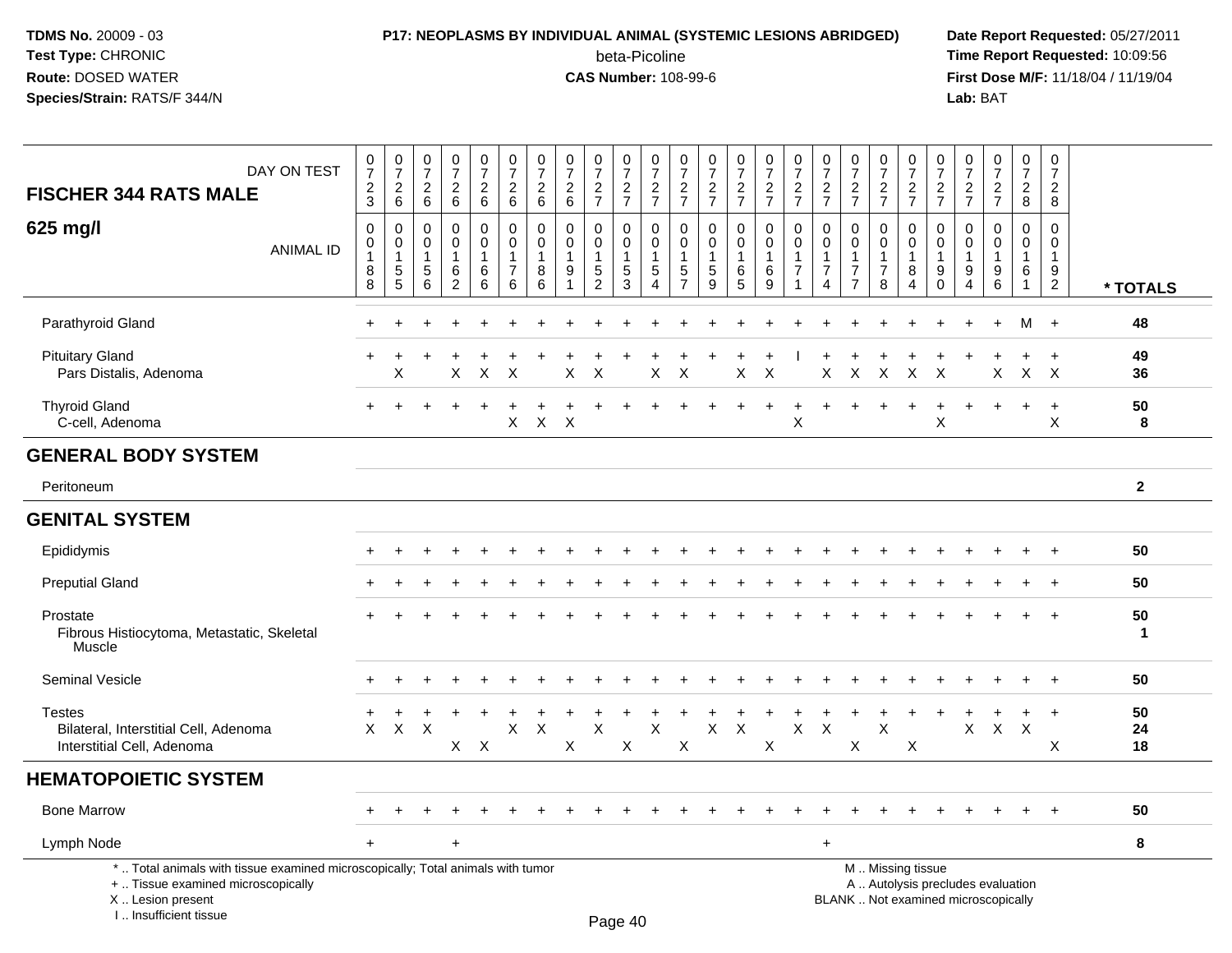### **P17: NEOPLASMS BY INDIVIDUAL ANIMAL (SYSTEMIC LESIONS ABRIDGED) Date Report Requested:** 05/27/2011 beta-Picoline<br>CAS Number: 108-99-6

 **Time Report Requested:** 10:09:56 **First Dose M/F:** 11/18/04 / 11/19/04<br>**Lab:** BAT **Lab:** BAT

| DAY ON TEST<br><b>FISCHER 344 RATS MALE</b>                                                                           | 0<br>$\overline{7}$<br>$\overline{c}$<br>$\mathbf{3}$ | $\frac{0}{7}$<br>$\frac{2}{6}$   | $\pmb{0}$<br>$\overline{7}$<br>$^2\phantom{1}6$ | $\frac{0}{7}$<br>$^2$ 6                                       | $\frac{0}{7}$<br>$\frac{2}{6}$               | $\frac{0}{7}$<br>$\frac{2}{6}$                                        | 0<br>$\overline{7}$<br>$\overline{c}$<br>6 | $\frac{0}{7}$<br>$^2$ 6                         | $\frac{0}{7}$<br>$\frac{2}{7}$                                    | 0<br>$\boldsymbol{7}$<br>$\frac{2}{7}$                                     | 0<br>$\boldsymbol{7}$<br>$\frac{2}{7}$              | $\frac{0}{7}$<br>$\frac{2}{7}$                          | $\frac{0}{7}$<br>$\frac{2}{7}$                     | $\frac{0}{7}$<br>$\frac{2}{7}$                                   | 0<br>$\overline{7}$<br>$\frac{2}{7}$      | $\frac{0}{7}$<br>$\frac{2}{7}$                                  | 0<br>$\overline{7}$<br>$\frac{2}{7}$                                 | $\frac{0}{7}$<br>$\frac{2}{7}$                                                 | $\frac{0}{7}$<br>$\frac{2}{7}$                                    | $\frac{0}{7}$<br>$\frac{2}{7}$                        | 0<br>$\overline{7}$<br>$\frac{2}{7}$ | $\frac{0}{7}$<br>$\frac{2}{7}$                  | $\frac{0}{7}$<br>$\frac{2}{7}$                    | 0<br>$\overline{7}$<br>$\frac{2}{8}$            | 0<br>$\overline{7}$<br>$_{\rm 8}^2$                                           |                                     |
|-----------------------------------------------------------------------------------------------------------------------|-------------------------------------------------------|----------------------------------|-------------------------------------------------|---------------------------------------------------------------|----------------------------------------------|-----------------------------------------------------------------------|--------------------------------------------|-------------------------------------------------|-------------------------------------------------------------------|----------------------------------------------------------------------------|-----------------------------------------------------|---------------------------------------------------------|----------------------------------------------------|------------------------------------------------------------------|-------------------------------------------|-----------------------------------------------------------------|----------------------------------------------------------------------|--------------------------------------------------------------------------------|-------------------------------------------------------------------|-------------------------------------------------------|--------------------------------------|-------------------------------------------------|---------------------------------------------------|-------------------------------------------------|-------------------------------------------------------------------------------|-------------------------------------|
| 625 mg/l<br><b>ANIMAL ID</b>                                                                                          | $\mathbf 0$<br>0<br>$\mathbf{1}$<br>8<br>8            | 0<br>0<br>$\mathbf{1}$<br>5<br>5 | 0<br>0<br>$\mathbf{1}$<br>$\mathbf 5$<br>6      | $\pmb{0}$<br>$\pmb{0}$<br>$\mathbf{1}$<br>6<br>$\overline{c}$ | 0<br>0<br>$\mathbf{1}$<br>$\,6\,$<br>$\,6\,$ | $\mathbf 0$<br>$\pmb{0}$<br>$\mathbf{1}$<br>$\overline{7}$<br>$\,6\,$ | 0<br>0<br>$\mathbf{1}$<br>8<br>6           | $\mathbf 0$<br>$\mathbf 0$<br>$\mathbf{1}$<br>9 | $\mathbf 0$<br>0<br>$\mathbf{1}$<br>$\mathbf 5$<br>$\overline{2}$ | $\mathbf 0$<br>$\mathbf 0$<br>$\mathbf{1}$<br>$\sqrt{5}$<br>$\overline{3}$ | 0<br>$\mathbf 0$<br>$\mathbf{1}$<br>$\sqrt{5}$<br>4 | 0<br>$\mathbf 0$<br>$\mathbf{1}$<br>5<br>$\overline{7}$ | $\mathbf 0$<br>$\pmb{0}$<br>$\mathbf{1}$<br>5<br>9 | $\pmb{0}$<br>$\mathsf{O}$<br>$\mathbf{1}$<br>6<br>$\overline{5}$ | 0<br>$\mathbf 0$<br>1<br>$\,6\,$<br>$9\,$ | $\mathbf 0$<br>$\pmb{0}$<br>$\mathbf{1}$<br>$\overline{7}$<br>1 | 0<br>$\mathbf 0$<br>$\mathbf{1}$<br>$\overline{7}$<br>$\overline{4}$ | $\mathbf 0$<br>$\mathbf 0$<br>$\mathbf{1}$<br>$\overline{7}$<br>$\overline{7}$ | $\mathbf 0$<br>$\mathbf 0$<br>$\mathbf{1}$<br>$\overline{7}$<br>8 | $\pmb{0}$<br>0<br>$\mathbf{1}$<br>8<br>$\overline{4}$ | 0<br>0<br>$\mathbf{1}$<br>9<br>0     | 0<br>0<br>$\overline{1}$<br>9<br>$\overline{4}$ | $\mathbf 0$<br>$\Omega$<br>$\mathbf{1}$<br>9<br>6 | $\mathbf 0$<br>$\mathbf 0$<br>$\mathbf{1}$<br>6 | $\mathbf 0$<br>$\Omega$<br>$\mathbf{1}$<br>$\boldsymbol{9}$<br>$\overline{2}$ | * TOTALS                            |
| Iliac, Chordoma, Metastatic, Uncertain Primary<br>Site                                                                | $\mathsf{X}$                                          |                                  |                                                 |                                                               |                                              |                                                                       |                                            |                                                 |                                                                   |                                                                            |                                                     |                                                         |                                                    |                                                                  |                                           |                                                                 |                                                                      |                                                                                |                                                                   |                                                       |                                      |                                                 |                                                   |                                                 |                                                                               | 1                                   |
| Lymph Node, Mandibular                                                                                                | М                                                     | M                                | M                                               | M                                                             | M                                            | М                                                                     | M                                          | М                                               | M                                                                 | M                                                                          | М                                                   | M                                                       | M                                                  | M                                                                | M                                         | M                                                               | M                                                                    | M                                                                              | $M_{\odot}$                                                       | M                                                     | M                                    | м                                               |                                                   | M M M                                           |                                                                               | $\mathbf 0$                         |
| Lymph Node, Mesenteric<br>Fibrous Histiocytoma, Metastatic, Skeletal<br>Muscle                                        |                                                       |                                  |                                                 |                                                               |                                              |                                                                       |                                            |                                                 |                                                                   |                                                                            |                                                     |                                                         |                                                    |                                                                  |                                           |                                                                 |                                                                      |                                                                                |                                                                   |                                                       |                                      |                                                 |                                                   |                                                 |                                                                               | 50<br>$\mathbf 1$                   |
| Spleen                                                                                                                |                                                       |                                  |                                                 |                                                               |                                              |                                                                       |                                            |                                                 |                                                                   |                                                                            |                                                     |                                                         |                                                    |                                                                  |                                           |                                                                 |                                                                      |                                                                                |                                                                   |                                                       |                                      |                                                 |                                                   |                                                 |                                                                               | 50                                  |
| Thymus<br>Alveolar/Bronchiolar Carcinoma, Metastatic,<br>Lung<br>Fibrous Histiocytoma, Metastatic, Skeletal<br>Muscle |                                                       |                                  |                                                 |                                                               |                                              |                                                                       |                                            |                                                 |                                                                   |                                                                            |                                                     |                                                         |                                                    |                                                                  |                                           |                                                                 |                                                                      |                                                                                |                                                                   |                                                       |                                      |                                                 |                                                   |                                                 | $\overline{1}$                                                                | 50<br>$\mathbf 1$                   |
| <b>INTEGUMENTARY SYSTEM</b>                                                                                           |                                                       |                                  |                                                 |                                                               |                                              |                                                                       |                                            |                                                 |                                                                   |                                                                            |                                                     |                                                         |                                                    |                                                                  |                                           |                                                                 |                                                                      |                                                                                |                                                                   |                                                       |                                      |                                                 |                                                   |                                                 |                                                                               |                                     |
| <b>Mammary Gland</b>                                                                                                  |                                                       |                                  |                                                 |                                                               |                                              |                                                                       |                                            |                                                 |                                                                   |                                                                            |                                                     |                                                         |                                                    |                                                                  |                                           |                                                                 |                                                                      |                                                                                |                                                                   |                                                       |                                      |                                                 |                                                   |                                                 | $\ddot{}$                                                                     | 50                                  |
| Skin<br>Keratoacanthoma<br>Subcutaneous Tissue, Fibroma                                                               |                                                       | X                                |                                                 | X                                                             |                                              |                                                                       | X                                          |                                                 |                                                                   |                                                                            |                                                     |                                                         |                                                    |                                                                  |                                           |                                                                 | $\pmb{\times}$                                                       |                                                                                |                                                                   | X                                                     | X                                    |                                                 | X                                                 |                                                 | $\overline{+}$                                                                | 50<br>$\sqrt{5}$<br>$5\phantom{.0}$ |
| <b>MUSCULOSKELETAL SYSTEM</b>                                                                                         |                                                       |                                  |                                                 |                                                               |                                              |                                                                       |                                            |                                                 |                                                                   |                                                                            |                                                     |                                                         |                                                    |                                                                  |                                           |                                                                 |                                                                      |                                                                                |                                                                   |                                                       |                                      |                                                 |                                                   |                                                 |                                                                               |                                     |
| <b>Bone</b>                                                                                                           |                                                       |                                  |                                                 |                                                               |                                              |                                                                       |                                            |                                                 |                                                                   |                                                                            |                                                     |                                                         |                                                    |                                                                  |                                           |                                                                 |                                                                      |                                                                                |                                                                   |                                                       |                                      |                                                 |                                                   |                                                 | $\ddot{}$                                                                     | 50                                  |
| <b>Skeletal Muscle</b><br>Fibrous Histiocytoma                                                                        |                                                       |                                  |                                                 |                                                               |                                              |                                                                       |                                            |                                                 |                                                                   |                                                                            |                                                     |                                                         |                                                    |                                                                  |                                           |                                                                 |                                                                      |                                                                                |                                                                   |                                                       |                                      |                                                 |                                                   |                                                 |                                                                               | 1<br>1                              |
|                                                                                                                       |                                                       |                                  |                                                 |                                                               |                                              |                                                                       |                                            |                                                 |                                                                   |                                                                            |                                                     |                                                         |                                                    |                                                                  |                                           |                                                                 |                                                                      |                                                                                |                                                                   |                                                       |                                      |                                                 |                                                   |                                                 |                                                                               |                                     |

#### **NERVOUS SYSTEM**

\* .. Total animals with tissue examined microscopically; Total animals with tumor

+ .. Tissue examined microscopically

X .. Lesion present

I .. Insufficient tissue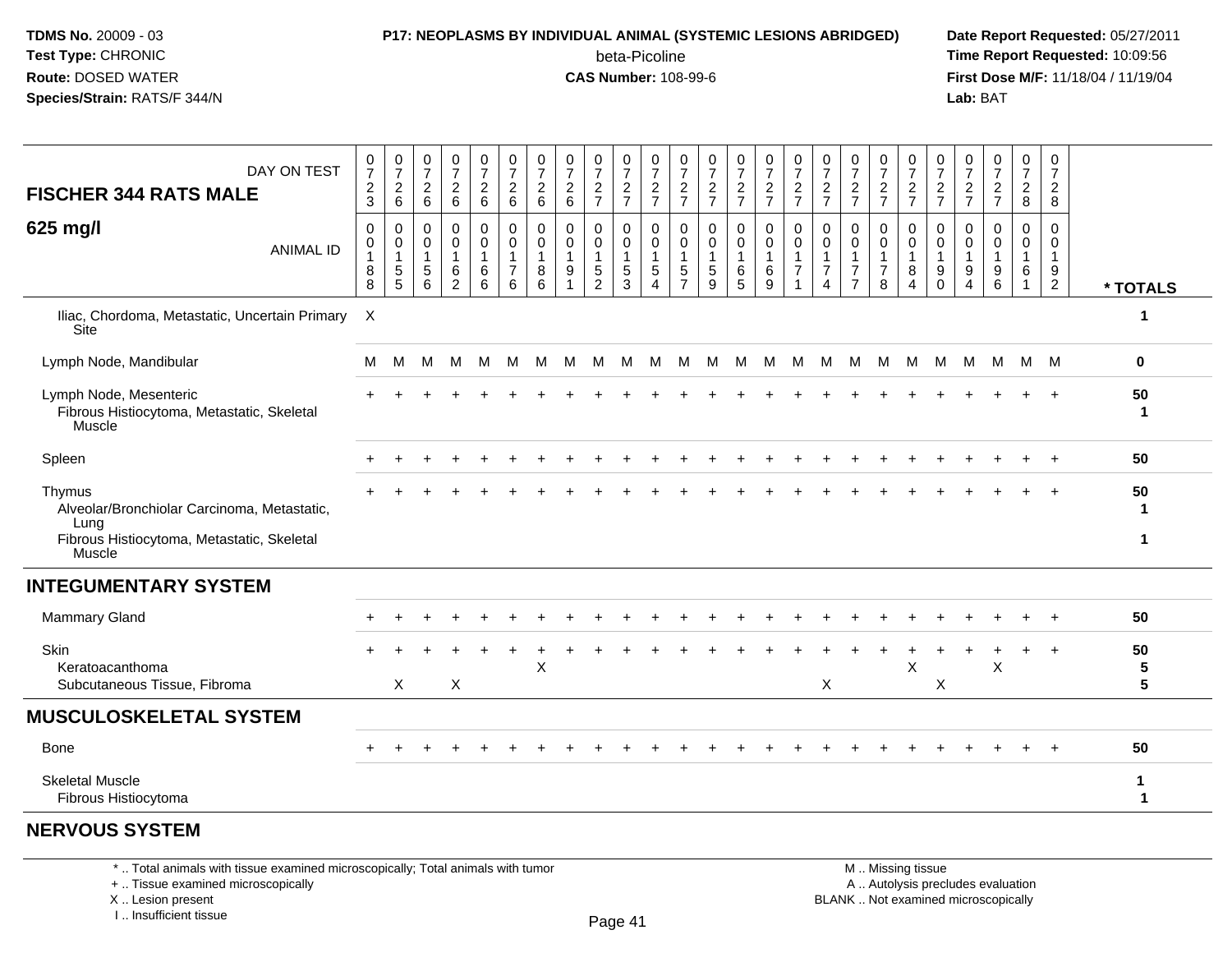### **P17: NEOPLASMS BY INDIVIDUAL ANIMAL (SYSTEMIC LESIONS ABRIDGED) Date Report Requested:** 05/27/2011

beta-Picoline<br>CAS Number: 108-99-6

| DAY ON TEST<br><b>FISCHER 344 RATS MALE</b>                                                                                                                         | $\begin{smallmatrix}0\\7\end{smallmatrix}$<br>$\sqrt{2}$<br>$\mathbf{3}$ | $\frac{0}{7}$<br>$\sqrt{2}$<br>6                                | $\frac{0}{7}$<br>$\sqrt{2}$<br>6                    | 0<br>$\overline{7}$<br>$\overline{c}$<br>6          | $\frac{0}{7}$<br>$\overline{2}$<br>6                 | $\pmb{0}$<br>$\overline{7}$<br>$\boldsymbol{2}$<br>6           | $\frac{0}{7}$<br>$\sqrt{2}$<br>6                     | $\frac{0}{7}$<br>$\sqrt{2}$<br>6                 | $\begin{array}{c} 0 \\ 7 \end{array}$<br>$\overline{2}$<br>$\overline{7}$ | $\frac{0}{7}$<br>$\frac{2}{7}$                                | 0<br>$\overline{7}$<br>$\frac{2}{7}$                            | 0<br>$\overline{7}$<br>$\sqrt{2}$<br>$\overline{7}$                         | $\begin{array}{c} 0 \\ 7 \end{array}$<br>$\boldsymbol{2}$<br>$\overline{7}$ | 0<br>$\overline{7}$<br>$\sqrt{2}$<br>$\overline{7}$         | $\frac{0}{7}$<br>$\frac{2}{7}$                                     | 0<br>$\overline{7}$<br>$\frac{2}{7}$                | 0<br>$\overline{7}$<br>$\boldsymbol{2}$<br>$\overline{7}$                 | $\begin{array}{c} 0 \\ 7 \end{array}$<br>$\frac{2}{7}$        | 0<br>$\overline{7}$<br>$\sqrt{2}$<br>$\overline{7}$            | $\pmb{0}$<br>$\overline{7}$<br>$\frac{2}{7}$                                | 0<br>$\overline{7}$<br>$\overline{c}$<br>$\overline{7}$ | 0<br>$\overline{7}$<br>$\frac{2}{7}$                  | $\frac{0}{7}$<br>$\boldsymbol{2}$<br>$\overline{7}$                      | $\frac{0}{7}$<br>$\boldsymbol{2}$<br>8                            | $\mathbf 0$<br>$\overline{7}$<br>$\overline{2}$<br>8           |                                        |
|---------------------------------------------------------------------------------------------------------------------------------------------------------------------|--------------------------------------------------------------------------|-----------------------------------------------------------------|-----------------------------------------------------|-----------------------------------------------------|------------------------------------------------------|----------------------------------------------------------------|------------------------------------------------------|--------------------------------------------------|---------------------------------------------------------------------------|---------------------------------------------------------------|-----------------------------------------------------------------|-----------------------------------------------------------------------------|-----------------------------------------------------------------------------|-------------------------------------------------------------|--------------------------------------------------------------------|-----------------------------------------------------|---------------------------------------------------------------------------|---------------------------------------------------------------|----------------------------------------------------------------|-----------------------------------------------------------------------------|---------------------------------------------------------|-------------------------------------------------------|--------------------------------------------------------------------------|-------------------------------------------------------------------|----------------------------------------------------------------|----------------------------------------|
| 625 mg/l<br><b>ANIMAL ID</b>                                                                                                                                        | 0<br>$\mathsf 0$<br>$\mathbf{1}$<br>8<br>8                               | $\mathbf 0$<br>$\mathbf 0$<br>$\overline{1}$<br>$\sqrt{5}$<br>5 | $\Omega$<br>$\mathbf 0$<br>$\overline{1}$<br>5<br>6 | $\Omega$<br>$\mathbf 0$<br>1<br>6<br>$\overline{2}$ | $\mathbf 0$<br>$\mathbf 0$<br>$\mathbf{1}$<br>6<br>6 | $\Omega$<br>$\mathbf 0$<br>$\mathbf{1}$<br>$\overline{7}$<br>6 | $\mathbf 0$<br>$\mathbf 0$<br>$\mathbf{1}$<br>8<br>6 | $\mathbf{0}$<br>$\mathbf 0$<br>$\mathbf{1}$<br>9 | $\mathbf{0}$<br>$\mathbf 0$<br>1<br>$\sqrt{5}$<br>$\overline{2}$          | $\mathbf 0$<br>$\mathbf 0$<br>$\mathbf{1}$<br>$\sqrt{5}$<br>3 | 0<br>$\mathsf{O}\xspace$<br>$\mathbf{1}$<br>5<br>$\overline{4}$ | $\Omega$<br>$\mathbf 0$<br>$\mathbf{1}$<br>$\overline{5}$<br>$\overline{7}$ | $\Omega$<br>$\mathbf 0$<br>$\mathbf{1}$<br>$\sqrt{5}$<br>9                  | 0<br>$\mathbf 0$<br>$\mathbf{1}$<br>$\,6$<br>$5\phantom{1}$ | $\mathbf 0$<br>$\mathbf 0$<br>$\mathbf{1}$<br>$6\phantom{1}6$<br>9 | $\Omega$<br>0<br>$\mathbf 1$<br>$\overline{7}$<br>1 | $\Omega$<br>$\mathbf 0$<br>-1<br>$\overline{7}$<br>$\boldsymbol{\Lambda}$ | $\mathbf{0}$<br>$\mathbf 0$<br>$\mathbf{1}$<br>$\overline{7}$ | $\Omega$<br>$\mathbf 0$<br>$\mathbf{1}$<br>$\overline{7}$<br>8 | $\Omega$<br>$\overline{0}$<br>$\overline{1}$<br>8<br>$\boldsymbol{\Lambda}$ | $\Omega$<br>0<br>$\mathbf{1}$<br>9<br>$\Omega$          | $\Omega$<br>$\Omega$<br>$\mathbf{1}$<br>9<br>$\Delta$ | $\Omega$<br>$\mathbf 0$<br>1<br>9<br>6                                   | $\mathbf 0$<br>$\mathbf 0$<br>$\mathbf{1}$<br>6<br>$\overline{1}$ | $\Omega$<br>$\mathbf 0$<br>$\mathbf{1}$<br>9<br>$\overline{2}$ | * TOTALS                               |
| <b>Brain</b>                                                                                                                                                        | $\ddot{}$                                                                |                                                                 |                                                     |                                                     |                                                      |                                                                |                                                      |                                                  |                                                                           |                                                               |                                                                 |                                                                             |                                                                             |                                                             |                                                                    |                                                     |                                                                           |                                                               |                                                                |                                                                             |                                                         |                                                       | +                                                                        | $\ddot{}$                                                         | $+$                                                            | 50                                     |
| <b>RESPIRATORY SYSTEM</b>                                                                                                                                           |                                                                          |                                                                 |                                                     |                                                     |                                                      |                                                                |                                                      |                                                  |                                                                           |                                                               |                                                                 |                                                                             |                                                                             |                                                             |                                                                    |                                                     |                                                                           |                                                               |                                                                |                                                                             |                                                         |                                                       |                                                                          |                                                                   |                                                                |                                        |
| Lung<br>Alveolar/Bronchiolar Adenoma<br>Alveolar/Bronchiolar Carcinoma<br>Fibrous Histiocytoma, Metastatic, Skeletal<br>Muscle                                      |                                                                          |                                                                 |                                                     |                                                     |                                                      |                                                                |                                                      |                                                  |                                                                           |                                                               |                                                                 |                                                                             |                                                                             |                                                             |                                                                    |                                                     |                                                                           |                                                               |                                                                | $\ddot{}$                                                                   | X                                                       |                                                       |                                                                          |                                                                   | $\overline{+}$<br>X                                            | 50<br>$\mathbf{2}$<br>$\mathbf 2$<br>1 |
| Nose                                                                                                                                                                |                                                                          |                                                                 |                                                     |                                                     |                                                      |                                                                |                                                      |                                                  |                                                                           |                                                               |                                                                 |                                                                             |                                                                             |                                                             |                                                                    |                                                     |                                                                           |                                                               |                                                                |                                                                             |                                                         |                                                       |                                                                          |                                                                   |                                                                | 50                                     |
| Trachea                                                                                                                                                             |                                                                          |                                                                 |                                                     |                                                     |                                                      |                                                                |                                                      |                                                  |                                                                           |                                                               |                                                                 |                                                                             |                                                                             |                                                             |                                                                    |                                                     |                                                                           |                                                               |                                                                |                                                                             |                                                         |                                                       |                                                                          |                                                                   |                                                                | 50                                     |
| <b>SPECIAL SENSES SYSTEM</b>                                                                                                                                        |                                                                          |                                                                 |                                                     |                                                     |                                                      |                                                                |                                                      |                                                  |                                                                           |                                                               |                                                                 |                                                                             |                                                                             |                                                             |                                                                    |                                                     |                                                                           |                                                               |                                                                |                                                                             |                                                         |                                                       |                                                                          |                                                                   |                                                                |                                        |
| Eye                                                                                                                                                                 |                                                                          |                                                                 |                                                     |                                                     |                                                      |                                                                |                                                      |                                                  |                                                                           |                                                               |                                                                 |                                                                             |                                                                             |                                                             |                                                                    |                                                     |                                                                           |                                                               |                                                                |                                                                             |                                                         |                                                       |                                                                          |                                                                   |                                                                | 50                                     |
| Harderian Gland                                                                                                                                                     |                                                                          |                                                                 |                                                     |                                                     |                                                      |                                                                |                                                      |                                                  |                                                                           |                                                               |                                                                 |                                                                             |                                                                             |                                                             |                                                                    |                                                     |                                                                           |                                                               |                                                                |                                                                             |                                                         |                                                       |                                                                          |                                                                   |                                                                | 50                                     |
| Zymbal's Gland<br>Adenoma                                                                                                                                           |                                                                          |                                                                 |                                                     |                                                     |                                                      |                                                                |                                                      |                                                  |                                                                           |                                                               |                                                                 |                                                                             |                                                                             |                                                             |                                                                    |                                                     |                                                                           |                                                               |                                                                |                                                                             |                                                         |                                                       |                                                                          |                                                                   |                                                                | $\mathbf{1}$<br>1                      |
| <b>URINARY SYSTEM</b>                                                                                                                                               |                                                                          |                                                                 |                                                     |                                                     |                                                      |                                                                |                                                      |                                                  |                                                                           |                                                               |                                                                 |                                                                             |                                                                             |                                                             |                                                                    |                                                     |                                                                           |                                                               |                                                                |                                                                             |                                                         |                                                       |                                                                          |                                                                   |                                                                |                                        |
| Kidney<br>Fibrous Histiocytoma, Metastatic, Skeletal<br>Muscle                                                                                                      |                                                                          |                                                                 |                                                     |                                                     |                                                      |                                                                |                                                      |                                                  |                                                                           |                                                               |                                                                 |                                                                             |                                                                             |                                                             |                                                                    |                                                     |                                                                           |                                                               |                                                                |                                                                             |                                                         |                                                       |                                                                          |                                                                   |                                                                | 50<br>$\mathbf 1$                      |
| Renal Tubule, Adenoma                                                                                                                                               |                                                                          |                                                                 |                                                     |                                                     |                                                      |                                                                |                                                      |                                                  |                                                                           | X                                                             |                                                                 |                                                                             |                                                                             |                                                             |                                                                    |                                                     |                                                                           |                                                               |                                                                |                                                                             |                                                         |                                                       |                                                                          |                                                                   |                                                                | $\mathbf 1$                            |
| <b>Urinary Bladder</b><br>Fibrous Histiocytoma, Metastatic, Skeletal<br>Muscle                                                                                      |                                                                          |                                                                 |                                                     |                                                     |                                                      |                                                                |                                                      |                                                  |                                                                           |                                                               |                                                                 |                                                                             |                                                                             |                                                             |                                                                    |                                                     |                                                                           |                                                               |                                                                |                                                                             |                                                         |                                                       |                                                                          |                                                                   |                                                                | 50<br>1                                |
| *  Total animals with tissue examined microscopically; Total animals with tumor<br>+  Tissue examined microscopically<br>X  Lesion present<br>I Insufficient tissue |                                                                          |                                                                 |                                                     |                                                     |                                                      |                                                                |                                                      |                                                  |                                                                           | $D_{200}$ $A2$                                                |                                                                 |                                                                             |                                                                             |                                                             |                                                                    |                                                     |                                                                           | M  Missing tissue                                             |                                                                |                                                                             |                                                         |                                                       | A  Autolysis precludes evaluation<br>BLANK  Not examined microscopically |                                                                   |                                                                |                                        |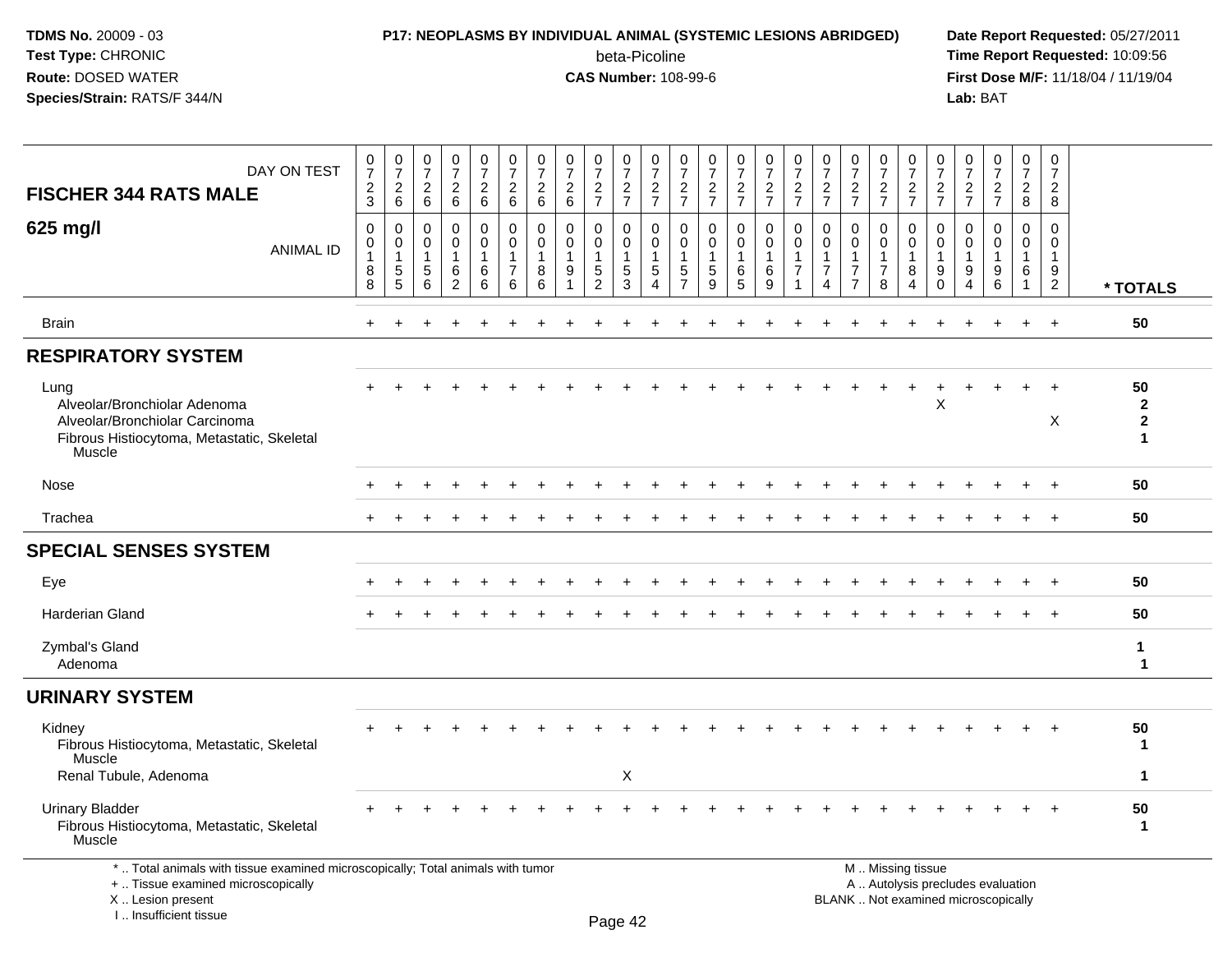### **P17: NEOPLASMS BY INDIVIDUAL ANIMAL (SYSTEMIC LESIONS ABRIDGED) Date Report Requested:** 05/27/2011 beta-Picoline<br>CAS Number: 108-99-6

 **Time Report Requested:** 10:09:56 **First Dose M/F:** 11/18/04 / 11/19/04<br>**Lab:** BAT **Lab:** BAT

| DAY ON TEST<br><b>FISCHER 344 RATS MALE</b> | $\mathbf{0}$<br>$\overline{ }$<br>$\overline{2}$<br>$\mathbf{3}$ | $\mathbf 0$<br>$\overline{ }$<br>$\overline{2}$<br>6 | $\mathbf 0$<br>$\rightarrow$<br>$\mathcal{D}$<br>∠<br>6 | $\mathbf 0$<br>っ<br>6                 | –<br>$\sim$<br>6 | $\sim$<br>6   | $\mathbf 0$<br>$\sim$<br>▃<br>6 | $\sim$<br>6 | 0<br>-<br>$\Omega$<br>$\rightarrow$      | 0<br>$\overline{ }$<br>$\Omega$<br>∠<br>$\overline{\phantom{0}}$ | $\pmb{0}$<br>$\overline{ }$<br>2<br>$\overline{ }$ | 0<br>$\sim$ | 0<br>$\overline{2}$<br>$\overline{ }$ | 0<br>⇁<br>$\Omega$<br>$\frac{2}{7}$ | 0<br>$\overline{ }$<br>$\frac{2}{7}$ | U<br>$\sim$<br><u>_</u><br>- | 0<br>$\mathcal{D}$<br>∠ | 0<br>$\overline{ }$<br>$\overline{2}$<br>$\overline{ }$ | 0<br>$\overline{c}$<br>$\rightarrow$ | $\mathbf 0$<br>$\overline{2}$<br>$\rightarrow$ | $\sim$      | -      | $\mathbf 0$<br>–<br>ົ<br>$\rightarrow$ | $\mathbf{0}$<br>$\overline{2}$<br>8 | 0<br>ົາ<br>∼<br>8                       |          |
|---------------------------------------------|------------------------------------------------------------------|------------------------------------------------------|---------------------------------------------------------|---------------------------------------|------------------|---------------|---------------------------------|-------------|------------------------------------------|------------------------------------------------------------------|----------------------------------------------------|-------------|---------------------------------------|-------------------------------------|--------------------------------------|------------------------------|-------------------------|---------------------------------------------------------|--------------------------------------|------------------------------------------------|-------------|--------|----------------------------------------|-------------------------------------|-----------------------------------------|----------|
| 625 mg/l<br><b>ANIMAL ID</b>                | 0<br>0<br>8<br>8                                                 | 0<br>0<br>$\mathbf{p}$<br>5                          | 0<br>0<br>5<br>6                                        | $\overline{0}$<br>6<br>$\overline{2}$ | ⌒<br>6<br>6      | $\Omega$<br>6 | 0<br>0<br>8<br>6                | 9           | 0<br>$\mathbf 0$<br>$5\phantom{.0}$<br>2 | 0<br>0<br>$5\overline{)}$<br>3                                   | 0<br>$\pmb{0}$<br>$\sqrt{5}$<br>$\overline{4}$     | 0<br>5<br>- | $\overline{0}$<br>5<br>9              | 0<br>0<br>6<br>5                    | 0<br>0<br>6<br>9                     | U<br>0                       | 0<br>0<br>4             | 0<br>$\overline{ }$<br>$\overline{ }$                   | 0<br>0<br>8                          | 0<br>$\mathbf 0$<br>8<br>$\overline{4}$        | 9<br>$\sim$ | 9<br>4 | 0<br>0<br>9<br>6                       | 0<br>0<br>6                         | $\mathbf 0$<br>0<br>9<br>$\overline{2}$ | * TOTALS |
| <b>SYSTEMIC LESIONS</b>                     |                                                                  |                                                      |                                                         |                                       |                  |               |                                 |             |                                          |                                                                  |                                                    |             |                                       |                                     |                                      |                              |                         |                                                         |                                      |                                                |             |        |                                        |                                     |                                         |          |
| Multiple Organ<br>Leukemia Mononuclear      | X                                                                |                                                      |                                                         |                                       |                  |               |                                 |             | X                                        |                                                                  |                                                    |             | X                                     |                                     |                                      |                              |                         |                                                         | $\checkmark$<br>ㅅ                    |                                                |             |        |                                        | $+$<br>⌒                            |                                         | 50<br>14 |

\*\*\* END OF MALE DATA \*\*\*

\* .. Total animals with tissue examined microscopically; Total animals with tumor

X .. Lesion present

I .. Insufficient tissue

<sup>+ ..</sup> Tissue examined microscopically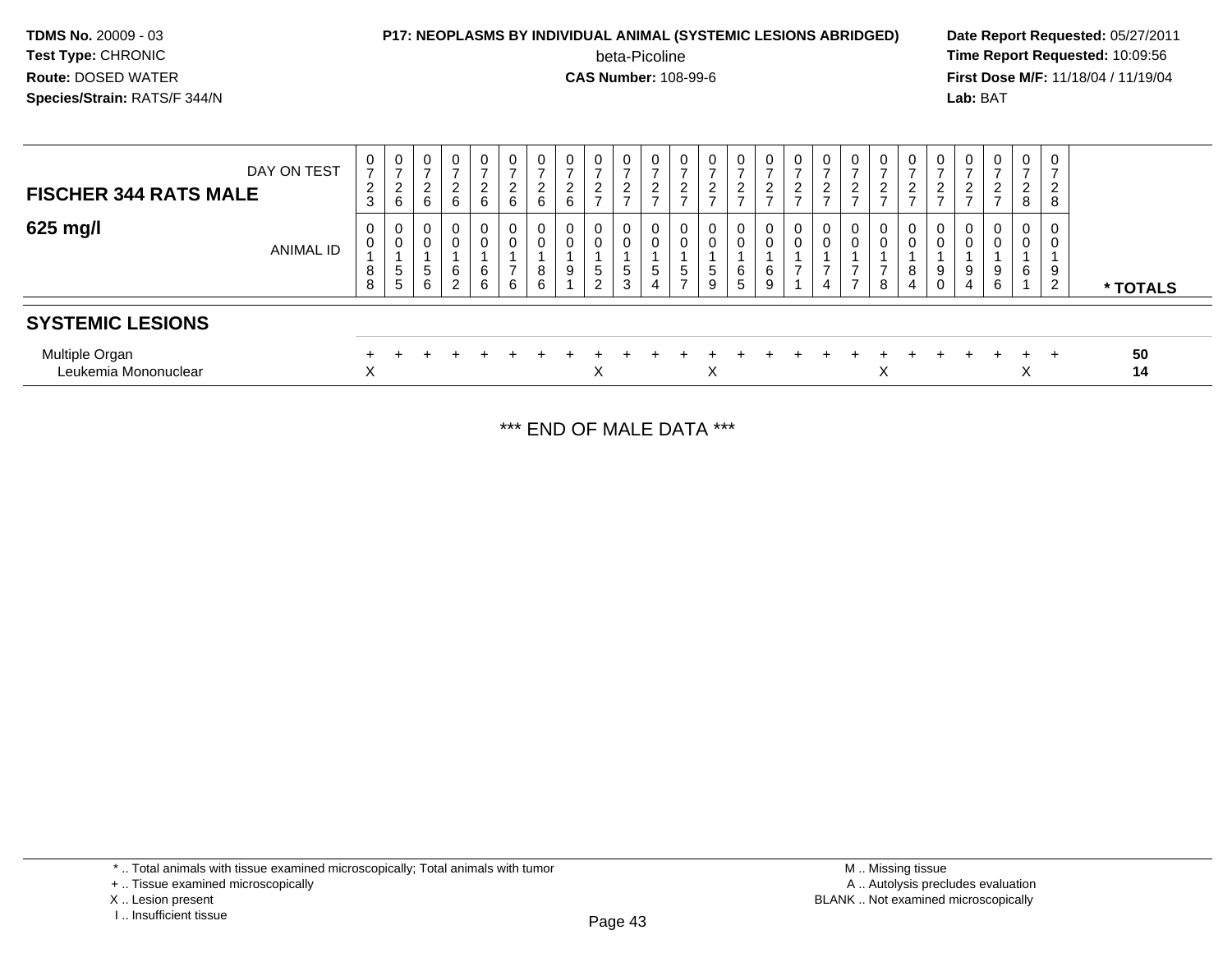### **P17: NEOPLASMS BY INDIVIDUAL ANIMAL (SYSTEMIC LESIONS ABRIDGED) Date Report Requested:** 05/27/2011 beta-Picoline<br>CAS Number: 108-99-6

| DAY ON TEST<br><b>FISCHER 344 RATS FEMALE</b>                                                                                                                       | $\,0\,$<br>$\overline{4}$<br>$\,$ 5 $\,$<br>4                  | $\pmb{0}$<br>$\overline{4}$<br>$\bf 8$<br>8         | 0<br>$\sqrt{5}$<br>$\mathbf 0$<br>9                    | 0<br>$\sqrt{5}$<br>$\mathbf{1}$<br>$\overline{4}$                              | $\begin{array}{c} 0 \\ 5 \end{array}$<br>$\mathbf{3}$<br>$\mathbf{1}$ | $\begin{array}{c} 0 \\ 5 \end{array}$<br>$\overline{7}$<br>9 | $\pmb{0}$<br>$\overline{6}$<br>$\pmb{0}$<br>8 | $\mathbf 0$<br>6<br>$\overline{2}$<br>$\overline{1}$ | $\mathbf 0$<br>$\frac{6}{2}$<br>$\overline{5}$                | 0<br>$6\phantom{a}$<br>$\overline{4}$<br>$\overline{4}$ | $\mathbf 0$<br>$\,6\,$<br>8<br>$\sqrt{2}$                            | $\mathbf 0$<br>6<br>8<br>$\mathfrak{S}$                     | 0<br>$\,6$<br>$\boldsymbol{9}$<br>$\mathbf{1}$                  | $\begin{array}{c} 0 \\ 7 \end{array}$<br>$\mathbf 0$<br>$\pmb{0}$        | $\begin{array}{c} 0 \\ 7 \end{array}$<br>$\mathbf 0$<br>$\mathbf{1}$ | 0<br>$\overline{7}$<br>$\mathbf 0$<br>$\overline{1}$          | $\mathbf 0$<br>$\overline{7}$<br>$\overline{1}$<br>$\overline{2}$ | $\pmb{0}$<br>$\overline{7}$<br>$\mathbf{1}$<br>$\overline{2}$ | $\frac{0}{7}$<br>$\mathbf{1}$<br>5    | $\frac{0}{7}$<br>$\mathbf{1}$<br>$\mathsf g$             | $\mathbf 0$<br>$\overline{7}$<br>$\overline{2}$<br>$\overline{7}$           | $\begin{smallmatrix}0\\7\end{smallmatrix}$<br>$\frac{2}{7}$          | $\begin{array}{c} 0 \\ 7 \end{array}$<br>$rac{2}{7}$                     | $\begin{smallmatrix}0\\7\end{smallmatrix}$<br>$\overline{2}$<br>$\overline{7}$ | $\mathsf 0$<br>$\overline{7}$<br>$\overline{2}$<br>$\overline{7}$ |                         |
|---------------------------------------------------------------------------------------------------------------------------------------------------------------------|----------------------------------------------------------------|-----------------------------------------------------|--------------------------------------------------------|--------------------------------------------------------------------------------|-----------------------------------------------------------------------|--------------------------------------------------------------|-----------------------------------------------|------------------------------------------------------|---------------------------------------------------------------|---------------------------------------------------------|----------------------------------------------------------------------|-------------------------------------------------------------|-----------------------------------------------------------------|--------------------------------------------------------------------------|----------------------------------------------------------------------|---------------------------------------------------------------|-------------------------------------------------------------------|---------------------------------------------------------------|---------------------------------------|----------------------------------------------------------|-----------------------------------------------------------------------------|----------------------------------------------------------------------|--------------------------------------------------------------------------|--------------------------------------------------------------------------------|-------------------------------------------------------------------|-------------------------|
| $0$ mg/l<br><b>ANIMAL ID</b>                                                                                                                                        | 0<br>$\pmb{0}$<br>$\sqrt{2}$<br>$\mathbf{1}$<br>$\overline{4}$ | $\pmb{0}$<br>$\frac{0}{2}$<br>$\boldsymbol{0}$<br>9 | 0<br>0<br>$\boldsymbol{2}$<br>$\sqrt{2}$<br>$\sqrt{5}$ | $\mathbf 0$<br>$\Omega$<br>$\sqrt{2}$<br>$\mathsf{O}\xspace$<br>$\overline{2}$ | $\mathbf 0$<br>0<br>$\frac{2}{2}$<br>9                                | 0<br>$\mathsf{O}\xspace$<br>$\frac{2}{3}$<br>$\Omega$        | $\pmb{0}$<br>$\pmb{0}$<br>$\frac{2}{3}$<br>6  | $\mathbf 0$<br>0<br>$\sqrt{2}$<br>$\mathbf{3}$       | $\mathbf 0$<br>$\mathbf 0$<br>$\frac{2}{4}$<br>$\overline{2}$ | 0<br>0<br>$\frac{2}{0}$<br>$\mathbf{3}$                 | $\mathbf 0$<br>$\boldsymbol{0}$<br>$\sqrt{2}$<br>$\overline{4}$<br>1 | $\mathbf 0$<br>0<br>$\boldsymbol{2}$<br>$\overline{4}$<br>8 | $\Omega$<br>0<br>$\boldsymbol{2}$<br>$\overline{4}$<br>$\Omega$ | $\mathbf 0$<br>$\pmb{0}$<br>$\sqrt{2}$<br>$\mathbf{1}$<br>$\overline{c}$ | $\mathbf 0$<br>$\mathbf 0$<br>$\frac{2}{2}$<br>$\overline{7}$        | $\mathbf 0$<br>$\mathbf 0$<br>$\frac{2}{3}$<br>$\overline{7}$ | $\mathbf 0$<br>0<br>$\overline{c}$<br>$\mathbf 0$<br>1            | $\mathbf 0$<br>0<br>$\frac{2}{2}$<br>$\mathbf 0$              | 0<br>0<br>$\frac{2}{0}$<br>$\sqrt{5}$ | $\mathbf 0$<br>$\mathsf{O}\xspace$<br>$\frac{2}{0}$<br>8 | $\mathbf 0$<br>$\pmb{0}$<br>$\boldsymbol{2}$<br>$\mathbf{1}$<br>$\mathbf 0$ | $\mathbf 0$<br>0<br>$\overline{c}$<br>$\overline{1}$<br>$\mathbf{3}$ | $\mathbf 0$<br>0<br>$\boldsymbol{2}$<br>$\mathbf{1}$<br>6                | $\mathbf 0$<br>$\mathbf 0$<br>$\frac{2}{3}$<br>3                               | $\mathbf 0$<br>$\mathbf 0$<br>$\frac{2}{3}$<br>9                  | females<br>$($ cont $)$ |
| <b>ALIMENTARY SYSTEM</b>                                                                                                                                            |                                                                |                                                     |                                                        |                                                                                |                                                                       |                                                              |                                               |                                                      |                                                               |                                                         |                                                                      |                                                             |                                                                 |                                                                          |                                                                      |                                                               |                                                                   |                                                               |                                       |                                                          |                                                                             |                                                                      |                                                                          |                                                                                |                                                                   |                         |
| Esophagus                                                                                                                                                           |                                                                |                                                     |                                                        |                                                                                |                                                                       |                                                              |                                               |                                                      |                                                               |                                                         |                                                                      |                                                             |                                                                 |                                                                          |                                                                      |                                                               |                                                                   |                                                               |                                       |                                                          |                                                                             |                                                                      |                                                                          |                                                                                |                                                                   |                         |
| Intestine Large, Cecum                                                                                                                                              |                                                                |                                                     |                                                        |                                                                                |                                                                       |                                                              |                                               |                                                      |                                                               |                                                         |                                                                      |                                                             |                                                                 |                                                                          |                                                                      |                                                               |                                                                   |                                                               |                                       |                                                          |                                                                             |                                                                      |                                                                          |                                                                                | $\overline{ }$                                                    |                         |
| Intestine Large, Colon                                                                                                                                              | $+$                                                            |                                                     |                                                        |                                                                                |                                                                       |                                                              |                                               |                                                      |                                                               |                                                         |                                                                      |                                                             |                                                                 |                                                                          |                                                                      |                                                               |                                                                   |                                                               | A                                     | A                                                        | $\div$                                                                      |                                                                      |                                                                          | $\ddot{}$                                                                      | $+$                                                               |                         |
| Intestine Large, Rectum<br>Leiomyosarcoma, Metastatic, Uterus                                                                                                       |                                                                |                                                     |                                                        |                                                                                |                                                                       |                                                              | $\ddot{}$                                     | Х                                                    |                                                               |                                                         |                                                                      |                                                             |                                                                 |                                                                          |                                                                      |                                                               |                                                                   |                                                               |                                       |                                                          |                                                                             |                                                                      |                                                                          |                                                                                | $\overline{+}$                                                    |                         |
| Intestine Small, Duodenum                                                                                                                                           | ÷                                                              |                                                     |                                                        |                                                                                |                                                                       |                                                              |                                               |                                                      |                                                               |                                                         |                                                                      |                                                             |                                                                 |                                                                          |                                                                      |                                                               |                                                                   |                                                               |                                       |                                                          |                                                                             |                                                                      |                                                                          | $\ddot{}$                                                                      | $+$                                                               |                         |
| Intestine Small, Ileum                                                                                                                                              |                                                                |                                                     |                                                        |                                                                                |                                                                       |                                                              |                                               |                                                      |                                                               |                                                         |                                                                      |                                                             |                                                                 |                                                                          |                                                                      |                                                               |                                                                   |                                                               |                                       |                                                          |                                                                             |                                                                      |                                                                          |                                                                                | $+$                                                               |                         |
| Intestine Small, Jejunum                                                                                                                                            | $\ddot{}$                                                      |                                                     |                                                        |                                                                                |                                                                       |                                                              |                                               |                                                      |                                                               |                                                         |                                                                      |                                                             |                                                                 |                                                                          |                                                                      |                                                               |                                                                   |                                                               |                                       |                                                          |                                                                             |                                                                      |                                                                          | $\ddot{}$                                                                      | $+$                                                               |                         |
| Liver<br>Hepatocellular Adenoma                                                                                                                                     |                                                                |                                                     |                                                        |                                                                                |                                                                       |                                                              |                                               |                                                      |                                                               |                                                         |                                                                      |                                                             |                                                                 | X                                                                        |                                                                      |                                                               |                                                                   |                                                               |                                       |                                                          |                                                                             |                                                                      |                                                                          |                                                                                |                                                                   |                         |
| Mesentery                                                                                                                                                           |                                                                | $\ddot{}$                                           |                                                        |                                                                                | $\ddot{}$                                                             |                                                              |                                               |                                                      |                                                               |                                                         |                                                                      |                                                             |                                                                 |                                                                          |                                                                      |                                                               |                                                                   |                                                               |                                       |                                                          |                                                                             |                                                                      |                                                                          |                                                                                |                                                                   |                         |
| Pancreas                                                                                                                                                            |                                                                |                                                     |                                                        |                                                                                |                                                                       |                                                              |                                               |                                                      |                                                               |                                                         |                                                                      |                                                             |                                                                 |                                                                          |                                                                      |                                                               |                                                                   |                                                               |                                       |                                                          |                                                                             |                                                                      |                                                                          |                                                                                |                                                                   |                         |
| <b>Salivary Glands</b>                                                                                                                                              |                                                                |                                                     |                                                        |                                                                                |                                                                       |                                                              |                                               |                                                      |                                                               |                                                         |                                                                      |                                                             |                                                                 |                                                                          |                                                                      |                                                               |                                                                   |                                                               |                                       |                                                          |                                                                             |                                                                      |                                                                          |                                                                                |                                                                   |                         |
| Stomach, Forestomach                                                                                                                                                |                                                                |                                                     |                                                        |                                                                                |                                                                       |                                                              |                                               |                                                      |                                                               |                                                         |                                                                      |                                                             |                                                                 |                                                                          |                                                                      |                                                               |                                                                   |                                                               |                                       |                                                          |                                                                             |                                                                      |                                                                          |                                                                                |                                                                   |                         |
| Stomach, Glandular                                                                                                                                                  |                                                                |                                                     |                                                        |                                                                                |                                                                       |                                                              |                                               |                                                      |                                                               |                                                         |                                                                      |                                                             |                                                                 |                                                                          |                                                                      |                                                               |                                                                   |                                                               |                                       |                                                          |                                                                             |                                                                      |                                                                          |                                                                                | $+$                                                               |                         |
| <b>CARDIOVASCULAR SYSTEM</b>                                                                                                                                        |                                                                |                                                     |                                                        |                                                                                |                                                                       |                                                              |                                               |                                                      |                                                               |                                                         |                                                                      |                                                             |                                                                 |                                                                          |                                                                      |                                                               |                                                                   |                                                               |                                       |                                                          |                                                                             |                                                                      |                                                                          |                                                                                |                                                                   |                         |
| <b>Blood Vessel</b>                                                                                                                                                 | $+$                                                            | $\overline{+}$                                      |                                                        |                                                                                |                                                                       |                                                              |                                               |                                                      |                                                               | $\div$                                                  |                                                                      |                                                             |                                                                 |                                                                          |                                                                      |                                                               |                                                                   |                                                               | $\ddot{}$                             | $\pm$                                                    | $\overline{+}$                                                              | $\pm$                                                                | $+$                                                                      | $+$                                                                            | $+$                                                               |                         |
| *  Total animals with tissue examined microscopically; Total animals with tumor<br>+  Tissue examined microscopically<br>X  Lesion present<br>I Insufficient tissue |                                                                |                                                     |                                                        |                                                                                |                                                                       |                                                              |                                               |                                                      |                                                               | $D_{200}$ $\Lambda$                                     |                                                                      |                                                             |                                                                 |                                                                          |                                                                      |                                                               |                                                                   |                                                               |                                       | M  Missing tissue                                        |                                                                             |                                                                      | A  Autolysis precludes evaluation<br>BLANK  Not examined microscopically |                                                                                |                                                                   |                         |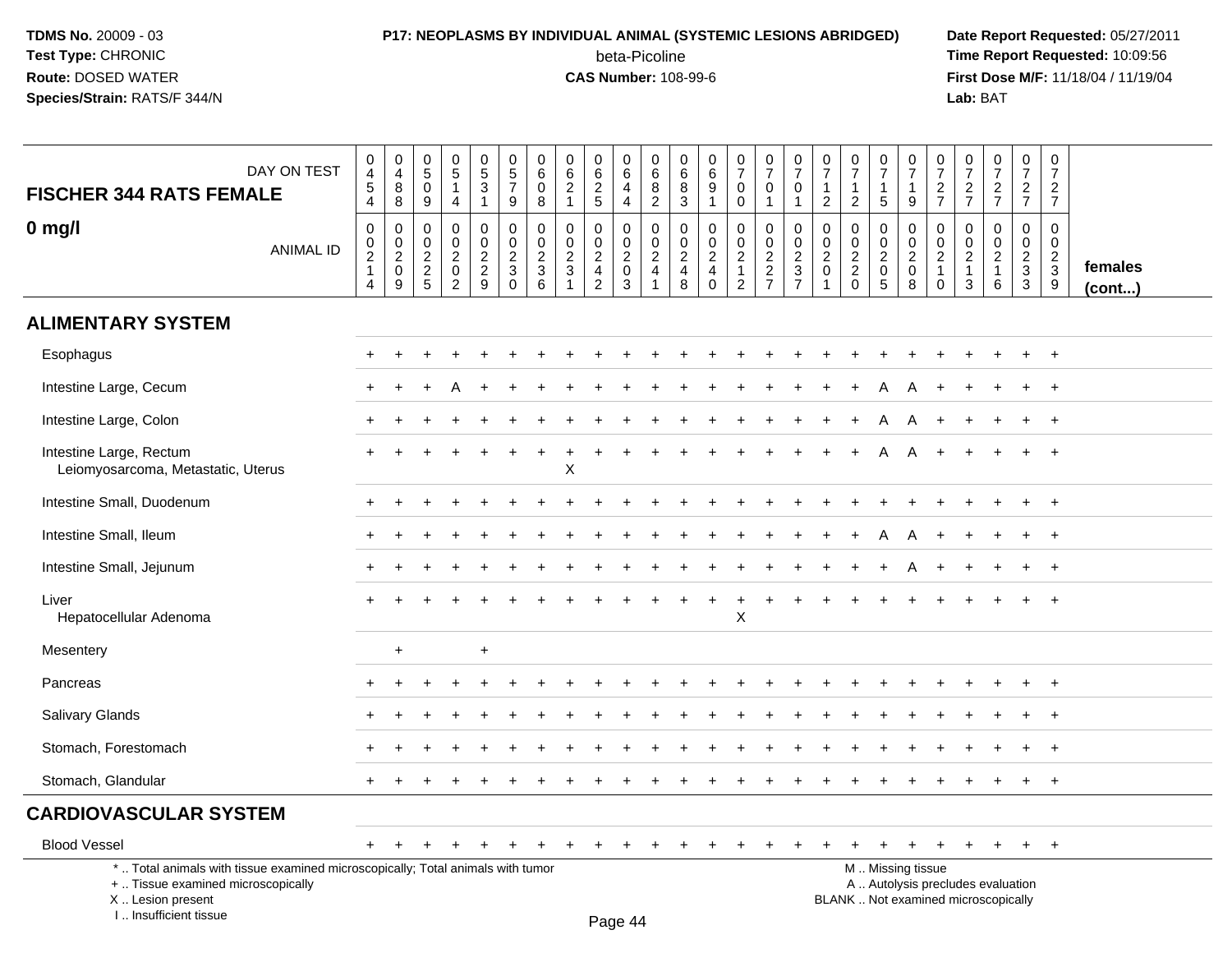### **P17: NEOPLASMS BY INDIVIDUAL ANIMAL (SYSTEMIC LESIONS ABRIDGED) Date Report Requested:** 05/27/2011

beta-Picoline<br>CAS Number: 108-99-6

| DAY ON TEST<br><b>FISCHER 344 RATS FEMALE</b>                                                                                                                       | $\pmb{0}$<br>$\overline{4}$<br>$\overline{5}$<br>$\overline{4}$ | 0<br>4<br>8<br>8                             | 0<br>$\sqrt{5}$<br>$\mathbf 0$<br>9                    | 0<br>5<br>$\mathbf 1$<br>$\overline{4}$                             | $\begin{matrix} 0 \\ 5 \end{matrix}$<br>3<br>$\mathbf{1}$       | $\pmb{0}$<br>$\,$ 5 $\,$<br>$\overline{7}$<br>9                          | $\mathbf 0$<br>6<br>$\mathbf 0$<br>8                           | $\pmb{0}$<br>$6\phantom{1}$<br>$\overline{2}$<br>$\mathbf{1}$ | 0<br>$\,6\,$<br>$\overline{2}$<br>5                          | $\pmb{0}$<br>$\,6\,$<br>$\overline{4}$<br>$\overline{4}$          | 0<br>$\,6\,$<br>$\, 8$<br>$\sqrt{2}$                             | 0<br>6<br>$\bf 8$<br>3                                          | $\pmb{0}$<br>$\,6\,$<br>9<br>$\overline{1}$                         | $\frac{0}{7}$<br>$\mathbf 0$<br>$\mathbf 0$                                    | $\begin{smallmatrix}0\\7\end{smallmatrix}$<br>$\mathbf 0$<br>$\mathbf{1}$ | $\pmb{0}$<br>$\overline{7}$<br>$\mathbf 0$<br>$\mathbf{1}$                  | 0<br>$\overline{7}$<br>$\overline{1}$<br>$\overline{2}$ | $\begin{array}{c} 0 \\ 7 \end{array}$<br>$\overline{2}$                         | $\frac{0}{7}$<br>-1<br>$\sqrt{5}$                         | $\frac{0}{7}$<br>$\mathbf{1}$<br>9                               | 0<br>$\overline{7}$<br>$\frac{2}{7}$                           | $\begin{smallmatrix}0\\7\end{smallmatrix}$<br>$\frac{2}{7}$ | $\frac{0}{7}$<br>$\frac{2}{7}$                                           | $\pmb{0}$<br>$\overline{7}$<br>$\frac{2}{7}$                      | $\pmb{0}$<br>$\overline{7}$<br>$\frac{2}{7}$                  |                   |
|---------------------------------------------------------------------------------------------------------------------------------------------------------------------|-----------------------------------------------------------------|----------------------------------------------|--------------------------------------------------------|---------------------------------------------------------------------|-----------------------------------------------------------------|--------------------------------------------------------------------------|----------------------------------------------------------------|---------------------------------------------------------------|--------------------------------------------------------------|-------------------------------------------------------------------|------------------------------------------------------------------|-----------------------------------------------------------------|---------------------------------------------------------------------|--------------------------------------------------------------------------------|---------------------------------------------------------------------------|-----------------------------------------------------------------------------|---------------------------------------------------------|---------------------------------------------------------------------------------|-----------------------------------------------------------|------------------------------------------------------------------|----------------------------------------------------------------|-------------------------------------------------------------|--------------------------------------------------------------------------|-------------------------------------------------------------------|---------------------------------------------------------------|-------------------|
| $0$ mg/l<br><b>ANIMAL ID</b>                                                                                                                                        | 0<br>$\pmb{0}$<br>$\overline{2}$<br>$\mathbf{1}$<br>4           | 0<br>0<br>$\overline{c}$<br>$\mathbf 0$<br>9 | $\Omega$<br>0<br>$\overline{c}$<br>$\overline{2}$<br>5 | 0<br>$\mathsf 0$<br>$\overline{c}$<br>$\mathsf 0$<br>$\overline{2}$ | $\mathbf 0$<br>$\mathbf 0$<br>$\sqrt{2}$<br>$\overline{2}$<br>9 | $\mathbf 0$<br>$\mathbf 0$<br>$\overline{c}$<br>$\mathbf{3}$<br>$\Omega$ | $\Omega$<br>$\mathbf 0$<br>$\overline{2}$<br>$\mathbf{3}$<br>6 | $\Omega$<br>0<br>$\boldsymbol{2}$<br>$\mathbf{3}$             | 0<br>0<br>$\overline{2}$<br>$\overline{4}$<br>$\overline{2}$ | 0<br>$\mathbf 0$<br>$\overline{2}$<br>$\mathbf 0$<br>$\mathbf{3}$ | $\mathbf 0$<br>$\mathsf 0$<br>$\boldsymbol{2}$<br>$\overline{4}$ | $\mathbf 0$<br>$\mathbf 0$<br>$\sqrt{2}$<br>$\overline{4}$<br>8 | $\Omega$<br>$\mathbf 0$<br>$\sqrt{2}$<br>$\overline{4}$<br>$\Omega$ | $\mathbf 0$<br>$\mathbf 0$<br>$\overline{2}$<br>$\mathbf{1}$<br>$\overline{2}$ | 0<br>$\mathbf 0$<br>$\overline{2}$<br>$\overline{2}$<br>$\overline{7}$    | $\Omega$<br>$\mathbf 0$<br>$\overline{2}$<br>$\mathbf{3}$<br>$\overline{7}$ | $\mathbf{0}$<br>0<br>$\overline{c}$<br>0                | $\mathbf{0}$<br>$\mathbf 0$<br>$\overline{2}$<br>$\overline{2}$<br>$\mathbf{0}$ | 0<br>$\pmb{0}$<br>$\sqrt{2}$<br>$\mathbf 0$<br>$\sqrt{5}$ | $\mathbf 0$<br>$\mathsf 0$<br>$\overline{2}$<br>$\mathsf 0$<br>8 | 0<br>$\mathbf 0$<br>$\overline{c}$<br>$\mathbf{1}$<br>$\Omega$ | $\Omega$<br>0<br>$\overline{c}$<br>$\overline{1}$<br>3      | $\mathbf 0$<br>$\mathbf 0$<br>$\overline{2}$<br>$\mathbf{1}$<br>6        | $\mathbf 0$<br>$\mathbf 0$<br>$\overline{2}$<br>$\mathbf{3}$<br>3 | $\mathbf 0$<br>$\mathbf 0$<br>$\frac{2}{3}$<br>$\overline{9}$ | females<br>(cont) |
| Heart                                                                                                                                                               | $\pm$                                                           |                                              |                                                        |                                                                     |                                                                 |                                                                          |                                                                |                                                               |                                                              |                                                                   |                                                                  |                                                                 |                                                                     |                                                                                |                                                                           |                                                                             |                                                         |                                                                                 |                                                           |                                                                  |                                                                |                                                             |                                                                          | $\ddot{}$                                                         | $+$                                                           |                   |
| <b>ENDOCRINE SYSTEM</b>                                                                                                                                             |                                                                 |                                              |                                                        |                                                                     |                                                                 |                                                                          |                                                                |                                                               |                                                              |                                                                   |                                                                  |                                                                 |                                                                     |                                                                                |                                                                           |                                                                             |                                                         |                                                                                 |                                                           |                                                                  |                                                                |                                                             |                                                                          |                                                                   |                                                               |                   |
| <b>Adrenal Cortex</b><br>Adenoma                                                                                                                                    |                                                                 |                                              |                                                        |                                                                     |                                                                 |                                                                          |                                                                |                                                               |                                                              |                                                                   |                                                                  |                                                                 | $\ddot{}$<br>X                                                      |                                                                                |                                                                           |                                                                             |                                                         |                                                                                 |                                                           | $\ddot{}$                                                        | ÷<br>X                                                         |                                                             | $\overline{ }$                                                           | $+$                                                               | $+$                                                           |                   |
| <b>Adrenal Medulla</b><br>Pheochromocytoma Benign                                                                                                                   |                                                                 |                                              |                                                        |                                                                     |                                                                 |                                                                          |                                                                |                                                               |                                                              |                                                                   |                                                                  |                                                                 |                                                                     |                                                                                |                                                                           |                                                                             |                                                         |                                                                                 |                                                           |                                                                  |                                                                | X                                                           |                                                                          | $+$                                                               | $+$                                                           |                   |
| Islets, Pancreatic                                                                                                                                                  |                                                                 |                                              |                                                        |                                                                     |                                                                 |                                                                          |                                                                |                                                               |                                                              |                                                                   |                                                                  |                                                                 |                                                                     |                                                                                |                                                                           |                                                                             |                                                         |                                                                                 |                                                           |                                                                  |                                                                |                                                             |                                                                          |                                                                   | $+$                                                           |                   |
| Parathyroid Gland                                                                                                                                                   |                                                                 |                                              |                                                        |                                                                     |                                                                 |                                                                          |                                                                |                                                               |                                                              |                                                                   |                                                                  |                                                                 |                                                                     |                                                                                |                                                                           |                                                                             |                                                         |                                                                                 |                                                           |                                                                  |                                                                |                                                             |                                                                          |                                                                   | $\overline{ }$                                                |                   |
| <b>Pituitary Gland</b><br>Pars Distalis, Adenoma                                                                                                                    | X                                                               | $\mathsf{X}$                                 | X                                                      |                                                                     | X                                                               | $\times$                                                                 |                                                                | X                                                             |                                                              | X                                                                 |                                                                  | X                                                               | X                                                                   | $\boldsymbol{\mathsf{X}}$                                                      | X                                                                         | X                                                                           | X                                                       |                                                                                 | X                                                         | $\times$                                                         |                                                                | X                                                           | $\div$<br>$\mathsf{X}$                                                   | $\ddot{}$<br>$\mathsf{X}$                                         | $+$                                                           |                   |
| <b>Thyroid Gland</b><br>Bilateral, C-cell, Adenoma<br>C-cell, Adenoma<br>C-cell, Carcinoma                                                                          |                                                                 | $\mathsf{X}$                                 |                                                        |                                                                     |                                                                 |                                                                          |                                                                |                                                               |                                                              |                                                                   |                                                                  |                                                                 |                                                                     |                                                                                |                                                                           |                                                                             |                                                         |                                                                                 |                                                           |                                                                  |                                                                |                                                             |                                                                          |                                                                   | $+$                                                           |                   |
| <b>GENERAL BODY SYSTEM</b>                                                                                                                                          |                                                                 |                                              |                                                        |                                                                     |                                                                 |                                                                          |                                                                |                                                               |                                                              |                                                                   |                                                                  |                                                                 |                                                                     |                                                                                |                                                                           |                                                                             |                                                         |                                                                                 |                                                           |                                                                  |                                                                |                                                             |                                                                          |                                                                   |                                                               |                   |
| <b>NONE</b>                                                                                                                                                         |                                                                 |                                              |                                                        |                                                                     |                                                                 |                                                                          |                                                                |                                                               |                                                              |                                                                   |                                                                  |                                                                 |                                                                     |                                                                                |                                                                           |                                                                             |                                                         |                                                                                 |                                                           |                                                                  |                                                                |                                                             |                                                                          |                                                                   |                                                               |                   |
| <b>GENITAL SYSTEM</b>                                                                                                                                               |                                                                 |                                              |                                                        |                                                                     |                                                                 |                                                                          |                                                                |                                                               |                                                              |                                                                   |                                                                  |                                                                 |                                                                     |                                                                                |                                                                           |                                                                             |                                                         |                                                                                 |                                                           |                                                                  |                                                                |                                                             |                                                                          |                                                                   |                                                               |                   |
| <b>Clitoral Gland</b><br>Adenoma<br>Sarcoma                                                                                                                         |                                                                 |                                              |                                                        |                                                                     |                                                                 |                                                                          |                                                                |                                                               |                                                              |                                                                   |                                                                  |                                                                 | $\ddot{}$<br>$\times$                                               |                                                                                |                                                                           |                                                                             |                                                         |                                                                                 |                                                           |                                                                  |                                                                | +<br>X                                                      | $\div$                                                                   | $+$                                                               | $+$<br>X                                                      |                   |
| Ovary                                                                                                                                                               | $+$                                                             | $\ddot{}$                                    | $\ddot{}$                                              | $\ddot{}$                                                           | $\ddot{}$                                                       |                                                                          | $\ddot{}$                                                      |                                                               | $\ddot{}$                                                    | $\ddot{}$                                                         |                                                                  |                                                                 |                                                                     |                                                                                |                                                                           |                                                                             |                                                         |                                                                                 | $+$                                                       | $\ddot{}$                                                        | $\ddot{}$                                                      | $+$                                                         | $+$                                                                      | $+$                                                               | $+$                                                           |                   |
| *  Total animals with tissue examined microscopically; Total animals with tumor<br>+  Tissue examined microscopically<br>X  Lesion present<br>I Insufficient tissue |                                                                 |                                              |                                                        |                                                                     |                                                                 |                                                                          |                                                                |                                                               |                                                              | $D_{200}$ $AE$                                                    |                                                                  |                                                                 |                                                                     |                                                                                |                                                                           |                                                                             |                                                         |                                                                                 |                                                           | M  Missing tissue                                                |                                                                |                                                             | A  Autolysis precludes evaluation<br>BLANK  Not examined microscopically |                                                                   |                                                               |                   |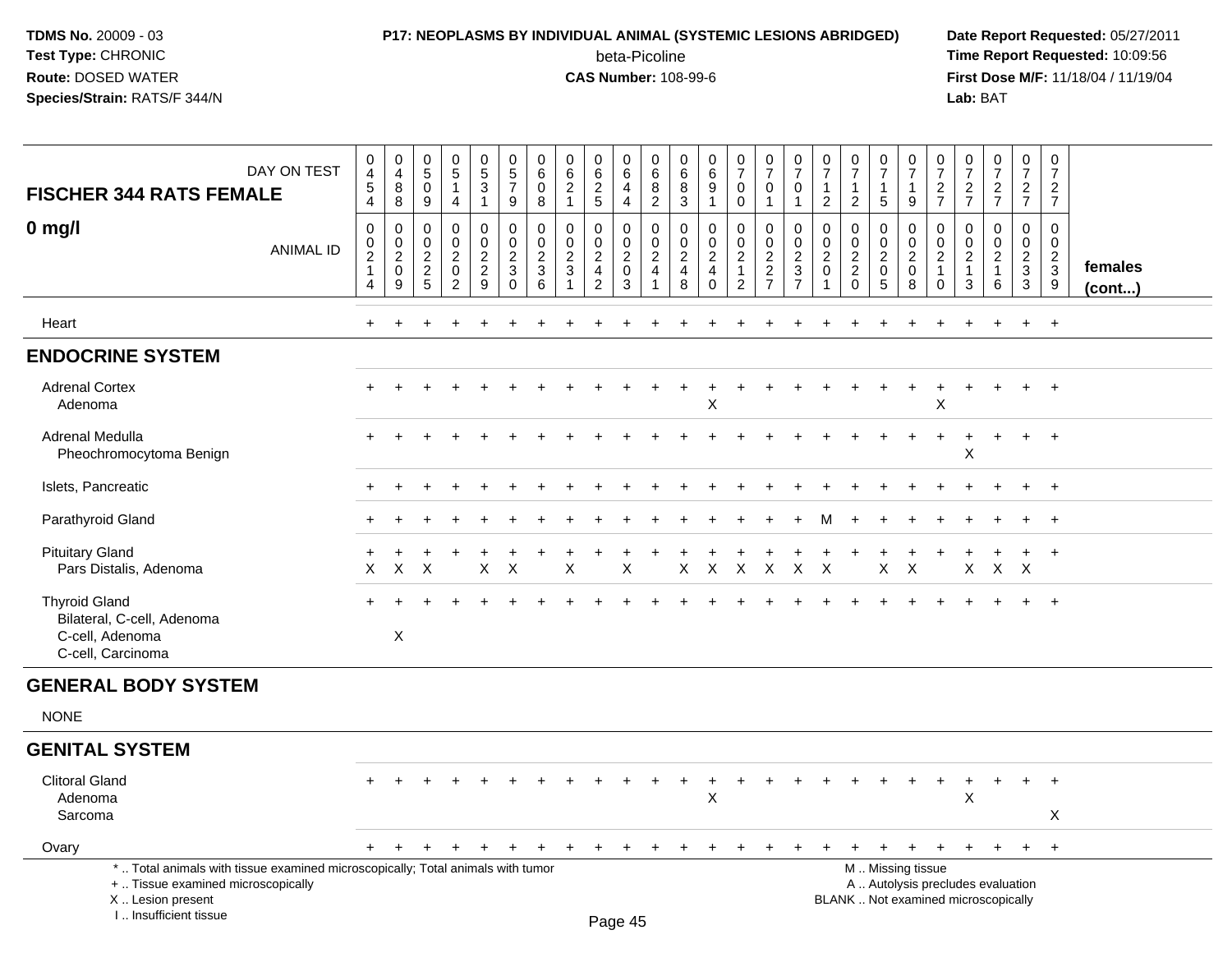#### **P17: NEOPLASMS BY INDIVIDUAL ANIMAL (SYSTEMIC LESIONS ABRIDGED) Date Report Requested:** 05/27/2011

beta-Picoline<br>CAS Number: 108-99-6

 **Time Report Requested:** 10:09:56 **First Dose M/F:** 11/18/04 / 11/19/04<br>**Lab:** BAT **Lab:** BAT

| DAY ON TEST<br><b>FISCHER 344 RATS FEMALE</b>                                                                               | $\pmb{0}$<br>$\overline{4}$<br>$\sqrt{5}$<br>$\overline{4}$ | 0<br>$\overline{4}$<br>8<br>8                   | $\begin{array}{c} 0 \\ 5 \end{array}$<br>0<br>$9\,$                      | $\frac{0}{5}$<br>$\mathbf{1}$<br>$\overline{4}$                                       | $\begin{matrix} 0 \\ 5 \end{matrix}$<br>3<br>$\mathbf{1}$ | $\begin{array}{c} 0 \\ 5 \end{array}$<br>$\overline{7}$<br>9 | 0<br>$\,6\,$<br>$\mathbf 0$<br>8                               | 0<br>$\,6\,$<br>$\overline{2}$<br>$\mathbf{1}$                                      | 0<br>6<br>$rac{2}{5}$                               | 0<br>$\,6\,$<br>4<br>$\overline{4}$                                           | $\begin{array}{c} 0 \\ 6 \end{array}$<br>$\frac{8}{2}$                                  | 0<br>$\,6\,$<br>8<br>3                                                       | $\begin{array}{c} 0 \\ 6 \end{array}$<br>$9\,$<br>$\overline{1}$                    | $\frac{0}{7}$<br>$\mathbf 0$<br>$\mathbf 0$                          | $\frac{0}{7}$<br>0<br>$\mathbf{1}$                                       | $\frac{0}{7}$<br>$\mathbf 0$<br>$\mathbf{1}$                  | $\frac{0}{7}$<br>$\mathbf{1}$<br>$\overline{2}$                                    | $\frac{0}{7}$<br>$\mathbf{1}$<br>$\overline{2}$                                 | $\begin{array}{c} 0 \\ 7 \end{array}$<br>$\begin{array}{c} 1 \\ 5 \end{array}$ | 0<br>$\overline{7}$<br>$\mathbf{1}$<br>9                    | $\frac{0}{7}$<br>$\frac{2}{7}$                                                 | $\frac{0}{7}$<br>$\frac{2}{7}$                                 | $\frac{0}{7}$<br>$\frac{2}{7}$                                    | $\frac{0}{7}$<br>$\frac{2}{7}$                                            | $\mathbf 0$<br>$\overline{7}$<br>$\frac{2}{7}$                  |                         |
|-----------------------------------------------------------------------------------------------------------------------------|-------------------------------------------------------------|-------------------------------------------------|--------------------------------------------------------------------------|---------------------------------------------------------------------------------------|-----------------------------------------------------------|--------------------------------------------------------------|----------------------------------------------------------------|-------------------------------------------------------------------------------------|-----------------------------------------------------|-------------------------------------------------------------------------------|-----------------------------------------------------------------------------------------|------------------------------------------------------------------------------|-------------------------------------------------------------------------------------|----------------------------------------------------------------------|--------------------------------------------------------------------------|---------------------------------------------------------------|------------------------------------------------------------------------------------|---------------------------------------------------------------------------------|--------------------------------------------------------------------------------|-------------------------------------------------------------|--------------------------------------------------------------------------------|----------------------------------------------------------------|-------------------------------------------------------------------|---------------------------------------------------------------------------|-----------------------------------------------------------------|-------------------------|
| $0$ mg/l<br><b>ANIMAL ID</b>                                                                                                | $\pmb{0}$<br>$\mathbf 0$<br>$\frac{2}{1}$<br>$\overline{4}$ | $\mathbf 0$<br>$\mathbf 0$<br>$^2_{\rm 0}$<br>9 | $\mathbf 0$<br>$\mathbf 0$<br>$\begin{array}{c} 2 \\ 2 \\ 5 \end{array}$ | $\mathsf 0$<br>$\mathbf 0$<br>$\overline{c}$<br>$\mathsf{O}\xspace$<br>$\overline{c}$ | 0<br>$\mathbf 0$<br>$\frac{2}{2}$<br>9                    | $\mathbf 0$<br>$\mathbf 0$<br>$\frac{2}{3}$                  | $\mathbf 0$<br>$\Omega$<br>$\overline{c}$<br>$\mathbf{3}$<br>6 | $\Omega$<br>$\Omega$<br>$\boldsymbol{2}$<br>$\mathbf{3}$<br>$\overline{\mathbf{1}}$ | 0<br>$\mathbf 0$<br>$\frac{2}{4}$<br>$\overline{2}$ | $\mathbf 0$<br>$\mathbf 0$<br>$\boldsymbol{2}$<br>$\mathbf 0$<br>$\mathbf{3}$ | $\mathbf 0$<br>$\mathbf 0$<br>$\overline{c}$<br>$\overline{\mathbf{4}}$<br>$\mathbf{1}$ | $\mathbf 0$<br>$\mathbf 0$<br>$\overline{c}$<br>$\overline{\mathbf{4}}$<br>8 | $\mathbf 0$<br>$\mathbf 0$<br>$\overline{2}$<br>$\overline{\mathbf{4}}$<br>$\Omega$ | 0<br>$\mathbf 0$<br>$\overline{2}$<br>$\mathbf{1}$<br>$\overline{2}$ | $\mathbf 0$<br>$\mathbf 0$<br>$\begin{array}{c} 2 \\ 2 \\ 7 \end{array}$ | $\mathbf 0$<br>$\mathbf 0$<br>$\frac{2}{3}$<br>$\overline{7}$ | $\Omega$<br>$\mathbf 0$<br>$\overline{c}$<br>$\mathsf{O}\xspace$<br>$\overline{1}$ | $\mathbf 0$<br>$\mathbf 0$<br>$\overline{c}$<br>$\boldsymbol{2}$<br>$\mathbf 0$ | 0<br>$\mathbf 0$<br>$^2_{\rm 0}$<br>$\sqrt{5}$                                 | $\mathbf 0$<br>$\Omega$<br>$\overline{2}$<br>$\pmb{0}$<br>8 | $\mathbf 0$<br>$\overline{0}$<br>$\overline{c}$<br>$\mathbf{1}$<br>$\mathbf 0$ | $\mathbf 0$<br>$\Omega$<br>$\overline{c}$<br>1<br>$\mathbf{3}$ | $\mathbf 0$<br>$\mathbf 0$<br>$\overline{a}$<br>$\mathbf{1}$<br>6 | $\mathbf 0$<br>$\mathbf 0$<br>$\begin{smallmatrix}2\3\3\end{smallmatrix}$ | $\mathbf 0$<br>$\mathbf 0$<br>$\frac{2}{3}$<br>$\boldsymbol{9}$ | females<br>$($ cont $)$ |
| Schwannoma Malignant                                                                                                        |                                                             |                                                 |                                                                          | $\boldsymbol{\mathsf{X}}$                                                             |                                                           |                                                              |                                                                |                                                                                     |                                                     |                                                                               |                                                                                         |                                                                              |                                                                                     |                                                                      |                                                                          |                                                               |                                                                                    |                                                                                 |                                                                                |                                                             |                                                                                |                                                                |                                                                   |                                                                           |                                                                 |                         |
| Uterus<br>Leiomyosarcoma<br>Polyp Stromal<br>Endometrium, Carcinoma                                                         |                                                             |                                                 |                                                                          |                                                                                       |                                                           |                                                              |                                                                | X                                                                                   |                                                     |                                                                               |                                                                                         |                                                                              |                                                                                     |                                                                      |                                                                          |                                                               |                                                                                    |                                                                                 |                                                                                |                                                             |                                                                                |                                                                |                                                                   |                                                                           | $+$                                                             |                         |
| Vagina<br>Polyp                                                                                                             |                                                             |                                                 |                                                                          |                                                                                       |                                                           |                                                              |                                                                |                                                                                     |                                                     |                                                                               |                                                                                         |                                                                              |                                                                                     |                                                                      |                                                                          |                                                               |                                                                                    |                                                                                 |                                                                                |                                                             |                                                                                |                                                                |                                                                   |                                                                           |                                                                 |                         |
| <b>HEMATOPOIETIC SYSTEM</b>                                                                                                 |                                                             |                                                 |                                                                          |                                                                                       |                                                           |                                                              |                                                                |                                                                                     |                                                     |                                                                               |                                                                                         |                                                                              |                                                                                     |                                                                      |                                                                          |                                                               |                                                                                    |                                                                                 |                                                                                |                                                             |                                                                                |                                                                |                                                                   |                                                                           |                                                                 |                         |
| <b>Bone Marrow</b>                                                                                                          |                                                             |                                                 |                                                                          |                                                                                       |                                                           |                                                              |                                                                |                                                                                     |                                                     |                                                                               |                                                                                         |                                                                              |                                                                                     |                                                                      |                                                                          |                                                               |                                                                                    |                                                                                 |                                                                                |                                                             |                                                                                |                                                                |                                                                   |                                                                           | $+$                                                             |                         |
| Lymph Node                                                                                                                  |                                                             |                                                 |                                                                          |                                                                                       |                                                           |                                                              |                                                                |                                                                                     |                                                     |                                                                               |                                                                                         |                                                                              | $\ddot{}$                                                                           |                                                                      |                                                                          |                                                               |                                                                                    | $+$                                                                             |                                                                                |                                                             |                                                                                |                                                                |                                                                   |                                                                           |                                                                 |                         |
| Lymph Node, Mandibular                                                                                                      | М                                                           | M                                               | М                                                                        | M                                                                                     | M                                                         | м                                                            | M                                                              | M                                                                                   | M                                                   | M                                                                             | M                                                                                       | M                                                                            | M                                                                                   | М                                                                    | М                                                                        | M                                                             | M                                                                                  | M                                                                               | M                                                                              | М                                                           | M                                                                              | M                                                              | M                                                                 |                                                                           | M M                                                             |                         |
| Lymph Node, Mesenteric                                                                                                      |                                                             |                                                 |                                                                          |                                                                                       |                                                           |                                                              |                                                                |                                                                                     |                                                     |                                                                               |                                                                                         |                                                                              |                                                                                     |                                                                      |                                                                          |                                                               |                                                                                    |                                                                                 |                                                                                |                                                             |                                                                                |                                                                |                                                                   |                                                                           | $+$                                                             |                         |
| Spleen                                                                                                                      |                                                             |                                                 |                                                                          |                                                                                       |                                                           |                                                              |                                                                |                                                                                     |                                                     |                                                                               |                                                                                         |                                                                              |                                                                                     |                                                                      |                                                                          |                                                               |                                                                                    |                                                                                 |                                                                                |                                                             |                                                                                |                                                                |                                                                   |                                                                           | $\overline{ }$                                                  |                         |
| Thymus                                                                                                                      | $+$                                                         | M                                               |                                                                          |                                                                                       |                                                           |                                                              |                                                                |                                                                                     |                                                     |                                                                               |                                                                                         |                                                                              |                                                                                     |                                                                      |                                                                          |                                                               |                                                                                    |                                                                                 |                                                                                |                                                             |                                                                                |                                                                |                                                                   | $+$                                                                       | $+$                                                             |                         |
| <b>INTEGUMENTARY SYSTEM</b>                                                                                                 |                                                             |                                                 |                                                                          |                                                                                       |                                                           |                                                              |                                                                |                                                                                     |                                                     |                                                                               |                                                                                         |                                                                              |                                                                                     |                                                                      |                                                                          |                                                               |                                                                                    |                                                                                 |                                                                                |                                                             |                                                                                |                                                                |                                                                   |                                                                           |                                                                 |                         |
| <b>Mammary Gland</b><br>Carcinoma<br>Fibroadenoma<br>Fibroadenoma, Multiple                                                 |                                                             |                                                 |                                                                          |                                                                                       |                                                           | $\times$                                                     |                                                                |                                                                                     | $X$ $X$                                             |                                                                               | $X$ $X$                                                                                 |                                                                              |                                                                                     | X                                                                    | $\sf X$                                                                  |                                                               | $\boldsymbol{\mathsf{X}}$                                                          | $X$ $X$                                                                         |                                                                                | X                                                           |                                                                                |                                                                |                                                                   | $X$ $X$                                                                   | $\overline{1}$<br>X                                             |                         |
| <b>Skin</b><br><b>Basal Cell Adenoma</b><br>*  Total animals with tissue examined microscopically; Total animals with tumor |                                                             |                                                 |                                                                          |                                                                                       |                                                           |                                                              |                                                                |                                                                                     |                                                     |                                                                               |                                                                                         |                                                                              |                                                                                     |                                                                      |                                                                          |                                                               |                                                                                    |                                                                                 |                                                                                | M  Missing tissue                                           |                                                                                |                                                                |                                                                   |                                                                           | $\overline{1}$                                                  |                         |

+ .. Tissue examined microscopically

 Lesion present BLANK .. Not examined microscopicallyX .. Lesion present

I .. Insufficient tissue

Page 46

y the contract of the contract of the contract of the contract of the contract of  $\mathsf A$  . Autolysis precludes evaluation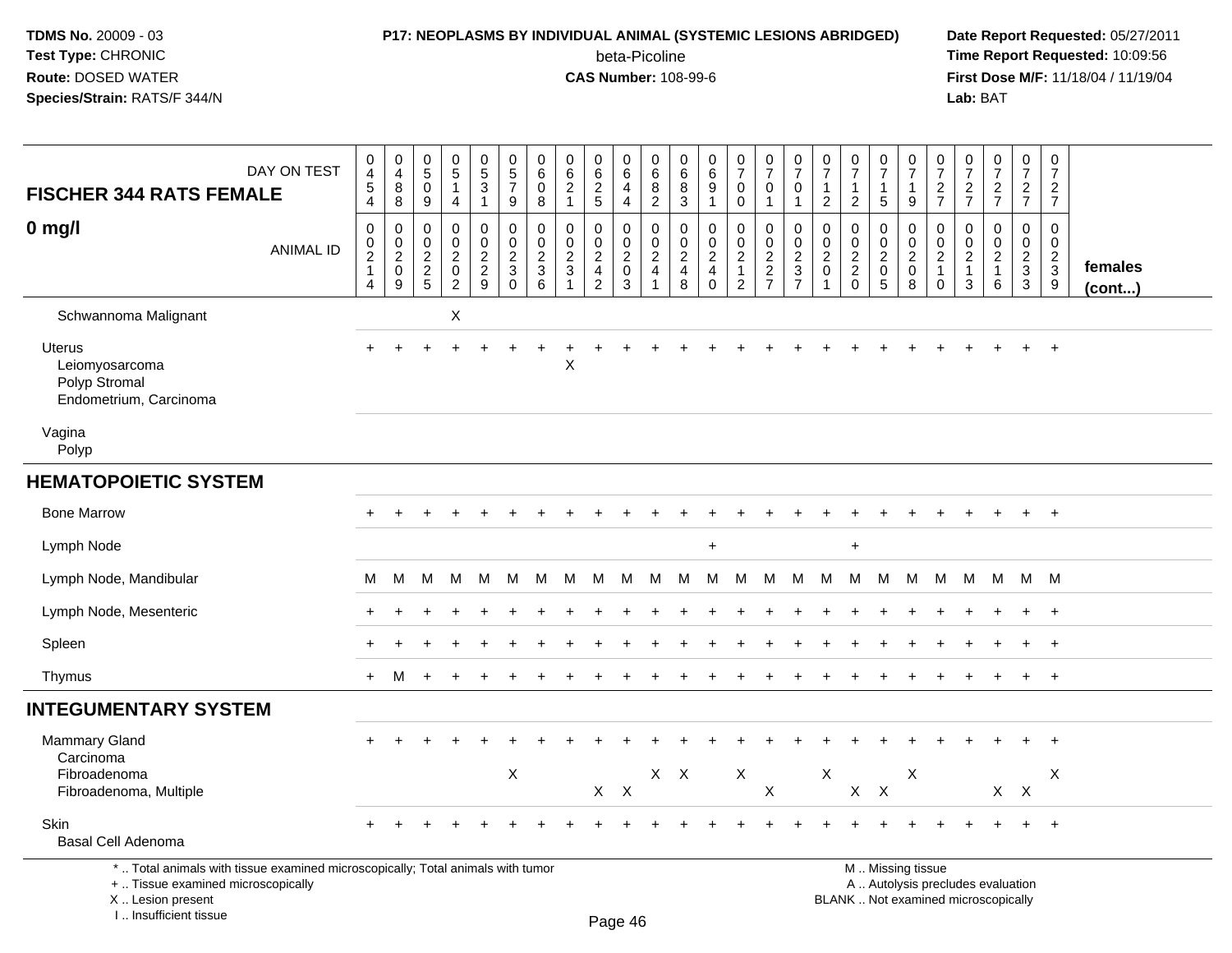I .. Insufficient tissue

### **P17: NEOPLASMS BY INDIVIDUAL ANIMAL (SYSTEMIC LESIONS ABRIDGED) Date Report Requested:** 05/27/2011 beta-Picoline<br>CAS Number: 108-99-6

| DAY ON TEST<br><b>FISCHER 344 RATS FEMALE</b>                                                                                              | $\pmb{0}$<br>$\overline{4}$<br>$\sqrt{5}$<br>$\overline{4}$                    | $\mathbf 0$<br>$\overline{4}$<br>$\bf 8$<br>8                    | $\pmb{0}$<br>$5\phantom{.0}$<br>$\mathbf 0$<br>$\boldsymbol{9}$ | $\begin{matrix}0\\5\end{matrix}$<br>$\mathbf 1$<br>4                 | $\begin{array}{c} 0 \\ 5 \\ 3 \end{array}$<br>$\mathbf{1}$    | $\begin{array}{c} 0 \\ 5 \\ 7 \end{array}$<br>9               | 0<br>$\,6\,$<br>$\mathbf 0$<br>8 | $\pmb{0}$<br>$\,6\,$<br>$\overline{2}$<br>$\mathbf{1}$              | 0<br>$\,6\,$<br>$\overline{2}$<br>$\overline{5}$                       | $\begin{array}{c} 0 \\ 6 \end{array}$<br>$\overline{4}$<br>$\overline{4}$ | $\,0\,$<br>$\frac{6}{8}$<br>$\overline{2}$                          | $\mathbf 0$<br>6<br>8<br>$\mathbf{3}$              | $\boldsymbol{0}$<br>6<br>9<br>$\overline{1}$                               | $\frac{0}{7}$<br>$\mathbf 0$<br>$\pmb{0}$                                      | $\begin{array}{c} 0 \\ 7 \end{array}$<br>$\mathsf 0$<br>$\mathbf{1}$ | $\frac{0}{7}$<br>$\mathbf 0$<br>$\mathbf{1}$ | 0<br>$\overline{7}$<br>$\mathbf{1}$<br>$\overline{2}$     | $\begin{array}{c} 0 \\ 7 \end{array}$<br>$\mathbf{1}$<br>$\overline{2}$ | $\frac{0}{7}$<br>1<br>$\sqrt{5}$                                    | $\begin{matrix} 0 \\ 7 \end{matrix}$<br>$\overline{1}$<br>9      | 0<br>$\overline{7}$<br>$\boldsymbol{2}$<br>$\overline{7}$               | $\frac{0}{7}$<br>$\overline{a}$<br>$\overline{7}$       | $\frac{0}{7}$<br>$\frac{2}{7}$                                           | $\begin{array}{c} 0 \\ 7 \end{array}$<br>$\overline{c}$<br>$\overline{7}$    | $\pmb{0}$<br>$\overline{7}$<br>$\boldsymbol{2}$<br>$\overline{7}$ |                   |
|--------------------------------------------------------------------------------------------------------------------------------------------|--------------------------------------------------------------------------------|------------------------------------------------------------------|-----------------------------------------------------------------|----------------------------------------------------------------------|---------------------------------------------------------------|---------------------------------------------------------------|----------------------------------|---------------------------------------------------------------------|------------------------------------------------------------------------|---------------------------------------------------------------------------|---------------------------------------------------------------------|----------------------------------------------------|----------------------------------------------------------------------------|--------------------------------------------------------------------------------|----------------------------------------------------------------------|----------------------------------------------|-----------------------------------------------------------|-------------------------------------------------------------------------|---------------------------------------------------------------------|------------------------------------------------------------------|-------------------------------------------------------------------------|---------------------------------------------------------|--------------------------------------------------------------------------|------------------------------------------------------------------------------|-------------------------------------------------------------------|-------------------|
| $0$ mg/l<br><b>ANIMAL ID</b>                                                                                                               | $\mathbf 0$<br>$\mathbf 0$<br>$\overline{2}$<br>$\mathbf{1}$<br>$\overline{4}$ | $\mathbf 0$<br>$\mathbf 0$<br>$\overline{2}$<br>$\mathbf 0$<br>9 | $\mathbf 0$<br>$\mathbf 0$<br>$\sqrt{2}$<br>$rac{2}{5}$         | 0<br>$\mathsf{O}$<br>$\overline{a}$<br>$\mathbf 0$<br>$\overline{2}$ | $\mathbf 0$<br>$\mathbf 0$<br>$\overline{2}$<br>$\frac{2}{9}$ | $\mathbf 0$<br>$\mathbf 0$<br>$\frac{2}{3}$<br>$\overline{0}$ | 0<br>0<br>$\sqrt{2}$<br>3<br>6   | $\mathbf 0$<br>$\mathbf 0$<br>$\overline{2}$<br>3<br>$\overline{1}$ | 0<br>$\mathbf 0$<br>$\overline{2}$<br>$\overline{4}$<br>$\overline{2}$ | $\mathbf 0$<br>$\mathbf 0$<br>$\overline{2}$<br>0<br>$\overline{3}$       | $\mathbf 0$<br>$\mathbf 0$<br>$\overline{2}$<br>$\overline{4}$<br>1 | $\mathbf 0$<br>$\mathbf 0$<br>$\sqrt{2}$<br>4<br>8 | $\mathbf 0$<br>$\mathbf 0$<br>$\overline{2}$<br>$\overline{4}$<br>$\Omega$ | $\mathbf 0$<br>$\mathbf 0$<br>$\overline{2}$<br>$\mathbf{1}$<br>$\overline{2}$ | $\mathbf 0$<br>$\mathbf 0$<br>$\frac{2}{7}$                          | 0<br>0<br>$\overline{2}$<br>$\frac{3}{7}$    | $\mathbf 0$<br>0<br>$\boldsymbol{2}$<br>$\mathbf 0$<br>-1 | $\mathbf 0$<br>$\mathbf 0$<br>$\frac{2}{2}$<br>0                        | 0<br>$\mathbf 0$<br>$\overline{2}$<br>$\mathbf 0$<br>$\overline{5}$ | $\mathbf 0$<br>$\mathbf 0$<br>$\overline{2}$<br>$\mathbf 0$<br>8 | $\mathbf 0$<br>$\mathbf 0$<br>$\sqrt{2}$<br>$\mathbf{1}$<br>$\mathbf 0$ | 0<br>$\mathbf 0$<br>$\overline{c}$<br>$\mathbf{1}$<br>3 | $\mathbf 0$<br>$\pmb{0}$<br>$\overline{2}$<br>$\mathbf{1}$<br>6          | $\mathbf 0$<br>$\overline{0}$<br>$\sqrt{2}$<br>$\mathsf 3$<br>$\overline{3}$ | $\mathbf 0$<br>$\mathbf 0$<br>$\overline{c}$<br>3<br>9            | females<br>(cont) |
| Subcutaneous Tissue, Fibroma                                                                                                               |                                                                                |                                                                  |                                                                 |                                                                      |                                                               |                                                               |                                  |                                                                     |                                                                        |                                                                           |                                                                     |                                                    |                                                                            |                                                                                |                                                                      |                                              |                                                           | X                                                                       |                                                                     |                                                                  |                                                                         |                                                         |                                                                          |                                                                              |                                                                   |                   |
| <b>MUSCULOSKELETAL SYSTEM</b>                                                                                                              |                                                                                |                                                                  |                                                                 |                                                                      |                                                               |                                                               |                                  |                                                                     |                                                                        |                                                                           |                                                                     |                                                    |                                                                            |                                                                                |                                                                      |                                              |                                                           |                                                                         |                                                                     |                                                                  |                                                                         |                                                         |                                                                          |                                                                              |                                                                   |                   |
| Bone                                                                                                                                       |                                                                                |                                                                  |                                                                 |                                                                      |                                                               |                                                               |                                  |                                                                     |                                                                        |                                                                           |                                                                     |                                                    |                                                                            |                                                                                |                                                                      |                                              |                                                           |                                                                         |                                                                     |                                                                  |                                                                         |                                                         |                                                                          |                                                                              | $+$                                                               |                   |
| <b>NERVOUS SYSTEM</b>                                                                                                                      |                                                                                |                                                                  |                                                                 |                                                                      |                                                               |                                                               |                                  |                                                                     |                                                                        |                                                                           |                                                                     |                                                    |                                                                            |                                                                                |                                                                      |                                              |                                                           |                                                                         |                                                                     |                                                                  |                                                                         |                                                         |                                                                          |                                                                              |                                                                   |                   |
| <b>Brain</b><br>Glioma Benign                                                                                                              |                                                                                |                                                                  |                                                                 |                                                                      |                                                               |                                                               |                                  |                                                                     |                                                                        |                                                                           |                                                                     |                                                    |                                                                            |                                                                                |                                                                      |                                              |                                                           |                                                                         |                                                                     |                                                                  |                                                                         |                                                         |                                                                          |                                                                              |                                                                   |                   |
| <b>RESPIRATORY SYSTEM</b>                                                                                                                  |                                                                                |                                                                  |                                                                 |                                                                      |                                                               |                                                               |                                  |                                                                     |                                                                        |                                                                           |                                                                     |                                                    |                                                                            |                                                                                |                                                                      |                                              |                                                           |                                                                         |                                                                     |                                                                  |                                                                         |                                                         |                                                                          |                                                                              |                                                                   |                   |
| Lung<br>Carcinoma, Metastatic, Thyroid Gland                                                                                               |                                                                                |                                                                  |                                                                 |                                                                      |                                                               |                                                               |                                  |                                                                     |                                                                        |                                                                           |                                                                     |                                                    |                                                                            |                                                                                |                                                                      |                                              |                                                           |                                                                         |                                                                     |                                                                  |                                                                         |                                                         |                                                                          |                                                                              | $^{+}$                                                            |                   |
| Nose                                                                                                                                       |                                                                                |                                                                  |                                                                 |                                                                      |                                                               |                                                               |                                  |                                                                     |                                                                        |                                                                           |                                                                     |                                                    |                                                                            |                                                                                |                                                                      |                                              |                                                           |                                                                         |                                                                     |                                                                  |                                                                         |                                                         |                                                                          |                                                                              |                                                                   |                   |
| Trachea                                                                                                                                    |                                                                                |                                                                  |                                                                 |                                                                      |                                                               |                                                               |                                  |                                                                     |                                                                        |                                                                           |                                                                     |                                                    |                                                                            |                                                                                |                                                                      |                                              |                                                           |                                                                         |                                                                     |                                                                  |                                                                         |                                                         |                                                                          |                                                                              | $\overline{ }$                                                    |                   |
| <b>SPECIAL SENSES SYSTEM</b>                                                                                                               |                                                                                |                                                                  |                                                                 |                                                                      |                                                               |                                                               |                                  |                                                                     |                                                                        |                                                                           |                                                                     |                                                    |                                                                            |                                                                                |                                                                      |                                              |                                                           |                                                                         |                                                                     |                                                                  |                                                                         |                                                         |                                                                          |                                                                              |                                                                   |                   |
| Eye                                                                                                                                        |                                                                                |                                                                  |                                                                 |                                                                      |                                                               |                                                               |                                  |                                                                     |                                                                        |                                                                           |                                                                     |                                                    |                                                                            |                                                                                |                                                                      |                                              |                                                           |                                                                         |                                                                     |                                                                  |                                                                         |                                                         |                                                                          |                                                                              | $+$                                                               |                   |
| <b>Harderian Gland</b>                                                                                                                     |                                                                                |                                                                  |                                                                 |                                                                      |                                                               |                                                               |                                  |                                                                     |                                                                        |                                                                           |                                                                     |                                                    |                                                                            |                                                                                |                                                                      |                                              |                                                           |                                                                         |                                                                     |                                                                  |                                                                         |                                                         |                                                                          | $\ddot{}$                                                                    | $+$                                                               |                   |
| <b>URINARY SYSTEM</b>                                                                                                                      |                                                                                |                                                                  |                                                                 |                                                                      |                                                               |                                                               |                                  |                                                                     |                                                                        |                                                                           |                                                                     |                                                    |                                                                            |                                                                                |                                                                      |                                              |                                                           |                                                                         |                                                                     |                                                                  |                                                                         |                                                         |                                                                          |                                                                              |                                                                   |                   |
| Kidney                                                                                                                                     |                                                                                |                                                                  |                                                                 |                                                                      |                                                               |                                                               |                                  |                                                                     |                                                                        |                                                                           |                                                                     |                                                    |                                                                            |                                                                                |                                                                      |                                              |                                                           |                                                                         |                                                                     |                                                                  |                                                                         |                                                         |                                                                          |                                                                              |                                                                   |                   |
| <b>Urinary Bladder</b><br>Leiomyosarcoma, Metastatic, Uterus                                                                               |                                                                                |                                                                  |                                                                 |                                                                      |                                                               |                                                               |                                  | $\mathsf{X}$                                                        |                                                                        |                                                                           |                                                                     |                                                    |                                                                            |                                                                                |                                                                      |                                              |                                                           |                                                                         |                                                                     |                                                                  |                                                                         |                                                         |                                                                          |                                                                              | $^{+}$                                                            |                   |
| *  Total animals with tissue examined microscopically; Total animals with tumor<br>+  Tissue examined microscopically<br>X  Lesion present |                                                                                |                                                                  |                                                                 |                                                                      |                                                               |                                                               |                                  |                                                                     |                                                                        |                                                                           |                                                                     |                                                    |                                                                            |                                                                                |                                                                      |                                              |                                                           |                                                                         |                                                                     | M  Missing tissue                                                |                                                                         |                                                         | A  Autolysis precludes evaluation<br>BLANK  Not examined microscopically |                                                                              |                                                                   |                   |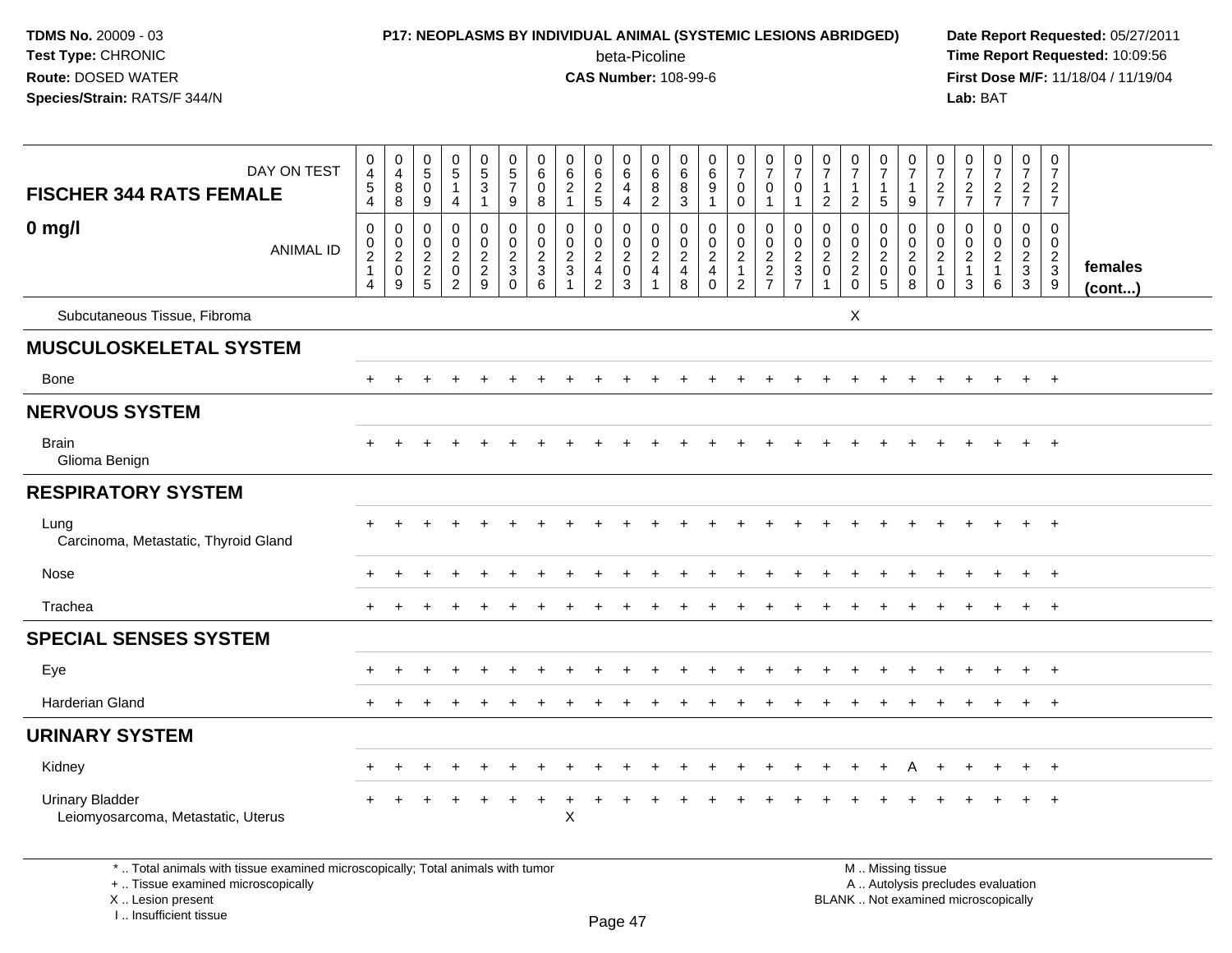#### **P17: NEOPLASMS BY INDIVIDUAL ANIMAL (SYSTEMIC LESIONS ABRIDGED) Date Report Requested:** 05/27/2011

beta-Picoline<br>CAS Number: 108-99-6

| DAY ON TEST<br><b>FISCHER 344 RATS FEMALE</b> | 0<br>4<br>5<br>4            | $\mathbf 0$<br>$\overline{4}$<br>8<br>8              | 0<br>5<br>U<br>9                    | 0<br>$\sqrt{5}$                    | 0<br>5<br>3                                                        | 0<br>5<br>$\rightarrow$<br>9                 | $\mathbf 0$<br>$\,6\,$<br>$\mathbf 0$<br>8     | 0<br>6<br>$\overline{c}$   | 0<br>$\,6\,$<br>$\overline{2}$<br>5             | 0<br>6<br>4<br>4                               | 6<br>8<br>2 | 0<br>6<br>8<br>3                             | 0<br>6<br>9      | $\mathbf 0$<br>$\rightarrow$<br>0<br>0 | 0<br>$\rightarrow$<br>0                                        | $\mathbf 0$<br>$\overline{ }$<br>0                        | 0<br><u>_</u> | $\overline{ }$<br>2 | 0<br>$\rightarrow$<br>5                                | 0 <sup>1</sup><br>$\rightarrow$<br>9    | 0<br>$\epsilon$ | 0<br>$\rightarrow$<br>ົ<br>$\epsilon$ | 0<br>$\overline{ }$<br>$\overline{2}$<br>$\overline{ }$ | 0<br>$\rightarrow$<br>ົ<br>$\epsilon$<br>$\rightarrow$ | ⇁<br>$\sim$<br>∠<br>$\overline{ }$ |                   |
|-----------------------------------------------|-----------------------------|------------------------------------------------------|-------------------------------------|------------------------------------|--------------------------------------------------------------------|----------------------------------------------|------------------------------------------------|----------------------------|-------------------------------------------------|------------------------------------------------|-------------|----------------------------------------------|------------------|----------------------------------------|----------------------------------------------------------------|-----------------------------------------------------------|---------------|---------------------|--------------------------------------------------------|-----------------------------------------|-----------------|---------------------------------------|---------------------------------------------------------|--------------------------------------------------------|------------------------------------|-------------------|
| $0 \text{ mg/l}$<br>ANIMAL ID                 | 0<br>0<br>$\mathbf{2}$<br>4 | 0<br>$\pmb{0}$<br>$\overline{c}$<br>$\mathbf 0$<br>9 | 0<br>∼<br>$\sim$<br>$\epsilon$<br>5 | $\overline{0}$<br>$\mathbf 0$<br>2 | $\overline{0}$<br>0<br>$\sim$<br>$\epsilon$<br>$\overline{2}$<br>9 | 0<br>0<br>⌒<br><u>L</u><br>$\mathbf{3}$<br>0 | $\mathbf 0$<br>0<br>$\boldsymbol{2}$<br>3<br>6 | 0<br>0<br>$\sim$<br>L<br>3 | 0<br>0<br>$\overline{2}$<br>$\overline{4}$<br>2 | $\mathbf 0$<br>$\sim$<br>$\sim$<br>$\sim$<br>3 | ∠<br>4      | $\overline{0}$<br>0<br>$\sim$<br>∠<br>4<br>8 | U<br>$\sim$<br>0 | $\mathbf 0$<br>0<br>$\sim$<br>2        | $\mathbf{0}$<br>0<br>ົ<br>∠<br>$\overline{c}$<br>$\rightarrow$ | 0<br>$\mathbf 0$<br>$\overline{c}$<br>3<br>$\overline{ }$ | 0<br>U        | ∠<br>2              | 0<br>0<br>$\sim$<br>$\epsilon$<br>0<br>$5\phantom{.0}$ | 0 <sup>1</sup><br>0<br>C<br>ے<br>υ<br>8 | 0<br>0<br>0     | 0<br>0<br>C<br>3                      | 0<br>0<br>$\overline{2}$<br>6                           | 0<br>0<br>$\sim$<br>3<br>3                             | ∠<br>3<br>9                        | females<br>(cont) |
| <b>SYSTEMIC LESIONS</b>                       |                             |                                                      |                                     |                                    |                                                                    |                                              |                                                |                            |                                                 |                                                |             |                                              |                  |                                        |                                                                |                                                           |               |                     |                                                        |                                         |                 |                                       |                                                         |                                                        |                                    |                   |
| Multiple Organ<br>Leukemia Mononuclear        | X                           |                                                      |                                     |                                    |                                                                    |                                              | ㅅ                                              |                            | X                                               |                                                |             |                                              | X                | Х                                      |                                                                | X                                                         |               | X                   |                                                        |                                         |                 |                                       | X.                                                      | $\div$<br>Χ                                            | +                                  |                   |

<sup>+ ..</sup> Tissue examined microscopically

X .. Lesion present

I .. Insufficient tissue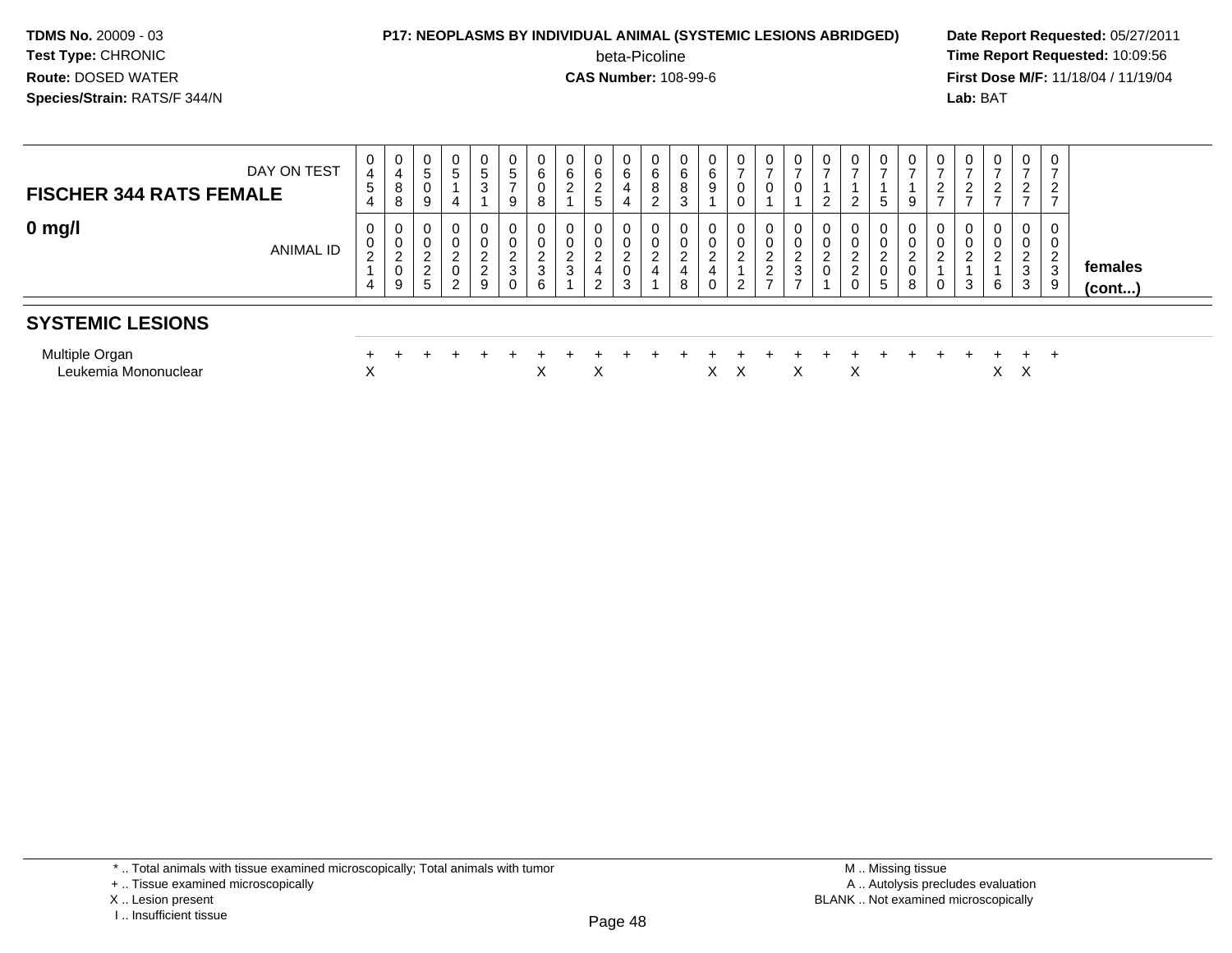### **P17: NEOPLASMS BY INDIVIDUAL ANIMAL (SYSTEMIC LESIONS ABRIDGED) Date Report Requested:** 05/27/2011 beta-Picoline<br>CAS Number: 108-99-6

 **Time Report Requested:** 10:09:56 **First Dose M/F:** 11/18/04 / 11/19/04<br>**Lab:** BAT **Lab:** BAT

| DAY ON TEST<br><b>FISCHER 344 RATS FEMALE</b>                                                                                             | $\begin{smallmatrix}0\\7\end{smallmatrix}$<br>$_{\rm 8}^2$ | $\frac{0}{7}$<br>$\frac{2}{8}$                               | $\frac{0}{7}$<br>$\overline{c}$<br>8                                 | $\begin{array}{c} 0 \\ 7 \end{array}$<br>$\overline{c}$<br>8 | $\begin{array}{c} 0 \\ 7 \end{array}$<br>$\boldsymbol{2}$<br>8           | $\begin{array}{c} 0 \\ 7 \end{array}$<br>$\frac{2}{8}$ | $\frac{0}{7}$<br>$\frac{2}{8}$                            | $\frac{0}{7}$<br>$\overline{c}$<br>8                                | $\begin{array}{c} 0 \\ 7 \end{array}$<br>$\overline{2}$<br>$\bf 8$ | $\frac{0}{7}$<br>$\overline{a}$<br>8                    | $\frac{0}{7}$<br>$\frac{2}{8}$                             | $\frac{0}{7}$<br>$_{\rm 8}^2$                                                 | $\frac{0}{7}$<br>$\frac{2}{9}$                   | $\frac{0}{7}$<br>$\frac{2}{9}$                                                 | $\frac{0}{7}$<br>$\overline{c}$<br>9                    | $\frac{0}{7}$<br>$\overline{a}$<br>9                    | $\frac{0}{7}$<br>$\boldsymbol{2}$<br>$\boldsymbol{9}$                          | $\frac{0}{7}$<br>$\boldsymbol{2}$<br>9                                            | $\begin{array}{c} 0 \\ 7 \end{array}$<br>$\overline{c}$<br>9    | $\frac{0}{7}$<br>$\frac{2}{9}$                                 | $\frac{0}{7}$<br>$\overline{c}$<br>9                                          | 0<br>$\overline{7}$<br>$\overline{c}$<br>9 | $\begin{array}{c} 0 \\ 7 \end{array}$<br>$rac{2}{9}$                     | $\frac{0}{7}$<br>$\boldsymbol{2}$<br>9                                 | $\begin{array}{c} 0 \\ 7 \end{array}$<br>$\frac{2}{9}$                         |                               |
|-------------------------------------------------------------------------------------------------------------------------------------------|------------------------------------------------------------|--------------------------------------------------------------|----------------------------------------------------------------------|--------------------------------------------------------------|--------------------------------------------------------------------------|--------------------------------------------------------|-----------------------------------------------------------|---------------------------------------------------------------------|--------------------------------------------------------------------|---------------------------------------------------------|------------------------------------------------------------|-------------------------------------------------------------------------------|--------------------------------------------------|--------------------------------------------------------------------------------|---------------------------------------------------------|---------------------------------------------------------|--------------------------------------------------------------------------------|-----------------------------------------------------------------------------------|-----------------------------------------------------------------|----------------------------------------------------------------|-------------------------------------------------------------------------------|--------------------------------------------|--------------------------------------------------------------------------|------------------------------------------------------------------------|--------------------------------------------------------------------------------|-------------------------------|
| $0$ mg/l<br><b>ANIMAL ID</b>                                                                                                              | 0<br>$\mathbf 0$<br>$\overline{2}$<br>$\pmb{0}$<br>6       | $\mathbf 0$<br>$_{2}^{\rm 0}$<br>$\pmb{0}$<br>$\overline{7}$ | $\mathbf 0$<br>0<br>$\overline{c}$<br>$\mathbf{1}$<br>$\overline{7}$ | $\mathbf 0$<br>0<br>$\overline{2}$<br>$\mathbf{1}$<br>9      | 0<br>$\mathbf 0$<br>$\overline{2}$<br>$\boldsymbol{2}$<br>$\overline{1}$ | 0<br>$\mathbf 0$<br>$\frac{2}{2}$                      | $\mathbf 0$<br>$\mathbf 0$<br>$\sqrt{2}$<br>$\frac{2}{3}$ | $\mathbf 0$<br>$\mathbf 0$<br>$\overline{2}$<br>3<br>$\overline{2}$ | 0<br>$\pmb{0}$<br>$rac{2}{3}$                                      | 0<br>0<br>$\overline{c}$<br>4<br>$\boldsymbol{\Lambda}$ | 0<br>$\mathsf{O}$<br>$\overline{2}$<br>$\overline{4}$<br>5 | $\mathbf 0$<br>$\mathbf 0$<br>$\overline{2}$<br>$\mathbf 5$<br>$\overline{0}$ | 0<br>$\mathbf 0$<br>$\sqrt{2}$<br>$\pmb{0}$<br>4 | $\mathbf 0$<br>$\mathbf 0$<br>$\overline{c}$<br>$\mathbf{1}$<br>$\overline{1}$ | 0<br>$\mathbf 0$<br>$\overline{c}$<br>$\mathbf{1}$<br>5 | 0<br>$\mathbf 0$<br>$\overline{2}$<br>$\mathbf{1}$<br>8 | $\mathbf 0$<br>$\pmb{0}$<br>$\overline{2}$<br>$\overline{c}$<br>$\overline{4}$ | $\mathbf 0$<br>$\mathbf 0$<br>$\sqrt{2}$<br>$\begin{array}{c} 2 \\ 6 \end{array}$ | $\mathbf 0$<br>$\mathbf 0$<br>$\overline{2}$<br>$\sqrt{2}$<br>8 | 0<br>$\mathbf 0$<br>$\sqrt{2}$<br>$\sqrt{3}$<br>$\overline{4}$ | 0<br>$\mathbf 0$<br>$\sqrt{2}$<br>$\ensuremath{\mathsf{3}}$<br>$\overline{8}$ | 0<br>0<br>$\overline{c}$<br>4<br>3         | $\mathbf 0$<br>0<br>$\overline{c}$<br>$\overline{4}$<br>$\,6\,$          | $\mathbf 0$<br>0<br>$\overline{a}$<br>$\overline{4}$<br>$\overline{7}$ | $\mathbf 0$<br>$\mathbf 0$<br>$\sqrt{2}$<br>$\overline{4}$<br>$\boldsymbol{9}$ | * TOTALS                      |
| <b>ALIMENTARY SYSTEM</b>                                                                                                                  |                                                            |                                                              |                                                                      |                                                              |                                                                          |                                                        |                                                           |                                                                     |                                                                    |                                                         |                                                            |                                                                               |                                                  |                                                                                |                                                         |                                                         |                                                                                |                                                                                   |                                                                 |                                                                |                                                                               |                                            |                                                                          |                                                                        |                                                                                |                               |
| Esophagus                                                                                                                                 |                                                            |                                                              |                                                                      |                                                              |                                                                          |                                                        |                                                           |                                                                     |                                                                    |                                                         |                                                            |                                                                               |                                                  |                                                                                |                                                         |                                                         |                                                                                |                                                                                   |                                                                 |                                                                |                                                                               |                                            |                                                                          |                                                                        |                                                                                | 50                            |
| Intestine Large, Cecum                                                                                                                    |                                                            |                                                              |                                                                      |                                                              |                                                                          |                                                        |                                                           |                                                                     |                                                                    |                                                         |                                                            |                                                                               |                                                  |                                                                                |                                                         |                                                         |                                                                                |                                                                                   |                                                                 |                                                                |                                                                               |                                            |                                                                          |                                                                        |                                                                                | 46                            |
| Intestine Large, Colon                                                                                                                    |                                                            |                                                              |                                                                      |                                                              |                                                                          |                                                        |                                                           |                                                                     |                                                                    |                                                         |                                                            |                                                                               |                                                  |                                                                                |                                                         |                                                         |                                                                                |                                                                                   |                                                                 |                                                                |                                                                               |                                            |                                                                          |                                                                        |                                                                                | 47                            |
| Intestine Large, Rectum<br>Leiomyosarcoma, Metastatic, Uterus                                                                             |                                                            |                                                              |                                                                      |                                                              |                                                                          |                                                        |                                                           |                                                                     |                                                                    |                                                         |                                                            |                                                                               |                                                  |                                                                                |                                                         |                                                         |                                                                                |                                                                                   |                                                                 |                                                                |                                                                               |                                            |                                                                          |                                                                        |                                                                                | 47<br>$\mathbf{1}$            |
| Intestine Small, Duodenum                                                                                                                 |                                                            |                                                              |                                                                      |                                                              |                                                                          |                                                        |                                                           |                                                                     |                                                                    |                                                         |                                                            |                                                                               |                                                  |                                                                                |                                                         |                                                         |                                                                                |                                                                                   |                                                                 |                                                                |                                                                               |                                            |                                                                          |                                                                        |                                                                                | 50                            |
| Intestine Small, Ileum                                                                                                                    | $\ddot{}$                                                  |                                                              |                                                                      |                                                              |                                                                          |                                                        |                                                           |                                                                     |                                                                    |                                                         |                                                            |                                                                               |                                                  |                                                                                |                                                         |                                                         |                                                                                |                                                                                   |                                                                 |                                                                |                                                                               |                                            |                                                                          |                                                                        | $\ddot{}$                                                                      | 47                            |
| Intestine Small, Jejunum                                                                                                                  |                                                            |                                                              |                                                                      |                                                              |                                                                          |                                                        |                                                           |                                                                     |                                                                    |                                                         |                                                            |                                                                               |                                                  |                                                                                |                                                         |                                                         |                                                                                |                                                                                   |                                                                 |                                                                |                                                                               |                                            |                                                                          |                                                                        |                                                                                | 48                            |
| Liver<br>Hepatocellular Adenoma                                                                                                           |                                                            |                                                              |                                                                      |                                                              |                                                                          |                                                        |                                                           |                                                                     |                                                                    | $\mathsf X$                                             |                                                            |                                                                               |                                                  |                                                                                |                                                         |                                                         |                                                                                |                                                                                   |                                                                 |                                                                |                                                                               |                                            |                                                                          |                                                                        |                                                                                | 50<br>$\overline{\mathbf{2}}$ |
| Mesentery                                                                                                                                 |                                                            |                                                              |                                                                      |                                                              | $\ddot{}$                                                                |                                                        |                                                           |                                                                     |                                                                    |                                                         |                                                            |                                                                               |                                                  |                                                                                |                                                         |                                                         |                                                                                |                                                                                   |                                                                 |                                                                |                                                                               | $\ddot{}$                                  |                                                                          |                                                                        |                                                                                | 4                             |
| Pancreas                                                                                                                                  |                                                            |                                                              |                                                                      |                                                              |                                                                          |                                                        |                                                           |                                                                     |                                                                    |                                                         |                                                            |                                                                               |                                                  |                                                                                |                                                         |                                                         |                                                                                |                                                                                   |                                                                 |                                                                |                                                                               |                                            |                                                                          |                                                                        |                                                                                | 50                            |
| Salivary Glands                                                                                                                           |                                                            |                                                              |                                                                      |                                                              |                                                                          |                                                        |                                                           |                                                                     |                                                                    |                                                         |                                                            |                                                                               |                                                  |                                                                                |                                                         |                                                         |                                                                                |                                                                                   |                                                                 |                                                                |                                                                               |                                            |                                                                          |                                                                        |                                                                                | 50                            |
| Stomach, Forestomach                                                                                                                      |                                                            |                                                              |                                                                      |                                                              |                                                                          |                                                        |                                                           |                                                                     |                                                                    |                                                         |                                                            |                                                                               |                                                  |                                                                                |                                                         |                                                         |                                                                                |                                                                                   |                                                                 |                                                                |                                                                               |                                            |                                                                          |                                                                        |                                                                                | 50                            |
| Stomach, Glandular                                                                                                                        |                                                            |                                                              |                                                                      |                                                              |                                                                          |                                                        |                                                           |                                                                     |                                                                    |                                                         |                                                            |                                                                               |                                                  |                                                                                |                                                         |                                                         |                                                                                |                                                                                   |                                                                 |                                                                |                                                                               |                                            |                                                                          |                                                                        | $+$                                                                            | 50                            |
| <b>CARDIOVASCULAR SYSTEM</b>                                                                                                              |                                                            |                                                              |                                                                      |                                                              |                                                                          |                                                        |                                                           |                                                                     |                                                                    |                                                         |                                                            |                                                                               |                                                  |                                                                                |                                                         |                                                         |                                                                                |                                                                                   |                                                                 |                                                                |                                                                               |                                            |                                                                          |                                                                        |                                                                                |                               |
| <b>Blood Vessel</b>                                                                                                                       |                                                            |                                                              |                                                                      |                                                              |                                                                          |                                                        |                                                           |                                                                     |                                                                    |                                                         |                                                            |                                                                               |                                                  |                                                                                |                                                         |                                                         |                                                                                |                                                                                   |                                                                 |                                                                |                                                                               |                                            |                                                                          | $\ddot{}$                                                              | $+$                                                                            | 50                            |
| *  Total animals with tissue examined microscopically; Total animals with tumor<br>+  Tissue examined microscopically<br>X Lesion present |                                                            |                                                              |                                                                      |                                                              |                                                                          |                                                        |                                                           |                                                                     |                                                                    |                                                         |                                                            |                                                                               |                                                  |                                                                                |                                                         |                                                         |                                                                                |                                                                                   |                                                                 | M  Missing tissue                                              |                                                                               |                                            | A  Autolysis precludes evaluation<br>BLANK  Not examined microscopically |                                                                        |                                                                                |                               |

I .. Insufficient tissue

Page 49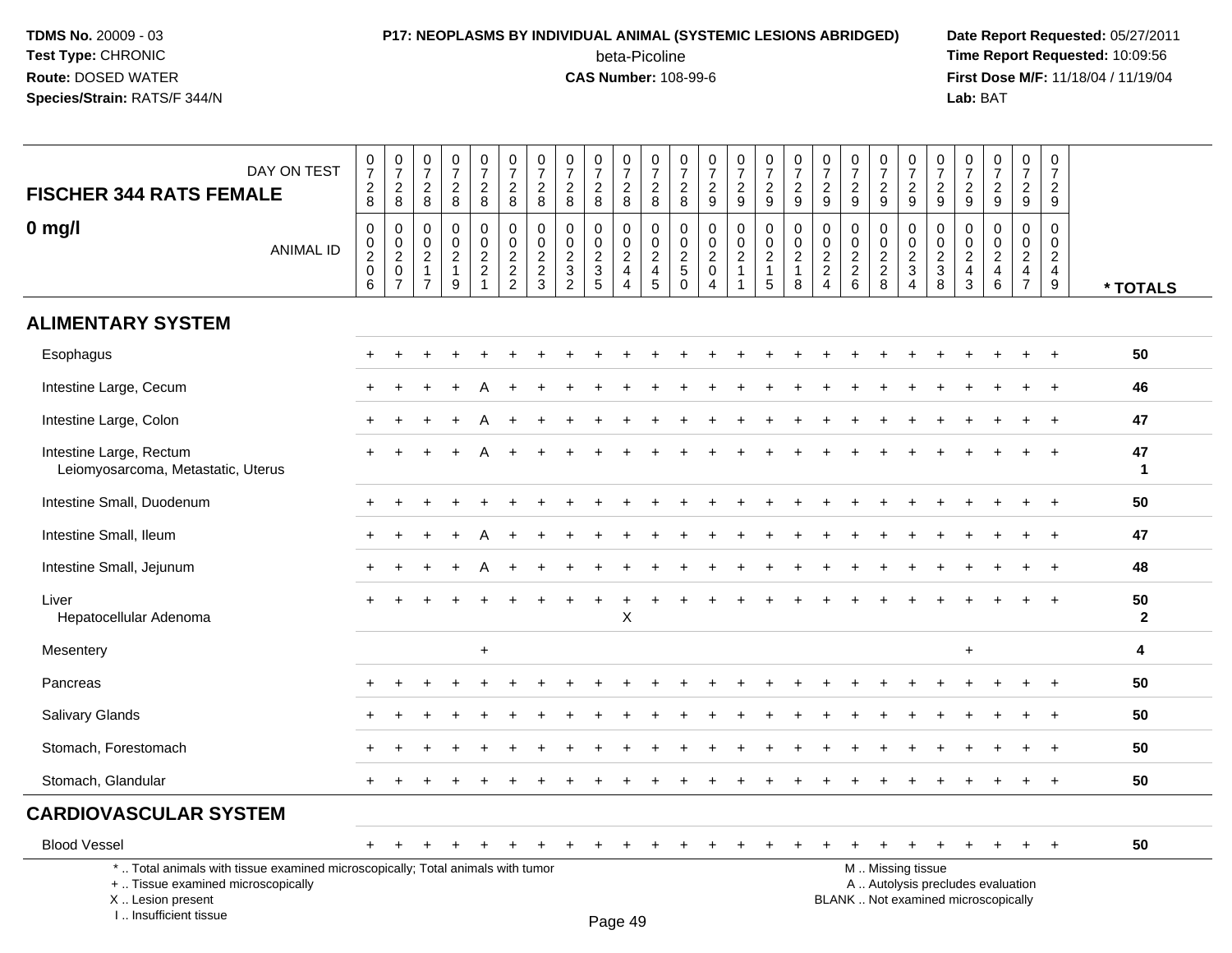I .. Insufficient tissue

## **P17: NEOPLASMS BY INDIVIDUAL ANIMAL (SYSTEMIC LESIONS ABRIDGED) Date Report Requested:** 05/27/2011

beta-Picoline<br>CAS Number: 108-99-6

| <b>FISCHER 344 RATS FEMALE</b>                                                                                                            | DAY ON TEST | $\frac{0}{7}$<br>$\frac{2}{8}$                 | $\begin{smallmatrix} 0\\7 \end{smallmatrix}$<br>$_{\rm 8}^2$                | $\pmb{0}$<br>$\overline{7}$<br>$\sqrt{2}$<br>8                       | $\frac{0}{7}$<br>$\frac{2}{8}$                      | $\frac{0}{7}$<br>$\frac{2}{8}$                                     | $\frac{0}{7}$<br>$_{\rm 8}^2$                       | $\frac{0}{7}$<br>$_{\rm 8}^2$                                               | $\begin{array}{c} 0 \\ 7 \end{array}$<br>$\overline{2}$<br>8       | $\begin{array}{c} 0 \\ 7 \end{array}$<br>$\frac{2}{8}$ | 0<br>$\overline{7}$<br>$\frac{2}{8}$                               | $\frac{0}{7}$<br>$\frac{2}{8}$                                       | 0<br>$\overline{7}$<br>$\frac{2}{8}$                      | $\frac{0}{7}$<br>$\frac{2}{9}$                                                | $\begin{array}{c} 0 \\ 7 \end{array}$<br>$\frac{2}{9}$ | $\frac{0}{7}$<br>$\frac{2}{9}$                                           | $\begin{array}{c} 0 \\ 7 \end{array}$<br>$\frac{2}{9}$      | $\pmb{0}$<br>$\overline{7}$<br>$\frac{2}{9}$                                     | $\begin{array}{c} 0 \\ 7 \end{array}$<br>$\overline{2}$<br>$\overline{9}$ | $\frac{0}{7}$<br>$\frac{2}{9}$                        | $\begin{smallmatrix} 0\\7 \end{smallmatrix}$<br>$\frac{2}{9}$ | 0<br>$\overline{7}$<br>$\frac{2}{9}$                            | 0<br>$\overline{7}$<br>$\frac{2}{9}$ | $\begin{array}{c} 0 \\ 7 \end{array}$<br>$\frac{2}{9}$                                | $\frac{0}{7}$<br>$\frac{2}{9}$                                                            | $\mathbf 0$<br>$\overline{7}$<br>$\frac{2}{9}$                  |                                      |
|-------------------------------------------------------------------------------------------------------------------------------------------|-------------|------------------------------------------------|-----------------------------------------------------------------------------|----------------------------------------------------------------------|-----------------------------------------------------|--------------------------------------------------------------------|-----------------------------------------------------|-----------------------------------------------------------------------------|--------------------------------------------------------------------|--------------------------------------------------------|--------------------------------------------------------------------|----------------------------------------------------------------------|-----------------------------------------------------------|-------------------------------------------------------------------------------|--------------------------------------------------------|--------------------------------------------------------------------------|-------------------------------------------------------------|----------------------------------------------------------------------------------|---------------------------------------------------------------------------|-------------------------------------------------------|---------------------------------------------------------------|-----------------------------------------------------------------|--------------------------------------|---------------------------------------------------------------------------------------|-------------------------------------------------------------------------------------------|-----------------------------------------------------------------|--------------------------------------|
| $0$ mg/l                                                                                                                                  | ANIMAL ID   | $\mathbf 0$<br>$\pmb{0}$<br>$\frac{2}{0}$<br>6 | 0<br>$\mathsf{O}\xspace$<br>$\overline{c}$<br>$\mathsf 0$<br>$\overline{7}$ | $\mathbf 0$<br>$\mathbf{0}$<br>$\overline{2}$<br>1<br>$\overline{7}$ | $\mathbf 0$<br>$\mathbf 0$<br>$\sqrt{2}$<br>-1<br>9 | 0<br>$\mathbf 0$<br>$\sqrt{2}$<br>$\boldsymbol{2}$<br>$\mathbf{1}$ | $\mathbf 0$<br>0<br>$\overline{c}$<br>$\frac{2}{2}$ | $\mathbf 0$<br>$\mathsf{O}\xspace$<br>$\overline{c}$<br>$\overline{c}$<br>3 | $\mathbf 0$<br>0<br>$\overline{2}$<br>$\sqrt{3}$<br>$\overline{2}$ | $\mathbf 0$<br>$\mathbf 0$<br>$\frac{2}{3}$<br>5       | $\mathbf 0$<br>0<br>$\sqrt{2}$<br>$\overline{4}$<br>$\overline{4}$ | $\mathbf 0$<br>$\boldsymbol{0}$<br>$\sqrt{2}$<br>$\overline{4}$<br>5 | 0<br>0<br>$\overline{c}$<br>$\overline{5}$<br>$\mathbf 0$ | $\mathbf 0$<br>$\mathbf 0$<br>$\overline{c}$<br>$\mathbf 0$<br>$\overline{4}$ | $\mathbf 0$<br>$\mathbf 0$<br>$\boldsymbol{2}$         | $\mathbf 0$<br>$\pmb{0}$<br>$\overline{2}$<br>$\mathbf{1}$<br>$\sqrt{5}$ | $\mathbf 0$<br>$\pmb{0}$<br>$\sqrt{2}$<br>$\mathbf{1}$<br>8 | $\mathbf 0$<br>$\mathbf 0$<br>$\overline{2}$<br>$\overline{c}$<br>$\overline{4}$ | 0<br>$\mathbf 0$<br>$\overline{2}$<br>$\boldsymbol{2}$<br>6               | $\mathbf 0$<br>0<br>$\overline{c}$<br>$\sqrt{2}$<br>8 | $\mathbf 0$<br>0<br>$\frac{2}{3}$<br>$\overline{4}$           | $\mathbf 0$<br>$\mathbf 0$<br>$\overline{2}$<br>$\sqrt{3}$<br>8 | 0<br>0<br>$\overline{2}$<br>4<br>3   | $\mathbf 0$<br>$\mathbf 0$<br>$\overline{c}$<br>$\begin{array}{c} 4 \\ 6 \end{array}$ | $\mathbf 0$<br>$\mathbf 0$<br>$\overline{a}$<br>$\overline{\mathbf{4}}$<br>$\overline{7}$ | $\mathbf 0$<br>$\mathbf 0$<br>$\frac{2}{4}$<br>$\boldsymbol{9}$ | * TOTALS                             |
| Heart                                                                                                                                     |             | $\pm$                                          |                                                                             |                                                                      |                                                     |                                                                    |                                                     |                                                                             |                                                                    |                                                        |                                                                    |                                                                      |                                                           |                                                                               |                                                        |                                                                          |                                                             |                                                                                  |                                                                           |                                                       |                                                               |                                                                 |                                      |                                                                                       | $\ddot{}$                                                                                 | $\ddot{}$                                                       | 50                                   |
| <b>ENDOCRINE SYSTEM</b>                                                                                                                   |             |                                                |                                                                             |                                                                      |                                                     |                                                                    |                                                     |                                                                             |                                                                    |                                                        |                                                                    |                                                                      |                                                           |                                                                               |                                                        |                                                                          |                                                             |                                                                                  |                                                                           |                                                       |                                                               |                                                                 |                                      |                                                                                       |                                                                                           |                                                                 |                                      |
| <b>Adrenal Cortex</b><br>Adenoma                                                                                                          |             |                                                |                                                                             |                                                                      |                                                     |                                                                    |                                                     |                                                                             |                                                                    |                                                        |                                                                    |                                                                      |                                                           |                                                                               |                                                        |                                                                          |                                                             |                                                                                  |                                                                           |                                                       |                                                               |                                                                 |                                      |                                                                                       |                                                                                           |                                                                 | 50<br>$\overline{2}$                 |
| Adrenal Medulla<br>Pheochromocytoma Benign                                                                                                |             |                                                |                                                                             |                                                                      |                                                     | $\sf X$                                                            |                                                     |                                                                             |                                                                    |                                                        |                                                                    |                                                                      |                                                           |                                                                               |                                                        |                                                                          |                                                             |                                                                                  |                                                                           |                                                       |                                                               |                                                                 |                                      |                                                                                       |                                                                                           |                                                                 | 50<br>$\mathbf{2}$                   |
| Islets, Pancreatic                                                                                                                        |             |                                                |                                                                             |                                                                      |                                                     |                                                                    |                                                     |                                                                             |                                                                    |                                                        |                                                                    |                                                                      |                                                           |                                                                               |                                                        |                                                                          |                                                             |                                                                                  |                                                                           |                                                       |                                                               |                                                                 |                                      |                                                                                       |                                                                                           | $\ddot{}$                                                       | 50                                   |
| Parathyroid Gland                                                                                                                         |             |                                                |                                                                             |                                                                      |                                                     |                                                                    |                                                     |                                                                             |                                                                    |                                                        |                                                                    |                                                                      |                                                           |                                                                               |                                                        |                                                                          | м                                                           |                                                                                  |                                                                           |                                                       |                                                               |                                                                 |                                      |                                                                                       | $\ddot{}$                                                                                 | $+$                                                             | 47                                   |
| <b>Pituitary Gland</b><br>Pars Distalis, Adenoma                                                                                          |             |                                                |                                                                             | X                                                                    | $\times$                                            | $\boldsymbol{\mathsf{X}}$                                          | $\times$                                            |                                                                             | X                                                                  |                                                        |                                                                    |                                                                      |                                                           |                                                                               |                                                        | $\sf X$                                                                  |                                                             | X                                                                                |                                                                           | X                                                     |                                                               |                                                                 | X                                    | $\boldsymbol{X}$                                                                      | $\boldsymbol{X}$                                                                          | $\ddot{}$<br>$\mathsf{X}$                                       | 50<br>30                             |
| <b>Thyroid Gland</b><br>Bilateral, C-cell, Adenoma<br>C-cell, Adenoma<br>C-cell, Carcinoma                                                |             |                                                | $\ddot{}$                                                                   | X                                                                    | X                                                   |                                                                    |                                                     |                                                                             |                                                                    |                                                        |                                                                    |                                                                      |                                                           |                                                                               | X                                                      |                                                                          |                                                             |                                                                                  |                                                                           |                                                       | X X X X X X                                                   |                                                                 |                                      | X                                                                                     |                                                                                           | $\overline{+}$                                                  | 50<br>$\mathbf{1}$<br>9<br>1         |
| <b>GENERAL BODY SYSTEM</b>                                                                                                                |             |                                                |                                                                             |                                                                      |                                                     |                                                                    |                                                     |                                                                             |                                                                    |                                                        |                                                                    |                                                                      |                                                           |                                                                               |                                                        |                                                                          |                                                             |                                                                                  |                                                                           |                                                       |                                                               |                                                                 |                                      |                                                                                       |                                                                                           |                                                                 |                                      |
| <b>NONE</b>                                                                                                                               |             |                                                |                                                                             |                                                                      |                                                     |                                                                    |                                                     |                                                                             |                                                                    |                                                        |                                                                    |                                                                      |                                                           |                                                                               |                                                        |                                                                          |                                                             |                                                                                  |                                                                           |                                                       |                                                               |                                                                 |                                      |                                                                                       |                                                                                           |                                                                 |                                      |
| <b>GENITAL SYSTEM</b>                                                                                                                     |             |                                                |                                                                             |                                                                      |                                                     |                                                                    |                                                     |                                                                             |                                                                    |                                                        |                                                                    |                                                                      |                                                           |                                                                               |                                                        |                                                                          |                                                             |                                                                                  |                                                                           |                                                       |                                                               |                                                                 |                                      |                                                                                       |                                                                                           |                                                                 |                                      |
| <b>Clitoral Gland</b><br>Adenoma<br>Sarcoma                                                                                               |             | $+$                                            | $\ddot{}$                                                                   | +<br>X                                                               |                                                     |                                                                    |                                                     |                                                                             |                                                                    | X                                                      |                                                                    |                                                                      | X                                                         |                                                                               |                                                        |                                                                          |                                                             |                                                                                  |                                                                           |                                                       |                                                               | +<br>X                                                          |                                      |                                                                                       | $\ddot{}$                                                                                 | $\ddot{}$<br>X                                                  | 50<br>$\overline{7}$<br>$\mathbf{1}$ |
| Ovary                                                                                                                                     |             |                                                |                                                                             |                                                                      |                                                     |                                                                    |                                                     |                                                                             |                                                                    |                                                        |                                                                    |                                                                      |                                                           |                                                                               |                                                        |                                                                          |                                                             |                                                                                  |                                                                           | $\ddot{}$                                             |                                                               | $\ddot{}$                                                       |                                      |                                                                                       | $+$                                                                                       | $\ddot{}$                                                       | 50                                   |
| *  Total animals with tissue examined microscopically; Total animals with tumor<br>+  Tissue examined microscopically<br>X Lesion present |             |                                                |                                                                             |                                                                      |                                                     |                                                                    |                                                     |                                                                             |                                                                    |                                                        |                                                                    |                                                                      |                                                           |                                                                               |                                                        |                                                                          |                                                             |                                                                                  |                                                                           |                                                       | M  Missing tissue                                             |                                                                 |                                      | A  Autolysis precludes evaluation<br>BLANK  Not examined microscopically              |                                                                                           |                                                                 |                                      |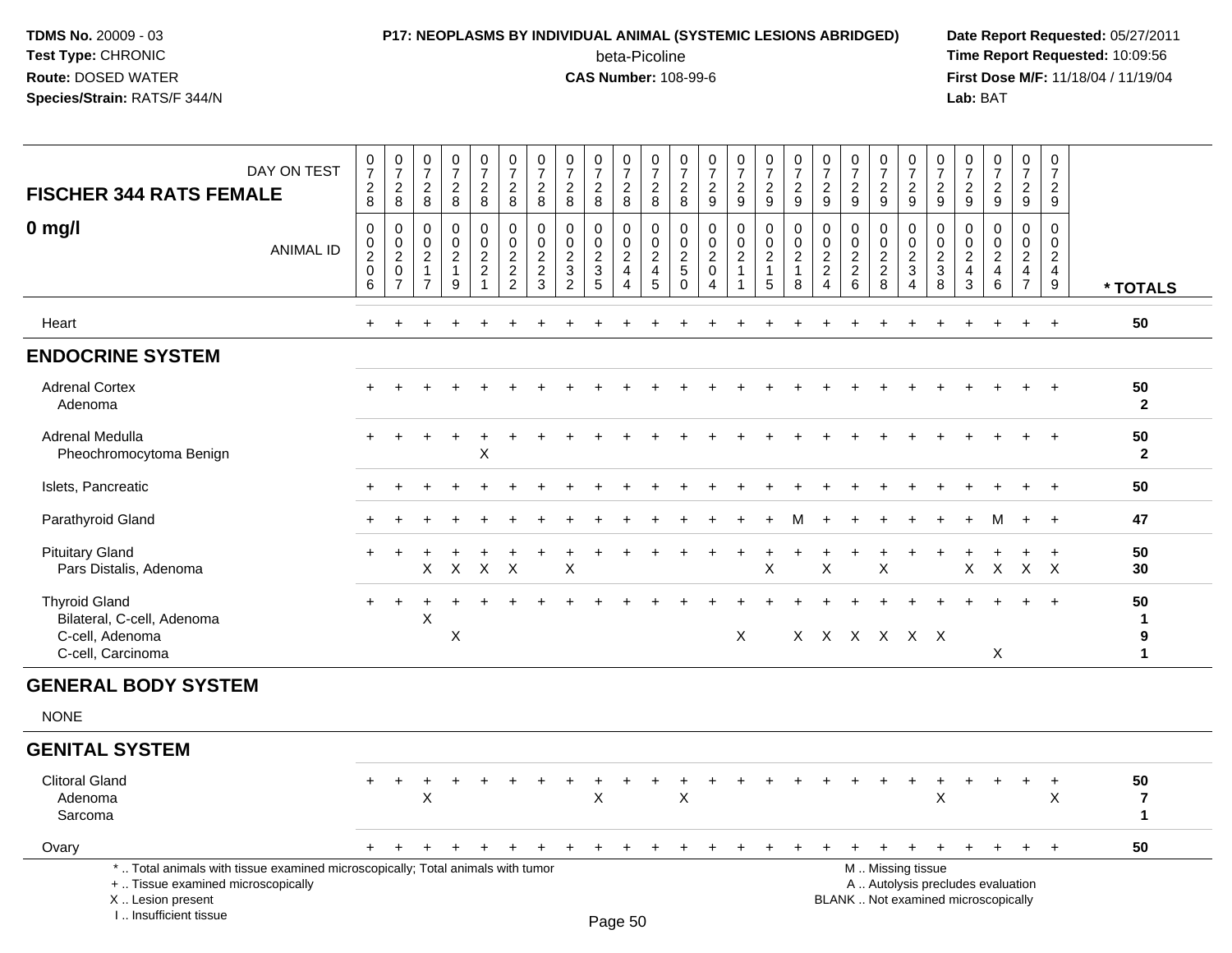## **P17: NEOPLASMS BY INDIVIDUAL ANIMAL (SYSTEMIC LESIONS ABRIDGED) Date Report Requested:** 05/27/2011

beta-Picoline<br>CAS Number: 108-99-6

 **Time Report Requested:** 10:09:56 **First Dose M/F:** 11/18/04 / 11/19/04<br>**Lab:** BAT **Lab:** BAT

| <b>FISCHER 344 RATS FEMALE</b>                                                                                        | DAY ON TEST      | $\begin{array}{c} 0 \\ 7 \end{array}$<br>$_{\rm 8}^2$ | $\frac{0}{7}$<br>$_{\rm 8}^2$                               | $\frac{0}{7}$<br>$_{8}^{\rm 2}$                                            | $\frac{0}{7}$<br>$\frac{2}{8}$                                | $\frac{0}{7}$<br>$\frac{2}{8}$                              | $\frac{0}{7}$<br>$\frac{2}{8}$                      | $\frac{0}{7}$<br>$_{8}^2$                             | $\frac{0}{7}$<br>$_{\rm 8}^2$         | $\frac{0}{7}$<br>$\frac{2}{8}$                      | $\frac{0}{7}$<br>$\frac{2}{8}$              | $\frac{0}{7}$<br>$\frac{2}{8}$                                                       | $\frac{0}{7}$<br>$_{8}^{\rm 2}$             | $\frac{0}{7}$<br>$\frac{2}{9}$                                | $\begin{array}{c} 0 \\ 7 \end{array}$<br>$\frac{2}{9}$   | $\begin{array}{c} 0 \\ 7 \end{array}$<br>$\frac{2}{9}$                     | $\frac{0}{7}$<br>$\frac{2}{9}$                                              | $\frac{0}{7}$<br>$\frac{2}{9}$                                                  | $\frac{0}{7}$<br>$\frac{2}{9}$                   | $\frac{0}{7}$<br>$\frac{2}{9}$    | $\frac{0}{7}$<br>$\frac{2}{9}$                                       | $\frac{0}{7}$<br>$\frac{2}{9}$                      | $\begin{array}{c} 0 \\ 7 \end{array}$<br>$\frac{2}{9}$ | $\frac{0}{7}$<br>$\frac{2}{9}$                                              | $\frac{0}{7}$<br>$\frac{2}{9}$                                         | $\begin{array}{c} 0 \\ 7 \end{array}$<br>$\frac{2}{9}$                    |                                 |
|-----------------------------------------------------------------------------------------------------------------------|------------------|-------------------------------------------------------|-------------------------------------------------------------|----------------------------------------------------------------------------|---------------------------------------------------------------|-------------------------------------------------------------|-----------------------------------------------------|-------------------------------------------------------|---------------------------------------|-----------------------------------------------------|---------------------------------------------|--------------------------------------------------------------------------------------|---------------------------------------------|---------------------------------------------------------------|----------------------------------------------------------|----------------------------------------------------------------------------|-----------------------------------------------------------------------------|---------------------------------------------------------------------------------|--------------------------------------------------|-----------------------------------|----------------------------------------------------------------------|-----------------------------------------------------|--------------------------------------------------------|-----------------------------------------------------------------------------|------------------------------------------------------------------------|---------------------------------------------------------------------------|---------------------------------|
| $0$ mg/l                                                                                                              | <b>ANIMAL ID</b> | 0<br>$_2^0$<br>$\mathsf 0$<br>$6\phantom{1}$          | $\mathbf 0$<br>$\frac{0}{2}$<br>$\pmb{0}$<br>$\overline{7}$ | $\mathbf 0$<br>$\mathbf 0$<br>$\sqrt{2}$<br>$\mathbf{1}$<br>$\overline{7}$ | $\mathbf 0$<br>$\mathbf 0$<br>$\sqrt{2}$<br>$\mathbf{1}$<br>9 | $\mathbf 0$<br>$\mathbf 0$<br>$\frac{2}{2}$<br>$\mathbf{1}$ | $\mathbf 0$<br>$\ddot{\mathbf{0}}$<br>$\frac{2}{2}$ | 0<br>$\mathbf 0$<br>$\boldsymbol{2}$<br>$\frac{2}{3}$ | 0<br>0<br>$\sqrt{2}$<br>$\frac{3}{2}$ | $\mathbf 0$<br>$\ddot{\mathbf{0}}$<br>$\frac{2}{3}$ | 0<br>0<br>$\sqrt{2}$<br>4<br>$\overline{4}$ | $\mathbf 0$<br>$\ddot{\mathbf{0}}$<br>$\sqrt{2}$<br>$\overline{4}$<br>$\overline{5}$ | 0<br>$\mathbf 0$<br>$rac{2}{5}$<br>$\Omega$ | 0<br>$\pmb{0}$<br>$\sqrt{2}$<br>$\mathbf 0$<br>$\overline{4}$ | 0<br>$\mathbf 0$<br>$\overline{c}$<br>$\mathbf{1}$<br>-1 | $\mathbf 0$<br>$\mathbf 0$<br>$\sqrt{2}$<br>$\mathbf{1}$<br>$\overline{5}$ | $\mathbf 0$<br>$\mathsf{O}\xspace$<br>$\boldsymbol{2}$<br>$\mathbf{1}$<br>8 | 0<br>$\mathbf 0$<br>$\overline{\mathbf{c}}$<br>$\overline{2}$<br>$\overline{4}$ | $\mathbf 0$<br>$\mathbf 0$<br>$\frac{2}{2}$<br>6 | 0<br>$\mathbf 0$<br>$\frac{2}{8}$ | 0<br>$\mathsf{O}\xspace$<br>$\overline{\mathbf{c}}$<br>$\frac{3}{4}$ | $\mathbf 0$<br>$\mathsf{O}\xspace$<br>$\frac{2}{3}$ | 0<br>$\Omega$<br>$\overline{c}$<br>4<br>3              | $\mathbf 0$<br>$\mathbf 0$<br>$\boldsymbol{2}$<br>$\overline{4}$<br>$\,6\,$ | 0<br>$\mathbf 0$<br>$\overline{c}$<br>$\overline{4}$<br>$\overline{7}$ | $\mathbf 0$<br>$\mathbf 0$<br>$\sqrt{2}$<br>$\overline{4}$<br>$\mathsf g$ | * TOTALS                        |
| Schwannoma Malignant                                                                                                  |                  |                                                       |                                                             |                                                                            |                                                               |                                                             |                                                     |                                                       |                                       |                                                     |                                             |                                                                                      |                                             |                                                               |                                                          |                                                                            |                                                                             |                                                                                 |                                                  |                                   |                                                                      |                                                     |                                                        |                                                                             |                                                                        |                                                                           | 1                               |
| <b>Uterus</b><br>Leiomyosarcoma<br>Polyp Stromal<br>Endometrium, Carcinoma                                            |                  |                                                       | $X$ $X$                                                     |                                                                            |                                                               |                                                             |                                                     |                                                       |                                       |                                                     |                                             | $X$ $X$                                                                              |                                             |                                                               | X                                                        |                                                                            | X                                                                           |                                                                                 | $\times$                                         |                                   |                                                                      |                                                     |                                                        |                                                                             | X                                                                      | $\ddot{}$<br>X                                                            | 50<br>8<br>$\blacktriangleleft$ |
| Vagina<br>Polyp                                                                                                       |                  |                                                       |                                                             |                                                                            |                                                               |                                                             |                                                     |                                                       |                                       | $\ddot{}$<br>X                                      |                                             |                                                                                      |                                             |                                                               |                                                          |                                                                            |                                                                             |                                                                                 |                                                  |                                   |                                                                      |                                                     |                                                        |                                                                             |                                                                        |                                                                           | $\mathbf{1}$<br>1               |
| <b>HEMATOPOIETIC SYSTEM</b>                                                                                           |                  |                                                       |                                                             |                                                                            |                                                               |                                                             |                                                     |                                                       |                                       |                                                     |                                             |                                                                                      |                                             |                                                               |                                                          |                                                                            |                                                                             |                                                                                 |                                                  |                                   |                                                                      |                                                     |                                                        |                                                                             |                                                                        |                                                                           |                                 |
| <b>Bone Marrow</b>                                                                                                    |                  |                                                       |                                                             |                                                                            |                                                               |                                                             |                                                     |                                                       |                                       |                                                     |                                             |                                                                                      |                                             |                                                               |                                                          |                                                                            |                                                                             |                                                                                 |                                                  |                                   |                                                                      |                                                     |                                                        |                                                                             |                                                                        |                                                                           | 50                              |
| Lymph Node                                                                                                            |                  |                                                       | $\ddot{}$                                                   |                                                                            |                                                               |                                                             |                                                     |                                                       |                                       | $\ddot{}$                                           |                                             |                                                                                      |                                             |                                                               |                                                          | $\ddot{}$                                                                  |                                                                             |                                                                                 |                                                  |                                   |                                                                      |                                                     |                                                        |                                                                             |                                                                        |                                                                           | $5\phantom{.0}$                 |
| Lymph Node, Mandibular                                                                                                |                  | M                                                     | М                                                           | м                                                                          | м                                                             | м                                                           | M                                                   | м                                                     | м                                     | м                                                   | M                                           | M                                                                                    | М                                           | м                                                             | M                                                        | м                                                                          | м                                                                           | М                                                                               | М                                                | M                                 | M                                                                    | м                                                   | M                                                      | M                                                                           |                                                                        | M M                                                                       | $\mathbf 0$                     |
| Lymph Node, Mesenteric                                                                                                |                  |                                                       |                                                             |                                                                            |                                                               |                                                             |                                                     |                                                       |                                       |                                                     |                                             |                                                                                      |                                             |                                                               |                                                          |                                                                            |                                                                             |                                                                                 |                                                  |                                   |                                                                      |                                                     |                                                        |                                                                             |                                                                        | $\overline{+}$                                                            | 50                              |
| Spleen                                                                                                                |                  |                                                       |                                                             |                                                                            |                                                               |                                                             |                                                     |                                                       |                                       |                                                     |                                             |                                                                                      |                                             |                                                               |                                                          |                                                                            |                                                                             |                                                                                 |                                                  |                                   |                                                                      |                                                     |                                                        |                                                                             |                                                                        |                                                                           | 50                              |
| Thymus                                                                                                                |                  |                                                       |                                                             |                                                                            |                                                               |                                                             |                                                     |                                                       |                                       |                                                     |                                             |                                                                                      |                                             |                                                               |                                                          |                                                                            |                                                                             |                                                                                 |                                                  |                                   |                                                                      |                                                     |                                                        |                                                                             |                                                                        | $\overline{+}$                                                            | 49                              |
| <b>INTEGUMENTARY SYSTEM</b>                                                                                           |                  |                                                       |                                                             |                                                                            |                                                               |                                                             |                                                     |                                                       |                                       |                                                     |                                             |                                                                                      |                                             |                                                               |                                                          |                                                                            |                                                                             |                                                                                 |                                                  |                                   |                                                                      |                                                     |                                                        |                                                                             |                                                                        |                                                                           |                                 |
| <b>Mammary Gland</b><br>Carcinoma<br>Fibroadenoma<br>Fibroadenoma, Multiple                                           |                  |                                                       | X X X X                                                     |                                                                            |                                                               | $\boldsymbol{\mathsf{X}}$                                   | $\mathsf{X}$                                        |                                                       |                                       | X<br>X X X X                                        |                                             |                                                                                      | $\boldsymbol{\mathsf{X}}$                   |                                                               |                                                          | X<br>$\pmb{\times}$                                                        | X                                                                           | X                                                                               | $\boldsymbol{\mathsf{X}}$                        |                                   | X                                                                    |                                                     |                                                        | $X$ $X$                                                                     | X                                                                      | $\mathsf{X}$                                                              | 50<br>$\mathbf{2}$<br>22<br>12  |
| Skin<br>Basal Cell Adenoma                                                                                            |                  |                                                       |                                                             |                                                                            |                                                               |                                                             |                                                     |                                                       |                                       |                                                     |                                             | $\boldsymbol{\mathsf{X}}$                                                            |                                             |                                                               |                                                          |                                                                            |                                                                             |                                                                                 |                                                  |                                   |                                                                      |                                                     |                                                        |                                                                             |                                                                        |                                                                           | 50<br>$\mathbf{1}$              |
| *  Total animals with tissue examined microscopically; Total animals with tumor<br>+  Tissue examined microscopically |                  |                                                       |                                                             |                                                                            |                                                               |                                                             |                                                     |                                                       |                                       |                                                     |                                             |                                                                                      |                                             |                                                               |                                                          |                                                                            |                                                                             |                                                                                 |                                                  |                                   | M  Missing tissue                                                    |                                                     |                                                        | A  Autolysis precludes evaluation                                           |                                                                        |                                                                           |                                 |

X .. Lesion present

I .. Insufficient tissue

Lesion present BLANK .. Not examined microscopically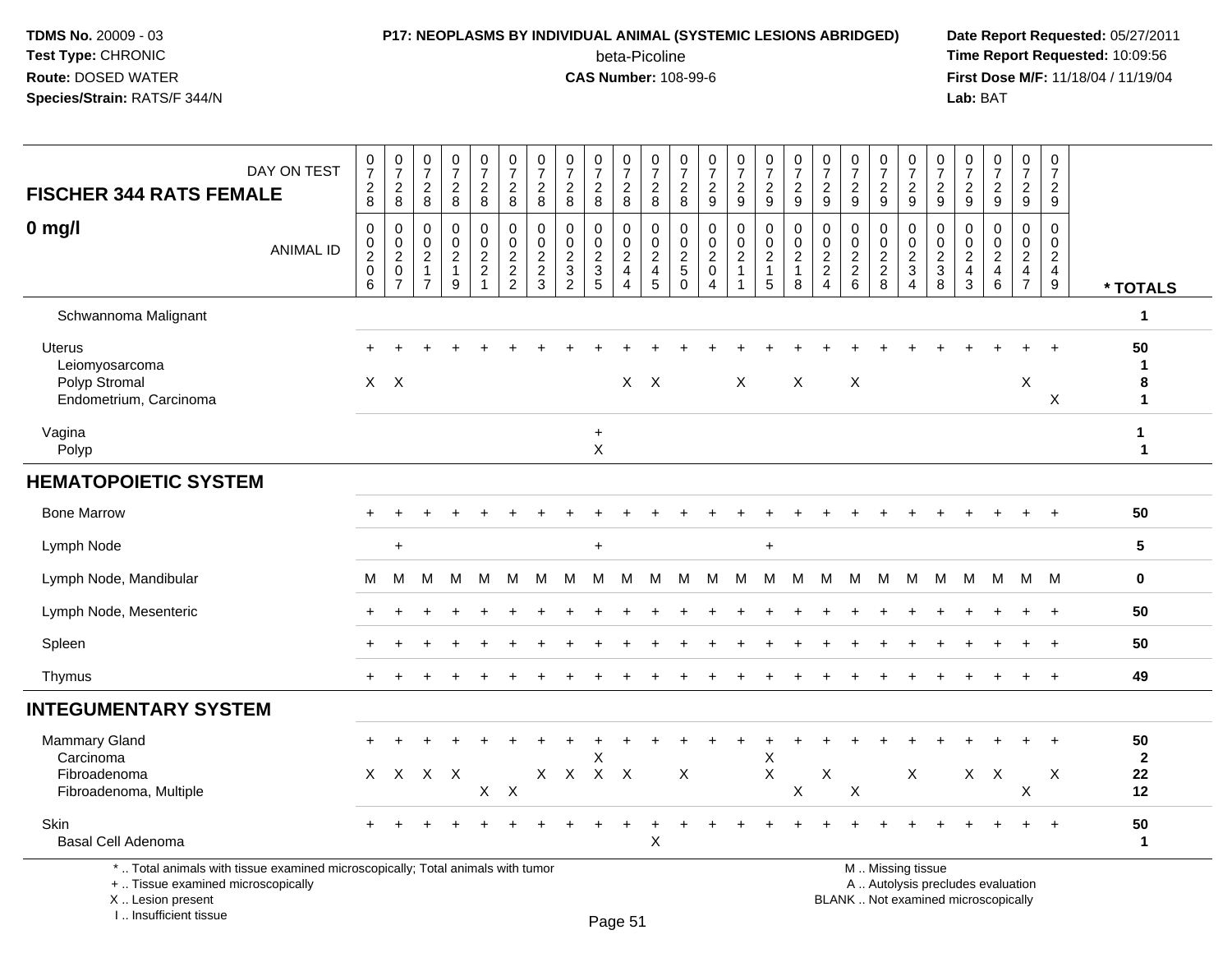### **P17: NEOPLASMS BY INDIVIDUAL ANIMAL (SYSTEMIC LESIONS ABRIDGED) Date Report Requested:** 05/27/2011 beta-Picoline<br>CAS Number: 108-99-6

 **Time Report Requested:** 10:09:56 **First Dose M/F:** 11/18/04 / 11/19/04 Lab: BAT **Lab:** BAT

| DAY ON TEST<br><b>FISCHER 344 RATS FEMALE</b>                | 0<br>$\overline{7}$<br>$_{8}^2$        | $\begin{smallmatrix}0\\7\end{smallmatrix}$<br>$\overline{c}$<br>8            | 0<br>$\overline{7}$<br>$\overline{2}$<br>8                             | $\frac{0}{7}$<br>$\sqrt{2}$<br>8                       | 0<br>$\overline{7}$<br>$\sqrt{2}$<br>8              | 0<br>$\overline{7}$<br>$\overline{2}$<br>8  | $\frac{0}{7}$<br>$\overline{c}$<br>8                                   | 0<br>$\overline{7}$<br>$\overline{2}$<br>8 | $\frac{0}{7}$<br>$\frac{2}{8}$                                | 0<br>$\overline{7}$<br>$\begin{array}{c} 2 \\ 8 \end{array}$ | $\frac{0}{7}$<br>$\overline{c}$<br>8                          | 0<br>$\overline{7}$<br>$\overline{c}$<br>8 | 0<br>$\boldsymbol{7}$<br>$\sqrt{2}$<br>9                     | $\frac{0}{7}$<br>$\overline{c}$<br>9                            | 0<br>$\overline{7}$<br>$\frac{2}{9}$                          | $\frac{0}{7}$<br>$\sqrt{2}$<br>9                 | 0<br>$\overline{7}$<br>$\overline{2}$<br>9 | 0<br>$\boldsymbol{7}$<br>$\sqrt{2}$<br>9                               | $\frac{0}{7}$<br>$\overline{c}$<br>9 | 0<br>$\boldsymbol{7}$<br>$\frac{2}{9}$ | 0<br>$\overline{7}$<br>$\frac{2}{9}$       | 0<br>$\overline{7}$<br>$\overline{2}$<br>9 | 0<br>$\boldsymbol{7}$<br>$\sqrt{2}$<br>9                          | 0<br>$\overline{7}$<br>$\overline{c}$<br>9                             | 0<br>$\overline{7}$<br>$\overline{2}$<br>9                    |                    |
|--------------------------------------------------------------|----------------------------------------|------------------------------------------------------------------------------|------------------------------------------------------------------------|--------------------------------------------------------|-----------------------------------------------------|---------------------------------------------|------------------------------------------------------------------------|--------------------------------------------|---------------------------------------------------------------|--------------------------------------------------------------|---------------------------------------------------------------|--------------------------------------------|--------------------------------------------------------------|-----------------------------------------------------------------|---------------------------------------------------------------|--------------------------------------------------|--------------------------------------------|------------------------------------------------------------------------|--------------------------------------|----------------------------------------|--------------------------------------------|--------------------------------------------|-------------------------------------------------------------------|------------------------------------------------------------------------|---------------------------------------------------------------|--------------------|
| $0$ mg/l<br><b>ANIMAL ID</b>                                 | $\boldsymbol{0}$<br>$\frac{0}{2}$<br>6 | 0<br>$\mathbf 0$<br>$\overline{\mathbf{c}}$<br>$\mathbf 0$<br>$\overline{7}$ | $\mathbf 0$<br>0<br>$\overline{c}$<br>$\overline{1}$<br>$\overline{7}$ | $\mathbf 0$<br>$^{\rm 0}_{\rm 2}$<br>$\mathbf{1}$<br>9 | 0<br>$\mathbf 0$<br>$\frac{2}{2}$<br>$\overline{ }$ | $\mathbf 0$<br>$\mathbf 0$<br>$\frac{2}{2}$ | $\mathbf 0$<br>$\pmb{0}$<br>$\begin{array}{c} 2 \\ 2 \\ 3 \end{array}$ | 0<br>0<br>$\frac{2}{3}$<br>$\overline{2}$  | $\mathbf 0$<br>$\mathbf 0$<br>$\frac{2}{3}$<br>$\overline{5}$ | 0<br>$\frac{0}{2}$<br>$\overline{4}$                         | $\mathbf 0$<br>$\mathbf 0$<br>$\frac{2}{4}$<br>$\overline{5}$ | 0<br>0<br>$\frac{2}{5}$<br>0               | $\mathbf 0$<br>$\mathbf 0$<br>$^2_{\rm 0}$<br>$\overline{4}$ | $\mathbf 0$<br>$\pmb{0}$<br>$\overline{c}$<br>$\mathbf{1}$<br>1 | $\mathbf 0$<br>$\mathsf 0$<br>$\sqrt{2}$<br>$\mathbf{1}$<br>5 | $\mathbf 0$<br>$\mathbf 0$<br>$\frac{2}{1}$<br>8 | $\mathbf 0$<br>0<br>$\frac{2}{2}$<br>4     | $\mathbf 0$<br>$\pmb{0}$<br>$\begin{array}{c} 2 \\ 2 \\ 6 \end{array}$ | $\mathbf 0$<br>0<br>$\frac{2}{8}$    | 0<br>$\frac{0}{2}$<br>$\overline{4}$   | 0<br>$\pmb{0}$<br>$\frac{2}{3}$<br>$\,8\,$ | 0<br>0<br>$\overline{c}$<br>4<br>3         | $\Omega$<br>$\mathbf 0$<br>$\overline{c}$<br>4<br>$6\phantom{1}6$ | $\mathbf 0$<br>0<br>$\overline{a}$<br>$\overline{4}$<br>$\overline{7}$ | $\mathbf 0$<br>0<br>$\overline{c}$<br>$\overline{4}$<br>$9\,$ | * TOTALS           |
| Subcutaneous Tissue, Fibroma                                 |                                        |                                                                              |                                                                        |                                                        |                                                     |                                             |                                                                        |                                            |                                                               |                                                              |                                                               |                                            |                                                              |                                                                 | X                                                             |                                                  |                                            |                                                                        |                                      |                                        |                                            |                                            |                                                                   |                                                                        |                                                               | $\mathbf{2}$       |
| <b>MUSCULOSKELETAL SYSTEM</b>                                |                                        |                                                                              |                                                                        |                                                        |                                                     |                                             |                                                                        |                                            |                                                               |                                                              |                                                               |                                            |                                                              |                                                                 |                                                               |                                                  |                                            |                                                                        |                                      |                                        |                                            |                                            |                                                                   |                                                                        |                                                               |                    |
| Bone                                                         |                                        |                                                                              |                                                                        |                                                        |                                                     |                                             |                                                                        |                                            |                                                               |                                                              |                                                               |                                            |                                                              |                                                                 |                                                               |                                                  |                                            |                                                                        |                                      |                                        |                                            |                                            |                                                                   |                                                                        | $\ddot{}$                                                     | 50                 |
| <b>NERVOUS SYSTEM</b>                                        |                                        |                                                                              |                                                                        |                                                        |                                                     |                                             |                                                                        |                                            |                                                               |                                                              |                                                               |                                            |                                                              |                                                                 |                                                               |                                                  |                                            |                                                                        |                                      |                                        |                                            |                                            |                                                                   |                                                                        |                                                               |                    |
| <b>Brain</b><br>Glioma Benign                                |                                        |                                                                              |                                                                        |                                                        |                                                     |                                             |                                                                        |                                            |                                                               | +                                                            | $\ddot{}$<br>X                                                |                                            |                                                              |                                                                 |                                                               |                                                  |                                            |                                                                        |                                      |                                        |                                            |                                            |                                                                   |                                                                        | $\div$                                                        | 50<br>$\mathbf{1}$ |
| <b>RESPIRATORY SYSTEM</b>                                    |                                        |                                                                              |                                                                        |                                                        |                                                     |                                             |                                                                        |                                            |                                                               |                                                              |                                                               |                                            |                                                              |                                                                 |                                                               |                                                  |                                            |                                                                        |                                      |                                        |                                            |                                            |                                                                   |                                                                        |                                                               |                    |
| Lung<br>Carcinoma, Metastatic, Thyroid Gland                 |                                        |                                                                              |                                                                        |                                                        |                                                     |                                             |                                                                        |                                            |                                                               |                                                              |                                                               |                                            |                                                              |                                                                 |                                                               |                                                  |                                            |                                                                        |                                      |                                        |                                            |                                            | X                                                                 | $\ddot{}$                                                              | $+$                                                           | 50<br>$\mathbf{1}$ |
| Nose                                                         |                                        | $\div$                                                                       |                                                                        |                                                        |                                                     |                                             |                                                                        |                                            |                                                               |                                                              |                                                               |                                            |                                                              |                                                                 |                                                               |                                                  |                                            |                                                                        |                                      |                                        |                                            |                                            |                                                                   |                                                                        | $+$                                                           | 50                 |
| Trachea                                                      |                                        |                                                                              |                                                                        |                                                        |                                                     |                                             |                                                                        |                                            |                                                               |                                                              |                                                               |                                            |                                                              |                                                                 |                                                               |                                                  |                                            |                                                                        |                                      |                                        |                                            |                                            |                                                                   |                                                                        | $\ddot{}$                                                     | 50                 |
| <b>SPECIAL SENSES SYSTEM</b>                                 |                                        |                                                                              |                                                                        |                                                        |                                                     |                                             |                                                                        |                                            |                                                               |                                                              |                                                               |                                            |                                                              |                                                                 |                                                               |                                                  |                                            |                                                                        |                                      |                                        |                                            |                                            |                                                                   |                                                                        |                                                               |                    |
| Eye                                                          |                                        | ÷                                                                            |                                                                        |                                                        |                                                     |                                             |                                                                        |                                            |                                                               |                                                              |                                                               |                                            |                                                              |                                                                 |                                                               |                                                  |                                            |                                                                        |                                      |                                        |                                            |                                            |                                                                   |                                                                        | $\ddot{}$                                                     | 50                 |
| <b>Harderian Gland</b>                                       |                                        |                                                                              |                                                                        |                                                        |                                                     |                                             |                                                                        |                                            |                                                               |                                                              |                                                               |                                            |                                                              |                                                                 |                                                               |                                                  |                                            |                                                                        |                                      |                                        |                                            |                                            |                                                                   |                                                                        |                                                               | 50                 |
| <b>URINARY SYSTEM</b>                                        |                                        |                                                                              |                                                                        |                                                        |                                                     |                                             |                                                                        |                                            |                                                               |                                                              |                                                               |                                            |                                                              |                                                                 |                                                               |                                                  |                                            |                                                                        |                                      |                                        |                                            |                                            |                                                                   |                                                                        |                                                               |                    |
| Kidney                                                       | $\pm$                                  | $\ddot{}$                                                                    |                                                                        |                                                        |                                                     |                                             |                                                                        |                                            |                                                               |                                                              |                                                               |                                            |                                                              |                                                                 |                                                               |                                                  |                                            |                                                                        |                                      |                                        |                                            |                                            |                                                                   | +                                                                      | $\ddot{}$                                                     | 49                 |
| <b>Urinary Bladder</b><br>Leiomyosarcoma, Metastatic, Uterus |                                        |                                                                              |                                                                        |                                                        |                                                     |                                             |                                                                        |                                            |                                                               |                                                              |                                                               |                                            |                                                              |                                                                 |                                                               |                                                  |                                            |                                                                        |                                      |                                        |                                            |                                            |                                                                   | ÷                                                                      | $\ddot{}$                                                     | 50<br>$\mathbf 1$  |

\* .. Total animals with tissue examined microscopically; Total animals with tumor

+ .. Tissue examined microscopically

X .. Lesion present

I .. Insufficient tissue

M .. Missing tissue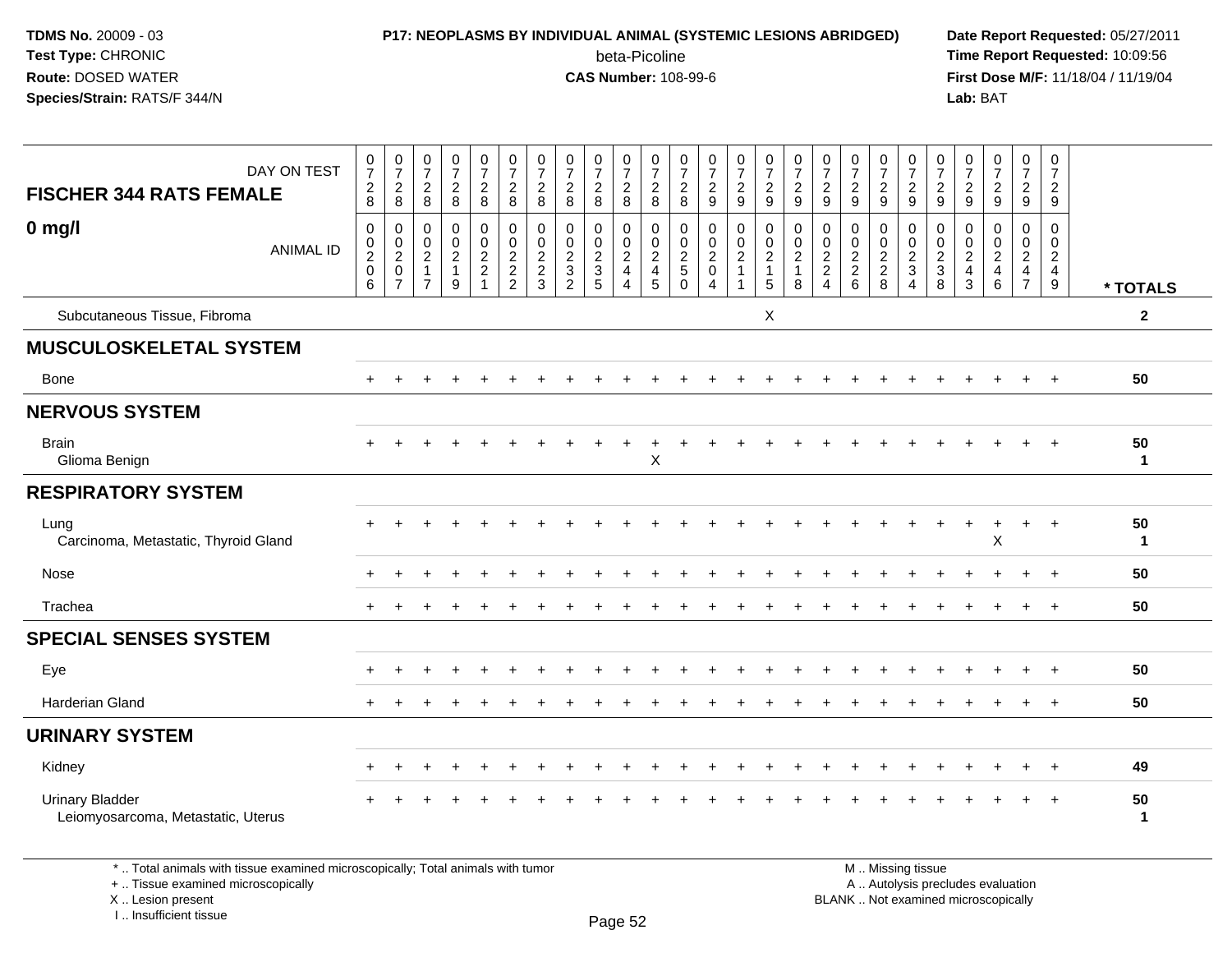### **P17: NEOPLASMS BY INDIVIDUAL ANIMAL (SYSTEMIC LESIONS ABRIDGED) Date Report Requested:** 05/27/2011

beta-Picoline<br>CAS Number: 108-99-6

 **Time Report Requested:** 10:09:56 **First Dose M/F:** 11/18/04 / 11/19/04 Lab: BAT **Lab:** BAT

|                                               | 0                                  | $\mathbf 0$                               |                       |             | 0                                          | $\mathbf{0}$                                    | $\mathbf 0$                                                          | 0                              | 0                                     | $\mathbf 0$                  |                          | 0                                     |                              | $\mathbf{0}$                      | 0                                    | 0                                     | 0                                                   |                         |                                     |                       | $\mathbf{0}$               |        | $\mathbf{0}$                       | $\mathbf 0$                                                         | 0                                     |          |
|-----------------------------------------------|------------------------------------|-------------------------------------------|-----------------------|-------------|--------------------------------------------|-------------------------------------------------|----------------------------------------------------------------------|--------------------------------|---------------------------------------|------------------------------|--------------------------|---------------------------------------|------------------------------|-----------------------------------|--------------------------------------|---------------------------------------|-----------------------------------------------------|-------------------------|-------------------------------------|-----------------------|----------------------------|--------|------------------------------------|---------------------------------------------------------------------|---------------------------------------|----------|
| DAY ON TEST<br><b>FISCHER 344 RATS FEMALE</b> | $\overline{ }$<br>2<br>8           | $\overline{ }$<br>$\overline{2}$<br>8     | ⇁<br>$\sim$<br>∼<br>8 | $\sim$<br>8 | -<br>$\sim$<br>∠<br>8                      | ົ<br>∠<br>8                                     | $\overline{ }$<br>$\overline{2}$<br>8                                | $\overline{ }$<br>ົ<br>∼<br>8  | $\overline{ }$<br>$\overline{2}$<br>8 | $\sim$<br>8                  | $\overline{ }$<br>2<br>8 | $\rightarrow$<br>$\sim$<br>∠<br>8     | $\sim$<br>∠<br>9             | ົ<br>$\epsilon$<br>$\overline{9}$ | $\rightarrow$<br>$\overline{2}$<br>9 | $\overline{ }$<br>$\overline{2}$<br>9 | $\overline{ }$<br>$\Omega$<br>∼<br>$\boldsymbol{9}$ | $\sim$<br>9             | $\sim$<br>9                         | ⇁<br>$\sim$<br>∠<br>9 | $\sim$<br>ے<br>9           | 9      | -<br>2<br>$\mathsf g$              | $\overline{ }$<br>2<br>9                                            | $\overline{ }$<br>$\overline{2}$<br>9 |          |
| $0$ mg/l<br>ANIMAL ID                         | 0<br>0<br>$\overline{c}$<br>0<br>6 | $\overline{2}$<br>$\sim$<br>$\rightarrow$ | $\sim$<br>∠<br>-      | $\sim$      | 0<br>$\Omega$<br>$\epsilon$<br>$\sim$<br>∠ | 0<br>ົ<br>$\epsilon$<br>ົ<br>∼<br>$\mathcal{D}$ | 0<br>$\mathbf 0$<br>$\overline{2}$<br>$\overline{2}$<br>$\mathbf{3}$ | 0<br>C<br>$\epsilon$<br>3<br>2 | 0<br>0<br>$\overline{2}$<br>3<br>5    | $\sim$<br><u>_</u><br>4<br>4 | 2<br>4<br>5              | 0<br>$\Omega$<br>$\epsilon$<br>5<br>0 | 0<br>$\Omega$<br>∠<br>0<br>4 | U<br>0<br>ົ<br>∠                  | 0<br>0<br>$\overline{2}$<br>5        | 0<br>0<br>$\overline{2}$<br>8         | 0<br>0<br>$\overline{2}$<br>$\overline{2}$<br>4     | $\mathcal{D}$<br>2<br>6 | $\sim$<br>$\sim$<br>$\epsilon$<br>8 | $\sim$<br>∠<br>3<br>4 | 0<br>$\sim$<br>▵<br>3<br>8 | 4<br>3 | 0<br>0<br>$\overline{2}$<br>4<br>6 | $\mathbf 0$<br>0<br>$\overline{2}$<br>4<br>$\overline{\phantom{0}}$ | 0<br>0<br>$\overline{2}$<br>4<br>9    | * TOTALS |
| <b>SYSTEMIC LESIONS</b>                       |                                    |                                           |                       |             |                                            |                                                 |                                                                      |                                |                                       |                              |                          |                                       |                              |                                   |                                      |                                       |                                                     |                         |                                     |                       |                            |        |                                    |                                                                     |                                       |          |
| Multiple Organ<br>Leukemia Mononuclear        |                                    |                                           |                       |             |                                            |                                                 |                                                                      |                                | X                                     |                              |                          |                                       |                              |                                   |                                      | $X \times$                            |                                                     |                         |                                     |                       |                            |        |                                    | $+$                                                                 | $+$                                   | 50<br>12 |

\* .. Total animals with tissue examined microscopically; Total animals with tumor

X .. Lesion present

I .. Insufficient tissue

<sup>+ ..</sup> Tissue examined microscopically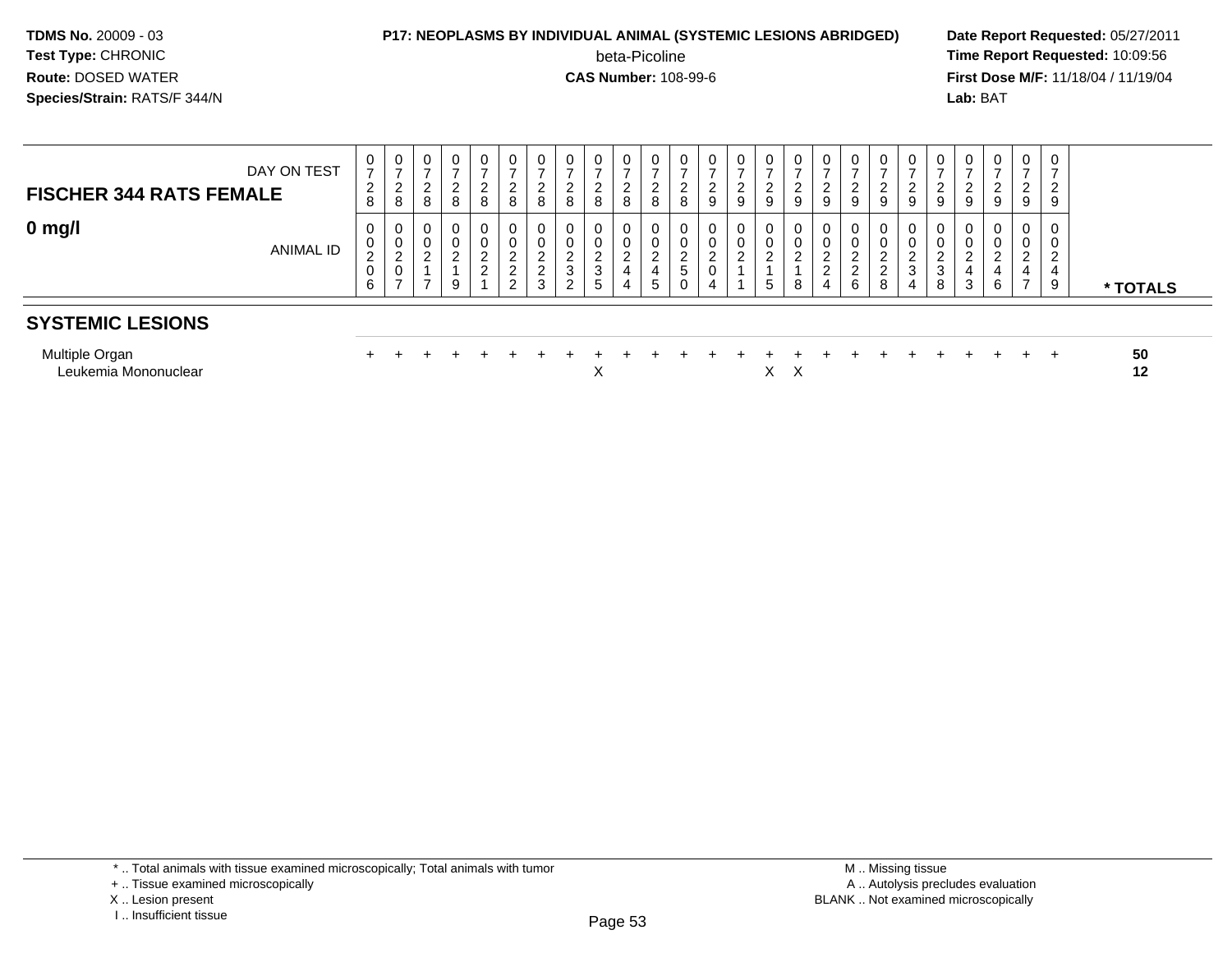I .. Insufficient tissue

### **P17: NEOPLASMS BY INDIVIDUAL ANIMAL (SYSTEMIC LESIONS ABRIDGED) Date Report Requested:** 05/27/2011 beta-Picoline<br>CAS Number: 108-99-6

 **Time Report Requested:** 10:09:56 **First Dose M/F:** 11/18/04 / 11/19/04<br>**Lab:** BAT **Lab:** BAT

| <b>FISCHER 344 RATS FEMALE</b>                                                                                                             | DAY ON TEST      | $\begin{smallmatrix}0\0\4\end{smallmatrix}$<br>$\boldsymbol{7}$<br>$\overline{4}$ | $\begin{smallmatrix}0\\4\end{smallmatrix}$<br>$\, 8$<br>8   | $\pmb{0}$<br>$\overline{5}$<br>$\sqrt{2}$<br>$\,6\,$             | 0<br>$\,$ 5 $\,$<br>$\boldsymbol{2}$<br>$\,6\,$            | $\begin{array}{c} 0 \\ 5 \end{array}$<br>3<br>$\mathbf{1}$ | $\begin{matrix}0\\5\end{matrix}$<br>8<br>8 | $\pmb{0}$<br>$\,6\,$<br>$\mathbf{1}$<br>4                   | $\pmb{0}$<br>6<br>$\mathbf{1}$<br>6    | $\pmb{0}$<br>$\,6\,$<br>$\mathbf{1}$<br>6     | $\begin{array}{c} 0 \\ 6 \end{array}$<br>$\overline{4}$<br>$\sqrt{2}$ | 0<br>$\overline{6}$<br>4<br>5                    | 0<br>$\,6\,$<br>$\begin{array}{c} 4 \\ 5 \end{array}$ | 0<br>6<br>$\overline{7}$<br>$\pmb{0}$   | $\begin{smallmatrix}0\\7\end{smallmatrix}$<br>$\mathbf 0$<br>6 | $\begin{array}{c} 0 \\ 7 \end{array}$<br>$\mathbf 0$<br>6     | $\begin{array}{c} 0 \\ 7 \end{array}$<br>$\boldsymbol{0}$<br>6 | $\frac{0}{7}$<br>$\mathbf{1}$<br>$\overline{c}$ | $\frac{0}{7}$<br>$\mathbf{1}$<br>$\sqrt{5}$         | $\frac{0}{7}$<br>$\frac{2}{7}$ | $\frac{0}{7}$<br>$\frac{2}{7}$          | $\frac{0}{7}$<br>$\frac{2}{7}$                   | $\frac{0}{7}$<br>$\frac{2}{7}$                | $\frac{0}{7}$<br>$\frac{2}{7}$                   | $\frac{0}{7}$<br>$\frac{2}{7}$                              | $\begin{smallmatrix}0\\7\end{smallmatrix}$<br>$\frac{2}{7}$ |                   |
|--------------------------------------------------------------------------------------------------------------------------------------------|------------------|-----------------------------------------------------------------------------------|-------------------------------------------------------------|------------------------------------------------------------------|------------------------------------------------------------|------------------------------------------------------------|--------------------------------------------|-------------------------------------------------------------|----------------------------------------|-----------------------------------------------|-----------------------------------------------------------------------|--------------------------------------------------|-------------------------------------------------------|-----------------------------------------|----------------------------------------------------------------|---------------------------------------------------------------|----------------------------------------------------------------|-------------------------------------------------|-----------------------------------------------------|--------------------------------|-----------------------------------------|--------------------------------------------------|-----------------------------------------------|--------------------------------------------------|-------------------------------------------------------------|-------------------------------------------------------------|-------------------|
| 156.25 mg/l                                                                                                                                | <b>ANIMAL ID</b> | 0<br>$\begin{smallmatrix} 0\\2\\9 \end{smallmatrix}$<br>8                         | $\mathbf 0$<br>$\begin{array}{c}\n0 \\ 2 \\ 9\n\end{array}$ | $\Omega$<br>$\mathbf 0$<br>$\overline{2}$<br>$\overline{7}$<br>6 | $\mathbf 0$<br>$\mathbf 0$<br>3<br>$\mathbf 0$<br>$\Omega$ | 0<br>$\mathbf 0$<br>$rac{2}{5}$<br>$\overline{3}$          | 0<br>0<br>$_{\rm 8}^2$<br>3                | $\mathbf 0$<br>$\pmb{0}$<br>$\frac{2}{5}$<br>$\overline{1}$ | $\mathbf 0$<br>0<br>$\frac{2}{5}$<br>6 | $\Omega$<br>$\mathbf 0$<br>$\frac{2}{6}$<br>9 | $\mathbf 0$<br>$\boldsymbol{0}$<br>$\frac{2}{7}$<br>4                 | $\mathbf 0$<br>$\mathbf 0$<br>$\frac{2}{9}$<br>3 | 0<br>0<br>$\frac{2}{9}$<br>6                          | 0<br>$\mathbf 0$<br>$_{8}^{\rm 2}$<br>9 | $\mathbf 0$<br>$\pmb{0}$<br>$\frac{2}{5}$<br>$\overline{2}$    | $\mathbf 0$<br>$\mathbf 0$<br>$\frac{2}{6}$<br>$\overline{3}$ | $\mathbf 0$<br>$\frac{0}{2}$<br>$\overline{4}$                 | 0<br>0<br>$^2\phantom{1}6$<br>$\overline{4}$    | 0<br>$\mathbf 0$<br>$\frac{2}{8}$<br>$\overline{1}$ | 0<br>0<br>$rac{2}{5}$<br>8     | 0<br>$\mathsf{O}$<br>$\frac{2}{5}$<br>9 | $\mathbf 0$<br>$\mathbf 0$<br>$\frac{2}{6}$<br>8 | $\Omega$<br>0<br>$\frac{2}{7}$<br>$\mathbf 0$ | $\mathbf 0$<br>$\mathbf 0$<br>$\frac{2}{7}$<br>3 | $\mathbf 0$<br>$\mathbf 0$<br>$rac{2}{7}$<br>$\overline{7}$ | 0<br>$\mathbf 0$<br>$\frac{2}{7}$<br>8                      | females<br>(cont) |
| <b>ALIMENTARY SYSTEM</b>                                                                                                                   |                  |                                                                                   |                                                             |                                                                  |                                                            |                                                            |                                            |                                                             |                                        |                                               |                                                                       |                                                  |                                                       |                                         |                                                                |                                                               |                                                                |                                                 |                                                     |                                |                                         |                                                  |                                               |                                                  |                                                             |                                                             |                   |
| Esophagus                                                                                                                                  |                  | $+$                                                                               |                                                             |                                                                  |                                                            |                                                            |                                            |                                                             |                                        |                                               |                                                                       |                                                  |                                                       |                                         |                                                                |                                                               |                                                                |                                                 |                                                     |                                |                                         |                                                  |                                               |                                                  |                                                             | $+$                                                         |                   |
| Intestine Large, Cecum                                                                                                                     |                  |                                                                                   |                                                             |                                                                  |                                                            |                                                            |                                            |                                                             |                                        |                                               |                                                                       |                                                  |                                                       |                                         |                                                                |                                                               |                                                                |                                                 |                                                     |                                |                                         |                                                  |                                               |                                                  |                                                             |                                                             |                   |
| Intestine Large, Colon                                                                                                                     |                  |                                                                                   |                                                             |                                                                  |                                                            |                                                            |                                            |                                                             |                                        |                                               |                                                                       |                                                  |                                                       |                                         |                                                                |                                                               |                                                                |                                                 |                                                     |                                |                                         |                                                  |                                               |                                                  |                                                             |                                                             |                   |
| Intestine Large, Rectum                                                                                                                    |                  |                                                                                   |                                                             |                                                                  |                                                            |                                                            |                                            |                                                             |                                        |                                               |                                                                       |                                                  |                                                       |                                         |                                                                |                                                               |                                                                |                                                 |                                                     |                                |                                         |                                                  |                                               |                                                  |                                                             |                                                             |                   |
| Intestine Small, Duodenum                                                                                                                  |                  | ÷                                                                                 |                                                             |                                                                  |                                                            |                                                            |                                            |                                                             |                                        |                                               | A                                                                     |                                                  |                                                       |                                         |                                                                |                                                               |                                                                |                                                 |                                                     |                                |                                         |                                                  |                                               |                                                  |                                                             | $\ddot{}$                                                   |                   |
| Intestine Small, Ileum                                                                                                                     |                  | $+$                                                                               |                                                             | +                                                                |                                                            | A                                                          | A                                          | $\ddot{}$                                                   | $\ddot{}$                              | A                                             | A                                                                     | $\ddot{}$                                        |                                                       |                                         |                                                                |                                                               |                                                                |                                                 |                                                     |                                |                                         |                                                  |                                               |                                                  | $\ddot{}$                                                   | $+$                                                         |                   |
| Intestine Small, Jejunum                                                                                                                   |                  |                                                                                   |                                                             |                                                                  |                                                            | А                                                          | А                                          |                                                             |                                        | А                                             | A                                                                     |                                                  |                                                       |                                         |                                                                |                                                               |                                                                |                                                 |                                                     |                                |                                         |                                                  |                                               |                                                  |                                                             | $\pm$                                                       |                   |
| Liver                                                                                                                                      |                  |                                                                                   |                                                             |                                                                  |                                                            |                                                            |                                            |                                                             |                                        |                                               |                                                                       |                                                  |                                                       |                                         |                                                                |                                                               |                                                                |                                                 |                                                     |                                |                                         |                                                  |                                               |                                                  |                                                             |                                                             |                   |
| Mesentery                                                                                                                                  |                  |                                                                                   | $\ddot{}$                                                   |                                                                  |                                                            |                                                            |                                            | $\ddot{}$                                                   |                                        | $\ddot{}$                                     |                                                                       |                                                  |                                                       |                                         |                                                                | $\ddot{}$                                                     |                                                                | $\ddot{}$                                       |                                                     |                                |                                         |                                                  |                                               |                                                  |                                                             |                                                             |                   |
| Pancreas                                                                                                                                   |                  |                                                                                   |                                                             |                                                                  |                                                            |                                                            |                                            |                                                             |                                        |                                               |                                                                       |                                                  |                                                       |                                         |                                                                |                                                               |                                                                |                                                 |                                                     |                                |                                         |                                                  |                                               |                                                  |                                                             | $\ddot{}$                                                   |                   |
| <b>Salivary Glands</b>                                                                                                                     |                  |                                                                                   |                                                             |                                                                  |                                                            |                                                            |                                            |                                                             |                                        |                                               |                                                                       |                                                  |                                                       |                                         |                                                                |                                                               |                                                                |                                                 |                                                     |                                |                                         |                                                  |                                               |                                                  | ÷                                                           | $\ddot{}$                                                   |                   |
| Stomach, Forestomach                                                                                                                       |                  |                                                                                   |                                                             |                                                                  |                                                            |                                                            |                                            |                                                             |                                        |                                               |                                                                       |                                                  |                                                       |                                         |                                                                |                                                               |                                                                |                                                 |                                                     |                                |                                         |                                                  |                                               |                                                  |                                                             | $\ddot{}$                                                   |                   |
| Stomach, Glandular                                                                                                                         |                  |                                                                                   |                                                             |                                                                  |                                                            |                                                            |                                            |                                                             |                                        |                                               |                                                                       |                                                  |                                                       |                                         |                                                                |                                                               |                                                                |                                                 |                                                     |                                |                                         |                                                  |                                               |                                                  |                                                             | $\ddot{}$                                                   |                   |
| <b>CARDIOVASCULAR SYSTEM</b>                                                                                                               |                  |                                                                                   |                                                             |                                                                  |                                                            |                                                            |                                            |                                                             |                                        |                                               |                                                                       |                                                  |                                                       |                                         |                                                                |                                                               |                                                                |                                                 |                                                     |                                |                                         |                                                  |                                               |                                                  |                                                             |                                                             |                   |
| <b>Blood Vessel</b>                                                                                                                        |                  |                                                                                   |                                                             |                                                                  |                                                            |                                                            |                                            |                                                             |                                        |                                               |                                                                       |                                                  |                                                       |                                         |                                                                |                                                               |                                                                |                                                 |                                                     |                                |                                         |                                                  |                                               |                                                  |                                                             | $\div$                                                      |                   |
| Heart                                                                                                                                      |                  |                                                                                   |                                                             |                                                                  |                                                            |                                                            |                                            |                                                             |                                        |                                               |                                                                       |                                                  |                                                       |                                         |                                                                |                                                               |                                                                |                                                 |                                                     |                                |                                         |                                                  |                                               |                                                  | $\overline{+}$                                              | $+$                                                         |                   |
| *  Total animals with tissue examined microscopically; Total animals with tumor<br>+  Tissue examined microscopically<br>X  Lesion present |                  |                                                                                   |                                                             |                                                                  |                                                            |                                                            |                                            |                                                             |                                        |                                               |                                                                       |                                                  |                                                       |                                         |                                                                |                                                               |                                                                |                                                 | BLANK  Not examined microscopically                 |                                | M  Missing tissue                       |                                                  |                                               | A  Autolysis precludes evaluation                |                                                             |                                                             |                   |

Page 54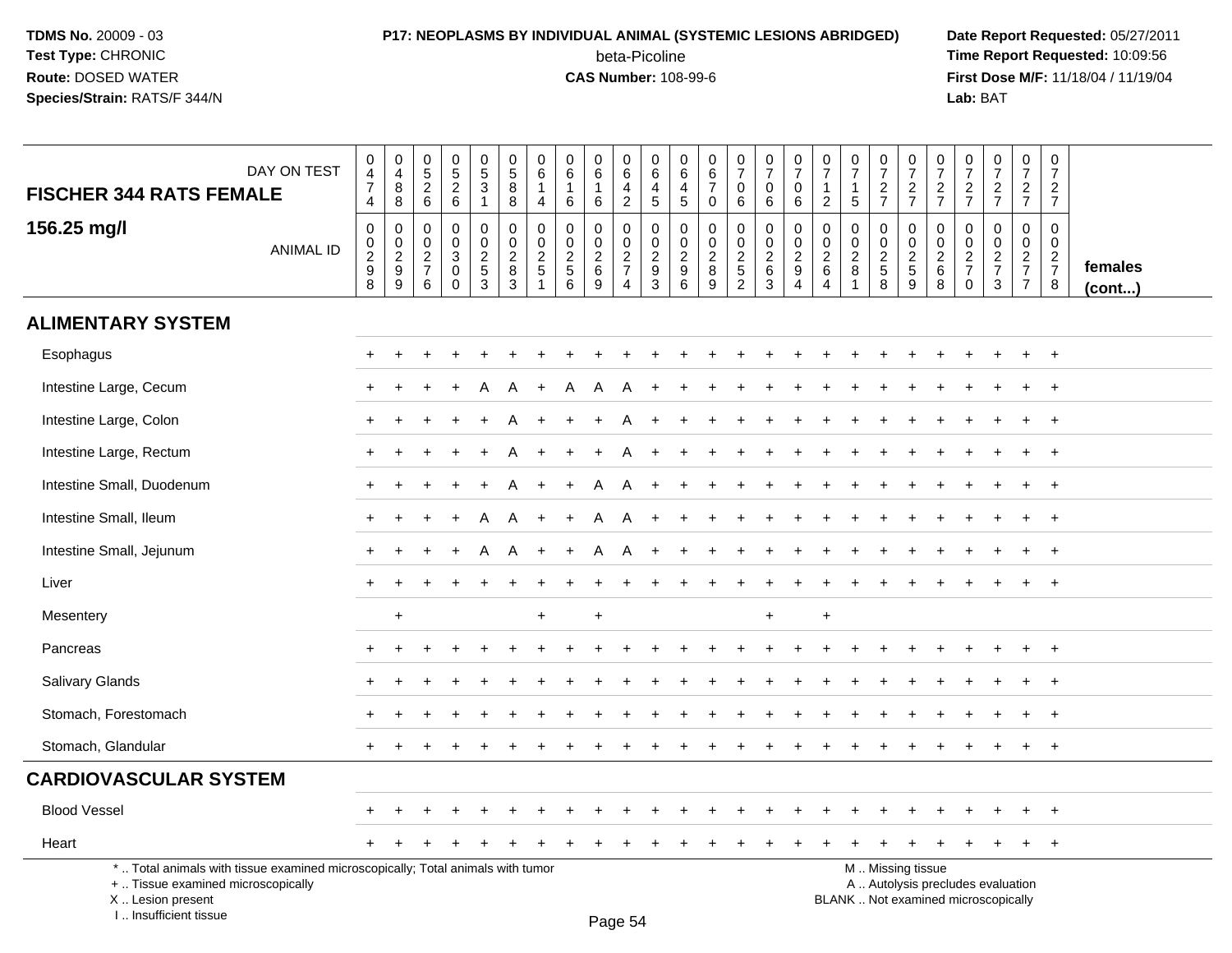# **P17: NEOPLASMS BY INDIVIDUAL ANIMAL (SYSTEMIC LESIONS ABRIDGED) Date Report Requested:** 05/27/2011

beta-Picoline<br>CAS Number: 108-99-6

| <b>FISCHER 344 RATS FEMALE</b>                                                                                                                                      | DAY ON TEST      | $\mathbf 0$<br>$\overline{4}$<br>$\overline{7}$<br>4        | $\begin{smallmatrix} 0\\4 \end{smallmatrix}$<br>8<br>$\,8\,$ | $\begin{array}{c} 0 \\ 5 \\ 2 \end{array}$<br>6                     | $\begin{array}{c} 0 \\ 5 \\ 2 \end{array}$<br>$6\phantom{a}$          | $\begin{array}{c} 0 \\ 5 \end{array}$<br>$\mathbf{3}$<br>$\mathbf{1}$ | $\begin{array}{c} 0 \\ 5 \end{array}$<br>8<br>8        | $\mathbf 0$<br>6<br>$\overline{4}$           | $\boldsymbol{0}$<br>6<br>1<br>$6\phantom{1}6$                   | 0<br>$\,6\,$<br>$\mathbf{1}$<br>$\,6\,$                                | 0<br>$\,6\,$<br>4<br>$\overline{2}$                            | 0<br>$6\phantom{1}$<br>$\overline{4}$<br>$5\phantom{.0}$ | 0<br>$\,6$<br>$\overline{4}$<br>$\overline{5}$         | $_{6}^{\rm 0}$<br>$\overline{7}$<br>$\mathbf 0$              | $\begin{array}{c} 0 \\ 7 \end{array}$<br>$\mathbf 0$<br>$\,6\,$ | $\begin{array}{c} 0 \\ 7 \end{array}$<br>$\mathbf 0$<br>6  | 0<br>$\overline{7}$<br>$\mathbf 0$<br>6      | $\begin{array}{c} 0 \\ 7 \end{array}$<br>$\mathbf{1}$<br>$\overline{2}$ | $\frac{0}{7}$<br>5                   | $\frac{0}{7}$<br>$\frac{2}{7}$                        | $\frac{0}{7}$<br>$\frac{2}{7}$                                                                | 0<br>$\overline{7}$<br>$\overline{c}$<br>$\overline{7}$ | $\frac{0}{7}$<br>$\frac{2}{7}$                                | $\frac{0}{7}$<br>$\frac{2}{7}$                                      | $\pmb{0}$<br>$\overline{7}$<br>$rac{2}{7}$                  | $\pmb{0}$<br>$\overline{7}$<br>$\overline{c}$<br>$\overline{7}$ |                   |
|---------------------------------------------------------------------------------------------------------------------------------------------------------------------|------------------|-------------------------------------------------------------|--------------------------------------------------------------|---------------------------------------------------------------------|-----------------------------------------------------------------------|-----------------------------------------------------------------------|--------------------------------------------------------|----------------------------------------------|-----------------------------------------------------------------|------------------------------------------------------------------------|----------------------------------------------------------------|----------------------------------------------------------|--------------------------------------------------------|--------------------------------------------------------------|-----------------------------------------------------------------|------------------------------------------------------------|----------------------------------------------|-------------------------------------------------------------------------|--------------------------------------|-------------------------------------------------------|-----------------------------------------------------------------------------------------------|---------------------------------------------------------|---------------------------------------------------------------|---------------------------------------------------------------------|-------------------------------------------------------------|-----------------------------------------------------------------|-------------------|
| 156.25 mg/l                                                                                                                                                         | <b>ANIMAL ID</b> | 0<br>$\pmb{0}$<br>$\boldsymbol{2}$<br>$\boldsymbol{9}$<br>8 | 0<br>$\pmb{0}$<br>$\overline{2}$<br>$\boldsymbol{9}$<br>9    | $\mathbf 0$<br>$\mathbf 0$<br>$\overline{2}$<br>$\overline{7}$<br>6 | $\mathbf 0$<br>$\mathbf 0$<br>$\mathbf{3}$<br>$\mathbf 0$<br>$\Omega$ | 0<br>$\mathbf 0$<br>$\boldsymbol{2}$<br>$5\phantom{.0}$<br>3          | $\mathbf 0$<br>$\mathsf 0$<br>$\overline{c}$<br>8<br>3 | $\mathbf 0$<br>$\mathbf{0}$<br>$\frac{2}{5}$ | $\mathbf 0$<br>$\mathbf 0$<br>$\overline{2}$<br>$\sqrt{5}$<br>6 | $\mathbf 0$<br>$\mathbf 0$<br>$\boldsymbol{2}$<br>$6\phantom{1}6$<br>9 | 0<br>0<br>$\boldsymbol{2}$<br>$\overline{7}$<br>$\overline{4}$ | 0<br>$\mathbf 0$<br>$\overline{c}$<br>9<br>3             | 0<br>$\mathbf 0$<br>$\overline{2}$<br>$\mathsf g$<br>6 | $\mathbf 0$<br>$\mathbf 0$<br>$\overline{2}$<br>$\,8\,$<br>9 | 0<br>$\pmb{0}$<br>$\frac{2}{5}$                                 | $\mathbf 0$<br>$\mathbf 0$<br>$\overline{2}$<br>$6\,$<br>3 | 0<br>$\mathbf 0$<br>$\overline{2}$<br>9<br>4 | 0<br>0<br>$\begin{array}{c} 2 \\ 6 \end{array}$<br>$\overline{4}$       | 0<br>$\Omega$<br>$\overline{a}$<br>8 | 0<br>$\mathbf 0$<br>$\overline{c}$<br>$\sqrt{5}$<br>8 | $\mathbf 0$<br>$\mathbf 0$<br>$rac{2}{9}$                                                     | $\Omega$<br>$\Omega$<br>$\overline{2}$<br>$\,6\,$<br>8  | 0<br>$\Omega$<br>$\overline{2}$<br>$\overline{7}$<br>$\Omega$ | $\mathbf 0$<br>$\mathbf 0$<br>$\overline{a}$<br>$\overline{7}$<br>3 | $\mathbf 0$<br>$\mathbf 0$<br>$rac{2}{7}$<br>$\overline{7}$ | $\mathbf 0$<br>$\mathbf 0$<br>$rac{2}{7}$<br>8                  | females<br>(cont) |
| <b>ENDOCRINE SYSTEM</b>                                                                                                                                             |                  |                                                             |                                                              |                                                                     |                                                                       |                                                                       |                                                        |                                              |                                                                 |                                                                        |                                                                |                                                          |                                                        |                                                              |                                                                 |                                                            |                                              |                                                                         |                                      |                                                       |                                                                                               |                                                         |                                                               |                                                                     |                                                             |                                                                 |                   |
| <b>Adrenal Cortex</b><br>Adenoma                                                                                                                                    |                  |                                                             |                                                              |                                                                     |                                                                       |                                                                       |                                                        |                                              |                                                                 |                                                                        |                                                                |                                                          |                                                        |                                                              |                                                                 |                                                            |                                              |                                                                         |                                      |                                                       |                                                                                               |                                                         | X                                                             |                                                                     |                                                             | $\overline{+}$<br>X                                             |                   |
| Adrenal Medulla                                                                                                                                                     |                  |                                                             |                                                              |                                                                     |                                                                       |                                                                       |                                                        |                                              |                                                                 |                                                                        |                                                                |                                                          |                                                        |                                                              |                                                                 |                                                            |                                              |                                                                         |                                      |                                                       |                                                                                               |                                                         |                                                               |                                                                     |                                                             | $\overline{+}$                                                  |                   |
| Islets, Pancreatic<br>Adenoma                                                                                                                                       |                  |                                                             |                                                              |                                                                     |                                                                       |                                                                       |                                                        |                                              |                                                                 |                                                                        |                                                                |                                                          |                                                        |                                                              |                                                                 |                                                            |                                              |                                                                         |                                      |                                                       |                                                                                               | $\mathsf X$                                             |                                                               |                                                                     | $\ddot{}$                                                   | $\overline{+}$                                                  |                   |
| Parathyroid Gland                                                                                                                                                   |                  |                                                             |                                                              |                                                                     |                                                                       |                                                                       |                                                        |                                              |                                                                 |                                                                        |                                                                |                                                          |                                                        |                                                              |                                                                 |                                                            |                                              |                                                                         |                                      |                                                       |                                                                                               |                                                         |                                                               |                                                                     |                                                             | $+$                                                             |                   |
| <b>Pituitary Gland</b><br>Pars Distalis, Adenoma                                                                                                                    |                  | X                                                           |                                                              | X                                                                   |                                                                       |                                                                       | Χ                                                      |                                              | X                                                               |                                                                        |                                                                |                                                          |                                                        | X                                                            | $\boldsymbol{\mathsf{X}}$                                       | $\times$                                                   |                                              | X                                                                       |                                      | Χ                                                     |                                                                                               |                                                         | X                                                             |                                                                     | X                                                           | $\ddot{}$<br>$\mathsf{X}$                                       |                   |
| <b>Thyroid Gland</b><br>C-cell, Adenoma<br>C-cell, Carcinoma                                                                                                        |                  |                                                             |                                                              |                                                                     |                                                                       |                                                                       |                                                        |                                              |                                                                 |                                                                        |                                                                |                                                          |                                                        |                                                              |                                                                 |                                                            |                                              |                                                                         |                                      |                                                       |                                                                                               |                                                         | X                                                             |                                                                     | $+$                                                         | $+$                                                             |                   |
| <b>GENERAL BODY SYSTEM</b>                                                                                                                                          |                  |                                                             |                                                              |                                                                     |                                                                       |                                                                       |                                                        |                                              |                                                                 |                                                                        |                                                                |                                                          |                                                        |                                                              |                                                                 |                                                            |                                              |                                                                         |                                      |                                                       |                                                                                               |                                                         |                                                               |                                                                     |                                                             |                                                                 |                   |
| Peritoneum                                                                                                                                                          |                  |                                                             | $\ddot{}$                                                    |                                                                     |                                                                       |                                                                       |                                                        |                                              |                                                                 |                                                                        |                                                                |                                                          |                                                        |                                                              |                                                                 |                                                            |                                              |                                                                         |                                      |                                                       |                                                                                               |                                                         |                                                               |                                                                     |                                                             |                                                                 |                   |
| <b>GENITAL SYSTEM</b>                                                                                                                                               |                  |                                                             |                                                              |                                                                     |                                                                       |                                                                       |                                                        |                                              |                                                                 |                                                                        |                                                                |                                                          |                                                        |                                                              |                                                                 |                                                            |                                              |                                                                         |                                      |                                                       |                                                                                               |                                                         |                                                               |                                                                     |                                                             |                                                                 |                   |
| <b>Clitoral Gland</b><br>Adenoma<br>Carcinoma<br>Bilateral, Adenoma                                                                                                 |                  | +<br>$\times$                                               |                                                              |                                                                     |                                                                       |                                                                       |                                                        | $\mathsf X$                                  |                                                                 |                                                                        |                                                                |                                                          |                                                        |                                                              |                                                                 |                                                            |                                              |                                                                         |                                      | X                                                     |                                                                                               |                                                         | X                                                             |                                                                     | $\ddot{}$                                                   | $+$                                                             |                   |
| Ovary<br>Granulosa Cell Tumor Malignant                                                                                                                             |                  |                                                             |                                                              |                                                                     |                                                                       |                                                                       |                                                        |                                              |                                                                 |                                                                        |                                                                |                                                          |                                                        |                                                              |                                                                 |                                                            |                                              |                                                                         |                                      | ÷                                                     |                                                                                               | $\mathsf X$                                             |                                                               |                                                                     | $\pm$                                                       | $+$                                                             |                   |
| *  Total animals with tissue examined microscopically; Total animals with tumor<br>+  Tissue examined microscopically<br>X  Lesion present<br>I Insufficient tissue |                  |                                                             |                                                              |                                                                     |                                                                       |                                                                       |                                                        |                                              |                                                                 |                                                                        | Doon EE                                                        |                                                          |                                                        |                                                              |                                                                 |                                                            |                                              |                                                                         |                                      |                                                       | M  Missing tissue<br>A  Autolysis precludes evaluation<br>BLANK  Not examined microscopically |                                                         |                                                               |                                                                     |                                                             |                                                                 |                   |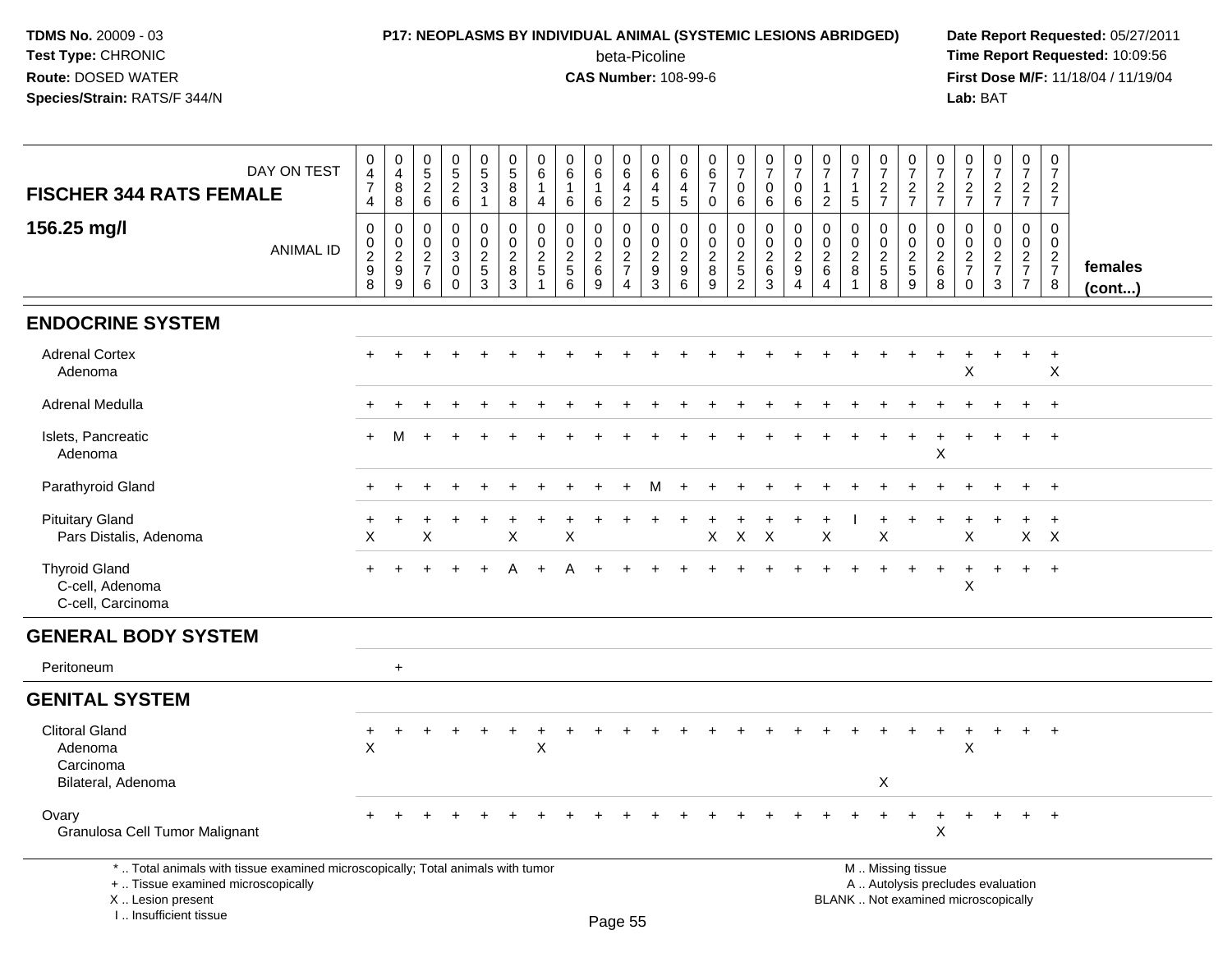## **P17: NEOPLASMS BY INDIVIDUAL ANIMAL (SYSTEMIC LESIONS ABRIDGED) Date Report Requested:** 05/27/2011

beta-Picoline<br>CAS Number: 108-99-6

 **Time Report Requested:** 10:09:56 **First Dose M/F:** 11/18/04 / 11/19/04 Lab: BAT **Lab:** BAT

| <b>FISCHER 344 RATS FEMALE</b>                                            | DAY ON TEST      | $\,0\,$<br>$\overline{\mathbf{4}}$<br>$\overline{7}$<br>4 | $\begin{array}{c} 0 \\ 4 \\ 8 \end{array}$<br>8 | $\begin{array}{c} 0 \\ 5 \\ 2 \end{array}$<br>$\,6\,$     | $0$<br>5<br>2<br>6                        | $\begin{array}{c} 0 \\ 5 \\ 3 \end{array}$<br>$\mathbf{1}$                      | $\begin{array}{c} 0 \\ 5 \\ 8 \end{array}$<br>8                        | 0<br>6<br>4                            | $\begin{array}{c} 0 \\ 6 \end{array}$<br>$\mathbf{1}$<br>6 | 0<br>$\,6\,$<br>$\mathbf{1}$<br>6          | $\,0\,$<br>$\,6\,$<br>$\frac{4}{2}$                   | 0<br>$\,6$<br>$\frac{4}{5}$                  | 0<br>$\,6\,$<br>$\begin{array}{c} 4 \\ 5 \end{array}$   | $\begin{array}{c} 0 \\ 6 \\ 7 \end{array}$<br>$\pmb{0}$ | $\begin{smallmatrix}0\\7\end{smallmatrix}$<br>$\mathbf 0$<br>6 | $\frac{0}{7}$<br>$\mathsf{O}\xspace$<br>$\,6\,$                         | $\frac{0}{7}$<br>$\mathbf 0$<br>6            | $\frac{0}{7}$<br>$\mathbf{1}$<br>$\overline{c}$             | $\frac{0}{7}$<br>$\mathbf{1}$<br>5      | $\frac{0}{7}$<br>$\frac{2}{7}$    | $\frac{0}{7}$<br>$\frac{2}{7}$                      | 0<br>$\overline{7}$<br>$\frac{2}{7}$         | $\frac{0}{7}$<br>$\frac{2}{7}$                   | $\frac{0}{7}$<br>$\frac{2}{7}$        | $\begin{array}{c} 0 \\ 7 \end{array}$<br>$\frac{2}{7}$ | $\pmb{0}$<br>$\overline{7}$<br>$\frac{2}{7}$          |                   |
|---------------------------------------------------------------------------|------------------|-----------------------------------------------------------|-------------------------------------------------|-----------------------------------------------------------|-------------------------------------------|---------------------------------------------------------------------------------|------------------------------------------------------------------------|----------------------------------------|------------------------------------------------------------|--------------------------------------------|-------------------------------------------------------|----------------------------------------------|---------------------------------------------------------|---------------------------------------------------------|----------------------------------------------------------------|-------------------------------------------------------------------------|----------------------------------------------|-------------------------------------------------------------|-----------------------------------------|-----------------------------------|-----------------------------------------------------|----------------------------------------------|--------------------------------------------------|---------------------------------------|--------------------------------------------------------|-------------------------------------------------------|-------------------|
| 156.25 mg/l                                                               | <b>ANIMAL ID</b> | 0<br>$\pmb{0}$<br>$\frac{2}{9}$<br>8                      | 0<br>$\begin{array}{c} 0 \\ 2 \\ 9 \end{array}$ | 0<br>$\mathbf 0$<br>$\overline{c}$<br>$\overline{7}$<br>6 | 0<br>$\mathbf 0$<br>3<br>0<br>$\mathbf 0$ | $\begin{smallmatrix} 0\\0 \end{smallmatrix}$<br>$\frac{2}{5}$<br>$\overline{3}$ | $\boldsymbol{0}$<br>$\mathbf 0$<br>$\overline{c}$<br>8<br>$\mathbf{3}$ | 0<br>0<br>$\overline{c}$<br>$\sqrt{5}$ | 0<br>$\pmb{0}$<br>$\frac{2}{5}$<br>6                       | 0<br>0<br>$\boldsymbol{2}$<br>$\,6\,$<br>9 | $\mathbf 0$<br>$\boldsymbol{0}$<br>$\frac{2}{7}$<br>4 | 0<br>$\mathbf 0$<br>$\overline{c}$<br>9<br>3 | 0<br>$\mathbf 0$<br>$\sqrt{2}$<br>$\boldsymbol{9}$<br>6 | 0<br>$\pmb{0}$<br>$\boldsymbol{2}$<br>$\,8\,$<br>9      | 0<br>$\mathbf 0$<br>$\frac{2}{5}$                              | 0<br>$\mathsf{O}\xspace$<br>$\overline{c}$<br>$\,6\,$<br>$\mathfrak{Z}$ | 0<br>$\mathbf 0$<br>$\overline{c}$<br>9<br>4 | $\mathbf 0$<br>$\pmb{0}$<br>$\frac{2}{6}$<br>$\overline{4}$ | 0<br>$\mathbf 0$<br>$\overline{c}$<br>8 | 0<br>$\mathbf 0$<br>$\frac{2}{5}$ | 0<br>$\mathbf 0$<br>$\frac{2}{5}$<br>$\overline{9}$ | 0<br>$\mathbf 0$<br>$\overline{2}$<br>6<br>8 | 0<br>$\mathbf 0$<br>$\frac{2}{7}$<br>$\mathbf 0$ | 0<br>0<br>$rac{2}{7}$<br>$\mathbf{3}$ | 0<br>0<br>$rac{2}{7}$<br>$\overline{7}$                | 0<br>0<br>$\overline{2}$<br>$\overline{7}$<br>$\bf 8$ | females<br>(cont) |
| <b>Uterus</b><br>Polyp Stromal                                            |                  | $\pm$                                                     |                                                 |                                                           | +<br>$\sf X$                              |                                                                                 | $\mathsf{X}$                                                           |                                        |                                                            |                                            |                                                       |                                              |                                                         |                                                         |                                                                |                                                                         |                                              | X                                                           |                                         |                                   | $\boldsymbol{\mathsf{X}}$                           | $\times$                                     |                                                  | $\ddot{}$<br>$\pmb{\times}$           | $+$                                                    | $+$                                                   |                   |
| Vagina<br>Polyp                                                           |                  |                                                           |                                                 |                                                           |                                           |                                                                                 |                                                                        | $+$<br>$\pmb{\times}$                  |                                                            |                                            |                                                       |                                              |                                                         |                                                         |                                                                |                                                                         |                                              |                                                             |                                         |                                   |                                                     |                                              |                                                  |                                       |                                                        |                                                       |                   |
| <b>HEMATOPOIETIC SYSTEM</b>                                               |                  |                                                           |                                                 |                                                           |                                           |                                                                                 |                                                                        |                                        |                                                            |                                            |                                                       |                                              |                                                         |                                                         |                                                                |                                                                         |                                              |                                                             |                                         |                                   |                                                     |                                              |                                                  |                                       |                                                        |                                                       |                   |
| <b>Bone Marrow</b>                                                        |                  |                                                           |                                                 |                                                           |                                           |                                                                                 |                                                                        |                                        |                                                            |                                            |                                                       |                                              |                                                         |                                                         |                                                                |                                                                         |                                              |                                                             |                                         |                                   |                                                     |                                              |                                                  |                                       |                                                        | $\ddot{+}$                                            |                   |
| Lymph Node                                                                |                  |                                                           | $\ddot{}$                                       |                                                           |                                           |                                                                                 |                                                                        | $\ddot{}$                              |                                                            | $+$                                        | $+$                                                   |                                              |                                                         | $+$                                                     |                                                                |                                                                         |                                              |                                                             |                                         |                                   |                                                     |                                              |                                                  |                                       | $+$                                                    |                                                       |                   |
| Lymph Node, Mandibular                                                    |                  | М                                                         | М                                               | M                                                         | M                                         | M                                                                               | M                                                                      | M                                      | M                                                          | м                                          | M                                                     | M                                            | M                                                       | M                                                       | M                                                              | M                                                                       | M                                            | M                                                           | M                                       | M                                 | M                                                   | M                                            |                                                  | M M                                   | M M                                                    |                                                       |                   |
| Lymph Node, Mesenteric                                                    |                  |                                                           |                                                 |                                                           |                                           |                                                                                 |                                                                        |                                        |                                                            |                                            |                                                       |                                              |                                                         |                                                         |                                                                |                                                                         |                                              |                                                             |                                         |                                   |                                                     |                                              |                                                  |                                       | $\ddot{}$                                              | $\ddot{}$                                             |                   |
| Spleen                                                                    |                  |                                                           |                                                 |                                                           |                                           |                                                                                 |                                                                        |                                        |                                                            |                                            |                                                       |                                              |                                                         |                                                         |                                                                |                                                                         |                                              |                                                             |                                         |                                   |                                                     |                                              |                                                  |                                       | $\pm$                                                  | $\overline{+}$                                        |                   |
| Thymus                                                                    |                  | $\pm$                                                     |                                                 |                                                           |                                           |                                                                                 |                                                                        |                                        |                                                            |                                            |                                                       |                                              |                                                         |                                                         |                                                                |                                                                         |                                              |                                                             |                                         |                                   |                                                     |                                              |                                                  |                                       | $+$                                                    | $+$                                                   |                   |
| <b>INTEGUMENTARY SYSTEM</b>                                               |                  |                                                           |                                                 |                                                           |                                           |                                                                                 |                                                                        |                                        |                                                            |                                            |                                                       |                                              |                                                         |                                                         |                                                                |                                                                         |                                              |                                                             |                                         |                                   |                                                     |                                              |                                                  |                                       |                                                        |                                                       |                   |
| <b>Mammary Gland</b><br>Fibroadenoma<br>Fibroadenoma, Multiple            |                  | $\pm$                                                     | $\div$                                          | $\ddot{}$                                                 | $\ddot{}$<br>X                            |                                                                                 | Χ                                                                      |                                        |                                                            |                                            | $\mathsf{X}$                                          | X                                            |                                                         | $X$ $X$                                                 |                                                                |                                                                         | $X$ $X$                                      |                                                             |                                         |                                   | $X$ $X$ $X$                                         |                                              |                                                  |                                       | $+$                                                    | $+$                                                   |                   |
| Skin<br>Subcutaneous Tissue, Fibroma<br>Subcutaneous Tissue, Fibrosarcoma |                  |                                                           |                                                 |                                                           |                                           |                                                                                 |                                                                        |                                        |                                                            |                                            |                                                       |                                              |                                                         |                                                         |                                                                |                                                                         |                                              |                                                             |                                         |                                   |                                                     |                                              |                                                  |                                       |                                                        | $\overline{+}$                                        |                   |
|                                                                           |                  |                                                           |                                                 |                                                           |                                           |                                                                                 |                                                                        |                                        |                                                            |                                            |                                                       |                                              |                                                         |                                                         |                                                                |                                                                         |                                              |                                                             |                                         |                                   |                                                     |                                              |                                                  |                                       |                                                        |                                                       |                   |

#### **MUSCULOSKELETAL SYSTEM**

\* .. Total animals with tissue examined microscopically; Total animals with tumor

+ .. Tissue examined microscopically

X .. Lesion present

I .. Insufficient tissue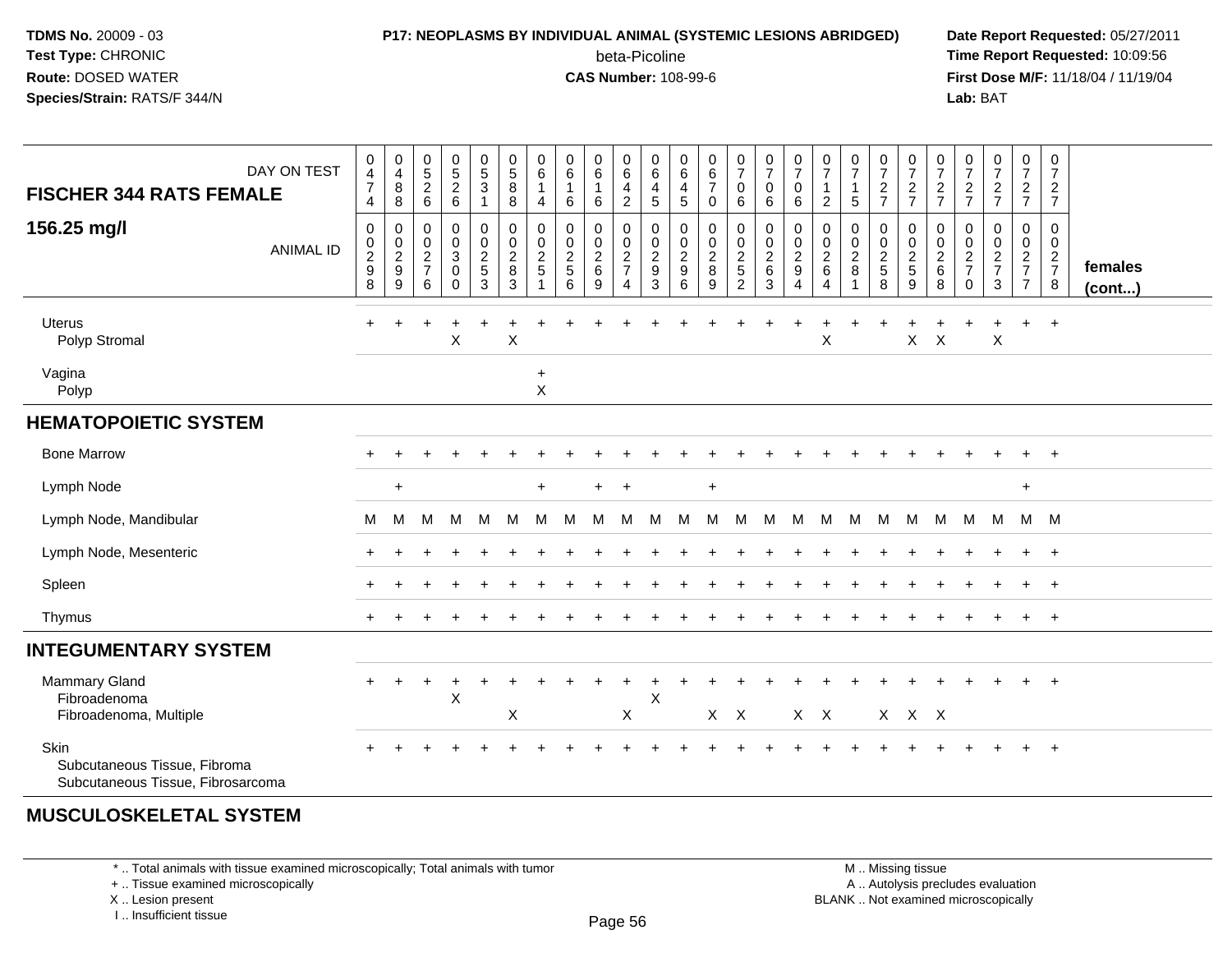## **P17: NEOPLASMS BY INDIVIDUAL ANIMAL (SYSTEMIC LESIONS ABRIDGED) Date Report Requested:** 05/27/2011

beta-Picoline<br>CAS Number: 108-99-6

 **Time Report Requested:** 10:09:56 **First Dose M/F:** 11/18/04 / 11/19/04<br>**Lab:** BAT **Lab:** BAT

| DAY ON TEST<br><b>FISCHER 344 RATS FEMALE</b><br>156.25 mg/l<br><b>ANIMAL ID</b> | 0<br>4<br>$\overline{7}$<br>4<br>$\mathbf 0$<br>0<br>$\frac{2}{9}$<br>8 | $\begin{array}{c} 0 \\ 4 \\ 8 \end{array}$<br>$\overline{8}$<br>$\pmb{0}$<br>$\frac{0}{2}$<br>$\boldsymbol{9}$ | $0$<br>$5$<br>$2$<br>$6$<br>$\mathbf 0$<br>$\frac{0}{2}$<br>6 | $0$<br>5<br>2<br>6<br>0<br>$\pmb{0}$<br>$\overline{3}$<br>0<br>$\Omega$ | $\begin{array}{c} 0 \\ 5 \\ 3 \end{array}$<br>$\mathbf{1}$<br>$\pmb{0}$<br>$\overline{0}$<br>$rac{2}{5}$<br>3 | 0<br>$\,$ 5 $\,$<br>$\bf 8$<br>8<br>$\mathbf 0$<br>$\mathbf 0$<br>$\overline{\mathbf{c}}$<br>8<br>3 | 0<br>$\,6\,$<br>$\overline{1}$<br>$\overline{4}$<br>$\mathbf 0$<br>$\mathbf 0$<br>$\frac{2}{5}$ | $\pmb{0}$<br>$\,6\,$<br>1<br>6<br>0<br>$\pmb{0}$<br>$\frac{2}{5}$<br>6 | $\begin{array}{c} 0 \\ 6 \end{array}$<br>$\overline{1}$<br>6<br>0<br>$\pmb{0}$<br>$\frac{2}{6}$<br>9 | 0<br>$\,6\,$<br>$\overline{4}$<br>$\overline{2}$<br>0<br>$\mathsf{O}\xspace$<br>$\frac{2}{7}$<br>$\overline{4}$ | 0<br>$\,6\,$<br>$\overline{4}$<br>5<br>0<br>$\mathbf 0$<br>$\boldsymbol{2}$<br>$\boldsymbol{9}$<br>3 | $_{6}^{\rm 0}$<br>$\overline{4}$<br>$\sqrt{5}$<br>$\mathbf 0$<br>$\mathsf{O}\xspace$<br>$\frac{2}{9}$<br>6 | $\begin{array}{c} 0 \\ 6 \\ 7 \end{array}$<br>0<br>$\pmb{0}$<br>$\bar{0}$<br>$\frac{2}{8}$<br>9 | $\frac{0}{7}$<br>$\overline{0}$<br>6<br>0<br>$\ddot{\mathbf{0}}$<br>$\frac{2}{5}$<br>$\overline{2}$ | $\frac{0}{7}$<br>$\pmb{0}$<br>$6\phantom{1}6$<br>00026<br>$\mathbf{3}$ | $\frac{0}{7}$<br>$\mathbf 0$<br>6<br>$\mathbf 0$<br>$\mathbf 0$<br>$\frac{2}{9}$<br>4 | $\frac{0}{7}$<br>$\mathbf{1}$<br>$\overline{c}$<br>$\mathbf 0$<br>$\pmb{0}$<br>$\boldsymbol{2}$<br>$\,6$<br>4 | $\frac{0}{7}$<br>$\mathbf{1}$<br>5<br>0<br>$\mathsf{O}\xspace$<br>$_{8}^2$ | $\frac{0}{7}$<br>$\frac{2}{7}$<br>$\begin{array}{c} 0 \\ 0 \\ 2 \\ 5 \end{array}$<br>8 | $\frac{0}{7}$<br>$\frac{2}{7}$<br>0<br>$\ddot{\mathbf{0}}$<br>$\frac{2}{5}$<br>$\boldsymbol{9}$ | $\frac{0}{7}$<br>$\frac{2}{7}$<br>0<br>$\pmb{0}$<br>$\frac{2}{6}$<br>8 | $\frac{0}{7}$<br>$\frac{2}{7}$<br>$\mathbf 0$<br>$\pmb{0}$<br>$\frac{2}{7}$<br>$\Omega$ | $\frac{0}{7}$<br>$\frac{2}{7}$<br>0<br>$\mathsf{O}\xspace$<br>$\frac{2}{7}$<br>3 | $\frac{0}{7}$<br>$\frac{2}{7}$<br>$\pmb{0}$<br>$\ddot{\mathbf{0}}$<br>$\frac{2}{7}$<br>$\overline{7}$ | $\pmb{0}$<br>$\overline{7}$<br>$\frac{2}{7}$<br>$\mathbf 0$<br>$\pmb{0}$<br>$\frac{2}{7}$<br>$\bf8$ | females<br>(cont) |
|----------------------------------------------------------------------------------|-------------------------------------------------------------------------|----------------------------------------------------------------------------------------------------------------|---------------------------------------------------------------|-------------------------------------------------------------------------|---------------------------------------------------------------------------------------------------------------|-----------------------------------------------------------------------------------------------------|-------------------------------------------------------------------------------------------------|------------------------------------------------------------------------|------------------------------------------------------------------------------------------------------|-----------------------------------------------------------------------------------------------------------------|------------------------------------------------------------------------------------------------------|------------------------------------------------------------------------------------------------------------|-------------------------------------------------------------------------------------------------|-----------------------------------------------------------------------------------------------------|------------------------------------------------------------------------|---------------------------------------------------------------------------------------|---------------------------------------------------------------------------------------------------------------|----------------------------------------------------------------------------|----------------------------------------------------------------------------------------|-------------------------------------------------------------------------------------------------|------------------------------------------------------------------------|-----------------------------------------------------------------------------------------|----------------------------------------------------------------------------------|-------------------------------------------------------------------------------------------------------|-----------------------------------------------------------------------------------------------------|-------------------|
| <b>Bone</b>                                                                      | $\ddot{}$                                                               | ÷                                                                                                              |                                                               | ÷                                                                       |                                                                                                               |                                                                                                     |                                                                                                 |                                                                        |                                                                                                      |                                                                                                                 |                                                                                                      |                                                                                                            |                                                                                                 |                                                                                                     |                                                                        |                                                                                       |                                                                                                               |                                                                            |                                                                                        |                                                                                                 |                                                                        |                                                                                         | ÷                                                                                | $+$                                                                                                   | $+$                                                                                                 |                   |
| <b>Skeletal Muscle</b>                                                           |                                                                         | $+$                                                                                                            |                                                               |                                                                         |                                                                                                               |                                                                                                     |                                                                                                 |                                                                        |                                                                                                      |                                                                                                                 |                                                                                                      |                                                                                                            |                                                                                                 |                                                                                                     |                                                                        |                                                                                       |                                                                                                               |                                                                            |                                                                                        |                                                                                                 |                                                                        |                                                                                         |                                                                                  |                                                                                                       |                                                                                                     |                   |
| <b>NERVOUS SYSTEM</b>                                                            |                                                                         |                                                                                                                |                                                               |                                                                         |                                                                                                               |                                                                                                     |                                                                                                 |                                                                        |                                                                                                      |                                                                                                                 |                                                                                                      |                                                                                                            |                                                                                                 |                                                                                                     |                                                                        |                                                                                       |                                                                                                               |                                                                            |                                                                                        |                                                                                                 |                                                                        |                                                                                         |                                                                                  |                                                                                                       |                                                                                                     |                   |
| <b>Brain</b>                                                                     | $\pm$                                                                   |                                                                                                                |                                                               |                                                                         |                                                                                                               |                                                                                                     |                                                                                                 |                                                                        |                                                                                                      |                                                                                                                 |                                                                                                      |                                                                                                            | $\div$                                                                                          | $\div$                                                                                              |                                                                        |                                                                                       |                                                                                                               |                                                                            | $\div$                                                                                 | $\div$                                                                                          |                                                                        |                                                                                         | $\div$                                                                           | $+$                                                                                                   | $+$                                                                                                 |                   |
| <b>RESPIRATORY SYSTEM</b>                                                        |                                                                         |                                                                                                                |                                                               |                                                                         |                                                                                                               |                                                                                                     |                                                                                                 |                                                                        |                                                                                                      |                                                                                                                 |                                                                                                      |                                                                                                            |                                                                                                 |                                                                                                     |                                                                        |                                                                                       |                                                                                                               |                                                                            |                                                                                        |                                                                                                 |                                                                        |                                                                                         |                                                                                  |                                                                                                       |                                                                                                     |                   |
| Lung<br>Alveolar/Bronchiolar Adenoma<br>Alveolar/Bronchiolar Carcinoma           | $\ddot{}$                                                               | ÷                                                                                                              |                                                               | +<br>$\pmb{\times}$                                                     |                                                                                                               |                                                                                                     |                                                                                                 | $\pmb{\times}$                                                         |                                                                                                      |                                                                                                                 |                                                                                                      |                                                                                                            |                                                                                                 |                                                                                                     |                                                                        |                                                                                       |                                                                                                               |                                                                            |                                                                                        |                                                                                                 |                                                                        |                                                                                         |                                                                                  |                                                                                                       | $+$                                                                                                 |                   |
| Nose                                                                             | $\ddot{}$                                                               | $\ddot{}$                                                                                                      |                                                               |                                                                         |                                                                                                               |                                                                                                     |                                                                                                 |                                                                        |                                                                                                      |                                                                                                                 |                                                                                                      |                                                                                                            |                                                                                                 |                                                                                                     |                                                                        |                                                                                       |                                                                                                               |                                                                            |                                                                                        |                                                                                                 |                                                                        |                                                                                         |                                                                                  | $+$                                                                                                   | $+$                                                                                                 |                   |
| Trachea                                                                          | $\pm$                                                                   |                                                                                                                |                                                               |                                                                         |                                                                                                               |                                                                                                     |                                                                                                 |                                                                        |                                                                                                      |                                                                                                                 |                                                                                                      |                                                                                                            |                                                                                                 |                                                                                                     |                                                                        |                                                                                       |                                                                                                               |                                                                            |                                                                                        |                                                                                                 |                                                                        |                                                                                         |                                                                                  | $+$                                                                                                   | $+$                                                                                                 |                   |
| <b>SPECIAL SENSES SYSTEM</b>                                                     |                                                                         |                                                                                                                |                                                               |                                                                         |                                                                                                               |                                                                                                     |                                                                                                 |                                                                        |                                                                                                      |                                                                                                                 |                                                                                                      |                                                                                                            |                                                                                                 |                                                                                                     |                                                                        |                                                                                       |                                                                                                               |                                                                            |                                                                                        |                                                                                                 |                                                                        |                                                                                         |                                                                                  |                                                                                                       |                                                                                                     |                   |
| Eye                                                                              | $\ddot{}$                                                               |                                                                                                                |                                                               | $\ddot{}$                                                               | A                                                                                                             | A                                                                                                   |                                                                                                 |                                                                        |                                                                                                      |                                                                                                                 |                                                                                                      |                                                                                                            |                                                                                                 |                                                                                                     |                                                                        |                                                                                       |                                                                                                               |                                                                            |                                                                                        |                                                                                                 |                                                                        |                                                                                         |                                                                                  | $+$                                                                                                   | $+$                                                                                                 |                   |
| <b>Harderian Gland</b>                                                           | $+$                                                                     |                                                                                                                |                                                               |                                                                         |                                                                                                               |                                                                                                     |                                                                                                 |                                                                        |                                                                                                      |                                                                                                                 |                                                                                                      |                                                                                                            |                                                                                                 |                                                                                                     |                                                                        |                                                                                       |                                                                                                               |                                                                            |                                                                                        |                                                                                                 |                                                                        |                                                                                         |                                                                                  | $\ddot{}$                                                                                             | $+$                                                                                                 |                   |
| <b>URINARY SYSTEM</b>                                                            |                                                                         |                                                                                                                |                                                               |                                                                         |                                                                                                               |                                                                                                     |                                                                                                 |                                                                        |                                                                                                      |                                                                                                                 |                                                                                                      |                                                                                                            |                                                                                                 |                                                                                                     |                                                                        |                                                                                       |                                                                                                               |                                                                            |                                                                                        |                                                                                                 |                                                                        |                                                                                         |                                                                                  |                                                                                                       |                                                                                                     |                   |
| Kidney<br>Renal Tubule, Adenoma                                                  |                                                                         |                                                                                                                |                                                               |                                                                         |                                                                                                               |                                                                                                     |                                                                                                 |                                                                        |                                                                                                      |                                                                                                                 |                                                                                                      |                                                                                                            |                                                                                                 |                                                                                                     |                                                                        |                                                                                       |                                                                                                               |                                                                            |                                                                                        |                                                                                                 |                                                                        |                                                                                         |                                                                                  | $+$                                                                                                   | $+$                                                                                                 |                   |
| <b>Urinary Bladder</b>                                                           | $\ddot{}$                                                               | $+$                                                                                                            | $\pm$                                                         | $\pm$                                                                   |                                                                                                               |                                                                                                     |                                                                                                 | ÷                                                                      | ÷                                                                                                    |                                                                                                                 |                                                                                                      |                                                                                                            | $\pm$                                                                                           | $\ddot{}$                                                                                           |                                                                        |                                                                                       |                                                                                                               | $\pm$                                                                      | $\pm$                                                                                  | $\pm$                                                                                           |                                                                        |                                                                                         | $\pm$                                                                            | $+$                                                                                                   | $+$                                                                                                 |                   |

#### **SYSTEMIC LESIONS**

\* .. Total animals with tissue examined microscopically; Total animals with tumor

+ .. Tissue examined microscopically

X .. Lesion present

I .. Insufficient tissue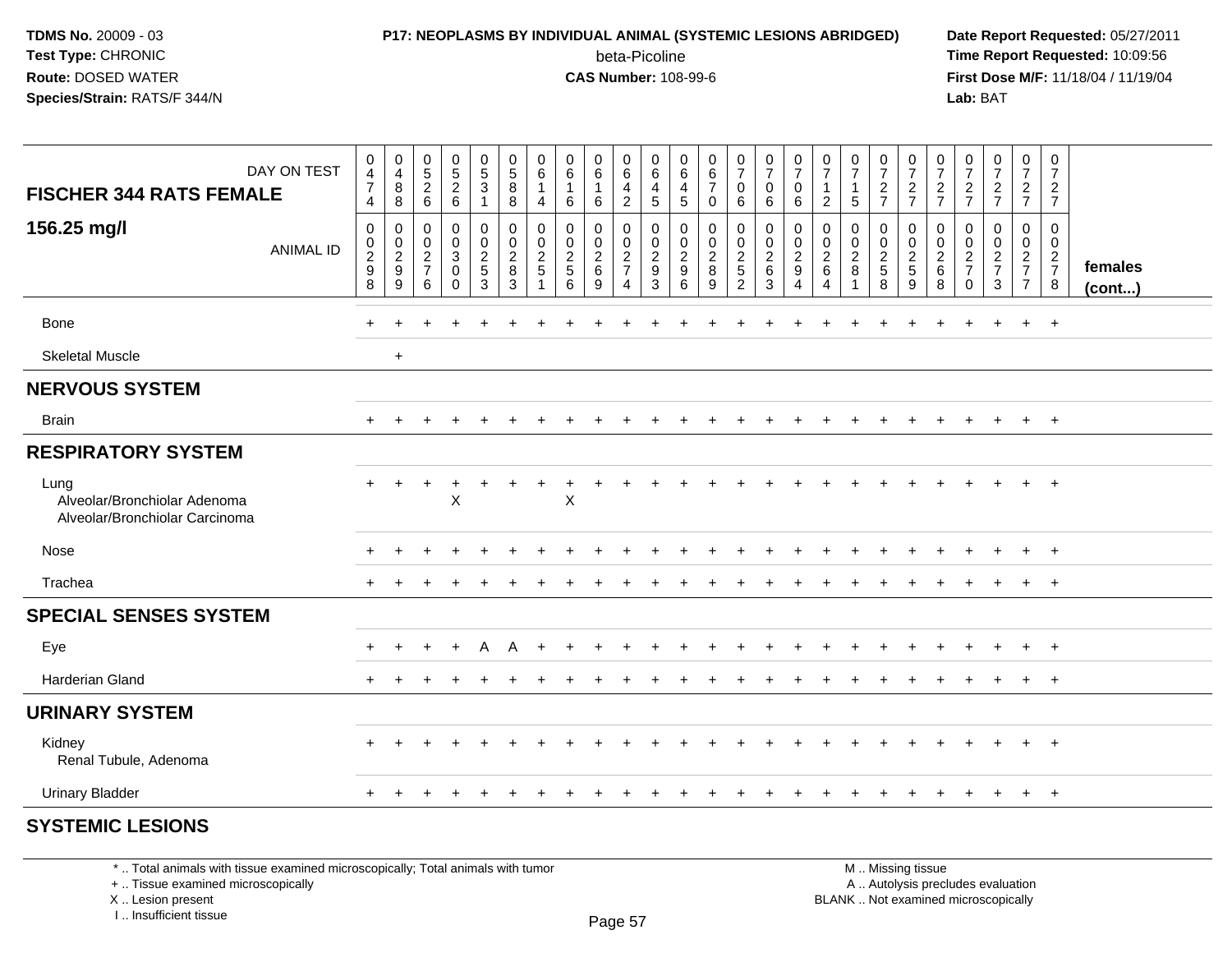#### **P17: NEOPLASMS BY INDIVIDUAL ANIMAL (SYSTEMIC LESIONS ABRIDGED) Date Report Requested:** 05/27/2011

beta-Picoline<br>CAS Number: 108-99-6

| <b>FISCHER 344 RATS FEMALE</b>                                   | DAY ON TEST | $\mathbf 0$<br>$\overline{4}$<br>7<br>4 | 0<br>4<br>8<br>8                    | 0<br>5<br>L<br>6                       | $\mathbf 0$<br>.5<br>$\overline{2}$<br>6 | 0<br>5<br>3                        | 5<br>8<br>8                   | 0<br>6<br>4                                  | 0<br>6<br>6                            | 0<br>6<br>6                        | 0<br>6<br>4<br>2                       | 0<br>6<br>4<br>5                             | 6<br>4<br>G           | $\mathbf 0$<br>6                           | 0<br>$\rightarrow$<br>0<br>6                                        | $\mathbf{0}$<br>$\overline{ }$<br>0<br>6             | $\mathbf 0$<br>$\overline{ }$<br>0<br>6                        | 0<br>$\epsilon$                  | $\mathbf 0$<br>$\overline{ }$<br>5      | 0<br>-<br>◠<br>$\epsilon$<br>-                       | 0<br>$\overline{ }$<br>$2^{\circ}$<br>$\overline{ }$ | 0<br>$\overline{ }$<br>2<br>$\overline{ }$ | 0<br><u>_</u>                                     | $\overline{0}$<br>$\overline{ }$<br>$\overline{c}$<br>$\overline{ }$ | $\mathbf{0}$<br>$\rightarrow$<br>$\overline{2}$<br>$\rightarrow$         | 0<br>⇁<br>$\overline{2}$<br>$\rightarrow$  |                         |
|------------------------------------------------------------------|-------------|-----------------------------------------|-------------------------------------|----------------------------------------|------------------------------------------|------------------------------------|-------------------------------|----------------------------------------------|----------------------------------------|------------------------------------|----------------------------------------|----------------------------------------------|-----------------------|--------------------------------------------|---------------------------------------------------------------------|------------------------------------------------------|----------------------------------------------------------------|----------------------------------|-----------------------------------------|------------------------------------------------------|------------------------------------------------------|--------------------------------------------|---------------------------------------------------|----------------------------------------------------------------------|--------------------------------------------------------------------------|--------------------------------------------|-------------------------|
| 156.25 mg/l                                                      | ANIMAL ID   | 0<br>0<br>2<br>$9\,$<br>8               | 0<br>0<br>ົ<br>$\epsilon$<br>9<br>9 | 0<br>0<br>$\sim$<br><u>_</u><br>-<br>6 | 0<br>0<br>3<br>0<br>0                    | 0<br>0<br>2<br>$\overline{5}$<br>3 | 0<br>$\overline{2}$<br>8<br>3 | $\overline{0}$<br>0<br>$\sim$<br>$rac{2}{5}$ | 0<br>0<br>$\sim$<br><u>.</u><br>5<br>6 | 0<br>0<br>$\overline{2}$<br>6<br>9 | 0<br>0<br>ົ<br>L<br>$\rightarrow$<br>4 | 0<br>$\mathbf 0$<br>$\overline{2}$<br>9<br>3 | $\sim$<br>∼<br>9<br>6 | 0<br>$\mathbf 0$<br>າ<br>∠<br>$\,8\,$<br>9 | 0<br>0<br>$\sim$<br>$\epsilon$<br>$5\phantom{.0}$<br>$\overline{2}$ | 0<br>0<br>$\begin{array}{c} 2 \\ 6 \end{array}$<br>3 | 0<br>0<br>$\overline{2}$<br>$\boldsymbol{9}$<br>$\overline{4}$ | 0<br>J.<br>$\sim$<br>∼<br>6<br>4 | $\mathbf 0$<br>0<br>$\overline{2}$<br>8 | 0<br>0<br>$\sim$<br><u>L</u><br>$5\phantom{.0}$<br>8 | 0<br>0<br>ົ<br>$\epsilon$<br>$\overline{5}$<br>9     | 0<br>0<br>$\overline{2}$<br>6<br>8         | $\mathbf{0}$<br>0<br>$\sim$<br><u>_</u><br>-<br>0 | $\overline{0}$<br>$\mathbf 0$<br>$\overline{2}$<br>3                 | 0<br>0<br>$\mathcal{L}$<br>$\epsilon$<br>$\rightarrow$<br>$\overline{ }$ | 0<br>0<br>$\mathcal{D}$<br>$\epsilon$<br>8 | females<br>$($ cont $)$ |
| Multiple Organ<br>Leukemia Mononuclear<br>Mesothelioma Malignant |             |                                         | $\boldsymbol{\mathsf{v}}$<br>⋏      |                                        |                                          |                                    |                               | X                                            |                                        | $\times$                           | X                                      |                                              | X                     |                                            |                                                                     | $X -$                                                | $\mathsf{X}$                                                   | X X                              |                                         |                                                      |                                                      | X                                          |                                                   |                                                                      | $+$                                                                      | +                                          |                         |

- X .. Lesion present
- I .. Insufficient tissue

<sup>+ ..</sup> Tissue examined microscopically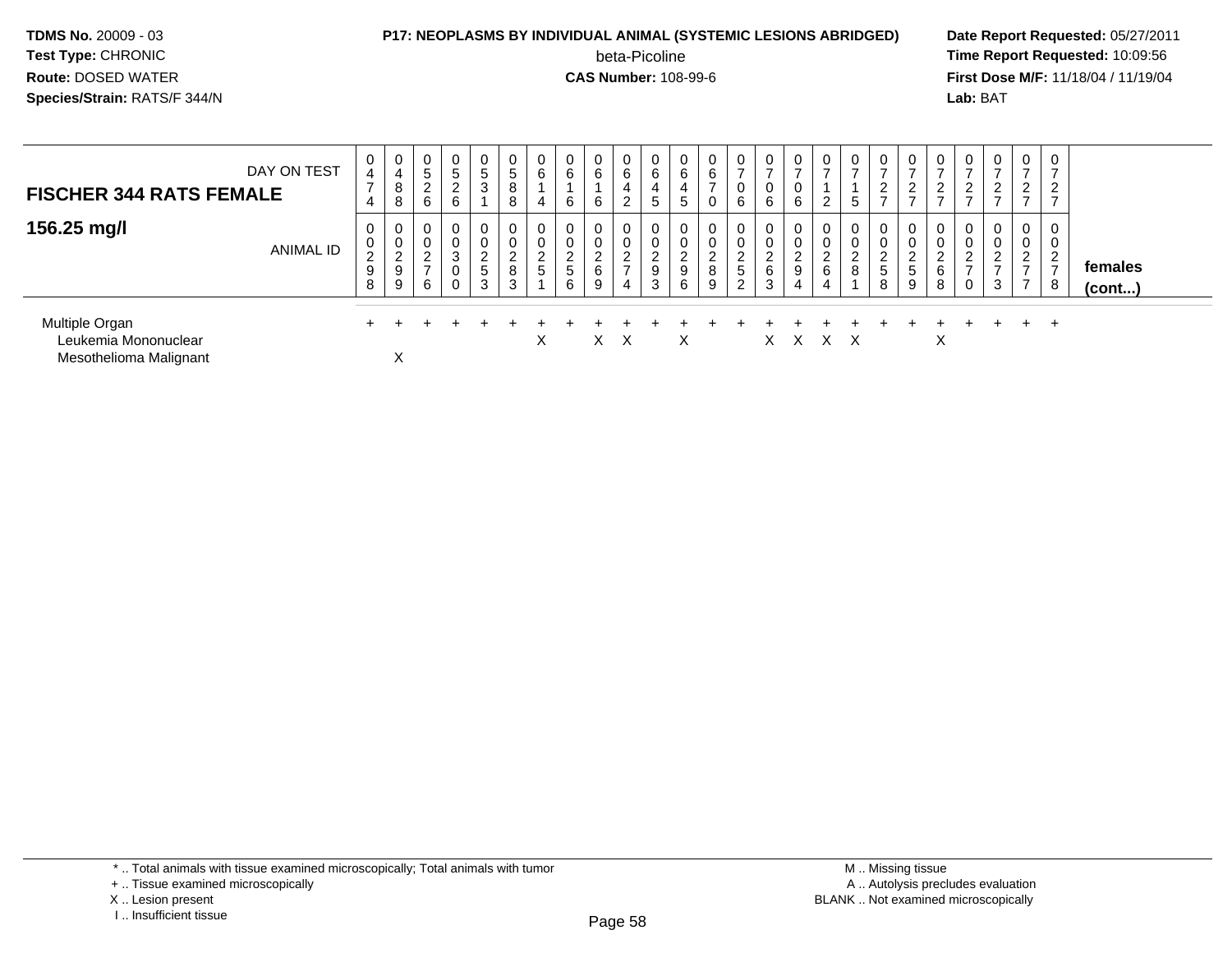I .. Insufficient tissue

### **P17: NEOPLASMS BY INDIVIDUAL ANIMAL (SYSTEMIC LESIONS ABRIDGED) Date Report Requested:** 05/27/2011 beta-Picoline<br>CAS Number: 108-99-6

 **Time Report Requested:** 10:09:56 **First Dose M/F:** 11/18/04 / 11/19/04<br>**Lab:** BAT **Lab:** BAT

|                                                                                                                                            | DAY ON TEST      | $\frac{0}{7}$                                           | $\frac{0}{7}$                                                          | $\frac{0}{7}$                                                   | $\frac{0}{7}$                                        | $\frac{0}{7}$                                          | $\frac{0}{7}$<br>$\overline{c}$                              | $\frac{0}{7}$                                                          | $\frac{0}{7}$                                                 | $\frac{0}{7}$                 | $\frac{0}{7}$                                                   | $\frac{0}{7}$                                             | $\frac{0}{7}$                                                     | $\frac{0}{7}$                           | $\frac{0}{7}$                                                | $\frac{0}{7}$                                             | $\begin{smallmatrix}0\\7\end{smallmatrix}$          | $\begin{array}{c} 0 \\ 7 \end{array}$               | $\frac{0}{7}$                                                   | $\frac{0}{7}$                           | $\frac{0}{7}$                               | $\frac{0}{7}$                                                   | $\frac{0}{7}$                               | $\frac{0}{7}$                                                            | $\frac{0}{7}$<br>$\overline{2}$                                     | 0<br>$\overline{7}$<br>$\overline{2}$              |                |
|--------------------------------------------------------------------------------------------------------------------------------------------|------------------|---------------------------------------------------------|------------------------------------------------------------------------|-----------------------------------------------------------------|------------------------------------------------------|--------------------------------------------------------|--------------------------------------------------------------|------------------------------------------------------------------------|---------------------------------------------------------------|-------------------------------|-----------------------------------------------------------------|-----------------------------------------------------------|-------------------------------------------------------------------|-----------------------------------------|--------------------------------------------------------------|-----------------------------------------------------------|-----------------------------------------------------|-----------------------------------------------------|-----------------------------------------------------------------|-----------------------------------------|---------------------------------------------|-----------------------------------------------------------------|---------------------------------------------|--------------------------------------------------------------------------|---------------------------------------------------------------------|----------------------------------------------------|----------------|
| <b>FISCHER 344 RATS FEMALE</b>                                                                                                             |                  | $rac{2}{7}$                                             | $\frac{2}{7}$                                                          | $\frac{2}{8}$                                                   | $\frac{2}{8}$                                        | $\frac{2}{8}$                                          | $\bf 8$                                                      | $_{\rm 8}^2$                                                           | $^2_8$                                                        | $\frac{2}{8}$                 | $\begin{array}{c} 2 \\ 8 \end{array}$                           | $_{8}^2$                                                  | $\frac{2}{8}$                                                     | $\frac{2}{8}$                           | $\frac{2}{8}$                                                | $\frac{2}{8}$                                             | $\frac{2}{8}$                                       | $\frac{2}{9}$                                       | $\frac{2}{9}$                                                   | $\frac{2}{9}$                           | $\frac{2}{9}$                               | $\frac{2}{9}$                                                   | $\frac{2}{9}$                               | $\frac{2}{9}$                                                            | 9                                                                   | 9                                                  |                |
| 156.25 mg/l                                                                                                                                | <b>ANIMAL ID</b> | $\mathsf 0$<br>$\pmb{0}$<br>$\sqrt{2}$<br>$\frac{8}{7}$ | $\mathbf 0$<br>$\pmb{0}$<br>$\sqrt{2}$<br>$\boldsymbol{9}$<br>$\Omega$ | $\mathbf 0$<br>$\mathbf 0$<br>$\sqrt{2}$<br>$\,6\,$<br>$\Omega$ | 0<br>$\mathbf 0$<br>$\overline{c}$<br>$6\phantom{a}$ | $\pmb{0}$<br>$\mathbf 0$<br>$\boldsymbol{2}$<br>6<br>6 | $\pmb{0}$<br>$\overline{0}$<br>$\overline{c}$<br>$rac{6}{7}$ | 0<br>$\mathbf 0$<br>$\overline{2}$<br>$\overline{7}$<br>$\overline{1}$ | $\mathbf 0$<br>$\mathbf 0$<br>$\frac{2}{7}$<br>$\overline{2}$ | 0<br>$\pmb{0}$<br>$rac{2}{7}$ | $\mathbf 0$<br>$\mathbf 0$<br>$\sqrt{2}$<br>8<br>$\overline{4}$ | $\mathbf 0$<br>$\Omega$<br>$\overline{2}$<br>$\bf 8$<br>5 | $\boldsymbol{0}$<br>$\mathbf 0$<br>$\overline{2}$<br>$\bf 8$<br>8 | 0<br>$\mathbf 0$<br>$\overline{c}$<br>9 | $\pmb{0}$<br>$\begin{array}{c} 0 \\ 2 \\ 9 \\ 2 \end{array}$ | 0<br>$\mathbf 0$<br>$\overline{2}$<br>$\overline{9}$<br>5 | 0<br>$\mathbf 0$<br>$\overline{2}$<br>$\frac{1}{7}$ | 0<br>$\mathbf 0$<br>$\frac{2}{5}$<br>$\overline{4}$ | $\mathbf 0$<br>$\mathbf 0$<br>$\sqrt{2}$<br>$\overline{5}$<br>5 | $\mathbf 0$<br>$0$<br>$2$<br>$5$<br>$7$ | $\mathbf 0$<br>$\mathbf 0$<br>$\frac{2}{6}$ | $\mathbf 0$<br>$\mathbf 0$<br>$\sqrt{2}$<br>$\overline{6}$<br>5 | $\mathbf 0$<br>$\mathbf 0$<br>$\frac{2}{7}$ | $\pmb{0}$<br>$\mathbf 0$<br>$\overline{c}$<br>8<br>$\mathbf 0$           | $\mathbf 0$<br>$\mathbf 0$<br>$\overline{c}$<br>8<br>$\overline{2}$ | $\Omega$<br>$\Omega$<br>$\boldsymbol{2}$<br>8<br>6 | * TOTALS       |
| <b>ALIMENTARY SYSTEM</b>                                                                                                                   |                  |                                                         |                                                                        |                                                                 |                                                      |                                                        |                                                              |                                                                        |                                                               |                               |                                                                 |                                                           |                                                                   |                                         |                                                              |                                                           |                                                     |                                                     |                                                                 |                                         |                                             |                                                                 |                                             |                                                                          |                                                                     |                                                    |                |
| Esophagus                                                                                                                                  |                  |                                                         |                                                                        |                                                                 |                                                      |                                                        |                                                              |                                                                        |                                                               |                               |                                                                 |                                                           |                                                                   |                                         |                                                              |                                                           |                                                     |                                                     |                                                                 |                                         |                                             |                                                                 |                                             |                                                                          |                                                                     |                                                    | 50             |
| Intestine Large, Cecum                                                                                                                     |                  |                                                         |                                                                        |                                                                 |                                                      |                                                        |                                                              |                                                                        |                                                               |                               |                                                                 |                                                           |                                                                   |                                         |                                                              |                                                           |                                                     |                                                     |                                                                 |                                         |                                             |                                                                 |                                             |                                                                          |                                                                     |                                                    | 45             |
| Intestine Large, Colon                                                                                                                     |                  |                                                         |                                                                        |                                                                 |                                                      |                                                        |                                                              |                                                                        |                                                               |                               |                                                                 |                                                           |                                                                   |                                         |                                                              |                                                           |                                                     |                                                     |                                                                 |                                         |                                             |                                                                 |                                             |                                                                          |                                                                     | $\pm$                                              | 48             |
| Intestine Large, Rectum                                                                                                                    |                  |                                                         |                                                                        |                                                                 |                                                      |                                                        |                                                              |                                                                        |                                                               |                               |                                                                 |                                                           |                                                                   |                                         |                                                              |                                                           |                                                     |                                                     |                                                                 |                                         |                                             |                                                                 |                                             |                                                                          |                                                                     | $\ddot{}$                                          | 48             |
| Intestine Small, Duodenum                                                                                                                  |                  |                                                         |                                                                        |                                                                 |                                                      |                                                        |                                                              |                                                                        |                                                               |                               |                                                                 |                                                           |                                                                   |                                         |                                                              |                                                           |                                                     |                                                     |                                                                 |                                         |                                             |                                                                 |                                             |                                                                          |                                                                     |                                                    | 47             |
| Intestine Small, Ileum                                                                                                                     |                  |                                                         |                                                                        |                                                                 |                                                      |                                                        |                                                              |                                                                        |                                                               |                               |                                                                 |                                                           |                                                                   |                                         |                                                              |                                                           |                                                     |                                                     |                                                                 |                                         |                                             |                                                                 |                                             |                                                                          |                                                                     |                                                    | 46             |
| Intestine Small, Jejunum                                                                                                                   |                  |                                                         |                                                                        |                                                                 |                                                      |                                                        |                                                              |                                                                        |                                                               |                               |                                                                 |                                                           |                                                                   |                                         |                                                              |                                                           |                                                     |                                                     |                                                                 |                                         |                                             |                                                                 |                                             |                                                                          |                                                                     |                                                    | 46             |
| Liver                                                                                                                                      |                  |                                                         |                                                                        |                                                                 |                                                      |                                                        |                                                              |                                                                        |                                                               |                               |                                                                 |                                                           |                                                                   |                                         |                                                              |                                                           |                                                     |                                                     |                                                                 |                                         |                                             |                                                                 |                                             |                                                                          |                                                                     |                                                    | 50             |
| Mesentery                                                                                                                                  |                  |                                                         |                                                                        |                                                                 |                                                      |                                                        |                                                              |                                                                        |                                                               |                               |                                                                 |                                                           |                                                                   |                                         |                                                              |                                                           | $+$                                                 | $+$                                                 |                                                                 |                                         |                                             |                                                                 |                                             |                                                                          |                                                                     |                                                    | $\overline{7}$ |
| Pancreas                                                                                                                                   |                  |                                                         |                                                                        |                                                                 |                                                      |                                                        |                                                              |                                                                        |                                                               |                               |                                                                 |                                                           |                                                                   |                                         |                                                              |                                                           |                                                     |                                                     |                                                                 |                                         |                                             |                                                                 |                                             |                                                                          |                                                                     |                                                    | 50             |
| <b>Salivary Glands</b>                                                                                                                     |                  |                                                         |                                                                        |                                                                 |                                                      |                                                        |                                                              |                                                                        |                                                               |                               |                                                                 |                                                           |                                                                   |                                         |                                                              |                                                           |                                                     |                                                     |                                                                 |                                         |                                             |                                                                 |                                             |                                                                          |                                                                     |                                                    | 50             |
| Stomach, Forestomach                                                                                                                       |                  |                                                         |                                                                        |                                                                 |                                                      |                                                        |                                                              |                                                                        |                                                               |                               |                                                                 |                                                           |                                                                   |                                         |                                                              |                                                           |                                                     |                                                     |                                                                 |                                         |                                             |                                                                 |                                             |                                                                          |                                                                     |                                                    | 50             |
| Stomach, Glandular                                                                                                                         |                  |                                                         |                                                                        |                                                                 |                                                      |                                                        |                                                              |                                                                        |                                                               |                               |                                                                 |                                                           |                                                                   |                                         |                                                              |                                                           |                                                     |                                                     |                                                                 |                                         |                                             |                                                                 |                                             |                                                                          |                                                                     |                                                    | 50             |
| <b>CARDIOVASCULAR SYSTEM</b>                                                                                                               |                  |                                                         |                                                                        |                                                                 |                                                      |                                                        |                                                              |                                                                        |                                                               |                               |                                                                 |                                                           |                                                                   |                                         |                                                              |                                                           |                                                     |                                                     |                                                                 |                                         |                                             |                                                                 |                                             |                                                                          |                                                                     |                                                    |                |
| <b>Blood Vessel</b>                                                                                                                        |                  |                                                         |                                                                        |                                                                 |                                                      |                                                        |                                                              |                                                                        |                                                               |                               |                                                                 |                                                           |                                                                   |                                         |                                                              |                                                           |                                                     |                                                     |                                                                 |                                         |                                             |                                                                 |                                             |                                                                          |                                                                     |                                                    | 50             |
| Heart                                                                                                                                      |                  |                                                         |                                                                        |                                                                 |                                                      |                                                        |                                                              |                                                                        |                                                               |                               |                                                                 |                                                           |                                                                   |                                         |                                                              |                                                           |                                                     |                                                     |                                                                 |                                         |                                             |                                                                 |                                             |                                                                          |                                                                     | $\ddot{+}$                                         | 50             |
| *  Total animals with tissue examined microscopically; Total animals with tumor<br>+  Tissue examined microscopically<br>X  Lesion present |                  |                                                         |                                                                        |                                                                 |                                                      |                                                        |                                                              |                                                                        |                                                               |                               |                                                                 |                                                           |                                                                   |                                         |                                                              |                                                           |                                                     |                                                     |                                                                 | M  Missing tissue                       |                                             |                                                                 |                                             | A  Autolysis precludes evaluation<br>BLANK  Not examined microscopically |                                                                     |                                                    |                |

Page 59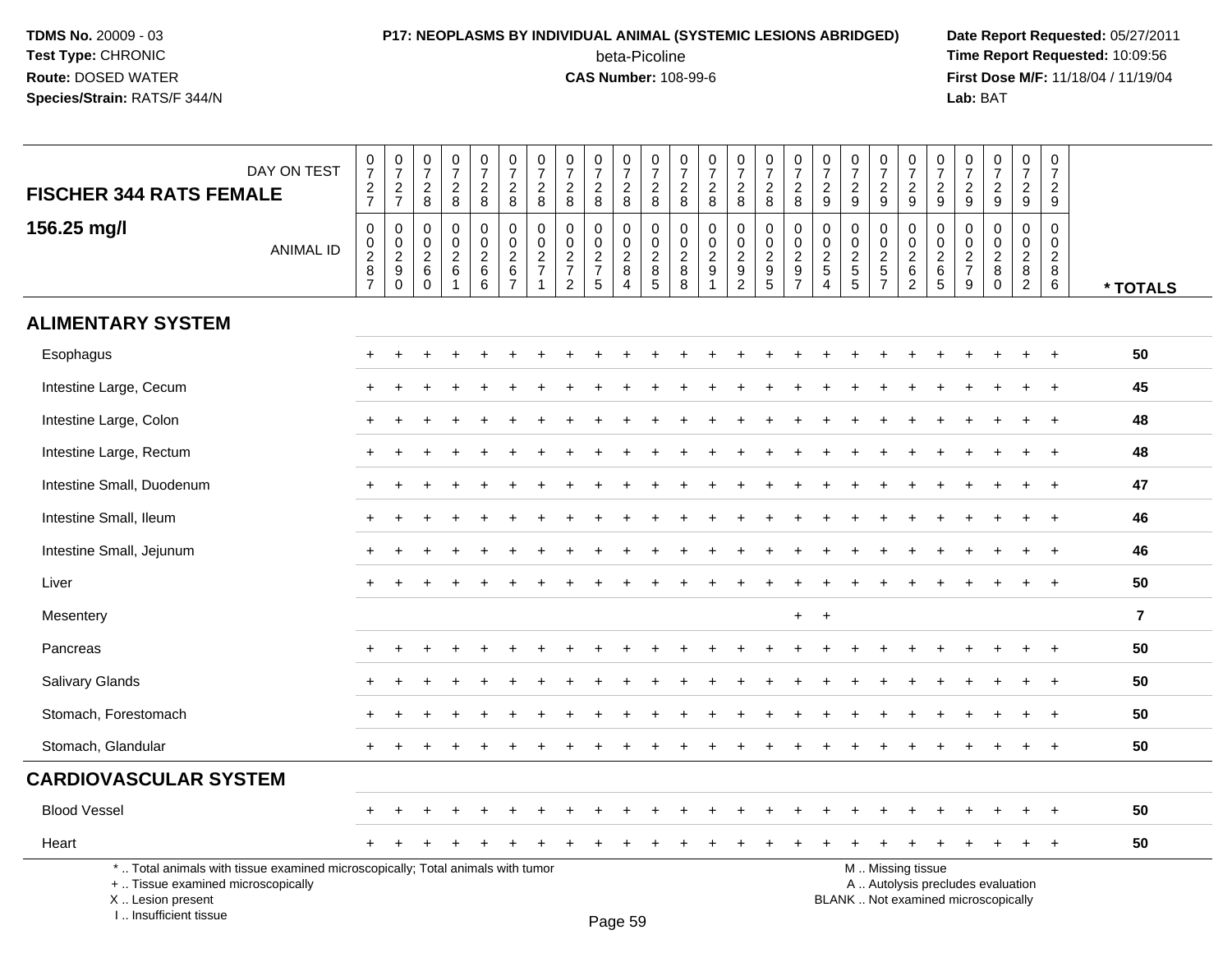### **P17: NEOPLASMS BY INDIVIDUAL ANIMAL (SYSTEMIC LESIONS ABRIDGED) Date Report Requested:** 05/27/2011 beta-Picoline<br>CAS Number: 108-99-6

| DAY ON TEST<br><b>FISCHER 344 RATS FEMALE</b>                                                                                                                         | $\begin{array}{c} 0 \\ 7 \end{array}$<br>$\frac{2}{7}$ | $\frac{0}{7}$<br>$\frac{2}{7}$                                   | $\begin{array}{c} 0 \\ 7 \end{array}$<br>$\frac{2}{8}$    | $\frac{0}{7}$<br>$\frac{2}{8}$                              | $\frac{0}{7}$<br>$\boldsymbol{2}$<br>$\overline{8}$               | $\frac{0}{7}$<br>$\boldsymbol{2}$<br>8                        | $\frac{0}{7}$<br>$\overline{2}$<br>$\overline{8}$    | $\begin{array}{c} 0 \\ 7 \end{array}$<br>$\overline{2}$<br>$\boldsymbol{8}$ | $\frac{0}{7}$<br>$\frac{2}{8}$                        | $\frac{0}{7}$<br>$\frac{2}{8}$                   | $\begin{array}{c} 0 \\ 7 \end{array}$<br>$_{\rm 8}^2$ | $\frac{0}{7}$<br>$_{\rm 8}^2$          | $\frac{0}{7}$<br>$\frac{2}{8}$                    | $\pmb{0}$<br>$\overline{7}$<br>$_{\rm 8}^2$                            | $\frac{0}{7}$<br>$\sqrt{2}$<br>$\overline{8}$  | $\begin{array}{c} 0 \\ 7 \end{array}$<br>$\frac{2}{8}$    | $\frac{0}{7}$<br>$\sqrt{2}$<br>$\boldsymbol{9}$                         | $\frac{0}{7}$<br>$\overline{2}$<br>$\overline{9}$ | 0<br>$\overline{7}$<br>$\frac{2}{9}$      | $\frac{0}{7}$<br>$\frac{2}{9}$                                                                | 0<br>$\overline{7}$<br>$\frac{2}{9}$                         | $\frac{0}{7}$<br>$\frac{2}{9}$                    | $\begin{smallmatrix}0\\7\end{smallmatrix}$<br>$\frac{2}{9}$    | $\pmb{0}$<br>$\overline{7}$<br>$\boldsymbol{2}$<br>$\overline{9}$ | 0<br>$\overline{7}$<br>$\overline{c}$<br>9 |                                                     |
|-----------------------------------------------------------------------------------------------------------------------------------------------------------------------|--------------------------------------------------------|------------------------------------------------------------------|-----------------------------------------------------------|-------------------------------------------------------------|-------------------------------------------------------------------|---------------------------------------------------------------|------------------------------------------------------|-----------------------------------------------------------------------------|-------------------------------------------------------|--------------------------------------------------|-------------------------------------------------------|----------------------------------------|---------------------------------------------------|------------------------------------------------------------------------|------------------------------------------------|-----------------------------------------------------------|-------------------------------------------------------------------------|---------------------------------------------------|-------------------------------------------|-----------------------------------------------------------------------------------------------|--------------------------------------------------------------|---------------------------------------------------|----------------------------------------------------------------|-------------------------------------------------------------------|--------------------------------------------|-----------------------------------------------------|
| 156.25 mg/l<br><b>ANIMAL ID</b>                                                                                                                                       | $\mathbf 0$<br>$\frac{0}{2}$<br>$\overline{7}$         | $\mathbf 0$<br>$\mathbf 0$<br>$\overline{c}$<br>9<br>$\mathbf 0$ | $\mathbf 0$<br>$\mathbf 0$<br>$\sqrt{2}$<br>6<br>$\Omega$ | 0<br>$\mathbf 0$<br>$\boldsymbol{2}$<br>$6\phantom{a}$<br>1 | 0<br>$\mathsf{O}\xspace$<br>$\overline{c}$<br>$6\phantom{a}$<br>6 | 0<br>$\pmb{0}$<br>$\overline{c}$<br>$\,6\,$<br>$\overline{7}$ | $\mathbf 0$<br>0<br>$\overline{c}$<br>$\overline{7}$ | $\mathbf 0$<br>$\mathbf 0$<br>$\frac{2}{7}$<br>2                            | 0<br>$\mathbf 0$<br>$\sqrt{2}$<br>$\overline{7}$<br>5 | $\mathbf 0$<br>$\mathbf 0$<br>$\frac{2}{8}$<br>4 | 0<br>0<br>$_{\rm 8}^2$<br>5                           | 0<br>$\mathbf 0$<br>$\frac{2}{8}$<br>8 | $\mathbf 0$<br>$\mathsf 0$<br>$\overline{c}$<br>9 | $\mathbf 0$<br>$\overline{0}$<br>$\overline{c}$<br>9<br>$\overline{2}$ | $\mathbf 0$<br>$\pmb{0}$<br>$\frac{2}{9}$<br>5 | 0<br>$\mathbf 0$<br>$\overline{c}$<br>9<br>$\overline{7}$ | $\mathbf 0$<br>$\mathbf 0$<br>$\sqrt{2}$<br>5<br>$\boldsymbol{\Lambda}$ | $\mathbf 0$<br>0<br>$\frac{2}{5}$<br>5            | 0<br>0<br>$\frac{2}{5}$<br>$\overline{7}$ | $\mathbf 0$<br>$\pmb{0}$<br>$\overline{c}$<br>$\,6$<br>$\overline{2}$                         | $\mathbf 0$<br>$\mathbf 0$<br>$^2\phantom{1}6$<br>$\sqrt{5}$ | $\mathbf 0$<br>$\mathsf{O}$<br>$\frac{2}{7}$<br>9 | 0<br>$\mathsf{O}$<br>$\overline{c}$<br>$\bf 8$<br>$\mathbf{0}$ | $\mathbf 0$<br>$\mathbf 0$<br>$\frac{2}{8}$<br>$\overline{2}$     | 0<br>0<br>$\overline{c}$<br>$\bf 8$<br>6   | * TOTALS                                            |
| <b>ENDOCRINE SYSTEM</b>                                                                                                                                               |                                                        |                                                                  |                                                           |                                                             |                                                                   |                                                               |                                                      |                                                                             |                                                       |                                                  |                                                       |                                        |                                                   |                                                                        |                                                |                                                           |                                                                         |                                                   |                                           |                                                                                               |                                                              |                                                   |                                                                |                                                                   |                                            |                                                     |
| <b>Adrenal Cortex</b><br>Adenoma                                                                                                                                      |                                                        | X                                                                |                                                           |                                                             |                                                                   |                                                               |                                                      |                                                                             |                                                       |                                                  |                                                       |                                        | X                                                 |                                                                        |                                                |                                                           |                                                                         |                                                   |                                           |                                                                                               |                                                              |                                                   |                                                                |                                                                   |                                            | 50<br>4                                             |
| Adrenal Medulla                                                                                                                                                       |                                                        |                                                                  |                                                           |                                                             |                                                                   |                                                               |                                                      |                                                                             |                                                       |                                                  |                                                       |                                        |                                                   |                                                                        |                                                |                                                           |                                                                         |                                                   |                                           |                                                                                               |                                                              |                                                   |                                                                |                                                                   |                                            | 50                                                  |
| Islets, Pancreatic<br>Adenoma                                                                                                                                         |                                                        |                                                                  |                                                           |                                                             |                                                                   |                                                               |                                                      |                                                                             |                                                       |                                                  |                                                       |                                        |                                                   |                                                                        |                                                |                                                           |                                                                         |                                                   |                                           |                                                                                               |                                                              |                                                   |                                                                |                                                                   |                                            | 49<br>$\mathbf{1}$                                  |
| Parathyroid Gland                                                                                                                                                     |                                                        |                                                                  |                                                           |                                                             |                                                                   |                                                               |                                                      |                                                                             |                                                       |                                                  |                                                       |                                        |                                                   |                                                                        |                                                |                                                           |                                                                         |                                                   |                                           |                                                                                               |                                                              |                                                   |                                                                |                                                                   | $\ddot{}$                                  | 49                                                  |
| <b>Pituitary Gland</b><br>Pars Distalis, Adenoma                                                                                                                      |                                                        | х                                                                |                                                           | X                                                           |                                                                   | X                                                             |                                                      | X                                                                           |                                                       | X                                                | $\pmb{\times}$                                        | X                                      |                                                   | X                                                                      | $\times$                                       |                                                           | X                                                                       | $\times$                                          | $\times$                                  |                                                                                               |                                                              | X                                                 | $\times$                                                       |                                                                   | $\ddot{}$<br>X                             | 49<br>27                                            |
| <b>Thyroid Gland</b><br>C-cell, Adenoma<br>C-cell, Carcinoma                                                                                                          | $+$                                                    | $\ddot{}$                                                        | X                                                         |                                                             |                                                                   |                                                               |                                                      |                                                                             |                                                       |                                                  |                                                       |                                        |                                                   |                                                                        |                                                |                                                           |                                                                         |                                                   |                                           | X                                                                                             |                                                              | $\boldsymbol{\mathsf{X}}$                         |                                                                | $+$                                                               | $\ddot{+}$                                 | 48<br>$\mathbf{3}$<br>$\mathbf 1$                   |
| <b>GENERAL BODY SYSTEM</b>                                                                                                                                            |                                                        |                                                                  |                                                           |                                                             |                                                                   |                                                               |                                                      |                                                                             |                                                       |                                                  |                                                       |                                        |                                                   |                                                                        |                                                |                                                           |                                                                         |                                                   |                                           |                                                                                               |                                                              |                                                   |                                                                |                                                                   |                                            |                                                     |
| Peritoneum                                                                                                                                                            |                                                        |                                                                  |                                                           |                                                             |                                                                   |                                                               |                                                      |                                                                             |                                                       |                                                  |                                                       |                                        |                                                   |                                                                        |                                                |                                                           |                                                                         |                                                   |                                           |                                                                                               |                                                              |                                                   |                                                                |                                                                   |                                            | $\mathbf{1}$                                        |
| <b>GENITAL SYSTEM</b>                                                                                                                                                 |                                                        |                                                                  |                                                           |                                                             |                                                                   |                                                               |                                                      |                                                                             |                                                       |                                                  |                                                       |                                        |                                                   |                                                                        |                                                |                                                           |                                                                         |                                                   |                                           |                                                                                               |                                                              |                                                   |                                                                |                                                                   |                                            |                                                     |
| <b>Clitoral Gland</b><br>Adenoma<br>Carcinoma<br>Bilateral, Adenoma                                                                                                   | $\boldsymbol{\mathsf{X}}$                              |                                                                  | X                                                         |                                                             | X                                                                 |                                                               | X                                                    |                                                                             |                                                       |                                                  |                                                       |                                        |                                                   |                                                                        |                                                |                                                           |                                                                         | Χ                                                 |                                           |                                                                                               |                                                              |                                                   | Χ                                                              |                                                                   |                                            | 50<br>$\overline{7}$<br>$\mathbf 1$<br>$\mathbf{2}$ |
| Ovary<br>Granulosa Cell Tumor Malignant                                                                                                                               |                                                        |                                                                  |                                                           |                                                             |                                                                   |                                                               |                                                      |                                                                             |                                                       |                                                  |                                                       |                                        |                                                   |                                                                        | $\mathsf X$                                    |                                                           |                                                                         |                                                   |                                           |                                                                                               |                                                              |                                                   |                                                                |                                                                   |                                            | 50<br>$\mathbf{2}$                                  |
| *  Total animals with tissue examined microscopically; Total animals with tumor<br>+  Tissue examined microscopically<br>X  Lesion present<br>I., Insufficient tissue |                                                        |                                                                  |                                                           |                                                             |                                                                   |                                                               |                                                      |                                                                             |                                                       | Page 60                                          |                                                       |                                        |                                                   |                                                                        |                                                |                                                           |                                                                         |                                                   |                                           | M  Missing tissue<br>A  Autolysis precludes evaluation<br>BLANK  Not examined microscopically |                                                              |                                                   |                                                                |                                                                   |                                            |                                                     |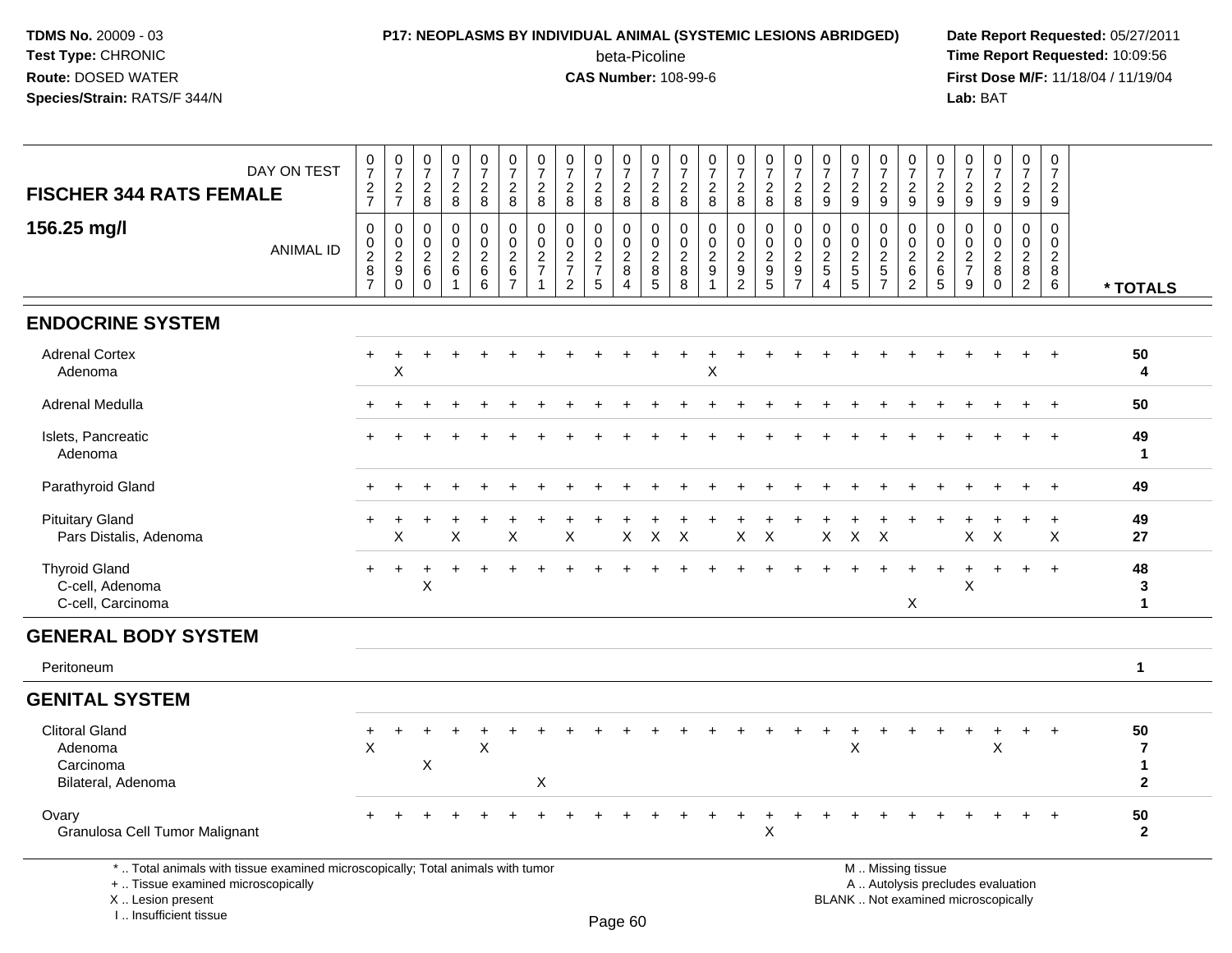## **P17: NEOPLASMS BY INDIVIDUAL ANIMAL (SYSTEMIC LESIONS ABRIDGED) Date Report Requested:** 05/27/2011

beta-Picoline<br>CAS Number: 108-99-6

 **Time Report Requested:** 10:09:56 **First Dose M/F:** 11/18/04 / 11/19/04 Lab: BAT **Lab:** BAT

| DAY ON TEST<br><b>FISCHER 344 RATS FEMALE</b><br>156.25 mg/l<br><b>ANIMAL ID</b> | $\begin{array}{c} 0 \\ 7 \end{array}$<br>$\frac{2}{7}$<br>$\mathbf 0$<br>$\begin{array}{c} 0 \\ 2 \\ 8 \end{array}$<br>$\overline{7}$ | $\frac{0}{7}$<br>$\sqrt{2}$<br>$\overline{7}$<br>0<br>$\mathbf 0$<br>$\overline{2}$<br>9<br>0 | $\begin{array}{c} 0 \\ 7 \end{array}$<br>$\overline{c}$<br>8<br>0<br>$\mathbf 0$<br>$\overline{2}$<br>6<br>$\Omega$ | $\frac{0}{7}$<br>$\frac{2}{8}$<br>0<br>$\pmb{0}$<br>$\frac{2}{6}$<br>$\overline{1}$ | $\begin{array}{c} 0 \\ 7 \end{array}$<br>$\frac{2}{8}$<br>$\pmb{0}$<br>$\pmb{0}$<br>$\frac{2}{6}$<br>$\overline{6}$ | $\frac{0}{7}$<br>$\sqrt{2}$<br>$\,8\,$<br>$\pmb{0}$<br>$\mathsf 0$<br>$\frac{2}{6}$<br>$\overline{7}$ | $\frac{0}{7}$<br>$\overline{2}$<br>8<br>$\mathbf 0$<br>$\mathbf 0$<br>$\boldsymbol{2}$<br>$\overline{7}$ | $\frac{0}{7}$<br>$\overline{2}$<br>8<br>0<br>$\pmb{0}$<br>$\frac{2}{7}$<br>$\overline{2}$ | $\frac{0}{7}$<br>$\overline{c}$<br>8<br>0<br>$\pmb{0}$<br>$\frac{2}{7}$<br>5 | $\frac{0}{7}$<br>$\sqrt{2}$<br>8<br>0<br>$\mathsf 0$<br>$\frac{2}{8}$<br>$\overline{4}$ | $\frac{0}{7}$<br>$\sqrt{2}$<br>8<br>0<br>$\mathbf 0$<br>$\begin{array}{c} 2 \\ 8 \\ 5 \end{array}$ | $\frac{0}{7}$<br>$\sqrt{2}$<br>8<br>0<br>$\pmb{0}$<br>$\frac{2}{8}$<br>8 | $\begin{array}{c} 0 \\ 7 \end{array}$<br>$\sqrt{2}$<br>8<br>$\pmb{0}$<br>$\pmb{0}$<br>$\overline{2}$<br>$\boldsymbol{9}$<br>$\overline{\mathbf{A}}$ | $\frac{0}{7}$<br>$\overline{a}$<br>8<br>0<br>$\pmb{0}$<br>$\frac{2}{9}$<br>$\overline{c}$ | $\frac{0}{7}$<br>$\overline{c}$<br>8<br>$\pmb{0}$<br>$\pmb{0}$<br>$\frac{2}{9}$ | $\begin{array}{c} 0 \\ 7 \end{array}$<br>$\overline{c}$<br>8<br>$\pmb{0}$<br>$\pmb{0}$<br>$\overline{2}$<br>$\boldsymbol{9}$<br>$\overline{7}$ | $\frac{0}{7}$<br>$\overline{c}$<br>9<br>0<br>$\mathbf 0$<br>$\frac{2}{5}$<br>$\overline{4}$ | $\begin{array}{c} 0 \\ 7 \end{array}$<br>$\sqrt{2}$<br>$9\,$<br>0<br>$\pmb{0}$<br>$\frac{2}{5}$<br>5 | $\begin{array}{c} 0 \\ 7 \end{array}$<br>$\frac{2}{9}$<br>0<br>$\pmb{0}$<br>$rac{2}{7}$ | 0<br>$\overline{7}$<br>$\overline{a}$<br>9<br>0<br>$\mathsf 0$<br>$\frac{2}{6}$<br>$\overline{2}$ | $\frac{0}{7}$<br>$\frac{2}{9}$<br>0<br>$\pmb{0}$<br>$\frac{2}{6}$<br>5 | $\frac{0}{7}$<br>$\frac{2}{9}$<br>0<br>0<br>$\frac{2}{7}$<br>$\boldsymbol{9}$ | $\begin{array}{c} 0 \\ 7 \end{array}$<br>$\frac{2}{9}$<br>$\pmb{0}$<br>$\pmb{0}$<br>$\frac{2}{8}$<br>$\mathbf 0$ | $\begin{array}{c} 0 \\ 7 \end{array}$<br>$\sqrt{2}$<br>$\boldsymbol{9}$<br>0<br>0<br>$\frac{2}{8}$ | 0<br>$\boldsymbol{7}$<br>$\overline{a}$<br>9<br>0<br>$\mathbf 0$<br>$\boldsymbol{2}$<br>8<br>$6\phantom{1}$ | * TOTALS                           |
|----------------------------------------------------------------------------------|---------------------------------------------------------------------------------------------------------------------------------------|-----------------------------------------------------------------------------------------------|---------------------------------------------------------------------------------------------------------------------|-------------------------------------------------------------------------------------|---------------------------------------------------------------------------------------------------------------------|-------------------------------------------------------------------------------------------------------|----------------------------------------------------------------------------------------------------------|-------------------------------------------------------------------------------------------|------------------------------------------------------------------------------|-----------------------------------------------------------------------------------------|----------------------------------------------------------------------------------------------------|--------------------------------------------------------------------------|-----------------------------------------------------------------------------------------------------------------------------------------------------|-------------------------------------------------------------------------------------------|---------------------------------------------------------------------------------|------------------------------------------------------------------------------------------------------------------------------------------------|---------------------------------------------------------------------------------------------|------------------------------------------------------------------------------------------------------|-----------------------------------------------------------------------------------------|---------------------------------------------------------------------------------------------------|------------------------------------------------------------------------|-------------------------------------------------------------------------------|------------------------------------------------------------------------------------------------------------------|----------------------------------------------------------------------------------------------------|-------------------------------------------------------------------------------------------------------------|------------------------------------|
| <b>Uterus</b><br>Polyp Stromal                                                   |                                                                                                                                       | $\mathsf X$                                                                                   |                                                                                                                     |                                                                                     | $\pmb{\times}$                                                                                                      |                                                                                                       |                                                                                                          |                                                                                           |                                                                              |                                                                                         |                                                                                                    | X                                                                        |                                                                                                                                                     |                                                                                           |                                                                                 |                                                                                                                                                |                                                                                             |                                                                                                      | X                                                                                       | $\mathsf X$                                                                                       | $\times$                                                               |                                                                               | $\sf X$                                                                                                          | $+$                                                                                                | $+$                                                                                                         | 50<br>13                           |
| Vagina<br>Polyp                                                                  |                                                                                                                                       |                                                                                               |                                                                                                                     |                                                                                     |                                                                                                                     |                                                                                                       |                                                                                                          |                                                                                           |                                                                              |                                                                                         |                                                                                                    |                                                                          |                                                                                                                                                     |                                                                                           |                                                                                 |                                                                                                                                                |                                                                                             |                                                                                                      |                                                                                         |                                                                                                   |                                                                        |                                                                               |                                                                                                                  |                                                                                                    |                                                                                                             | 1<br>$\mathbf{1}$                  |
| <b>HEMATOPOIETIC SYSTEM</b>                                                      |                                                                                                                                       |                                                                                               |                                                                                                                     |                                                                                     |                                                                                                                     |                                                                                                       |                                                                                                          |                                                                                           |                                                                              |                                                                                         |                                                                                                    |                                                                          |                                                                                                                                                     |                                                                                           |                                                                                 |                                                                                                                                                |                                                                                             |                                                                                                      |                                                                                         |                                                                                                   |                                                                        |                                                                               |                                                                                                                  |                                                                                                    |                                                                                                             |                                    |
| <b>Bone Marrow</b>                                                               |                                                                                                                                       |                                                                                               |                                                                                                                     |                                                                                     |                                                                                                                     |                                                                                                       |                                                                                                          |                                                                                           |                                                                              |                                                                                         |                                                                                                    |                                                                          |                                                                                                                                                     |                                                                                           |                                                                                 |                                                                                                                                                |                                                                                             |                                                                                                      |                                                                                         |                                                                                                   |                                                                        |                                                                               |                                                                                                                  | $\ddot{}$                                                                                          | $+$                                                                                                         | 50                                 |
| Lymph Node                                                                       |                                                                                                                                       |                                                                                               |                                                                                                                     |                                                                                     |                                                                                                                     |                                                                                                       |                                                                                                          |                                                                                           |                                                                              |                                                                                         |                                                                                                    | $\ddot{}$                                                                |                                                                                                                                                     |                                                                                           |                                                                                 |                                                                                                                                                |                                                                                             |                                                                                                      |                                                                                         |                                                                                                   |                                                                        |                                                                               |                                                                                                                  |                                                                                                    |                                                                                                             | $\overline{\mathbf{r}}$            |
| Lymph Node, Mandibular                                                           | М                                                                                                                                     | M                                                                                             | M                                                                                                                   | M                                                                                   | M                                                                                                                   | м                                                                                                     | M                                                                                                        | м                                                                                         | м                                                                            | М                                                                                       | м                                                                                                  | M                                                                        | м                                                                                                                                                   | м                                                                                         | M                                                                               | м                                                                                                                                              | м                                                                                           | м                                                                                                    | м                                                                                       | M                                                                                                 | М                                                                      | M                                                                             | M                                                                                                                | M                                                                                                  | M                                                                                                           | $\mathbf 0$                        |
| Lymph Node, Mesenteric                                                           |                                                                                                                                       |                                                                                               |                                                                                                                     |                                                                                     |                                                                                                                     |                                                                                                       |                                                                                                          |                                                                                           |                                                                              |                                                                                         |                                                                                                    |                                                                          |                                                                                                                                                     |                                                                                           |                                                                                 |                                                                                                                                                |                                                                                             |                                                                                                      |                                                                                         |                                                                                                   |                                                                        |                                                                               |                                                                                                                  | $\div$                                                                                             | $+$                                                                                                         | 50                                 |
| Spleen                                                                           |                                                                                                                                       |                                                                                               |                                                                                                                     |                                                                                     |                                                                                                                     |                                                                                                       |                                                                                                          |                                                                                           |                                                                              |                                                                                         |                                                                                                    |                                                                          |                                                                                                                                                     |                                                                                           |                                                                                 |                                                                                                                                                |                                                                                             |                                                                                                      |                                                                                         |                                                                                                   |                                                                        |                                                                               |                                                                                                                  |                                                                                                    | $+$                                                                                                         | 50                                 |
| Thymus                                                                           |                                                                                                                                       |                                                                                               |                                                                                                                     |                                                                                     |                                                                                                                     |                                                                                                       |                                                                                                          |                                                                                           |                                                                              |                                                                                         |                                                                                                    |                                                                          |                                                                                                                                                     |                                                                                           |                                                                                 |                                                                                                                                                |                                                                                             |                                                                                                      |                                                                                         |                                                                                                   |                                                                        |                                                                               |                                                                                                                  |                                                                                                    | $+$                                                                                                         | 50                                 |
| <b>INTEGUMENTARY SYSTEM</b>                                                      |                                                                                                                                       |                                                                                               |                                                                                                                     |                                                                                     |                                                                                                                     |                                                                                                       |                                                                                                          |                                                                                           |                                                                              |                                                                                         |                                                                                                    |                                                                          |                                                                                                                                                     |                                                                                           |                                                                                 |                                                                                                                                                |                                                                                             |                                                                                                      |                                                                                         |                                                                                                   |                                                                        |                                                                               |                                                                                                                  |                                                                                                    |                                                                                                             |                                    |
| Mammary Gland<br>Fibroadenoma<br>Fibroadenoma, Multiple                          | $\ddot{}$<br>$\pmb{\times}$                                                                                                           | Χ                                                                                             | $\mathsf{X}$                                                                                                        |                                                                                     | $\mathsf{X}$                                                                                                        | $\mathsf{X}$                                                                                          | $\boldsymbol{\mathsf{X}}$                                                                                | $\mathsf{X}$                                                                              | $\mathsf{X}$                                                                 |                                                                                         | $\boldsymbol{\mathsf{X}}$                                                                          |                                                                          | $\pmb{\times}$                                                                                                                                      | Χ                                                                                         |                                                                                 | $\sf X$                                                                                                                                        | X                                                                                           | $\sf X$                                                                                              | X                                                                                       | $\mathsf X$                                                                                       | $\pmb{\times}$                                                         | $\boldsymbol{\mathsf{X}}$                                                     |                                                                                                                  | ÷<br>$\mathsf X$                                                                                   | $\ddot{}$<br>X                                                                                              | 50<br>15<br>16                     |
| <b>Skin</b><br>Subcutaneous Tissue, Fibroma<br>Subcutaneous Tissue, Fibrosarcoma |                                                                                                                                       |                                                                                               |                                                                                                                     |                                                                                     |                                                                                                                     |                                                                                                       | $\pmb{\times}$                                                                                           | X                                                                                         |                                                                              |                                                                                         |                                                                                                    |                                                                          |                                                                                                                                                     |                                                                                           |                                                                                 |                                                                                                                                                |                                                                                             |                                                                                                      |                                                                                         |                                                                                                   |                                                                        |                                                                               |                                                                                                                  | $\ddot{}$<br>X                                                                                     | $+$                                                                                                         | 50<br>$\mathbf{2}$<br>$\mathbf{1}$ |

#### **MUSCULOSKELETAL SYSTEM**

\* .. Total animals with tissue examined microscopically; Total animals with tumor

+ .. Tissue examined microscopically

X .. Lesion present

I .. Insufficient tissue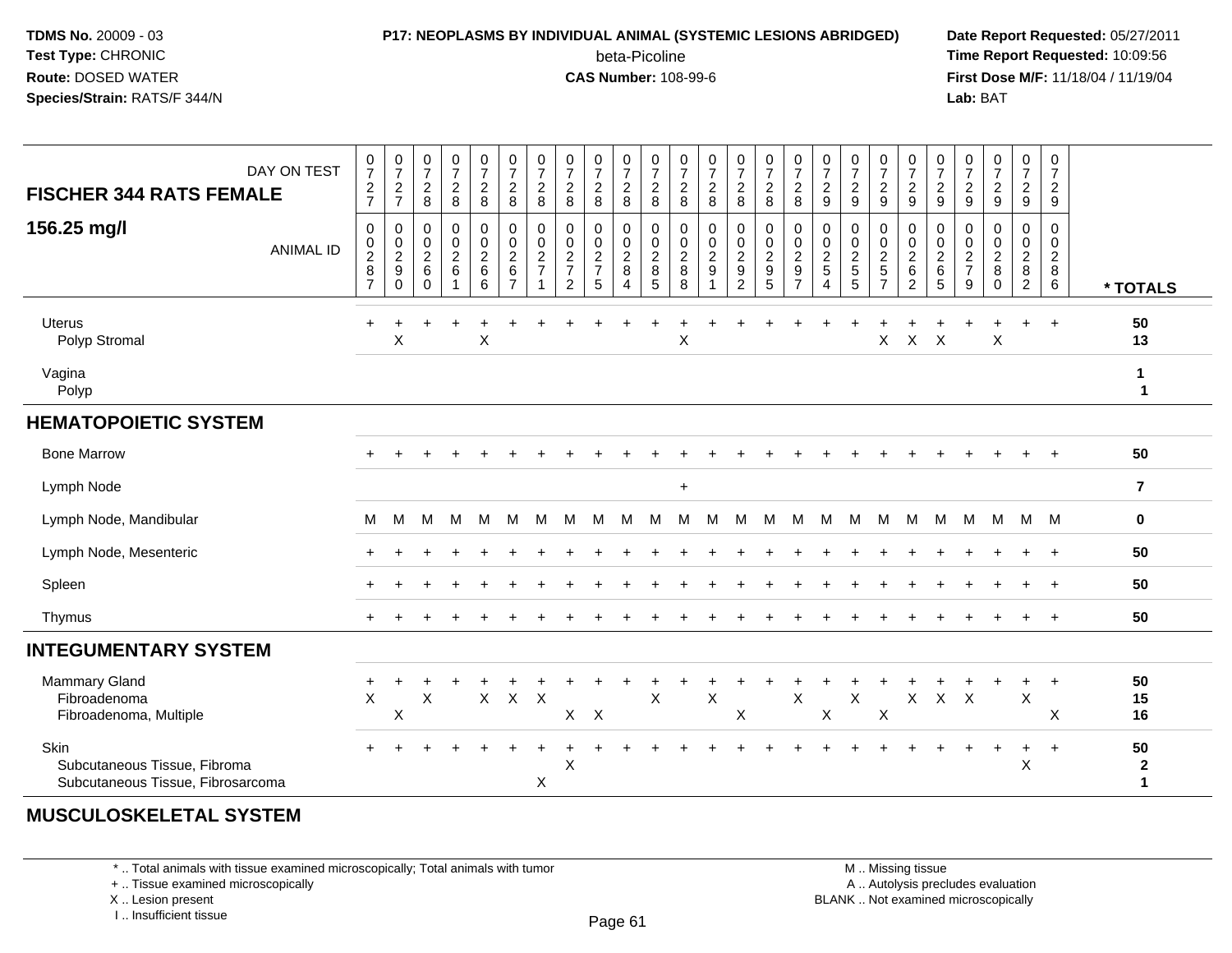## **P17: NEOPLASMS BY INDIVIDUAL ANIMAL (SYSTEMIC LESIONS ABRIDGED) Date Report Requested:** 05/27/2011

beta-Picoline<br>CAS Number: 108-99-6

 **Time Report Requested:** 10:09:56 **First Dose M/F:** 11/18/04 / 11/19/04<br>**Lab:** BAT **Lab:** BAT

| <b>FISCHER 344 RATS FEMALE</b>                                         | DAY ON TEST      | $\frac{0}{7}$<br>$\frac{2}{7}$                                              | $\frac{0}{7}$<br>$\frac{2}{7}$                                 | $\frac{0}{7}$<br>$\overline{c}$<br>$\,8\,$            | $\begin{array}{c} 0 \\ 7 \end{array}$<br>$\frac{2}{8}$ | $\frac{0}{7}$<br>$\frac{2}{8}$ | $\frac{0}{7}$<br>$\overline{c}$<br>$\,8\,$                                      | $\frac{0}{7}$<br>$\overline{c}$<br>8                | $\frac{0}{7}$<br>$_{8}^2$                         | $\pmb{0}$<br>$\overline{7}$<br>$\frac{2}{8}$ | $\begin{array}{c} 0 \\ 7 \end{array}$<br>$_{\rm 8}^2$ | $\frac{0}{7}$<br>$\frac{2}{8}$         | 0<br>$\overline{7}$<br>$\frac{2}{8}$             | $\frac{0}{7}$<br>$\frac{2}{8}$                                   | $\frac{0}{7}$<br>$\frac{2}{8}$            | $\frac{0}{7}$<br>$\frac{2}{8}$       | $\frac{0}{7}$<br>$\frac{2}{8}$                                         | $\frac{0}{7}$<br>$\sqrt{2}$<br>$9\,$ | $\frac{0}{7}$<br>$\overline{2}$<br>$\boldsymbol{9}$ | 0<br>$\overline{7}$<br>$\frac{2}{9}$      | $\frac{0}{7}$<br>$\frac{2}{9}$               | $\frac{0}{7}$<br>$\frac{2}{9}$                | $\frac{0}{7}$<br>$\frac{2}{9}$ | $\frac{0}{7}$<br>$\frac{2}{9}$                       | $\frac{0}{7}$<br>$\frac{2}{9}$                            | 0<br>$\boldsymbol{7}$<br>$\overline{2}$<br>9          |                                   |
|------------------------------------------------------------------------|------------------|-----------------------------------------------------------------------------|----------------------------------------------------------------|-------------------------------------------------------|--------------------------------------------------------|--------------------------------|---------------------------------------------------------------------------------|-----------------------------------------------------|---------------------------------------------------|----------------------------------------------|-------------------------------------------------------|----------------------------------------|--------------------------------------------------|------------------------------------------------------------------|-------------------------------------------|--------------------------------------|------------------------------------------------------------------------|--------------------------------------|-----------------------------------------------------|-------------------------------------------|----------------------------------------------|-----------------------------------------------|--------------------------------|------------------------------------------------------|-----------------------------------------------------------|-------------------------------------------------------|-----------------------------------|
| 156.25 mg/l                                                            | <b>ANIMAL ID</b> | $\mathbf 0$<br>$\begin{array}{c} 0 \\ 2 \\ 8 \end{array}$<br>$\overline{7}$ | 0<br>$\begin{array}{c} 0 \\ 2 \\ 9 \end{array}$<br>$\mathbf 0$ | 0<br>$\mathbf 0$<br>$\sqrt{2}$<br>$\,6\,$<br>$\Omega$ | $\pmb{0}$<br>$\pmb{0}$<br>$\boldsymbol{2}$<br>$\,6\,$  | 0<br>$\frac{0}{2}$ 6<br>6      | $\pmb{0}$<br>$\ddot{\mathbf{0}}$<br>$\overline{2}$<br>$\,6\,$<br>$\overline{7}$ | 0<br>0<br>$\overline{\mathbf{c}}$<br>$\overline{7}$ | 0<br>$\pmb{0}$<br>$\frac{2}{7}$<br>$\overline{2}$ | 0<br>$\pmb{0}$<br>$\frac{2}{7}$<br>5         | 0<br>$\mathbf 0$<br>$_{\rm 8}^2$<br>$\overline{4}$    | 0<br>$\mathbf 0$<br>$\frac{2}{8}$<br>5 | $\mathbf 0$<br>$\mathbf 0$<br>$\frac{2}{8}$<br>8 | $\mathbf 0$<br>$\pmb{0}$<br>$\boldsymbol{2}$<br>$\boldsymbol{9}$ | 0<br>0<br>$\frac{2}{9}$<br>$\overline{2}$ | 0<br>$\pmb{0}$<br>$\frac{2}{9}$<br>5 | 0<br>$\pmb{0}$<br>$\overline{2}$<br>$\boldsymbol{9}$<br>$\overline{7}$ | 0<br>0<br>$\frac{2}{5}$<br>4         | 0<br>0<br>$\boldsymbol{2}$<br>$\sqrt{5}$<br>5       | 0<br>0<br>$\frac{2}{5}$<br>$\overline{7}$ | $\pmb{0}$<br>$\frac{0}{2}$<br>$\overline{2}$ | 0<br>$\pmb{0}$<br>$\frac{2}{6}$<br>$\sqrt{5}$ | 0<br>0<br>$\frac{2}{7}$<br>9   | 0<br>$\mathbf 0$<br>$\sqrt{2}$<br>$\bf8$<br>$\Omega$ | 0<br>$\mathsf 0$<br>$\overline{c}$<br>8<br>$\overline{2}$ | 0<br>$\mathbf 0$<br>$\sqrt{2}$<br>8<br>$6\phantom{a}$ | * TOTALS                          |
| Bone                                                                   |                  |                                                                             |                                                                |                                                       |                                                        |                                |                                                                                 |                                                     |                                                   |                                              |                                                       |                                        |                                                  |                                                                  |                                           |                                      |                                                                        |                                      |                                                     |                                           |                                              |                                               |                                |                                                      |                                                           | $\ddot{}$                                             | 50                                |
| <b>Skeletal Muscle</b>                                                 |                  |                                                                             |                                                                |                                                       |                                                        |                                |                                                                                 |                                                     |                                                   |                                              |                                                       |                                        |                                                  |                                                                  |                                           |                                      |                                                                        |                                      |                                                     |                                           |                                              |                                               |                                |                                                      |                                                           |                                                       | $\mathbf{1}$                      |
| <b>NERVOUS SYSTEM</b>                                                  |                  |                                                                             |                                                                |                                                       |                                                        |                                |                                                                                 |                                                     |                                                   |                                              |                                                       |                                        |                                                  |                                                                  |                                           |                                      |                                                                        |                                      |                                                     |                                           |                                              |                                               |                                |                                                      |                                                           |                                                       |                                   |
| <b>Brain</b>                                                           |                  |                                                                             |                                                                |                                                       |                                                        |                                |                                                                                 |                                                     |                                                   |                                              |                                                       |                                        |                                                  |                                                                  |                                           |                                      |                                                                        |                                      |                                                     |                                           |                                              |                                               |                                |                                                      |                                                           | $\ddot{}$                                             | 50                                |
| <b>RESPIRATORY SYSTEM</b>                                              |                  |                                                                             |                                                                |                                                       |                                                        |                                |                                                                                 |                                                     |                                                   |                                              |                                                       |                                        |                                                  |                                                                  |                                           |                                      |                                                                        |                                      |                                                     |                                           |                                              |                                               |                                |                                                      |                                                           |                                                       |                                   |
| Lung<br>Alveolar/Bronchiolar Adenoma<br>Alveolar/Bronchiolar Carcinoma |                  |                                                                             |                                                                |                                                       |                                                        |                                | $\mathsf X$                                                                     |                                                     |                                                   |                                              |                                                       |                                        |                                                  |                                                                  |                                           |                                      |                                                                        |                                      |                                                     |                                           | $\boldsymbol{\mathsf{X}}$                    |                                               |                                |                                                      |                                                           |                                                       | 50<br>$\mathbf{3}$<br>$\mathbf 1$ |
| Nose                                                                   |                  | $\pm$                                                                       |                                                                |                                                       |                                                        |                                |                                                                                 |                                                     |                                                   |                                              |                                                       |                                        |                                                  |                                                                  |                                           |                                      |                                                                        |                                      |                                                     |                                           |                                              |                                               |                                |                                                      |                                                           | $\ddot{}$                                             | 50                                |
| Trachea                                                                |                  | $\pm$                                                                       |                                                                |                                                       |                                                        |                                |                                                                                 |                                                     |                                                   |                                              |                                                       |                                        |                                                  |                                                                  |                                           |                                      |                                                                        |                                      |                                                     |                                           |                                              |                                               |                                |                                                      |                                                           | $\ddot{}$                                             | 50                                |
| <b>SPECIAL SENSES SYSTEM</b>                                           |                  |                                                                             |                                                                |                                                       |                                                        |                                |                                                                                 |                                                     |                                                   |                                              |                                                       |                                        |                                                  |                                                                  |                                           |                                      |                                                                        |                                      |                                                     |                                           |                                              |                                               |                                |                                                      |                                                           |                                                       |                                   |
| Eye                                                                    |                  |                                                                             |                                                                |                                                       |                                                        |                                |                                                                                 |                                                     |                                                   |                                              |                                                       |                                        |                                                  |                                                                  |                                           |                                      |                                                                        |                                      |                                                     |                                           |                                              |                                               |                                |                                                      | ÷                                                         | $\ddot{}$                                             | 48                                |
| Harderian Gland                                                        |                  |                                                                             |                                                                |                                                       |                                                        |                                |                                                                                 |                                                     |                                                   |                                              |                                                       |                                        |                                                  |                                                                  |                                           |                                      |                                                                        |                                      |                                                     |                                           |                                              |                                               |                                |                                                      |                                                           | $\div$                                                | 50                                |
| <b>URINARY SYSTEM</b>                                                  |                  |                                                                             |                                                                |                                                       |                                                        |                                |                                                                                 |                                                     |                                                   |                                              |                                                       |                                        |                                                  |                                                                  |                                           |                                      |                                                                        |                                      |                                                     |                                           |                                              |                                               |                                |                                                      |                                                           |                                                       |                                   |
| Kidney<br>Renal Tubule, Adenoma                                        |                  |                                                                             |                                                                |                                                       |                                                        |                                |                                                                                 |                                                     |                                                   |                                              |                                                       |                                        |                                                  |                                                                  |                                           |                                      |                                                                        |                                      |                                                     |                                           | $\ddot{}$                                    | +<br>$\mathsf X$                              |                                |                                                      | $\ddot{}$                                                 | $\ddot{}$                                             | 50<br>1                           |
| <b>Urinary Bladder</b>                                                 |                  |                                                                             |                                                                |                                                       |                                                        |                                |                                                                                 |                                                     |                                                   |                                              |                                                       |                                        |                                                  |                                                                  |                                           |                                      |                                                                        |                                      |                                                     |                                           |                                              |                                               |                                |                                                      |                                                           | $+$                                                   | 50                                |
|                                                                        |                  |                                                                             |                                                                |                                                       |                                                        |                                |                                                                                 |                                                     |                                                   |                                              |                                                       |                                        |                                                  |                                                                  |                                           |                                      |                                                                        |                                      |                                                     |                                           |                                              |                                               |                                |                                                      |                                                           |                                                       |                                   |

#### **SYSTEMIC LESIONS**

\* .. Total animals with tissue examined microscopically; Total animals with tumor

+ .. Tissue examined microscopically

X .. Lesion present

I .. Insufficient tissue

 M .. Missing tissuey the contract of the contract of the contract of the contract of the contract of  $\mathsf A$  . Autolysis precludes evaluation

Lesion present BLANK .. Not examined microscopically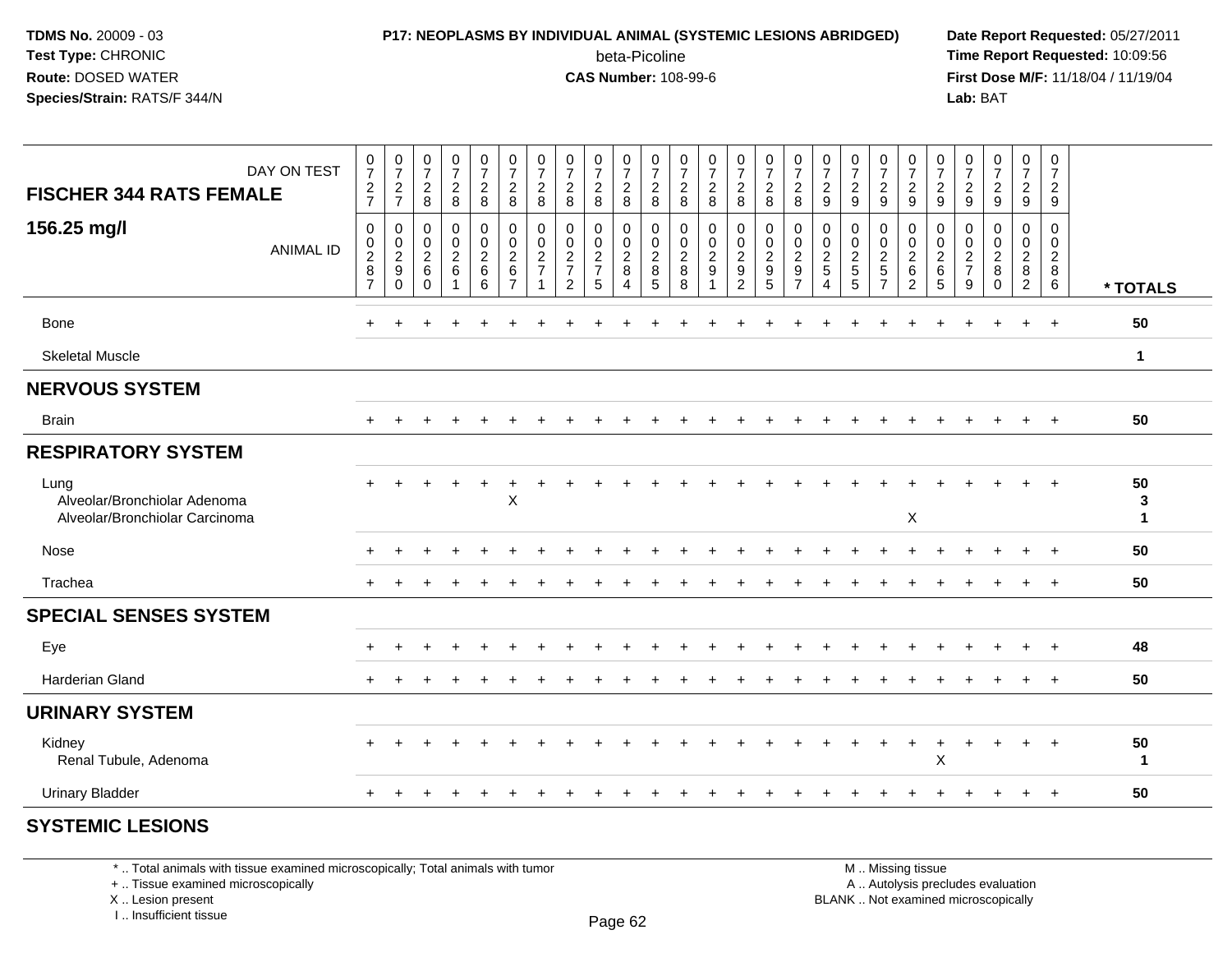#### **P17: NEOPLASMS BY INDIVIDUAL ANIMAL (SYSTEMIC LESIONS ABRIDGED) Date Report Requested:** 05/27/2011

beta-Picoline<br>CAS Number: 108-99-6

| DAY ON TEST<br><b>FISCHER 344 RATS FEMALE</b>                    | 0<br>$\overline{ }$<br>2<br>$\rightarrow$       | 0<br>$\rightarrow$<br>ົ<br>∼<br>$\rightarrow$ | $\mathbf 0$<br>$\overline{2}$<br>8   | 0<br>$\overline{ }$<br>ົ<br>$\epsilon$<br>8 | 0<br>$\rightarrow$<br>っ<br><u>L</u><br>8 | 0<br>$\overline{ }$<br>$\overline{2}$<br>8                        | 0<br>-<br>ົ<br>∼<br>8                      | $\mathbf 0$<br>⇁<br>2<br>8                                        | 0<br>$\rightarrow$<br>ົ<br>∠<br>8                         | 0<br>$\rightarrow$<br>ົ<br>∠<br>8 | 0<br>$\rightarrow$<br>2<br>8             | 0<br>ົ<br>∼<br>8           | 0<br>8                          | 0<br>-<br>ົ<br>$\epsilon$<br>8                     | $\mathbf{0}$<br>$\rightarrow$<br>2<br>8 | 0<br>$\overline{ }$<br>$\overline{2}$<br>8                     | $\mathbf 0$<br><u>_</u><br>9    | 9                                             | 0<br>∠<br>9                                                   | $\overline{0}$<br>$\rightarrow$<br>2<br>9             | $\mathbf 0$<br>2<br>9 | $\overline{0}$<br>9 | 0<br>9                                      | 0<br>-<br>C<br>$\epsilon$<br>9                   | $\mathbf 0$<br>$\rightarrow$<br>2<br>$\boldsymbol{9}$ |          |
|------------------------------------------------------------------|-------------------------------------------------|-----------------------------------------------|--------------------------------------|---------------------------------------------|------------------------------------------|-------------------------------------------------------------------|--------------------------------------------|-------------------------------------------------------------------|-----------------------------------------------------------|-----------------------------------|------------------------------------------|----------------------------|---------------------------------|----------------------------------------------------|-----------------------------------------|----------------------------------------------------------------|---------------------------------|-----------------------------------------------|---------------------------------------------------------------|-------------------------------------------------------|-----------------------|---------------------|---------------------------------------------|--------------------------------------------------|-------------------------------------------------------|----------|
| 156.25 mg/l<br><b>ANIMAL ID</b>                                  | 0<br>0<br>$\overline{c}$<br>8<br>$\overline{ }$ | 0<br>0<br>C<br>$\epsilon$<br>9<br>0           | $\mathbf 0$<br>0<br>$\sim$<br>z<br>6 | 0<br>0<br>ົ<br>$\epsilon$<br>6              | 0<br>0<br>ົ<br>$\epsilon$<br>6<br>6      | 0<br>0<br>$\begin{array}{c} 2 \\ 6 \end{array}$<br>$\overline{ }$ | 0<br>0<br>ົ<br>$\epsilon$<br>$\rightarrow$ | $\mathbf 0$<br>$\overline{c}$<br>$\overline{ }$<br>$\overline{2}$ | 0<br>0<br>ົ<br>$\epsilon$<br>$\rightarrow$<br>$5^{\circ}$ | 0<br>0<br>ົ<br><u>L</u><br>8<br>4 | 0<br>0<br>$\overline{c}$<br>$\,8\,$<br>5 | 0<br>0<br>ົ<br>L<br>8<br>8 | $\mathbf 0$<br>$\sim$<br>∠<br>9 | $\mathbf 0$<br>0<br>$\sim$<br>$\epsilon$<br>9<br>2 | 0<br>0<br>ົ<br>$\epsilon$<br>9<br>5     | 0<br>0<br>$\overline{2}$<br>$\boldsymbol{9}$<br>$\overline{z}$ | 0<br>0<br>$\sim$<br>L<br>5<br>4 | $\mathbf 0$<br>$\sim$<br>∠<br>$\sqrt{5}$<br>5 | 0<br>0<br>$\sim$<br>$\epsilon$<br>$\sqrt{5}$<br>$\rightarrow$ | $\mathbf{0}$<br>0<br>$\Omega$<br>$\epsilon$<br>6<br>2 | 0<br>0<br>2<br>6<br>5 | $\sim$<br>∼<br>9    | $\mathbf 0$<br>$\sim$<br>∠<br>8<br>$\Omega$ | 0<br>0<br>ົ<br>$\epsilon$<br>8<br>$\overline{2}$ | 0<br>0<br>$\overline{2}$<br>8<br>6                    | * TOTALS |
| Multiple Organ<br>Leukemia Mononuclear<br>Mesothelioma Malignant |                                                 |                                               | X                                    | X                                           |                                          |                                                                   | X                                          |                                                                   |                                                           | $\sim$                            |                                          |                            |                                 |                                                    |                                         | X                                                              |                                 |                                               |                                                               |                                                       |                       |                     |                                             |                                                  | $\checkmark$<br>⋏                                     | 50<br>15 |

- X .. Lesion present
- I .. Insufficient tissue

<sup>\* ..</sup> Total animals with tissue examined microscopically; Total animals with tumor

<sup>+ ..</sup> Tissue examined microscopically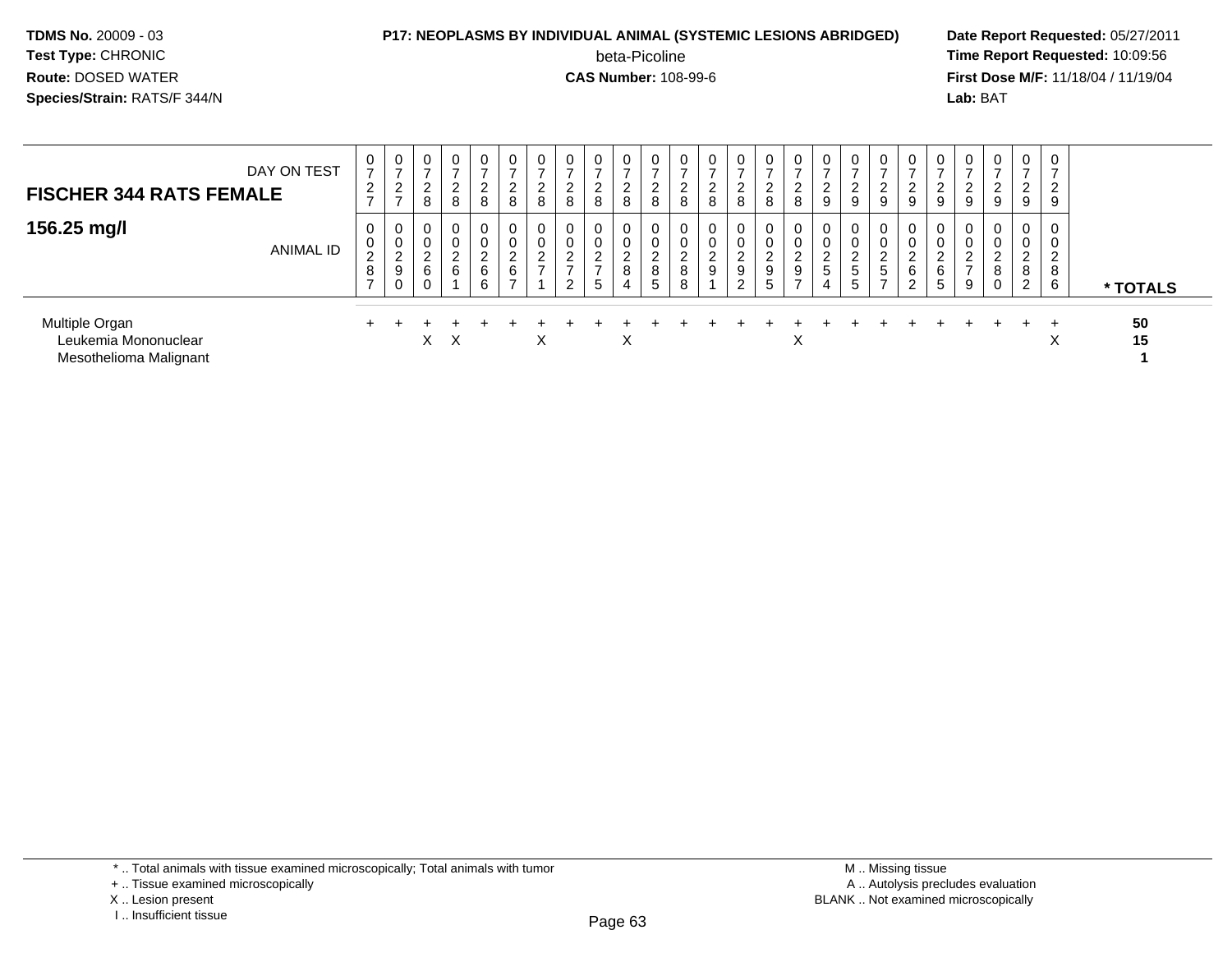### **P17: NEOPLASMS BY INDIVIDUAL ANIMAL (SYSTEMIC LESIONS ABRIDGED) Date Report Requested:** 05/27/2011 beta-Picoline<br>CAS Number: 108-99-6

 **Time Report Requested:** 10:09:56 **First Dose M/F:** 11/18/04 / 11/19/04 Lab: BAT **Lab:** BAT

| DAY ON TEST<br><b>FISCHER 344 RATS FEMALE</b>                          | $\begin{array}{c} 0 \\ 5 \end{array}$<br>$\frac{2}{6}$                         | $\begin{array}{c} 0 \\ 5 \end{array}$<br>$\overline{2}$<br>$\overline{7}$      | $\begin{array}{c} 0 \\ 5 \end{array}$<br>$\overline{7}$<br>9                       | $\begin{array}{c} 0 \\ 5 \end{array}$<br>$\overline{8}$<br>$\overline{2}$ | 0<br>$6^{\circ}$<br>$\mathbf 0$<br>3                             | 0<br>$\overline{6}$<br>$\overline{a}$<br>$\overline{2}$        | 0<br>6<br>$\,6\,$<br>6                                            | 0<br>$6\overline{6}$<br>$6\phantom{1}6$<br>6                      | 0<br>$6\phantom{a}$<br>$\overline{7}$<br>$\Omega$                   | 0<br>$6\overline{6}$<br>$\overline{7}$<br>6                          | $\begin{array}{c} 0 \\ 6 \end{array}$<br>$\overline{7}$<br>$\overline{7}$ | $\begin{array}{c} 0 \\ 6 \end{array}$<br>$\bf8$<br>$\mathbf{3}$ | $\begin{array}{c} 0 \\ 6 \end{array}$<br>$9\,$<br>$\mathbf 0$ | 0<br>$\overline{6}$<br>$\overline{9}$ | $\begin{array}{c} 0 \\ 6 \end{array}$<br>$\overline{9}$<br>$\mathbf{1}$ | $\begin{smallmatrix}0\\7\end{smallmatrix}$<br>$\mathbf 0$<br>$\mathbf{1}$ | $\frac{0}{7}$<br>$\overline{c}$<br>$\overline{1}$ | $\frac{0}{7}$<br>$\frac{2}{7}$                                   | 0<br>$\overline{7}$<br>$\frac{2}{7}$                                | 0<br>$\overline{7}$<br>$\frac{2}{7}$ | $\frac{0}{7}$<br>$\frac{2}{7}$                            | 0<br>$\overline{7}$<br>$\frac{2}{7}$                     | $\frac{0}{7}$<br>$\frac{2}{7}$      | $\begin{array}{c} 0 \\ 7 \end{array}$<br>$\frac{2}{7}$     | $\pmb{0}$<br>$\overline{7}$<br>$\overline{2}$<br>$\overline{7}$                |                   |
|------------------------------------------------------------------------|--------------------------------------------------------------------------------|--------------------------------------------------------------------------------|------------------------------------------------------------------------------------|---------------------------------------------------------------------------|------------------------------------------------------------------|----------------------------------------------------------------|-------------------------------------------------------------------|-------------------------------------------------------------------|---------------------------------------------------------------------|----------------------------------------------------------------------|---------------------------------------------------------------------------|-----------------------------------------------------------------|---------------------------------------------------------------|---------------------------------------|-------------------------------------------------------------------------|---------------------------------------------------------------------------|---------------------------------------------------|------------------------------------------------------------------|---------------------------------------------------------------------|--------------------------------------|-----------------------------------------------------------|----------------------------------------------------------|-------------------------------------|------------------------------------------------------------|--------------------------------------------------------------------------------|-------------------|
| 312.5 mg/l<br><b>ANIMAL ID</b>                                         | $\mathsf 0$<br>$\mathbf 0$<br>$\overline{3}$<br>$\mathbf{1}$<br>$\overline{7}$ | $\mathbf 0$<br>$\mathbf 0$<br>$\overline{3}$<br>$\ensuremath{\mathsf{3}}$<br>9 | $\mathbf 0$<br>$\boldsymbol{0}$<br>$\overline{3}$<br>$\mathsf 3$<br>$\overline{1}$ | 0<br>$\frac{0}{3}$<br>$\overline{4}$                                      | 0<br>$\mathbf 0$<br>$\overline{3}$<br>$\overline{c}$<br>$\Omega$ | $\mathbf 0$<br>$\frac{0}{3}$<br>$\mathbf{1}$<br>$\overline{2}$ | $\mathbf 0$<br>$\mathbf 0$<br>$\mathbf{3}$<br>$\overline{2}$<br>8 | $\mathbf 0$<br>$\mathbf 0$<br>$\mathbf{3}$<br>4<br>$\overline{4}$ | $\mathbf 0$<br>$\mathbf 0$<br>$\overline{3}$<br>3<br>$\overline{4}$ | 0<br>$\mathbf 0$<br>$\overline{3}$<br>$\mathbf{1}$<br>$\overline{4}$ | 0<br>$\mathbf 0$<br>$\overline{3}$<br>$\overline{a}$                      | $\mathbf 0$<br>$\mathbf 0$<br>$\overline{3}$<br>$\frac{3}{5}$   | $\mathbf 0$<br>0<br>$\overline{3}$<br>0<br>3                  | 0<br>$\mathbf 0$<br>3<br>0<br>1       | $\pmb{0}$<br>$\frac{0}{3}$<br>$\,6\,$                                   | $\mathbf 0$<br>$_{3}^{\rm 0}$<br>$\overline{4}$<br>$\mathbf 0$            | $\mathbf 0$<br>0<br>3<br>$\Omega$                 | $\mathbf 0$<br>$\mathbf 0$<br>$\overline{3}$<br>$\mathbf 0$<br>5 | 0<br>$\mathbf 0$<br>$\overline{3}$<br>$\mathbf 0$<br>$\overline{7}$ | 0<br>$\mathbf 0$<br>3<br>0<br>9      | 0<br>0<br>$\mathbf{3}$<br>$\mathbf{1}$<br>$5\phantom{.0}$ | 0<br>$\boldsymbol{0}$<br>$\overline{3}$<br>$\frac{2}{3}$ | 0<br>$\frac{0}{2}$<br>$\frac{3}{7}$ | $\mathbf 0$<br>$\mathbf 0$<br>$\frac{3}{3}$<br>$\mathbf 0$ | $\mathbf 0$<br>$\mathbf 0$<br>$\mathbf{3}$<br>$\overline{4}$<br>$\overline{2}$ | females<br>(cont) |
| <b>ALIMENTARY SYSTEM</b>                                               |                                                                                |                                                                                |                                                                                    |                                                                           |                                                                  |                                                                |                                                                   |                                                                   |                                                                     |                                                                      |                                                                           |                                                                 |                                                               |                                       |                                                                         |                                                                           |                                                   |                                                                  |                                                                     |                                      |                                                           |                                                          |                                     |                                                            |                                                                                |                   |
| Esophagus                                                              |                                                                                |                                                                                |                                                                                    |                                                                           |                                                                  |                                                                |                                                                   |                                                                   |                                                                     |                                                                      |                                                                           |                                                                 |                                                               |                                       |                                                                         |                                                                           |                                                   |                                                                  |                                                                     |                                      |                                                           |                                                          |                                     |                                                            | $\ddot{}$                                                                      |                   |
| Intestine Large, Cecum                                                 |                                                                                |                                                                                |                                                                                    |                                                                           |                                                                  |                                                                |                                                                   |                                                                   |                                                                     |                                                                      |                                                                           |                                                                 |                                                               |                                       |                                                                         |                                                                           |                                                   |                                                                  |                                                                     |                                      |                                                           |                                                          |                                     |                                                            |                                                                                |                   |
| Intestine Large, Colon                                                 |                                                                                |                                                                                |                                                                                    |                                                                           |                                                                  |                                                                |                                                                   |                                                                   |                                                                     |                                                                      |                                                                           |                                                                 |                                                               |                                       |                                                                         |                                                                           |                                                   |                                                                  |                                                                     |                                      |                                                           |                                                          |                                     |                                                            |                                                                                |                   |
| Intestine Large, Rectum<br>Sarcoma, Metastatic, Uncertain Primary Site |                                                                                |                                                                                |                                                                                    |                                                                           |                                                                  |                                                                | X                                                                 |                                                                   |                                                                     |                                                                      |                                                                           |                                                                 |                                                               |                                       |                                                                         |                                                                           |                                                   |                                                                  |                                                                     |                                      |                                                           |                                                          |                                     |                                                            |                                                                                |                   |
| Intestine Small, Duodenum                                              |                                                                                |                                                                                |                                                                                    |                                                                           |                                                                  |                                                                |                                                                   |                                                                   |                                                                     |                                                                      |                                                                           |                                                                 |                                                               |                                       |                                                                         |                                                                           |                                                   |                                                                  |                                                                     |                                      |                                                           |                                                          |                                     |                                                            | $+$                                                                            |                   |
| Intestine Small, Ileum                                                 |                                                                                |                                                                                |                                                                                    |                                                                           |                                                                  |                                                                |                                                                   |                                                                   |                                                                     |                                                                      |                                                                           |                                                                 |                                                               |                                       |                                                                         |                                                                           |                                                   |                                                                  |                                                                     |                                      |                                                           |                                                          |                                     |                                                            |                                                                                |                   |
| Intestine Small, Jejunum                                               | $+$                                                                            | A                                                                              |                                                                                    | А                                                                         |                                                                  |                                                                |                                                                   |                                                                   |                                                                     |                                                                      |                                                                           |                                                                 |                                                               |                                       |                                                                         |                                                                           |                                                   |                                                                  |                                                                     |                                      |                                                           |                                                          |                                     |                                                            |                                                                                |                   |
| Liver                                                                  |                                                                                |                                                                                |                                                                                    |                                                                           |                                                                  |                                                                |                                                                   |                                                                   |                                                                     |                                                                      |                                                                           |                                                                 |                                                               |                                       |                                                                         |                                                                           |                                                   |                                                                  |                                                                     |                                      |                                                           |                                                          |                                     |                                                            |                                                                                |                   |
| Mesentery<br>Sarcoma, Metastatic, Uncertain Primary Site               |                                                                                | $\ddot{}$                                                                      |                                                                                    |                                                                           |                                                                  |                                                                | $\ddot{}$<br>$\sf X$                                              |                                                                   |                                                                     |                                                                      |                                                                           |                                                                 |                                                               |                                       |                                                                         |                                                                           |                                                   |                                                                  |                                                                     |                                      | $+$                                                       | $\ddot{}$                                                |                                     |                                                            |                                                                                |                   |
| Oral Mucosa<br>Squamous Cell Papilloma                                 |                                                                                |                                                                                |                                                                                    |                                                                           |                                                                  |                                                                |                                                                   |                                                                   |                                                                     |                                                                      | $\ddot{}$<br>$\mathsf X$                                                  |                                                                 |                                                               |                                       |                                                                         |                                                                           |                                                   |                                                                  |                                                                     |                                      |                                                           |                                                          |                                     |                                                            |                                                                                |                   |
| Pancreas<br>Sarcoma, Metastatic, Uncertain Primary Site                |                                                                                |                                                                                |                                                                                    |                                                                           | $\ddot{}$                                                        | $\ddot{}$                                                      | $\ddot{}$<br>X                                                    |                                                                   |                                                                     |                                                                      |                                                                           |                                                                 |                                                               |                                       |                                                                         |                                                                           |                                                   |                                                                  |                                                                     |                                      |                                                           |                                                          |                                     |                                                            |                                                                                |                   |
| Salivary Glands                                                        |                                                                                |                                                                                |                                                                                    |                                                                           |                                                                  |                                                                |                                                                   |                                                                   |                                                                     |                                                                      |                                                                           |                                                                 |                                                               |                                       |                                                                         |                                                                           |                                                   |                                                                  |                                                                     |                                      |                                                           |                                                          |                                     |                                                            | $\overline{+}$                                                                 |                   |
| Stomach, Forestomach                                                   |                                                                                |                                                                                |                                                                                    |                                                                           |                                                                  |                                                                |                                                                   |                                                                   |                                                                     |                                                                      |                                                                           |                                                                 |                                                               |                                       |                                                                         |                                                                           |                                                   |                                                                  |                                                                     |                                      |                                                           |                                                          |                                     |                                                            |                                                                                |                   |

\* .. Total animals with tissue examined microscopically; Total animals with tumor

+ .. Tissue examined microscopically

X .. Lesion present

I .. Insufficient tissue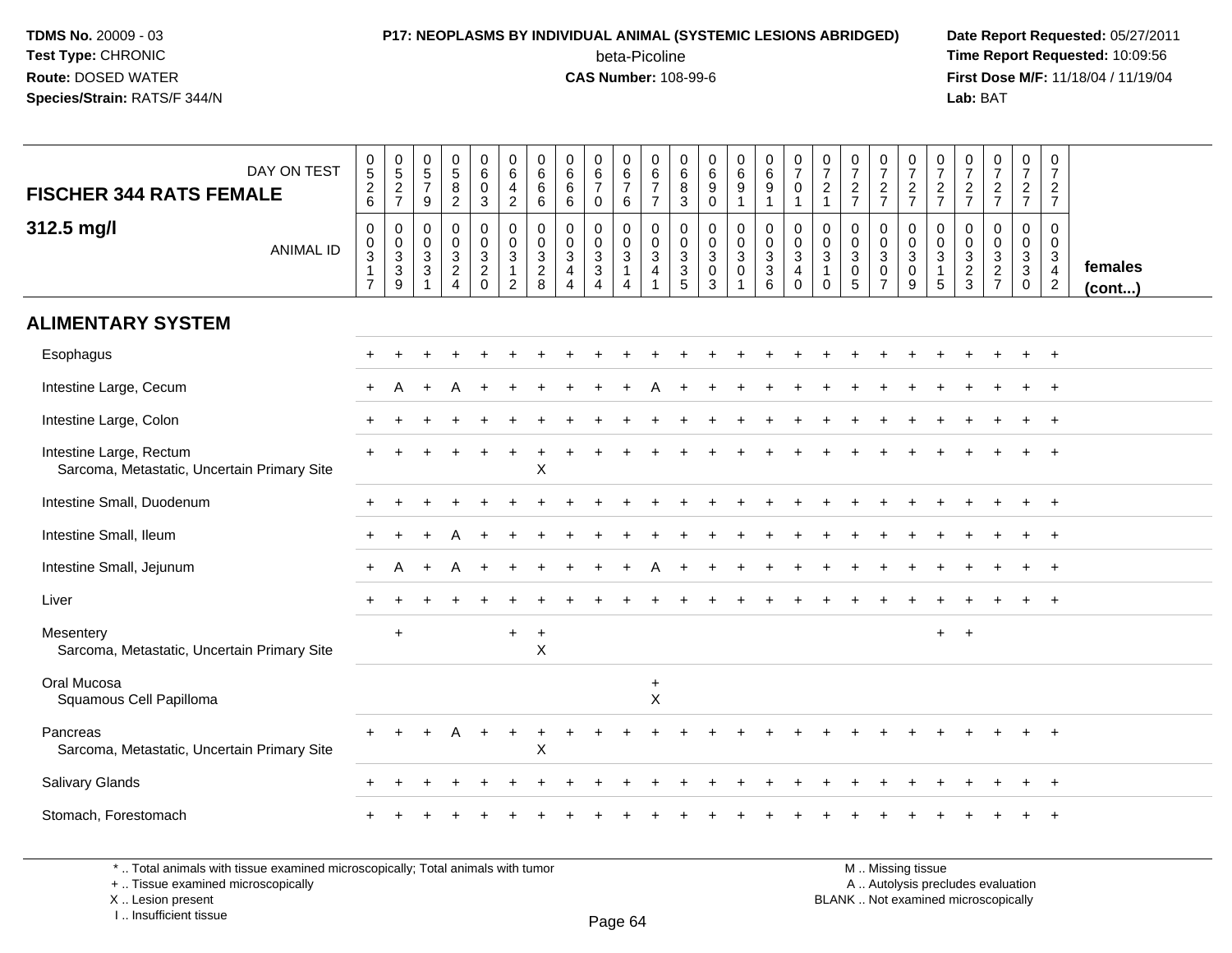### **P17: NEOPLASMS BY INDIVIDUAL ANIMAL (SYSTEMIC LESIONS ABRIDGED) Date Report Requested:** 05/27/2011 beta-Picoline<br>CAS Number: 108-99-6

 **Time Report Requested:** 10:09:56 **First Dose M/F:** 11/18/04 / 11/19/04<br>**Lab:** BAT **Lab:** BAT

| <b>FISCHER 344 RATS FEMALE</b>                                                                          | DAY ON TEST      | $\begin{array}{c} 0 \\ 5 \end{array}$<br>$\frac{2}{6}$               | $\begin{array}{c} 0 \\ 5 \end{array}$<br>$\frac{2}{7}$ | $0$<br>5<br>7<br>9                                                   | 0582                                                                           | $0\over 6$<br>$\overline{0}$<br>3                   | $\begin{array}{c} 0 \\ 6 \end{array}$<br>$\overline{\mathbf{4}}$<br>$\sqrt{2}$ | $\mathbf 0$<br>$6\phantom{1}6$<br>6<br>$\,6\,$          | $\begin{array}{c} 0 \\ 6 \end{array}$<br>$6\phantom{1}$<br>6                         | $\begin{array}{c} 0 \\ 6 \\ 7 \end{array}$<br>0       | $\begin{array}{c} 0 \\ 6 \\ 7 \end{array}$<br>6               | $\begin{array}{c} 0 \\ 6 \\ 7 \end{array}$<br>$\overline{7}$ | $\begin{matrix} 0 \\ 6 \\ 8 \end{matrix}$<br>$\mathbf{3}$ | $\begin{array}{c} 0 \\ 6 \end{array}$<br>$9\,$<br>$\mathbf 0$ | $_{6}^{\rm 0}$<br>9                             | $\begin{array}{c} 0 \\ 6 \\ 9 \end{array}$<br>1 | $\frac{0}{7}$<br>$\pmb{0}$<br>$\overline{ }$                                      | $\frac{0}{7}$<br>$\sqrt{2}$<br>$\mathbf{1}$                  | $\frac{0}{7}$<br>$\frac{2}{7}$                              | $\frac{0}{7}$<br>$\frac{2}{7}$                          | $\frac{0}{7}$<br>$\frac{2}{7}$                         | $\frac{0}{7}$<br>$rac{2}{7}$     | 0<br>$\overline{7}$<br>$\frac{2}{7}$  | $\begin{smallmatrix}0\\7\end{smallmatrix}$<br>$\frac{2}{7}$ | $\begin{smallmatrix}0\\7\end{smallmatrix}$<br>$rac{2}{7}$        | $\mathbf 0$<br>$\overline{7}$<br>$\frac{2}{7}$                                 |                         |
|---------------------------------------------------------------------------------------------------------|------------------|----------------------------------------------------------------------|--------------------------------------------------------|----------------------------------------------------------------------|--------------------------------------------------------------------------------|-----------------------------------------------------|--------------------------------------------------------------------------------|---------------------------------------------------------|--------------------------------------------------------------------------------------|-------------------------------------------------------|---------------------------------------------------------------|--------------------------------------------------------------|-----------------------------------------------------------|---------------------------------------------------------------|-------------------------------------------------|-------------------------------------------------|-----------------------------------------------------------------------------------|--------------------------------------------------------------|-------------------------------------------------------------|---------------------------------------------------------|--------------------------------------------------------|----------------------------------|---------------------------------------|-------------------------------------------------------------|------------------------------------------------------------------|--------------------------------------------------------------------------------|-------------------------|
| 312.5 mg/l                                                                                              | <b>ANIMAL ID</b> | $\mathbf 0$<br>0<br>$\overline{3}$<br>$\mathbf{1}$<br>$\overline{7}$ | $\mathbf 0$<br>$\mathbf 0$<br>3<br>3<br>9              | $\mathbf 0$<br>$\pmb{0}$<br>$\mathsf 3$<br>$\ensuremath{\mathsf{3}}$ | $\mathsf 0$<br>$\pmb{0}$<br>$\overline{3}$<br>$\overline{a}$<br>$\overline{4}$ | 0<br>$\mathbf 0$<br>3<br>$\overline{c}$<br>$\Omega$ | $\mathbf 0$<br>$\mathbf 0$<br>$\sqrt{3}$<br>$\mathbf{1}$<br>$\overline{2}$     | $\mathbf 0$<br>0<br>$\mathbf{3}$<br>$\overline{c}$<br>8 | $\mathbf 0$<br>$\pmb{0}$<br>$\mathbf{3}$<br>$\overline{4}$<br>$\boldsymbol{\Lambda}$ | 0<br>$\mathbf 0$<br>$\sqrt{3}$<br>3<br>$\overline{A}$ | $\pmb{0}$<br>$_{3}^{\rm 0}$<br>$\mathbf{1}$<br>$\overline{4}$ | $\pmb{0}$<br>$\pmb{0}$<br>$\overline{3}$<br>$\overline{4}$   | 0<br>0<br>$\mathsf 3$<br>$\frac{3}{5}$                    | $\mathbf 0$<br>$\pmb{0}$<br>$\mathbf{3}$<br>$\mathbf 0$<br>3  | 0<br>$\mathbf 0$<br>$\mathbf{3}$<br>$\mathbf 0$ | 0<br>$_3^0$<br>$\sqrt{3}$<br>6                  | $\pmb{0}$<br>$\pmb{0}$<br>$\ensuremath{\mathsf{3}}$<br>$\overline{4}$<br>$\Omega$ | 0<br>$\pmb{0}$<br>$\mathbf{3}$<br>$\overline{1}$<br>$\Omega$ | $\mathbf 0$<br>$\pmb{0}$<br>$\mathsf 3$<br>$\mathbf 0$<br>5 | 0<br>$\mathbf 0$<br>$\mathbf{3}$<br>0<br>$\overline{7}$ | 0<br>$\mathbf 0$<br>$\overline{3}$<br>$\mathsf 0$<br>9 | 0<br>0<br>3<br>$\mathbf{1}$<br>5 | 0<br>0<br>$\sqrt{3}$<br>$\frac{2}{3}$ | 0<br>$\mathbf 0$<br>$\overline{3}$<br>$\frac{2}{7}$         | 0<br>$\mathbf 0$<br>$\mathbf{3}$<br>$\mathbf{3}$<br>$\mathbf{0}$ | $\mathbf 0$<br>$\mathbf 0$<br>$\mathbf{3}$<br>$\overline{4}$<br>$\overline{2}$ | females<br>$($ cont $)$ |
| Stomach, Glandular                                                                                      |                  |                                                                      |                                                        |                                                                      | A                                                                              |                                                     |                                                                                |                                                         |                                                                                      |                                                       |                                                               |                                                              |                                                           |                                                               |                                                 |                                                 |                                                                                   |                                                              |                                                             |                                                         |                                                        |                                  |                                       |                                                             | $\ddot{}$                                                        | $+$                                                                            |                         |
| <b>CARDIOVASCULAR SYSTEM</b>                                                                            |                  |                                                                      |                                                        |                                                                      |                                                                                |                                                     |                                                                                |                                                         |                                                                                      |                                                       |                                                               |                                                              |                                                           |                                                               |                                                 |                                                 |                                                                                   |                                                              |                                                             |                                                         |                                                        |                                  |                                       |                                                             |                                                                  |                                                                                |                         |
| <b>Blood Vessel</b>                                                                                     |                  |                                                                      |                                                        |                                                                      |                                                                                |                                                     |                                                                                |                                                         |                                                                                      |                                                       |                                                               |                                                              |                                                           |                                                               |                                                 |                                                 |                                                                                   |                                                              |                                                             |                                                         |                                                        |                                  |                                       |                                                             | $\ddot{}$                                                        | $+$                                                                            |                         |
| Heart                                                                                                   |                  |                                                                      |                                                        |                                                                      |                                                                                |                                                     |                                                                                |                                                         |                                                                                      |                                                       |                                                               |                                                              |                                                           |                                                               |                                                 |                                                 |                                                                                   |                                                              |                                                             |                                                         |                                                        |                                  |                                       |                                                             |                                                                  | $^+$                                                                           |                         |
| <b>ENDOCRINE SYSTEM</b>                                                                                 |                  |                                                                      |                                                        |                                                                      |                                                                                |                                                     |                                                                                |                                                         |                                                                                      |                                                       |                                                               |                                                              |                                                           |                                                               |                                                 |                                                 |                                                                                   |                                                              |                                                             |                                                         |                                                        |                                  |                                       |                                                             |                                                                  |                                                                                |                         |
| <b>Adrenal Cortex</b><br>Adenoma                                                                        |                  |                                                                      |                                                        |                                                                      |                                                                                |                                                     |                                                                                | $\boldsymbol{\mathsf{X}}$                               |                                                                                      |                                                       |                                                               |                                                              |                                                           |                                                               |                                                 |                                                 |                                                                                   |                                                              |                                                             |                                                         |                                                        |                                  |                                       |                                                             |                                                                  |                                                                                |                         |
| Adrenal Medulla<br>Pheochromocytoma Benign                                                              |                  |                                                                      |                                                        |                                                                      |                                                                                |                                                     |                                                                                |                                                         |                                                                                      |                                                       |                                                               |                                                              | $\sf X$                                                   |                                                               |                                                 |                                                 |                                                                                   |                                                              |                                                             |                                                         |                                                        |                                  |                                       |                                                             | $\ddot{}$                                                        | $+$<br>X                                                                       |                         |
| Islets, Pancreatic                                                                                      |                  |                                                                      |                                                        |                                                                      |                                                                                |                                                     |                                                                                |                                                         |                                                                                      |                                                       |                                                               |                                                              |                                                           |                                                               |                                                 |                                                 |                                                                                   |                                                              |                                                             |                                                         |                                                        |                                  |                                       |                                                             |                                                                  | $^{+}$                                                                         |                         |
| Parathyroid Gland                                                                                       |                  | $\pm$                                                                | м                                                      |                                                                      |                                                                                |                                                     |                                                                                |                                                         |                                                                                      |                                                       |                                                               |                                                              |                                                           |                                                               |                                                 |                                                 |                                                                                   |                                                              |                                                             |                                                         |                                                        |                                  |                                       |                                                             |                                                                  | $^{+}$                                                                         |                         |
| <b>Pituitary Gland</b><br>Pars Distalis, Adenoma                                                        |                  | $\ddot{}$                                                            | X                                                      |                                                                      |                                                                                | $\ddot{}$                                           | $\pmb{\times}$                                                                 |                                                         |                                                                                      | $\mathsf X$                                           |                                                               | $\boldsymbol{\mathsf{X}}$                                    |                                                           | $\boldsymbol{\mathsf{X}}$                                     |                                                 |                                                 | $\sf X$                                                                           |                                                              | $\mathsf{X}$                                                | $\boldsymbol{\mathsf{X}}$                               |                                                        | $\boldsymbol{\mathsf{X}}$        |                                       |                                                             | $\ddot{}$<br>$\sf X$                                             | $+$                                                                            |                         |
| <b>Thyroid Gland</b><br>Carcinoma<br>Bilateral, C-cell, Adenoma<br>C-cell, Adenoma<br>C-cell, Carcinoma |                  | $\ddot{}$                                                            | $\ddot{}$                                              |                                                                      | $\cdot$<br>X                                                                   |                                                     |                                                                                |                                                         | $\mathsf X$                                                                          |                                                       |                                                               |                                                              |                                                           |                                                               |                                                 |                                                 |                                                                                   |                                                              |                                                             |                                                         |                                                        | X                                |                                       |                                                             |                                                                  | $\overline{+}$                                                                 |                         |

#### **GENERAL BODY SYSTEM**

NONE

\* .. Total animals with tissue examined microscopically; Total animals with tumor

+ .. Tissue examined microscopically

X .. Lesion present

I .. Insufficient tissue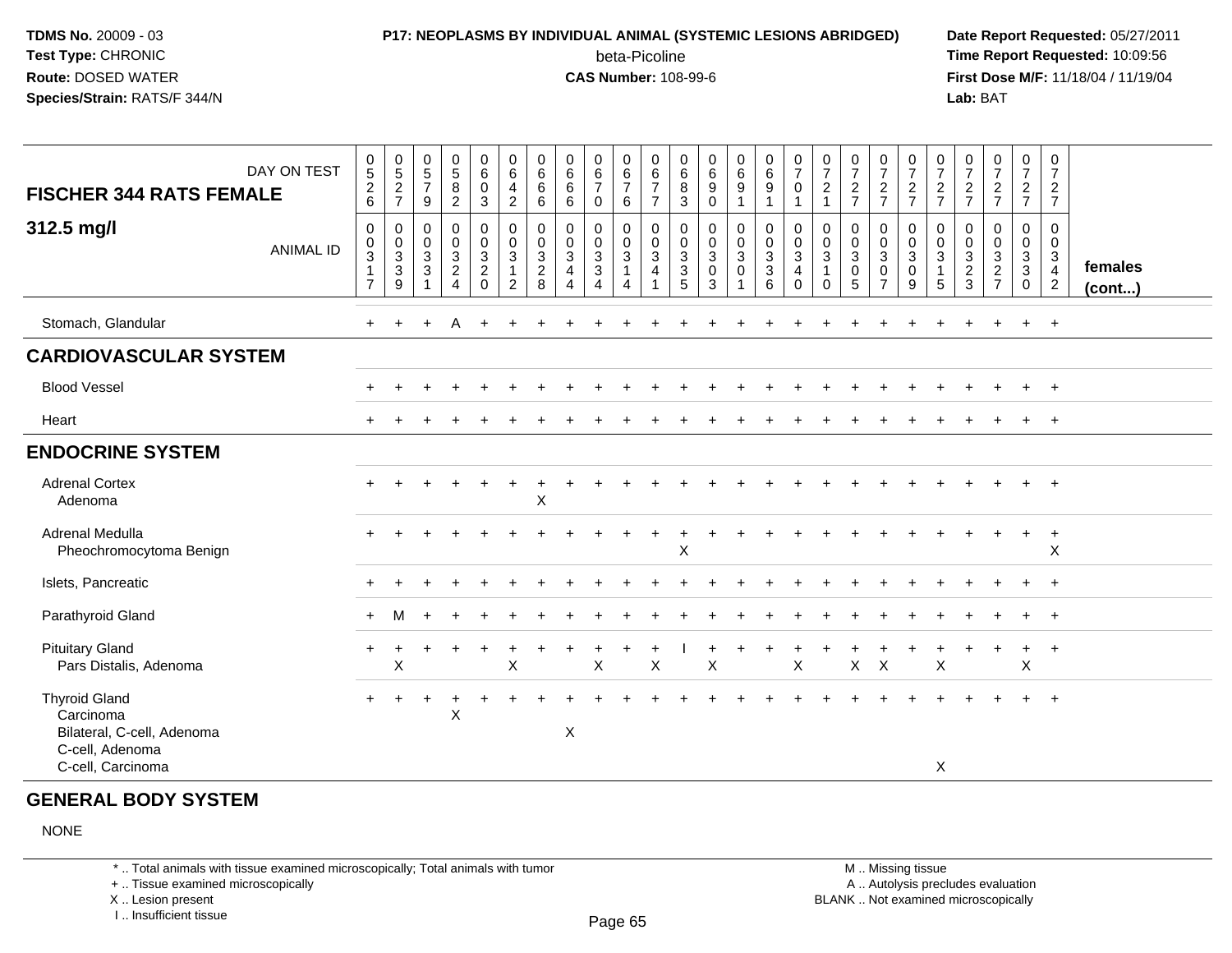# **P17: NEOPLASMS BY INDIVIDUAL ANIMAL (SYSTEMIC LESIONS ABRIDGED) Date Report Requested:** 05/27/2011

beta-Picoline<br>CAS Number: 108-99-6

 **Time Report Requested:** 10:09:56 **First Dose M/F:** 11/18/04 / 11/19/04 Lab: BAT **Lab:** BAT

| DAY ON TEST<br><b>FISCHER 344 RATS FEMALE</b>                                                      | $\begin{array}{c} 0 \\ 5 \end{array}$<br>$\frac{2}{6}$                     | $0$<br>5<br>2<br>7      | $\begin{array}{c} 0 \\ 5 \\ 7 \end{array}$<br>9       | $\begin{array}{c} 0 \\ 5 \end{array}$<br>8<br>$\overline{2}$                   | $\mathbf 0$<br>$\,6\,$<br>$\pmb{0}$<br>$\mathbf{3}$ | 0<br>6<br>$\overline{4}$<br>$\overline{2}$                                 | 0<br>$\,6$<br>$\,6$<br>6                                      | 0<br>6<br>6<br>6                                        | $\begin{array}{c} 0 \\ 6 \end{array}$<br>$\overline{7}$<br>$\mathbf 0$ | 0<br>$\,6\,$<br>$\overline{7}$<br>6                     | 0<br>$\,6\,$<br>$\overline{7}$<br>$\overline{7}$                           | 0<br>$\,6$<br>8<br>3                                             | 0<br>$\,6\,$<br>9<br>$\mathbf 0$           | $\begin{matrix} 0 \\ 6 \\ 9 \end{matrix}$ | $\begin{array}{c} 0 \\ 6 \end{array}$<br>9<br>$\overline{1}$                | $\frac{0}{7}$<br>$\mathbf 0$<br>$\overline{1}$                               | $\pmb{0}$<br>$\overline{7}$<br>$\overline{2}$<br>$\mathbf{1}$           | $\frac{0}{7}$<br>$\frac{2}{7}$                             | $\frac{0}{7}$<br>$\frac{2}{7}$                        | $\frac{0}{7}$<br>$\frac{2}{7}$                      | $\begin{array}{c} 0 \\ 7 \end{array}$<br>$\frac{2}{7}$               | $\frac{0}{7}$<br>$\frac{2}{7}$                  | $\begin{smallmatrix}0\\7\end{smallmatrix}$<br>$\frac{2}{7}$ | $\begin{array}{c} 0 \\ 7 \end{array}$<br>$\frac{2}{7}$ | $\mathbf 0$<br>$\overline{7}$<br>$rac{2}{7}$                         |                   |
|----------------------------------------------------------------------------------------------------|----------------------------------------------------------------------------|-------------------------|-------------------------------------------------------|--------------------------------------------------------------------------------|-----------------------------------------------------|----------------------------------------------------------------------------|---------------------------------------------------------------|---------------------------------------------------------|------------------------------------------------------------------------|---------------------------------------------------------|----------------------------------------------------------------------------|------------------------------------------------------------------|--------------------------------------------|-------------------------------------------|-----------------------------------------------------------------------------|------------------------------------------------------------------------------|-------------------------------------------------------------------------|------------------------------------------------------------|-------------------------------------------------------|-----------------------------------------------------|----------------------------------------------------------------------|-------------------------------------------------|-------------------------------------------------------------|--------------------------------------------------------|----------------------------------------------------------------------|-------------------|
| 312.5 mg/l<br><b>ANIMAL ID</b>                                                                     | $\mathbf 0$<br>$\mathbf 0$<br>$\sqrt{3}$<br>$\mathbf{1}$<br>$\overline{7}$ | 0<br>$\frac{0}{3}$<br>9 | 0<br>$\boldsymbol{0}$<br>$\mathbf{3}$<br>$\mathbf{3}$ | $\mathbf 0$<br>$\boldsymbol{0}$<br>$\mathbf 3$<br>$\sqrt{2}$<br>$\overline{4}$ | 0<br>$\pmb{0}$<br>$\sqrt{3}$<br>$\frac{2}{0}$       | $\pmb{0}$<br>$\mathsf 0$<br>$\mathbf{3}$<br>$\mathbf{1}$<br>$\overline{2}$ | $\mathbf 0$<br>$\pmb{0}$<br>$\sqrt{3}$<br>$\overline{2}$<br>8 | $\mathbf 0$<br>0<br>$\mathbf{3}$<br>4<br>$\overline{4}$ | $\mathbf 0$<br>$\pmb{0}$<br>$\sqrt{3}$<br>$\overline{3}$<br>4          | 0<br>$\mathbf 0$<br>$\mathbf{3}$<br>$\overline{1}$<br>4 | $\mathbf 0$<br>$\,0\,$<br>$\mathbf{3}$<br>$\overline{a}$<br>$\overline{1}$ | 0<br>$\pmb{0}$<br>$\mathbf{3}$<br>$\ensuremath{\mathsf{3}}$<br>5 | 0<br>$\mathbf 0$<br>$\mathbf{3}$<br>0<br>3 | 0<br>$_{3}^{\rm 0}$<br>$\mathbf 0$        | $\mathbf 0$<br>$\mathbf 0$<br>$\mathsf 3$<br>$\ensuremath{\mathsf{3}}$<br>6 | $\mathbf 0$<br>$\boldsymbol{0}$<br>$\mathbf 3$<br>$\overline{4}$<br>$\Omega$ | $\mathbf 0$<br>$\pmb{0}$<br>$\mathbf{3}$<br>$\mathbf{1}$<br>$\mathbf 0$ | $\mathbf 0$<br>$\mathbf 0$<br>$\sqrt{3}$<br>$\pmb{0}$<br>5 | $\mathbf{0}$<br>$\pmb{0}$<br>3<br>0<br>$\overline{7}$ | 0<br>$\mathbf 0$<br>$\mathsf 3$<br>$\mathsf 0$<br>9 | $\mathbf 0$<br>$\pmb{0}$<br>$\sqrt{3}$<br>$\mathbf{1}$<br>$\sqrt{5}$ | 0<br>$\mathbf 0$<br>$\sqrt{3}$<br>$\frac{2}{3}$ | $\mathbf 0$<br>$\mathbf 0$<br>$\sqrt{3}$<br>$\frac{2}{7}$   | 0<br>$\mathbf 0$<br>3<br>$\overline{3}$<br>$\mathbf 0$ | 0<br>$\mathbf 0$<br>$\mathbf{3}$<br>$\overline{4}$<br>$\overline{2}$ | females<br>(cont) |
| <b>GENITAL SYSTEM</b>                                                                              |                                                                            |                         |                                                       |                                                                                |                                                     |                                                                            |                                                               |                                                         |                                                                        |                                                         |                                                                            |                                                                  |                                            |                                           |                                                                             |                                                                              |                                                                         |                                                            |                                                       |                                                     |                                                                      |                                                 |                                                             |                                                        |                                                                      |                   |
| <b>Clitoral Gland</b><br>Adenoma<br>Carcinoma                                                      |                                                                            |                         |                                                       |                                                                                |                                                     |                                                                            |                                                               |                                                         |                                                                        |                                                         |                                                                            |                                                                  |                                            |                                           |                                                                             |                                                                              | $\mathsf{X}$                                                            |                                                            |                                                       | $\sf X$                                             |                                                                      |                                                 | $\mathsf{X}$                                                | $\mathsf{X}$                                           | $\ddot{}$                                                            |                   |
| Sarcoma                                                                                            |                                                                            |                         |                                                       |                                                                                |                                                     |                                                                            |                                                               |                                                         |                                                                        |                                                         |                                                                            |                                                                  |                                            |                                           |                                                                             |                                                                              |                                                                         |                                                            | X                                                     |                                                     |                                                                      |                                                 |                                                             |                                                        |                                                                      |                   |
| Ovary<br>Granulosa Cell Tumor Benign                                                               |                                                                            |                         |                                                       |                                                                                |                                                     |                                                                            |                                                               |                                                         |                                                                        |                                                         |                                                                            |                                                                  |                                            |                                           |                                                                             |                                                                              |                                                                         |                                                            |                                                       |                                                     |                                                                      |                                                 |                                                             |                                                        | $\div$                                                               |                   |
| <b>Uterus</b><br>Leiomyosarcoma<br>Polyp Stromal<br>Cervix, Sarcoma, Metastatic, Uncertain Primary |                                                                            |                         |                                                       |                                                                                |                                                     |                                                                            | X                                                             | X X X X                                                 |                                                                        |                                                         |                                                                            |                                                                  |                                            |                                           |                                                                             | X                                                                            |                                                                         |                                                            | X                                                     | $X$ $X$                                             |                                                                      |                                                 |                                                             | X                                                      |                                                                      |                   |
| Site<br>Endometrium, Adenoma                                                                       |                                                                            |                         |                                                       |                                                                                |                                                     |                                                                            |                                                               |                                                         |                                                                        |                                                         |                                                                            |                                                                  |                                            |                                           |                                                                             |                                                                              |                                                                         | $\mathsf X$                                                |                                                       |                                                     |                                                                      |                                                 |                                                             |                                                        |                                                                      |                   |
| <b>HEMATOPOIETIC SYSTEM</b>                                                                        |                                                                            |                         |                                                       |                                                                                |                                                     |                                                                            |                                                               |                                                         |                                                                        |                                                         |                                                                            |                                                                  |                                            |                                           |                                                                             |                                                                              |                                                                         |                                                            |                                                       |                                                     |                                                                      |                                                 |                                                             |                                                        |                                                                      |                   |
| <b>Bone Marrow</b>                                                                                 |                                                                            |                         |                                                       |                                                                                |                                                     |                                                                            |                                                               |                                                         |                                                                        |                                                         |                                                                            |                                                                  |                                            |                                           |                                                                             |                                                                              |                                                                         |                                                            |                                                       |                                                     |                                                                      |                                                 |                                                             |                                                        |                                                                      |                   |
| Lymph Node                                                                                         |                                                                            |                         |                                                       |                                                                                |                                                     |                                                                            |                                                               |                                                         |                                                                        |                                                         |                                                                            |                                                                  |                                            | $\ddot{}$                                 |                                                                             |                                                                              |                                                                         |                                                            |                                                       | $\ddot{}$                                           |                                                                      |                                                 |                                                             | $\ddot{}$                                              |                                                                      |                   |
| Lymph Node, Mandibular                                                                             | М                                                                          | м                       | м                                                     | м                                                                              | M                                                   | м                                                                          | м                                                             | м                                                       | м                                                                      | М                                                       | М                                                                          | M                                                                | м                                          | M                                         | м                                                                           | м                                                                            | M                                                                       | M                                                          | м                                                     | M                                                   | м                                                                    | м                                               | M                                                           |                                                        | M M                                                                  |                   |
| Lymph Node, Mesenteric                                                                             |                                                                            |                         |                                                       |                                                                                |                                                     |                                                                            |                                                               |                                                         |                                                                        |                                                         |                                                                            |                                                                  |                                            |                                           |                                                                             |                                                                              |                                                                         |                                                            |                                                       |                                                     |                                                                      |                                                 |                                                             |                                                        | $+$                                                                  |                   |
| Spleen                                                                                             |                                                                            |                         |                                                       |                                                                                |                                                     |                                                                            |                                                               |                                                         |                                                                        |                                                         |                                                                            |                                                                  |                                            |                                           |                                                                             |                                                                              |                                                                         |                                                            |                                                       |                                                     |                                                                      |                                                 |                                                             |                                                        | $+$                                                                  |                   |
| Thymus                                                                                             |                                                                            |                         |                                                       |                                                                                |                                                     |                                                                            |                                                               |                                                         |                                                                        |                                                         |                                                                            |                                                                  |                                            |                                           |                                                                             |                                                                              |                                                                         |                                                            |                                                       |                                                     |                                                                      |                                                 |                                                             | ÷                                                      | $+$                                                                  |                   |
| NITEAU MENIT A DV OVOTEM                                                                           |                                                                            |                         |                                                       |                                                                                |                                                     |                                                                            |                                                               |                                                         |                                                                        |                                                         |                                                                            |                                                                  |                                            |                                           |                                                                             |                                                                              |                                                                         |                                                            |                                                       |                                                     |                                                                      |                                                 |                                                             |                                                        |                                                                      |                   |

#### **INTEGUMENTARY SYSTEM**

\* .. Total animals with tissue examined microscopically; Total animals with tumor

+ .. Tissue examined microscopically

X .. Lesion present

I .. Insufficient tissue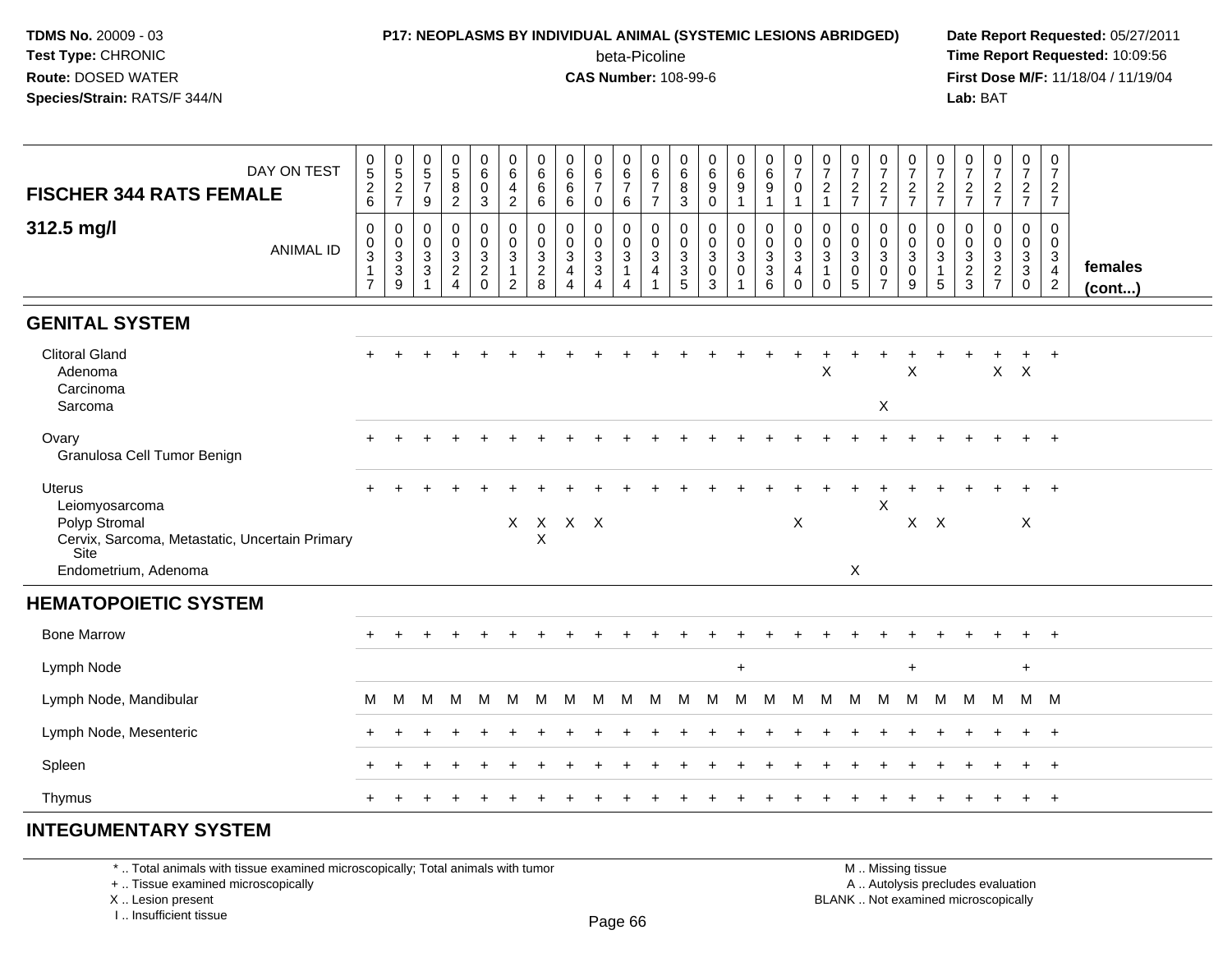## **P17: NEOPLASMS BY INDIVIDUAL ANIMAL (SYSTEMIC LESIONS ABRIDGED) Date Report Requested:** 05/27/2011

beta-Picoline<br>CAS Number: 108-99-6

 **Time Report Requested:** 10:09:56 **First Dose M/F:** 11/18/04 / 11/19/04 Lab: BAT **Lab:** BAT

| DAY ON TEST                                                                                                              | $\begin{array}{c} 0 \\ 5 \end{array}$              | $\frac{0}{5}$<br>$\frac{2}{7}$                            | $\begin{array}{c} 0 \\ 5 \end{array}$                                             | $\begin{array}{c} 0 \\ 5 \end{array}$             | $\begin{array}{c} 0 \\ 6 \end{array}$ | $\begin{array}{c} 0 \\ 6 \end{array}$                              | 0<br>6                                                     | $\begin{array}{c} 0 \\ 6 \end{array}$                             | $_{6}^{\rm 0}$                                                          | $\begin{matrix} 0 \\ 6 \end{matrix}$                                         | 0<br>6                                | $\begin{matrix} 0 \\ 6 \end{matrix}$                | $\begin{array}{c} 0 \\ 6 \\ 9 \end{array}$            | $0$<br>$6$<br>$9$                                                              | $\begin{array}{c} 0 \\ 6 \end{array}$           | $\frac{0}{7}$                           | $\frac{0}{7}$                                    | $\frac{0}{7}$                          | $\frac{0}{7}$                                                       | $\begin{array}{c} 0 \\ 7 \end{array}$                | $\frac{0}{7}$              | $\frac{0}{7}$                                               | $\frac{0}{7}$                                                  | 0<br>$\overline{7}$                                                             | 0<br>$\overline{7}$                                                  |                         |
|--------------------------------------------------------------------------------------------------------------------------|----------------------------------------------------|-----------------------------------------------------------|-----------------------------------------------------------------------------------|---------------------------------------------------|---------------------------------------|--------------------------------------------------------------------|------------------------------------------------------------|-------------------------------------------------------------------|-------------------------------------------------------------------------|------------------------------------------------------------------------------|---------------------------------------|-----------------------------------------------------|-------------------------------------------------------|--------------------------------------------------------------------------------|-------------------------------------------------|-----------------------------------------|--------------------------------------------------|----------------------------------------|---------------------------------------------------------------------|------------------------------------------------------|----------------------------|-------------------------------------------------------------|----------------------------------------------------------------|---------------------------------------------------------------------------------|----------------------------------------------------------------------|-------------------------|
| <b>FISCHER 344 RATS FEMALE</b>                                                                                           | $\begin{array}{c} 2 \\ 6 \end{array}$              |                                                           | $\overline{7}$<br>9                                                               | $\, 8$<br>$\overline{c}$                          | $\mathbf 0$<br>$\mathbf{3}$           | 4<br>$\overline{2}$                                                | 6<br>6                                                     | $\,6\,$<br>6                                                      | $\overline{7}$<br>$\mathbf 0$                                           | $\overline{7}$<br>6                                                          | $\overline{7}$<br>$\overline{7}$      | 8<br>3                                              | $\Omega$                                              | 1                                                                              | $\boldsymbol{9}$<br>$\overline{1}$              | 0<br>$\mathbf{1}$                       | $\overline{2}$<br>$\overline{1}$                 | $\frac{2}{7}$                          | $rac{2}{7}$                                                         | $\frac{2}{7}$                                        | $rac{2}{7}$                | $\frac{2}{7}$                                               | $\frac{2}{7}$                                                  | $\frac{2}{7}$                                                                   | $\overline{2}$<br>$\overline{7}$                                     |                         |
| 312.5 mg/l<br><b>ANIMAL ID</b>                                                                                           | 0<br>$\pmb{0}$<br>$\overline{3}$<br>$\overline{7}$ | $\mathbf 0$<br>$\begin{array}{c} 0 \\ 3 \\ 9 \end{array}$ | 0<br>$\mathbf 0$<br>$\overline{3}$<br>$\ensuremath{\mathsf{3}}$<br>$\overline{ }$ | 0<br>$\mathbf 0$<br>$\mathbf{3}$<br>$\frac{2}{4}$ | 0<br>$\frac{0}{3}$<br>$\frac{2}{0}$   | 0<br>$\mathbf 0$<br>$\mathbf{3}$<br>$\mathbf{1}$<br>$\overline{2}$ | 0<br>0<br>$\ensuremath{\mathsf{3}}$<br>$\overline{c}$<br>8 | 0<br>$\mathbf 0$<br>$\overline{3}$<br>4<br>$\boldsymbol{\Lambda}$ | 0<br>0<br>$\overline{3}$<br>$\ensuremath{\mathsf{3}}$<br>$\overline{4}$ | 0<br>$\mathsf{O}\xspace$<br>$\overline{3}$<br>$\mathbf{1}$<br>$\overline{4}$ | 0<br>$\mathbf 0$<br>$\mathbf{3}$<br>4 | 0<br>$\mathbf 0$<br>$\overline{3}$<br>$\frac{3}{5}$ | 0<br>$\mathsf{O}$<br>$\overline{3}$<br>$\pmb{0}$<br>3 | 0<br>$\overline{0}$<br>$\overline{3}$<br>$\mathsf{O}\xspace$<br>$\overline{ }$ | $\begin{array}{c} 0 \\ 0 \\ 3 \\ 6 \end{array}$ | 0<br>0<br>$\mathbf{3}$<br>4<br>$\Omega$ | 0<br>$\mathbf 0$<br>$\mathbf 3$<br>1<br>$\Omega$ | 0<br>0<br>$\sqrt{3}$<br>$\pmb{0}$<br>5 | 0<br>$\mathbf 0$<br>$\overline{3}$<br>$\mathbf 0$<br>$\overline{7}$ | 0<br>$\mathbf 0$<br>$\overline{3}$<br>$\pmb{0}$<br>9 | 0<br>0<br>$\mathsf 3$<br>5 | $\mathbf 0$<br>$\mathbf 0$<br>$\mathbf{3}$<br>$\frac{2}{3}$ | 0<br>$\mathbf 0$<br>$\ensuremath{\mathsf{3}}$<br>$\frac{2}{7}$ | 0<br>$\overline{0}$<br>$\mathbf{3}$<br>$\ensuremath{\mathsf{3}}$<br>$\mathbf 0$ | $\mathbf{0}$<br>$\mathbf 0$<br>3<br>$\overline{4}$<br>$\overline{2}$ | females<br>$($ cont $)$ |
| Mammary Gland<br>Adenoma<br>Carcinoma<br>Fibroadenoma<br>Fibroadenoma, Multiple                                          |                                                    |                                                           |                                                                                   |                                                   |                                       | $\boldsymbol{\mathsf{X}}$<br>X                                     |                                                            | $X$ $X$                                                           |                                                                         |                                                                              |                                       | $\boldsymbol{\mathsf{X}}$                           | X                                                     | $\sf X$                                                                        |                                                 |                                         | $\mathsf X$                                      |                                        | $\mathsf X$                                                         | X                                                    | X                          |                                                             |                                                                | X                                                                               | $\ddot{}$                                                            |                         |
| <b>Skin</b><br>Subcutaneous Tissue, Fibroma<br>Subcutaneous Tissue, Fibrosarcoma<br>Subcutaneous Tissue, Hemangiosarcoma |                                                    |                                                           | Χ                                                                                 |                                                   |                                       |                                                                    |                                                            |                                                                   |                                                                         |                                                                              |                                       |                                                     |                                                       |                                                                                |                                                 |                                         |                                                  |                                        |                                                                     |                                                      |                            |                                                             |                                                                |                                                                                 |                                                                      |                         |
| <b>MUSCULOSKELETAL SYSTEM</b>                                                                                            |                                                    |                                                           |                                                                                   |                                                   |                                       |                                                                    |                                                            |                                                                   |                                                                         |                                                                              |                                       |                                                     |                                                       |                                                                                |                                                 |                                         |                                                  |                                        |                                                                     |                                                      |                            |                                                             |                                                                |                                                                                 |                                                                      |                         |
| <b>Bone</b>                                                                                                              |                                                    |                                                           |                                                                                   |                                                   |                                       |                                                                    |                                                            |                                                                   |                                                                         |                                                                              |                                       |                                                     |                                                       |                                                                                |                                                 |                                         |                                                  |                                        |                                                                     |                                                      |                            |                                                             |                                                                |                                                                                 |                                                                      |                         |
| <b>NERVOUS SYSTEM</b>                                                                                                    |                                                    |                                                           |                                                                                   |                                                   |                                       |                                                                    |                                                            |                                                                   |                                                                         |                                                                              |                                       |                                                     |                                                       |                                                                                |                                                 |                                         |                                                  |                                        |                                                                     |                                                      |                            |                                                             |                                                                |                                                                                 |                                                                      |                         |
| <b>Brain</b>                                                                                                             |                                                    |                                                           |                                                                                   |                                                   |                                       |                                                                    |                                                            |                                                                   |                                                                         |                                                                              |                                       |                                                     |                                                       |                                                                                |                                                 |                                         |                                                  |                                        |                                                                     |                                                      |                            |                                                             |                                                                |                                                                                 | $+$                                                                  |                         |
| <b>RESPIRATORY SYSTEM</b>                                                                                                |                                                    |                                                           |                                                                                   |                                                   |                                       |                                                                    |                                                            |                                                                   |                                                                         |                                                                              |                                       |                                                     |                                                       |                                                                                |                                                 |                                         |                                                  |                                        |                                                                     |                                                      |                            |                                                             |                                                                |                                                                                 |                                                                      |                         |
| Lung<br>Alveolar/Bronchiolar Adenoma<br>Carcinoma, Metastatic, Thyroid Gland<br>Hemangiosarcoma, Metastatic, Skin        |                                                    |                                                           |                                                                                   |                                                   |                                       |                                                                    |                                                            |                                                                   |                                                                         |                                                                              |                                       |                                                     |                                                       |                                                                                |                                                 |                                         |                                                  |                                        |                                                                     |                                                      | X                          |                                                             |                                                                |                                                                                 | $\overline{1}$<br>$\times$                                           |                         |
| <b>Nose</b><br>Respiratory Epithelium, Adenoma                                                                           |                                                    |                                                           |                                                                                   |                                                   |                                       |                                                                    |                                                            |                                                                   |                                                                         |                                                                              |                                       |                                                     |                                                       |                                                                                |                                                 |                                         |                                                  |                                        |                                                                     |                                                      | $\mathsf X$                |                                                             |                                                                |                                                                                 | $\pm$                                                                |                         |
| Trachea                                                                                                                  | $\ddot{}$                                          |                                                           |                                                                                   |                                                   |                                       |                                                                    |                                                            |                                                                   |                                                                         |                                                                              |                                       |                                                     |                                                       |                                                                                |                                                 |                                         |                                                  |                                        |                                                                     |                                                      |                            |                                                             |                                                                |                                                                                 | $+$                                                                  |                         |
| <b>SPECIAL SENSES SYSTEM</b>                                                                                             |                                                    |                                                           |                                                                                   |                                                   |                                       |                                                                    |                                                            |                                                                   |                                                                         |                                                                              |                                       |                                                     |                                                       |                                                                                |                                                 |                                         |                                                  |                                        |                                                                     |                                                      |                            |                                                             |                                                                |                                                                                 |                                                                      |                         |

\* .. Total animals with tissue examined microscopically; Total animals with tumor

+ .. Tissue examined microscopically

X .. Lesion present

I .. Insufficient tissue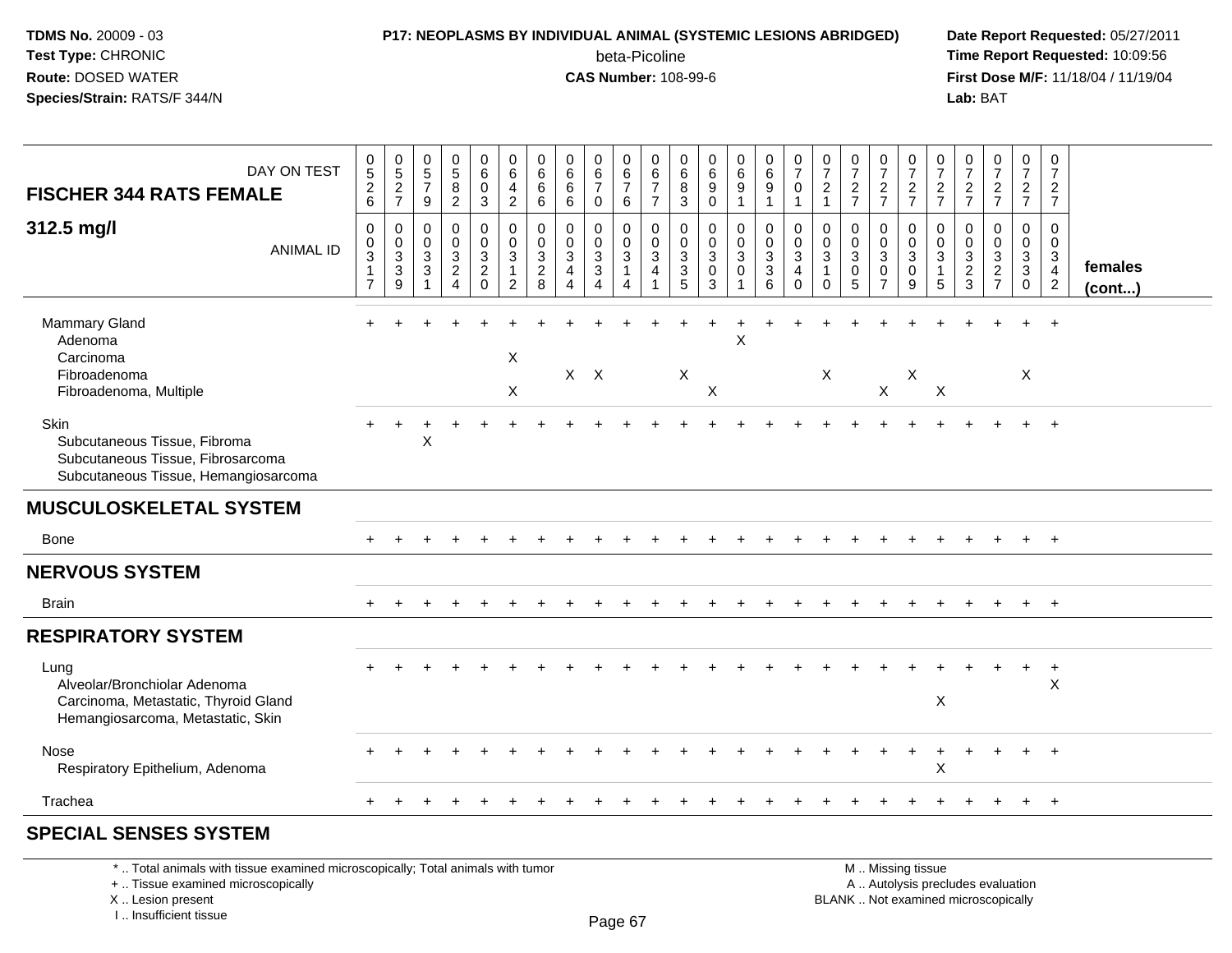# **P17: NEOPLASMS BY INDIVIDUAL ANIMAL (SYSTEMIC LESIONS ABRIDGED) Date Report Requested:** 05/27/2011

beta-Picoline<br>CAS Number: 108-99-6

 **Time Report Requested:** 10:09:56 **First Dose M/F:** 11/18/04 / 11/19/04 Lab: BAT **Lab:** BAT

| <b>FISCHER 344 RATS FEMALE</b><br>312.5 mg/l                  | DAY ON TEST<br><b>ANIMAL ID</b> | $\pmb{0}$<br>5<br>$\overline{c}$<br>6<br>0<br>$\pmb{0}$<br>$\ensuremath{\mathsf{3}}$<br>$\mathbf{1}$<br>$\overline{7}$ | $\begin{smallmatrix}0\0\5\end{smallmatrix}$<br>$\boldsymbol{2}$<br>$\overline{ }$<br>0<br>0<br>$_3^3$<br>9 | $\begin{array}{c} 0 \\ 5 \end{array}$<br>$\overline{7}$<br>9<br>0<br>$\frac{0}{3}$ | $\begin{array}{c} 0 \\ 5 \end{array}$<br>$\bf 8$<br>$\overline{c}$<br>0<br>$\pmb{0}$<br>$\mathsf 3$<br>$\overline{c}$<br>4 | $\mathbf 0$<br>$\,6\,$<br>$\pmb{0}$<br>3<br>$\mathbf 0$<br>$\mathsf 0$<br>$\ensuremath{\mathsf{3}}$<br>$\overline{2}$<br>$\Omega$ | $\begin{array}{c} 0 \\ 6 \end{array}$<br>$\overline{\mathbf{4}}$<br>$\overline{c}$<br>0<br>$\mathbf 0$<br>$\mathbf{3}$<br>$\mathbf{1}$<br>$\overline{2}$ | $\begin{matrix} 0 \\ 6 \end{matrix}$<br>6<br>6<br>0<br>0<br>$\ensuremath{\mathsf{3}}$<br>$\sqrt{2}$<br>8 | $\begin{array}{c} 0 \\ 6 \\ 6 \end{array}$<br>6<br>0<br>$\frac{0}{3}$<br>$\overline{4}$<br>$\Delta$ | $_{6}^{\rm 0}$<br>$\overline{7}$<br>0<br>0<br>$\pmb{0}$<br>$\mathbf 3$<br>$\mathbf{3}$<br>4 | $\begin{array}{c} 0 \\ 6 \end{array}$<br>7<br>6<br>0<br>$\mathbf 0$<br>3<br>$\mathbf{1}$<br>4 | $_{6}^{\rm 0}$<br>$\overline{7}$<br>$\overline{7}$<br>0<br>$\pmb{0}$<br>3<br>4 | $_{6}^{\rm 0}$<br>8<br>$\ensuremath{\mathsf{3}}$<br>0<br>$\mathbf 0$<br>$_3^3$<br>5 | $\begin{array}{c} 0 \\ 6 \\ 9 \end{array}$<br>$\pmb{0}$<br>$\mathbf 0$<br>$\begin{bmatrix} 0 \\ 3 \\ 0 \end{bmatrix}$<br>3 | $_{6}^{\rm 0}$<br>$\boldsymbol{9}$<br>0<br>$\frac{0}{3}$<br>0 | $\begin{array}{c} 0 \\ 6 \end{array}$<br>$\boldsymbol{9}$<br>$\mathbf 0$<br>$\pmb{0}$<br>$\sqrt{3}$<br>$\overline{3}$<br>6 | $\frac{0}{7}$<br>0<br>0<br>$\pmb{0}$<br>$\mathbf{3}$<br>4<br>$\Omega$ | $\frac{0}{7}$<br>$\boldsymbol{2}$<br>0<br>$\pmb{0}$<br>$\ensuremath{\mathsf{3}}$<br>$\mathbf{1}$<br>$\Omega$ | $\begin{array}{c} 0 \\ 7 \end{array}$<br>$\sqrt{2}$<br>$\overline{ }$<br>0<br>$\pmb{0}$<br>$\frac{3}{0}$<br>5 | $\frac{0}{7}$<br>$\frac{2}{7}$<br>0<br>$\pmb{0}$<br>$\sqrt{3}$<br>$\pmb{0}$<br>$\overline{7}$ | $\begin{array}{c} 0 \\ 7 \end{array}$<br>$\frac{2}{7}$<br>$\pmb{0}$<br>$\frac{0}{3}$<br>$\overline{0}$<br>9 | $\frac{0}{7}$<br>$\frac{2}{7}$<br>0<br>$\boldsymbol{0}$<br>$\mathbf{3}$<br>$\mathbf{1}$<br>5 | $\frac{0}{7}$<br>$\frac{2}{7}$<br>0<br>$\pmb{0}$<br>$\frac{3}{2}$ | $\frac{0}{7}$<br>$\frac{2}{7}$<br>0<br>$\pmb{0}$<br>$\ensuremath{\mathsf{3}}$<br>$\overline{2}$<br>$\overline{ }$ | $\begin{smallmatrix}0\\7\end{smallmatrix}$<br>$\frac{2}{7}$<br>$\mathbf 0$<br>$\mathsf{O}\xspace$<br>$_3^3$<br>$\mathbf{0}$ | $\frac{0}{7}$<br>$\sqrt{2}$<br>$\overline{7}$<br>0<br>$\mathbf 0$<br>$\mathbf{3}$<br>$\overline{4}$<br>$\overline{2}$ | females<br>(cont) |
|---------------------------------------------------------------|---------------------------------|------------------------------------------------------------------------------------------------------------------------|------------------------------------------------------------------------------------------------------------|------------------------------------------------------------------------------------|----------------------------------------------------------------------------------------------------------------------------|-----------------------------------------------------------------------------------------------------------------------------------|----------------------------------------------------------------------------------------------------------------------------------------------------------|----------------------------------------------------------------------------------------------------------|-----------------------------------------------------------------------------------------------------|---------------------------------------------------------------------------------------------|-----------------------------------------------------------------------------------------------|--------------------------------------------------------------------------------|-------------------------------------------------------------------------------------|----------------------------------------------------------------------------------------------------------------------------|---------------------------------------------------------------|----------------------------------------------------------------------------------------------------------------------------|-----------------------------------------------------------------------|--------------------------------------------------------------------------------------------------------------|---------------------------------------------------------------------------------------------------------------|-----------------------------------------------------------------------------------------------|-------------------------------------------------------------------------------------------------------------|----------------------------------------------------------------------------------------------|-------------------------------------------------------------------|-------------------------------------------------------------------------------------------------------------------|-----------------------------------------------------------------------------------------------------------------------------|-----------------------------------------------------------------------------------------------------------------------|-------------------|
| Eye                                                           |                                 | $+$                                                                                                                    | $+$                                                                                                        | $\ddot{}$                                                                          | A                                                                                                                          |                                                                                                                                   |                                                                                                                                                          |                                                                                                          |                                                                                                     |                                                                                             |                                                                                               |                                                                                |                                                                                     |                                                                                                                            |                                                               |                                                                                                                            |                                                                       |                                                                                                              |                                                                                                               |                                                                                               |                                                                                                             |                                                                                              |                                                                   | $\div$                                                                                                            | $\ddot{}$                                                                                                                   | $+$                                                                                                                   |                   |
| Harderian Gland                                               |                                 |                                                                                                                        |                                                                                                            |                                                                                    |                                                                                                                            |                                                                                                                                   |                                                                                                                                                          |                                                                                                          |                                                                                                     |                                                                                             |                                                                                               |                                                                                |                                                                                     |                                                                                                                            |                                                               |                                                                                                                            |                                                                       |                                                                                                              |                                                                                                               |                                                                                               |                                                                                                             |                                                                                              |                                                                   |                                                                                                                   | $\ddot{}$                                                                                                                   | $+$                                                                                                                   |                   |
| Zymbal's Gland<br>Carcinoma                                   |                                 |                                                                                                                        |                                                                                                            |                                                                                    |                                                                                                                            |                                                                                                                                   |                                                                                                                                                          |                                                                                                          |                                                                                                     | $\ddot{}$<br>$\mathsf{X}$                                                                   |                                                                                               |                                                                                | $+$<br>X                                                                            |                                                                                                                            |                                                               |                                                                                                                            |                                                                       |                                                                                                              |                                                                                                               |                                                                                               |                                                                                                             |                                                                                              |                                                                   |                                                                                                                   |                                                                                                                             |                                                                                                                       |                   |
| <b>URINARY SYSTEM</b>                                         |                                 |                                                                                                                        |                                                                                                            |                                                                                    |                                                                                                                            |                                                                                                                                   |                                                                                                                                                          |                                                                                                          |                                                                                                     |                                                                                             |                                                                                               |                                                                                |                                                                                     |                                                                                                                            |                                                               |                                                                                                                            |                                                                       |                                                                                                              |                                                                                                               |                                                                                               |                                                                                                             |                                                                                              |                                                                   |                                                                                                                   |                                                                                                                             |                                                                                                                       |                   |
| Kidney<br>Renal Tubule, Adenoma                               |                                 |                                                                                                                        |                                                                                                            |                                                                                    |                                                                                                                            |                                                                                                                                   |                                                                                                                                                          |                                                                                                          |                                                                                                     |                                                                                             |                                                                                               |                                                                                |                                                                                     |                                                                                                                            |                                                               |                                                                                                                            |                                                                       |                                                                                                              |                                                                                                               |                                                                                               |                                                                                                             |                                                                                              |                                                                   |                                                                                                                   |                                                                                                                             | $\overline{+}$                                                                                                        |                   |
| <b>Urinary Bladder</b>                                        |                                 | $+$                                                                                                                    |                                                                                                            |                                                                                    |                                                                                                                            |                                                                                                                                   |                                                                                                                                                          |                                                                                                          |                                                                                                     |                                                                                             |                                                                                               |                                                                                |                                                                                     |                                                                                                                            |                                                               |                                                                                                                            |                                                                       |                                                                                                              |                                                                                                               |                                                                                               |                                                                                                             |                                                                                              | $\pm$                                                             | $\pm$                                                                                                             | $+$                                                                                                                         | $+$                                                                                                                   |                   |
| <b>SYSTEMIC LESIONS</b>                                       |                                 |                                                                                                                        |                                                                                                            |                                                                                    |                                                                                                                            |                                                                                                                                   |                                                                                                                                                          |                                                                                                          |                                                                                                     |                                                                                             |                                                                                               |                                                                                |                                                                                     |                                                                                                                            |                                                               |                                                                                                                            |                                                                       |                                                                                                              |                                                                                                               |                                                                                               |                                                                                                             |                                                                                              |                                                                   |                                                                                                                   |                                                                                                                             |                                                                                                                       |                   |
| Multiple Organ<br>Histiocytic Sarcoma<br>Leukemia Mononuclear |                                 | $\ddot{}$                                                                                                              | X                                                                                                          |                                                                                    |                                                                                                                            |                                                                                                                                   |                                                                                                                                                          |                                                                                                          | X                                                                                                   | X X                                                                                         |                                                                                               |                                                                                |                                                                                     |                                                                                                                            |                                                               |                                                                                                                            | X X X X                                                               |                                                                                                              |                                                                                                               |                                                                                               |                                                                                                             |                                                                                              | X                                                                 |                                                                                                                   | ÷.<br>X                                                                                                                     | $+$                                                                                                                   |                   |

\* .. Total animals with tissue examined microscopically; Total animals with tumor

+ .. Tissue examined microscopically

X .. Lesion present

I .. Insufficient tissue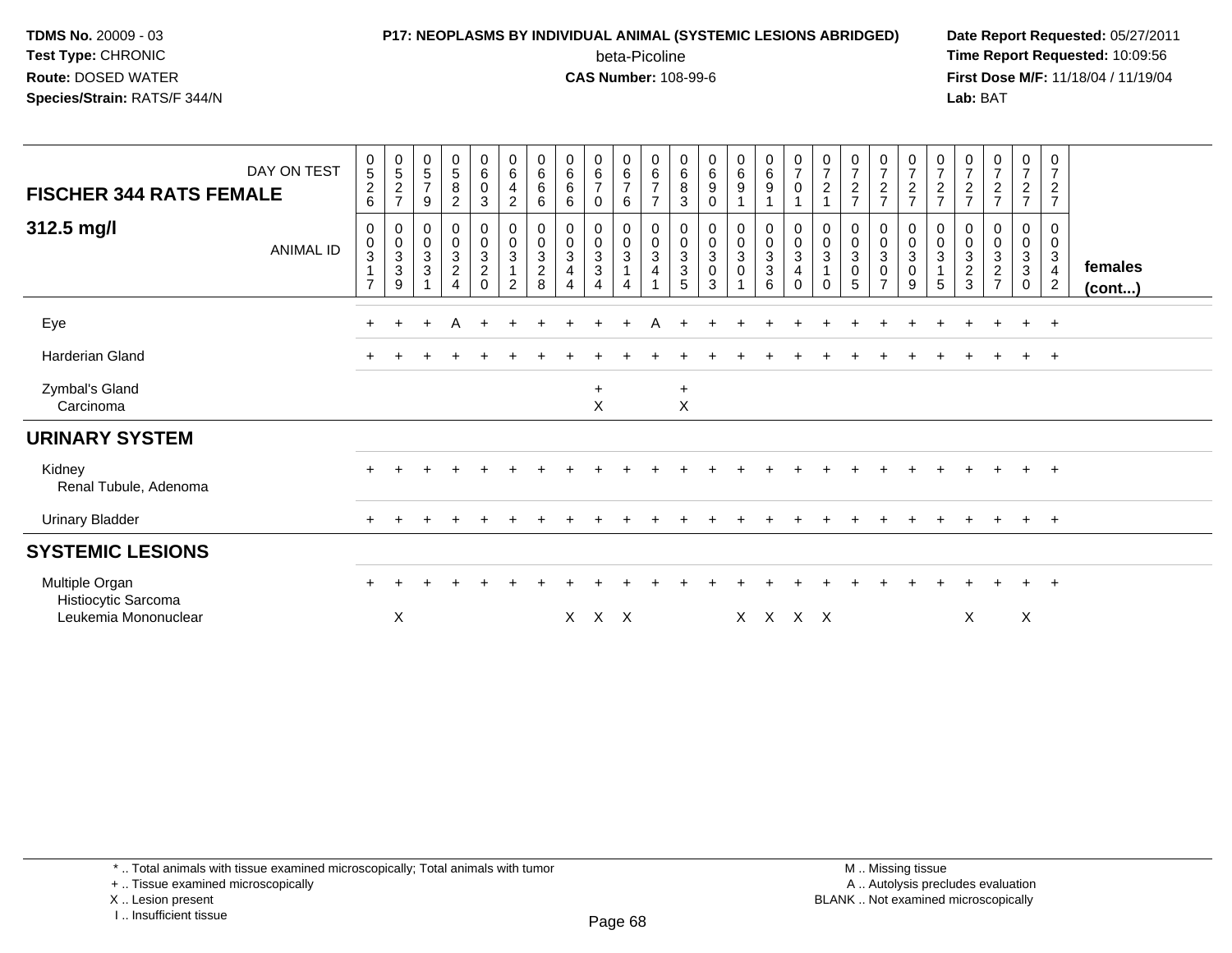### **P17: NEOPLASMS BY INDIVIDUAL ANIMAL (SYSTEMIC LESIONS ABRIDGED) Date Report Requested:** 05/27/2011 beta-Picoline<br>CAS Number: 108-99-6

 **Time Report Requested:** 10:09:56 **First Dose M/F:** 11/18/04 / 11/19/04 Lab: BAT **Lab:** BAT

| DAY ON TEST<br><b>FISCHER 344 RATS FEMALE</b>                          | $\begin{smallmatrix}0\\7\end{smallmatrix}$<br>$\frac{2}{8}$ | $\frac{0}{7}$<br>$\overline{\mathbf{c}}$<br>8                      | $\frac{0}{7}$<br>$\overline{c}$<br>8             | $\frac{0}{7}$<br>$\frac{2}{8}$                                | $\frac{0}{7}$<br>$\frac{2}{8}$             | $\frac{0}{7}$<br>$\frac{2}{8}$    | $\frac{0}{7}$<br>$\overline{2}$<br>8                                         | $\frac{0}{7}$<br>$\frac{2}{8}$                                             | $\frac{0}{7}$<br>$_{8}^2$                  | $\frac{0}{7}$<br>$\frac{2}{8}$                        | $\frac{0}{7}$<br>$\frac{2}{8}$                          | $\frac{0}{7}$<br>$\frac{2}{9}$                                      | $\frac{0}{7}$<br>$\frac{2}{9}$                                   | $\frac{0}{7}$<br>$\frac{2}{9}$ | $\frac{0}{7}$<br>$\overline{2}$<br>9      | $\frac{0}{7}$<br>$\frac{2}{9}$                                    | $\frac{0}{7}$<br>$\sqrt{2}$<br>9                                               | $\frac{0}{7}$<br>$\overline{c}$<br>9                             | $\frac{0}{7}$<br>$\overline{2}$<br>9          | $\frac{0}{7}$<br>$\frac{2}{9}$                                                       | $\frac{0}{7}$<br>$\frac{2}{9}$                                  | $\frac{0}{7}$<br>$\overline{c}$<br>9        | $\frac{0}{7}$<br>$\sqrt{2}$<br>9                   | $\frac{0}{7}$<br>$\overline{a}$<br>9            | 0<br>$\overline{7}$<br>$\overline{a}$<br>9 |                                         |
|------------------------------------------------------------------------|-------------------------------------------------------------|--------------------------------------------------------------------|--------------------------------------------------|---------------------------------------------------------------|--------------------------------------------|-----------------------------------|------------------------------------------------------------------------------|----------------------------------------------------------------------------|--------------------------------------------|-------------------------------------------------------|---------------------------------------------------------|---------------------------------------------------------------------|------------------------------------------------------------------|--------------------------------|-------------------------------------------|-------------------------------------------------------------------|--------------------------------------------------------------------------------|------------------------------------------------------------------|-----------------------------------------------|--------------------------------------------------------------------------------------|-----------------------------------------------------------------|---------------------------------------------|----------------------------------------------------|-------------------------------------------------|--------------------------------------------|-----------------------------------------|
| 312.5 mg/l<br><b>ANIMAL ID</b>                                         | $\mathbf 0$<br>$_{3}^{\rm 0}$<br>$\mathbf{1}$<br>-1         | $\mathbf 0$<br>$\boldsymbol{0}$<br>$\sqrt{3}$<br>$\mathbf{1}$<br>3 | $\mathbf 0$<br>$\,0\,$<br>3<br>$\mathbf{1}$<br>6 | $\mathbf 0$<br>$\pmb{0}$<br>$\mathbf{3}$<br>$\mathbf{1}$<br>8 | 0<br>$\mathbf 0$<br>3<br>$\mathbf{1}$<br>9 | $\mathbf 0$<br>$\frac{0}{3}$<br>6 | $\mathbf 0$<br>$\mathbf 0$<br>$\mathbf{3}$<br>$\overline{4}$<br>$\mathbf{3}$ | $\mathbf 0$<br>$\mathbf 0$<br>$\mathbf{3}$<br>$\overline{\mathbf{4}}$<br>5 | 0<br>$\pmb{0}$<br>3<br>$\overline{4}$<br>6 | 0<br>$\mathbf 0$<br>3<br>$\overline{\mathbf{4}}$<br>9 | $\mathbf 0$<br>$_{3}^{\rm 0}$<br>$\sqrt{5}$<br>$\Omega$ | $\mathbf 0$<br>$\pmb{0}$<br>3<br>$\boldsymbol{0}$<br>$\overline{2}$ | $\mathbf 0$<br>$\mathbf 0$<br>3<br>$\mathbf 0$<br>$\overline{4}$ | 0<br>$\pmb{0}$<br>3<br>0<br>6  | 0<br>$\mathbf 0$<br>3<br>$\mathbf 0$<br>8 | $\mathbf 0$<br>$_{3}^{\rm 0}$<br>$\overline{2}$<br>$\overline{1}$ | $\mathbf 0$<br>$\mathbf 0$<br>$\mathbf{3}$<br>$\overline{c}$<br>$\overline{2}$ | $\mathbf 0$<br>$\boldsymbol{0}$<br>$\mathbf{3}$<br>$\frac{2}{5}$ | 0<br>0<br>$\mathbf{3}$<br>$\overline{c}$<br>9 | 0<br>$\boldsymbol{0}$<br>$\ensuremath{\mathsf{3}}$<br>$\mathbf{3}$<br>$\overline{c}$ | $\mathbf 0$<br>$_{3}^{\rm 0}$<br>$\overline{3}$<br>$\mathbf{3}$ | 0<br>0<br>3<br>$\sqrt{3}$<br>$\overline{7}$ | $\mathbf 0$<br>$\mathbf 0$<br>3<br>$\sqrt{3}$<br>8 | 0<br>0<br>3<br>$\overline{4}$<br>$\overline{7}$ | 0<br>0<br>3<br>$\overline{4}$<br>8         | * TOTALS                                |
| <b>ALIMENTARY SYSTEM</b>                                               |                                                             |                                                                    |                                                  |                                                               |                                            |                                   |                                                                              |                                                                            |                                            |                                                       |                                                         |                                                                     |                                                                  |                                |                                           |                                                                   |                                                                                |                                                                  |                                               |                                                                                      |                                                                 |                                             |                                                    |                                                 |                                            |                                         |
| Esophagus                                                              |                                                             |                                                                    |                                                  |                                                               |                                            |                                   |                                                                              |                                                                            |                                            |                                                       |                                                         |                                                                     |                                                                  |                                |                                           |                                                                   |                                                                                |                                                                  |                                               |                                                                                      |                                                                 |                                             |                                                    |                                                 |                                            | 50                                      |
| Intestine Large, Cecum                                                 |                                                             |                                                                    |                                                  |                                                               |                                            |                                   |                                                                              |                                                                            |                                            |                                                       |                                                         |                                                                     |                                                                  |                                |                                           |                                                                   |                                                                                |                                                                  |                                               |                                                                                      |                                                                 |                                             |                                                    |                                                 | $\ddot{}$                                  | 47                                      |
| Intestine Large, Colon                                                 |                                                             |                                                                    |                                                  |                                                               |                                            |                                   |                                                                              |                                                                            |                                            |                                                       |                                                         |                                                                     |                                                                  |                                |                                           |                                                                   |                                                                                |                                                                  |                                               |                                                                                      |                                                                 |                                             |                                                    |                                                 |                                            | 50                                      |
| Intestine Large, Rectum<br>Sarcoma, Metastatic, Uncertain Primary Site |                                                             |                                                                    |                                                  |                                                               |                                            |                                   |                                                                              |                                                                            |                                            |                                                       |                                                         |                                                                     |                                                                  |                                |                                           |                                                                   |                                                                                |                                                                  |                                               |                                                                                      |                                                                 |                                             |                                                    |                                                 |                                            | 50<br>$\mathbf 1$                       |
| Intestine Small, Duodenum                                              |                                                             |                                                                    |                                                  |                                                               |                                            |                                   |                                                                              |                                                                            |                                            |                                                       |                                                         |                                                                     |                                                                  |                                |                                           |                                                                   |                                                                                |                                                                  |                                               |                                                                                      |                                                                 |                                             |                                                    |                                                 |                                            | 50                                      |
| Intestine Small, Ileum                                                 |                                                             |                                                                    |                                                  |                                                               |                                            |                                   |                                                                              |                                                                            |                                            |                                                       |                                                         |                                                                     |                                                                  |                                |                                           |                                                                   |                                                                                |                                                                  |                                               |                                                                                      |                                                                 |                                             |                                                    |                                                 | $\ddot{}$                                  | 49                                      |
| Intestine Small, Jejunum                                               |                                                             |                                                                    |                                                  |                                                               |                                            |                                   |                                                                              |                                                                            |                                            |                                                       |                                                         |                                                                     |                                                                  |                                |                                           |                                                                   |                                                                                |                                                                  |                                               |                                                                                      |                                                                 |                                             |                                                    |                                                 |                                            | 47                                      |
| Liver                                                                  |                                                             |                                                                    |                                                  |                                                               |                                            |                                   |                                                                              |                                                                            |                                            |                                                       |                                                         |                                                                     |                                                                  |                                |                                           |                                                                   |                                                                                |                                                                  |                                               |                                                                                      |                                                                 |                                             |                                                    |                                                 |                                            | 50                                      |
| Mesentery<br>Sarcoma, Metastatic, Uncertain Primary Site               |                                                             |                                                                    |                                                  |                                                               |                                            |                                   |                                                                              |                                                                            |                                            |                                                       |                                                         |                                                                     |                                                                  |                                | $+$                                       |                                                                   |                                                                                | $\ddot{}$                                                        |                                               |                                                                                      |                                                                 |                                             |                                                    |                                                 |                                            | $\overline{\mathbf{r}}$<br>$\mathbf{1}$ |
| Oral Mucosa<br>Squamous Cell Papilloma                                 |                                                             |                                                                    |                                                  |                                                               |                                            |                                   |                                                                              |                                                                            |                                            |                                                       |                                                         |                                                                     |                                                                  |                                |                                           |                                                                   |                                                                                |                                                                  |                                               |                                                                                      |                                                                 |                                             |                                                    |                                                 |                                            | 1<br>1                                  |
| Pancreas<br>Sarcoma, Metastatic, Uncertain Primary Site                |                                                             |                                                                    |                                                  |                                                               |                                            |                                   |                                                                              |                                                                            |                                            |                                                       |                                                         |                                                                     |                                                                  |                                |                                           |                                                                   |                                                                                |                                                                  |                                               |                                                                                      |                                                                 |                                             |                                                    |                                                 |                                            | 49<br>$\blacktriangleleft$              |
| Salivary Glands                                                        |                                                             |                                                                    |                                                  |                                                               |                                            |                                   |                                                                              |                                                                            |                                            |                                                       |                                                         |                                                                     |                                                                  |                                |                                           |                                                                   |                                                                                |                                                                  |                                               |                                                                                      |                                                                 |                                             |                                                    |                                                 |                                            | 50                                      |
| Stomach, Forestomach                                                   |                                                             |                                                                    |                                                  |                                                               |                                            |                                   |                                                                              |                                                                            |                                            |                                                       |                                                         |                                                                     |                                                                  |                                |                                           |                                                                   |                                                                                |                                                                  |                                               |                                                                                      |                                                                 |                                             |                                                    |                                                 |                                            | 50                                      |

\* .. Total animals with tissue examined microscopically; Total animals with tumor

+ .. Tissue examined microscopically

 Lesion present BLANK .. Not examined microscopicallyX .. Lesion present

I .. Insufficient tissue

M .. Missing tissue y the contract of the contract of the contract of the contract of the contract of  $\mathsf A$  . Autolysis precludes evaluation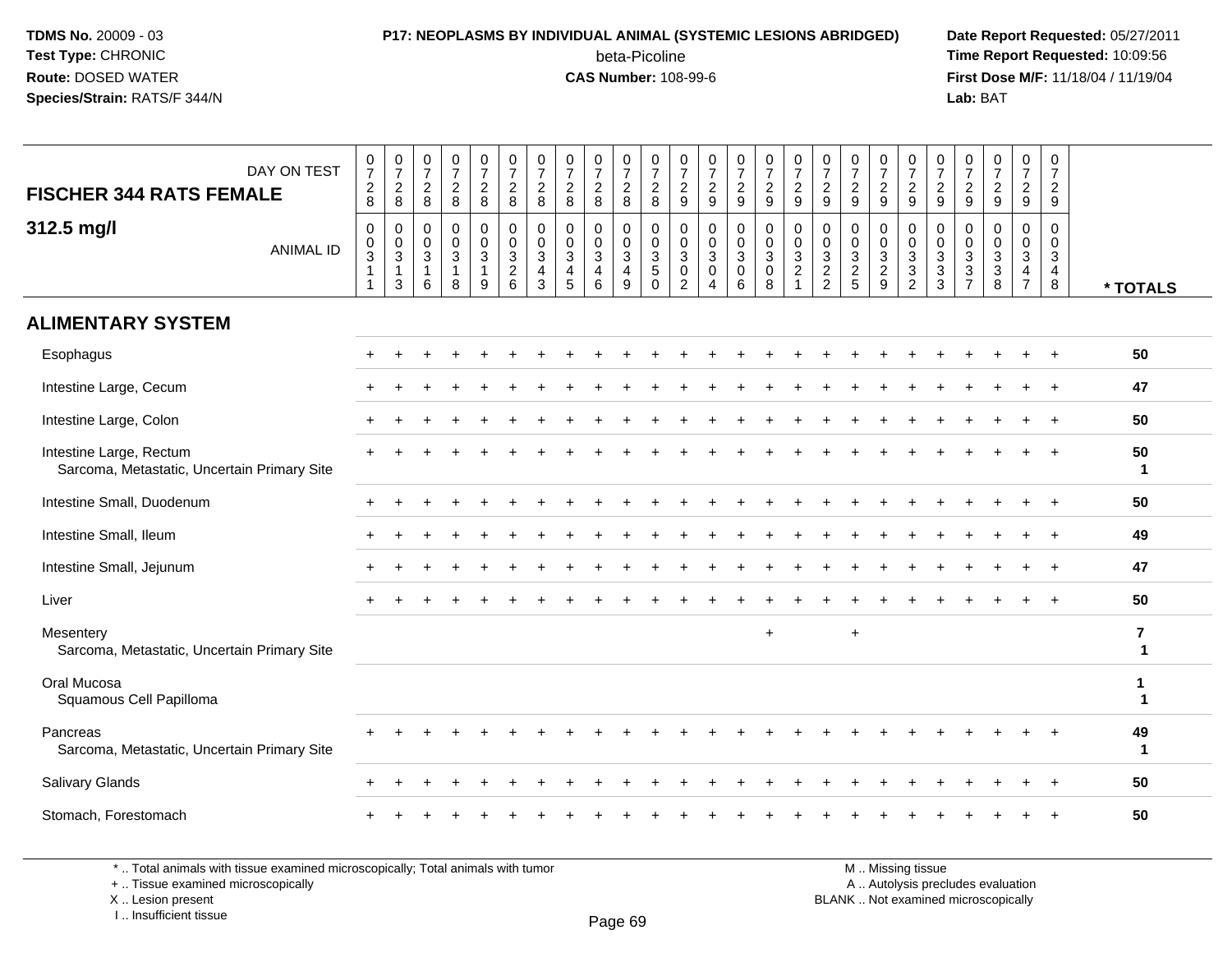### **P17: NEOPLASMS BY INDIVIDUAL ANIMAL (SYSTEMIC LESIONS ABRIDGED) Date Report Requested:** 05/27/2011 beta-Picoline<br>CAS Number: 108-99-6

 **Time Report Requested:** 10:09:56 **First Dose M/F:** 11/18/04 / 11/19/04 Lab: BAT **Lab:** BAT

| <b>FISCHER 344 RATS FEMALE</b>                                                                          | DAY ON TEST      | $\mathbf 0$<br>$\overline{7}$<br>$\overline{2}$<br>8                     | 0<br>$\overline{7}$<br>$\overline{2}$<br>8          | 0<br>$\overline{7}$<br>$\overline{2}$<br>8            | $\frac{0}{7}$<br>$\boldsymbol{2}$<br>$\bf 8$ | $\frac{0}{7}$<br>$\overline{c}$<br>$\,8\,$         | $\frac{0}{7}$<br>$\overline{2}$<br>8                           | 0<br>$\overline{7}$<br>$\sqrt{2}$<br>8 | 0<br>$\overline{7}$<br>$\mathbf{2}$<br>8             | $\frac{0}{7}$<br>$\overline{c}$<br>8          | 0<br>$\overline{7}$<br>$\overline{2}$<br>$\bf 8$ | 0<br>$\overline{7}$<br>$\overline{2}$<br>8       | 0<br>$\overline{7}$<br>$\sqrt{2}$<br>9 | 0<br>$\overline{7}$<br>$\frac{2}{9}$                                                           | $\frac{0}{7}$<br>$\overline{c}$<br>9                    | $\mathbf 0$<br>$\boldsymbol{7}$<br>$\overline{2}$<br>$\boldsymbol{9}$ | $\frac{0}{7}$<br>$\overline{2}$<br>$9\,$                         | 0<br>$\overline{7}$<br>$\overline{2}$<br>$9\,$            | $\frac{0}{7}$<br>$\frac{2}{9}$  | $\frac{0}{7}$<br>$\overline{c}$<br>9 | 0<br>$\boldsymbol{7}$<br>$\overline{c}$<br>$9\,$ | $\mathbf 0$<br>$\boldsymbol{7}$<br>$\boldsymbol{2}$<br>$\boldsymbol{9}$ | 0<br>$\overline{7}$<br>$\overline{2}$<br>$\boldsymbol{9}$ | 0<br>$\boldsymbol{7}$<br>$\overline{c}$<br>$\boldsymbol{9}$ | $\frac{0}{7}$<br>$\overline{a}$<br>$\boldsymbol{9}$        | 0<br>$\overline{7}$<br>$\overline{2}$<br>9          |                                               |
|---------------------------------------------------------------------------------------------------------|------------------|--------------------------------------------------------------------------|-----------------------------------------------------|-------------------------------------------------------|----------------------------------------------|----------------------------------------------------|----------------------------------------------------------------|----------------------------------------|------------------------------------------------------|-----------------------------------------------|--------------------------------------------------|--------------------------------------------------|----------------------------------------|------------------------------------------------------------------------------------------------|---------------------------------------------------------|-----------------------------------------------------------------------|------------------------------------------------------------------|-----------------------------------------------------------|---------------------------------|--------------------------------------|--------------------------------------------------|-------------------------------------------------------------------------|-----------------------------------------------------------|-------------------------------------------------------------|------------------------------------------------------------|-----------------------------------------------------|-----------------------------------------------|
| 312.5 mg/l                                                                                              | <b>ANIMAL ID</b> | $\mathbf 0$<br>$\pmb{0}$<br>$\mathbf{3}$<br>$\mathbf{1}$<br>$\mathbf{1}$ | 0<br>$\pmb{0}$<br>$\mathbf{3}$<br>$\mathbf{1}$<br>3 | $\mathbf 0$<br>0<br>$\mathbf{3}$<br>$\mathbf{1}$<br>6 | $\pmb{0}$<br>$\pmb{0}$<br>$\mathbf{3}$<br>8  | $\mathbf 0$<br>$\pmb{0}$<br>3<br>$\mathbf{1}$<br>9 | $\pmb{0}$<br>$\overline{0}$<br>$\mathbf{3}$<br>$\sqrt{2}$<br>6 | 0<br>$\mathbf 0$<br>3<br>4<br>3        | $\mathbf 0$<br>$\mathbf 0$<br>$\mathbf{3}$<br>4<br>5 | 0<br>0<br>$\mathbf{3}$<br>$\overline{4}$<br>6 | $\mathbf 0$<br>0<br>3<br>$\overline{4}$<br>9     | 0<br>0<br>$\mathbf{3}$<br>$\sqrt{5}$<br>$\Omega$ | 0<br>0<br>3<br>0<br>$\overline{2}$     | $\mathbf 0$<br>$\pmb{0}$<br>$\ensuremath{\mathsf{3}}$<br>$\mathbf 0$<br>$\boldsymbol{\Lambda}$ | 0<br>$\pmb{0}$<br>$\mathbf{3}$<br>$\boldsymbol{0}$<br>6 | $\mathbf 0$<br>0<br>$\mathbf{3}$<br>$\mathbf 0$<br>8                  | 0<br>$\mathbf 0$<br>$\mathbf{3}$<br>$\sqrt{2}$<br>$\overline{1}$ | 0<br>$\mathbf 0$<br>3<br>$\overline{c}$<br>$\overline{2}$ | 0<br>$\pmb{0}$<br>$\frac{3}{2}$ | 0<br>0<br>3<br>$\overline{c}$<br>9   | 0<br>0<br>$\mathbf{3}$<br>3<br>$\overline{2}$    | 0<br>$\mathbf 0$<br>$\frac{3}{3}$<br>$\mathbf{3}$                       | 0<br>0<br>$\mathbf{3}$<br>3<br>$\overline{7}$             | $\mathbf 0$<br>0<br>3<br>$\ensuremath{\mathsf{3}}$<br>8     | 0<br>0<br>$\mathbf{3}$<br>$\overline{4}$<br>$\overline{7}$ | $\Omega$<br>$\mathbf 0$<br>3<br>$\overline{4}$<br>8 | * TOTALS                                      |
| Stomach, Glandular                                                                                      |                  |                                                                          |                                                     |                                                       |                                              |                                                    |                                                                |                                        |                                                      |                                               |                                                  |                                                  |                                        |                                                                                                |                                                         |                                                                       |                                                                  |                                                           |                                 |                                      |                                                  |                                                                         |                                                           |                                                             | $\ddot{}$                                                  | $+$                                                 | 49                                            |
| <b>CARDIOVASCULAR SYSTEM</b>                                                                            |                  |                                                                          |                                                     |                                                       |                                              |                                                    |                                                                |                                        |                                                      |                                               |                                                  |                                                  |                                        |                                                                                                |                                                         |                                                                       |                                                                  |                                                           |                                 |                                      |                                                  |                                                                         |                                                           |                                                             |                                                            |                                                     |                                               |
| <b>Blood Vessel</b>                                                                                     |                  |                                                                          |                                                     |                                                       |                                              |                                                    |                                                                |                                        |                                                      |                                               |                                                  |                                                  |                                        |                                                                                                |                                                         |                                                                       |                                                                  |                                                           |                                 |                                      |                                                  |                                                                         |                                                           |                                                             | $\div$                                                     | $+$                                                 | 50                                            |
| Heart                                                                                                   |                  |                                                                          |                                                     |                                                       |                                              |                                                    |                                                                |                                        |                                                      |                                               |                                                  |                                                  |                                        |                                                                                                |                                                         |                                                                       |                                                                  |                                                           |                                 |                                      |                                                  |                                                                         |                                                           |                                                             |                                                            | $+$                                                 | 50                                            |
| <b>ENDOCRINE SYSTEM</b>                                                                                 |                  |                                                                          |                                                     |                                                       |                                              |                                                    |                                                                |                                        |                                                      |                                               |                                                  |                                                  |                                        |                                                                                                |                                                         |                                                                       |                                                                  |                                                           |                                 |                                      |                                                  |                                                                         |                                                           |                                                             |                                                            |                                                     |                                               |
| <b>Adrenal Cortex</b><br>Adenoma                                                                        |                  |                                                                          |                                                     |                                                       |                                              |                                                    |                                                                |                                        |                                                      |                                               |                                                  |                                                  |                                        | Χ                                                                                              |                                                         |                                                                       |                                                                  |                                                           |                                 |                                      |                                                  |                                                                         |                                                           |                                                             |                                                            |                                                     | 50<br>$\mathbf{2}$                            |
| Adrenal Medulla<br>Pheochromocytoma Benign                                                              |                  |                                                                          |                                                     |                                                       |                                              |                                                    |                                                                |                                        |                                                      |                                               |                                                  |                                                  |                                        |                                                                                                |                                                         |                                                                       |                                                                  |                                                           | X                               |                                      |                                                  |                                                                         |                                                           |                                                             |                                                            |                                                     | 50<br>3                                       |
| Islets, Pancreatic                                                                                      |                  |                                                                          |                                                     |                                                       |                                              |                                                    |                                                                |                                        |                                                      |                                               |                                                  |                                                  |                                        |                                                                                                |                                                         |                                                                       |                                                                  |                                                           |                                 |                                      |                                                  |                                                                         |                                                           |                                                             |                                                            | $\ddot{}$                                           | 50                                            |
| Parathyroid Gland                                                                                       |                  |                                                                          |                                                     |                                                       |                                              |                                                    |                                                                |                                        |                                                      |                                               |                                                  |                                                  |                                        |                                                                                                |                                                         |                                                                       |                                                                  |                                                           |                                 |                                      |                                                  | м                                                                       |                                                           |                                                             |                                                            | $\ddot{}$                                           | 48                                            |
| <b>Pituitary Gland</b><br>Pars Distalis, Adenoma                                                        |                  | $\times$                                                                 | X                                                   | X                                                     | $\mathsf{X}$                                 | $\times$                                           |                                                                | X                                      | $\boldsymbol{\mathsf{X}}$                            | $\mathsf{X}$                                  | $\sf X$                                          | $\mathsf{X}$                                     | $\mathsf{X}$                           |                                                                                                |                                                         | $\pmb{\times}$                                                        |                                                                  | X                                                         | $\mathsf{X}$                    | $\mathsf{X}$                         |                                                  | X                                                                       | $\boldsymbol{\mathsf{X}}$                                 |                                                             | $\ddot{}$                                                  | $+$<br>$X$ $X$                                      | 49<br>29                                      |
| <b>Thyroid Gland</b><br>Carcinoma<br>Bilateral, C-cell, Adenoma<br>C-cell, Adenoma<br>C-cell, Carcinoma |                  |                                                                          |                                                     | $\boldsymbol{\mathsf{X}}$                             |                                              |                                                    |                                                                |                                        | $\boldsymbol{\mathsf{X}}$                            |                                               |                                                  | X                                                |                                        |                                                                                                |                                                         |                                                                       |                                                                  |                                                           |                                 |                                      |                                                  |                                                                         |                                                           |                                                             |                                                            |                                                     | 50<br>-1<br>$\mathbf{2}$<br>1<br>$\mathbf{2}$ |

#### **GENERAL BODY SYSTEM**

NONE

\* .. Total animals with tissue examined microscopically; Total animals with tumor

+ .. Tissue examined microscopically

X .. Lesion present

I .. Insufficient tissue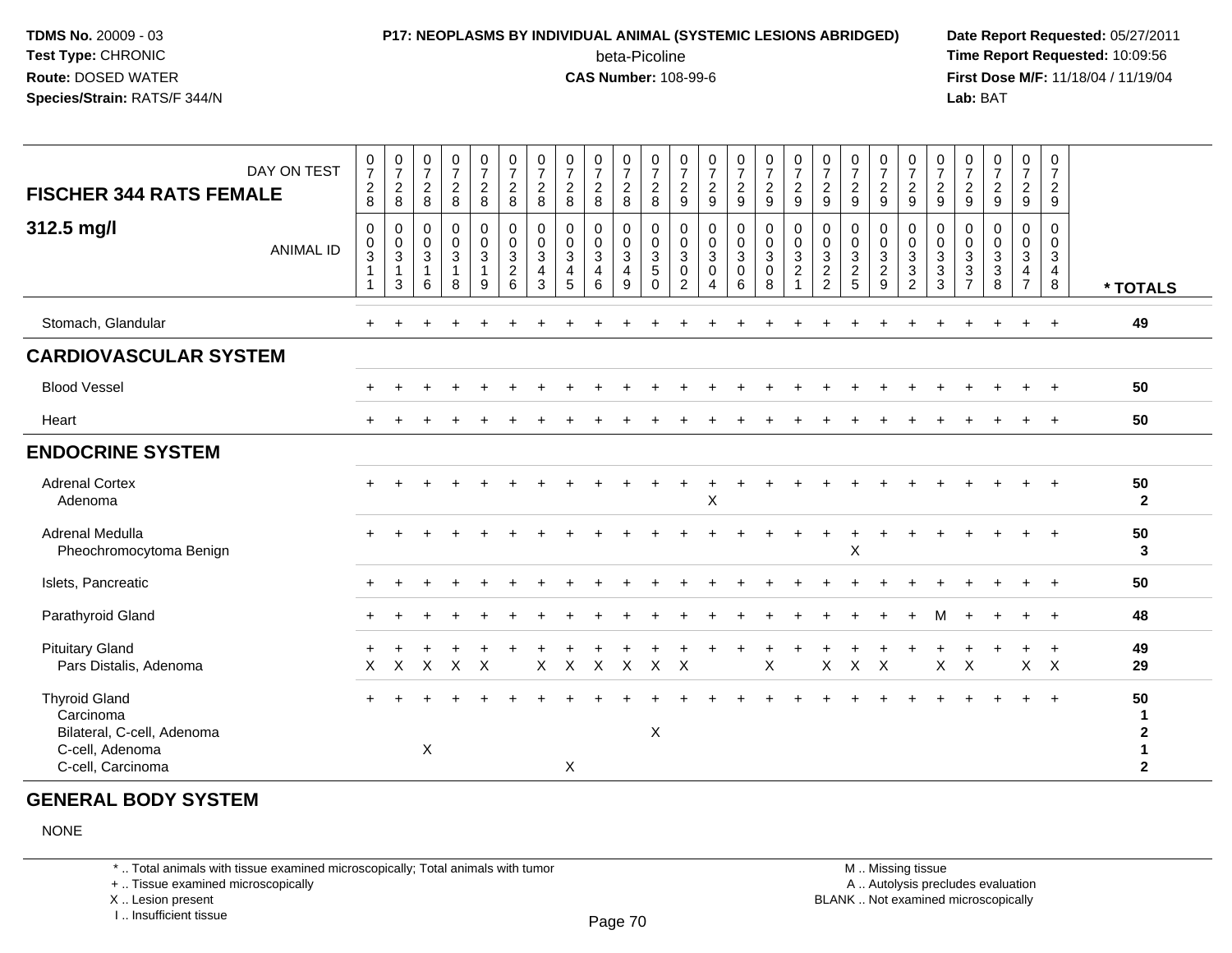### **P17: NEOPLASMS BY INDIVIDUAL ANIMAL (SYSTEMIC LESIONS ABRIDGED) Date Report Requested:** 05/27/2011 beta-Picoline<br>CAS Number: 108-99-6

 **Time Report Requested:** 10:09:56 **First Dose M/F:** 11/18/04 / 11/19/04 Lab: BAT **Lab:** BAT

| $\frac{0}{7}$<br>$\frac{0}{7}$<br>$\begin{array}{c} 0 \\ 7 \end{array}$<br>DAY ON TEST<br>$^2_8$<br>$\frac{2}{8}$<br>$_{\rm 8}^2$<br><b>FISCHER 344 RATS FEMALE</b>                                                                                 | $\begin{array}{c} 0 \\ 7 \end{array}$<br>$_{8}^{\rm 2}$     | $\frac{0}{7}$<br>$\frac{2}{8}$  | $\frac{0}{7}$<br>$\frac{0}{7}$<br>$\frac{2}{8}$<br>$\frac{2}{8}$          | $\frac{0}{7}$<br>$_{\rm 8}^2$                                                                                                   | $\frac{0}{7}$<br>$\frac{2}{8}$                     | $\frac{0}{7}$<br>$^2_{\bf 8}$            | $\frac{0}{7}$<br>$_{8}^{\rm 2}$                | $\frac{0}{7}$<br>$\frac{2}{9}$                                            | $\frac{0}{7}$<br>$\frac{2}{9}$                     | $\frac{0}{7}$<br>$\frac{2}{9}$                           | $\begin{array}{c} 0 \\ 7 \end{array}$<br>$\frac{2}{9}$   | $\frac{0}{7}$<br>$\frac{2}{9}$                              | $\frac{0}{7}$<br>$\frac{2}{9}$                                    | $\frac{0}{7}$<br>$\frac{2}{9}$                    | $\frac{0}{7}$<br>$\frac{2}{9}$                                  | $\frac{0}{7}$<br>$\frac{2}{9}$                        | $\frac{0}{7}$<br>$\frac{2}{9}$                                               | $\pmb{0}$<br>$\overline{7}$<br>$\frac{2}{9}$ | $\pmb{0}$<br>$\overline{7}$<br>$\overline{2}$<br>9 | $\frac{0}{7}$<br>$\frac{2}{9}$                                    | $\begin{smallmatrix}0\\7\end{smallmatrix}$<br>$\frac{2}{9}$       |                                               |
|-----------------------------------------------------------------------------------------------------------------------------------------------------------------------------------------------------------------------------------------------------|-------------------------------------------------------------|---------------------------------|---------------------------------------------------------------------------|---------------------------------------------------------------------------------------------------------------------------------|----------------------------------------------------|------------------------------------------|------------------------------------------------|---------------------------------------------------------------------------|----------------------------------------------------|----------------------------------------------------------|----------------------------------------------------------|-------------------------------------------------------------|-------------------------------------------------------------------|---------------------------------------------------|-----------------------------------------------------------------|-------------------------------------------------------|------------------------------------------------------------------------------|----------------------------------------------|----------------------------------------------------|-------------------------------------------------------------------|-------------------------------------------------------------------|-----------------------------------------------|
| 312.5 mg/l<br>$\mathbf 0$<br>$\mathbf 0$<br>0<br>$\pmb{0}$<br>$\mathbf 0$<br>$\pmb{0}$<br><b>ANIMAL ID</b><br>$\overline{3}$<br>$\mathbf{3}$<br>$\mathbf{3}$<br>$\mathbf{1}$<br>$\mathbf{1}$<br>$\overline{1}$<br>$\mathbf{3}$<br>6<br>$\mathbf{1}$ | $\mathbf 0$<br>$\pmb{0}$<br>$\sqrt{3}$<br>$\mathbf{1}$<br>8 | 0<br>$\mathsf 0$<br>3<br>1<br>9 | $\mathbf 0$<br>$\pmb{0}$<br>$\sqrt{3}$<br>$\frac{2}{6}$<br>$\overline{a}$ | $\mathbf 0$<br>$\mathbf 0$<br>$\mathsf 0$<br>$\mathbf 0$<br>3<br>$\mathbf{3}$<br>$\overline{4}$<br>$\mathfrak{S}$<br>$\sqrt{5}$ | $\mathbf 0$<br>$\pmb{0}$<br>$\mathbf{3}$<br>4<br>6 | 0<br>$\pmb{0}$<br>$\mathbf{3}$<br>4<br>9 | $\mathbf 0$<br>$\pmb{0}$<br>3<br>5<br>$\Omega$ | $\mathbf 0$<br>$\pmb{0}$<br>$\mathbf{3}$<br>$\mathbf 0$<br>$\overline{2}$ | $\mathbf 0$<br>0<br>$\sqrt{3}$<br>$\mathbf 0$<br>4 | $\mathbf 0$<br>$\pmb{0}$<br>$\sqrt{3}$<br>$\pmb{0}$<br>6 | $\mathbf 0$<br>$\pmb{0}$<br>$\sqrt{3}$<br>$\pmb{0}$<br>8 | $\mathbf 0$<br>$\mathsf 0$<br>$\mathbf{3}$<br>$\frac{2}{1}$ | $\mathbf 0$<br>$\pmb{0}$<br>3<br>$\overline{2}$<br>$\overline{2}$ | 0<br>$\pmb{0}$<br>$\mathfrak{Z}$<br>$\frac{2}{5}$ | $\mathbf 0$<br>$\pmb{0}$<br>$\mathbf{3}$<br>$\overline{2}$<br>9 | 0<br>$\mathbf 0$<br>3<br>$\sqrt{3}$<br>$\overline{2}$ | $\mathbf 0$<br>$\pmb{0}$<br>$\overline{3}$<br>$\overline{3}$<br>$\mathbf{3}$ | $\Omega$<br>0<br>3<br>3<br>$\overline{7}$    | $\Omega$<br>$\mathbf 0$<br>3<br>3<br>8             | $\mathbf 0$<br>$\pmb{0}$<br>3<br>$\overline{4}$<br>$\overline{7}$ | $\mathbf 0$<br>$\mathsf 0$<br>$\mathbf{3}$<br>$\overline{4}$<br>8 | * TOTALS                                      |
| <b>GENITAL SYSTEM</b>                                                                                                                                                                                                                               |                                                             |                                 |                                                                           |                                                                                                                                 |                                                    |                                          |                                                |                                                                           |                                                    |                                                          |                                                          |                                                             |                                                                   |                                                   |                                                                 |                                                       |                                                                              |                                              |                                                    |                                                                   |                                                                   |                                               |
| <b>Clitoral Gland</b><br>$\mathsf X$<br>$\pmb{\times}$<br>$\boldsymbol{\mathsf{X}}$<br>Adenoma<br>Carcinoma<br>Sarcoma                                                                                                                              |                                                             | $\mathsf X$                     | $\mathsf X$<br>$\times$                                                   | $\pmb{\times}$                                                                                                                  | X                                                  |                                          |                                                |                                                                           |                                                    |                                                          |                                                          |                                                             |                                                                   |                                                   |                                                                 |                                                       |                                                                              |                                              |                                                    | X                                                                 | $\overline{+}$                                                    | 50<br>12<br>$\mathbf{1}$<br>$\mathbf 1$       |
| Ovary<br>Granulosa Cell Tumor Benign                                                                                                                                                                                                                |                                                             |                                 |                                                                           |                                                                                                                                 |                                                    |                                          | $\pmb{\times}$                                 |                                                                           |                                                    |                                                          |                                                          |                                                             |                                                                   |                                                   |                                                                 |                                                       |                                                                              |                                              |                                                    |                                                                   |                                                                   | 50<br>$\mathbf{1}$                            |
| Uterus<br>Leiomyosarcoma<br>$X$ $X$<br>Polyp Stromal<br>Cervix, Sarcoma, Metastatic, Uncertain Primary<br><b>Site</b><br>Endometrium, Adenoma                                                                                                       |                                                             |                                 |                                                                           |                                                                                                                                 | $\boldsymbol{\mathsf{X}}$                          |                                          |                                                |                                                                           | $\boldsymbol{\mathsf{X}}$                          |                                                          |                                                          |                                                             |                                                                   |                                                   |                                                                 |                                                       |                                                                              |                                              |                                                    |                                                                   | X                                                                 | 50<br>-1<br>13<br>$\mathbf 1$<br>$\mathbf{1}$ |
| <b>HEMATOPOIETIC SYSTEM</b>                                                                                                                                                                                                                         |                                                             |                                 |                                                                           |                                                                                                                                 |                                                    |                                          |                                                |                                                                           |                                                    |                                                          |                                                          |                                                             |                                                                   |                                                   |                                                                 |                                                       |                                                                              |                                              |                                                    |                                                                   |                                                                   |                                               |
| <b>Bone Marrow</b>                                                                                                                                                                                                                                  |                                                             |                                 |                                                                           |                                                                                                                                 |                                                    |                                          |                                                |                                                                           |                                                    |                                                          |                                                          |                                                             |                                                                   |                                                   |                                                                 |                                                       |                                                                              |                                              |                                                    |                                                                   | $\ddot{}$                                                         | 50                                            |
| Lymph Node                                                                                                                                                                                                                                          |                                                             |                                 | $\ddot{}$                                                                 |                                                                                                                                 |                                                    |                                          |                                                |                                                                           |                                                    |                                                          |                                                          |                                                             |                                                                   |                                                   |                                                                 |                                                       |                                                                              |                                              |                                                    |                                                                   | $+$                                                               | 5                                             |
| Lymph Node, Mandibular<br>M<br>м<br>м                                                                                                                                                                                                               | м                                                           | м                               | м<br>м                                                                    | м                                                                                                                               | м                                                  | м                                        | м                                              | м                                                                         | м                                                  | м                                                        | м                                                        | M                                                           | м                                                                 | м                                                 | M                                                               | М                                                     | м                                                                            | M                                            | M                                                  | M                                                                 | M                                                                 | $\mathbf 0$                                   |
| Lymph Node, Mesenteric                                                                                                                                                                                                                              |                                                             |                                 |                                                                           |                                                                                                                                 |                                                    |                                          |                                                |                                                                           |                                                    |                                                          |                                                          |                                                             |                                                                   |                                                   |                                                                 |                                                       |                                                                              |                                              |                                                    | $\ddot{}$                                                         | $+$                                                               | 50                                            |
| Spleen                                                                                                                                                                                                                                              |                                                             |                                 |                                                                           |                                                                                                                                 |                                                    |                                          |                                                |                                                                           |                                                    |                                                          |                                                          |                                                             |                                                                   |                                                   |                                                                 |                                                       |                                                                              |                                              |                                                    |                                                                   | $\overline{+}$                                                    | 50                                            |
| Thymus                                                                                                                                                                                                                                              |                                                             |                                 |                                                                           |                                                                                                                                 |                                                    |                                          |                                                |                                                                           |                                                    |                                                          |                                                          |                                                             |                                                                   |                                                   |                                                                 |                                                       |                                                                              |                                              |                                                    |                                                                   | $\overline{+}$                                                    | 50                                            |

#### **INTEGUMENTARY SYSTEM**

\* .. Total animals with tissue examined microscopically; Total animals with tumor

+ .. Tissue examined microscopically

X .. Lesion present

I .. Insufficient tissue

 M .. Missing tissuey the contract of the contract of the contract of the contract of the contract of  $\mathsf A$  . Autolysis precludes evaluation

Lesion present BLANK .. Not examined microscopically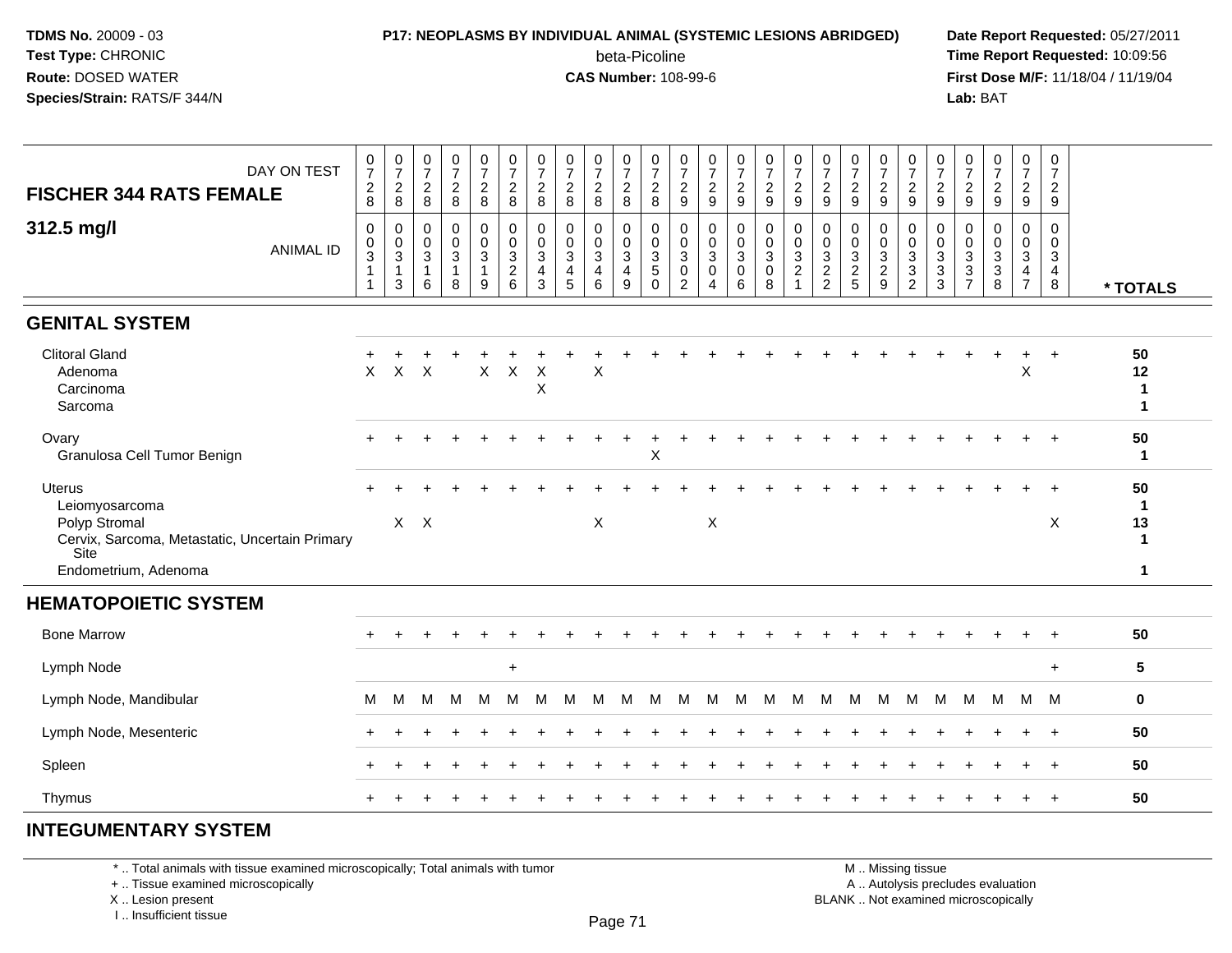## **P17: NEOPLASMS BY INDIVIDUAL ANIMAL (SYSTEMIC LESIONS ABRIDGED) Date Report Requested:** 05/27/2011

beta-Picoline<br>CAS Number: 108-99-6

 **Time Report Requested:** 10:09:56 **First Dose M/F:** 11/18/04 / 11/19/04 Lab: BAT **Lab:** BAT

| DAY ON TEST<br><b>FISCHER 344 RATS FEMALE</b>                                                                     | $\begin{smallmatrix}0\\7\end{smallmatrix}$<br>$\overline{c}$<br>8 | $\frac{0}{7}$<br>$\overline{2}$<br>8          | $\frac{0}{7}$<br>$\overline{2}$<br>8                            | $\frac{0}{7}$<br>$\overline{c}$<br>8     | $\frac{0}{7}$<br>$\sqrt{2}$<br>8        | $\frac{0}{7}$<br>$\sqrt{2}$<br>8                              | $\frac{0}{7}$<br>$\overline{2}$<br>8                              | $\frac{0}{7}$<br>$\overline{2}$<br>8                | $\frac{0}{7}$<br>$\overline{2}$<br>8                    | $\begin{array}{c} 0 \\ 7 \\ 2 \end{array}$<br>8      | $\frac{0}{7}$<br>$\sqrt{2}$<br>8                                           | $\frac{0}{7}$<br>$\overline{c}$<br>9                 | $\frac{0}{7}$<br>$\overline{2}$<br>9                     | $\frac{0}{7}$<br>$\overline{a}$<br>9                 | $\begin{array}{c} 0 \\ 7 \\ 2 \end{array}$<br>9 | $\frac{0}{7}$<br>$\sqrt{2}$<br>9                   | $\frac{0}{7}$<br>$\overline{2}$<br>9                                  | $\frac{0}{7}$<br>$\overline{2}$<br>9                                  | $\frac{0}{7}$<br>$\overline{2}$<br>9          | $\frac{0}{7}$<br>$\overline{2}$<br>9                  | $\frac{0}{7}$<br>$\sqrt{2}$<br>9                      | $\frac{0}{7}$<br>$\overline{2}$<br>9                         | $\begin{smallmatrix}0\\7\end{smallmatrix}$<br>$\sqrt{2}$<br>9 | $\frac{0}{7}$<br>$\overline{2}$<br>9                                 | 0<br>$\overline{7}$<br>$\overline{2}$<br>9                     |                                               |
|-------------------------------------------------------------------------------------------------------------------|-------------------------------------------------------------------|-----------------------------------------------|-----------------------------------------------------------------|------------------------------------------|-----------------------------------------|---------------------------------------------------------------|-------------------------------------------------------------------|-----------------------------------------------------|---------------------------------------------------------|------------------------------------------------------|----------------------------------------------------------------------------|------------------------------------------------------|----------------------------------------------------------|------------------------------------------------------|-------------------------------------------------|----------------------------------------------------|-----------------------------------------------------------------------|-----------------------------------------------------------------------|-----------------------------------------------|-------------------------------------------------------|-------------------------------------------------------|--------------------------------------------------------------|---------------------------------------------------------------|----------------------------------------------------------------------|----------------------------------------------------------------|-----------------------------------------------|
| 312.5 mg/l<br><b>ANIMAL ID</b>                                                                                    | $\mathbf 0$<br>0<br>$\sqrt{3}$<br>$\mathbf{1}$<br>$\mathbf{1}$    | $\mathbf 0$<br>$\mathbf 0$<br>$\sqrt{3}$<br>3 | $\mathbf 0$<br>$\pmb{0}$<br>$\overline{3}$<br>$\mathbf{1}$<br>6 | 0<br>$_{3}^{\rm 0}$<br>$\mathbf{1}$<br>8 | 0<br>$\mathbf 0$<br>$\overline{3}$<br>9 | $\mathbf 0$<br>$\mathsf 0$<br>$\overline{3}$<br>$\frac{2}{6}$ | $\mathbf 0$<br>$\mathbf 0$<br>$\mathbf{3}$<br>$\overline{4}$<br>3 | $\mathbf 0$<br>$\frac{0}{3}$<br>$\overline{a}$<br>5 | 0<br>$\pmb{0}$<br>$\overline{3}$<br>$\overline{4}$<br>6 | 0<br>$\mathsf{O}\xspace$<br>$\overline{3}$<br>4<br>9 | $\mathbf 0$<br>$\mathsf 0$<br>$\overline{3}$<br>$\overline{5}$<br>$\Omega$ | 0<br>$\mathbf 0$<br>$\mathbf{3}$<br>$\mathbf 0$<br>2 | $\mathbf 0$<br>$\mathbf 0$<br>$\mathfrak{Z}$<br>$\Omega$ | 0<br>$\mathsf{O}\xspace$<br>$\overline{3}$<br>0<br>6 | 0<br>$\overline{0}$<br>3<br>$\pmb{0}$<br>8      | 0<br>$\overline{0}$ <sub>3</sub><br>$\overline{2}$ | $\Omega$<br>$\mathbf 0$<br>$\ensuremath{\mathsf{3}}$<br>$\frac{2}{2}$ | $\Omega$<br>$\boldsymbol{0}$<br>$\overline{3}$<br>$\overline{c}$<br>5 | 0<br>0<br>$\sqrt{3}$<br>$\boldsymbol{2}$<br>9 | 0<br>$\mathbf 0$<br>$\overline{3}$<br>$\sqrt{3}$<br>2 | 0<br>$\mathbf 0$<br>$\overline{3}$<br>$\sqrt{3}$<br>3 | $\mathbf 0$<br>$\mathbf 0$<br>$\overline{3}$<br>$\mathbf{3}$ | $\Omega$<br>$\mathbf 0$<br>$\overline{3}$<br>$\sqrt{3}$<br>8  | 0<br>$\mathbf 0$<br>$\mathbf{3}$<br>$\overline{4}$<br>$\overline{7}$ | $\Omega$<br>$\mathbf 0$<br>$\mathbf{3}$<br>$\overline{4}$<br>8 | * TOTALS                                      |
| <b>Mammary Gland</b><br>Adenoma<br>Carcinoma<br>Fibroadenoma<br>Fibroadenoma, Multiple                            | $\sf X$                                                           |                                               | $\boldsymbol{\mathsf{X}}$                                       | $\mathsf X$                              |                                         | $\sf X$                                                       |                                                                   | $\mathsf X$                                         | $X$ $X$                                                 |                                                      |                                                                            | X                                                    |                                                          | $\mathsf{X}$                                         | X                                               | $\mathsf X$                                        | X                                                                     |                                                                       |                                               | X X X X                                               |                                                       |                                                              |                                                               | $\div$<br>X<br>$X$ $X$                                               |                                                                | 50<br>$\mathbf{2}$<br>$\mathbf 1$<br>17<br>11 |
| Skin<br>Subcutaneous Tissue, Fibroma<br>Subcutaneous Tissue, Fibrosarcoma<br>Subcutaneous Tissue, Hemangiosarcoma |                                                                   |                                               |                                                                 |                                          |                                         | $\sf X$                                                       |                                                                   |                                                     | X                                                       |                                                      |                                                                            |                                                      |                                                          |                                                      |                                                 |                                                    |                                                                       |                                                                       |                                               |                                                       |                                                       |                                                              |                                                               |                                                                      | $\ddot{}$                                                      | 50                                            |
| <b>MUSCULOSKELETAL SYSTEM</b>                                                                                     |                                                                   |                                               |                                                                 |                                          |                                         |                                                               |                                                                   |                                                     |                                                         |                                                      |                                                                            |                                                      |                                                          |                                                      |                                                 |                                                    |                                                                       |                                                                       |                                               |                                                       |                                                       |                                                              |                                                               |                                                                      |                                                                |                                               |
| Bone                                                                                                              |                                                                   |                                               |                                                                 |                                          |                                         |                                                               |                                                                   |                                                     |                                                         |                                                      |                                                                            |                                                      |                                                          |                                                      |                                                 |                                                    |                                                                       |                                                                       |                                               |                                                       |                                                       |                                                              |                                                               |                                                                      |                                                                | 50                                            |
| <b>NERVOUS SYSTEM</b>                                                                                             |                                                                   |                                               |                                                                 |                                          |                                         |                                                               |                                                                   |                                                     |                                                         |                                                      |                                                                            |                                                      |                                                          |                                                      |                                                 |                                                    |                                                                       |                                                                       |                                               |                                                       |                                                       |                                                              |                                                               |                                                                      |                                                                |                                               |
| <b>Brain</b>                                                                                                      |                                                                   |                                               |                                                                 |                                          |                                         |                                                               |                                                                   |                                                     |                                                         |                                                      |                                                                            |                                                      |                                                          |                                                      |                                                 |                                                    |                                                                       |                                                                       |                                               |                                                       |                                                       |                                                              |                                                               |                                                                      |                                                                | 50                                            |
| <b>RESPIRATORY SYSTEM</b>                                                                                         |                                                                   |                                               |                                                                 |                                          |                                         |                                                               |                                                                   |                                                     |                                                         |                                                      |                                                                            |                                                      |                                                          |                                                      |                                                 |                                                    |                                                                       |                                                                       |                                               |                                                       |                                                       |                                                              |                                                               |                                                                      |                                                                |                                               |
| Lung<br>Alveolar/Bronchiolar Adenoma<br>Carcinoma, Metastatic, Thyroid Gland<br>Hemangiosarcoma, Metastatic, Skin |                                                                   |                                               |                                                                 |                                          |                                         | $\boldsymbol{\mathsf{X}}$                                     |                                                                   |                                                     | $\sf X$                                                 |                                                      |                                                                            |                                                      |                                                          |                                                      |                                                 |                                                    |                                                                       |                                                                       |                                               |                                                       |                                                       |                                                              |                                                               |                                                                      |                                                                | 50<br>$\overline{2}$<br>1<br>1                |
| Nose<br>Respiratory Epithelium, Adenoma                                                                           |                                                                   |                                               |                                                                 |                                          |                                         |                                                               |                                                                   |                                                     |                                                         |                                                      |                                                                            |                                                      |                                                          |                                                      |                                                 |                                                    |                                                                       |                                                                       |                                               |                                                       |                                                       |                                                              |                                                               |                                                                      |                                                                | 50<br>$\mathbf{1}$                            |
| Trachea                                                                                                           |                                                                   |                                               |                                                                 |                                          |                                         |                                                               |                                                                   |                                                     |                                                         |                                                      |                                                                            |                                                      |                                                          |                                                      |                                                 |                                                    |                                                                       |                                                                       |                                               |                                                       |                                                       |                                                              |                                                               |                                                                      | $\ddot{}$                                                      | 50                                            |
| COECUL CENCEC CVCTEM                                                                                              |                                                                   |                                               |                                                                 |                                          |                                         |                                                               |                                                                   |                                                     |                                                         |                                                      |                                                                            |                                                      |                                                          |                                                      |                                                 |                                                    |                                                                       |                                                                       |                                               |                                                       |                                                       |                                                              |                                                               |                                                                      |                                                                |                                               |

#### **SPECIAL SENSES SYSTEM**

\* .. Total animals with tissue examined microscopically; Total animals with tumor

+ .. Tissue examined microscopically

X .. Lesion present

I .. Insufficient tissue

 M .. Missing tissuey the contract of the contract of the contract of the contract of the contract of  $\mathsf A$  . Autolysis precludes evaluation

Lesion present BLANK .. Not examined microscopically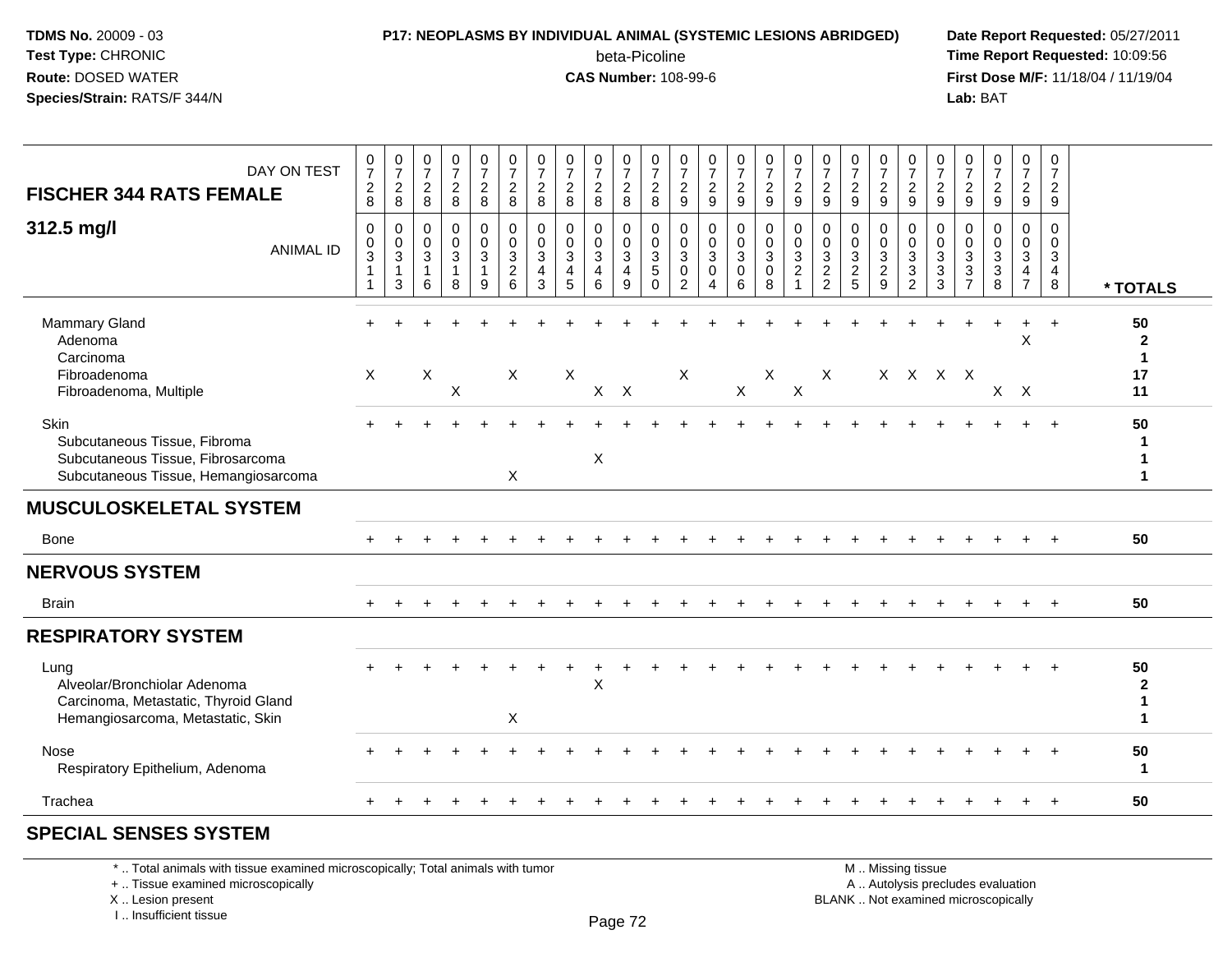# **P17: NEOPLASMS BY INDIVIDUAL ANIMAL (SYSTEMIC LESIONS ABRIDGED) Date Report Requested:** 05/27/2011

beta-Picoline<br>CAS Number: 108-99-6

 **Time Report Requested:** 10:09:56 **First Dose M/F:** 11/18/04 / 11/19/04<br>**Lab:** BAT **Lab:** BAT

| <b>FISCHER 344 RATS FEMALE</b><br>312.5 mg/l                  | DAY ON TEST<br><b>ANIMAL ID</b> | $\begin{array}{c} 0 \\ 7 \end{array}$<br>$_{\rm 8}^2$<br>0<br>$\pmb{0}$<br>$\ensuremath{\mathsf{3}}$ | $\frac{0}{7}$<br>$\frac{2}{8}$<br>0<br>$\frac{0}{3}$ | $\frac{0}{7}$<br>$\boldsymbol{2}$<br>8<br>0<br>$\pmb{0}$<br>$\ensuremath{\mathsf{3}}$ | $\frac{0}{7}$<br>$\frac{2}{8}$<br>0<br>$\mathbf 0$<br>$\mathbf{3}$ | $\frac{0}{7}$<br>$_{8}^2$<br>$\pmb{0}$<br>$\pmb{0}$<br>$\mathbf{3}$ | $\frac{0}{7}$<br>$\frac{2}{8}$<br>$\pmb{0}$<br>$\mathbf 0$<br>$\ensuremath{\mathsf{3}}$ | $\begin{array}{c} 0 \\ 7 \end{array}$<br>$\frac{2}{8}$<br>0<br>$\pmb{0}$<br>$\sqrt{3}$ | $\frac{0}{7}$<br>$\sqrt{2}$<br>8<br>0<br>$\pmb{0}$<br>$\sqrt{3}$ | $\frac{0}{7}$<br>$\overline{c}$<br>8<br>0<br>$\mathbf 0$<br>3 | $\frac{0}{7}$<br>$\frac{2}{8}$<br>0<br>$\mathsf 0$<br>3 | $\begin{array}{c} 0 \\ 7 \end{array}$<br>$^{\mathsf{2}}_{\mathsf{8}}$<br>0<br>$\pmb{0}$<br>$\frac{3}{5}$ | $\frac{0}{7}$<br>$\frac{2}{9}$<br>0<br>$\pmb{0}$<br>$\ensuremath{\mathsf{3}}$ | $\frac{0}{7}$<br>$\overline{2}$<br>9<br>0<br>$\pmb{0}$<br>$\sqrt{3}$ | $\frac{0}{7}$<br>$\frac{2}{9}$<br>0<br>$\mathbf 0$<br>$\mathbf{3}$ | $\frac{0}{7}$<br>$rac{2}{9}$<br>0<br>$\pmb{0}$<br>$\mathbf{3}$ | $\frac{0}{7}$<br>$\frac{2}{9}$<br>0<br>$\mathbf 0$<br>$\frac{3}{2}$ | $\begin{array}{c} 0 \\ 7 \end{array}$<br>$\frac{2}{9}$<br>0<br>$\pmb{0}$ | $\begin{array}{c} 0 \\ 7 \end{array}$<br>$\overline{2}$<br>$\boldsymbol{9}$<br>0<br>$\pmb{0}$<br>$\sqrt{3}$ | $\frac{0}{7}$<br>$\overline{a}$<br>$\boldsymbol{9}$<br>0<br>$\mathbf 0$<br>$\sqrt{3}$ | $\frac{0}{7}$<br>$\frac{2}{9}$<br>0<br>$\mathsf 0$<br>$\ensuremath{\mathsf{3}}$ | $\begin{array}{c} 0 \\ 7 \end{array}$<br>$\frac{2}{9}$<br>0<br>$\pmb{0}$<br>$_3^3$ | $\frac{0}{7}$<br>$\frac{2}{9}$<br>0<br>$\mathbf 0$<br>$_3^3$ | $\frac{0}{7}$<br>$\frac{2}{9}$<br>0<br>0<br>3 | $\frac{0}{7}$<br>$\overline{a}$<br>9<br>0<br>0<br>3 | $\begin{smallmatrix}0\\7\end{smallmatrix}$<br>$\overline{c}$<br>$\boldsymbol{9}$<br>0<br>0<br>$\mathbf{3}$ |                                         |
|---------------------------------------------------------------|---------------------------------|------------------------------------------------------------------------------------------------------|------------------------------------------------------|---------------------------------------------------------------------------------------|--------------------------------------------------------------------|---------------------------------------------------------------------|-----------------------------------------------------------------------------------------|----------------------------------------------------------------------------------------|------------------------------------------------------------------|---------------------------------------------------------------|---------------------------------------------------------|----------------------------------------------------------------------------------------------------------|-------------------------------------------------------------------------------|----------------------------------------------------------------------|--------------------------------------------------------------------|----------------------------------------------------------------|---------------------------------------------------------------------|--------------------------------------------------------------------------|-------------------------------------------------------------------------------------------------------------|---------------------------------------------------------------------------------------|---------------------------------------------------------------------------------|------------------------------------------------------------------------------------|--------------------------------------------------------------|-----------------------------------------------|-----------------------------------------------------|------------------------------------------------------------------------------------------------------------|-----------------------------------------|
|                                                               |                                 |                                                                                                      | $\mathbf{1}$<br>3                                    | $\mathbf{1}$<br>6                                                                     | 8                                                                  | $\mathbf{1}$<br>9                                                   | $\overline{2}$<br>$6\phantom{1}$                                                        | 4<br>3                                                                                 | 4<br>5                                                           | 4<br>6                                                        | 4<br>9                                                  | $\Omega$                                                                                                 | $\mathsf 0$<br>$\overline{2}$                                                 | $\pmb{0}$<br>4                                                       | $\mathbf 0$<br>6                                                   | $\pmb{0}$<br>8                                                 |                                                                     | $\frac{3}{2}$                                                            | $\overline{2}$<br>5                                                                                         | $\overline{a}$<br>9                                                                   | $\sqrt{3}$<br>$\overline{c}$                                                    | 3                                                                                  | $\overline{z}$                                               | 3<br>8                                        | $\overline{4}$<br>$\overline{7}$                    | $\overline{\mathbf{4}}$<br>8                                                                               | * TOTALS                                |
| Eye                                                           |                                 | $+$                                                                                                  |                                                      |                                                                                       |                                                                    |                                                                     |                                                                                         |                                                                                        |                                                                  |                                                               |                                                         |                                                                                                          |                                                                               |                                                                      |                                                                    |                                                                |                                                                     |                                                                          |                                                                                                             |                                                                                       |                                                                                 |                                                                                    |                                                              |                                               | $\ddot{}$                                           | $+$                                                                                                        | 48                                      |
| Harderian Gland                                               |                                 |                                                                                                      |                                                      |                                                                                       |                                                                    |                                                                     |                                                                                         |                                                                                        |                                                                  |                                                               |                                                         |                                                                                                          |                                                                               |                                                                      |                                                                    |                                                                |                                                                     |                                                                          |                                                                                                             |                                                                                       |                                                                                 |                                                                                    |                                                              |                                               |                                                     | $+$                                                                                                        | 50                                      |
| Zymbal's Gland<br>Carcinoma                                   |                                 |                                                                                                      |                                                      |                                                                                       |                                                                    |                                                                     |                                                                                         |                                                                                        |                                                                  |                                                               |                                                         |                                                                                                          |                                                                               |                                                                      |                                                                    |                                                                |                                                                     |                                                                          |                                                                                                             |                                                                                       |                                                                                 |                                                                                    |                                                              |                                               |                                                     |                                                                                                            | $\mathbf{2}$<br>$\overline{\mathbf{2}}$ |
| <b>URINARY SYSTEM</b>                                         |                                 |                                                                                                      |                                                      |                                                                                       |                                                                    |                                                                     |                                                                                         |                                                                                        |                                                                  |                                                               |                                                         |                                                                                                          |                                                                               |                                                                      |                                                                    |                                                                |                                                                     |                                                                          |                                                                                                             |                                                                                       |                                                                                 |                                                                                    |                                                              |                                               |                                                     |                                                                                                            |                                         |
| Kidney<br>Renal Tubule, Adenoma                               |                                 |                                                                                                      |                                                      |                                                                                       |                                                                    |                                                                     |                                                                                         |                                                                                        |                                                                  |                                                               |                                                         |                                                                                                          |                                                                               |                                                                      |                                                                    |                                                                |                                                                     |                                                                          |                                                                                                             |                                                                                       | X                                                                               |                                                                                    |                                                              |                                               |                                                     | $\ddot{}$                                                                                                  | 50<br>-1                                |
| <b>Urinary Bladder</b>                                        |                                 | $+$                                                                                                  |                                                      |                                                                                       |                                                                    |                                                                     |                                                                                         |                                                                                        |                                                                  |                                                               |                                                         |                                                                                                          |                                                                               |                                                                      |                                                                    |                                                                |                                                                     |                                                                          |                                                                                                             |                                                                                       |                                                                                 |                                                                                    |                                                              |                                               | $\pm$                                               | $+$                                                                                                        | 50                                      |
| <b>SYSTEMIC LESIONS</b>                                       |                                 |                                                                                                      |                                                      |                                                                                       |                                                                    |                                                                     |                                                                                         |                                                                                        |                                                                  |                                                               |                                                         |                                                                                                          |                                                                               |                                                                      |                                                                    |                                                                |                                                                     |                                                                          |                                                                                                             |                                                                                       |                                                                                 |                                                                                    |                                                              |                                               |                                                     |                                                                                                            |                                         |
| Multiple Organ<br>Histiocytic Sarcoma<br>Leukemia Mononuclear |                                 | $\div$                                                                                               |                                                      |                                                                                       | X                                                                  |                                                                     |                                                                                         |                                                                                        | $X$ $X$                                                          |                                                               |                                                         | $\times$                                                                                                 |                                                                               | X                                                                    |                                                                    | X                                                              |                                                                     |                                                                          | $X$ $X$                                                                                                     |                                                                                       |                                                                                 | X                                                                                  |                                                              |                                               |                                                     | $\ddot{}$                                                                                                  | 50<br>-1<br>18                          |

\* .. Total animals with tissue examined microscopically; Total animals with tumor

+ .. Tissue examined microscopically

X .. Lesion present

I .. Insufficient tissue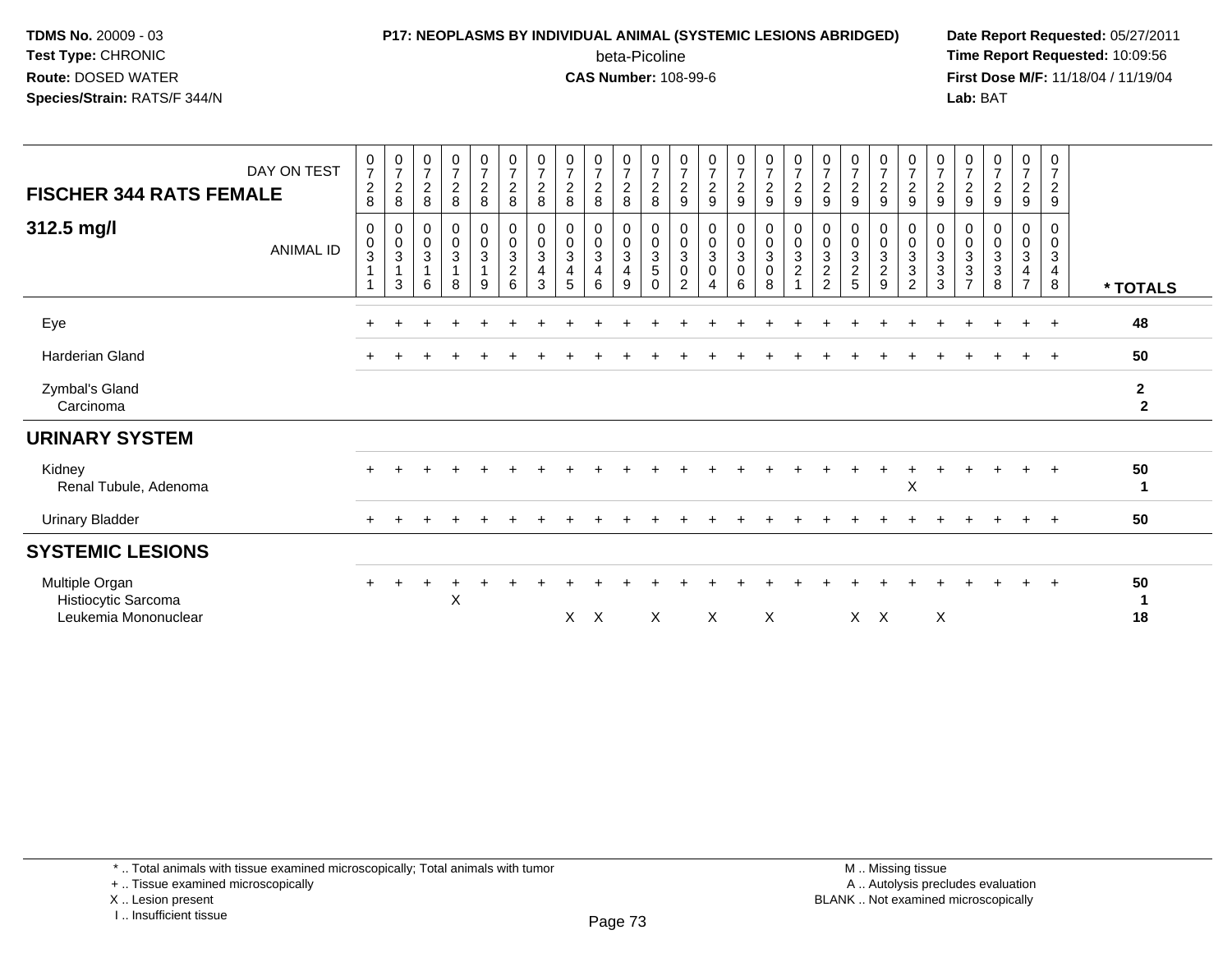#### **P17: NEOPLASMS BY INDIVIDUAL ANIMAL (SYSTEMIC LESIONS ABRIDGED) Date Report Requested:** 05/27/2011 beta-Picoline<br>CAS Number: 108-99-6

 **Time Report Requested:** 10:09:56 **First Dose M/F:** 11/18/04 / 11/19/04<br>**Lab:** BAT **Lab:** BAT

| <b>FISCHER 344 RATS FEMALE</b>         | DAY ON TEST      | $\begin{smallmatrix}0\0\4\end{smallmatrix}$<br>$\overline{7}$<br>$\overline{4}$ | $\begin{array}{c} 0 \\ 5 \\ 1 \end{array}$<br>5      | $\begin{array}{c} 0 \\ 5 \end{array}$<br>$\frac{2}{7}$                  | $\begin{array}{c} 0 \\ 5 \end{array}$<br>$\overline{4}$<br>$\mathbf 0$         | $\begin{array}{c} 0 \\ 5 \\ 5 \end{array}$<br>$\mathbf{1}$                | $\begin{array}{c} 0 \\ 5 \end{array}$<br>$\overline{7}$<br>9                           | $\begin{array}{c} 0 \\ 5 \end{array}$<br>$\overline{8}$<br>9 | 0<br>9<br>9<br>8                                     | $\begin{array}{c} 0 \\ 6 \end{array}$<br>$\pmb{0}$<br>$\overline{7}$ | $\begin{array}{c} 0 \\ 6 \end{array}$<br>$\frac{3}{2}$  | 0<br>$\overline{6}$<br>$\mathbf{3}$<br>8                   | 0<br>$\,6\,$<br>5<br>6                                                            | $\begin{matrix} 0 \\ 6 \end{matrix}$<br>6<br>$6^{\circ}$ | $\begin{matrix}0\\6\\8\end{matrix}$<br>4        | $\begin{matrix}0\\6\\8\end{matrix}$<br>$\overline{5}$ | $\begin{array}{c} 0 \\ 6 \end{array}$<br>$\overline{9}$<br>$\overline{3}$ | $\begin{array}{c} 0 \\ 6 \end{array}$<br>$9\,$<br>$5\phantom{1}$    | $\frac{0}{7}$<br>$\mathbf 0$<br>$\Omega$             | $\frac{0}{7}$<br>$\mathbf{1}$<br>9                         | $\frac{0}{7}$<br>$\overline{1}$<br>9   | $\frac{0}{7}$<br>$\frac{2}{7}$                                                            | $\frac{0}{7}$<br>$rac{2}{7}$                             | $\frac{0}{7}$<br>$\frac{2}{7}$                                          | $\begin{array}{c} 0 \\ 7 \end{array}$<br>$\frac{2}{7}$ | 0<br>$\overline{7}$<br>$\overline{2}$<br>$\overline{7}$                       |                         |
|----------------------------------------|------------------|---------------------------------------------------------------------------------|------------------------------------------------------|-------------------------------------------------------------------------|--------------------------------------------------------------------------------|---------------------------------------------------------------------------|----------------------------------------------------------------------------------------|--------------------------------------------------------------|------------------------------------------------------|----------------------------------------------------------------------|---------------------------------------------------------|------------------------------------------------------------|-----------------------------------------------------------------------------------|----------------------------------------------------------|-------------------------------------------------|-------------------------------------------------------|---------------------------------------------------------------------------|---------------------------------------------------------------------|------------------------------------------------------|------------------------------------------------------------|----------------------------------------|-------------------------------------------------------------------------------------------|----------------------------------------------------------|-------------------------------------------------------------------------|--------------------------------------------------------|-------------------------------------------------------------------------------|-------------------------|
| 625 mg/l                               | <b>ANIMAL ID</b> | $\pmb{0}$<br>$\begin{array}{c} 0 \\ 3 \\ 9 \\ 5 \end{array}$                    | $\boldsymbol{0}$<br>$\frac{0}{3}$<br>$5\phantom{.0}$ | $\mathbf 0$<br>$\mathbf 0$<br>$\ensuremath{\mathsf{3}}$<br>$\,6\,$<br>9 | $\mathbf 0$<br>$\mathbf 0$<br>$\mathbf 3$<br>$6\phantom{1}6$<br>$\overline{4}$ | 0<br>$\mathbf 0$<br>$\ensuremath{\mathsf{3}}$<br>$\, 8$<br>$\overline{2}$ | 0<br>$\mathsf{O}\xspace$<br>$\ensuremath{\mathsf{3}}$<br>$\,$ 5 $\,$<br>$\overline{4}$ | 0<br>$\mathbf 0$<br>3<br>$\overline{7}$<br>9                 | 0<br>0<br>$\ensuremath{\mathsf{3}}$<br>$\frac{5}{5}$ | $\mathbf 0$<br>$\pmb{0}$<br>$\frac{3}{7}$<br>$\overline{7}$          | 0<br>$\mathsf{O}\xspace$<br>$\sqrt{3}$<br>$\frac{6}{5}$ | $\mathbf 0$<br>$\mathsf{O}$<br>$\sqrt{3}$<br>$\frac{9}{7}$ | 0<br>$\mathbf 0$<br>$\ensuremath{\mathsf{3}}$<br>$\overline{7}$<br>$\overline{c}$ | $\mathbf 0$<br>$\ddot{\mathbf{0}}$<br>$\frac{3}{5}$      | 0<br>$\frac{0}{3}$<br>$\bf 8$<br>$\overline{4}$ | 0<br>$\ddot{\mathbf{0}}$<br>$\frac{3}{5}$             | $\mathbf 0$<br>$\frac{0}{3}$<br>$\,6\,$                                   | $\mathbf 0$<br>$\mathbf 0$<br>$\mathbf 3$<br>$\boldsymbol{9}$<br>-1 | $\mathbf 0$<br>$\mathbf 0$<br>$\mathbf{3}$<br>8<br>1 | $\mathbf 0$<br>$\mathbf 0$<br>$\mathbf{3}$<br>$\,6\,$<br>8 | 0<br>$\mathbf 0$<br>$\frac{3}{7}$<br>3 | $\mathbf 0$<br>$\mathsf{O}\xspace$<br>$\ensuremath{\mathsf{3}}$<br>$\mathbf 5$<br>$\,6\,$ | $\mathbf 0$<br>$\mathbf 0$<br>3<br>$\,6\,$<br>$\sqrt{3}$ | $\mathbf 0$<br>$\mathbf 0$<br>$\mathbf 3$<br>$\,6\,$<br>$6\phantom{1}6$ | 0<br>$\mathbf 0$<br>$\frac{3}{7}$<br>1                 | 0<br>$\mathsf{O}\xspace$<br>$\mathbf 3$<br>$\boldsymbol{9}$<br>$\overline{4}$ | females<br>$($ cont $)$ |
| <b>ALIMENTARY SYSTEM</b>               |                  |                                                                                 |                                                      |                                                                         |                                                                                |                                                                           |                                                                                        |                                                              |                                                      |                                                                      |                                                         |                                                            |                                                                                   |                                                          |                                                 |                                                       |                                                                           |                                                                     |                                                      |                                                            |                                        |                                                                                           |                                                          |                                                                         |                                                        |                                                                               |                         |
| Esophagus                              |                  | $\div$                                                                          |                                                      |                                                                         |                                                                                |                                                                           |                                                                                        |                                                              |                                                      |                                                                      |                                                         |                                                            |                                                                                   |                                                          |                                                 |                                                       |                                                                           |                                                                     |                                                      |                                                            | ÷                                      |                                                                                           |                                                          |                                                                         | $\ddot{}$                                              | $^{+}$                                                                        |                         |
| Intestine Large, Cecum                 |                  | $+$                                                                             | A                                                    | A                                                                       |                                                                                |                                                                           |                                                                                        |                                                              |                                                      |                                                                      |                                                         |                                                            |                                                                                   |                                                          | А                                               |                                                       |                                                                           |                                                                     |                                                      |                                                            |                                        |                                                                                           |                                                          |                                                                         |                                                        | $\overline{ }$                                                                |                         |
| Intestine Large, Colon                 |                  | $+$                                                                             | $\ddot{}$                                            |                                                                         |                                                                                |                                                                           |                                                                                        |                                                              |                                                      |                                                                      |                                                         |                                                            |                                                                                   |                                                          |                                                 |                                                       |                                                                           |                                                                     |                                                      |                                                            |                                        |                                                                                           |                                                          |                                                                         |                                                        | $\overline{1}$                                                                |                         |
| Intestine Large, Rectum                |                  | $\ddot{}$                                                                       | $\ddot{}$                                            | A                                                                       |                                                                                | $\ddot{}$                                                                 |                                                                                        |                                                              |                                                      |                                                                      |                                                         |                                                            |                                                                                   |                                                          |                                                 |                                                       |                                                                           |                                                                     |                                                      |                                                            |                                        |                                                                                           |                                                          |                                                                         | $\ddot{}$                                              | $^{+}$                                                                        |                         |
| Intestine Small, Duodenum              |                  | $\ddot{}$                                                                       |                                                      |                                                                         |                                                                                |                                                                           |                                                                                        |                                                              |                                                      |                                                                      |                                                         |                                                            |                                                                                   |                                                          |                                                 |                                                       |                                                                           |                                                                     |                                                      |                                                            |                                        |                                                                                           |                                                          |                                                                         | $\ddot{}$                                              | $^{+}$                                                                        |                         |
| Intestine Small, Ileum                 |                  | $\ddot{}$                                                                       |                                                      |                                                                         |                                                                                |                                                                           |                                                                                        |                                                              |                                                      |                                                                      |                                                         |                                                            |                                                                                   |                                                          |                                                 |                                                       |                                                                           |                                                                     |                                                      |                                                            |                                        |                                                                                           |                                                          |                                                                         |                                                        | $\overline{+}$                                                                |                         |
| Intestine Small, Jejunum               |                  |                                                                                 |                                                      |                                                                         |                                                                                |                                                                           |                                                                                        |                                                              |                                                      |                                                                      |                                                         |                                                            |                                                                                   |                                                          |                                                 |                                                       |                                                                           |                                                                     |                                                      |                                                            |                                        |                                                                                           |                                                          |                                                                         |                                                        |                                                                               |                         |
| Liver                                  |                  | $+$                                                                             |                                                      |                                                                         |                                                                                |                                                                           |                                                                                        |                                                              |                                                      |                                                                      |                                                         |                                                            |                                                                                   |                                                          |                                                 |                                                       |                                                                           |                                                                     |                                                      |                                                            |                                        |                                                                                           |                                                          |                                                                         |                                                        | $+$                                                                           |                         |
| Mesentery                              |                  |                                                                                 |                                                      |                                                                         |                                                                                |                                                                           |                                                                                        |                                                              |                                                      |                                                                      |                                                         | $\ddot{}$                                                  |                                                                                   | $\ddot{}$                                                |                                                 |                                                       |                                                                           |                                                                     |                                                      |                                                            |                                        |                                                                                           |                                                          |                                                                         |                                                        |                                                                               |                         |
| Oral Mucosa<br>Squamous Cell Papilloma |                  |                                                                                 |                                                      |                                                                         |                                                                                |                                                                           |                                                                                        |                                                              |                                                      |                                                                      |                                                         |                                                            |                                                                                   |                                                          |                                                 |                                                       | $\ddot{}$                                                                 |                                                                     |                                                      |                                                            |                                        |                                                                                           |                                                          |                                                                         |                                                        |                                                                               |                         |
| Pancreas                               |                  |                                                                                 |                                                      |                                                                         |                                                                                |                                                                           |                                                                                        |                                                              |                                                      |                                                                      |                                                         |                                                            |                                                                                   |                                                          |                                                 |                                                       |                                                                           |                                                                     |                                                      |                                                            |                                        |                                                                                           |                                                          |                                                                         | $\ddot{}$                                              | $^{+}$                                                                        |                         |
| <b>Salivary Glands</b>                 |                  |                                                                                 |                                                      |                                                                         |                                                                                |                                                                           |                                                                                        |                                                              |                                                      |                                                                      |                                                         |                                                            |                                                                                   |                                                          |                                                 |                                                       |                                                                           |                                                                     |                                                      |                                                            |                                        |                                                                                           |                                                          |                                                                         |                                                        | $\overline{+}$                                                                |                         |
| Stomach, Forestomach                   |                  | $\pm$                                                                           | $\div$                                               |                                                                         |                                                                                |                                                                           |                                                                                        |                                                              |                                                      |                                                                      |                                                         |                                                            |                                                                                   |                                                          |                                                 |                                                       |                                                                           |                                                                     |                                                      |                                                            |                                        |                                                                                           |                                                          |                                                                         |                                                        | $\overline{+}$                                                                |                         |
| Stomach, Glandular                     |                  | +                                                                               | ÷                                                    |                                                                         |                                                                                |                                                                           |                                                                                        |                                                              |                                                      |                                                                      |                                                         |                                                            |                                                                                   |                                                          |                                                 |                                                       |                                                                           |                                                                     |                                                      |                                                            |                                        |                                                                                           |                                                          |                                                                         | $\ddot{}$                                              | $\overline{+}$                                                                |                         |
| Tongue                                 |                  |                                                                                 |                                                      |                                                                         |                                                                                |                                                                           |                                                                                        |                                                              |                                                      |                                                                      |                                                         |                                                            |                                                                                   |                                                          |                                                 |                                                       |                                                                           |                                                                     |                                                      |                                                            |                                        |                                                                                           |                                                          |                                                                         |                                                        |                                                                               |                         |

\* .. Total animals with tissue examined microscopically; Total animals with tumor

+ .. Tissue examined microscopically

X .. Lesion present

I .. Insufficient tissue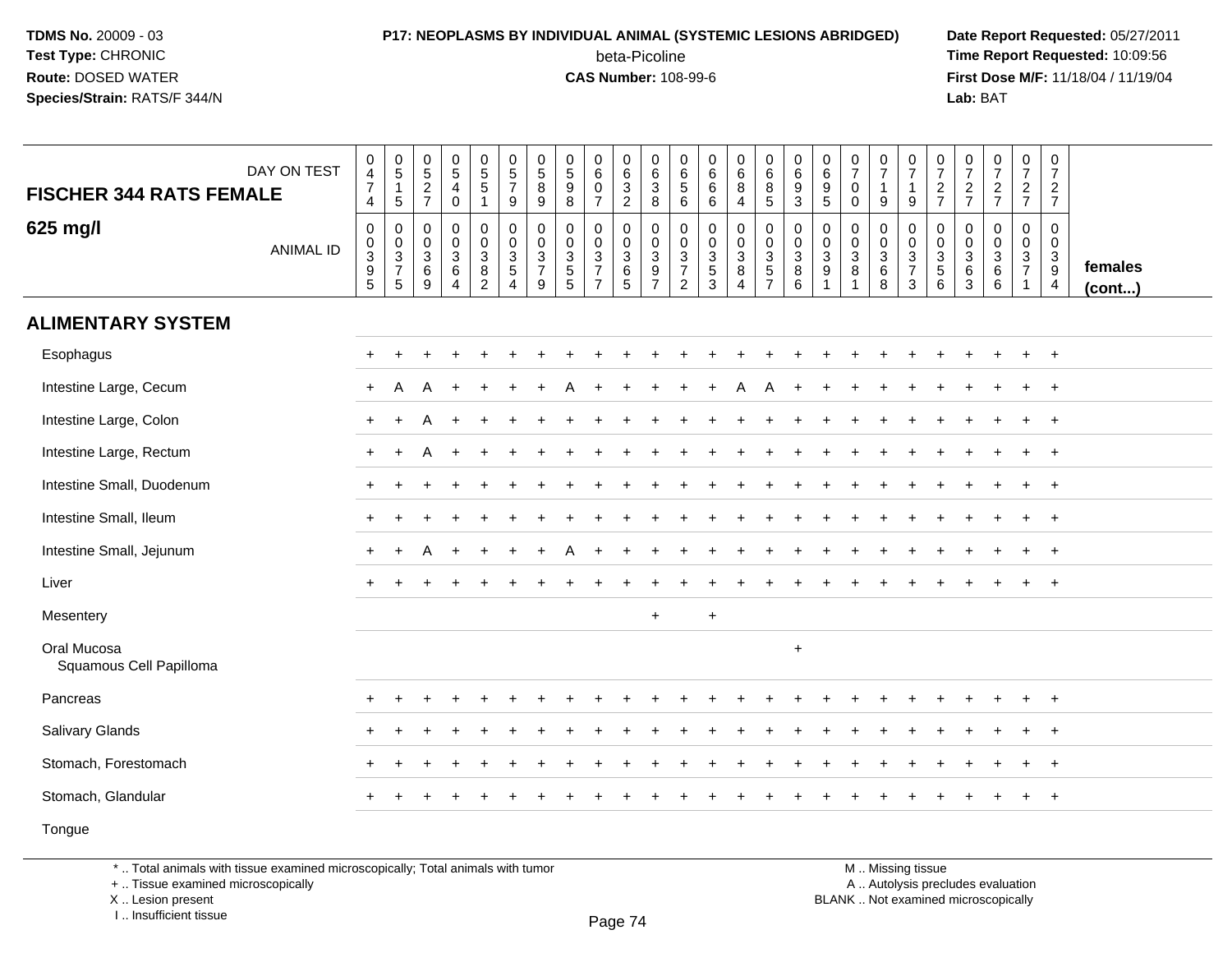## **P17: NEOPLASMS BY INDIVIDUAL ANIMAL (SYSTEMIC LESIONS ABRIDGED) Date Report Requested:** 05/27/2011

beta-Picoline<br>CAS Number: 108-99-6

 **Time Report Requested:** 10:09:56 **First Dose M/F:** 11/18/04 / 11/19/04<br>**Lab:** BAT **Lab:** BAT

| <b>FISCHER 344 RATS FEMALE</b>                                                                        | DAY ON TEST      | $\mathbf 0$<br>$\overline{\mathbf{4}}$<br>$\overline{7}$<br>4          | $\begin{array}{c} 0 \\ 5 \end{array}$<br>$\mathbf{1}$<br>5 | $\begin{array}{c} 0 \\ 5 \end{array}$<br>$\overline{c}$<br>$\overline{7}$ | $\begin{array}{c} 0 \\ 5 \end{array}$<br>4<br>$\mathbf 0$ | $\begin{array}{c} 0 \\ 5 \end{array}$<br>$\sqrt{5}$<br>$\overline{\mathbf{1}}$ | $\begin{array}{c} 0 \\ 5 \end{array}$<br>$\overline{7}$<br>9 | 0<br>$\sqrt{5}$<br>8<br>9                                 | 0<br>$\overline{5}$<br>$\boldsymbol{9}$<br>8           | 0<br>$6\phantom{a}$<br>0<br>$\overline{7}$                           | $\begin{array}{c} 0 \\ 6 \end{array}$<br>$\ensuremath{\mathsf{3}}$<br>$\overline{2}$ | 0<br>$\,6\,$<br>$\sqrt{3}$<br>8                               | 0<br>6<br>$\sqrt{5}$<br>6                                                | 0<br>$6\phantom{a}$<br>$\,6\,$<br>6           | $0\over 6$<br>8<br>4                                      | $\begin{array}{c} 0 \\ 6 \end{array}$<br>8<br>$5\phantom{.0}$ | $\begin{array}{c} 0 \\ 6 \end{array}$<br>$\boldsymbol{9}$<br>3 | 0<br>$\,6\,$<br>9<br>$5\phantom{1}$                    | $\frac{0}{7}$<br>$\mathbf 0$<br>$\Omega$                          | $\frac{0}{7}$<br>$\mathbf{1}$<br>9           | $\begin{array}{c} 0 \\ 7 \end{array}$<br>$\mathbf{1}$<br>9 | $\frac{0}{7}$<br>$\frac{2}{7}$                        | $\frac{0}{7}$<br>$\frac{2}{7}$                  | $\frac{0}{7}$<br>$\frac{2}{7}$                                     | $\mathbf 0$<br>$\overline{7}$<br>$\frac{2}{7}$          | $\frac{0}{7}$<br>$\overline{c}$<br>$\overline{7}$                               |                   |
|-------------------------------------------------------------------------------------------------------|------------------|------------------------------------------------------------------------|------------------------------------------------------------|---------------------------------------------------------------------------|-----------------------------------------------------------|--------------------------------------------------------------------------------|--------------------------------------------------------------|-----------------------------------------------------------|--------------------------------------------------------|----------------------------------------------------------------------|--------------------------------------------------------------------------------------|---------------------------------------------------------------|--------------------------------------------------------------------------|-----------------------------------------------|-----------------------------------------------------------|---------------------------------------------------------------|----------------------------------------------------------------|--------------------------------------------------------|-------------------------------------------------------------------|----------------------------------------------|------------------------------------------------------------|-------------------------------------------------------|-------------------------------------------------|--------------------------------------------------------------------|---------------------------------------------------------|---------------------------------------------------------------------------------|-------------------|
| 625 mg/l                                                                                              | <b>ANIMAL ID</b> | $\mathbf 0$<br>0<br>$\ensuremath{\mathsf{3}}$<br>$\boldsymbol{9}$<br>5 | $\mathsf{O}$<br>$_{3}^{\rm 0}$<br>$\overline{7}$<br>5      | 0<br>$_{3}^{\rm 0}$<br>$\,6\,$<br>9                                       | $\pmb{0}$<br>$\frac{0}{3}$<br>$\,6\,$<br>$\overline{4}$   | 0<br>$\mathbf 0$<br>$\overline{3}$<br>$\frac{8}{2}$                            | $\mathbf 0$<br>$\frac{0}{3}$<br>$\overline{4}$               | 0<br>$\mathbf 0$<br>$\overline{3}$<br>$\overline{7}$<br>9 | 0<br>$\mathbf 0$<br>$\overline{3}$<br>$\,$ 5 $\,$<br>5 | 0<br>$\pmb{0}$<br>$\overline{3}$<br>$\overline{7}$<br>$\overline{7}$ | 0<br>$\mathsf{O}\xspace$<br>$\overline{3}$<br>$\,6\,$<br>$5\phantom{.0}$             | 0<br>$\mathbf 0$<br>$\overline{3}$<br>$9\,$<br>$\overline{7}$ | 0<br>$\mathbf 0$<br>$\overline{3}$<br>$\boldsymbol{7}$<br>$\overline{2}$ | $\mathbf 0$<br>$\frac{0}{3}$<br>$\frac{5}{3}$ | $\mathbf 0$<br>$\frac{0}{3}$<br>$\bf 8$<br>$\overline{4}$ | $\mathbf 0$<br>$\frac{0}{3}$<br>$\frac{5}{7}$                 | $\mathbf 0$<br>$\frac{0}{3}$<br>$\,8\,$<br>6                   | $\mathbf 0$<br>$\mathbf 0$<br>$\overline{3}$<br>9<br>1 | $\boldsymbol{0}$<br>$\mathbf 0$<br>$\overline{3}$<br>$\bf 8$<br>1 | 0<br>$\mathbf 0$<br>$\overline{3}$<br>6<br>8 | 0<br>$\frac{0}{3}$<br>$\mathbf{3}$                         | $\mathbf 0$<br>$\frac{0}{3}$<br>$\sqrt{5}$<br>$\,6\,$ | 0<br>0<br>$\mathbf{3}$<br>$\,6$<br>$\mathbf{3}$ | $\mathbf 0$<br>$\mathbf 0$<br>$\mathbf{3}$<br>$6\phantom{1}6$<br>6 | 0<br>$\mathbf 0$<br>$\mathbf{3}$<br>$\overline{7}$<br>1 | $\mathbf 0$<br>$\mathbf 0$<br>$\mathbf 3$<br>$\boldsymbol{9}$<br>$\overline{4}$ | females<br>(cont) |
| Squamous Cell Papilloma                                                                               |                  |                                                                        |                                                            |                                                                           |                                                           |                                                                                |                                                              |                                                           |                                                        |                                                                      |                                                                                      |                                                               |                                                                          |                                               |                                                           |                                                               |                                                                |                                                        |                                                                   |                                              |                                                            |                                                       |                                                 |                                                                    |                                                         |                                                                                 |                   |
| <b>CARDIOVASCULAR SYSTEM</b>                                                                          |                  |                                                                        |                                                            |                                                                           |                                                           |                                                                                |                                                              |                                                           |                                                        |                                                                      |                                                                                      |                                                               |                                                                          |                                               |                                                           |                                                               |                                                                |                                                        |                                                                   |                                              |                                                            |                                                       |                                                 |                                                                    |                                                         |                                                                                 |                   |
| <b>Blood Vessel</b>                                                                                   |                  |                                                                        |                                                            |                                                                           |                                                           |                                                                                |                                                              |                                                           |                                                        |                                                                      |                                                                                      |                                                               |                                                                          |                                               |                                                           |                                                               |                                                                |                                                        |                                                                   |                                              |                                                            |                                                       |                                                 |                                                                    |                                                         | $+$                                                                             |                   |
| Heart                                                                                                 |                  |                                                                        |                                                            |                                                                           |                                                           |                                                                                |                                                              |                                                           |                                                        |                                                                      |                                                                                      |                                                               |                                                                          |                                               |                                                           |                                                               |                                                                |                                                        |                                                                   |                                              |                                                            |                                                       |                                                 |                                                                    |                                                         | $+$                                                                             |                   |
| <b>ENDOCRINE SYSTEM</b>                                                                               |                  |                                                                        |                                                            |                                                                           |                                                           |                                                                                |                                                              |                                                           |                                                        |                                                                      |                                                                                      |                                                               |                                                                          |                                               |                                                           |                                                               |                                                                |                                                        |                                                                   |                                              |                                                            |                                                       |                                                 |                                                                    |                                                         |                                                                                 |                   |
| <b>Adrenal Cortex</b><br>Adenoma                                                                      |                  |                                                                        |                                                            |                                                                           |                                                           |                                                                                |                                                              |                                                           |                                                        |                                                                      |                                                                                      | $\ddot{}$                                                     | +<br>X                                                                   |                                               |                                                           |                                                               |                                                                |                                                        |                                                                   |                                              |                                                            |                                                       |                                                 |                                                                    |                                                         | $+$                                                                             |                   |
| Adrenal Medulla<br>Pheochromocytoma Malignant                                                         |                  |                                                                        |                                                            |                                                                           |                                                           |                                                                                |                                                              |                                                           |                                                        |                                                                      |                                                                                      |                                                               |                                                                          |                                               |                                                           |                                                               |                                                                |                                                        |                                                                   |                                              |                                                            |                                                       |                                                 |                                                                    |                                                         | $\ddot{}$                                                                       |                   |
| Islets, Pancreatic<br>Adenoma                                                                         |                  |                                                                        |                                                            |                                                                           |                                                           |                                                                                |                                                              |                                                           |                                                        |                                                                      |                                                                                      |                                                               |                                                                          |                                               |                                                           |                                                               |                                                                |                                                        |                                                                   |                                              |                                                            |                                                       |                                                 |                                                                    |                                                         | $+$                                                                             |                   |
| Parathyroid Gland                                                                                     |                  |                                                                        |                                                            |                                                                           |                                                           |                                                                                |                                                              |                                                           |                                                        |                                                                      |                                                                                      |                                                               |                                                                          |                                               |                                                           |                                                               |                                                                |                                                        |                                                                   |                                              | M                                                          | м                                                     |                                                 |                                                                    | $\ddot{}$                                               | $+$                                                                             |                   |
| <b>Pituitary Gland</b><br>Pars Distalis, Adenoma<br>Pars Nervosa, Craniopharyngioma                   |                  | X                                                                      |                                                            |                                                                           |                                                           | $\mathsf X$                                                                    | $\times$                                                     |                                                           |                                                        | X                                                                    |                                                                                      | X                                                             | $\mathsf{X}$                                                             | $\mathsf{X}$                                  | $\boldsymbol{\mathsf{X}}$                                 |                                                               |                                                                | $\mathsf{X}$                                           | $\mathsf{X}$                                                      | $\mathsf{X}$                                 | $\mathsf{X}$                                               | $\mathsf{X}$                                          | $\mathsf{X}$                                    | $\times$                                                           |                                                         | $\ddot{}$<br>$\times$                                                           |                   |
| <b>Thyroid Gland</b><br>Carcinoma<br>C-cell, Adenoma<br>C-cell, Carcinoma<br>Follicular Cell, Adenoma |                  |                                                                        |                                                            |                                                                           | $\times$                                                  |                                                                                |                                                              |                                                           |                                                        |                                                                      |                                                                                      | X                                                             |                                                                          | $\boldsymbol{\mathsf{X}}$                     |                                                           |                                                               |                                                                |                                                        |                                                                   |                                              |                                                            |                                                       |                                                 |                                                                    |                                                         | $\ddot{}$                                                                       |                   |

#### **GENERAL BODY SYSTEM**

\* .. Total animals with tissue examined microscopically; Total animals with tumor

+ .. Tissue examined microscopically

X .. Lesion present

I .. Insufficient tissue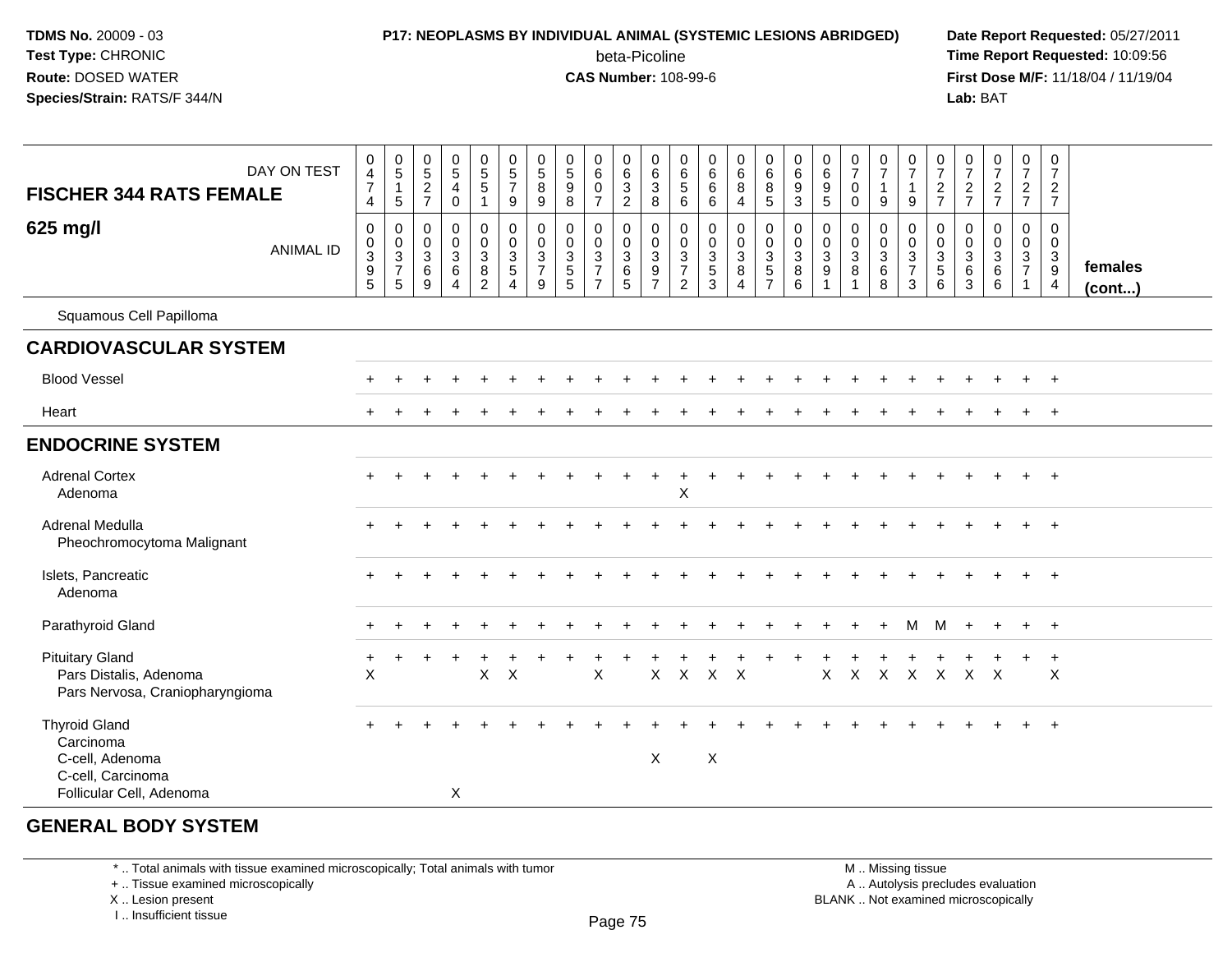### **P17: NEOPLASMS BY INDIVIDUAL ANIMAL (SYSTEMIC LESIONS ABRIDGED) Date Report Requested:** 05/27/2011

beta-Picoline<br>CAS Number: 108-99-6

 **Time Report Requested:** 10:09:56 **First Dose M/F:** 11/18/04 / 11/19/04<br>**Lab:** BAT **Lab:** BAT

| DAY ON TEST<br><b>FISCHER 344 RATS FEMALE</b> | $\pmb{0}$<br>$\overline{4}$<br>$\overline{7}$<br>4                             | $\begin{array}{c} 0 \\ 5 \end{array}$<br>$\mathbf{1}$<br>$5\phantom{.0}$ | $\begin{array}{c} 0 \\ 5 \end{array}$<br>$\sqrt{2}$<br>$\overline{7}$ | $\begin{array}{c} 0 \\ 5 \end{array}$<br>$\overline{\mathbf{4}}$<br>$\pmb{0}$ | $\begin{array}{c} 0 \\ 5 \\ 5 \end{array}$<br>$\overline{1}$ | $\begin{array}{c} 0 \\ 5 \\ 7 \end{array}$<br>9     | $\begin{array}{c} 0 \\ 5 \end{array}$<br>$\bf 8$<br>9 | $\begin{array}{c} 0 \\ 5 \end{array}$<br>$\boldsymbol{9}$<br>8 | $_{6}^{\rm 0}$<br>$\pmb{0}$<br>$\overline{7}$                     | $_{6}^{\rm 0}$<br>$\ensuremath{\mathsf{3}}$<br>$\overline{2}$ | $\begin{matrix} 0 \\ 6 \\ 3 \end{matrix}$<br>8 | 0<br>$\,6\,$<br>$\sqrt{5}$<br>6                            | $\pmb{0}$<br>$\,6$<br>$\,6\,$<br>6                        | $_{6}^{\rm 0}$<br>8<br>$\overline{4}$ | $\begin{array}{c} 0 \\ 6 \end{array}$<br>$\bf 8$<br>$\overline{5}$            | $\begin{array}{c} 0 \\ 6 \end{array}$<br>$\boldsymbol{9}$<br>$\mathbf{3}$ | $\begin{array}{c} 0 \\ 6 \end{array}$<br>$\begin{array}{c} 9 \\ 5 \end{array}$              | $\frac{0}{7}$<br>$\pmb{0}$<br>$\mathbf 0$                      | $\frac{0}{7}$<br>$\mathbf{1}$<br>$\boldsymbol{9}$ | $\frac{0}{7}$<br>$\mathbf{1}$<br>$9\,$                          | $\frac{0}{7}$<br>$\frac{2}{7}$             | $\frac{0}{7}$<br>$rac{2}{7}$                                 | $\begin{smallmatrix}0\\7\end{smallmatrix}$<br>$\frac{2}{7}$ | $\frac{0}{7}$<br>$rac{2}{7}$                             | $\frac{0}{7}$<br>$\overline{2}$<br>$\overline{7}$                        |                   |
|-----------------------------------------------|--------------------------------------------------------------------------------|--------------------------------------------------------------------------|-----------------------------------------------------------------------|-------------------------------------------------------------------------------|--------------------------------------------------------------|-----------------------------------------------------|-------------------------------------------------------|----------------------------------------------------------------|-------------------------------------------------------------------|---------------------------------------------------------------|------------------------------------------------|------------------------------------------------------------|-----------------------------------------------------------|---------------------------------------|-------------------------------------------------------------------------------|---------------------------------------------------------------------------|---------------------------------------------------------------------------------------------|----------------------------------------------------------------|---------------------------------------------------|-----------------------------------------------------------------|--------------------------------------------|--------------------------------------------------------------|-------------------------------------------------------------|----------------------------------------------------------|--------------------------------------------------------------------------|-------------------|
| 625 mg/l<br><b>ANIMAL ID</b>                  | $\mathbf 0$<br>$\pmb{0}$<br>$\ensuremath{\mathsf{3}}$<br>$\boldsymbol{9}$<br>5 | 0<br>$_3^0$<br>$\boldsymbol{7}$<br>5                                     | $\mathbf 0$<br>$\pmb{0}$<br>$\mathsf 3$<br>$\,6$<br>9                 | $\pmb{0}$<br>$_{3}^{\rm 0}$<br>$\,6$<br>$\overline{4}$                        | 0<br>$_{3}^{\rm 0}$<br>$\bf 8$<br>$\overline{2}$             | 0<br>$_{3}^{\rm 0}$<br>$\sqrt{5}$<br>$\overline{4}$ | 0<br>$\pmb{0}$<br>3<br>$\overline{\mathcal{I}}$<br>9  | 0<br>$_{3}^{\rm 0}$<br>$\mathbf 5$<br>5                        | 0<br>$\begin{array}{c} 0 \\ 3 \\ 7 \end{array}$<br>$\overline{7}$ | 0<br>$\frac{0}{3}$<br>$\,6$<br>5                              | 0<br>$\frac{0}{3}$<br>$\overline{7}$           | 0<br>0<br>$\sqrt{3}$<br>$\boldsymbol{7}$<br>$\overline{c}$ | $\mathbf 0$<br>$\pmb{0}$<br>$\sqrt{3}$<br>$\sqrt{5}$<br>3 | 0<br>$_{3}^{\rm 0}$<br>8<br>4         | 0<br>$\mathbf 0$<br>$\ensuremath{\mathsf{3}}$<br>$\sqrt{5}$<br>$\overline{7}$ | 0<br>$_{3}^{\rm 0}$<br>$\,$ 8 $\,$<br>6                                   | $\mathbf 0$<br>$\pmb{0}$<br>$\ensuremath{\mathsf{3}}$<br>$\boldsymbol{9}$<br>$\overline{1}$ | $\mathbf 0$<br>$\pmb{0}$<br>$\mathbf 3$<br>8<br>$\overline{ }$ | 0<br>$_3^0$<br>$\,6\,$<br>8                       | $\mathbf 0$<br>$_{3}^{\rm 0}$<br>$\overline{7}$<br>$\mathbf{3}$ | 0<br>$\mathbf 0$<br>$\mathbf{3}$<br>5<br>6 | 0<br>0<br>$\ensuremath{\mathsf{3}}$<br>$\,6$<br>$\mathbf{3}$ | $\mathbf 0$<br>$_{3}^{\rm 0}$<br>$\,6$<br>6                 | 0<br>$\mathbf 0$<br>$\mathbf{3}$<br>$\overline{7}$<br>-1 | $\mathbf 0$<br>$\overline{0}$<br>$\mathbf{3}$<br>$9\,$<br>$\overline{4}$ | females<br>(cont) |
| <b>NONE</b>                                   |                                                                                |                                                                          |                                                                       |                                                                               |                                                              |                                                     |                                                       |                                                                |                                                                   |                                                               |                                                |                                                            |                                                           |                                       |                                                                               |                                                                           |                                                                                             |                                                                |                                                   |                                                                 |                                            |                                                              |                                                             |                                                          |                                                                          |                   |
| <b>GENITAL SYSTEM</b>                         |                                                                                |                                                                          |                                                                       |                                                                               |                                                              |                                                     |                                                       |                                                                |                                                                   |                                                               |                                                |                                                            |                                                           |                                       |                                                                               |                                                                           |                                                                                             |                                                                |                                                   |                                                                 |                                            |                                                              |                                                             |                                                          |                                                                          |                   |
| <b>Clitoral Gland</b><br>Adenoma<br>Carcinoma | $+$                                                                            | X                                                                        |                                                                       |                                                                               |                                                              |                                                     |                                                       |                                                                |                                                                   |                                                               |                                                |                                                            |                                                           | $\sf X$                               |                                                                               | $\pmb{\times}$                                                            |                                                                                             |                                                                | X                                                 |                                                                 |                                            |                                                              | $\sf X$                                                     |                                                          | $\overline{+}$                                                           |                   |
| Ovary<br>Granulosa-Theca Tumor Malignant      |                                                                                |                                                                          | X                                                                     |                                                                               |                                                              |                                                     |                                                       |                                                                |                                                                   |                                                               |                                                |                                                            |                                                           |                                       |                                                                               |                                                                           |                                                                                             |                                                                |                                                   |                                                                 |                                            |                                                              |                                                             |                                                          | $\ddot{}$                                                                |                   |
| Uterus<br>Polyp Stromal                       |                                                                                |                                                                          |                                                                       |                                                                               |                                                              |                                                     |                                                       |                                                                | $\ddot{}$<br>$\sf X$                                              |                                                               |                                                |                                                            |                                                           |                                       |                                                                               |                                                                           |                                                                                             |                                                                |                                                   |                                                                 | $\sf X$                                    | +                                                            | $\pm$<br>$\mathsf X$                                        | $\ddot{}$                                                | $+$                                                                      |                   |
| Vagina<br>Polyp                               |                                                                                |                                                                          |                                                                       |                                                                               |                                                              |                                                     | $\ddot{}$<br>$\mathsf{X}$                             |                                                                | $\ddot{}$<br>$\pmb{\times}$                                       |                                                               |                                                |                                                            |                                                           |                                       |                                                                               |                                                                           |                                                                                             |                                                                |                                                   |                                                                 |                                            |                                                              |                                                             |                                                          |                                                                          |                   |
| <b>HEMATOPOIETIC SYSTEM</b>                   |                                                                                |                                                                          |                                                                       |                                                                               |                                                              |                                                     |                                                       |                                                                |                                                                   |                                                               |                                                |                                                            |                                                           |                                       |                                                                               |                                                                           |                                                                                             |                                                                |                                                   |                                                                 |                                            |                                                              |                                                             |                                                          |                                                                          |                   |
| <b>Bone Marrow</b>                            |                                                                                |                                                                          |                                                                       |                                                                               |                                                              |                                                     |                                                       |                                                                |                                                                   |                                                               |                                                |                                                            |                                                           |                                       |                                                                               |                                                                           |                                                                                             |                                                                |                                                   |                                                                 |                                            |                                                              |                                                             | $\ddot{}$                                                | $+$                                                                      |                   |
| Lymph Node                                    |                                                                                |                                                                          |                                                                       |                                                                               |                                                              |                                                     |                                                       | $\ddot{}$                                                      |                                                                   |                                                               |                                                |                                                            |                                                           |                                       |                                                                               |                                                                           |                                                                                             |                                                                |                                                   |                                                                 |                                            |                                                              |                                                             |                                                          |                                                                          |                   |
| Lymph Node, Mandibular                        | M                                                                              | M                                                                        | M                                                                     | м                                                                             | M                                                            | M                                                   | м                                                     | м                                                              | м                                                                 | м                                                             | м                                              | м                                                          | М                                                         | M                                     | М                                                                             | м                                                                         | м                                                                                           | M                                                              | м                                                 | M                                                               | м                                          | M                                                            | M                                                           | M                                                        | M                                                                        |                   |
| Lymph Node, Mesenteric                        |                                                                                |                                                                          |                                                                       |                                                                               |                                                              |                                                     |                                                       |                                                                |                                                                   |                                                               |                                                |                                                            |                                                           |                                       |                                                                               |                                                                           |                                                                                             |                                                                |                                                   |                                                                 |                                            |                                                              |                                                             | $\ddot{}$                                                | $+$                                                                      |                   |
| Spleen                                        |                                                                                |                                                                          |                                                                       |                                                                               |                                                              |                                                     |                                                       |                                                                |                                                                   |                                                               |                                                |                                                            |                                                           |                                       |                                                                               |                                                                           |                                                                                             |                                                                |                                                   |                                                                 |                                            |                                                              |                                                             | $\ddot{}$                                                | $+$                                                                      |                   |
| Thymus                                        |                                                                                |                                                                          |                                                                       |                                                                               |                                                              |                                                     |                                                       |                                                                |                                                                   |                                                               |                                                |                                                            |                                                           |                                       |                                                                               |                                                                           |                                                                                             |                                                                |                                                   |                                                                 |                                            |                                                              |                                                             | $\ddot{}$                                                | $+$                                                                      |                   |
| INITE ALIMENTA BV AVATEM                      |                                                                                |                                                                          |                                                                       |                                                                               |                                                              |                                                     |                                                       |                                                                |                                                                   |                                                               |                                                |                                                            |                                                           |                                       |                                                                               |                                                                           |                                                                                             |                                                                |                                                   |                                                                 |                                            |                                                              |                                                             |                                                          |                                                                          |                   |

#### **INTEGUMENTARY SYSTEM**

\* .. Total animals with tissue examined microscopically; Total animals with tumor

+ .. Tissue examined microscopically

X .. Lesion present

I .. Insufficient tissue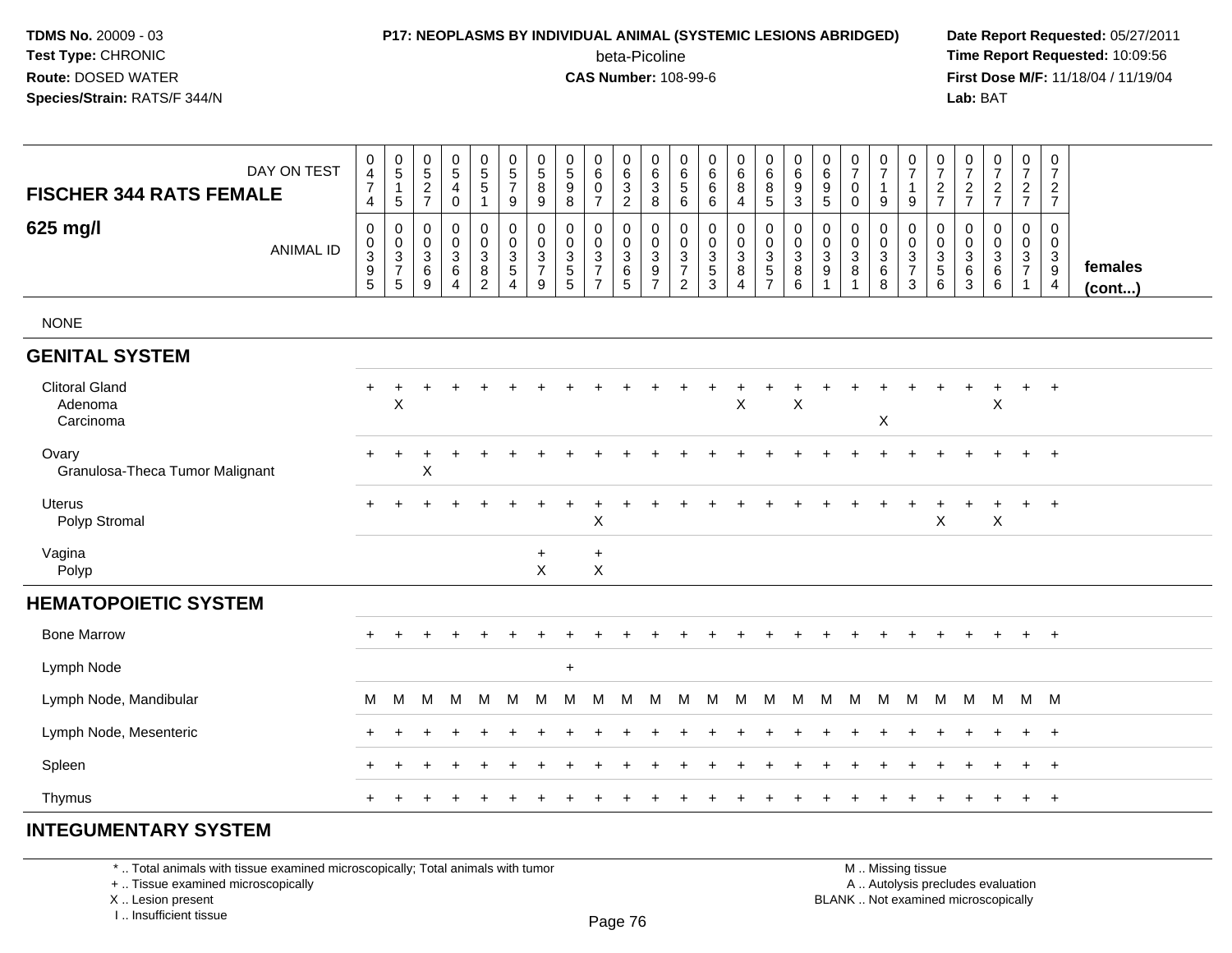### **P17: NEOPLASMS BY INDIVIDUAL ANIMAL (SYSTEMIC LESIONS ABRIDGED) Date Report Requested:** 05/27/2011 beta-Picoline<br>CAS Number: 108-99-6

 **Time Report Requested:** 10:09:56 **First Dose M/F:** 11/18/04 / 11/19/04<br>**Lab:** BAT **Lab:** BAT

| DAY ON TEST<br><b>FISCHER 344 RATS FEMALE</b>                                                                                                                       | $\pmb{0}$<br>$\overline{4}$<br>$\overline{7}$<br>4   | $\begin{array}{c} 0 \\ 5 \end{array}$<br>$\mathbf{1}$<br>$\sqrt{5}$ | $\pmb{0}$<br>$\sqrt{5}$<br>$\overline{2}$<br>$\overline{7}$ | $\begin{array}{c} 0 \\ 5 \end{array}$<br>$\overline{4}$<br>$\mathbf 0$ | $\begin{array}{c} 0 \\ 5 \\ 5 \end{array}$<br>$\mathbf{1}$    | $\begin{array}{c} 0 \\ 5 \\ 7 \end{array}$<br>9               | $\pmb{0}$<br>$\frac{5}{8}$<br>9        | $\begin{array}{c} 0 \\ 5 \end{array}$<br>9<br>8       | $\pmb{0}$<br>$\,6$<br>$\mathbf 0$<br>$\overline{7}$      | $\pmb{0}$<br>$\,6\,$<br>$\mathbf{3}$<br>$\overline{2}$   | 0<br>6<br>3<br>8                             | 0<br>$^6$ 5<br>6                                                                  | $\begin{array}{c} 0 \\ 6 \end{array}$<br>$6\phantom{a}$<br>6 | $\begin{array}{c} 0 \\ 6 \end{array}$<br>8<br>4         | $\pmb{0}$<br>$\,6\,$<br>8<br>5                                               | 0<br>$\,6$<br>9<br>$\mathbf{3}$  | 0<br>6<br>$9\,$<br>$\sqrt{5}$                 | $\pmb{0}$<br>$\overline{7}$<br>$\mathbf 0$<br>$\mathbf 0$ | $\begin{array}{c} 0 \\ 7 \end{array}$<br>$\overline{1}$<br>9 | $\pmb{0}$<br>$\overline{7}$<br>$\overline{1}$<br>9                                            | $\pmb{0}$<br>$\overline{7}$<br>$\overline{2}$<br>$\overline{7}$ | $\frac{0}{7}$<br>$\overline{2}$<br>$\overline{7}$ | $\frac{0}{7}$<br>$\frac{2}{7}$                           | $\begin{array}{c} 0 \\ 7 \end{array}$<br>$rac{2}{7}$        | $\pmb{0}$<br>$\overline{7}$<br>$\overline{2}$<br>$\overline{7}$ |                   |
|---------------------------------------------------------------------------------------------------------------------------------------------------------------------|------------------------------------------------------|---------------------------------------------------------------------|-------------------------------------------------------------|------------------------------------------------------------------------|---------------------------------------------------------------|---------------------------------------------------------------|----------------------------------------|-------------------------------------------------------|----------------------------------------------------------|----------------------------------------------------------|----------------------------------------------|-----------------------------------------------------------------------------------|--------------------------------------------------------------|---------------------------------------------------------|------------------------------------------------------------------------------|----------------------------------|-----------------------------------------------|-----------------------------------------------------------|--------------------------------------------------------------|-----------------------------------------------------------------------------------------------|-----------------------------------------------------------------|---------------------------------------------------|----------------------------------------------------------|-------------------------------------------------------------|-----------------------------------------------------------------|-------------------|
| 625 mg/l<br><b>ANIMAL ID</b>                                                                                                                                        | $\mathbf 0$<br>$_{3}^{\rm 0}$<br>$\overline{9}$<br>5 | $\mathbf 0$<br>$\mathbf 0$<br>$\sqrt{3}$<br>$\overline{7}$<br>5     | $\mathbf 0$<br>$\Omega$<br>$\sqrt{3}$<br>6<br>9             | $\mathbf 0$<br>0<br>$\mathbf{3}$<br>6<br>$\overline{\mathbf{4}}$       | $\mathbf 0$<br>0<br>$\mathbf{3}$<br>$\,8\,$<br>$\overline{2}$ | $\pmb{0}$<br>$\mathbf 0$<br>$\sqrt{3}$<br>$\overline{5}$<br>4 | $\mathbf 0$<br>0<br>$\frac{3}{7}$<br>9 | $\mathbf 0$<br>0<br>$\sqrt{3}$<br>$\overline{5}$<br>5 | 0<br>0<br>$\sqrt{3}$<br>$\overline{7}$<br>$\overline{7}$ | $\mathbf 0$<br>$\mathbf 0$<br>$\sqrt{3}$<br>$\,6\,$<br>5 | 0<br>$\mathbf 0$<br>3<br>9<br>$\overline{7}$ | $\mathbf 0$<br>0<br>$\ensuremath{\mathsf{3}}$<br>$\overline{7}$<br>$\overline{2}$ | $\mathbf 0$<br>$\pmb{0}$<br>$\frac{3}{5}$<br>3               | 0<br>$\mathbf 0$<br>$\mathbf{3}$<br>8<br>$\overline{4}$ | $\mathbf 0$<br>$\mathbf 0$<br>$\sqrt{3}$<br>$\overline{5}$<br>$\overline{7}$ | 0<br>0<br>$\mathbf{3}$<br>8<br>6 | $\mathbf 0$<br>$\mathbf 0$<br>$\sqrt{3}$<br>9 | $\mathbf{0}$<br>0<br>$\sqrt{3}$<br>8                      | $\mathbf 0$<br>$\mathbf 0$<br>$\mathbf{3}$<br>6<br>8         | $\mathbf 0$<br>$\mathbf 0$<br>$\frac{3}{7}$<br>3                                              | $\mathbf 0$<br>$\mathbf 0$<br>$\sqrt{3}$<br>5<br>6              | 0<br>$\Omega$<br>$\sqrt{3}$<br>6<br>3             | $\mathbf 0$<br>0<br>$\mathbf{3}$<br>$6\overline{6}$<br>6 | $\mathbf 0$<br>$\mathbf 0$<br>$\frac{3}{7}$<br>$\mathbf{1}$ | $\mathbf 0$<br>$\mathbf 0$<br>3<br>9<br>$\overline{4}$          | females<br>(cont) |
| Mammary Gland<br>Adenoma<br>Fibroadenoma<br>Fibroadenoma, Multiple                                                                                                  | $\ddot{}$<br>$\sf X$                                 |                                                                     |                                                             |                                                                        | $X$ $X$ $X$                                                   |                                                               |                                        |                                                       |                                                          | $\times$                                                 |                                              | X                                                                                 |                                                              | $\boldsymbol{\mathsf{X}}$                               |                                                                              |                                  | X                                             | X                                                         | X                                                            | $\boldsymbol{\mathsf{X}}$                                                                     | X                                                               |                                                   |                                                          | X                                                           | $\div$                                                          |                   |
| Skin<br>Keratoacanthoma<br>Subcutaneous Tissue, Lipoma<br>Subcutaneous Tissue, Sarcoma                                                                              |                                                      |                                                                     |                                                             |                                                                        |                                                               |                                                               |                                        |                                                       |                                                          |                                                          |                                              |                                                                                   |                                                              |                                                         |                                                                              |                                  |                                               |                                                           |                                                              |                                                                                               |                                                                 |                                                   |                                                          |                                                             | $^{+}$                                                          |                   |
| <b>MUSCULOSKELETAL SYSTEM</b>                                                                                                                                       |                                                      |                                                                     |                                                             |                                                                        |                                                               |                                                               |                                        |                                                       |                                                          |                                                          |                                              |                                                                                   |                                                              |                                                         |                                                                              |                                  |                                               |                                                           |                                                              |                                                                                               |                                                                 |                                                   |                                                          |                                                             |                                                                 |                   |
| Bone<br>Osteosarcoma                                                                                                                                                |                                                      |                                                                     |                                                             |                                                                        |                                                               |                                                               |                                        |                                                       |                                                          |                                                          |                                              |                                                                                   |                                                              | Χ                                                       |                                                                              |                                  |                                               |                                                           |                                                              |                                                                                               |                                                                 |                                                   |                                                          |                                                             |                                                                 |                   |
| <b>NERVOUS SYSTEM</b>                                                                                                                                               |                                                      |                                                                     |                                                             |                                                                        |                                                               |                                                               |                                        |                                                       |                                                          |                                                          |                                              |                                                                                   |                                                              |                                                         |                                                                              |                                  |                                               |                                                           |                                                              |                                                                                               |                                                                 |                                                   |                                                          |                                                             |                                                                 |                   |
| <b>Brain</b>                                                                                                                                                        |                                                      |                                                                     |                                                             |                                                                        |                                                               |                                                               |                                        |                                                       |                                                          |                                                          |                                              |                                                                                   |                                                              |                                                         |                                                                              |                                  |                                               |                                                           |                                                              |                                                                                               |                                                                 |                                                   |                                                          | $+$                                                         | $+$                                                             |                   |
| <b>RESPIRATORY SYSTEM</b>                                                                                                                                           |                                                      |                                                                     |                                                             |                                                                        |                                                               |                                                               |                                        |                                                       |                                                          |                                                          |                                              |                                                                                   |                                                              |                                                         |                                                                              |                                  |                                               |                                                           |                                                              |                                                                                               |                                                                 |                                                   |                                                          |                                                             |                                                                 |                   |
| Lung<br>Alveolar/Bronchiolar Adenoma<br>Carcinoma, Metastatic, Thyroid Gland                                                                                        |                                                      |                                                                     |                                                             |                                                                        |                                                               |                                                               |                                        |                                                       |                                                          |                                                          | $\ddot{}$<br>X                               |                                                                                   |                                                              |                                                         |                                                                              |                                  |                                               |                                                           |                                                              |                                                                                               |                                                                 |                                                   |                                                          | $\ddot{}$                                                   | $+$<br>X                                                        |                   |
| Nose                                                                                                                                                                |                                                      |                                                                     |                                                             |                                                                        |                                                               |                                                               |                                        |                                                       |                                                          |                                                          |                                              |                                                                                   |                                                              |                                                         |                                                                              |                                  |                                               |                                                           |                                                              |                                                                                               |                                                                 |                                                   |                                                          |                                                             |                                                                 |                   |
| Trachea                                                                                                                                                             |                                                      |                                                                     |                                                             |                                                                        |                                                               |                                                               |                                        |                                                       |                                                          |                                                          |                                              |                                                                                   |                                                              |                                                         |                                                                              |                                  |                                               |                                                           |                                                              |                                                                                               |                                                                 |                                                   |                                                          |                                                             | $\ddot{}$                                                       |                   |
| <b>SPECIAL SENSES SYSTEM</b>                                                                                                                                        |                                                      |                                                                     |                                                             |                                                                        |                                                               |                                                               |                                        |                                                       |                                                          |                                                          |                                              |                                                                                   |                                                              |                                                         |                                                                              |                                  |                                               |                                                           |                                                              |                                                                                               |                                                                 |                                                   |                                                          |                                                             |                                                                 |                   |
| Eye                                                                                                                                                                 |                                                      |                                                                     |                                                             |                                                                        |                                                               |                                                               |                                        |                                                       |                                                          |                                                          |                                              |                                                                                   |                                                              |                                                         |                                                                              |                                  |                                               |                                                           |                                                              |                                                                                               |                                                                 |                                                   |                                                          |                                                             | $^{+}$                                                          |                   |
| *  Total animals with tissue examined microscopically; Total animals with tumor<br>+  Tissue examined microscopically<br>X  Lesion present<br>I Insufficient tissue |                                                      |                                                                     |                                                             |                                                                        |                                                               |                                                               |                                        |                                                       |                                                          | Page 77                                                  |                                              |                                                                                   |                                                              |                                                         |                                                                              |                                  |                                               |                                                           |                                                              | M  Missing tissue<br>A  Autolysis precludes evaluation<br>BLANK  Not examined microscopically |                                                                 |                                                   |                                                          |                                                             |                                                                 |                   |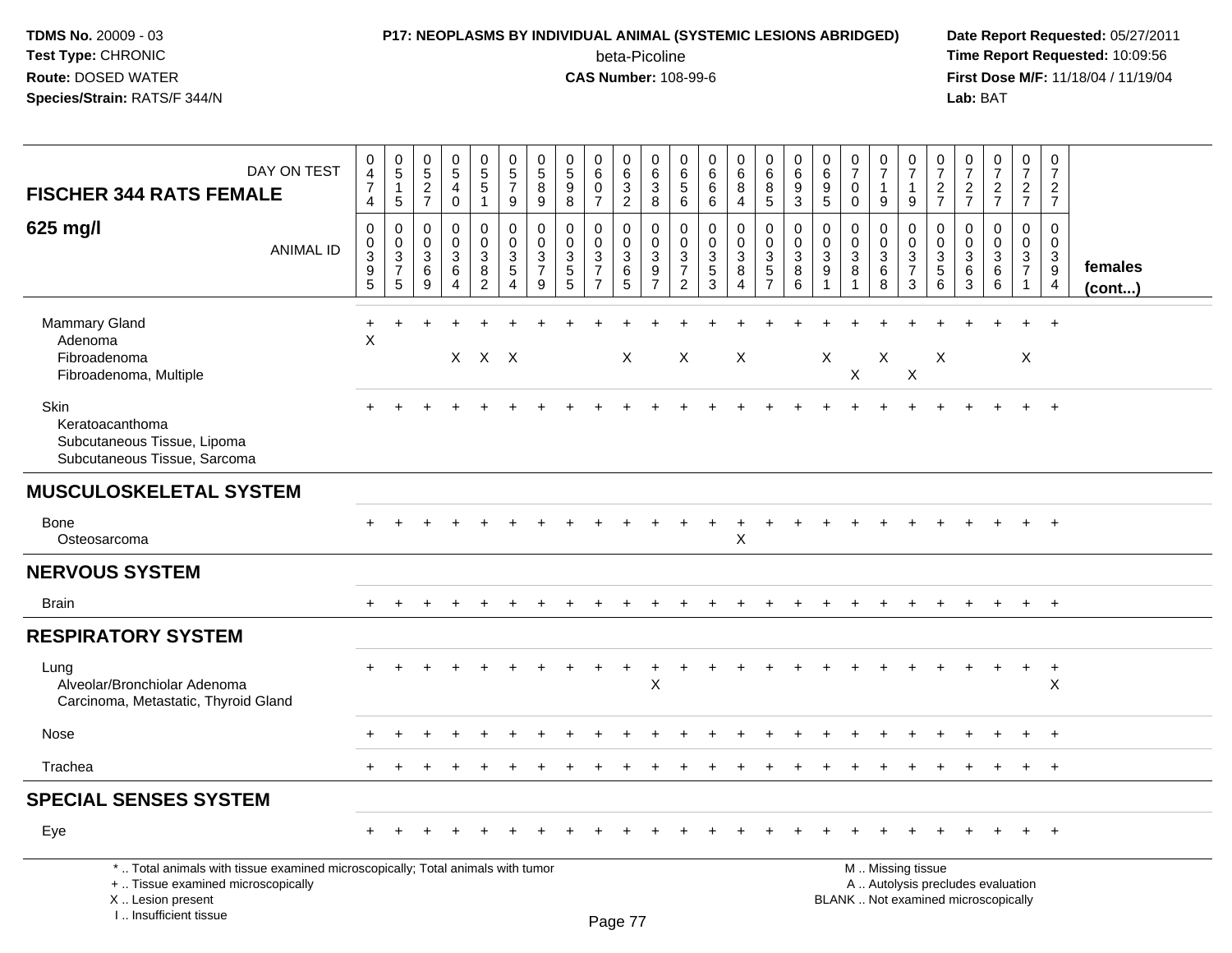### **P17: NEOPLASMS BY INDIVIDUAL ANIMAL (SYSTEMIC LESIONS ABRIDGED) Date Report Requested:** 05/27/2011 beta-Picoline<br>CAS Number: 108-99-6

 **Time Report Requested:** 10:09:56 **First Dose M/F:** 11/18/04 / 11/19/04<br>**Lab:** BAT **Lab:** BAT

| <b>FISCHER 344 RATS FEMALE</b>                                                      | DAY ON TEST      | $\boldsymbol{0}$<br>$\overline{4}$<br>$\overline{7}$<br>4 | $\begin{array}{c} 0 \\ 5 \end{array}$<br>$\overline{1}$<br>5         | $\pmb{0}$<br>$\sqrt{5}$<br>$\overline{2}$<br>$\overline{7}$ | $\begin{matrix} 0 \\ 5 \end{matrix}$<br>$\overline{4}$<br>0 | $\begin{array}{c} 0 \\ 5 \\ 5 \end{array}$ | $\boldsymbol{0}$<br>$\frac{5}{7}$<br>9               | $\pmb{0}$<br>$\sqrt{5}$<br>$\bf 8$<br>9        | $\pmb{0}$<br>$\sqrt{5}$<br>$\boldsymbol{9}$<br>8 | $\pmb{0}$<br>$\,6\,$<br>0<br>$\overline{7}$                       | $\mathbf 0$<br>6<br>$\overline{3}$<br>$\overline{2}$ | 0<br>6<br>3<br>8                             | $\pmb{0}$<br>6<br>$\sqrt{5}$<br>6      | $\begin{array}{c} 0 \\ 6 \\ 6 \end{array}$<br>6 | $\begin{array}{c} 0 \\ 6 \\ 8 \end{array}$<br>$\overline{4}$ | $\begin{matrix} 0 \\ 6 \end{matrix}$<br>8<br>5               | 0<br>6<br>$\boldsymbol{9}$<br>3     | 0<br>$\,6\,$<br>$\boldsymbol{9}$<br>5       | $\frac{0}{7}$<br>$\pmb{0}$<br>0        | $\frac{0}{7}$<br>9                                              | $\begin{smallmatrix}0\\7\end{smallmatrix}$<br>$\mathbf{1}$<br>9 | $\boldsymbol{0}$<br>$\overline{7}$<br>$\boldsymbol{2}$<br>$\overline{ }$ | $\begin{array}{c} 0 \\ 7 \end{array}$<br>$\sqrt{2}$<br>$\overline{7}$ | $\frac{0}{7}$<br>$\overline{c}$<br>$\overline{ }$     | 0<br>$\overline{7}$<br>$\overline{c}$<br>$\overline{z}$ | 0<br>$\overline{7}$<br>$\overline{2}$<br>$\overline{7}$     |                   |
|-------------------------------------------------------------------------------------|------------------|-----------------------------------------------------------|----------------------------------------------------------------------|-------------------------------------------------------------|-------------------------------------------------------------|--------------------------------------------|------------------------------------------------------|------------------------------------------------|--------------------------------------------------|-------------------------------------------------------------------|------------------------------------------------------|----------------------------------------------|----------------------------------------|-------------------------------------------------|--------------------------------------------------------------|--------------------------------------------------------------|-------------------------------------|---------------------------------------------|----------------------------------------|-----------------------------------------------------------------|-----------------------------------------------------------------|--------------------------------------------------------------------------|-----------------------------------------------------------------------|-------------------------------------------------------|---------------------------------------------------------|-------------------------------------------------------------|-------------------|
| 625 mg/l                                                                            | <b>ANIMAL ID</b> | 0<br>$\pmb{0}$<br>$\sqrt{3}$<br>$\boldsymbol{9}$<br>5     | $\begin{smallmatrix}0\\0\\3\end{smallmatrix}$<br>$\overline{7}$<br>5 | 0<br>$\pmb{0}$<br>$\mathbf{3}$<br>$\,6\,$<br>9              | 0<br>$\mathbf 0$<br>$\mathbf{3}$<br>$\,6$<br>4              | 0<br>$\pmb{0}$<br>3<br>8<br>$\mathfrak{p}$ | $\begin{smallmatrix} 0\\0\\3 \end{smallmatrix}$<br>5 | $\pmb{0}$<br>$\sqrt{3}$<br>$\overline{ }$<br>9 | 0<br>$\pmb{0}$<br>$\sqrt{3}$<br>$\mathbf 5$<br>5 | 0<br>$\pmb{0}$<br>3<br>$\overline{7}$<br>$\overline{\phantom{a}}$ | 0<br>$\boldsymbol{0}$<br>$\sqrt{3}$<br>$\,6$<br>5    | 0<br>$\mathbf 0$<br>3<br>9<br>$\overline{ }$ | 0<br>$\sqrt{3}$<br>$\overline{ }$<br>2 | 0<br>$\overline{0}$<br>3<br>$\mathbf 5$<br>3    | 0<br>$\frac{0}{3}$<br>8<br>4                                 | 0<br>$\pmb{0}$<br>$\sqrt{3}$<br>$\sqrt{5}$<br>$\overline{7}$ | $\mathbf 0$<br>$\sqrt{3}$<br>8<br>6 | $\pmb{0}$<br>$\sqrt{3}$<br>$\boldsymbol{9}$ | 0<br>$\pmb{0}$<br>$\sqrt{3}$<br>$\, 8$ | $\begin{smallmatrix} 0\\0\\3 \end{smallmatrix}$<br>$\,6\,$<br>8 | 0<br>$\,0\,$<br>$\overline{3}$<br>$\overline{7}$<br>3           | 0<br>$\mathbf 0$<br>3<br>5<br>6                                          | 0<br>$\mathbf{3}$<br>6<br>3                                           | 0<br>$\pmb{0}$<br>$\ensuremath{\mathsf{3}}$<br>6<br>6 | 0<br>0<br>$\mathbf{3}$<br>$\overline{ }$                | 0<br>$\mathbf 0$<br>$\mathbf{3}$<br>$9\,$<br>$\overline{a}$ | females<br>(cont) |
| Harderian Gland                                                                     |                  |                                                           |                                                                      |                                                             |                                                             |                                            |                                                      |                                                |                                                  |                                                                   |                                                      |                                              |                                        |                                                 |                                                              |                                                              |                                     |                                             |                                        |                                                                 |                                                                 |                                                                          |                                                                       |                                                       | $+$                                                     | $+$                                                         |                   |
| Zymbal's Gland                                                                      |                  |                                                           |                                                                      |                                                             |                                                             |                                            |                                                      |                                                | $+$                                              |                                                                   |                                                      |                                              |                                        |                                                 |                                                              |                                                              |                                     |                                             |                                        |                                                                 |                                                                 |                                                                          |                                                                       |                                                       |                                                         |                                                             |                   |
| <b>URINARY SYSTEM</b>                                                               |                  |                                                           |                                                                      |                                                             |                                                             |                                            |                                                      |                                                |                                                  |                                                                   |                                                      |                                              |                                        |                                                 |                                                              |                                                              |                                     |                                             |                                        |                                                                 |                                                                 |                                                                          |                                                                       |                                                       |                                                         |                                                             |                   |
| Kidney                                                                              |                  |                                                           |                                                                      |                                                             |                                                             |                                            |                                                      |                                                |                                                  |                                                                   |                                                      |                                              |                                        |                                                 |                                                              |                                                              |                                     |                                             |                                        |                                                                 |                                                                 |                                                                          |                                                                       |                                                       | $+$                                                     | $+$                                                         |                   |
| <b>Urinary Bladder</b>                                                              |                  | $+$                                                       |                                                                      |                                                             |                                                             |                                            |                                                      |                                                |                                                  |                                                                   |                                                      |                                              |                                        |                                                 |                                                              |                                                              |                                     |                                             |                                        |                                                                 |                                                                 |                                                                          |                                                                       | $\overline{+}$                                        | $+$                                                     | $+$                                                         |                   |
| <b>SYSTEMIC LESIONS</b>                                                             |                  |                                                           |                                                                      |                                                             |                                                             |                                            |                                                      |                                                |                                                  |                                                                   |                                                      |                                              |                                        |                                                 |                                                              |                                                              |                                     |                                             |                                        |                                                                 |                                                                 |                                                                          |                                                                       |                                                       |                                                         |                                                             |                   |
| Multiple Organ<br>Histiocytic Sarcoma<br>Leukemia Mononuclear<br>Lymphoma Malignant |                  |                                                           | X                                                                    |                                                             |                                                             |                                            | X                                                    |                                                |                                                  |                                                                   |                                                      | $X$ $X$                                      |                                        |                                                 |                                                              |                                                              |                                     |                                             |                                        |                                                                 |                                                                 | X                                                                        |                                                                       |                                                       | $+$                                                     | $+$                                                         |                   |

X .. Lesion present

I .. Insufficient tissue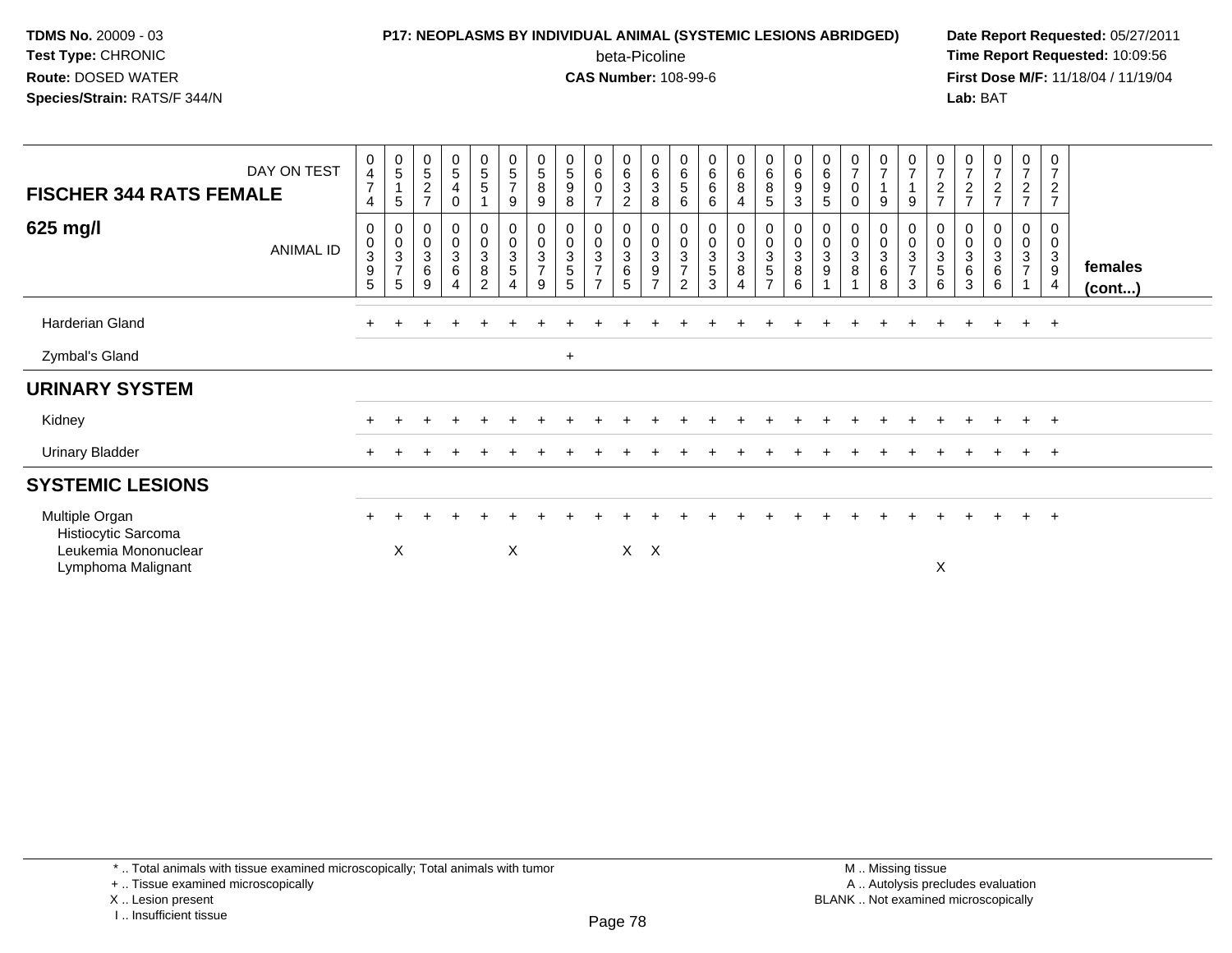### **P17: NEOPLASMS BY INDIVIDUAL ANIMAL (SYSTEMIC LESIONS ABRIDGED) Date Report Requested:** 05/27/2011 beta-Picoline<br>CAS Number: 108-99-6

 **Time Report Requested:** 10:09:56 **First Dose M/F:** 11/18/04 / 11/19/04<br>**Lab:** BAT **Lab:** BAT

| DAY ON TEST<br><b>FISCHER 344 RATS FEMALE</b> | $\begin{array}{c} 0 \\ 7 \end{array}$<br>$_{8}^{2}$                                     | $\frac{0}{7}$<br>$_{8}^2$                                   | 0<br>$\overline{7}$<br>$\frac{2}{8}$        | $\begin{array}{c} 0 \\ 7 \end{array}$<br>$_{\rm 8}^2$                          | $\frac{0}{7}$<br>$\frac{2}{8}$                                                 | $\begin{array}{c} 0 \\ 7 \end{array}$<br>$\frac{2}{8}$        | $\frac{0}{7}$<br>$\overline{c}$<br>8                   | 0<br>$\overline{7}$<br>$\sqrt{2}$<br>8                  | $\frac{0}{7}$<br>$_{8}^2$                          | $\pmb{0}$<br>$\overline{7}$<br>$_{\rm 8}^2$      | $\frac{0}{7}$<br>$_{8}^{\rm 2}$                         | $\frac{0}{7}$<br>$\overline{a}$<br>8                      | $\begin{smallmatrix}0\\7\end{smallmatrix}$<br>$\frac{2}{8}$ | $\frac{0}{7}$<br>$\frac{2}{9}$                              | 0<br>$\overline{7}$<br>$\frac{2}{9}$                      | $\frac{0}{7}$<br>$\frac{2}{9}$                                        | $\frac{0}{7}$<br>$\frac{2}{9}$                                               | $\pmb{0}$<br>$\overline{7}$<br>$\overline{\mathbf{c}}$<br>9       | $\frac{0}{7}$<br>$\frac{2}{9}$                             | $\frac{0}{7}$<br>$\frac{2}{9}$    | $\begin{array}{c} 0 \\ 7 \end{array}$<br>$\frac{2}{9}$ | $\frac{0}{7}$<br>$\frac{2}{9}$                            | $\frac{0}{7}$<br>$\frac{2}{9}$                                               | $\frac{0}{7}$<br>$\frac{2}{9}$                            | $\mathbf 0$<br>$\overline{7}$<br>$\sqrt{2}$<br>9          |                              |
|-----------------------------------------------|-----------------------------------------------------------------------------------------|-------------------------------------------------------------|---------------------------------------------|--------------------------------------------------------------------------------|--------------------------------------------------------------------------------|---------------------------------------------------------------|--------------------------------------------------------|---------------------------------------------------------|----------------------------------------------------|--------------------------------------------------|---------------------------------------------------------|-----------------------------------------------------------|-------------------------------------------------------------|-------------------------------------------------------------|-----------------------------------------------------------|-----------------------------------------------------------------------|------------------------------------------------------------------------------|-------------------------------------------------------------------|------------------------------------------------------------|-----------------------------------|--------------------------------------------------------|-----------------------------------------------------------|------------------------------------------------------------------------------|-----------------------------------------------------------|-----------------------------------------------------------|------------------------------|
| 625 mg/l<br>ANIMAL ID                         | $\mathbf 0$<br>$\pmb{0}$<br>$\ensuremath{\mathsf{3}}$<br>$\overline{5}$<br>$\mathbf{1}$ | 0<br>$\mathsf{O}\xspace$<br>$\frac{3}{5}$<br>$\overline{2}$ | 0<br>$\boldsymbol{0}$<br>$\frac{3}{5}$<br>8 | $\mathbf 0$<br>$\pmb{0}$<br>$\overline{3}$<br>$6\phantom{a}$<br>$\overline{1}$ | $\mathbf 0$<br>$\mathbf 0$<br>$\mathbf{3}$<br>$6\phantom{a}$<br>$\overline{7}$ | $\mathbf 0$<br>$\mathbf 0$<br>$\frac{3}{7}$<br>$\overline{4}$ | $\mathbf 0$<br>$\mathbf 0$<br>3<br>$\overline{7}$<br>6 | $\mathbf 0$<br>$\mathbf{0}$<br>3<br>$\overline{7}$<br>8 | 0<br>0<br>$\sqrt{3}$<br>$\overline{8}$<br>$\Omega$ | $\mathbf 0$<br>$\mathbf 0$<br>$\frac{3}{8}$<br>8 | 0<br>$\mathbf 0$<br>$\mathbf{3}$<br>$\overline{8}$<br>9 | 0<br>$\mathbf 0$<br>$\mathbf{3}$<br>$\boldsymbol{9}$<br>8 | $\mathbf 0$<br>$\mathbf 0$<br>4<br>$\pmb{0}$<br>$\Omega$    | 0<br>$\boldsymbol{0}$<br>$\mathbf 3$<br>$\overline{5}$<br>9 | 0<br>0<br>$\mathfrak{S}$<br>$6\phantom{a}$<br>$\mathbf 0$ | $\mathbf 0$<br>$\mathsf{O}\xspace$<br>$\frac{3}{6}$<br>$\overline{2}$ | $\mathbf 0$<br>$\mathbf 0$<br>$\mathbf{3}$<br>$\overline{7}$<br>$\mathbf{0}$ | $\mathbf 0$<br>$\mathbf 0$<br>$\mathbf{3}$<br>$\overline{8}$<br>3 | 0<br>0<br>$\mathbf{3}$<br>$\overline{8}$<br>$\overline{5}$ | 0<br>$\mathbf 0$<br>$\frac{3}{8}$ | 0<br>$\mathbf 0$<br>$\frac{3}{9}$<br>$\mathbf 0$       | 0<br>$\mathbf 0$<br>3<br>$\overline{9}$<br>$\overline{c}$ | $\mathbf 0$<br>$\mathbf 0$<br>$\sqrt{3}$<br>$\boldsymbol{9}$<br>$\mathbf{3}$ | $\mathbf 0$<br>0<br>$\mathbf{3}$<br>$\boldsymbol{9}$<br>6 | $\mathbf 0$<br>0<br>$\mathfrak{S}$<br>$\overline{9}$<br>9 | * TOTALS                     |
| <b>ALIMENTARY SYSTEM</b>                      |                                                                                         |                                                             |                                             |                                                                                |                                                                                |                                                               |                                                        |                                                         |                                                    |                                                  |                                                         |                                                           |                                                             |                                                             |                                                           |                                                                       |                                                                              |                                                                   |                                                            |                                   |                                                        |                                                           |                                                                              |                                                           |                                                           |                              |
| Esophagus                                     |                                                                                         |                                                             |                                             |                                                                                |                                                                                |                                                               |                                                        |                                                         |                                                    |                                                  |                                                         |                                                           |                                                             |                                                             |                                                           |                                                                       |                                                                              |                                                                   |                                                            |                                   |                                                        |                                                           |                                                                              | $\ddot{}$                                                 | $+$                                                       | 50                           |
| Intestine Large, Cecum                        |                                                                                         |                                                             |                                             |                                                                                |                                                                                |                                                               |                                                        |                                                         |                                                    |                                                  |                                                         |                                                           |                                                             |                                                             |                                                           |                                                                       |                                                                              |                                                                   |                                                            |                                   |                                                        |                                                           |                                                                              |                                                           |                                                           | 45                           |
| Intestine Large, Colon                        |                                                                                         |                                                             |                                             |                                                                                |                                                                                |                                                               |                                                        |                                                         |                                                    |                                                  |                                                         |                                                           |                                                             |                                                             |                                                           |                                                                       |                                                                              |                                                                   |                                                            |                                   |                                                        |                                                           |                                                                              |                                                           |                                                           | 49                           |
| Intestine Large, Rectum                       |                                                                                         |                                                             |                                             |                                                                                |                                                                                |                                                               |                                                        |                                                         |                                                    |                                                  |                                                         |                                                           |                                                             |                                                             |                                                           |                                                                       |                                                                              |                                                                   |                                                            |                                   |                                                        |                                                           |                                                                              | $\ddot{}$                                                 | $+$                                                       | 49                           |
| Intestine Small, Duodenum                     |                                                                                         |                                                             |                                             |                                                                                |                                                                                |                                                               |                                                        |                                                         |                                                    |                                                  |                                                         |                                                           |                                                             |                                                             |                                                           |                                                                       |                                                                              |                                                                   |                                                            |                                   |                                                        |                                                           |                                                                              |                                                           | $\ddot{}$                                                 | 50                           |
| Intestine Small, Ileum                        |                                                                                         |                                                             |                                             |                                                                                |                                                                                |                                                               |                                                        |                                                         |                                                    |                                                  |                                                         |                                                           |                                                             |                                                             |                                                           |                                                                       |                                                                              |                                                                   |                                                            |                                   |                                                        |                                                           |                                                                              |                                                           |                                                           | 50                           |
| Intestine Small, Jejunum                      |                                                                                         |                                                             |                                             |                                                                                |                                                                                |                                                               |                                                        |                                                         |                                                    |                                                  |                                                         |                                                           |                                                             |                                                             |                                                           |                                                                       |                                                                              |                                                                   |                                                            |                                   |                                                        |                                                           |                                                                              | $\div$                                                    | $\ddot{}$                                                 | 48                           |
| Liver                                         |                                                                                         |                                                             |                                             |                                                                                |                                                                                |                                                               |                                                        |                                                         |                                                    |                                                  |                                                         |                                                           |                                                             |                                                             |                                                           |                                                                       |                                                                              |                                                                   |                                                            |                                   |                                                        |                                                           |                                                                              |                                                           |                                                           | 50                           |
| Mesentery                                     |                                                                                         | $\ddot{}$                                                   |                                             |                                                                                |                                                                                |                                                               | $\ddot{}$                                              |                                                         |                                                    |                                                  | $\ddot{}$                                               |                                                           |                                                             |                                                             |                                                           | $\ddot{}$                                                             |                                                                              |                                                                   |                                                            |                                   |                                                        |                                                           | $\ddot{}$                                                                    |                                                           | $\ddot{}$                                                 | 8                            |
| Oral Mucosa<br>Squamous Cell Papilloma        |                                                                                         |                                                             |                                             |                                                                                |                                                                                |                                                               |                                                        |                                                         |                                                    |                                                  |                                                         |                                                           | $\ddot{}$<br>$\mathsf X$                                    |                                                             |                                                           |                                                                       |                                                                              |                                                                   |                                                            |                                   |                                                        |                                                           |                                                                              |                                                           |                                                           | $\mathbf{2}$<br>$\mathbf{1}$ |
| Pancreas                                      |                                                                                         |                                                             |                                             |                                                                                |                                                                                |                                                               |                                                        |                                                         |                                                    |                                                  |                                                         |                                                           |                                                             |                                                             |                                                           |                                                                       |                                                                              |                                                                   |                                                            |                                   |                                                        |                                                           |                                                                              |                                                           |                                                           | 50                           |
| Salivary Glands                               |                                                                                         |                                                             |                                             |                                                                                |                                                                                |                                                               |                                                        |                                                         |                                                    |                                                  |                                                         |                                                           |                                                             |                                                             |                                                           |                                                                       |                                                                              |                                                                   |                                                            |                                   |                                                        |                                                           |                                                                              |                                                           | $\ddot{}$                                                 | 50                           |
| Stomach, Forestomach                          |                                                                                         |                                                             |                                             |                                                                                |                                                                                |                                                               |                                                        |                                                         |                                                    |                                                  |                                                         |                                                           |                                                             |                                                             |                                                           |                                                                       |                                                                              |                                                                   |                                                            |                                   |                                                        |                                                           |                                                                              |                                                           |                                                           | 50                           |
| Stomach, Glandular                            |                                                                                         |                                                             |                                             |                                                                                |                                                                                |                                                               |                                                        |                                                         |                                                    |                                                  |                                                         |                                                           |                                                             |                                                             |                                                           |                                                                       |                                                                              |                                                                   |                                                            |                                   |                                                        |                                                           |                                                                              | $\overline{ }$                                            | $\ddot{}$                                                 | 50                           |
| Tongue                                        |                                                                                         |                                                             |                                             |                                                                                |                                                                                |                                                               |                                                        |                                                         |                                                    | $+$                                              |                                                         |                                                           |                                                             |                                                             |                                                           |                                                                       |                                                                              |                                                                   |                                                            |                                   |                                                        |                                                           |                                                                              |                                                           |                                                           | $\mathbf{1}$                 |

\* .. Total animals with tissue examined microscopically; Total animals with tumor

+ .. Tissue examined microscopically

X .. Lesion present

I .. Insufficient tissue

y the contract of the contract of the contract of the contract of the contract of  $\mathsf A$  . Autolysis precludes evaluation Lesion present BLANK .. Not examined microscopically

M .. Missing tissue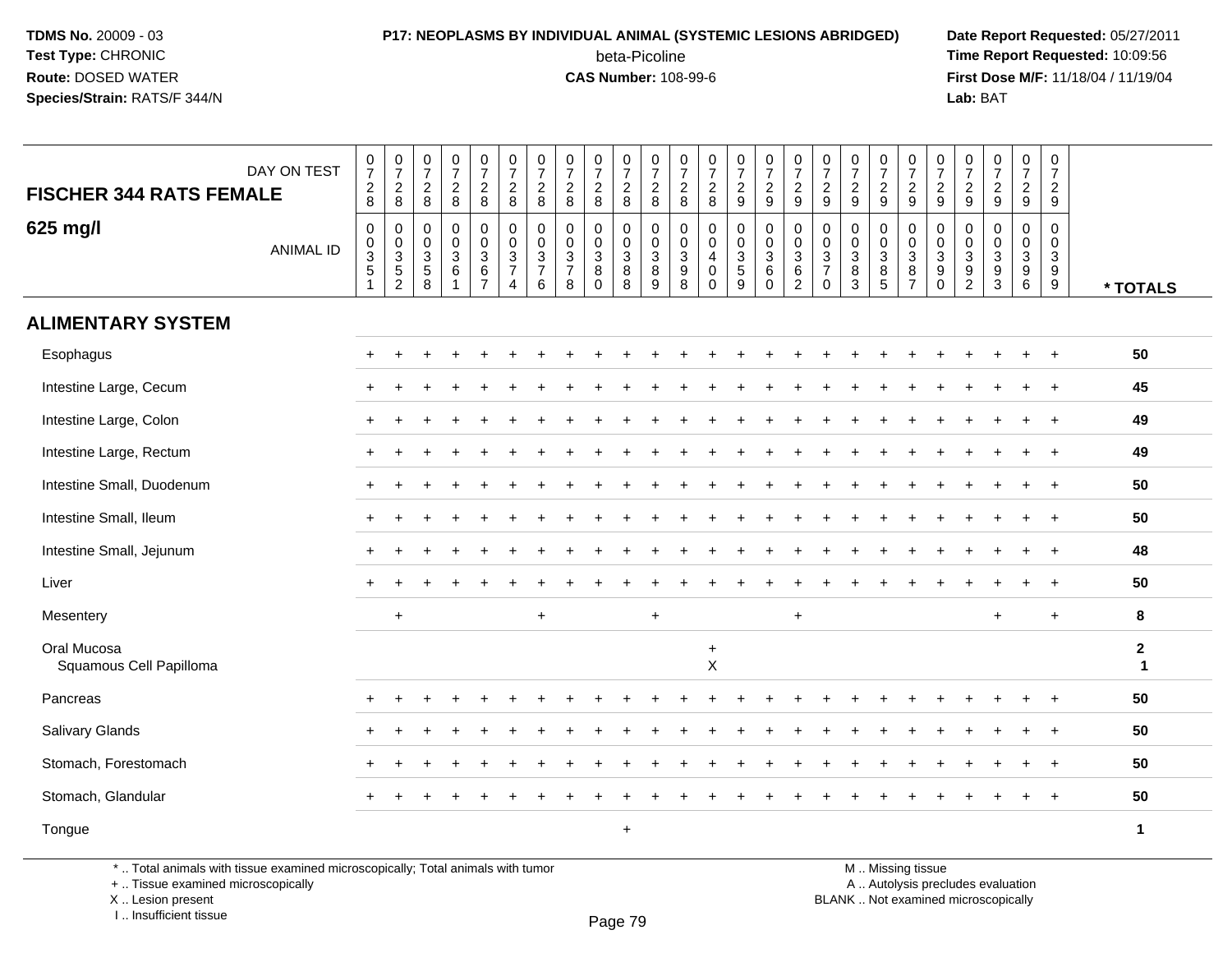# **P17: NEOPLASMS BY INDIVIDUAL ANIMAL (SYSTEMIC LESIONS ABRIDGED) Date Report Requested:** 05/27/2011

beta-Picoline<br>CAS Number: 108-99-6

 **Time Report Requested:** 10:09:56 **First Dose M/F:** 11/18/04 / 11/19/04<br>**Lab:** BAT **Lab:** BAT

| <b>FISCHER 344 RATS FEMALE</b>                                                                        | DAY ON TEST      | $\frac{0}{7}$<br>$\overline{c}$<br>$\,8\,$                                                     | $\frac{0}{7}$<br>$\overline{c}$<br>8                               | $\frac{0}{7}$<br>$\overline{c}$<br>8              | $\frac{0}{7}$<br>$\overline{c}$<br>$\bf 8$               | $\begin{smallmatrix}0\\7\end{smallmatrix}$<br>$\frac{2}{8}$         | $\frac{0}{7}$<br>$\overline{c}$<br>$\,8\,$                                      | $\frac{0}{7}$<br>$\overline{c}$<br>8         | $\begin{array}{c} 0 \\ 7 \end{array}$<br>$\overline{2}$<br>8                 | $\frac{0}{7}$<br>$\overline{a}$<br>8   | $\begin{array}{c} 0 \\ 7 \end{array}$<br>$\overline{c}$<br>8 | $\frac{0}{7}$<br>$\boldsymbol{2}$<br>$\,8\,$ | $\frac{0}{7}$<br>$\frac{2}{8}$                                      | $\begin{array}{c} 0 \\ 7 \end{array}$<br>$\overline{c}$<br>$\,8\,$ | $\frac{0}{7}$<br>$\frac{2}{9}$                                 | $\begin{smallmatrix}0\\7\end{smallmatrix}$<br>$\frac{2}{9}$                                    | $\frac{0}{7}$<br>$\overline{2}$<br>9                   | $\pmb{0}$<br>$\boldsymbol{7}$<br>$\boldsymbol{2}$<br>$\boldsymbol{9}$ | $\begin{array}{c} 0 \\ 7 \end{array}$<br>$\frac{2}{9}$    | $\frac{0}{7}$<br>$\frac{2}{9}$                    | $\frac{0}{7}$<br>$\sqrt{2}$<br>$\boldsymbol{9}$                        | $\frac{0}{7}$<br>$\overline{c}$<br>9 | $\frac{0}{7}$<br>$\frac{2}{9}$                  | $\frac{0}{7}$<br>$\frac{2}{9}$            | $\frac{0}{7}$<br>$\frac{2}{9}$          | 0<br>$\overline{7}$<br>$\overline{2}$<br>9              |                         |
|-------------------------------------------------------------------------------------------------------|------------------|------------------------------------------------------------------------------------------------|--------------------------------------------------------------------|---------------------------------------------------|----------------------------------------------------------|---------------------------------------------------------------------|---------------------------------------------------------------------------------|----------------------------------------------|------------------------------------------------------------------------------|----------------------------------------|--------------------------------------------------------------|----------------------------------------------|---------------------------------------------------------------------|--------------------------------------------------------------------|----------------------------------------------------------------|------------------------------------------------------------------------------------------------|--------------------------------------------------------|-----------------------------------------------------------------------|-----------------------------------------------------------|---------------------------------------------------|------------------------------------------------------------------------|--------------------------------------|-------------------------------------------------|-------------------------------------------|-----------------------------------------|---------------------------------------------------------|-------------------------|
| 625 mg/l                                                                                              | <b>ANIMAL ID</b> | $\mathbf 0$<br>$\boldsymbol{0}$<br>$\ensuremath{\mathsf{3}}$<br>$\overline{5}$<br>$\mathbf{1}$ | 0<br>$\pmb{0}$<br>$\ensuremath{\mathsf{3}}$<br>$\overline{5}$<br>2 | 0<br>$\pmb{0}$<br>$\mathbf{3}$<br>$\sqrt{5}$<br>8 | $\pmb{0}$<br>$\pmb{0}$<br>$\mathbf{3}$<br>$6\phantom{a}$ | $\mathbf 0$<br>$\mathbf 0$<br>3<br>$6\phantom{a}$<br>$\overline{7}$ | $\pmb{0}$<br>$\overline{0}$<br>$\mathbf{3}$<br>$\overline{7}$<br>$\overline{4}$ | 0<br>$\mathbf 0$<br>3<br>$\overline{7}$<br>6 | $\pmb{0}$<br>$\mathbf 0$<br>$\ensuremath{\mathsf{3}}$<br>$\overline{7}$<br>8 | 0<br>$\mathbf 0$<br>3<br>8<br>$\Omega$ | 0<br>$\mathbf 0$<br>$\mathbf{3}$<br>$\overline{8}$           | 0<br>$\pmb{0}$<br>$_8^3$<br>9                | 0<br>$\boldsymbol{0}$<br>$\begin{array}{c} 3 \\ 9 \\ 8 \end{array}$ | 0<br>$\pmb{0}$<br>4<br>$\mathbf 0$<br>$\Omega$                     | 0<br>$\boldsymbol{0}$<br>3<br>$\overline{5}$<br>$\overline{9}$ | $\begin{smallmatrix} 0\\0 \end{smallmatrix}$<br>$\mathbf{3}$<br>$6\overline{6}$<br>$\mathbf 0$ | $\mathbf 0$<br>$\mathbf 0$<br>3<br>6<br>$\overline{2}$ | 0<br>0<br>$\mathbf{3}$<br>$\overline{7}$<br>$\Omega$                  | $\mathbf 0$<br>$\overline{0}$<br>$_8^3$<br>$\overline{3}$ | 0<br>$\mathbf 0$<br>$\mathbf{3}$<br>$\frac{8}{5}$ | 0<br>$\overline{0}$<br>$\mathbf 3$<br>$\overline{8}$<br>$\overline{7}$ | 0<br>$\mathbf 0$<br>3<br>9<br>0      | 0<br>$\pmb{0}$<br>$\mathbf{3}$<br>$\frac{9}{2}$ | $\mathbf 0$<br>$\pmb{0}$<br>$\frac{3}{9}$ | 0<br>0<br>$\mathbf{3}$<br>$\frac{9}{6}$ | 0<br>$\mathbf 0$<br>$\sqrt{3}$<br>$\boldsymbol{9}$<br>9 | * TOTALS                |
| Squamous Cell Papilloma                                                                               |                  |                                                                                                |                                                                    |                                                   |                                                          |                                                                     |                                                                                 |                                              |                                                                              |                                        | X                                                            |                                              |                                                                     |                                                                    |                                                                |                                                                                                |                                                        |                                                                       |                                                           |                                                   |                                                                        |                                      |                                                 |                                           |                                         |                                                         | 1                       |
| <b>CARDIOVASCULAR SYSTEM</b>                                                                          |                  |                                                                                                |                                                                    |                                                   |                                                          |                                                                     |                                                                                 |                                              |                                                                              |                                        |                                                              |                                              |                                                                     |                                                                    |                                                                |                                                                                                |                                                        |                                                                       |                                                           |                                                   |                                                                        |                                      |                                                 |                                           |                                         |                                                         |                         |
| <b>Blood Vessel</b>                                                                                   |                  |                                                                                                |                                                                    |                                                   |                                                          |                                                                     |                                                                                 |                                              |                                                                              |                                        |                                                              |                                              |                                                                     |                                                                    |                                                                |                                                                                                |                                                        |                                                                       |                                                           |                                                   |                                                                        |                                      |                                                 |                                           |                                         |                                                         | 50                      |
| Heart                                                                                                 |                  |                                                                                                |                                                                    |                                                   |                                                          |                                                                     |                                                                                 |                                              |                                                                              |                                        |                                                              |                                              |                                                                     |                                                                    |                                                                |                                                                                                |                                                        |                                                                       |                                                           |                                                   |                                                                        |                                      |                                                 |                                           |                                         | $+$                                                     | 50                      |
| <b>ENDOCRINE SYSTEM</b>                                                                               |                  |                                                                                                |                                                                    |                                                   |                                                          |                                                                     |                                                                                 |                                              |                                                                              |                                        |                                                              |                                              |                                                                     |                                                                    |                                                                |                                                                                                |                                                        |                                                                       |                                                           |                                                   |                                                                        |                                      |                                                 |                                           |                                         |                                                         |                         |
| <b>Adrenal Cortex</b><br>Adenoma                                                                      |                  |                                                                                                |                                                                    |                                                   |                                                          |                                                                     |                                                                                 |                                              |                                                                              |                                        | Χ                                                            |                                              |                                                                     |                                                                    | $\ddot{}$                                                      | X                                                                                              |                                                        |                                                                       |                                                           |                                                   |                                                                        |                                      |                                                 |                                           |                                         |                                                         | 50<br>3                 |
| Adrenal Medulla<br>Pheochromocytoma Malignant                                                         |                  |                                                                                                |                                                                    |                                                   |                                                          |                                                                     |                                                                                 |                                              |                                                                              |                                        |                                                              |                                              |                                                                     |                                                                    | Χ                                                              |                                                                                                |                                                        |                                                                       |                                                           |                                                   |                                                                        |                                      |                                                 |                                           |                                         |                                                         | 50<br>$\mathbf{1}$      |
| Islets, Pancreatic<br>Adenoma                                                                         |                  |                                                                                                |                                                                    |                                                   |                                                          |                                                                     |                                                                                 |                                              |                                                                              |                                        |                                                              |                                              |                                                                     |                                                                    |                                                                |                                                                                                |                                                        |                                                                       | X                                                         |                                                   |                                                                        |                                      |                                                 |                                           |                                         |                                                         | 50<br>1                 |
| Parathyroid Gland                                                                                     |                  |                                                                                                |                                                                    |                                                   |                                                          |                                                                     |                                                                                 |                                              |                                                                              |                                        |                                                              |                                              |                                                                     |                                                                    |                                                                |                                                                                                |                                                        |                                                                       |                                                           |                                                   |                                                                        |                                      |                                                 |                                           |                                         | $\overline{+}$                                          | 48                      |
| <b>Pituitary Gland</b><br>Pars Distalis, Adenoma<br>Pars Nervosa, Craniopharyngioma                   |                  | X                                                                                              |                                                                    |                                                   | $\pmb{\times}$                                           | $\boldsymbol{\mathsf{X}}$                                           |                                                                                 | X                                            | X                                                                            |                                        |                                                              |                                              | $\mathsf{X}$                                                        | $\boldsymbol{\mathsf{X}}$                                          |                                                                |                                                                                                | $\boldsymbol{\mathsf{X}}$                              |                                                                       |                                                           | $\mathsf X$                                       |                                                                        |                                      |                                                 | $\mathsf X$                               | $\mathsf X$                             | $\ddot{}$                                               | 50<br>26<br>$\mathbf 1$ |
| <b>Thyroid Gland</b><br>Carcinoma<br>C-cell, Adenoma<br>C-cell, Carcinoma<br>Follicular Cell, Adenoma |                  |                                                                                                |                                                                    |                                                   |                                                          |                                                                     |                                                                                 |                                              |                                                                              |                                        | X                                                            |                                              | X X X                                                               |                                                                    |                                                                | X                                                                                              | X                                                      |                                                                       |                                                           |                                                   |                                                                        |                                      |                                                 |                                           |                                         |                                                         | 50<br>1                 |

#### **GENERAL BODY SYSTEM**

\* .. Total animals with tissue examined microscopically; Total animals with tumor

+ .. Tissue examined microscopically

X .. Lesion present

I .. Insufficient tissue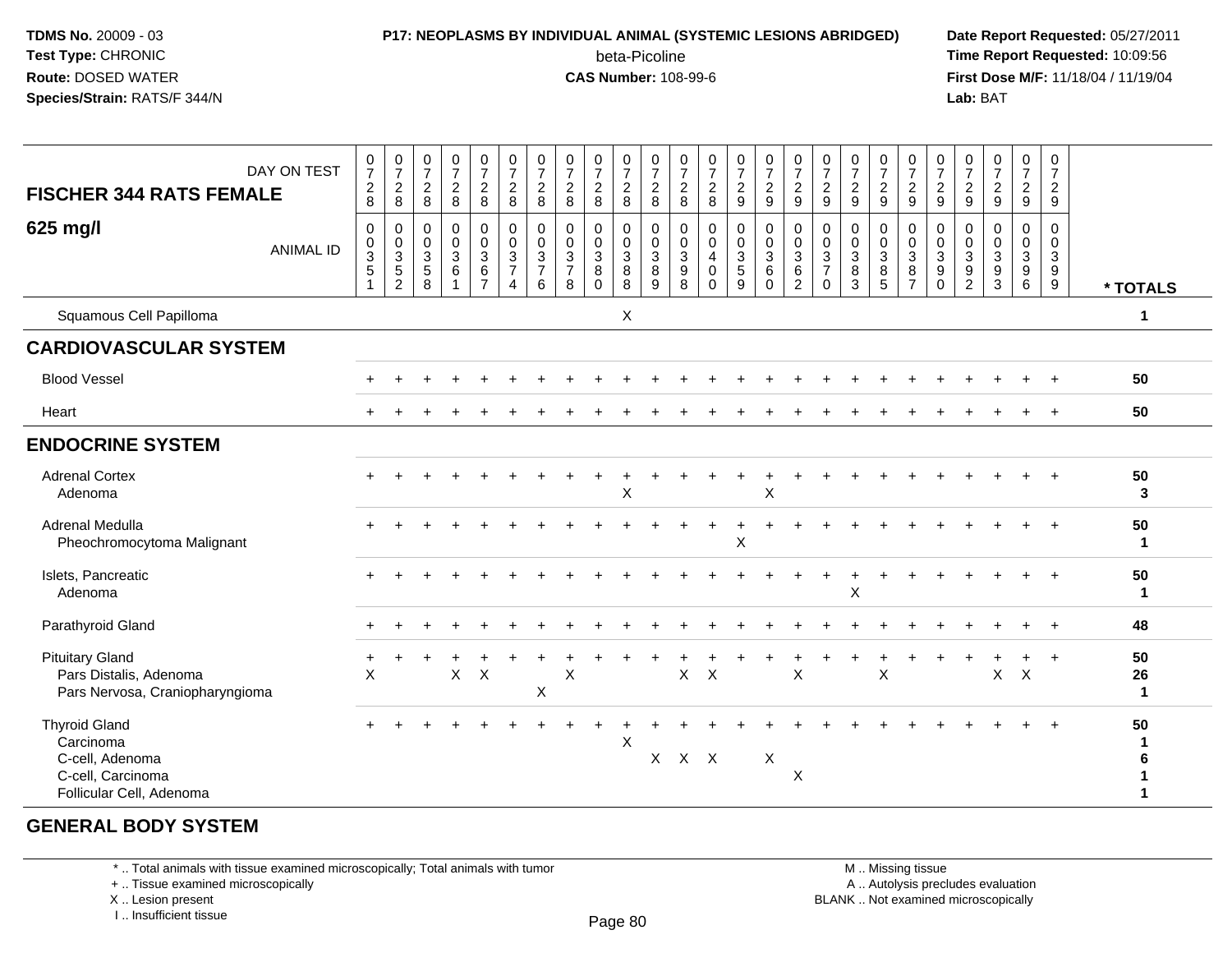## **P17: NEOPLASMS BY INDIVIDUAL ANIMAL (SYSTEMIC LESIONS ABRIDGED) Date Report Requested:** 05/27/2011

beta-Picoline<br>CAS Number: 108-99-6

 **Time Report Requested:** 10:09:56 **First Dose M/F:** 11/18/04 / 11/19/04 Lab: BAT **Lab:** BAT

|                                               |                                                                           |                                              |                                                              |                                                                                |                                                                 |                                              |                                      |                                             |                                                     |                                          |                                                                       |                                                   |                                                   |                                 |                                                                      |                                                     |                                                                  |                                                        |                                    |                                                                   |                                                                  |                                    |                                              |                                                      | 0                                                 |                                |
|-----------------------------------------------|---------------------------------------------------------------------------|----------------------------------------------|--------------------------------------------------------------|--------------------------------------------------------------------------------|-----------------------------------------------------------------|----------------------------------------------|--------------------------------------|---------------------------------------------|-----------------------------------------------------|------------------------------------------|-----------------------------------------------------------------------|---------------------------------------------------|---------------------------------------------------|---------------------------------|----------------------------------------------------------------------|-----------------------------------------------------|------------------------------------------------------------------|--------------------------------------------------------|------------------------------------|-------------------------------------------------------------------|------------------------------------------------------------------|------------------------------------|----------------------------------------------|------------------------------------------------------|---------------------------------------------------|--------------------------------|
| DAY ON TEST<br><b>FISCHER 344 RATS FEMALE</b> | $\frac{0}{7}$<br>$_{8}^2$                                                 | $\frac{0}{7}$<br>$_{\rm 2}^2$                | $\begin{smallmatrix}0\\7\end{smallmatrix}$<br>$\overline{2}$ | $\frac{0}{7}$<br>$\sqrt{2}$                                                    | $\frac{0}{7}$<br>$\sqrt{2}$                                     | $\frac{0}{7}$<br>$\frac{2}{8}$               | $\frac{0}{7}$<br>$_{8}^{\rm 2}$      | $\frac{0}{7}$<br>$\overline{2}$             | $\frac{0}{7}$<br>$\frac{2}{8}$                      | $\frac{0}{7}$<br>$_{\rm 8}^2$            | $\frac{0}{7}$<br>$\sqrt{2}$                                           | $\frac{0}{7}$<br>$_{8}^2$                         | $\frac{0}{7}$<br>$\frac{2}{8}$                    | $\frac{0}{7}$<br>$\frac{2}{9}$  | $\frac{0}{7}$<br>$\frac{2}{9}$                                       | $\frac{0}{7}$<br>$\overline{2}$                     | $\frac{0}{7}$<br>$\sqrt{2}$                                      | $\frac{0}{7}$<br>$\sqrt{2}$                            | $\frac{0}{7}$<br>$\sqrt{2}$        | $\frac{0}{7}$<br>$\frac{2}{9}$                                    | $\frac{0}{7}$<br>$\sqrt{2}$                                      | $\frac{0}{7}$<br>$\overline{2}$    | $\frac{0}{7}$<br>$\frac{2}{9}$               | $\frac{0}{7}$<br>$\overline{c}$                      | $\overline{7}$<br>$\frac{2}{9}$                   |                                |
|                                               |                                                                           |                                              | 8                                                            | 8                                                                              | 8                                                               |                                              |                                      | $\bf 8$                                     |                                                     |                                          | 8                                                                     |                                                   |                                                   |                                 |                                                                      | 9                                                   | 9                                                                | 9                                                      | $\boldsymbol{9}$                   |                                                                   | 9                                                                | 9                                  |                                              | 9                                                    |                                                   |                                |
| 625 mg/l<br><b>ANIMAL ID</b>                  | $\pmb{0}$<br>$\begin{array}{c} 0 \\ 3 \\ 5 \end{array}$<br>$\overline{1}$ | $\pmb{0}$<br>$\frac{0}{3}$<br>$\overline{2}$ | $\mathbf 0$<br>0<br>$\overline{3}$<br>$\sqrt{5}$<br>$\, 8$   | $\pmb{0}$<br>$\mathbf 0$<br>$\overline{3}$<br>$\,6$<br>$\overline{\mathbf{1}}$ | 0<br>$\mathbf 0$<br>$\overline{3}$<br>$\,6\,$<br>$\overline{7}$ | $\pmb{0}$<br>$\frac{0}{3}$<br>$\overline{4}$ | 0<br>$\pmb{0}$<br>$\frac{3}{7}$<br>6 | 0<br>0<br>$\sqrt{3}$<br>$\overline{7}$<br>8 | $\mathbf 0$<br>0<br>$\overline{3}$<br>8<br>$\Omega$ | 0<br>0<br>$\overline{3}$<br>$\bf 8$<br>8 | $\mathbf 0$<br>$\mathbf 0$<br>$\overline{3}$<br>8<br>$\boldsymbol{9}$ | 0<br>0<br>$\overline{3}$<br>$\boldsymbol{9}$<br>8 | $\mathbf 0$<br>0<br>4<br>$\pmb{0}$<br>$\mathbf 0$ | $\pmb{0}$<br>$\frac{0}{3}$<br>9 | 0<br>$\mathsf{O}\xspace$<br>$\overline{3}$<br>$\,6\,$<br>$\mathbf 0$ | $\mathbf 0$<br>$\frac{0}{3}$<br>6<br>$\overline{c}$ | 0<br>$\mathbf 0$<br>$\overline{3}$<br>$\overline{7}$<br>$\Omega$ | $\mathbf 0$<br>$\mathbf 0$<br>$\overline{3}$<br>8<br>3 | 0<br>0<br>$\overline{3}$<br>8<br>5 | 0<br>$\begin{array}{c} 0 \\ 3 \\ 8 \end{array}$<br>$\overline{7}$ | $\mathbf 0$<br>$\mathbf 0$<br>$\overline{3}$<br>9<br>$\mathbf 0$ | 0<br>0<br>3<br>9<br>$\overline{c}$ | $\mathbf 0$<br>0<br>$\overline{3}$<br>9<br>3 | $\mathbf 0$<br>$\pmb{0}$<br>$\overline{3}$<br>9<br>6 | 0<br>0<br>$\mathfrak{S}$<br>$\boldsymbol{9}$<br>9 | * TOTALS                       |
| <b>NONE</b>                                   |                                                                           |                                              |                                                              |                                                                                |                                                                 |                                              |                                      |                                             |                                                     |                                          |                                                                       |                                                   |                                                   |                                 |                                                                      |                                                     |                                                                  |                                                        |                                    |                                                                   |                                                                  |                                    |                                              |                                                      |                                                   |                                |
| <b>GENITAL SYSTEM</b>                         |                                                                           |                                              |                                                              |                                                                                |                                                                 |                                              |                                      |                                             |                                                     |                                          |                                                                       |                                                   |                                                   |                                 |                                                                      |                                                     |                                                                  |                                                        |                                    |                                                                   |                                                                  |                                    |                                              |                                                      |                                                   |                                |
| <b>Clitoral Gland</b><br>Adenoma<br>Carcinoma | $+$                                                                       |                                              |                                                              |                                                                                |                                                                 |                                              |                                      |                                             |                                                     |                                          |                                                                       | X                                                 |                                                   | $\mathsf{X}$                    | $\boldsymbol{\mathsf{X}}$                                            |                                                     |                                                                  |                                                        | X                                  |                                                                   |                                                                  |                                    |                                              | $\ddot{}$<br>X                                       | $\ddot{}$                                         | 50<br>8<br>$\overline{2}$      |
| Ovary<br>Granulosa-Theca Tumor Malignant      |                                                                           |                                              |                                                              |                                                                                |                                                                 |                                              |                                      |                                             |                                                     |                                          |                                                                       |                                                   |                                                   |                                 |                                                                      |                                                     |                                                                  |                                                        |                                    |                                                                   |                                                                  |                                    |                                              |                                                      |                                                   | 50<br>$\mathbf{1}$             |
| <b>Uterus</b><br>Polyp Stromal                | $+$                                                                       | $\ddot{}$                                    | +                                                            | $\boldsymbol{\mathsf{X}}$                                                      |                                                                 |                                              |                                      |                                             |                                                     |                                          |                                                                       |                                                   |                                                   |                                 | $\ddot{}$<br>$\sf X$                                                 |                                                     |                                                                  |                                                        |                                    |                                                                   | $\ddot{}$                                                        | ÷<br>X                             |                                              | $\ddot{}$                                            | $+$                                               | 50<br>6                        |
| Vagina<br>Polyp                               |                                                                           |                                              |                                                              |                                                                                |                                                                 |                                              |                                      |                                             |                                                     |                                          |                                                                       |                                                   |                                                   |                                 |                                                                      |                                                     |                                                                  |                                                        |                                    |                                                                   |                                                                  |                                    |                                              |                                                      |                                                   | $\mathbf{2}$<br>$\overline{2}$ |
| <b>HEMATOPOIETIC SYSTEM</b>                   |                                                                           |                                              |                                                              |                                                                                |                                                                 |                                              |                                      |                                             |                                                     |                                          |                                                                       |                                                   |                                                   |                                 |                                                                      |                                                     |                                                                  |                                                        |                                    |                                                                   |                                                                  |                                    |                                              |                                                      |                                                   |                                |
| <b>Bone Marrow</b>                            |                                                                           |                                              |                                                              |                                                                                |                                                                 |                                              |                                      |                                             |                                                     |                                          |                                                                       |                                                   |                                                   |                                 |                                                                      |                                                     |                                                                  |                                                        |                                    |                                                                   |                                                                  |                                    |                                              |                                                      |                                                   | 50                             |
| Lymph Node                                    |                                                                           |                                              |                                                              |                                                                                |                                                                 |                                              |                                      |                                             |                                                     |                                          |                                                                       |                                                   |                                                   |                                 |                                                                      |                                                     |                                                                  |                                                        |                                    |                                                                   |                                                                  |                                    | $\ddot{}$                                    |                                                      |                                                   | $\mathbf{2}$                   |
| Lymph Node, Mandibular                        | M                                                                         | M                                            | м                                                            | м                                                                              | м                                                               | м                                            | м                                    | м                                           | м                                                   | м                                        | M                                                                     | м                                                 | м                                                 | M                               | м                                                                    | М                                                   | M                                                                | м                                                      | м                                  | M                                                                 | M                                                                | М                                  | М                                            | M                                                    | – M                                               | $\mathbf 0$                    |
| Lymph Node, Mesenteric                        |                                                                           |                                              |                                                              |                                                                                |                                                                 |                                              |                                      |                                             |                                                     |                                          |                                                                       |                                                   |                                                   |                                 |                                                                      |                                                     |                                                                  |                                                        |                                    |                                                                   |                                                                  |                                    |                                              | $\ddot{}$                                            | $+$                                               | 50                             |
| Spleen                                        |                                                                           |                                              |                                                              |                                                                                |                                                                 |                                              |                                      |                                             |                                                     |                                          |                                                                       |                                                   |                                                   |                                 |                                                                      |                                                     |                                                                  |                                                        |                                    |                                                                   |                                                                  |                                    |                                              | $\ddot{}$                                            | $+$                                               | 50                             |
| Thymus                                        |                                                                           |                                              |                                                              | м                                                                              |                                                                 |                                              |                                      |                                             |                                                     |                                          |                                                                       |                                                   |                                                   |                                 |                                                                      |                                                     |                                                                  | м                                                      | м                                  |                                                                   |                                                                  |                                    |                                              | $\div$                                               | $\ddot{}$                                         | 47                             |
| $F = 2H + 1H + 1H + 1H + 2H + 3H + 4H$        |                                                                           |                                              |                                                              |                                                                                |                                                                 |                                              |                                      |                                             |                                                     |                                          |                                                                       |                                                   |                                                   |                                 |                                                                      |                                                     |                                                                  |                                                        |                                    |                                                                   |                                                                  |                                    |                                              |                                                      |                                                   |                                |

#### **INTEGUMENTARY SYSTEM**

\* .. Total animals with tissue examined microscopically; Total animals with tumor

+ .. Tissue examined microscopically

 Lesion present BLANK .. Not examined microscopicallyX .. Lesion present

I .. Insufficient tissue

 M .. Missing tissuey the contract of the contract of the contract of the contract of the contract of  $\mathsf A$  . Autolysis precludes evaluation

Page 81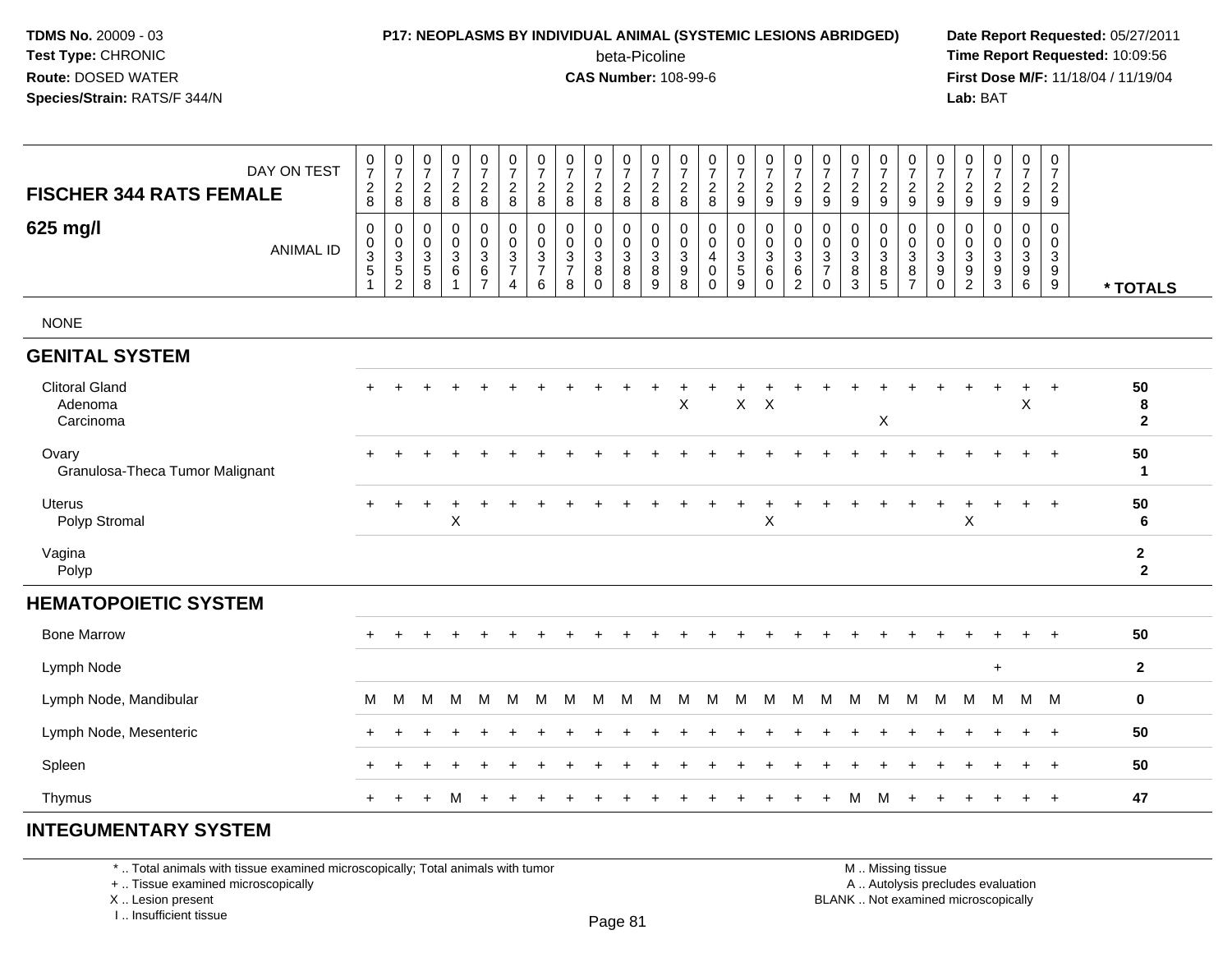### **P17: NEOPLASMS BY INDIVIDUAL ANIMAL (SYSTEMIC LESIONS ABRIDGED) Date Report Requested:** 05/27/2011 beta-Picoline<br>CAS Number: 108-99-6

 **Time Report Requested:** 10:09:56 **First Dose M/F:** 11/18/04 / 11/19/04<br>**Lab:** BAT **Lab:** BAT

| <b>FISCHER 344 RATS FEMALE</b>                                                                                                                                      | DAY ON TEST      | $\frac{0}{7}$<br>$\frac{2}{8}$                  | $\frac{0}{7}$<br>$\overline{c}$<br>8                                       | $\begin{array}{c} 0 \\ 7 \end{array}$<br>$\sqrt{2}$<br>8      | $\frac{0}{7}$<br>$\boldsymbol{2}$<br>8                             | $\frac{0}{7}$<br>$\overline{\mathbf{c}}$<br>8              | $\frac{0}{7}$<br>$\sqrt{2}$<br>8                                                     | 0<br>$\overline{7}$<br>$\sqrt{2}$<br>8                  | 0<br>$\overline{7}$<br>$\sqrt{2}$<br>8                           | $\pmb{0}$<br>$\overline{7}$<br>$\overline{2}$<br>8                    | $\frac{0}{7}$<br>$\frac{2}{8}$                     | $\frac{0}{7}$<br>$\sqrt{2}$<br>8                      | 0<br>$\overline{7}$<br>$\overline{c}$<br>8        | $\frac{0}{7}$<br>$\boldsymbol{2}$<br>8                     | $\frac{0}{7}$<br>$\overline{c}$<br>9                 | $\frac{0}{7}$<br>$\sqrt{2}$<br>9       | $\frac{0}{7}$<br>$\sqrt{2}$<br>9                                      | $\pmb{0}$<br>$\overline{7}$<br>$\sqrt{2}$<br>9                        | $\pmb{0}$<br>$\overline{7}$<br>$\overline{2}$<br>9  | 0<br>$\overline{7}$<br>$\overline{c}$<br>9 | $\begin{smallmatrix}0\\7\end{smallmatrix}$<br>$\frac{2}{9}$            | $\begin{array}{c} 0 \\ 7 \end{array}$<br>$\boldsymbol{2}$<br>9                           | 0<br>$\overline{7}$<br>$\overline{c}$<br>9 | $\frac{0}{7}$<br>$\sqrt{2}$<br>9                                         | 0<br>$\overline{7}$<br>$\overline{2}$<br>9        | $\pmb{0}$<br>$\overline{7}$<br>$\overline{c}$<br>9               |                                 |
|---------------------------------------------------------------------------------------------------------------------------------------------------------------------|------------------|-------------------------------------------------|----------------------------------------------------------------------------|---------------------------------------------------------------|--------------------------------------------------------------------|------------------------------------------------------------|--------------------------------------------------------------------------------------|---------------------------------------------------------|------------------------------------------------------------------|-----------------------------------------------------------------------|----------------------------------------------------|-------------------------------------------------------|---------------------------------------------------|------------------------------------------------------------|------------------------------------------------------|----------------------------------------|-----------------------------------------------------------------------|-----------------------------------------------------------------------|-----------------------------------------------------|--------------------------------------------|------------------------------------------------------------------------|------------------------------------------------------------------------------------------|--------------------------------------------|--------------------------------------------------------------------------|---------------------------------------------------|------------------------------------------------------------------|---------------------------------|
| 625 mg/l                                                                                                                                                            | <b>ANIMAL ID</b> | $\Omega$<br>0<br>$\ensuremath{\mathsf{3}}$<br>5 | $\mathbf 0$<br>$\pmb{0}$<br>$\overline{3}$<br>$\sqrt{5}$<br>$\overline{2}$ | $\Omega$<br>0<br>$\ensuremath{\mathsf{3}}$<br>$\sqrt{5}$<br>8 | $\mathbf 0$<br>$\mathbf 0$<br>$\ensuremath{\mathsf{3}}$<br>$\,6\,$ | 0<br>$\pmb{0}$<br>$\mathbf 3$<br>$\,6\,$<br>$\overline{7}$ | $\mathbf 0$<br>$\mathbf 0$<br>$\sqrt{3}$<br>$\overline{7}$<br>$\boldsymbol{\Lambda}$ | $\mathbf{0}$<br>$\mathbf 0$<br>3<br>$\overline{7}$<br>6 | $\mathbf{0}$<br>$\mathbf 0$<br>$\sqrt{3}$<br>$\overline{7}$<br>8 | $\Omega$<br>$\mathbf 0$<br>$\ensuremath{\mathsf{3}}$<br>8<br>$\Omega$ | $\mathbf 0$<br>$\mathbf 0$<br>$\sqrt{3}$<br>8<br>8 | $\mathbf{0}$<br>$\mathbf 0$<br>$\mathbf{3}$<br>8<br>9 | $\Omega$<br>$\mathbf 0$<br>$\mathbf{3}$<br>9<br>8 | $\mathbf 0$<br>$\mathbf 0$<br>4<br>$\mathbf 0$<br>$\Omega$ | $\mathbf 0$<br>$\mathsf 0$<br>$\mathbf{3}$<br>5<br>9 | 0<br>$\mathbf 0$<br>3<br>6<br>$\Omega$ | $\mathbf 0$<br>$\pmb{0}$<br>$\mathbf{3}$<br>$\,6\,$<br>$\overline{2}$ | $\Omega$<br>$\mathbf 0$<br>$\mathbf{3}$<br>$\overline{7}$<br>$\Omega$ | $\mathbf{0}$<br>$\mathbf 0$<br>$\sqrt{3}$<br>8<br>3 | $\Omega$<br>$\mathbf 0$<br>3<br>8<br>5     | 0<br>$\mathsf{O}\xspace$<br>$\overline{3}$<br>$\, 8$<br>$\overline{7}$ | $\mathbf{0}$<br>$\mathbf 0$<br>$\ensuremath{\mathsf{3}}$<br>$\boldsymbol{9}$<br>$\Omega$ | $\Omega$<br>$\mathbf 0$<br>3<br>9<br>2     | $\Omega$<br>$\Omega$<br>3<br>9<br>3                                      | $\Omega$<br>$\mathbf 0$<br>$\mathbf{3}$<br>9<br>6 | $\Omega$<br>$\mathbf 0$<br>$\sqrt{3}$<br>$9\,$<br>$\overline{9}$ | * TOTALS                        |
| <b>Mammary Gland</b><br>Adenoma<br>Fibroadenoma<br>Fibroadenoma, Multiple                                                                                           |                  | $\boldsymbol{\mathsf{X}}$                       | X                                                                          |                                                               |                                                                    |                                                            |                                                                                      |                                                         | $\sf X$                                                          |                                                                       | X                                                  |                                                       |                                                   |                                                            |                                                      | X                                      |                                                                       | X X X                                                                 |                                                     |                                            | $\boldsymbol{\mathsf{X}}$                                              | X                                                                                        |                                            | X                                                                        |                                                   |                                                                  | 50<br>$\mathbf 1$<br>17<br>6    |
| Skin<br>Keratoacanthoma<br>Subcutaneous Tissue, Lipoma<br>Subcutaneous Tissue, Sarcoma                                                                              |                  |                                                 |                                                                            |                                                               |                                                                    |                                                            | X                                                                                    | X                                                       |                                                                  |                                                                       |                                                    |                                                       |                                                   |                                                            |                                                      |                                        |                                                                       |                                                                       |                                                     |                                            |                                                                        |                                                                                          |                                            | $+$                                                                      | $\ddot{}$<br>X                                    | $+$                                                              | 50<br>-1<br>1<br>1              |
| <b>MUSCULOSKELETAL SYSTEM</b>                                                                                                                                       |                  |                                                 |                                                                            |                                                               |                                                                    |                                                            |                                                                                      |                                                         |                                                                  |                                                                       |                                                    |                                                       |                                                   |                                                            |                                                      |                                        |                                                                       |                                                                       |                                                     |                                            |                                                                        |                                                                                          |                                            |                                                                          |                                                   |                                                                  |                                 |
| <b>Bone</b><br>Osteosarcoma                                                                                                                                         |                  |                                                 |                                                                            |                                                               |                                                                    |                                                            |                                                                                      |                                                         |                                                                  |                                                                       |                                                    |                                                       |                                                   |                                                            |                                                      |                                        |                                                                       |                                                                       |                                                     |                                            |                                                                        |                                                                                          |                                            |                                                                          |                                                   |                                                                  | 50<br>$\mathbf{1}$              |
| <b>NERVOUS SYSTEM</b>                                                                                                                                               |                  |                                                 |                                                                            |                                                               |                                                                    |                                                            |                                                                                      |                                                         |                                                                  |                                                                       |                                                    |                                                       |                                                   |                                                            |                                                      |                                        |                                                                       |                                                                       |                                                     |                                            |                                                                        |                                                                                          |                                            |                                                                          |                                                   |                                                                  |                                 |
| <b>Brain</b>                                                                                                                                                        |                  |                                                 |                                                                            |                                                               |                                                                    |                                                            |                                                                                      |                                                         |                                                                  |                                                                       |                                                    |                                                       |                                                   |                                                            |                                                      |                                        |                                                                       |                                                                       |                                                     |                                            |                                                                        |                                                                                          |                                            |                                                                          |                                                   |                                                                  | 50                              |
| <b>RESPIRATORY SYSTEM</b>                                                                                                                                           |                  |                                                 |                                                                            |                                                               |                                                                    |                                                            |                                                                                      |                                                         |                                                                  |                                                                       |                                                    |                                                       |                                                   |                                                            |                                                      |                                        |                                                                       |                                                                       |                                                     |                                            |                                                                        |                                                                                          |                                            |                                                                          |                                                   |                                                                  |                                 |
| Lung<br>Alveolar/Bronchiolar Adenoma<br>Carcinoma, Metastatic, Thyroid Gland                                                                                        |                  |                                                 |                                                                            |                                                               |                                                                    |                                                            |                                                                                      |                                                         |                                                                  |                                                                       |                                                    |                                                       |                                                   |                                                            | $\sf X$                                              |                                        | $\mathsf X$<br>X                                                      |                                                                       | X                                                   |                                            |                                                                        |                                                                                          |                                            |                                                                          |                                                   |                                                                  | 50<br>5<br>$\blacktriangleleft$ |
| Nose                                                                                                                                                                |                  |                                                 |                                                                            |                                                               |                                                                    |                                                            |                                                                                      |                                                         |                                                                  |                                                                       |                                                    |                                                       |                                                   |                                                            |                                                      |                                        |                                                                       |                                                                       |                                                     |                                            |                                                                        |                                                                                          |                                            |                                                                          |                                                   |                                                                  | 50                              |
| Trachea                                                                                                                                                             |                  |                                                 |                                                                            |                                                               |                                                                    |                                                            |                                                                                      |                                                         |                                                                  |                                                                       |                                                    |                                                       |                                                   |                                                            |                                                      |                                        |                                                                       |                                                                       |                                                     |                                            |                                                                        |                                                                                          |                                            |                                                                          |                                                   | $\ddot{}$                                                        | 50                              |
| <b>SPECIAL SENSES SYSTEM</b>                                                                                                                                        |                  |                                                 |                                                                            |                                                               |                                                                    |                                                            |                                                                                      |                                                         |                                                                  |                                                                       |                                                    |                                                       |                                                   |                                                            |                                                      |                                        |                                                                       |                                                                       |                                                     |                                            |                                                                        |                                                                                          |                                            |                                                                          |                                                   |                                                                  |                                 |
| Eye                                                                                                                                                                 |                  |                                                 |                                                                            |                                                               |                                                                    |                                                            |                                                                                      |                                                         |                                                                  |                                                                       |                                                    |                                                       |                                                   |                                                            |                                                      |                                        |                                                                       |                                                                       |                                                     |                                            |                                                                        |                                                                                          |                                            |                                                                          |                                                   |                                                                  | 50                              |
| *  Total animals with tissue examined microscopically; Total animals with tumor<br>+  Tissue examined microscopically<br>X  Lesion present<br>I Insufficient tissue |                  |                                                 |                                                                            |                                                               |                                                                    |                                                            |                                                                                      |                                                         |                                                                  |                                                                       | D <sub>200</sub> 92                                |                                                       |                                                   |                                                            |                                                      |                                        |                                                                       |                                                                       |                                                     |                                            | M  Missing tissue                                                      |                                                                                          |                                            | A  Autolysis precludes evaluation<br>BLANK  Not examined microscopically |                                                   |                                                                  |                                 |